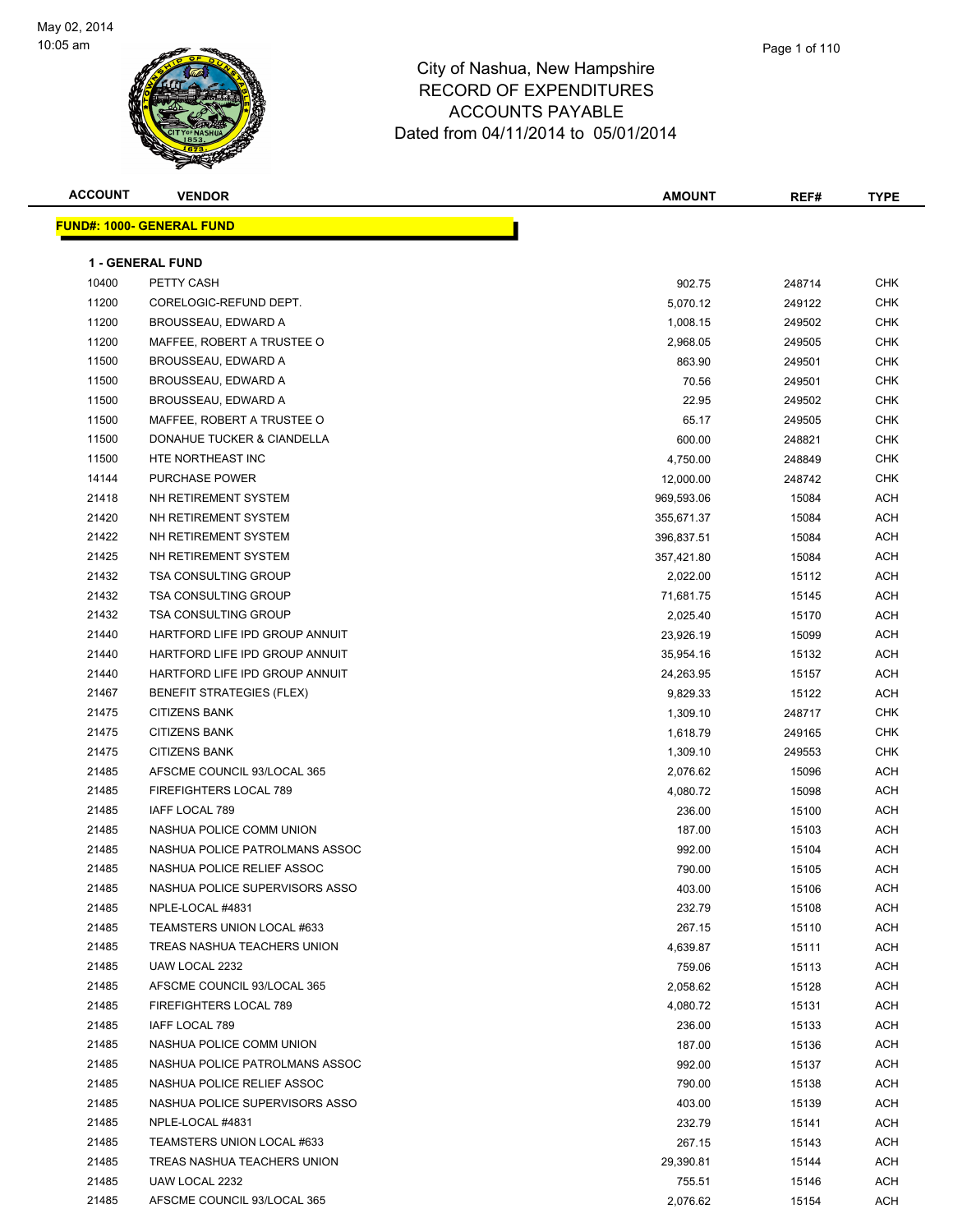

| <b>ACCOUNT</b> | <b>VENDOR</b>                     | <b>AMOUNT</b> | REF#   | <b>TYPE</b> |
|----------------|-----------------------------------|---------------|--------|-------------|
|                | <u> FUND#: 1000- GENERAL FUND</u> |               |        |             |
|                |                                   |               |        |             |
|                | <b>1 - GENERAL FUND</b>           |               |        |             |
| 21485          | FIREFIGHTERS LOCAL 789            | 4,080.72      | 15156  | <b>ACH</b>  |
| 21485          | IAFF LOCAL 789                    | 236.00        | 15158  | <b>ACH</b>  |
| 21485          | NASHUA POLICE COMM UNION          | 198.00        | 15161  | ACH         |
| 21485          | NASHUA POLICE PATROLMANS ASSOC    | 992.00        | 15162  | ACH         |
| 21485          | NASHUA POLICE RELIEF ASSOC        | 792.00        | 15163  | <b>ACH</b>  |
| 21485          | NASHUA POLICE SUPERVISORS ASSO    | 403.00        | 15164  | ACH         |
| 21485          | NPLE-LOCAL #4831                  | 232.79        | 15166  | <b>ACH</b>  |
| 21485          | TEAMSTERS UNION LOCAL #633        | 267.15        | 15168  | <b>ACH</b>  |
| 21485          | TREAS NASHUA TEACHERS UNION       | 4,669.44      | 15169  | ACH         |
| 21485          | UAW LOCAL 2232                    | 755.51        | 15171  | ACH         |
| 21485          | AMERICAN FEDERATION OF TEACHER    | 14.25         | 248716 | <b>CHK</b>  |
| 21485          | AMERICAN FEDERATION OF TEACHER    | 198.25        | 249164 | <b>CHK</b>  |
| 21485          | AMERICAN FEDERATION OF TEACHER    | 14.25         | 249552 | <b>CHK</b>  |
| 21490          | UNITED WAY OF GREATER NASHUA      | 250.16        | 248727 | <b>CHK</b>  |
| 21490          | UNITED WAY OF GREATER NASHUA      | 789.97        | 249177 | <b>CHK</b>  |
| 21490          | UNITED WAY OF GREATER NASHUA      | 250.16        | 249563 | <b>CHK</b>  |
| 21495          | <b>WAGE ASSIGNMENT</b>            | 318.00        | 15097  | ACH         |
| 21495          | <b>WAGE ASSIGNMENT</b>            | 219.23        | 15101  | <b>ACH</b>  |
| 21495          | <b>WAGE ASSIGNMENT</b>            | 175.00        | 15102  | <b>ACH</b>  |
| 21495          | <b>WAGE ASSIGNMENT</b>            | 259.00        | 15109  | ACH         |
| 21495          | <b>WAGE ASSIGNMENT</b>            | 318.00        | 15129  | ACH         |
| 21495          | <b>WAGE ASSIGNMENT</b>            | 594.00        | 15130  | ACH         |
| 21495          | <b>WAGE ASSIGNMENT</b>            | 219.23        | 15134  | ACH         |
| 21495          | <b>WAGE ASSIGNMENT</b>            | 175.00        | 15135  | <b>ACH</b>  |
| 21495          | <b>WAGE ASSIGNMENT</b>            | 259.00        | 15142  | ACH         |
| 21495          | <b>WAGE ASSIGNMENT</b>            | 318.00        | 15155  | ACH         |
| 21495          | <b>WAGE ASSIGNMENT</b>            | 219.23        | 15159  | <b>ACH</b>  |
| 21495          | <b>WAGE ASSIGNMENT</b>            | 175.00        | 15160  | ACH         |
| 21495          | <b>WAGE ASSIGNMENT</b>            | 259.00        | 15167  | ACH         |
| 21495          | <b>WAGE ASSIGNMENT</b>            | 1,424.07      | 248718 | <b>CHK</b>  |
| 21495          | <b>WAGE ASSIGNMENT</b>            | 1.15          | 248719 | <b>CHK</b>  |
| 21495          | <b>WAGE ASSIGNMENT</b>            | 141.76        | 248720 | <b>CHK</b>  |
| 21495          | <b>WAGE ASSIGNMENT</b>            | 104.00        | 248721 | <b>CHK</b>  |
| 21495          | <b>WAGE ASSIGNMENT</b>            | 1,422.61      | 248722 | <b>CHK</b>  |
| 21495          | <b>WAGE ASSIGNMENT</b>            | 25.00         | 248723 | <b>CHK</b>  |
| 21495          | <b>WAGE ASSIGNMENT</b>            | 11.54         | 248724 | <b>CHK</b>  |
| 21495          | <b>WAGE ASSIGNMENT</b>            | 103.50        | 248725 | <b>CHK</b>  |
| 21495          | <b>WAGE ASSIGNMENT</b>            | 237.00        | 248726 | <b>CHK</b>  |
| 21495          | <b>WAGE ASSIGNMENT</b>            | 123.67        | 248728 | CHK         |
| 21495          | <b>WAGE ASSIGNMENT</b>            | 1,424.07      | 249166 | CHK         |
| 21495          | <b>WAGE ASSIGNMENT</b>            | 1.15          | 249167 | <b>CHK</b>  |
| 21495          | <b>WAGE ASSIGNMENT</b>            | 311.96        | 249168 | <b>CHK</b>  |
| 21495          | <b>WAGE ASSIGNMENT</b>            | 104.00        | 249169 | <b>CHK</b>  |
| 21495          | <b>WAGE ASSIGNMENT</b>            | 1,422.61      | 249170 | <b>CHK</b>  |
| 21495          | <b>WAGE ASSIGNMENT</b>            | 50.00         | 249171 | CHK         |
| 21495          | <b>WAGE ASSIGNMENT</b>            | 11.54         | 249172 | <b>CHK</b>  |
| 21495          | <b>WAGE ASSIGNMENT</b>            | 103.50        | 249173 | <b>CHK</b>  |
| 21495          | <b>WAGE ASSIGNMENT</b>            | 374.00        | 249174 | <b>CHK</b>  |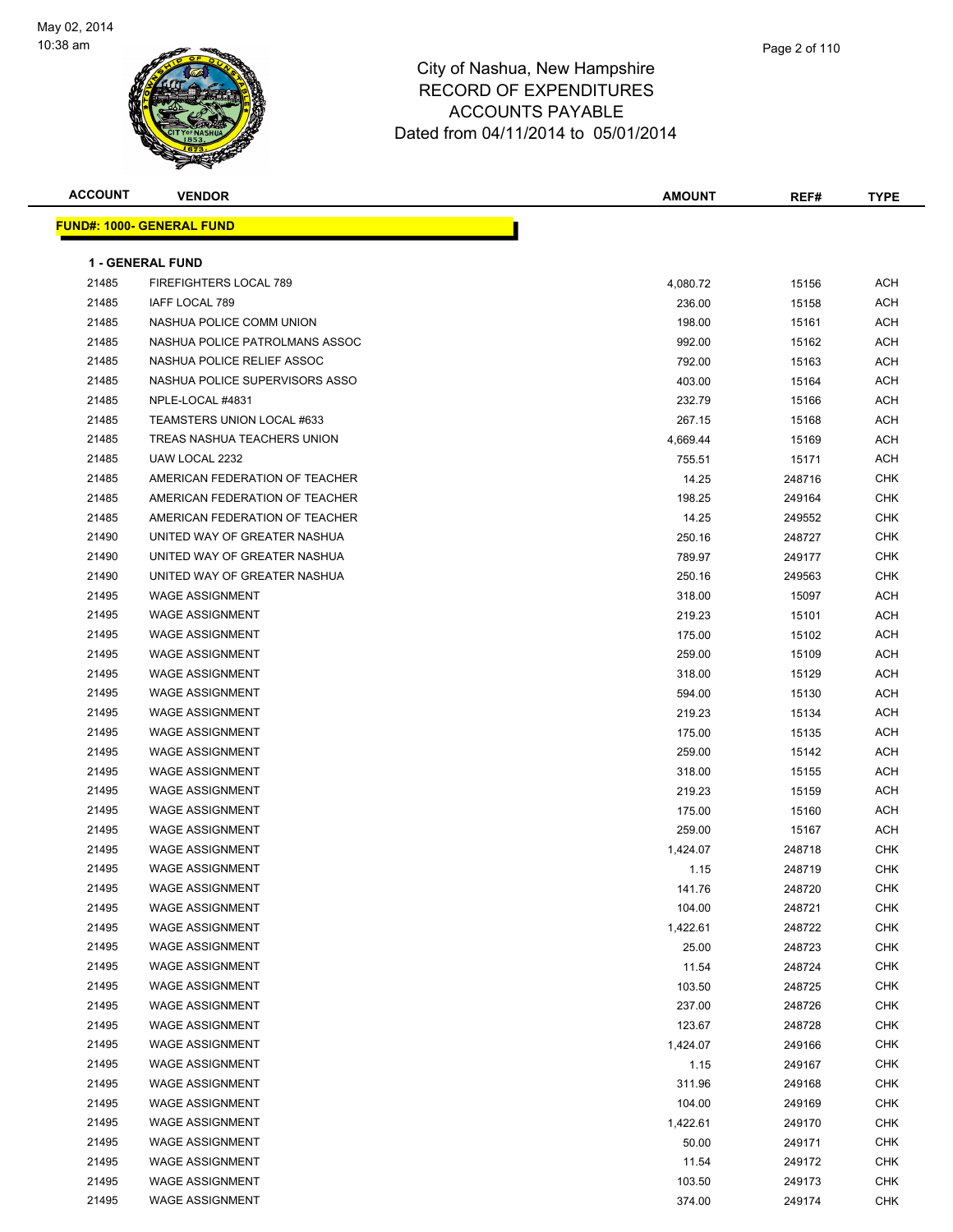

| <b>ACCOUNT</b> | <b>VENDOR</b>                    | <b>AMOUNT</b>  | REF#   | <b>TYPE</b> |
|----------------|----------------------------------|----------------|--------|-------------|
|                | <b>FUND#: 1000- GENERAL FUND</b> |                |        |             |
|                | <b>1 - GENERAL FUND</b>          |                |        |             |
| 21495          | <b>WAGE ASSIGNMENT</b>           | 237.00         | 249175 | CHK         |
| 21495          | <b>WAGE ASSIGNMENT</b>           | 197.45         | 249176 | <b>CHK</b>  |
| 21495          | <b>WAGE ASSIGNMENT</b>           | 561.00         | 249178 | <b>CHK</b>  |
| 21495          | <b>WAGE ASSIGNMENT</b>           | 148.23         | 249179 | <b>CHK</b>  |
| 21495          | <b>WAGE ASSIGNMENT</b>           | 1,424.07       | 249554 | <b>CHK</b>  |
| 21495          | <b>WAGE ASSIGNMENT</b>           | 1.15           | 249555 | <b>CHK</b>  |
| 21495          | <b>WAGE ASSIGNMENT</b>           | 147.70         | 249556 | CHK         |
| 21495          | <b>WAGE ASSIGNMENT</b>           | 104.00         | 249557 | CHK         |
| 21495          | <b>WAGE ASSIGNMENT</b>           | 1,420.96       | 249558 | CHK         |
| 21495          | <b>WAGE ASSIGNMENT</b>           | 25.00          | 249559 | CHK         |
| 21495          | <b>WAGE ASSIGNMENT</b>           | 11.54          | 249560 | CHK         |
| 21495          | <b>WAGE ASSIGNMENT</b>           | 103.50         | 249561 | CHK         |
| 21495          | <b>WAGE ASSIGNMENT</b>           | 237.00         | 249562 | CHK         |
| 21495          | <b>WAGE ASSIGNMENT</b>           | 123.67         | 249564 | <b>CHK</b>  |
| 21538          | NASHUA TEACHERS UNION            | 100.32         | 15107  | <b>ACH</b>  |
| 21538          | NASHUA TEACHERS UNION            | 4,378.33       | 15140  | <b>ACH</b>  |
| 21538          | NASHUA TEACHERS UNION            | 100.32         | 15165  | <b>ACH</b>  |
| 21907          | <b>JOHN MORRIS</b>               | 802.80         | 248715 | CHK         |
| 21907          | <b>JAMES DUFOE</b>               | 88.20          | 249503 | CHK         |
| 21907          | <b>JASON GRAMLING</b>            | 164.60         | 249504 | CHK         |
| 21907          | SARAH PATNODE                    | 32.00          | 249506 | CHK         |
| 21921          | STATE OF NH-MV                   | 14,125.03      | 15082  | <b>ACH</b>  |
| 21921          | STATE OF NH-MV                   | 15,518.02      | 15083  | ACH         |
| 21921          | STATE OF NH-MV                   | 14,470.20      | 15087  | <b>ACH</b>  |
| 21921          | STATE OF NH-MV                   | 13,963.86      | 15088  | <b>ACH</b>  |
| 21921          | STATE OF NH-MV                   | 12,718.49      | 15114  | <b>ACH</b>  |
| 21921          | STATE OF NH-MV                   | 13,703.77      | 15115  | <b>ACH</b>  |
| 21921          | STATE OF NH-MV                   | 16,787.75      | 15117  | <b>ACH</b>  |
| 21921          | STATE OF NH-MV                   | 31,101.10      | 15118  | ACH         |
| 21921          | STATE OF NH-MV                   | 30,323.25      | 15119  | ACH         |
| 21921          | STATE OF NH-MV                   | 20,048.99      | 15147  | ACH         |
| 21921          | STATE OF NH-MV                   | 16,067.85      | 15149  | ACH         |
| 21921          | STATE OF NH-MV                   | 18,787.43      | 15150  | <b>ACH</b>  |
| 21921          | STATE OF NH-MV                   | 25,934.03      | 15151  | <b>ACH</b>  |
| 21921          | STATE OF NH-MV                   | 21,609.36      | 15152  | <b>ACH</b>  |
| 21921          | STATE OF NH -MV                  | 20,506.43      | 15172  | <b>ACH</b>  |
| 21922          | STATE OF NH DEPT OF SAFETY       | 33.00          | 248768 | CHK         |
|                | TOTAL 1 - GENERAL FUND           | \$2,659,075.46 |        |             |
|                |                                  |                |        |             |

**101 - MAYOR**

|       | <b>TOTAL 101 - MAYOR</b>  |                         | \$822.68 |         |            |
|-------|---------------------------|-------------------------|----------|---------|------------|
| 61910 | PETTY CASH                |                         | 3.19     | 249163  | <b>CHK</b> |
| 61910 | SAM'S CLUB DIRECT-0860    |                         | 59.94    | 248905  | CHK        |
| 61100 | CONWAY OFFICE SOLUTIONS   |                         | 165.55   | 248815  | <b>CHK</b> |
| 55400 | CITIZENS BANK CREDIT CARD | US Conference of Mayors | 594.00   | 9201414 | <b>ACH</b> |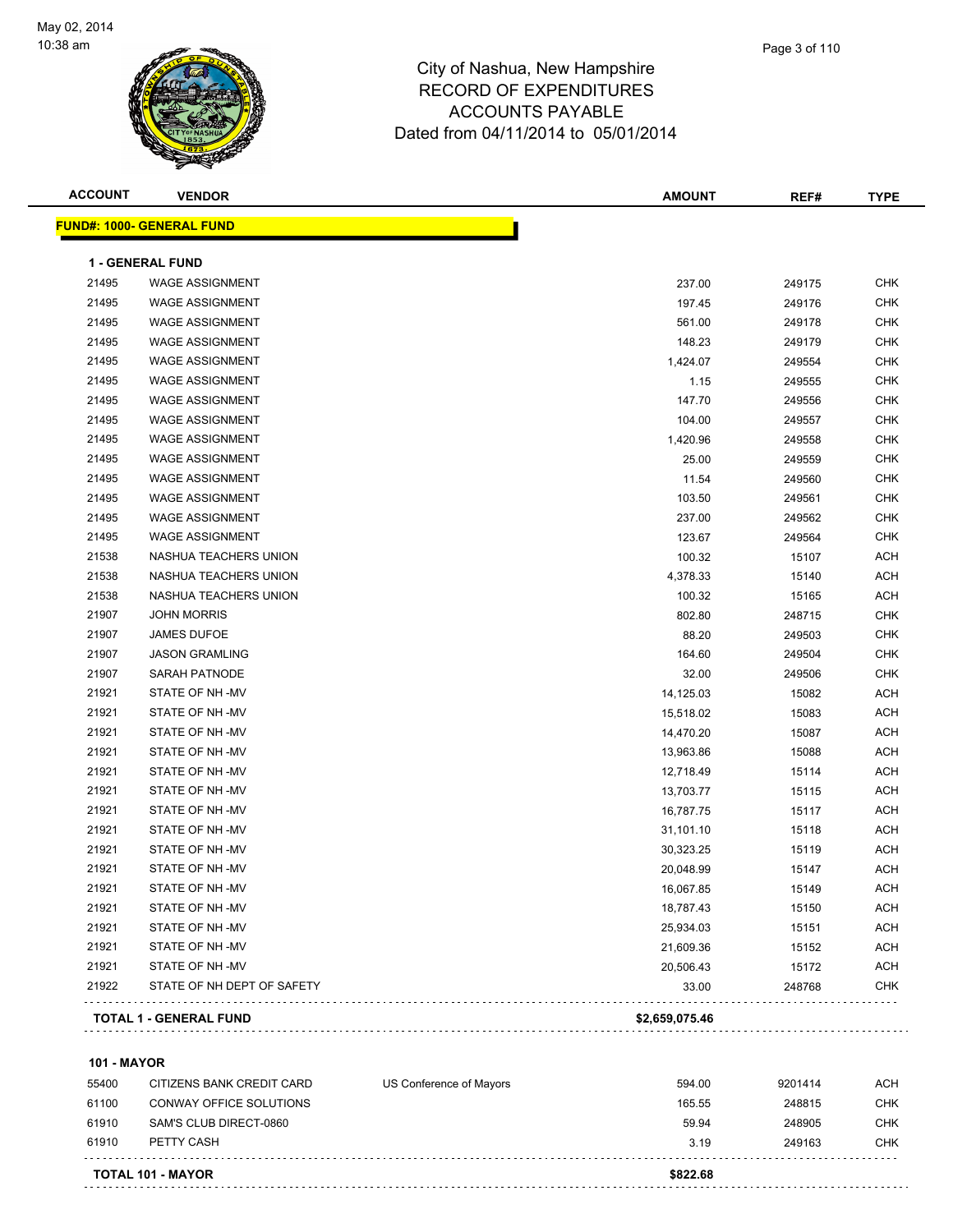

| <b>ACCOUNT</b>     | <b>VENDOR</b>                                       |                              | <b>AMOUNT</b> | REF#    | <b>TYPE</b> |
|--------------------|-----------------------------------------------------|------------------------------|---------------|---------|-------------|
|                    | FUND#: 1000- GENERAL FUND                           |                              |               |         |             |
|                    | <b>102 - BOARD OF ALDERMEN</b>                      |                              |               |         |             |
| 53428              | <b>DONNA GRAHAM</b>                                 |                              | 200.00        | 249269  | <b>CHK</b>  |
| 54421              | CONWAY OFFICE SOLUTIONS                             |                              | 147.00        | 248815  | <b>CHK</b>  |
| 54421              | CONWAY OFFICE SOLUTIONS                             |                              | 10.11         | 249661  | <b>CHK</b>  |
| 54828              | US BANK EQUIPMENT FINANCE                           |                              | 150.40        | 248776  | <b>CHK</b>  |
| 61100              | WB MASON CO INC                                     |                              | 13.50         | 249347  | <b>CHK</b>  |
|                    | <b>TOTAL 102 - BOARD OF ALDERMEN</b>                |                              | \$521.01      |         |             |
| <b>103 - LEGAL</b> |                                                     |                              |               |         |             |
| 54421              | CONWAY OFFICE SOLUTIONS                             |                              | 90.00         | 248815  | <b>CHK</b>  |
| 55300              | PETTY CASH                                          |                              | 66.48         | 249163  | <b>CHK</b>  |
| 55421              | NATIONAL BUSINESS INSTITUTE                         |                              | 359.00        | 249204  | <b>CHK</b>  |
|                    | TOTAL 103 - LEGAL                                   |                              | \$515.48      |         |             |
| 105 - CITI-STAT    |                                                     |                              |               |         |             |
| 61100              | WB MASON CO INC                                     |                              | 56.99         | 248933  | <b>CHK</b>  |
|                    | TOTAL 105 - CITI-STAT                               |                              | \$56.99       |         |             |
|                    | <b>107 - CITY CLERK</b>                             |                              |               |         |             |
| 54421              | CONWAY OFFICE SOLUTIONS                             |                              | 262.00        | 248815  | <b>CHK</b>  |
| 55600              | TREASURER STATE OF NH                               |                              | 150.00        | 249210  | <b>CHK</b>  |
| 55607              | TREASURER STATE OF NH                               |                              | 5.84          | 249210  | <b>CHK</b>  |
| 61100              | PETTY CASH                                          |                              | 74.68         | 249163  | <b>CHK</b>  |
|                    | <b>TOTAL 107 - CITY CLERK</b>                       |                              | \$492.52      |         |             |
|                    | <b>109 - CIVIC &amp; COMMUNITY ACTIVITIES</b>       |                              |               |         |             |
| 55221              | NASHUA REGIONAL PLANNING COMM                       |                              | 16,430.00     | 248879  | <b>CHK</b>  |
| 55225              | CITIZENS BANK CREDIT CARD                           | US Conference of Mayors      | 156.00        | 9201414 | <b>ACH</b>  |
|                    | <b>TOTAL 109 - CIVIC &amp; COMMUNITY ACTIVITIES</b> |                              | \$16,586.00   |         |             |
|                    | <b>111 - HUMAN RESOURCES</b>                        |                              |               |         |             |
| 54421              | CONWAY OFFICE SOLUTIONS                             |                              | 120.00        | 248815  | <b>CHK</b>  |
| 55400              | CITIZENS BANK CREDIT CARD                           | PRIMA 2014 Annual Conference | 770.00        | 9201414 | <b>ACH</b>  |
| 55400              | CITIZENS BANK CREDIT CARD                           | <b>US Airways</b>            | 710.00        | 9201414 | <b>ACH</b>  |
| 55425              | <b>RENE BEAUDOIN</b>                                |                              | 25.00         | 248797  | <b>CHK</b>  |
| 55425              | <b>HEALTH STOP INC</b>                              |                              | 94.00         | 248845  | <b>CHK</b>  |
| 55425              | PATRICK MEIGHAN                                     |                              | 25.00         | 248870  | <b>CHK</b>  |
| 55425              | <b>DANIEL SUMMERS</b>                               |                              | 25.00         | 248919  | <b>CHK</b>  |
| 55425              | <b>RENE BEAUDOIN</b>                                |                              | 15.00         | 249231  | <b>CHK</b>  |
| 55425              | <b>ERIC POWERS</b>                                  |                              | 40.00         | 249323  | <b>CHK</b>  |
| 55425              | <b>TIMOTHY WATSON</b>                               |                              | 40.00         | 249340  | <b>CHK</b>  |
|                    |                                                     |                              |               |         |             |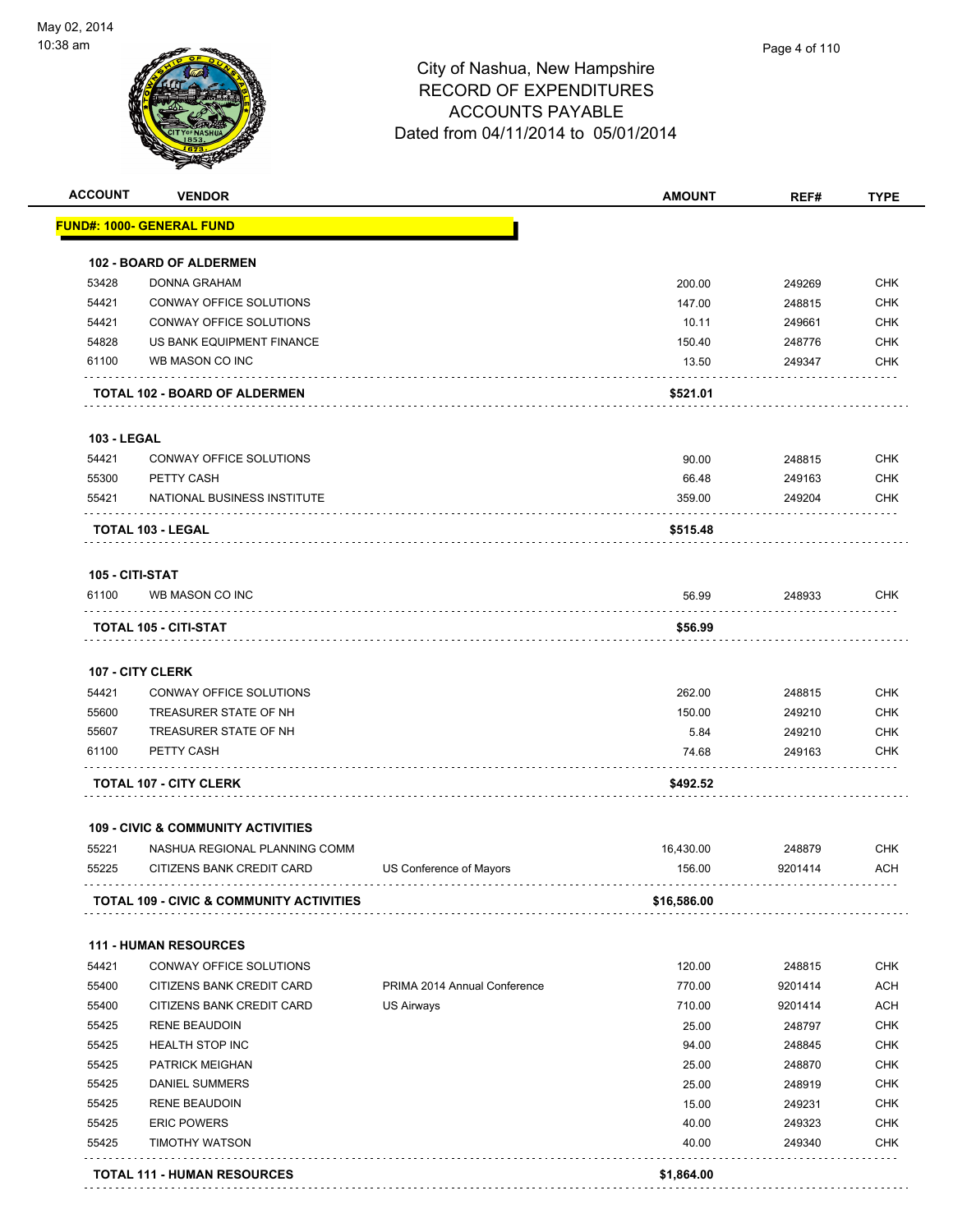

| <b>ACCOUNT</b> | <b>VENDOR</b>                       |                             | <b>AMOUNT</b> | REF#    | <b>TYPE</b> |
|----------------|-------------------------------------|-----------------------------|---------------|---------|-------------|
|                | FUND#: 1000- GENERAL FUND           |                             |               |         |             |
|                | <b>118 - OTHER GENERAL GOV'T</b>    |                             |               |         |             |
| 45910          | NH RETIREMENT SYSTEM                |                             | 285.31        | 15081   | <b>ACH</b>  |
|                | TOTAL 118 - OTHER GENERAL GOV'T     |                             | \$285.31      |         |             |
|                | <b>120 - TELECOMMUNICATIONS</b>     |                             |               |         |             |
| 55109          | AMERICAN TELECOM SERVICES LLC       |                             | 5,607.48      | 248786  | <b>CHK</b>  |
| 55109          | LANGUAGE LINE SERVICES              |                             | 151.98        | 248863  | <b>CHK</b>  |
| 55109          | BAYRING COMMUNICATIONS              |                             | 2,284.89      | 249194  | <b>CHK</b>  |
| 55109          | <b>FAIRPOINT COMMUNICATIONS</b>     |                             | 2,439.84      | 249592  | <b>CHK</b>  |
| 55109          | PAETEC COMMUNICATIONS INC           |                             | 2,069.87      | 249610  | <b>CHK</b>  |
| 55109          | PAETEC COMMUNICATIONS INC           |                             | 691.29        | 249611  | <b>CHK</b>  |
| 55109          | PACIFIC TELEMANAGEMENT SERVICE      |                             | 75.00         | 249748  | <b>CHK</b>  |
|                | TOTAL 120 - TELECOMMUNICATIONS      |                             | \$13,320.35   |         |             |
|                |                                     |                             |               |         |             |
|                | <b>122 - INFORMATION TECHNOLOGY</b> |                             |               |         |             |
| 54407          | INFOR (US) INC                      |                             | 150,241.86    | 249701  | <b>CHK</b>  |
| 54407          | METALOGIX INTERNATIONAL             |                             | 1,520.00      | 249727  | <b>CHK</b>  |
| 54407          | NITRO SOFTWARE, INC                 |                             | 1,216.50      | 249744  | <b>CHK</b>  |
| 54407          | CITIZENS BANK CREDIT CARD           | CTO*CITRIX ONLINE.COM       | 55.00         | 9201414 | <b>ACH</b>  |
| 54407          | CITIZENS BANK CREDIT CARD           | NEOVATION.COM               | 20.00         | 9201414 | <b>ACH</b>  |
| 54407          | CITIZENS BANK CREDIT CARD           | <b>FOREIGN EXCHANGE FEE</b> | 1.50          | 9201414 | <b>ACH</b>  |
| 54407          | CITIZENS BANK CREDIT CARD           | <b>NLI SHAREFILE</b>        | 109.55        | 9201414 | <b>ACH</b>  |
| 54407          | CITIZENS BANK CREDIT CARD           | EVERNOTE.COM                | 5.00          | 9201414 | <b>ACH</b>  |
| 54414          | J LAWRENCE HALL INC                 |                             | 391.94        | 249705  | <b>CHK</b>  |
| 54428          | AFFILIATED COMPUTER SERVICES        |                             | 18,035.82     | 249219  | <b>CHK</b>  |
| 55118          | AT & T MOBILITY                     |                             | 62.64         | 249589  | <b>CHK</b>  |
| 55118          | AT & T MOBILITY                     |                             | 104.98        | 249590  | <b>CHK</b>  |
| 61100          | <b>AMAZON</b>                       |                             | 103.79        | 249193  | <b>CHK</b>  |
| 61607          | <b>AMAZON</b>                       |                             | 173.08        | 249193  | <b>CHK</b>  |
| 61615          | CONWAY OFFICE SOLUTIONS             |                             | 3.969.53      | 249248  | <b>CHK</b>  |
| 61807          | <b>AMAZON</b>                       |                             | 48.51         | 249193  | <b>CHK</b>  |
| 71207          | <b>CDW GOVERNMENT</b>               |                             | 110.06        | 248808  | <b>CHK</b>  |
| 71221          | <b>VOLOGY DATA SYSTEMS</b>          |                             | 520.00        | 248929  | <b>CHK</b>  |
| 71221          | <b>AMAZON</b>                       |                             | 427.57        | 249193  | <b>CHK</b>  |
| 71221          | COMPUTER HUT dba IT INSIDERS        |                             | 998.00        | 249247  | <b>CHK</b>  |
| 71221          | FIBERTRONICS, INC                   |                             | 796.99        | 249260  | <b>CHK</b>  |
| 71221          | FIBER OPTIC SPLICING & TESTING      |                             | 500.00        | 249675  | <b>CHK</b>  |
| 71221          | <b>VOLOGY DATA SYSTEMS</b>          |                             | 515.00        | 249785  | <b>CHK</b>  |
| 71221          | CITIZENS BANK CREDIT CARD           | Lynktec                     | 57.99         | 9201414 | <b>ACH</b>  |
| 71228          | <b>NAMTEK CORP</b>                  |                             | 5,390.76      | 249308  | <b>CHK</b>  |

#### **126 - FINANCIAL SERVICES**

| 53114 | MELANSON HEATH & CO PC    | 3.000.00 | 249724 | CHK |
|-------|---------------------------|----------|--------|-----|
| 53467 | <b>MAILINGS UNLIMITED</b> | 918.61   | 249299 | CHK |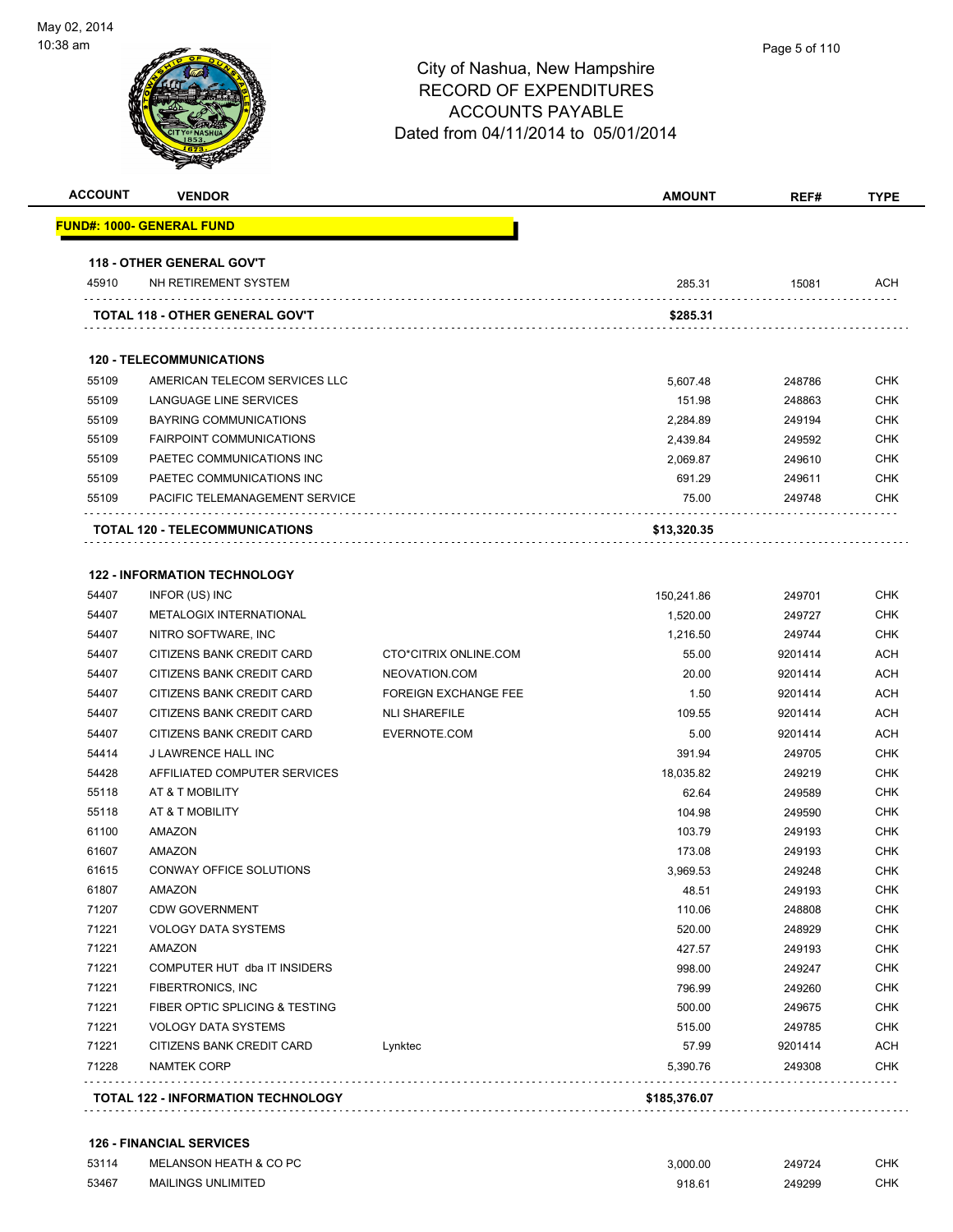

| <b>ACCOUNT</b> | <b>VENDOR</b>                                      |                | <b>AMOUNT</b> | REF#    | <b>TYPE</b> |
|----------------|----------------------------------------------------|----------------|---------------|---------|-------------|
|                | <u> FUND#: 1000- GENERAL FUND</u>                  |                |               |         |             |
|                | <b>126 - FINANCIAL SERVICES</b>                    |                |               |         |             |
| 54421          | CONWAY OFFICE SOLUTIONS                            |                | 546.00        | 248815  | <b>CHK</b>  |
| 54828          | US BANK EQUIPMENT FINANCE                          |                | 184.29        | 248776  | <b>CHK</b>  |
| 55200          | <b>NELUG LTD</b>                                   |                | 250.00        | 249551  | CHK         |
| 55307          | <b>CINDY BIELAWSKI</b>                             |                | 21.16         | 249181  | CHK         |
| 55607          | MAILINGS UNLIMITED - TAX                           |                | 9,500.00      | 15176   | ACH         |
| 55607          | US POSTAL SERVICES                                 |                | 192.00        | 248746  | CHK         |
| 55607          | <b>MAILINGS UNLIMITED</b>                          |                | 201.78        | 249299  | <b>CHK</b>  |
| 61100          | WB MASON CO INC                                    |                | 155.10        | 248933  | CHK         |
| 61100          | PETTY CASH                                         |                | 12.55         | 249163  | CHK         |
| 61100          | WB MASON CO INC                                    |                | 131.49        | 249347  | CHK         |
| 61100          | CITIZENS BANK CREDIT CARD                          | <b>Staples</b> | 20.08         | 9201414 | ACH         |
| 61235          | <b>FREEDOM PRINTERS LLC</b>                        |                | 1,962.72      | 249679  | CHK         |
|                | <b>TOTAL 126 - FINANCIAL SERVICES</b>              |                | \$17,095.78   |         |             |
|                |                                                    |                |               |         |             |
|                | <b>129 - CITY BUILDINGS</b>                        |                |               |         |             |
| 54100          | PSNH-LARGE POWER                                   |                | 5,550.73      | 248766  | CHK         |
| 54114          | <b>LIBERTY UTILITIES - NH</b>                      |                | 795.61        | 248756  | CHK         |
| 54114          | <b>HESS CORPORATION</b>                            |                | 1,472.97      | 248846  | CHK         |
| 54114          | LIBERTY UTILITIES - NH                             |                | 772.59        | 249199  | CHK         |
| 54114          | <b>HESS CORPORATION</b>                            |                | 1,375.67      | 249275  | CHK         |
| 54141          | PENNICHUCK WATER WORKS INC                         |                | 221.98        | 249206  | CHK         |
| 54141          | PENNICHUCK WATER WORKS INC                         |                | 426.90        | 249612  | <b>CHK</b>  |
| 54228          | <b>BAIN PEST CONTROL SERVICE INC</b>               |                | 75.00         | 248792  | <b>CHK</b>  |
| 54243          | J LAWRENCE HALL INC                                |                | 577.00        | 249283  | CHK         |
| 54243          | J A MARINO AUTOMATIC HEATING S                     |                | 436.94        | 249704  | CHK         |
| 54280          | <b>MARVELL PLATE GLASS INC</b>                     |                | 798.00        | 248867  | CHK         |
| 54280          | <b>B &amp; S LOCKSMITHS INC</b>                    |                | 86.80         | 249225  | CHK         |
| 54280          | <b>BLUE TARP FINANCIAL</b>                         |                | 6.74          | 249234  | CHK         |
| 54280          | <b>KAPESCO PAINTING LLC</b>                        |                | 620.00        | 249288  | CHK         |
| 54280          | HUFF & GAUTHIER INC                                |                | 90.00         | 249700  | CHK         |
| 54280          | POWER UP GENERATOR SERVICE CO                      |                | 140.00        | 249757  | CHK         |
| 55118          | AT & T MOBILITY                                    |                | 124.87        | 249589  | CHK         |
| 61299          | HOME DEPOT CREDIT SERVICE 3065                     |                | 130.91        | 249278  | <b>CHK</b>  |
| 61299          | PEABODY SUPPLY CO                                  |                | 4.88          | 249318  | CHK         |
| 61428          | PIONEER RESEARCH CORP                              |                | 448.05        | 248895  | CHK         |
| 61428          | PETTY CASH                                         |                | 8.64          | 249163  | <b>CHK</b>  |
|                | <b>TOTAL 129 - CITY BUILDINGS</b>                  |                | \$14,164.28   |         |             |
|                |                                                    |                |               |         |             |
| 54421          | <b>130 - PURCHASING</b><br>CONWAY OFFICE SOLUTIONS |                | 2,190.00      | 248815  | <b>CHK</b>  |
| 54828          | US BANK EQUIPMENT FINANCE                          |                | 376.75        | 248776  | <b>CHK</b>  |
|                |                                                    |                |               |         |             |

 PETTY CASH 10.50 249163 CHK PETTY CASH 13.88 249163 CHK PETTY CASH 9.36 249163 CHK 61100 LINDENMEYR MUNROE **1,676.24** 249293 CHK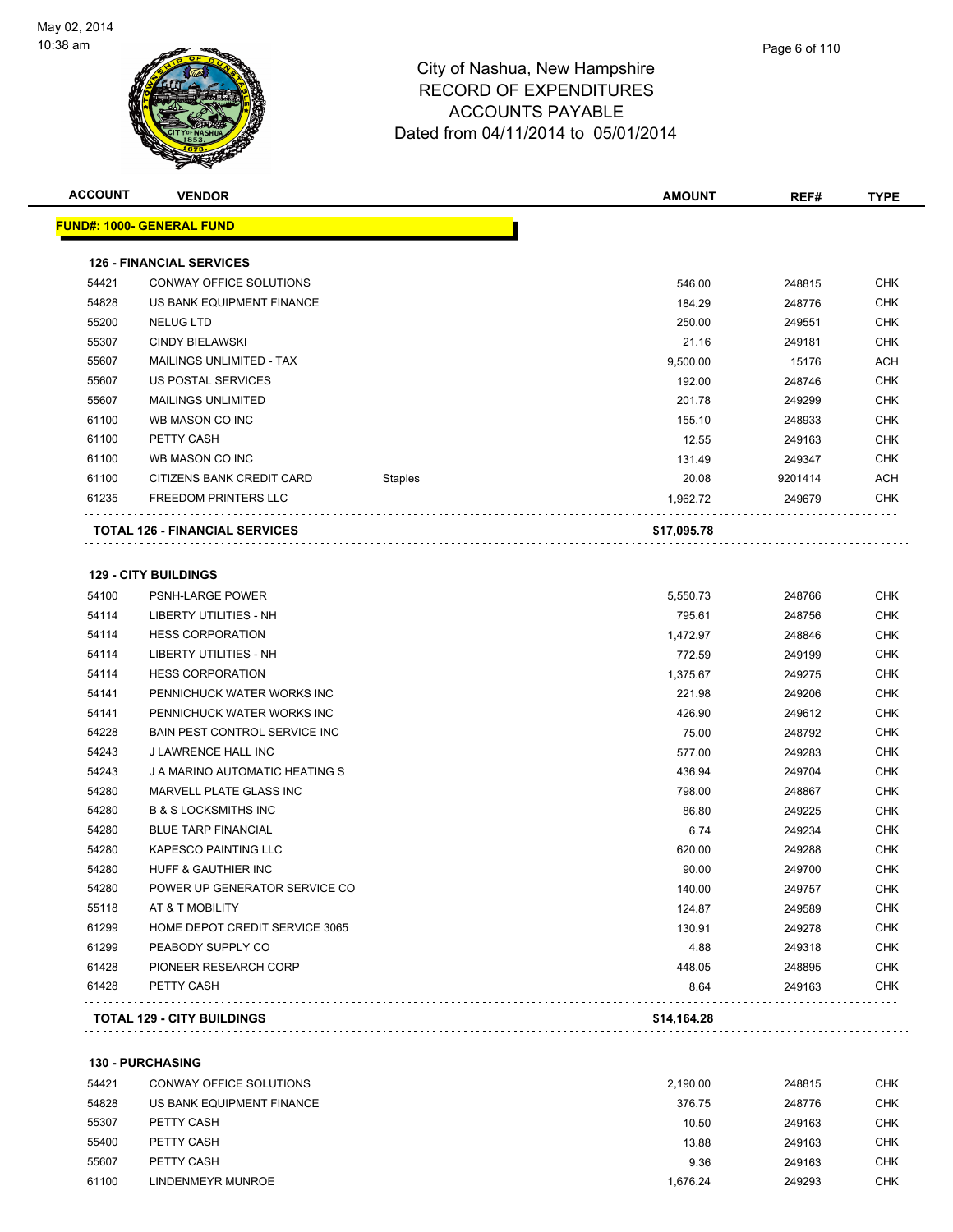

| <b>ACCOUNT</b> | <b>VENDOR</b>                        | <b>AMOUNT</b> | REF#   | <b>TYPE</b> |
|----------------|--------------------------------------|---------------|--------|-------------|
|                | <u> FUND#: 1000- GENERAL FUND</u>    |               |        |             |
|                | <b>TOTAL 130 - PURCHASING</b>        | \$4,276.73    |        |             |
|                | 132 - ASSESSING                      |               |        |             |
| 54421          | CONWAY OFFICE SOLUTIONS              | 90.00         | 248815 | <b>CHK</b>  |
| 54828          | US BANK EQUIPMENT FINANCE            | 109.70        | 248776 | <b>CHK</b>  |
| 55307          | <b>DOUGLAS DAME</b>                  | 48.72         | 249569 | <b>CHK</b>  |
| 55307          | ANDREW G LEMAY                       | 110.32        | 249575 | <b>CHK</b>  |
| 55307          | <b>GARY TURGISS</b>                  | 269.92        | 249777 | <b>CHK</b>  |
| 61830          | THE TELEGRAPH                        | 189.80        | 248771 | <b>CHK</b>  |
| 71999          | ANCO SIGNS & STAMPS INC              | 14.00         | 248749 | <b>CHK</b>  |
| 71999          | PETTY CASH                           | 19.99         | 249163 | <b>CHK</b>  |
|                | <b>TOTAL 132 - ASSESSING</b>         | \$852.45      |        |             |
|                | <b>140 - PINEWOOD CEMETERY</b>       |               |        |             |
| 54280          | HOME DEPOT CREDIT SERVICE 3065       | 124.95        | 248847 | <b>CHK</b>  |
|                | TOTAL 140 - PINEWOOD CEMETERY        | \$124.95      |        |             |
|                | <b>142 - WOODLAWN CEMETERY</b>       |               |        |             |
| 55109          | PAETEC COMMUNICATIONS INC            | 10.10         | 249610 | <b>CHK</b>  |
| 61499          | HOME DEPOT CREDIT SERVICE 3065       | 26.95         | 248847 | <b>CHK</b>  |
| 61499          | PETTY CASH                           | 27.44         | 249163 | <b>CHK</b>  |
| 61499          | JOHN DEERE LANDSCAPES LLC            | 117.95        | 249708 | <b>CHK</b>  |
| 61560          | HOME DEPOT CREDIT SERVICE 3065       | 26.30         | 248847 | <b>CHK</b>  |
| 61799          | SANEL AUTO PARTS CO                  | 32.59         | 248907 | <b>CHK</b>  |
| 71025          | HOME DEPOT CREDIT SERVICE 3065       | 24.97         | 248847 | <b>CHK</b>  |
| 71025          | HOME DEPOT CREDIT SERVICE 3065       | 35.69         | 249695 | <b>CHK</b>  |
|                | TOTAL 142 - WOODLAWN CEMETERY        | \$301.99      |        |             |
|                | <b>144 - EDGEWOOD CEMETERY</b>       |               |        |             |
| 54114          | BOT L GAS INC                        | 246.72        | 248803 | <b>CHK</b>  |
| 54141          | PENNICHUCK WATER WORKS INC           | 124.91        | 248764 | <b>CHK</b>  |
| 54280          | HOME DEPOT CREDIT SERVICE 3065       | 79.80         | 249695 | <b>CHK</b>  |
| 54487          | CARPARTS OF NASHUA                   | 29.37         | 248807 | <b>CHK</b>  |
| 54487          | <b>CARPARTS OF NASHUA</b>            | 22.48         | 249649 | <b>CHK</b>  |
| 61705          | MAYNARD & LESIEUR, INC.              | 23.90         | 249720 | <b>CHK</b>  |
| 71000          | PETTY CASH                           | 17.99         | 249163 | CHK         |
|                | <b>TOTAL 144 - EDGEWOOD CEMETERY</b> | \$545.17      |        |             |
| 150 - POLICE   |                                      |               |        |             |
| 52809          | <b>DENNIS PEREIRA</b>                | 200.00        | 248739 | CHK         |
| 52809          | <b>STEVEN PRYMAK</b>                 | 200.00        | 248741 | <b>CHK</b>  |
| 52809          | <b>FRANCIS SULLIVAN</b>              | 250.00        | 248743 | <b>CHK</b>  |
| 52809          | PHILLIP COSTA                        | 200.00        | 249182 | <b>CHK</b>  |
| 52809          | DONALD DENSMORE                      | 128.50        | 249183 | <b>CHK</b>  |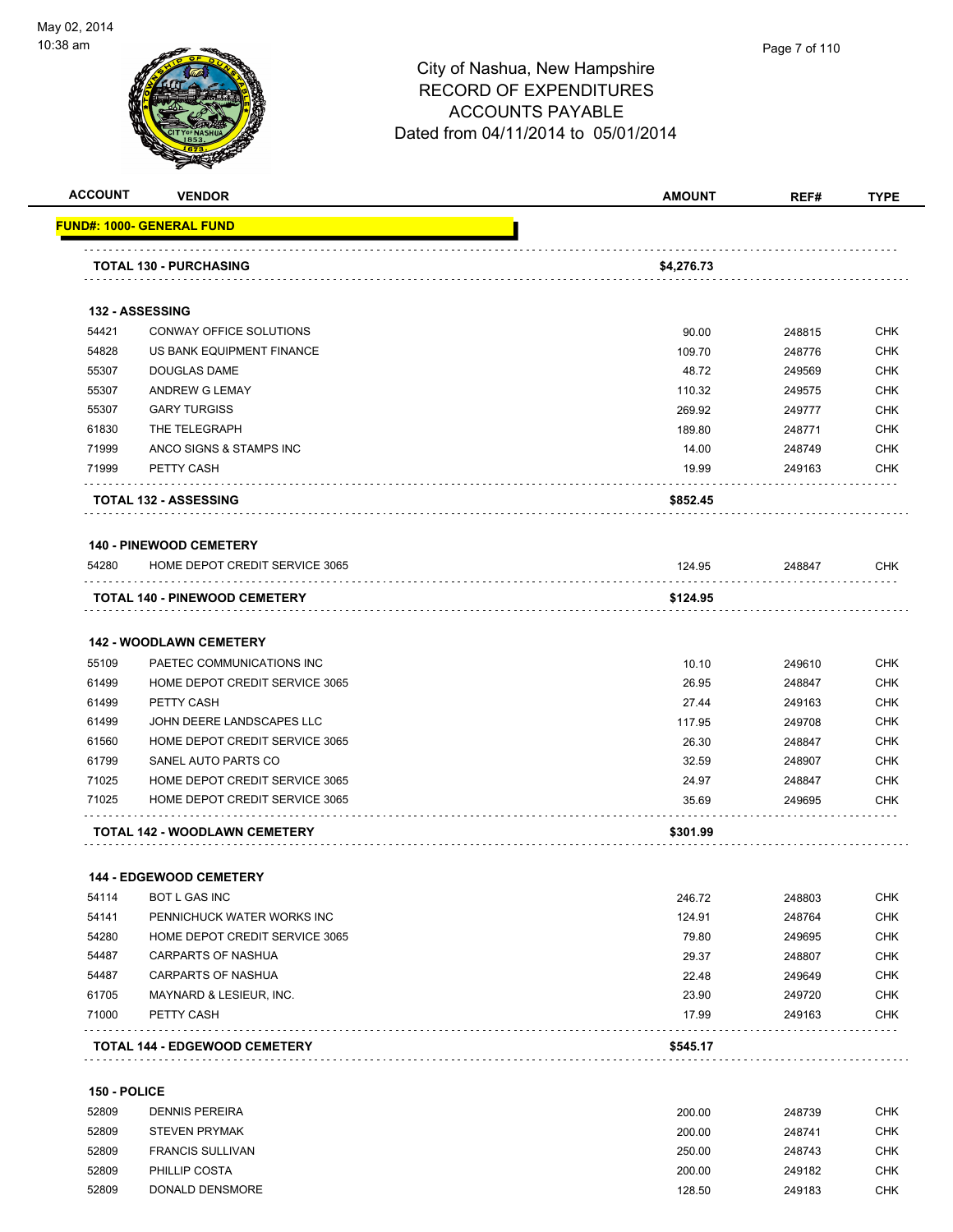

**ACCOUNT VENDOR AMOUNT REF# TYPE FUND#: 1000- GENERAL FUND 150 - POLICE** RICHARD SPRANKLE 59.90 249189 CHK MICHAEL SULLIVAN 200.00 249190 CHK MICHAEL DORE 174.90 249571 CHK OCCUPATIONAL DRUG TESTING LLC 240.00 248885 CHK ST JOSEPHS BUSINESS & HEALTH 897.40 248916 CHK PSNH 184.32 249207 CHK PSNH 377.11 249613 CHK 54100 PSNH-LARGE POWER 10.617.00 249614 CHK 54107 SHATTUCK MALONE OIL CO **12.000 SHATTUCK MALONE OIL CO** 6 TO 248767 CHK LIBERTY UTILITIES - NH 45.23 249202 CHK LIBERTY UTILITIES - NH 1,770.32 249203 CHK HESS CORPORATION 3,936.05 249275 CHK LIBERTY UTILITIES - NH 58.53 249607 CHK HESS CORPORATION 20.23 249693 CHK PENNICHUCK WATER WORKS INC 23.64 248764 CHK FIMBEL PAUNET CORP 180.00 248831 CHK HOME DEPOT CREDIT SERVICE 3073 27.47 248848 CHK B & S LOCKSMITHS INC 685.00 249225 CHK FIMBEL PAUNET CORP 595.00 249261 CHK HOME DEPOT CREDIT SERVICE 3073 12.87 249279 CHK LOWE'S - 3502 172.83 249295 CHK CHICK BEAULIEU INC 320.00 249655 CHK HARRY W WELLS & SON INC 500.00 249689 CHK METRO GROUP INC 192.00 249729 CHK REXEL 112.26 249763 CHK CONWAY OFFICE SOLUTIONS 1,561.00 248815 CHK CONWAY OFFICE SOLUTIONS 1,077.90 249248 CHK TREASURER STATE OF NH 30.00 248772 CHK HUNTER SYSTEMS GROUP INC 299.00 249280 CHK GYM SERVICES INC 910.00 249687 CHK FORD OF LONDONDERRY 1,303.90 249264 CHK SULLIVAN TIRE INC 42.00 249338 CHK DAVE ILLGS COLLISION REPAIR CE 701.80 249667 CHK MACMULKIN CHEVROLET INC 380.37 249713 CHK US BANK EQUIPMENT FINANCE 1,385.98 248776 CHK DIRECTV INC 11.00 248751 CHK 54849 COMCAST CABLE COMMUNICATIONS I 124.85 249197 CHK FAIRPOINT COMMUNICATIONS 61.95 249198 CHK COMCAST CABLE COMMUNICATIONS I 200.00 249591 CHK FAIRPOINT COMMUNICATIONS 34.72 249592 CHK PAETEC COMMUNICATIONS INC 218.85 249611 CHK VERIZON WIRELESS-581499451 420.14 249216 CHK NH TACTICAL OFFICERS ASSOC 300.00 249180 CHK 55300 CITIZENS BANK CREDIT CARD Hotel.com 364.09 9201414 ACH DON WEISS 44.80 248747 CHK MATTHEW HALL 44.80 249185 CHK THOMAS DURDEN 44.80 249572 CHK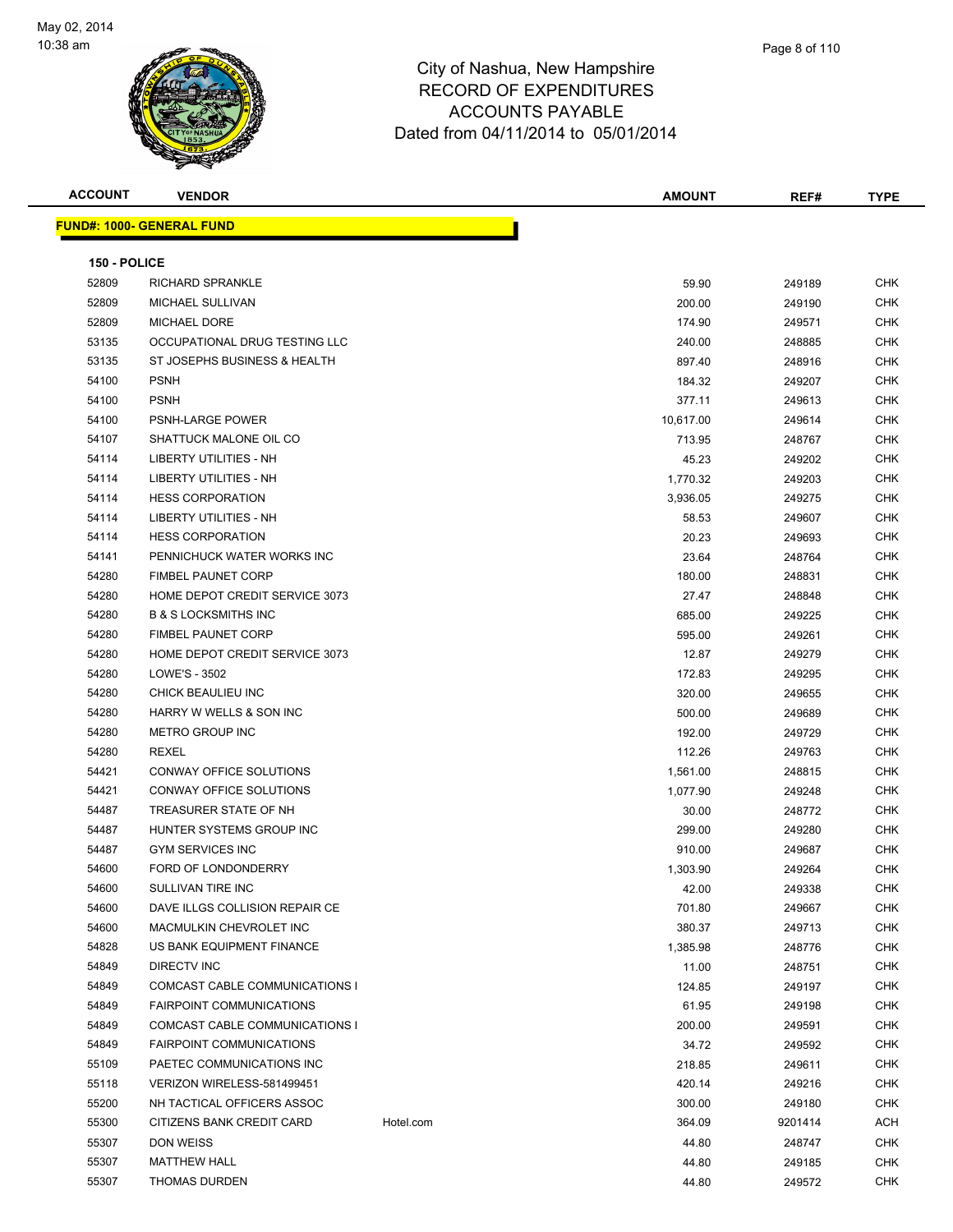

**ACCOUNT VENDOR AMOUNT REF# TYPE FUND#: 1000- GENERAL FUND 150 - POLICE** RYAN MCDERMOTT 44.80 249577 CHK CITY OF MANCHESTER 875.00 248729 CHK NORTHEAST WISCONSIN TECHNICAL 350.00 248730 CHK NEDIAI 300.00 248738 CHK NHCLC-NASHUA LLC 750.00 249205 CHK TEES 962.00 249339 CHK DAWN REEBY 175.00 249581 CHK 55400 CITIZENS BANK CREDIT CARD Bristol Harbor Inn 418.10 9201414 ACH 55400 CITIZENS BANK CREDIT CARD Hotels.com 148.35 9201414 ACH 55400 CITIZENS BANK CREDIT CARD Bristol Harbor Inn 301.71 9201414 ACH 55400 CITIZENS BANK CREDIT CARD InReach LLC 298.00 9201414 ACH 55400 CITIZENS BANK CREDIT CARD Bristol Harbor Inn 418.10 9201414 ACH CALEA 5,000.00 249237 CHK 55421 CITIZENS BANK CREDIT CARD Hyatt Hotels Regency O 930.75 9201414 ACH 55421 CITIZENS BANK CREDIT CARD Hyatt Hotels Regency O 930.75 9201414 ACH 55607 UNITED PARCEL SERVICE NERVICE And the state of the state of the state of the state of the state of the state of the state of the state of the state of the state of the state of the state of the state of the state of 55607 UNITED PARCEL SERVICE **21.67** 21.67 249619 CHK CINTAS DOCUMENT MANAGEMENT (22.00) 248811 CHK NASHUA MILLYARD ASSOC INC 703.46 248878 CHK CINTAS DOCUMENT MANAGEMENT 60.00 249244 CHK ALEXANDRA MESQUITA-BAER 62.50 249304 CHK KINNEY TOWING 1,500.00 249710 CHK WB MASON CO INC 349.00 248933 CHK er and the STATE STAMPS INC and the STATE STAMPS INC and the STATE STAMPS INCLUSION CHK AND THE STATE STAMPS INC WB MASON CO INC 1,500.34 249787 CHK 61100 CITIZENS BANK CREDIT CARD Frame USA Moto 1,199.31 9201414 ACH ALECS SHOE STORE INC 974.35 248782 CHK BEN'S UNIFORMS 96.00 248799 CHK 61107 ALECS SHOE STORE INC 181.90 249220 CHK BEN'S UNIFORMS 1,010.97 249233 CHK er and the state of the state of the state of the state of the state of the state of the state of the state of the state of the state of the state of the state of the state of the state of the state of the state of the sta ALL SPORTS HEROES UNIFORMS 150.00 249627 CHK BEN'S UNIFORMS 721.59 249641 CHK BEN'S UNIFORMS 18.00 248799 CHK STAR PACKER BADGES 369.75 248918 CHK BEN'S UNIFORMS 1,887.92 249233 CHK ALECS SHOE STORE INC 179.90 249626 CHK ATLANTIC TACTICAL INC 216.40 249634 CHK BEN'S UNIFORMS 312.00 249641 CHK 61110 RILEYS SPORT SHOP INC **CHK SEE A SEE A SEE A SEE A SEE A SEE A** SEE A SEE A SEE A SEE A SEE A SEE A SEE A S ARROWHEAD FORENSICS 34.90 248787 CHK NAT'L LAW ENFORCEMENT SUPPLY 261.93 248881 CHK PRENDO FORENSICS 187.95 248897 CHK GLOBAL INDUSTRIAL EQUIPMENT 1,249.10 249268 CHK

 61185 LOWE'S - 3502 161.30 249295 CHK 61185 ARROWHEAD FORENSICS 1,493.34 249630 CHK 61299 SAM'S CLUB DIRECT-0860 19.57 249330 CHK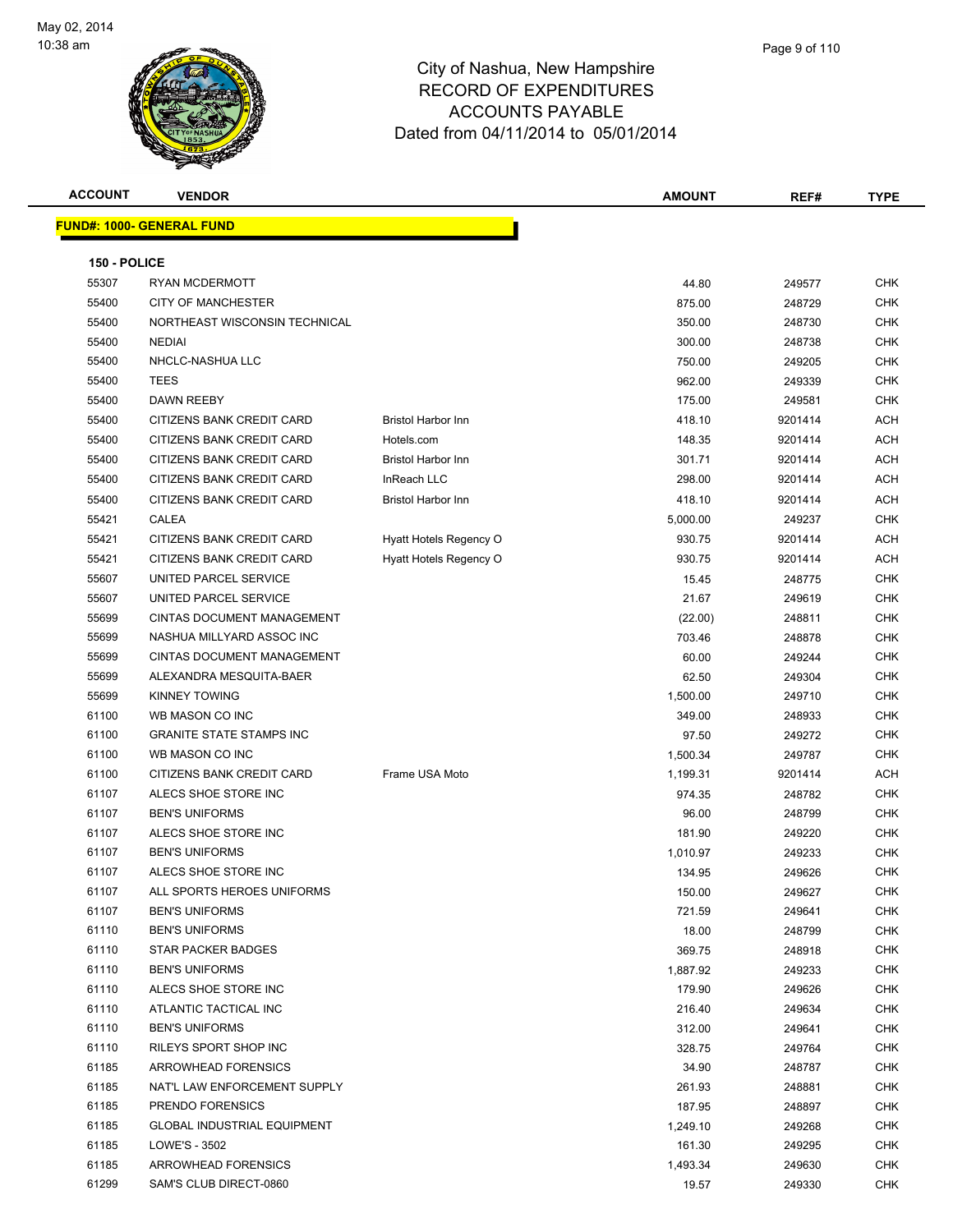

**ACCOUNT VENDOR AMOUNT REF# TYPE**

| Page 10 of 110 |
|----------------|
|                |

distribution de

**FUND#: 1000- GENERAL FUND 150 - POLICE** WEX BANK 737.81 248777 CHK THE DURKIN CO INC 458.52 248824 CHK REXEL 689.33 248902 CHK er and the Second CENTRAL PAPER PRODUCTS CO and the Second CHK CHK CHK CHK Second CHK CHK Second CHK WB MASON CO INC 410.15 249787 CHK BEST FORD 390.76 248800 CHK CARPARTS OF NASHUA 18.10 248807 CHK

| 71228 | <b>SOFTMART</b>                | 4.116.00 | 249771 | <b>CHK</b> |
|-------|--------------------------------|----------|--------|------------|
| 71228 | <b>SHI INTERNATIONAL CORP</b>  | 7,563.20 | 248913 | <b>CHK</b> |
| 71221 | <b>HEADSETS.COM INC</b>        | 1,900.00 | 249692 | CHK        |
| 71221 | <b>CDW GOVERNMENT</b>          | 141.00   | 249650 | <b>CHK</b> |
| 71221 | <b>CDW GOVERNMENT</b>          | 195.31   | 249240 | <b>CHK</b> |
| 71221 | PC MALL GOV                    | 437.98   | 248887 | <b>CHK</b> |
| 61907 | SAM'S CLUB DIRECT-0860         | 257.10   | 249330 | <b>CHK</b> |
| 61799 | NEW ENGLAND PARTS WAREHOUSE    | 547.19   | 249741 | CHK        |
| 61799 | <b>MACMULKIN CHEVROLET INC</b> | (43.11)  | 249713 | <b>CHK</b> |
| 61799 | <b>CARPARTS OF NASHUA</b>      | 25.36    | 249649 | <b>CHK</b> |
| 61799 | NORTHERN FOREIGN CAR PARTS INC | 258.65   | 249315 | <b>CHK</b> |
| 61799 | <b>MHQ MUNICIPAL VEHICLES</b>  | 225.00   | 249305 | <b>CHK</b> |
| 61799 | <b>MACMULKIN CHEVROLET INC</b> | 322.00   | 249298 | CHK        |
| 61799 | <b>CARPARTS OF NASHUA</b>      | 70.12    | 249238 | CHK        |

**TOTAL 150 - POLICE \$79,324.48**

**152 - FIRE**

### LIBERTY UTILITIES - NH 525.79 248758 CHK HESS CORPORATION 1,220.86 248846 CHK LIBERTY UTILITIES - NH 702.37 249201 CHK LIBERTY UTILITIES - NH 237.66 249203 CHK HESS CORPORATION 1,653.51 249275 CHK 54114 LIBERTY UTILITIES - NH 710.17 249594 CHK LIBERTY UTILITIES - NH 1,092.77 249595 CHK LIBERTY UTILITIES - NH 163.79 249596 CHK LIBERTY UTILITIES - NH 201.33 249609 CHK PENNICHUCK WATER WORKS INC 648.89 248764 CHK 54141 PENNICHUCK WATER WORKS INC CHANNEL SERVICE SERVICE SERVICE SERVICE SERVICE SERVICE SERVICE SERVICE SERVICE SERVICE SERVICE SERVICE SERVICE SERVICE SERVICE SERVICE SERVICE SERVICE SERVICE SERVICE SERVICE SERVICE SERVI PENNICHUCK WATER WORKS INC 604.04 249612 CHK J P PEST SERVICES 85.00 249284 CHK AE MECHANICAL INC 636.60 248780 CHK AE MECHANICAL INC 1,692.35 249218 CHK AE MECHANICAL INC 1,912.60 249625 CHK HARRY W WELLS & SON INC 113.78 248844 CHK PEABODY SUPPLY CO 20.37 248889 CHK BELLETETES INC 5.66 249232 CHK of the set of the set of the set of the set of the set of the set of the set of the set of the set of the set of the set of the set of the set of the set of the set of the set of the set of the set of the set of the set of GRANITE CITY ELECTRIC SUPPLY 28.99 249271 CHK HOME DEPOT CREDIT SERVICE 3065 47.37 249278 CHK PETTY CASH 45.16 249579 CHK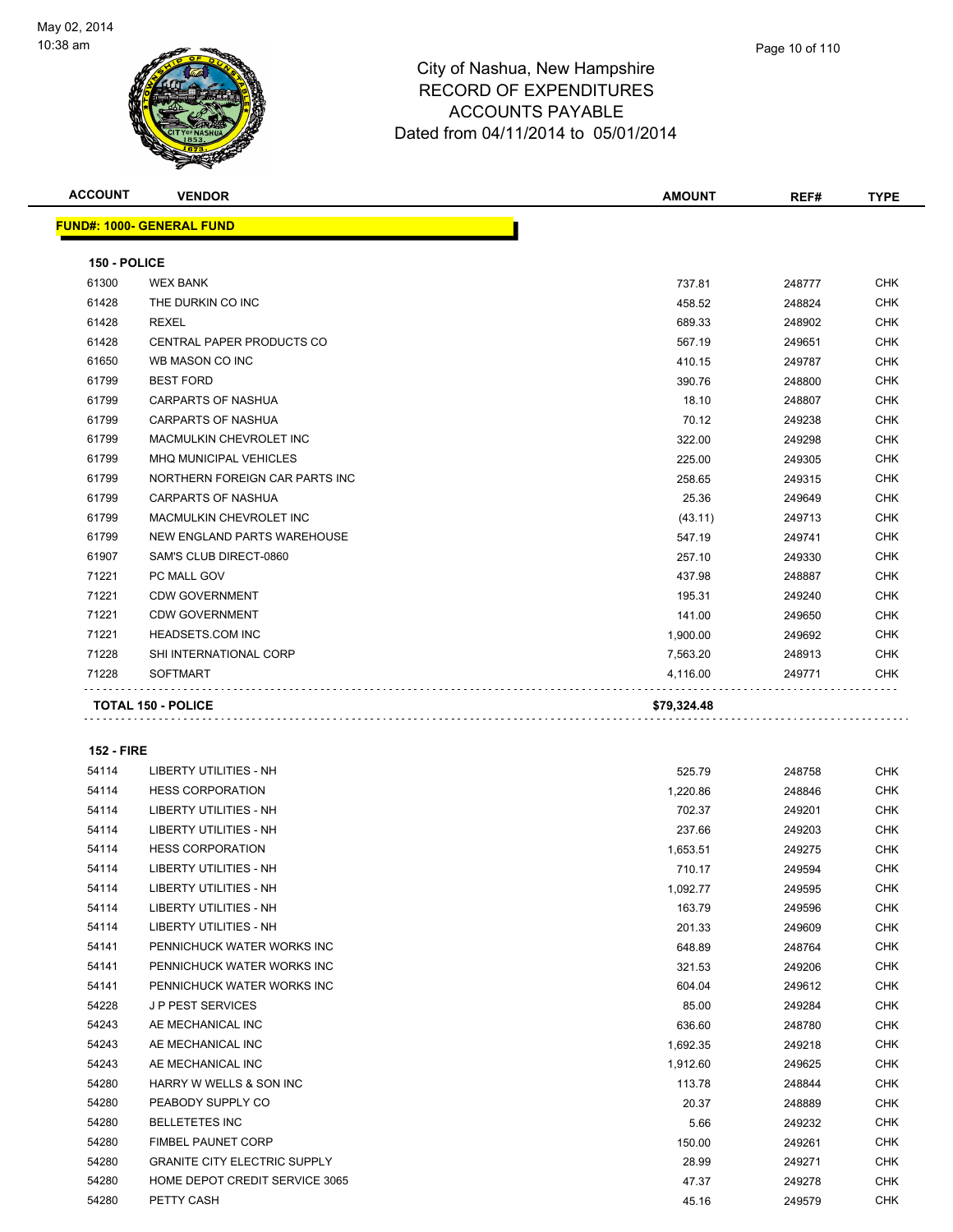

| <b>ACCOUNT</b>    | <b>VENDOR</b>                                                      |                              | <b>AMOUNT</b>    | REF#             | <b>TYPE</b>              |
|-------------------|--------------------------------------------------------------------|------------------------------|------------------|------------------|--------------------------|
|                   | <b>FUND#: 1000- GENERAL FUND</b>                                   |                              |                  |                  |                          |
|                   |                                                                    |                              |                  |                  |                          |
| <b>152 - FIRE</b> |                                                                    |                              |                  |                  |                          |
| 54280             | SCOTT WOODBURY CONTRACTOR                                          |                              | 1,750.00         | 249768           | <b>CHK</b>               |
| 54421             | <b>CONWAY OFFICE SOLUTIONS</b>                                     |                              | 683.00           | 248815           | <b>CHK</b>               |
| 54421             | CONWAY OFFICE SOLUTIONS                                            |                              | 436.38           | 249248           | CHK                      |
| 54487             | <b>CINTAS FIRE PROTECTION</b>                                      |                              | 580.00           | 248812           | <b>CHK</b>               |
| 54600             | JACK YOUNG CO INC                                                  |                              | 36.48            | 248856           | <b>CHK</b>               |
| 54600             | LIBERTY INTNL TRUCKS OF NH LLC                                     |                              | 82.63            | 248864           | <b>CHK</b>               |
| 54600             | MINUTEMAN FIRE & RESCUE                                            |                              | 157.76           | 248872           | <b>CHK</b>               |
| 54600             | JACK YOUNG CO INC                                                  |                              | 33.30            | 249285           | <b>CHK</b>               |
| 54600             | SANEL AUTO PARTS CO                                                |                              | 18.35            | 249331           | <b>CHK</b>               |
| 54600             | TST HYDRAULICS INC                                                 |                              | 24.00            | 249341           | <b>CHK</b>               |
| 54600             | YANKEE TRUCK LLC                                                   |                              | 205.01           | 249348           | <b>CHK</b>               |
| 54600             | <b>BELLETETES INC</b>                                              |                              | 14.28            | 249640           | <b>CHK</b>               |
| 54600             | F W WEBB CO                                                        |                              | 22.61            | 249673           | <b>CHK</b>               |
| 54600             | LIBERTY INTNL TRUCKS OF NH LLC                                     |                              | 56.31            | 249711           | <b>CHK</b>               |
| 54600             | <b>MINUTEMAN TRUCKS INC</b>                                        |                              | 809.58           | 249732           | <b>CHK</b>               |
| 54600             | R WHITE EQUIPMENT CENTER INC                                       |                              | 52.40            | 249761           | <b>CHK</b>               |
| 55118             | <b>VERIZON WIRELESS</b>                                            |                              | 80.04            | 249215           | <b>CHK</b>               |
| 55118             | AT & T MOBILITY                                                    |                              | 168.14           | 249589           | <b>CHK</b>               |
| 55118             | PAETEC COMMUNICATIONS INC                                          |                              | 10.67            | 249610           | CHK                      |
| 55607             | CONWAY OFFICE SOLUTIONS                                            |                              | 9.84             | 248815           | <b>CHK</b>               |
| 55607             | PETTY CASH                                                         |                              | 14.85            | 249579           | CHK                      |
| 55699             | TRUE BLUE CLEANERS                                                 |                              | 45.24            | 248922           | CHK                      |
| 55699             | TRUE BLUE CLEANERS                                                 |                              | 15.08            | 248923           | <b>CHK</b>               |
| 55699             | TRUE BLUE CLEANERS                                                 |                              | 82.75            | 248924           | <b>CHK</b>               |
| 61299             | M & M ELECTRICAL SUPPLY CO INC<br>PETTY CASH                       |                              | 8.00             | 249296           | CHK<br><b>CHK</b>        |
| 61300             |                                                                    |                              | 45.00            | 249579           |                          |
| 61428             | NEW ENGLAND PAPER & SUPPLY<br>NEW ENGLAND PAPER & SUPPLY           |                              | 1,558.45         | 248882           | <b>CHK</b>               |
| 61428<br>61699    |                                                                    |                              | 559.19           | 249312           | <b>CHK</b><br><b>CHK</b> |
| 61699             | <b>GRANITE CITY ELECTRIC SUPPLY</b><br>POWER & TELEPHONE SUPPLY CO |                              | 395.00           | 249271           | CHK                      |
|                   | <b>VOICE SYSTEMS INC</b>                                           |                              | 298.00           | 249322           | <b>CHK</b>               |
| 61699<br>61705    | MAYNARD & LESIEUR INC                                              |                              | 1,259.00         | 249345           | <b>CHK</b>               |
| 61709             | <b>G H BERLIN OIL CO</b>                                           |                              | 720.00           | 249718           |                          |
| 61799             | MINUTEMAN TRUCKS INC                                               |                              | 572.45<br>307.94 | 249265<br>248873 | CHK<br><b>CHK</b>        |
| 61799             | SANEL AUTO PARTS CO                                                |                              | 22.70            | 248909           | <b>CHK</b>               |
| 61799             | MAYNARD & LESIEUR INC                                              |                              | 3,012.84         |                  | <b>CHK</b>               |
| 61799             | R WHITE EQUIPMENT CENTER INC                                       |                              | 38.95            | 249301<br>249327 | <b>CHK</b>               |
| 61799             | D & R TOWING INC                                                   |                              |                  |                  | <b>CHK</b>               |
| 61799             | MINUTEMAN TRUCKS INC                                               |                              | 100.00<br>456.09 | 249666<br>249732 | <b>CHK</b>               |
| 61807             | <b>GRANITE CITY ELECTRIC SUPPLY</b>                                |                              |                  | 249271           | <b>CHK</b>               |
| 61807             | CITIZENS BANK CREDIT CARD                                          | Phillip Ackland Holdings LTD | (93.80)<br>20.00 | 9201414          | <b>ACH</b>               |
| 61830             | THE TELEGRAPH                                                      |                              | 208.00           |                  | <b>CHK</b>               |
|                   |                                                                    |                              |                  | 249616           |                          |
| 61900<br>68335    | ADAM POULIOT<br>W B HUNT CO INC                                    |                              | 32.90            | 248731           | <b>CHK</b>               |
|                   |                                                                    |                              | 192.00           | 248931           | <b>CHK</b>               |
| 68335             | CITIZENS BANK CREDIT CARD                                          | <b>Homewood Suites</b>       | 211.60           | 9201414          | <b>ACH</b>               |
| 68355             | DANIEL WEBSTER COLLEGE INC                                         |                              | 327.00           | 249570           | <b>CHK</b>               |
| 68355             | SODEXO                                                             |                              | 224.92           | 249584           | <b>CHK</b>               |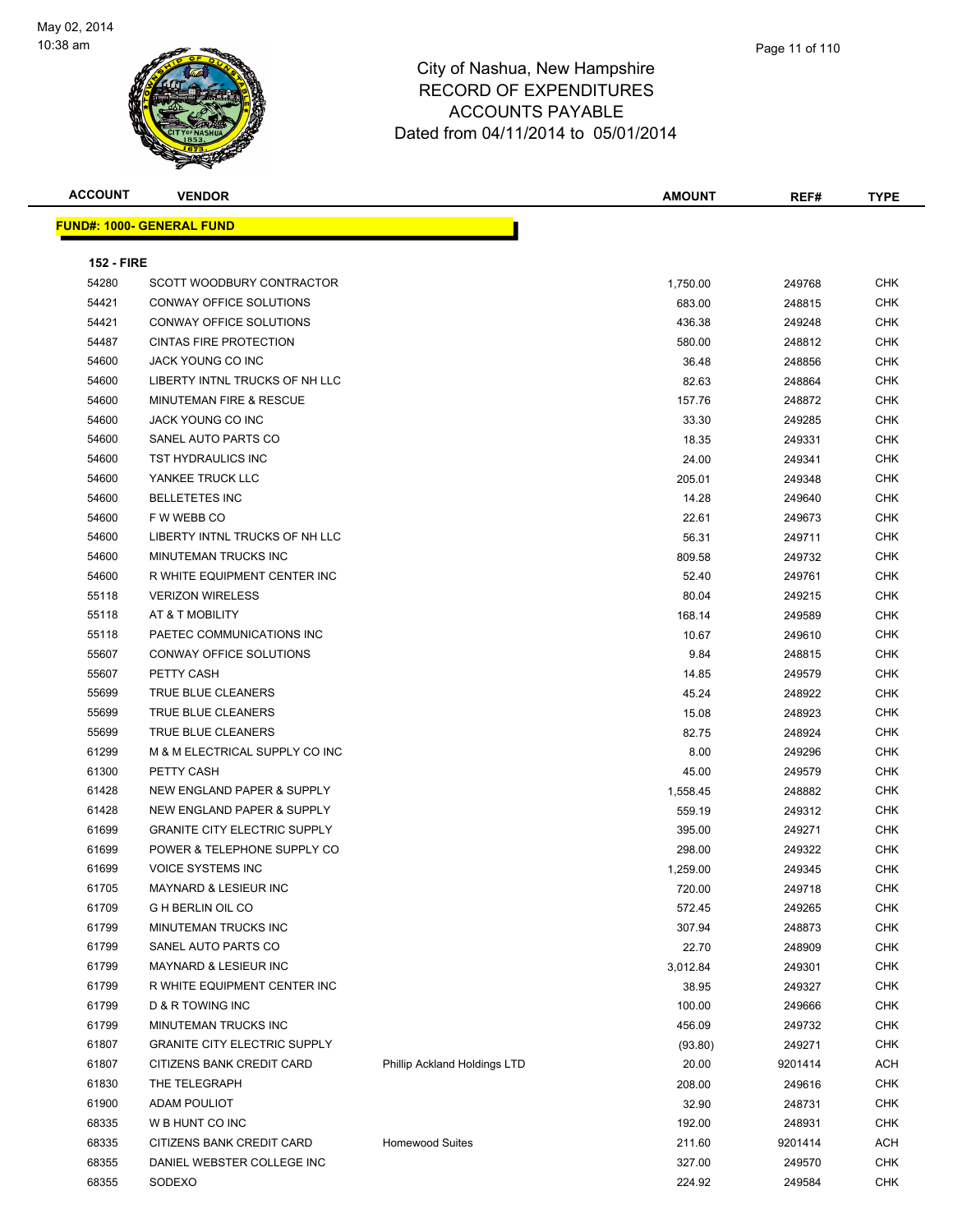

| <b>ACCOUNT</b>    | <b>VENDOR</b>                           |                  | <b>AMOUNT</b>    | REF#             | <b>TYPE</b>              |
|-------------------|-----------------------------------------|------------------|------------------|------------------|--------------------------|
|                   | <b>FUND#: 1000- GENERAL FUND</b>        |                  |                  |                  |                          |
| <b>152 - FIRE</b> |                                         |                  |                  |                  |                          |
| 68355             | AC MOORE - NASHUA                       |                  | 61.79            | 250014           | <b>CHK</b>               |
| 71025             | <b>BATTERIES PLUS</b>                   |                  | 119.97           | 248796           | <b>CHK</b>               |
| 71025             | SNAP ON TOOLS                           |                  | 180.00           | 249334           | <b>CHK</b>               |
| 71025             | <b>FASTENAL CO</b>                      |                  | 10.56            | 249674           | <b>CHK</b>               |
| 71400             | FIRE TECH & SAFETY OF NEW ENGL          |                  | 3,913.06         | 249262           | <b>CHK</b>               |
| 71400             | <b>GRANITE CITY ELECTRIC SUPPLY</b>     |                  | 505.00           | 249686           | <b>CHK</b>               |
| 71432             | LIFEGUARD SYSTEMS INC                   |                  | 5,050.00         | 248760           | CHK                      |
| 71432             | FIREMATIC SUPPLY CO INC                 |                  | 407.60           | 248832           | <b>CHK</b>               |
| 71432             | AMERICAN FIRE EQUIPMENT CO              |                  | 1,978.20         | 249222           | <b>CHK</b>               |
| 71432             | <b>CINTAS FIRE PROTECTION</b>           |                  | 580.00           | 249245           | <b>CHK</b>               |
| 71432             | FIREMATIC SUPPLY CO INC                 |                  | 975.00           | 249676           | <b>CHK</b>               |
| 71800             | <b>FLETCHERS APPLIANCE</b>              |                  | 499.00           | 248834           | <b>CHK</b>               |
| 71999             | CITIZENS BANK CREDIT CARD               | FASTENation Inc. | 128.50           | 9201414          | <b>ACH</b>               |
|                   | <b>TOTAL 152 - FIRE</b>                 |                  | \$43,094.20      |                  |                          |
|                   | <b>153 - BUILDING INSPECTION</b>        |                  |                  |                  |                          |
| 55307             | DAWN MICHAUD                            |                  | 86.80            | 248737           | CHK                      |
| 55307             | PETTY CASH                              |                  | 49.28            | 249163           | CHK                      |
| 55421             | <b>MARK COLLINS</b>                     |                  | 87.50            | 249567           | <b>CHK</b>               |
| 61299             | WB MASON CO INC                         |                  | 54.99            | 249347           | <b>CHK</b>               |
| 71900             | WB MASON CO INC                         |                  | 58.19            | 249347           | <b>CHK</b>               |
|                   | <b>TOTAL 153 - BUILDING INSPECTION</b>  |                  | \$336.76         |                  |                          |
|                   | <b>155 - CODE ENFORCEMENT</b>           |                  |                  |                  |                          |
| 55118             | AT & T MOBILITY                         |                  | 94.68            | 249589           | CHK                      |
| 55307             | <b>KYLE METCALF</b>                     |                  | 388.08           | 249578           | <b>CHK</b>               |
| 55307             | <b>ROBERT SOUSA</b>                     |                  | 300.16           | 249585           | CHK                      |
| 61299             | WB MASON CO INC                         |                  | 6.94             | 249347           | CHK                      |
| 61299             | <b>GALLS</b>                            |                  | 253.60           | 249682           | <b>CHK</b>               |
| 61299             | WB MASON CO INC                         |                  | 120.31           | 249787           | <b>CHK</b>               |
|                   | <b>TOTAL 155 - CODE ENFORCEMENT</b>     |                  | \$1,163.77       |                  |                          |
|                   |                                         |                  |                  |                  |                          |
|                   | <b>156 - EMERGENCY MANAGEMENT</b>       |                  |                  |                  |                          |
| 68325<br>71000    | <b>JUSTIN KATES</b><br>AMAZON           |                  | 626.96<br>673.64 | 249574<br>249193 | <b>CHK</b><br><b>CHK</b> |
|                   |                                         |                  |                  |                  |                          |
|                   | <b>TOTAL 156 - EMERGENCY MANAGEMENT</b> |                  | \$1,300.60       |                  |                          |
|                   | <b>157 - CITYWIDE COMMUNICATIONS</b>    |                  |                  |                  |                          |
| 54100             | <b>PSNH</b>                             |                  | 291.42           | 249207           | CHK                      |

## PSNH 249.65 249613 CHK POWER PRODUCTS 167.50 249756 CHK VERIZON WIRELESS-581499451 40.01 249216 CHK UNITED PARCEL SERVICE 49.06 249212 CHK PAGE STREET LEASING LLC 75.00 249317 CHK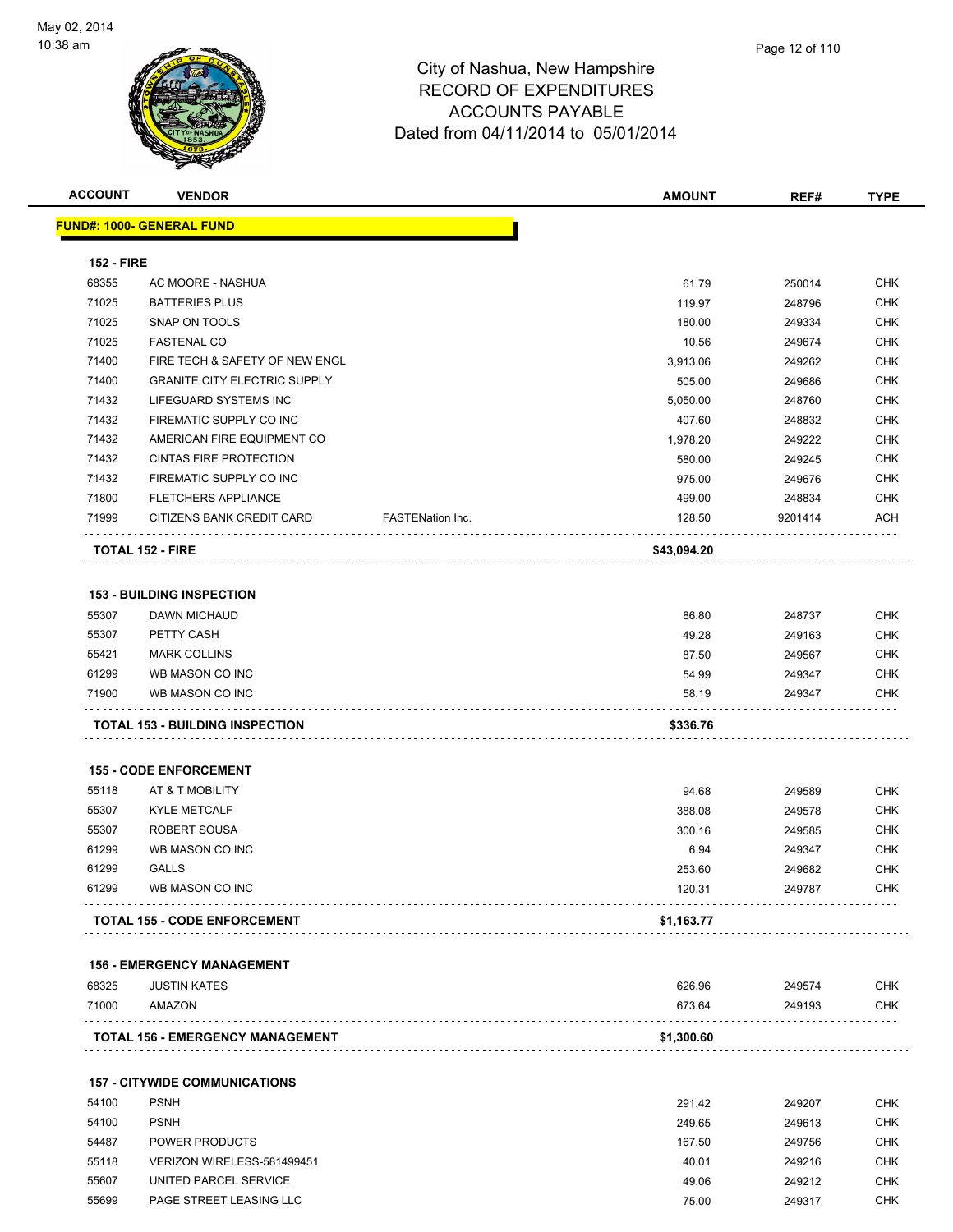

**FUND#: 1000- GENERAL FUND**

# City of Nashua, New Hampshire RECORD OF EXPENDITURES  $\overline{A}$ COUNTS DAVABLE

| <u> IND#: 1000- GENERAL FUND</u> |                                                         |      |             |  |
|----------------------------------|---------------------------------------------------------|------|-------------|--|
| <b>ACCOUNT</b><br><b>VENDOR</b>  | <b>AMOUNT</b>                                           | REF# | <b>TYPE</b> |  |
| 门灯<br>W                          | ACCOUNTS PAYABLE<br>Dated from 04/11/2014 to 05/01/2014 |      |             |  |

|       | <b>TOTAL 157 - CITYWIDE COMMUNICATIONS</b>        | \$872.64   |        |            |
|-------|---------------------------------------------------|------------|--------|------------|
|       | <b>160 - PUBLIC WORKS-ADMIN/ENGINEERING</b>       |            |        |            |
| 54100 | <b>PSNH</b>                                       | 798.58     | 249613 | <b>CHK</b> |
| 54114 | LIBERTY UTILITIES - NH                            | 105.13     | 249203 | CHK        |
| 54114 | <b>HESS CORPORATION</b>                           | 212.38     | 249275 | <b>CHK</b> |
| 54141 | PENNICHUCK WATER WORKS INC                        | 60.74      | 249206 | <b>CHK</b> |
| 54280 | ASAP SPRINKLER CORP                               | 310.00     | 249631 | <b>CHK</b> |
| 54421 | CONWAY OFFICE SOLUTIONS                           | 2,428.78   | 248815 | <b>CHK</b> |
| 54828 | US BANK EQUIPMENT FINANCE                         | 198.72     | 248776 | CHK        |
| 55109 | PAETEC COMMUNICATIONS INC                         | 7.67       | 249610 | <b>CHK</b> |
| 55118 | AT & T MOBILITY                                   | 237.15     | 249589 | <b>CHK</b> |
| 55118 | AT & T MOBILITY                                   | 37.50      | 249590 | <b>CHK</b> |
| 55200 | <b>ASCE MEMBERSHIP</b>                            | 250.00     | 249588 | <b>CHK</b> |
| 55307 | <b>DANIEL MCCOY</b>                               | 2,135.45   | 249186 | <b>CHK</b> |
| 55307 | DANIEL MCCOY                                      | 49.84      | 249576 | <b>CHK</b> |
| 55307 | <b>WILLIAM TOOMEY</b>                             | 253.68     | 249586 | <b>CHK</b> |
| 55607 | UNITED PARCEL SERVICE                             | 4.81       | 249212 | <b>CHK</b> |
| 55699 | SQUIRES STAFFING SERVICES                         | 531.57     | 249773 | <b>CHK</b> |
| 61100 | WB MASON CO INC                                   | 194.26     | 248933 | <b>CHK</b> |
| 61100 | PETTY CASH                                        | 7.98       | 249163 | <b>CHK</b> |
| 61100 | <b>IMTEK REPROGRAPHICS INC</b>                    | 225.00     | 249281 | <b>CHK</b> |
| 61100 | WB MASON CO INC                                   | 70.71      | 249347 | <b>CHK</b> |
| 61100 | WB MASON CO INC                                   | 89.73      | 249787 | <b>CHK</b> |
| 61299 | NEW ENGLAND PAPER & SUPPLY                        | 72.89      | 248882 | CHK        |
| 61299 | PETTY CASH                                        | 1.00       | 249163 | <b>CHK</b> |
| 61299 | <b>AMAZON</b>                                     | 38.11      | 249193 | <b>CHK</b> |
| 61310 | ALTERNATIVE VEHICLE SERVICE GR                    | 173.04     | 249628 | <b>CHK</b> |
|       | <b>TOTAL 160 - PUBLIC WORKS-ADMIN/ENGINEERING</b> | \$8,494.72 |        |            |

### **161 - STREETS**

| 54100 | <b>PSNH</b>                           | 2,149.88 | 248765 | <b>CHK</b> |
|-------|---------------------------------------|----------|--------|------------|
| 54100 | <b>PSNH</b>                           | 197.37   | 249613 | <b>CHK</b> |
| 54114 | ENERGYNORTH PROPANE                   | 2,617.20 | 248827 | <b>CHK</b> |
| 54114 | LIBERTY UTILITIES - NH                | 2,293.56 | 249203 | <b>CHK</b> |
| 54114 | <b>HESS CORPORATION</b>               | 5,298.89 | 249275 | <b>CHK</b> |
| 54228 | <b>JP PEST SERVICES</b>               | 65.00    | 248855 | <b>CHK</b> |
| 54236 | <b>CALLOGIX INC</b>                   | 120.00   | 249647 | <b>CHK</b> |
| 54280 | UNIFIRST CORPORATION                  | 26.00    | 248926 | <b>CHK</b> |
| 54280 | UNIFIRST CORPORATION                  | 26.00    | 249342 | <b>CHK</b> |
| 54305 | <b>HIGHWAY TECH SIGNAL EQUIP SALE</b> | 503.50   | 249276 | <b>CHK</b> |
| 54421 | CONWAY OFFICE SOLUTIONS               | 209.00   | 248815 | <b>CHK</b> |
| 54600 | AMERICAN AUTO SEAT COVER INC          | 165.00   | 248784 | <b>CHK</b> |
| 54600 | <b>B-B CHAIN INC</b>                  | 340.00   | 248791 | <b>CHK</b> |
| 54600 | <b>BOBCAT OF NEW HAMPSHIRE</b>        | 151.62   | 248802 | <b>CHK</b> |
| 54600 | <b>CARPARTS OF NASHUA</b>             | 81.13    | 248807 | <b>CHK</b> |
| 54600 | <b>CHADWICK BAROSS INC</b>            | 112.80   | 248809 | CHK        |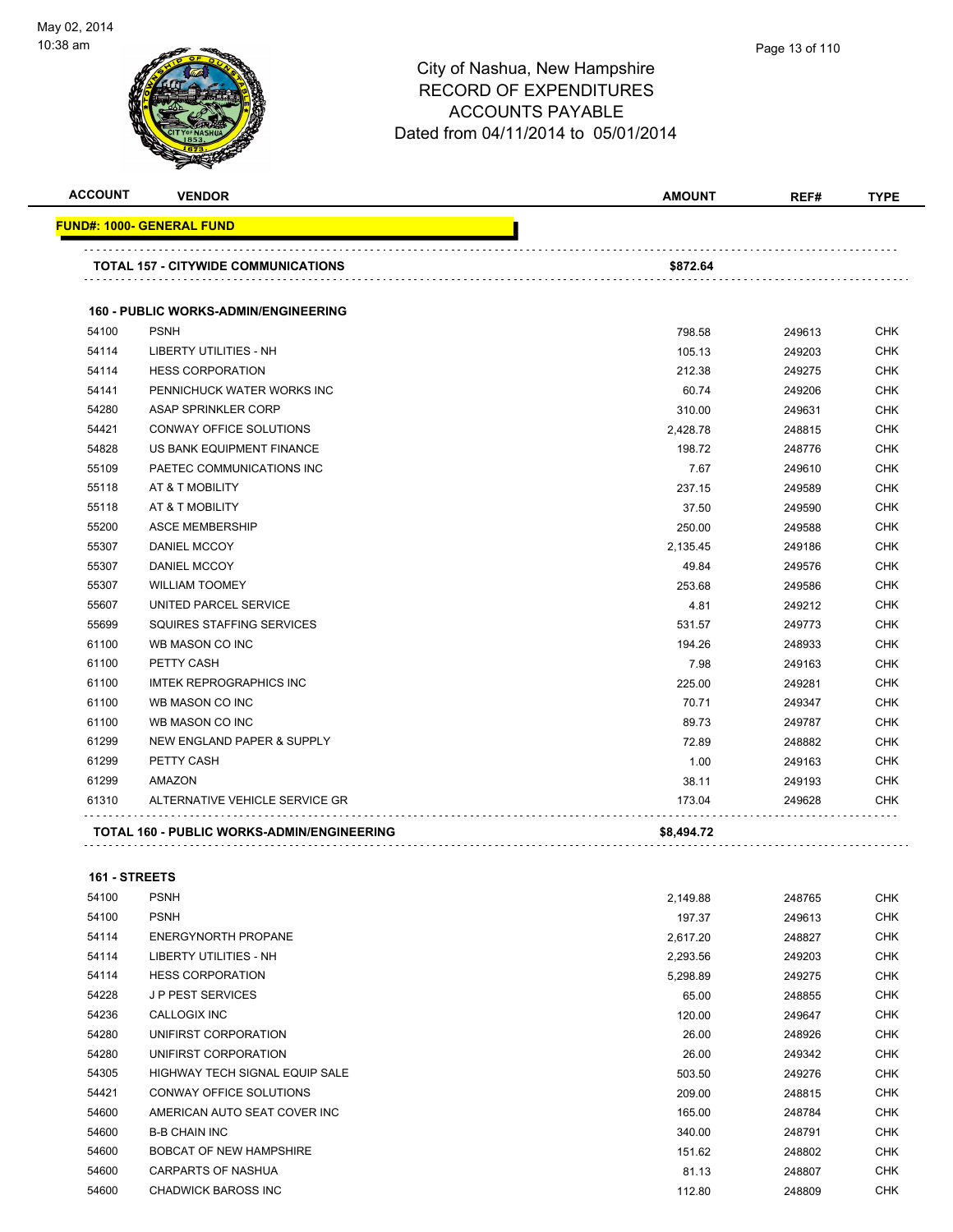

**ACCOUNT VENDOR AMOUNT REF# TYPE FUND#: 1000- GENERAL FUND 161 - STREETS** DONOVAN EQUIPMENT CO INC 328.88 248822 CHK DONOVAN SPRING CO INC 619.04 248823 CHK LIBERTY INTNL TRUCKS OF NH LLC 318.09 248864 CHK NAPA AUTO PARTS 79.56 248874 CHK SANEL AUTO PARTS CO 325.33 248912 CHK CARPARTS OF NASHUA 143.81 249238 CHK 54600 CARPARTS OF NASHUA 76 CHK 249649 CHK CHADWICK BAROSS INC 313.74 249652 CHK 54600 EASTERN NE HYDRAULICS INC NEW STATE STATES AND RESERVE THE STATE OF STATES AND RESERVE THE STATES OF STA FREIGHTLINER OF NH INC 24.26 249680 CHK HOP SALES & SERVICE 230.45 249697 CHK LIBERTY INTNL TRUCKS OF NH LLC 628.10 249711 CHK MILL METALS CORP 815.10 249731 CHK NAPA AUTO PARTS 237.92 249737 CHK NASHUA OUTDOOR POWER EQUIPMENT 30.58 249738 CHK NORTHLAND INDUSTRIAL TRUCK CO 210.13 249745 CHK R G TOMBS DOOR CO INC 660.00 249760 CHK USP OF NEW ENGLAND 271.80 249781 CHK US BANK EQUIPMENT FINANCE 109.70 248776 CHK PAETEC COMMUNICATIONS INC 21.35 249610 CHK AT & T MOBILITY 217.59 249589 CHK APWA 217.50 249587 CHK AMERICAN TANK MANAGEMENT INC 550.00 249629 CHK CONWAY OFFICE SOLUTIONS 9.84 249661 CHK WB MASON CO INC 68.64 249787 CHK UNIFIRST CORPORATION 555.20 248926 CHK UNIFIRST CORPORATION 557.90 249342 CHK 61107 ALECS SHOE STORE INC 61 ALECS SHOE STORE INC UNIFIRST CORPORATION 350.06 249778 CHK BOT L GAS INC 63.50 248803 CHK BOT L GAS INC 190.50 249643 CHK BELLETETES INC 360.55 248798 CHK BELLETETES INC 281.64 249640 CHK BOT L GAS INC (116.25) 249643 CHK HOWARD P FAIRFIELD LLC 68.75 249698 CHK er om the State of the State of the State of the State of the State of the State of the State of the State of the State of the State of the State of the State of the State of the State of the State of the State of the Stat DENNIS K BURKE INC 24,063.46 249251 CHK SHATTUCK MALONE OIL CO 19,414.50 249615 CHK 61310 ALTERNATIVE VEHICLE SERVICE GR<br>
61310 ALTERNATIVE VEHICLE SERVICE GR 61428 BANNER SYSTEMS OF MASSACHUSETT **111.28** 111.28 248794 CHK NH BRAGG & SONS INC 210.55 249313 CHK 61507 BROX INDUSTRIES INC 248804 CHK (1,134.70 248804 CHK FELIX A MARINO CO INC 699.80 248830 CHK BROX INDUSTRIES INC 759.71 249236 CHK BROX INDUSTRIES INC 4,704.74 249644 CHK CONTINENTAL PAVING INC 873.76 249660 CHK

 BROX INDUSTRIES INC 196.82 248804 CHK 61535 BROX INDUSTRIES INC 2002 CHK 2003 12:00 2004 2005 2006 2012 2013 336.28 249644 CHK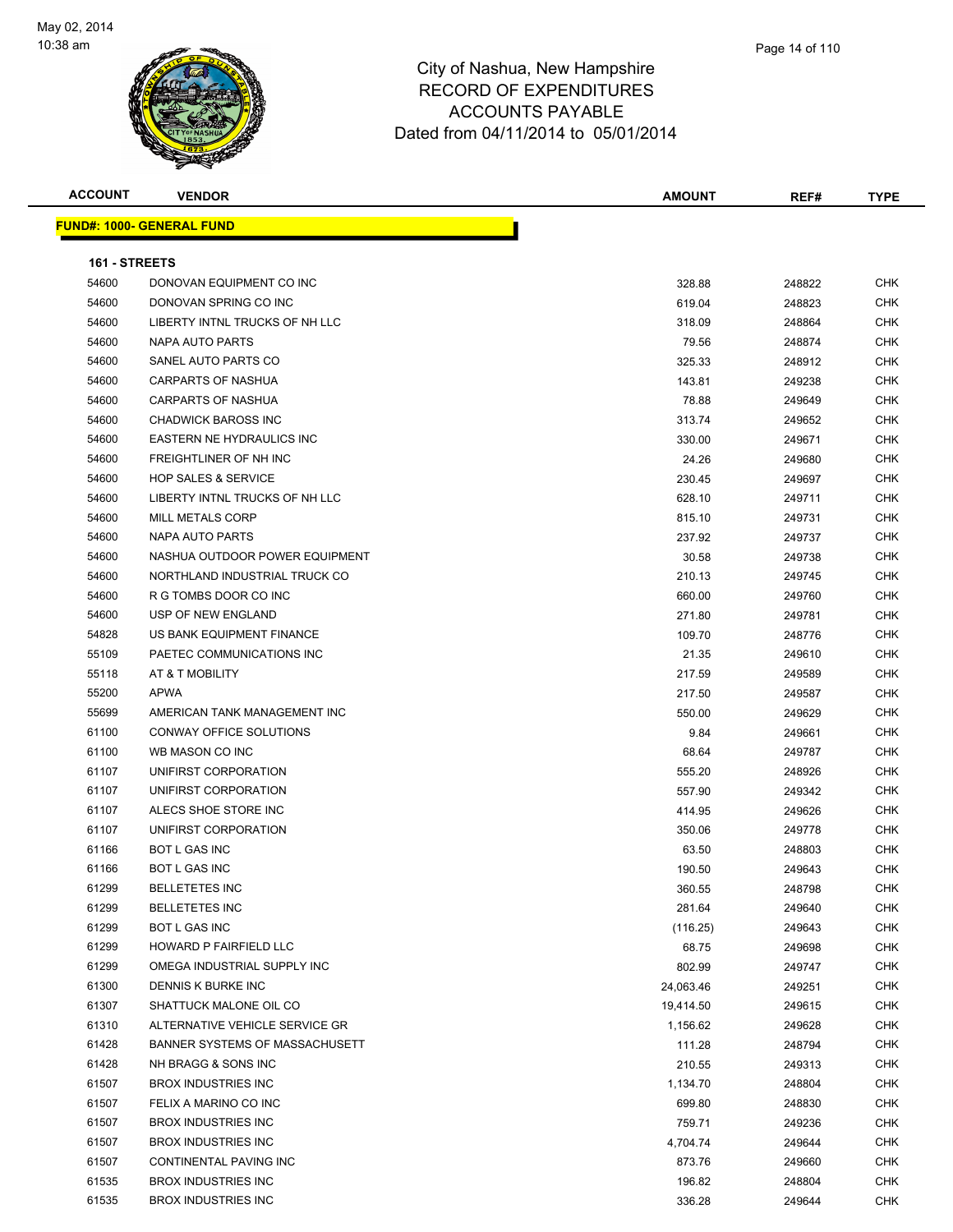

| Page 15 of 110 |
|----------------|
|                |

| <b>ACCOUNT</b> | <b>VENDOR</b>                         | <b>AMOUNT</b> | REF#   | <b>TYPE</b> |
|----------------|---------------------------------------|---------------|--------|-------------|
|                | <b>FUND#: 1000- GENERAL FUND</b>      |               |        |             |
| 161 - STREETS  |                                       |               |        |             |
| 61542          | PERMA LINE CORP OF NEW ENGLAND        | 2,470.50      | 249752 | <b>CHK</b>  |
| 61556          | <b>HIGHWAY TECH SIGNAL EQUIP SALE</b> | 1,152.00      | 249276 | <b>CHK</b>  |
| 61560          | CORRIVEAU ROUTHIER INC                | 237.90        | 248817 | <b>CHK</b>  |
| 61562          | <b>BLUE TARP FINANCIAL</b>            | 7.19          | 248801 | <b>CHK</b>  |
| 61562          | PERMA LINE CORP OF NEW ENGLAND        | 2,574.25      | 249752 | <b>CHK</b>  |
| 61705          | MAYNARD & LESIEUR INC                 | 197.20        | 249719 | <b>CHK</b>  |
| 61709          | NAPA AUTO PARTS                       | 46.05         | 249737 | <b>CHK</b>  |
| 61799          | <b>CARPARTS OF NASHUA</b>             | 118.64        | 248807 | <b>CHK</b>  |
| 61799          | F W WEBB CO                           | 47.41         | 248828 | <b>CHK</b>  |
| 61799          | LIBERTY INTNL TRUCKS OF NH LLC        | (45.00)       | 248864 | <b>CHK</b>  |
| 61799          | <b>NAPA AUTO PARTS</b>                | 40.47         | 248874 | <b>CHK</b>  |
| 61799          | PINE MOTOR PARTS                      | 15.48         | 248893 | <b>CHK</b>  |
| 61799          | SANEL AUTO PARTS CO                   | 11.98         | 248910 | <b>CHK</b>  |
| 61799          | SANEL AUTO PARTS CO                   | 22.22         | 248912 | <b>CHK</b>  |
| 61799          | <b>CARPARTS OF NASHUA</b>             | 107.56        | 249238 | <b>CHK</b>  |
| 61799          | <b>BELLETETES INC</b>                 | 31.27         | 249640 | <b>CHK</b>  |
| 61799          | <b>CARPARTS OF NASHUA</b>             | 82.27         | 249649 | <b>CHK</b>  |
| 61799          | FREIGHTLINER OF NH INC                | 24.26         | 249680 | <b>CHK</b>  |
| 61799          | <b>NAPA AUTO PARTS</b>                | 67.75         | 249737 | <b>CHK</b>  |
| 71025          | <b>B-B CHAIN INC</b>                  | 40.00         | 248791 | <b>CHK</b>  |
| 71025          | <b>CORNWELL TOOLS</b>                 | 568.90        | 248816 | <b>CHK</b>  |
| 71025          | <b>B-B CHAIN INC</b>                  | 45.00         | 249637 | <b>CHK</b>  |
| 71025          | <b>BELLETETES INC</b>                 | 54.01         | 249640 | <b>CHK</b>  |
| 71025          | <b>BOBCAT OF NEW HAMPSHIRE</b>        | 4,100.00      | 249642 | <b>CHK</b>  |
| 71025          | <b>MATCO TOOLS</b>                    | 9.65          | 249717 | <b>CHK</b>  |
| 71999          | EFFICIENCY PRODUCTION INC             | 1,930.88      | 249254 | <b>CHK</b>  |
|                | <b>TOTAL 161 - STREETS</b>            | \$92,347.09   |        |             |
|                |                                       |               |        |             |

#### **162 - STREET LIGHTING**

| 54100<br><b>PSNH</b><br>628.92                 | 248765 | СНК |
|------------------------------------------------|--------|-----|
| <b>TOTAL 162 - STREET LIGHTING</b><br>\$628.92 |        |     |

### **166 - PARKING LOTS**

| 54100 | <b>PSNH</b>                            | 2,138.48 | 248765 | <b>CHK</b> |
|-------|----------------------------------------|----------|--------|------------|
| 54141 | PENNICHUCK WATER WORKS INC             | 70.80    | 249612 | <b>CHK</b> |
| 54280 | HOME DEPOT CREDIT SERVICE 3065         | 42.65    | 248847 | <b>CHK</b> |
| 54280 | <b>GAGNONS ELECTRICAL SERVICE INC.</b> | 638.00   | 249266 | <b>CHK</b> |
| 54487 | <b>BOBCAT OF NEW HAMPSHIRE</b>         | 17.74    | 248802 | <b>CHK</b> |
| 54487 | <b>BOBCAT OF NEW HAMPSHIRE</b>         | 71.12    | 249235 | <b>CHK</b> |
| 55600 | PRINT FACTORY                          | 650.00   | 248898 | <b>CHK</b> |
| 55607 | UNITED PARCEL SERVICE                  | 30.89    | 249212 | <b>CHK</b> |
| 55699 | <b>LOOMIS</b>                          | 58.31    | 249294 | <b>CHK</b> |
| 55699 | UNITED SITE SERVICES NORTHEAST         | 54.97    | 249343 | <b>CHK</b> |
| 61299 | PERMA LINE CORP OF NEW ENGLAND         | 147.03   | 248890 | <b>CHK</b> |
| 61428 | NEW ENGLAND PAPER & SUPPLY             | 145.00   | 249312 | <b>CHK</b> |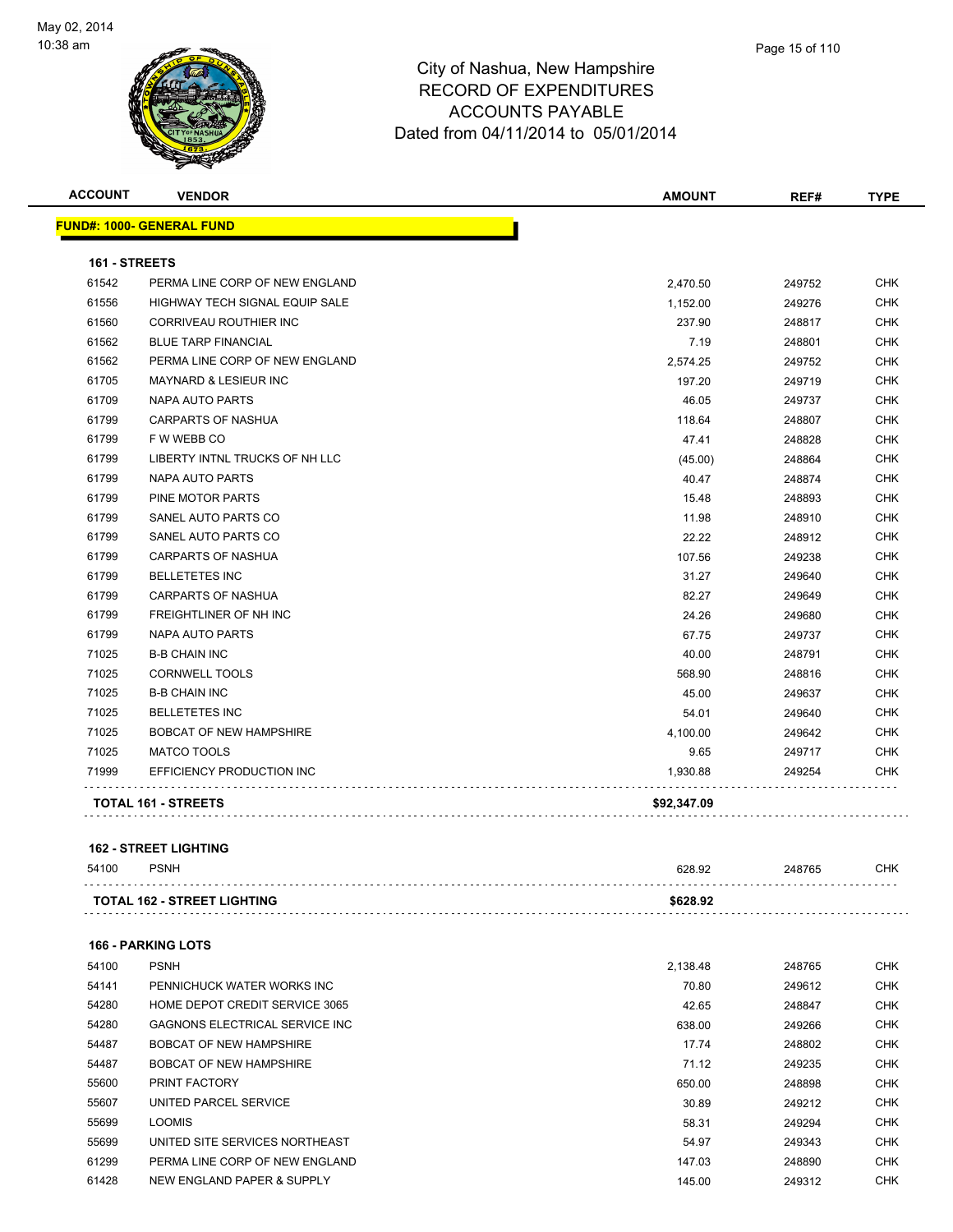

| <b>ACCOUNT</b> | <b>VENDOR</b>                                   |               | <b>AMOUNT</b> | REF#    | <b>TYPE</b> |
|----------------|-------------------------------------------------|---------------|---------------|---------|-------------|
|                | <b>FUND#: 1000- GENERAL FUND</b>                |               |               |         |             |
|                |                                                 |               |               |         |             |
|                | <b>TOTAL 166 - PARKING LOTS</b>                 |               | \$4,064.99    |         |             |
|                | <b>171 - COMMUNITY SERVICES</b>                 |               |               |         |             |
| 54100          | <b>PSNH</b>                                     |               | 1,074.47      | 248765  | <b>CHK</b>  |
| 54107          | SHATTUCK MALONE OIL CO                          |               | 1,271.89      | 249615  | <b>CHK</b>  |
| 54141          | PENNICHUCK WATER WORKS INC                      |               | 218.68        | 249612  | <b>CHK</b>  |
| 54421          | CONWAY OFFICE SOLUTIONS                         |               | 340.00        | 248815  | <b>CHK</b>  |
| 54828          | US BANK EQUIPMENT FINANCE                       |               | 339.00        | 249214  | <b>CHK</b>  |
| 55307          | <b>KERRAN VIGROUX</b>                           |               | 182.96        | 249192  | <b>CHK</b>  |
| 55600          | WB MASON CO INC                                 |               | 74.97         | 248933  | <b>CHK</b>  |
| 61250          | 4IMPRINT INC                                    |               | 1,294.80      | 248778  | <b>CHK</b>  |
| 61299          | CITIZENS BANK CREDIT CARD                       | <b>NACCHO</b> | 155.00        | 9201414 | ACH         |
| 68318          | SHAW'S                                          |               | 110.41        | 249188  | <b>CHK</b>  |
| 68318          | SHAW'S                                          |               | 51.12         | 249583  | <b>CHK</b>  |
|                |                                                 |               |               |         |             |
|                | <b>TOTAL 171 - COMMUNITY SERVICES</b>           |               | \$5,113.30    |         |             |
|                | <b>172 - COMMUNITY HEALTH</b>                   |               |               |         |             |
|                |                                                 |               |               |         |             |
| 55118<br>61142 | AT & T MOBILITY<br>NH MEDICAL DENTAL SUPPLY LLC |               | 50.48         | 249589  | <b>CHK</b>  |
|                |                                                 |               | 345.00        | 249314  | <b>CHK</b>  |
| 61144          | RITE AID ACCT#1009804                           |               | 718.22        | 248903  | <b>CHK</b>  |
|                | TOTAL 172 - COMMUNITY HEALTH                    |               | \$1,113.70    |         |             |
|                | <b>173 - ENVIRONMENTAL HEALTH</b>               |               |               |         |             |
| 55118          | AT & T MOBILITY                                 |               | 31.73         | 249589  | <b>CHK</b>  |
| 55307          | <b>APRIL TORHAN</b>                             |               | 101.92        | 248744  | <b>CHK</b>  |
| 55400          | UNIVERSITY OF NEW HAMPSHIRE                     |               | 140.00        | 249213  | <b>CHK</b>  |
|                |                                                 |               |               |         |             |
|                | <b>TOTAL 173 - ENVIRONMENTAL HEALTH</b>         |               | \$273.65      |         |             |
|                | <b>174 - WELFARE ADMINISTRATION</b>             |               |               |         |             |
| 55307          | ROBERT MACK                                     |               | 58.24         | 248735  | CHK         |
|                | <b>TOTAL 174 - WELFARE ADMINISTRATION</b>       |               | \$58.24       |         |             |
|                |                                                 |               |               |         |             |
|                | <b>175 - WELFARE ASSISTANCE</b>                 |               |               |         |             |
| 55810          | 188 CONCORD ST LLC                              |               | 273.00        | 249134  | CHK         |
| 55810          | BOULDER PARK APARTMENTS LLC                     |               | 785.87        | 249135  | CHK         |
| 55810          | EDMUND W KING JR                                |               | 900.00        | 249136  | CHK         |
| 55810          | LAMERAND ENTERPRISES                            |               | 450.00        | 249137  | CHK         |
| 55810          | MCCHANDLER LLC                                  |               | 800.00        | 249139  | CHK         |
| 55810          | NASHUA HOUSING AUTHORITY                        |               | 306.43        | 249140  | <b>CHK</b>  |
| 55810          | EDWARD PAQUIN                                   |               | 350.00        | 249141  | CHK         |
| 55810          | PATTERSON-DUHAMEL                               |               | 368.00        | 249142  | CHK         |
| 55810          | PLEAKAS-THOMAS-TRUST                            |               | 469.64        | 249143  | <b>CHK</b>  |
| 55810          | PIERRE RICHARD                                  |               | 695.95        | 249144  | CHK         |
| 55810          | <b>WEST HOLLIS TRUST</b>                        |               | 106.04        | 249145  | CHK         |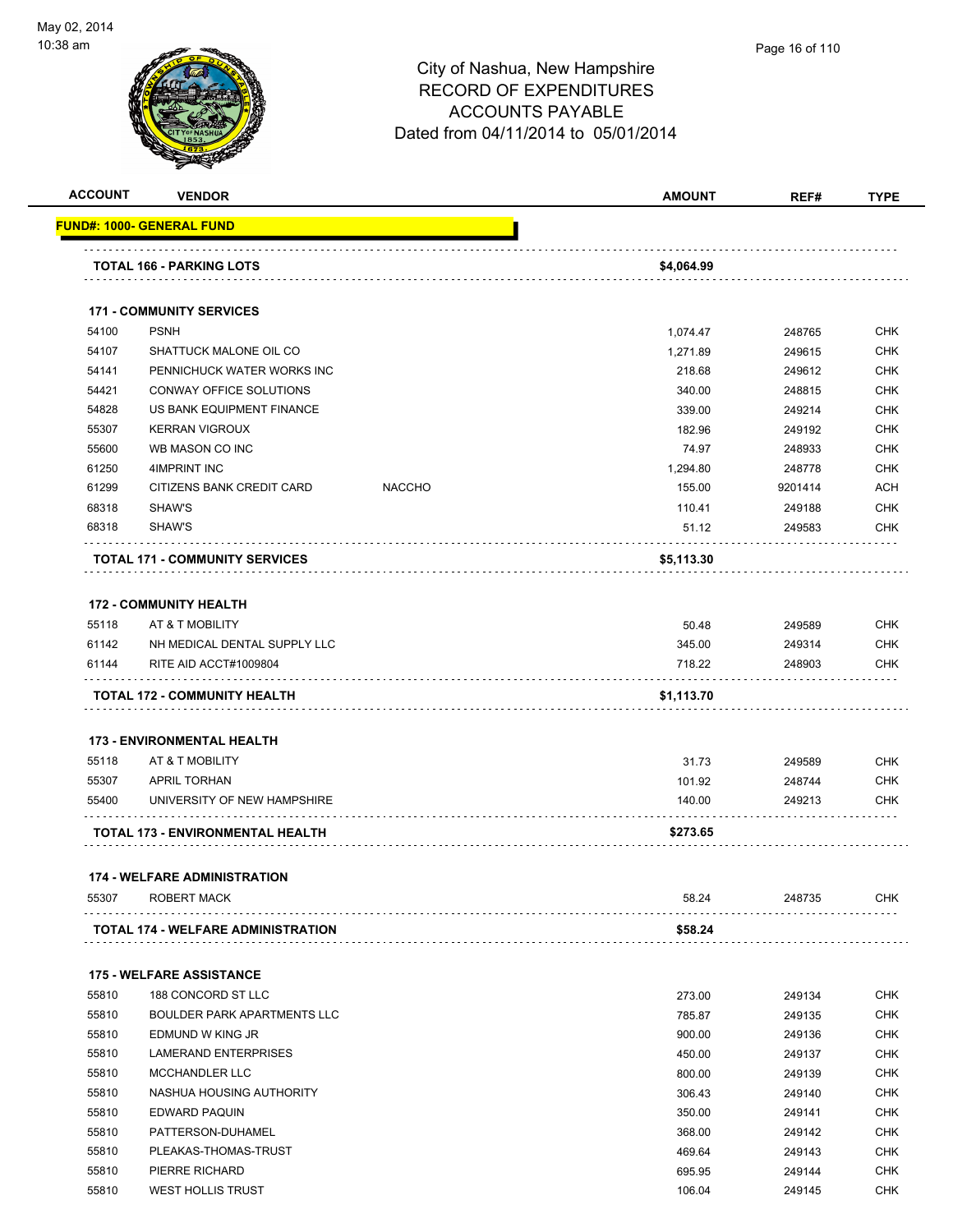

|    | Page 17 of 110 |  |
|----|----------------|--|
| re |                |  |

| <b>ACCOUNT</b> | <b>VENDOR</b>                         | <b>AMOUNT</b> | REF#   | <b>TYPE</b> |
|----------------|---------------------------------------|---------------|--------|-------------|
|                | FUND#: 1000- GENERAL FUND             |               |        |             |
|                | <b>175 - WELFARE ASSISTANCE</b>       |               |        |             |
| 55810          | 28-34 RAILROAD SQUARE LLC             | 42.49         | 249508 | <b>CHK</b>  |
| 55810          | 9 GRANITE ST REALTY LLC               | 775.00        | 249509 | <b>CHK</b>  |
| 55810          | <b>JOSEPH E COTE</b>                  | 241.04        | 249510 | <b>CHK</b>  |
| 55810          | <b>RICHARD P GRAUSLYS</b>             | 880.00        | 249511 | <b>CHK</b>  |
| 55810          | MAURICE J LAFLOTTE                    | 660.00        | 249512 | <b>CHK</b>  |
| 55810          | <b>JAMES A LEARY</b>                  | 925.00        | 249513 | <b>CHK</b>  |
| 55810          | <b>VIRGINIA O'NEIL</b>                | 700.00        | 249514 | <b>CHK</b>  |
| 55810          | NICHOLAS QUARATIELLO                  | 565.00        | 249515 | CHK         |
| 55810          | <b>KEVIN WHITTAKER</b>                | 600.00        | 249516 | <b>CHK</b>  |
| 55810          | 28-34 RAILROAD SQUARE LLC             | 475.00        | 249976 | <b>CHK</b>  |
| 55810          | DAVID J ANDERSON                      | 850.00        | 249977 | <b>CHK</b>  |
| 55810          | <b>CLOVELLY APARTMENTS LP</b>         | 900.97        | 249978 | CHK         |
| 55810          | <b>COUNTRY BARN MOTEL</b>             | 528.00        | 249979 | <b>CHK</b>  |
| 55810          | DAVID G DIONNE                        | 580.00        | 249980 | CHK         |
| 55810          | <b>GARY GAUVIN</b>                    | 436.40        | 249981 | <b>CHK</b>  |
| 55810          | GULZAR-E-RAZIA LLC                    | 630.00        | 249982 | <b>CHK</b>  |
| 55810          | <b>JIMMIE LUMPKIN</b>                 | 600.00        | 249983 | <b>CHK</b>  |
| 55810          | <b>LEO M LAVOIE</b>                   | 528.21        | 249984 | <b>CHK</b>  |
| 55810          | LUPINE PROPERTIES LLC                 | 750.00        | 249985 | <b>CHK</b>  |
| 55810          | NIKOLAY SOSNOVSKY                     | 350.00        | 249988 | <b>CHK</b>  |
| 55810          | CHAN TANG ZHAO                        | 550.00        | 249989 | <b>CHK</b>  |
| 55812          | RITE AID ACCT#1009804                 | 193.79        | 249986 | <b>CHK</b>  |
| 55812          | RITE AID ACCT#1009804                 | 5,278.48      | 249987 | <b>CHK</b>  |
| 55814          | NORTHEAST UTILITIES                   | 141.74        | 249132 | <b>CHK</b>  |
| 55814          | PENNICHUCK WATER WORKS INC            | 173.46        | 249133 | <b>CHK</b>  |
| 55814          | NORTHEAST UTILITIES                   | 223.22        | 249507 | <b>CHK</b>  |
| 55814          | NORTHEAST UTILITIES                   | 878.23        | 249975 | <b>CHK</b>  |
| 55816          | MARKET BASKET ACCT 2589096            | 221.96        | 249138 | <b>CHK</b>  |
| 55818          | MARKET BASKET ACCT 2589096            | 118.15        | 249138 | CHK         |
|                | <b>TOTAL 175 - WELFARE ASSISTANCE</b> | \$25,301.07   |        |             |
|                |                                       |               |        |             |

#### **177 - PARKS & RECREATION**

| 44549 | ANGELA WALSH               | 20.00    | 249969 | <b>CHK</b> |
|-------|----------------------------|----------|--------|------------|
| 44549 | <b>JULIA SPRAGUE</b>       | 20.00    | 249971 | <b>CHK</b> |
| 44549 | <b>MALALHI MADARAPU</b>    | 20.00    | 249973 | <b>CHK</b> |
| 45307 | CITY OF MANCHESTER         | 1,386.25 | 249196 | <b>CHK</b> |
| 54100 | <b>PSNH</b>                | 129.77   | 248765 | <b>CHK</b> |
| 54100 | <b>PSNH-LARGE POWER</b>    | 5,275.42 | 249614 | <b>CHK</b> |
| 54114 | LIBERTY UTILITIES - NH     | 39.57    | 248755 | <b>CHK</b> |
| 54114 | LIBERTY UTILITIES - NH     | 307.75   | 248759 | CHK        |
| 54114 | <b>HESS CORPORATION</b>    | 628.46   | 248846 | <b>CHK</b> |
| 54114 | LIBERTY UTILITIES - NH     | 39.58    | 249599 | <b>CHK</b> |
| 54114 | LIBERTY UTILITIES - NH     | 2,199.32 | 249608 | <b>CHK</b> |
| 54141 | PENNICHUCK WATER WORKS INC | 655.54   | 248764 | CHK        |
| 54141 | PENNICHUCK WATER WORKS INC | 294.64   | 249206 | <b>CHK</b> |
| 54141 | PENNICHUCK WATER WORKS INC | 356.07   | 249612 | <b>CHK</b> |
| 54253 | PIONEER TREE SERVICE LLC   | 1,548.00 | 249755 | CHK        |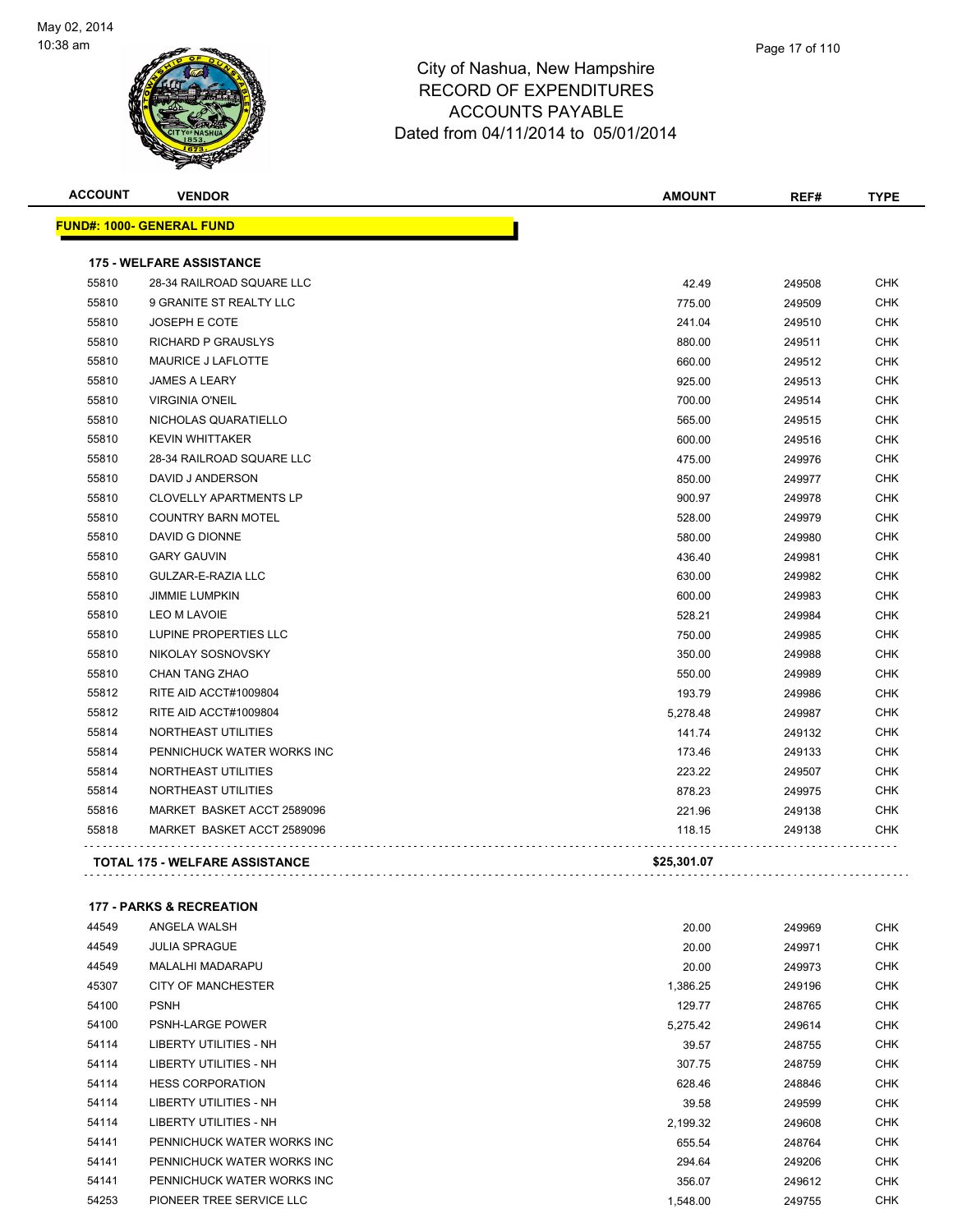

| <b>ACCOUNT</b> | <b>VENDOR</b>                        | <b>AMOUNT</b> | REF#   | <b>TYPE</b> |
|----------------|--------------------------------------|---------------|--------|-------------|
|                | <b>FUND#: 1000- GENERAL FUND</b>     |               |        |             |
|                | <b>177 - PARKS &amp; RECREATION</b>  |               |        |             |
| 54280          | <b>B &amp; S LOCKSMITHS INC</b>      | 178.97        | 248790 | <b>CHK</b>  |
| 54280          | <b>BELLETETES INC</b>                | 1,258.50      | 248798 | <b>CHK</b>  |
| 54280          | F W WEBB CO                          | 88.90         | 248828 | <b>CHK</b>  |
| 54280          | HOME DEPOT CREDIT SERVICE 3065       | 4,208.52      | 248847 | <b>CHK</b>  |
| 54280          | JAMES R ROSENCRANTZ & SONS INC       | 1,475.45      | 248857 | CHK         |
| 54280          | JOHNSONS ELECTRIC INC                | 807.44        | 248860 | <b>CHK</b>  |
| 54280          | NASHUA WALLPAPER & PAINT CO          | 225.59        | 248880 | <b>CHK</b>  |
| 54280          | PEABODY SUPPLY CO                    | 166.56        | 248889 | <b>CHK</b>  |
| 54280          | PIONEER ATHLETICS                    | 180.00        | 248894 | <b>CHK</b>  |
| 54280          | LEMELIN ENVIRONMENTAL SERVICES       | 724.62        | 249290 | <b>CHK</b>  |
| 54280          | STATELINE IRRIGATION                 | 496.80        | 249337 | CHK         |
| 54280          | DGM SYSTEMS LLC                      | 835.36        | 249668 | CHK         |
| 54280          | THE DIRT DOCTORS LLC                 | 6,500.00      | 249669 | <b>CHK</b>  |
| 54280          | F W WEBB CO                          | 21.36         | 249673 | CHK         |
| 54280          | PEABODY SUPPLY CO                    | 35.17         | 249750 | <b>CHK</b>  |
| 54280          | PIONEER ATHLETICS                    | 2,677.50      | 249754 | CHK         |
| 54421          | <b>CONWAY OFFICE SOLUTIONS</b>       | 90.00         | 248815 | <b>CHK</b>  |
| 54487          | <b>HUDSON SMALL ENGINE</b>           | 285.00        | 248850 | <b>CHK</b>  |
| 54821          | UNITED SITE SERVICES NORTHEAST       | 54.97         | 249343 | <b>CHK</b>  |
| 54821          | UNITED SITE SERVICES NORTHEAST       | 901.49        | 249780 | <b>CHK</b>  |
| 54828          | US BANK EQUIPMENT FINANCE            | 83.85         | 249214 | <b>CHK</b>  |
| 55109          | PAETEC COMMUNICATIONS INC            | 8.54          | 249610 | <b>CHK</b>  |
| 55118          | AT & T MOBILITY                      | 160.10        | 249589 | <b>CHK</b>  |
| 55118          | AT & T MOBILITY                      | 37.50         | 249590 | <b>CHK</b>  |
| 55200          | BABE RUTH LEAGUE INC                 | 786.00        | 249638 | <b>CHK</b>  |
| 55642          | KATELYN E HENMUELLER                 | 182.00        | 249970 | <b>CHK</b>  |
| 55642          | <b>TIMOTHY KLEIN</b>                 | 427.00        | 249972 | CHK         |
| 55642          | <b>DANIEL RENZI</b>                  | 200.00        | 249974 | <b>CHK</b>  |
| 55660          | <b>RS FIREWORKS LLC</b>              | 5,175.00      | 249765 | <b>CHK</b>  |
| 61100          | WB MASON CO INC                      | 137.28        | 248933 | <b>CHK</b>  |
| 61107          | <b>M &amp; N SPORTS LLC</b>          | 329.50        | 248865 | <b>CHK</b>  |
| 61107          | <b>M &amp; N SPORTS LLC</b>          | 3,892.50      | 249297 | <b>CHK</b>  |
| 61110          | <b>TRANSPORTATION SAFETY APPAREL</b> | 559.75        | 248921 | <b>CHK</b>  |
| 61128          | HUDSON TROPHY CO                     | 2,500.00      | 248851 | <b>CHK</b>  |
| 61128          | <b>M &amp; N SPORTS LLC</b>          | 982.80        | 249297 | <b>CHK</b>  |
| 61128          | <b>BSN SPORTS</b>                    | 920.46        | 249645 | <b>CHK</b>  |
| 61128          | <b>M &amp; N SPORTS LLC</b>          | 773.05        | 249712 | <b>CHK</b>  |
| 61299          | JUTRAS SIGNS & FLAGS INC             | 962.40        | 249709 | <b>CHK</b>  |
| 61300          | DENNIS K BURKE INC                   | 2,277.53      | 249251 | <b>CHK</b>  |
| 61310          | ALTERNATIVE VEHICLE SERVICE GR       | 643.73        | 249628 | <b>CHK</b>  |
| 61799          | <b>CARPARTS OF NASHUA</b>            | 51.59         | 248807 | <b>CHK</b>  |
| 61799          | NAPA AUTO PARTS                      | 35.25         | 248876 | <b>CHK</b>  |
| 61799          | SANEL AUTO PARTS CO                  | 331.11        | 248911 | CHK         |
| 61799          | <b>CARPARTS OF NASHUA</b>            | 84.50         | 249649 | <b>CHK</b>  |
| 61799          | FREIGHTLINER OF NH INC               | 314.48        | 249680 | CHK         |
| 61799          | MACMULKIN CHEVROLET INC              | 422.63        | 249713 | <b>CHK</b>  |
| 61830          | BOT L GAS INC                        | 61.21         | 248803 | <b>CHK</b>  |

The PIONEER ATHLETICS CHARGE AT A LOCAL CHARGE AT A LOCAL CHARGE AT A LOCAL CHARGE AT A LOCAL CHARGE AT A LOCAL CHARGE AT A LOCAL CHARGE AT A LOCAL CHARGE AT A LOCAL CHARGE AT A LOCAL CHARGE AT A LOCAL CHARGE AT A LOCAL CH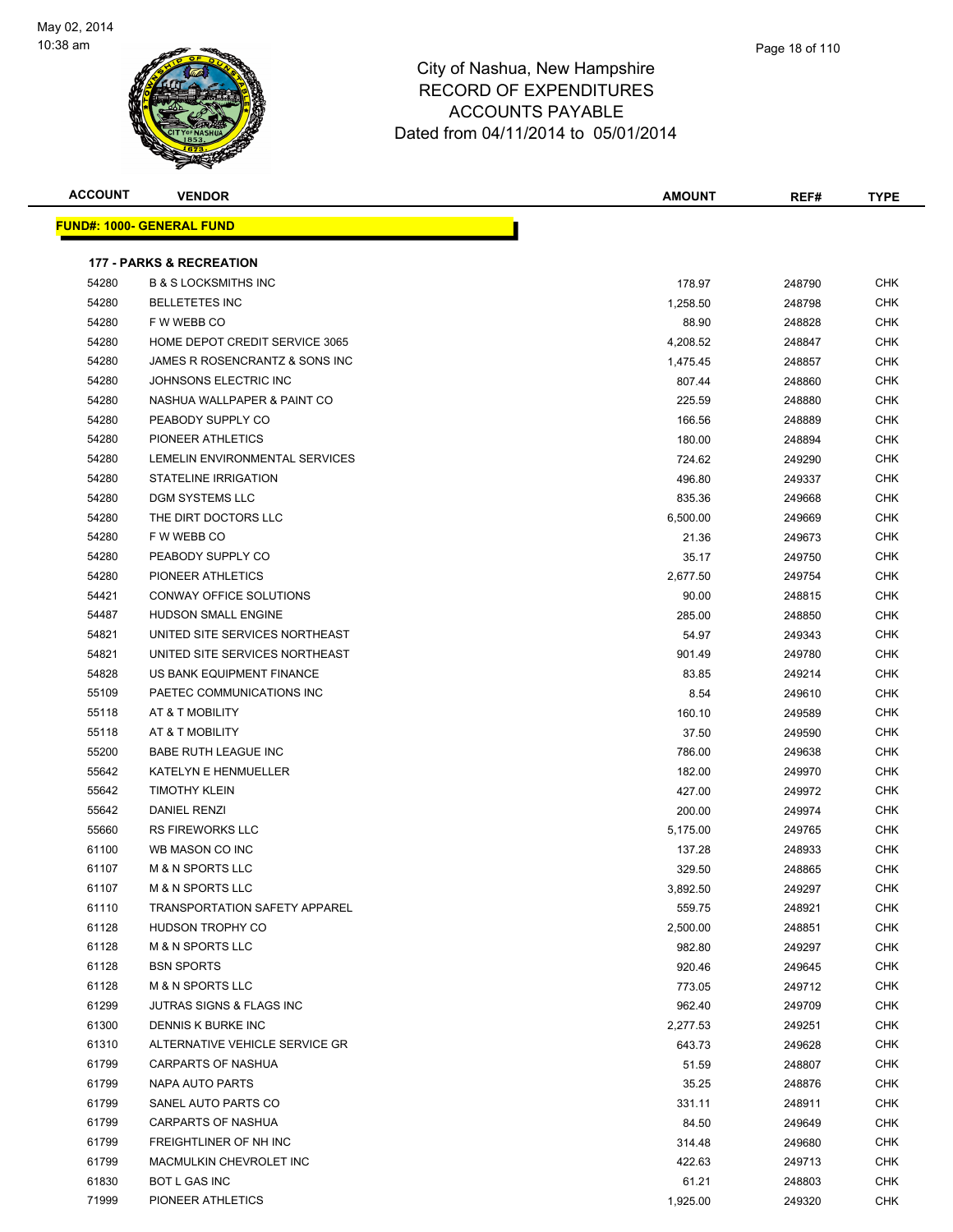

| <b>ACCOUNT</b> | <b>VENDOR</b>                     | <b>AMOUNT</b> | REF#   | <b>TYPE</b> |
|----------------|-----------------------------------|---------------|--------|-------------|
|                | <u> FUND#: 1000- GENERAL FUND</u> |               |        |             |
|                |                                   |               |        |             |
|                | TOTAL 177 - PARKS & RECREATION    | \$58,397.33   |        |             |
| 179 - LIBRARY  |                                   |               |        |             |
| 54100          | PSNH-LARGE POWER                  | 5,198.89      | 249614 | <b>CHK</b>  |
| 54114          | LIBERTY UTILITIES - NH            | 816.90        | 249200 | <b>CHK</b>  |
| 54114          | <b>HESS CORPORATION</b>           | 1,488.86      | 249275 | <b>CHK</b>  |
| 54141          | PENNICHUCK WATER WORKS INC        | 381.47        | 249206 | <b>CHK</b>  |
| 54280          | <b>PIANOARTS INC</b>              | 99.00         | 248892 | <b>CHK</b>  |
| 54280          | <b>B &amp; S LOCKSMITHS INC</b>   | 210.00        | 249636 | <b>CHK</b>  |
| 54280          | MORINS LANDSCAPING INC            | 351.00        | 249735 | <b>CHK</b>  |
| 54421          | CONWAY OFFICE SOLUTIONS           | 300.00        | 248815 | <b>CHK</b>  |
| 54428          | COMCAST CABLE COMMUNICATIONS I    | 99.90         | 249197 | <b>CHK</b>  |
| 54487          | NEVERETTS SEW & VAC INC           | 375.00        | 249739 | <b>CHK</b>  |
| 54600          | H DAW SERVICE STATION INC         | 40.00         | 248842 | <b>CHK</b>  |
| 55109          | AT & T MOBILITY                   | 31.32         | 249589 | <b>CHK</b>  |
| 55200          | TREASURER STATE OF NH             | 75.00         | 248745 | <b>CHK</b>  |
| 55200          | SEE SCIENCE CENTER                | 215.00        | 249208 | <b>CHK</b>  |
| 55300          | <b>MARGARET GLEESON</b>           | 146.24        | 249684 | <b>CHK</b>  |
| 55300          | <b>BRUCE MARKS</b>                | 120.96        | 249716 | <b>CHK</b>  |
| 55607          | UNITED PARCEL SERVICE             | 14.46         | 249212 | <b>CHK</b>  |
| 55607          | UNITED PARCEL SERVICE             | 4.13          | 249619 | <b>CHK</b>  |
| 55699          | NANETTE PERROTTE                  | 230.00        | 249187 | <b>CHK</b>  |
| 61100          | <b>LIBRARY STORE</b>              | 103.43        | 249292 | <b>CHK</b>  |
| 61100          | WB MASON CO INC                   | 163.38        | 249787 | <b>CHK</b>  |
| 61299          | AMAZON                            | 49.81         | 249193 | <b>CHK</b>  |
| 61299          | <b>RED BRICK CLOTHING CO</b>      | 251.40        | 249762 | <b>CHK</b>  |
| 61428          | <b>REXEL</b>                      | 583.33        | 248902 | <b>CHK</b>  |
| 61428          | NEW ENGLAND PAPER & SUPPLY        | 471.24        | 249312 | <b>CHK</b>  |
| 61428          | <b>REXEL</b>                      | 476.37        | 249329 | <b>CHK</b>  |
| 61650          | CONWAY OFFICE SOLUTIONS           | 282.78        | 248815 | <b>CHK</b>  |
| 61650          | CONWAY OFFICE SOLUTIONS           | 10.00         | 249661 | <b>CHK</b>  |
| 61807          | <b>BAKER &amp; TAYLOR</b>         | 1,062.43      | 248793 | <b>CHK</b>  |
| 61807          | <b>INGRAM LIBRARY SERVICES</b>    | 1,554.45      | 248854 | <b>CHK</b>  |
| 61807          | SIMON & SCHUSTER                  | 17.64         | 248914 | <b>CHK</b>  |
| 61807          | AMAZON                            | 424.50        | 249193 | <b>CHK</b>  |
| 61807          | <b>BAKER &amp; TAYLOR</b>         | 2,555.96      | 249227 | <b>CHK</b>  |
| 61807          | <b>INGRAM LIBRARY SERVICES</b>    | 441.69        | 249282 | <b>CHK</b>  |
| 61807          | <b>BAKER &amp; TAYLOR</b>         | 398.86        | 249639 | <b>CHK</b>  |
| 61807          | <b>FRENCH BOOKS ONLINE</b>        | 97.54         | 249681 | <b>CHK</b>  |
| 61807          | <b>INGRAM LIBRARY SERVICES</b>    | 222.82        | 249702 | <b>CHK</b>  |
| 61807          | SIMON & SCHUSTER                  | 26.88         | 249769 | <b>CHK</b>  |
| 61814          | <b>BRUCE MARKS</b>                | 54.74         | 248866 | <b>CHK</b>  |
| 61814          | <b>MIDWEST TAPE</b>               | 761.37        | 248871 | <b>CHK</b>  |
| 61814          | RANDOM HOUSE LLC                  | 24.00         | 248901 | <b>CHK</b>  |
| 61814          | <b>BAKER &amp; TAYLOR</b>         | 48.38         | 249227 | <b>CHK</b>  |
| 61814          | MICRO MARKETING ASSOCIATES        | 50.44         | 249306 | <b>CHK</b>  |
| 61814          | <b>MIDWEST TAPE</b>               | 30.44         | 249307 | <b>CHK</b>  |
| 61814          | RANDOM HOUSE LLC                  | 63.75         | 249328 | <b>CHK</b>  |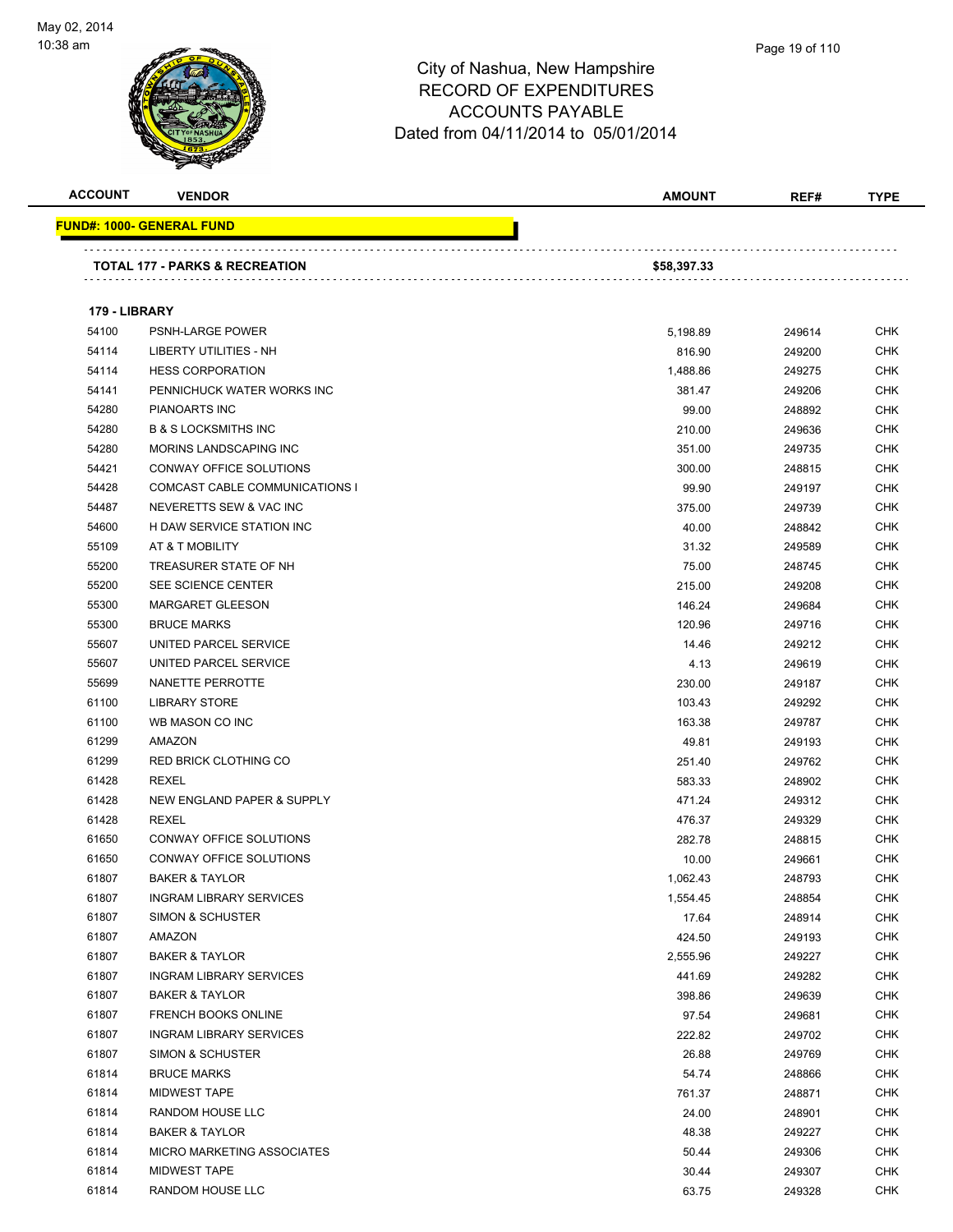

| <b>ACCOUNT</b> | <b>VENDOR</b>                            | <b>AMOUNT</b> | REF#   | <b>TYPE</b> |
|----------------|------------------------------------------|---------------|--------|-------------|
|                | <u> FUND#: 1000- GENERAL FUND</u>        |               |        |             |
| 179 - LIBRARY  |                                          |               |        |             |
| 61814          | <b>MIDWEST TAPE</b>                      | 443.44        | 249730 | <b>CHK</b>  |
| 61814          | MULTICULTURAL BOOKS & VIDEOS             | 215.50        | 249736 | <b>CHK</b>  |
| 61816          | <b>NEWSOUND</b>                          | 488.57        | 249742 | <b>CHK</b>  |
| 61819          | <b>INGRAM LIBRARY SERVICES</b>           | 109.98        | 248854 | <b>CHK</b>  |
| 61819          | AMAZON                                   | 80.58         | 249193 | <b>CHK</b>  |
| 61819          | <b>INGRAM LIBRARY SERVICES</b>           | 18.99         | 249282 | <b>CHK</b>  |
| 61819          | WB MASON CO INC                          | 67.03         | 249787 | <b>CHK</b>  |
| 61821          | <b>CABINET PRESS</b>                     | 45.00         | 249195 | <b>CHK</b>  |
| 61821          | THE KEENE SENTINEL                       | 266.24        | 249617 | <b>CHK</b>  |
| 61830          | VALUE LINE INSTITUTIONAL SERVI           | 2,550.00      | 249344 | <b>CHK</b>  |
| 71221          | <b>CDW GOVERNMENT</b>                    | 2,040.00      | 248808 | <b>CHK</b>  |
| 71221          | <b>CDW GOVERNMENT</b>                    | 138.25        | 249650 | <b>CHK</b>  |
|                | TOTAL 179 - LIBRARY                      | \$26,889.34   |        |             |
|                | <b>181 - COMMUNITY DEVELOPMENT</b>       |               |        |             |
| 54421          | CONWAY OFFICE SOLUTIONS                  | 493.00        | 248815 | <b>CHK</b>  |
| 54421          | CONWAY OFFICE SOLUTIONS                  | 502.05        | 249661 | <b>CHK</b>  |
| 54828          | US BANK EQUIPMENT FINANCE                | 364.19        | 248776 | <b>CHK</b>  |
| 61100          | <b>GRAINGER</b>                          | 13.05         | 248839 | <b>CHK</b>  |
| 61100          | WB MASON CO INC                          | 16.53         | 248933 | <b>CHK</b>  |
| 61100          | PETTY CASH                               | 3.49          | 249163 | <b>CHK</b>  |
| 61100          | WB MASON CO INC                          | 38.61         | 249347 | <b>CHK</b>  |
| 61650          | WB MASON CO INC                          | 40.95         | 248933 | <b>CHK</b>  |
| 61650          | CONWAY OFFICE SOLUTIONS                  | 9.95          | 249248 | <b>CHK</b>  |
|                | <b>TOTAL 181 - COMMUNITY DEVELOPMENT</b> | \$1,481.82    |        |             |
|                | <b>182 - PLANNING &amp; ZONING</b>       |               |        |             |
| 55200          | AMERICAN PLANNING ASSOC                  | 429.00        | 248748 | <b>CHK</b>  |
| 55200          | INT'L COUNCIL OF SHOPPING CTRS           | 100.00        | 249593 | <b>CHK</b>  |
| 55307          | PETTY CASH                               | 295.12        | 249163 | <b>CHK</b>  |
| 55421          | PETTY CASH                               | 30.00         | 249163 | <b>CHK</b>  |
| 61299          | WB MASON CO INC                          | 99.00         | 248933 | <b>CHK</b>  |
| 61299          | WB MASON CO INC                          | 1.98          | 249347 | <b>CHK</b>  |
|                |                                          | \$955.10      |        |             |

| 55200 | CITIZENS BANK CREDIT CARD               | <b>BatchBlue Software</b> | 299.50     | 9201414 | ACH        |
|-------|-----------------------------------------|---------------------------|------------|---------|------------|
| 69000 | AVALON INK                              |                           | 1.150.00   | 249635  | <b>CHK</b> |
|       | <b>TOTAL 183 - ECONOMIC DEVELOPMENT</b> |                           | \$1,449.50 |         |            |

#### **191 - SCHOOL**

| 52300 | UNUM LIFE INSURANCE          | 1.423.7' | 249799 | СНК |
|-------|------------------------------|----------|--------|-----|
| 52300 | GUARDIAN                     | 2.930.90 | 249870 | СНК |
| 53135 | CHARLES T CAPPETTA. MD #9330 | 2.500.00 | 249825 | СНК |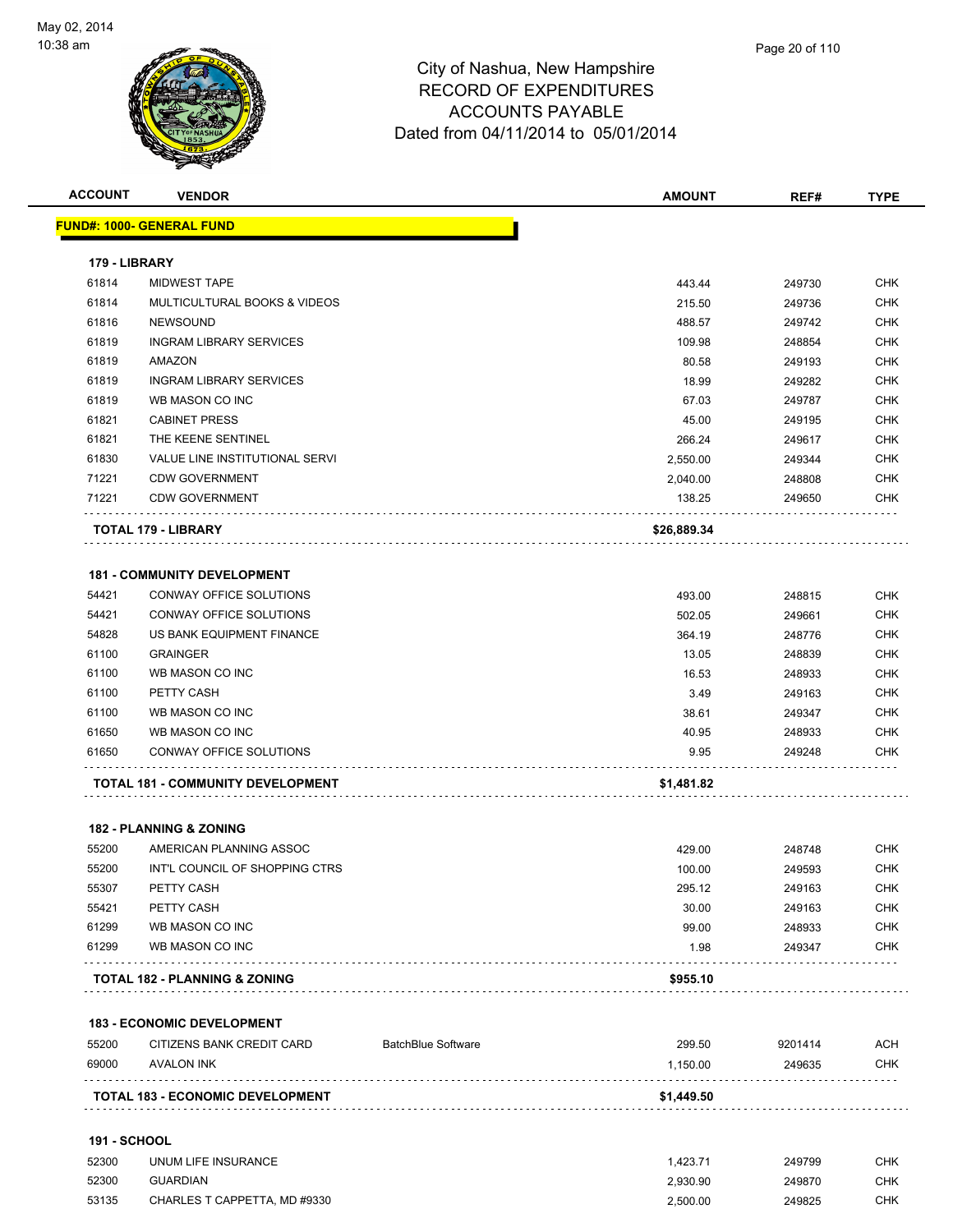

| <b>ACCOUNT</b>      | <b>VENDOR</b>                     | <b>AMOUNT</b> | REF#   | <b>TYPE</b> |
|---------------------|-----------------------------------|---------------|--------|-------------|
|                     | <b>FUND#: 1000- GENERAL FUND</b>  |               |        |             |
| <b>191 - SCHOOL</b> |                                   |               |        |             |
| 53600               | <b>CLEARWAY HIGH SCHOOL</b>       | 28,485.00     | 248984 | <b>CHK</b>  |
| 53600               | THE YOUTH COUNCIL                 | 6,132.50      | 249118 | <b>CHK</b>  |
| 53600               | NASHUA ADULT LEARNING CENTER      | 28,643.30     | 249912 | <b>CHK</b>  |
| 53614               | COUNSELING CENTER OF NASHUA       | 80.00         | 248934 | <b>CHK</b>  |
| 53614               | <b>COMPASSIONATE STAFFING LLC</b> | 1,676.25      | 248987 | <b>CHK</b>  |
| 53614               | FIRST STUDENT INC                 | 613.66        | 249004 | <b>CHK</b>  |
| 53614               | <b>CLARK ASSOC</b>                | 40,642.00     | 249389 | <b>CHK</b>  |
| 53614               | <b>COMPASSIONATE STAFFING LLC</b> | 225.00        | 249390 | <b>CHK</b>  |
| 53614               | AMY MCCARTNEY                     | 8,850.53      | 249446 | <b>CHK</b>  |
| 53614               | READYNURSE STAFFING SERVICES      | 507.09        | 249475 | <b>CHK</b>  |
| 53614               | <b>COMPASSIONATE STAFFING LLC</b> | 1,203.75      | 249830 | <b>CHK</b>  |
| 53614               | COUNSELING CENTER OF NASHUA       | 240.00        | 249835 | <b>CHK</b>  |
| 53614               | READYNURSE STAFFING SERVICES      | 349.09        | 249935 | <b>CHK</b>  |
| 53628               | <b>EDUCATION INC</b>              | 663.34        | 248997 | <b>CHK</b>  |
| 53628               | <b>BECKIE BRANNEN</b>             | 150.00        | 249374 | <b>CHK</b>  |
| 53628               | NORTHEAST PRO-CON SOLUTIONS       | 575.00        | 249458 | <b>CHK</b>  |
| 53628               | <b>TESTS.COM LLC</b>              | 119.20        | 249488 | <b>CHK</b>  |
| 53628               | D A BUCCI & SONS INC              | 54.00         | 249840 | <b>CHK</b>  |
| 53628               | <b>EDUCATION INC</b>              | 244.38        | 249845 | <b>CHK</b>  |
| 53628               | <b>SECURADYNE SYSTEMS</b>         | 590.00        | 249945 | <b>CHK</b>  |
| 53628               | <b>SERESC</b>                     | 237.00        | 249946 | <b>CHK</b>  |
| 54100               | <b>PSNH</b>                       | 10,063.89     | 248943 | <b>CHK</b>  |
| 54100               | <b>PSNH</b>                       | 15,322.72     | 249353 | <b>CHK</b>  |
| 54100               | PUBLIC SERVICE OF NH-LARGE POW    | 81,069.43     | 249473 | <b>CHK</b>  |
| 54114               | <b>LIBERTY UTILITIES</b>          | 21,217.32     | 248940 | <b>CHK</b>  |
| 54114               | <b>ENERGYNORTH PROPANE</b>        | 728.84        | 249000 | <b>CHK</b>  |
| 54114               | <b>HESS CORPORATION</b>           | 42,626.82     | 249025 | <b>CHK</b>  |
| 54114               | <b>LIBERTY UTILITIES</b>          | 4,060.06      | 249350 | <b>CHK</b>  |
| 54114               | <b>HESS CORPORATION</b>           | 7,950.52      | 249421 | <b>CHK</b>  |
| 54114               | LIBERTY UTILITIES - NH            | 1,593.46      | 249793 | <b>CHK</b>  |
| 54114               | <b>LIBERTY UTILITIES</b>          | 5,865.85      | 249794 | <b>CHK</b>  |
| 54114               | <b>HESS CORPORATION</b>           | 16,730.92     | 249880 | <b>CHK</b>  |
| 54141               | PENNICHUCK WATER WORKS INC        | 4,210.48      | 248942 | <b>CHK</b>  |
| 54141               | <b>PSNH</b>                       | 2,745.84      | 248943 | <b>CHK</b>  |
| 54141               | PENNICHUCK WATER WORKS INC        | 878.78        | 249351 | <b>CHK</b>  |
| 54141               | PENNICHUCK WATER WORKS INC        | 4,675.21      | 249797 | <b>CHK</b>  |
| 54243               | CONTROL TECHNOLOGIES INC          | 13,524.00     | 248989 | <b>CHK</b>  |
| 54243               | CONTROL TECHNOLOGIES INC          | 2,737.45      | 249833 | <b>CHK</b>  |
| 54280               | NH DEPT OF ENVIROMENTAL SERVS     | 1,251.20      | 249073 | <b>CHK</b>  |
| 54280               | <b>B &amp; S LOCKSMITHS INC</b>   | 344.43        | 249360 | <b>CHK</b>  |
| 54280               | SECURADYNE SYSTEMS                | 949.80        | 249485 | <b>CHK</b>  |
| 54280               | VIKING ROOFING INC                | 1,386.54      | 249493 | <b>CHK</b>  |

 B & S LOCKSMITHS INC 254.86 249811 CHK FOSTER MATERIALS INC 1,589.94 249856 CHK NASHUA WALLPAPER & PAINT CO 29.99 249914 CHK STANLEY ELEVATOR CO INC 670.00 249952 CHK MAILFINANCE 436.80 249903 CHK DAVID BAILEY 40.00 248961 CHK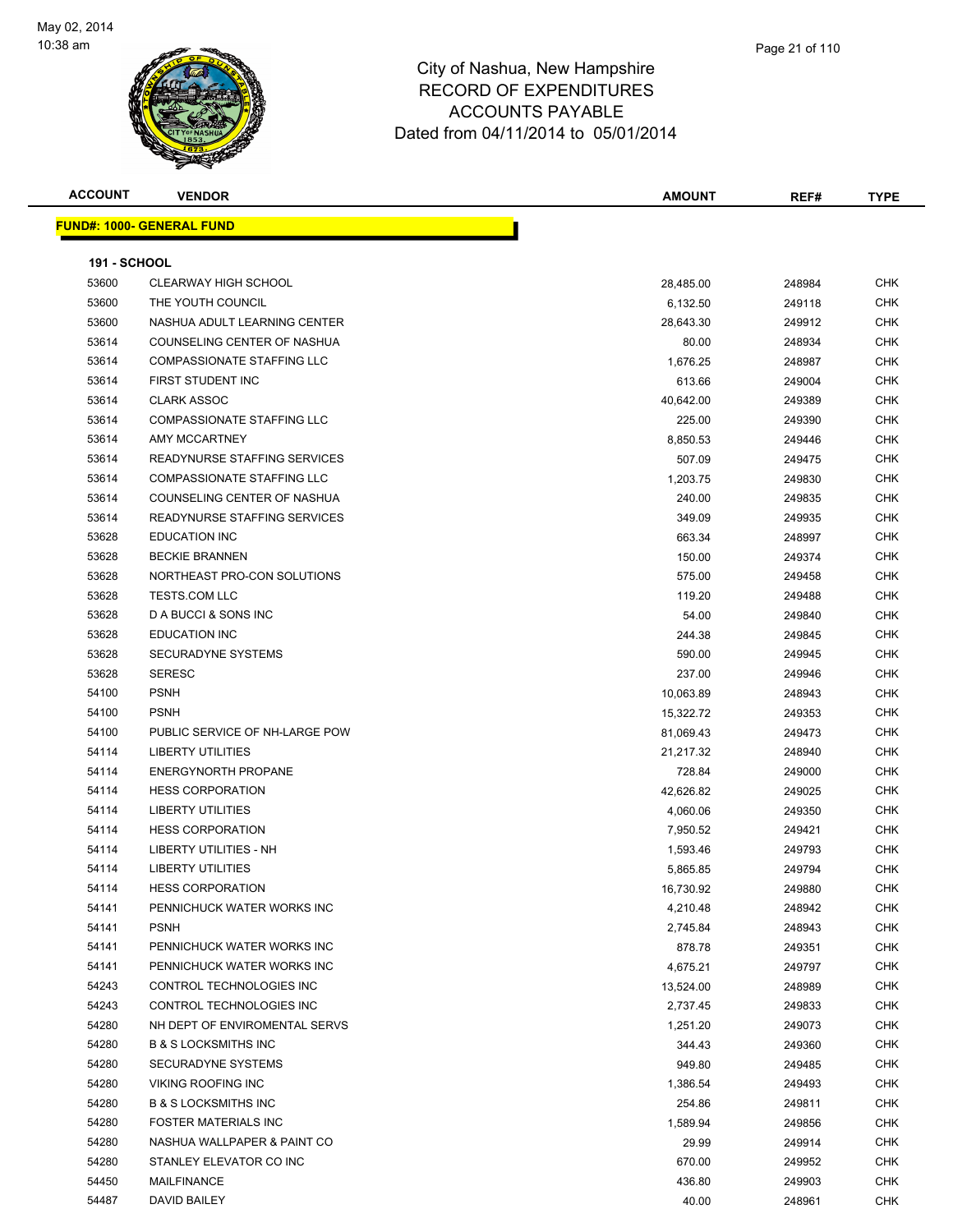

| <b>ACCOUNT</b>      | <b>VENDOR</b>                             |                               | <b>AMOUNT</b> | REF#    | <b>TYPE</b> |
|---------------------|-------------------------------------------|-------------------------------|---------------|---------|-------------|
|                     | <u> FUND#: 1000- GENERAL FUND</u>         |                               |               |         |             |
| <b>191 - SCHOOL</b> |                                           |                               |               |         |             |
| 54487               | COMPUTER HUT dba IT INSIDERS              |                               | 37.50         | 249391  | <b>CHK</b>  |
| 54487               | HILLYARD/MANCHESTER                       |                               | 1,704.64      | 249424  | <b>CHK</b>  |
| 54487               | R WHITE EQUIPMENT CENTER INC              |                               | 24.00         | 249474  | CHK         |
| 54487               | DAVID BAILEY                              |                               | 50.00         | 249812  | <b>CHK</b>  |
| 54487               | HILLYARD/MANCHESTER                       |                               | 1,163.54      | 249883  | <b>CHK</b>  |
| 54487               | PRO AV SYSTEMS INC                        |                               | 1,249.00      | 249931  | <b>CHK</b>  |
| 54487               | PTECH PERCUSSION TECHNOLOGIES             |                               | 1,058.00      | 249933  | CHK         |
| 54487               | UNITED MACHINE REPAIR INC                 |                               | 875.48        | 249959  | <b>CHK</b>  |
| 54600               | <b>BEST FORD</b>                          |                               | 349.33        | 248967  | <b>CHK</b>  |
| 54600               | <b>DMR SERVICES</b>                       |                               | 1,005.92      | 248994  | CHK         |
| 54600               | <b>HEAVY DUTY TRUCK &amp; DIESEL SERV</b> |                               | 454.64        | 249024  | <b>CHK</b>  |
| 54600               | <b>MAYNARD &amp; LESIEUR INC</b>          |                               | 126.43        | 249055  | <b>CHK</b>  |
| 54600               | CHAPPELL TRACTOR SALES INC                |                               | 280.55        | 249387  | CHK         |
| 54600               | <b>MAYNARD &amp; LESIEUR INC</b>          |                               | 514.20        | 249444  | CHK         |
| 54600               | D & R TOWING INC                          |                               | 286.27        | 249839  | CHK         |
| 54600               | <b>HEAVY DUTY TRUCK &amp; DIESEL SERV</b> |                               | 287.13        | 249877  | <b>CHK</b>  |
| 54600               | SANEL AUTO PARTS CO                       |                               | 299.21        | 249939  | <b>CHK</b>  |
| 55109               | <b>EARTHLINK BUSINESS</b>                 |                               | 1,075.15      | 248935  | CHK         |
| 55109               | <b>EARTHLINK BUSINESS</b>                 |                               | 219.12        | 248936  | <b>CHK</b>  |
| 55109               | <b>FAIRPOINT COMMUNICATIONS</b>           |                               | 100.94        | 248938  | <b>CHK</b>  |
| 55109               | <b>FAIRPOINT COMMUNICATIONS</b>           |                               | 34.71         | 249349  | CHK         |
| 55109               | VERIZON WIRELESS 742005979                |                               | 473.62        | 249355  | <b>CHK</b>  |
| 55109               | <b>FAIRPOINT COMMUNICATIONS</b>           |                               | 5,226.32      | 249792  | <b>CHK</b>  |
| 55300               | NASHUA SCHOOL DISTRICT 42                 |                               | 905.00        | 15116   | ACH         |
| 55300               | <b>JEFFREY ARBOGAST</b>                   |                               | 62.07         | 248955  | CHK         |
| 55300               | NATALIE LAFLAMME                          |                               | 136.00        | 249039  | <b>CHK</b>  |
| 55300               | <b>DARREN LENNON</b>                      |                               | 40.00         | 249045  | <b>CHK</b>  |
| 55300               | DYANN G LEVESQUE                          |                               | 122.64        | 249046  | <b>CHK</b>  |
| 55300               | <b>HEATHER O'CONNOR</b>                   |                               | 62.02         | 249077  | CHK         |
| 55300               | PATRICIA PEASLEY                          |                               | 383.36        | 249087  | CHK         |
| 55300               | <b>ADAM ROZUMEK</b>                       |                               | 253.81        | 249092  | <b>CHK</b>  |
| 55300               | <b>VALERIE SEARS</b>                      |                               | 40.00         | 249096  | <b>CHK</b>  |
| 55300               | DAVID VARANO                              |                               | 1,610.00      | 249111  | <b>CHK</b>  |
| 55300               | CHRISTOPHER LESSARD                       |                               | 140.57        | 249438  | <b>CHK</b>  |
| 55300               | RICHARD HEUSLEIN                          |                               | 367.26        | 249881  | <b>CHK</b>  |
| 55300               | LYNNE JOSEPH                              |                               | 412.48        | 249893  | <b>CHK</b>  |
| 55300               | CITIZENS BANK CREDIT CARD                 | Omni Providence RI 3/31/14-4/ | 197.75        | 9201414 | <b>ACH</b>  |
| 55300               | CITIZENS BANK CREDIT CARD                 | Omni Providence RI 3/31/14-4/ | 197.75        | 9201414 | ACH         |
| 55300               | CITIZENS BANK CREDIT CARD                 | Omni Providence RI 3/31/14-4/ | 197.75        | 9201414 | ACH         |
| 55300               | CITIZENS BANK CREDIT CARD                 | Omni Providence RI 3/31/14-4/ | 197.75        | 9201414 | <b>ACH</b>  |
| 55307               | PENNICHUCK MS PETTY CSH                   |                               | 14.09         | 248941  | <b>CHK</b>  |
| 55307               | ROBERT ANASTAS                            |                               | 29.26         | 248953  | <b>CHK</b>  |
| 55307               | <b>MARIANNE BUSTEED</b>                   |                               | 78.01         | 248976  | <b>CHK</b>  |
| 55307               | <b>COVART VIRGINIA L</b>                  |                               | 10.78         | 248991  | <b>CHK</b>  |
| 55307               | <b>CARMEN KOSOW</b>                       |                               | 25.76         | 249037  | <b>CHK</b>  |
| 55307               | DONNA LATINA                              |                               | 134.11        | 249041  | <b>CHK</b>  |

JASON LONERGAN 12.04 249048 CHK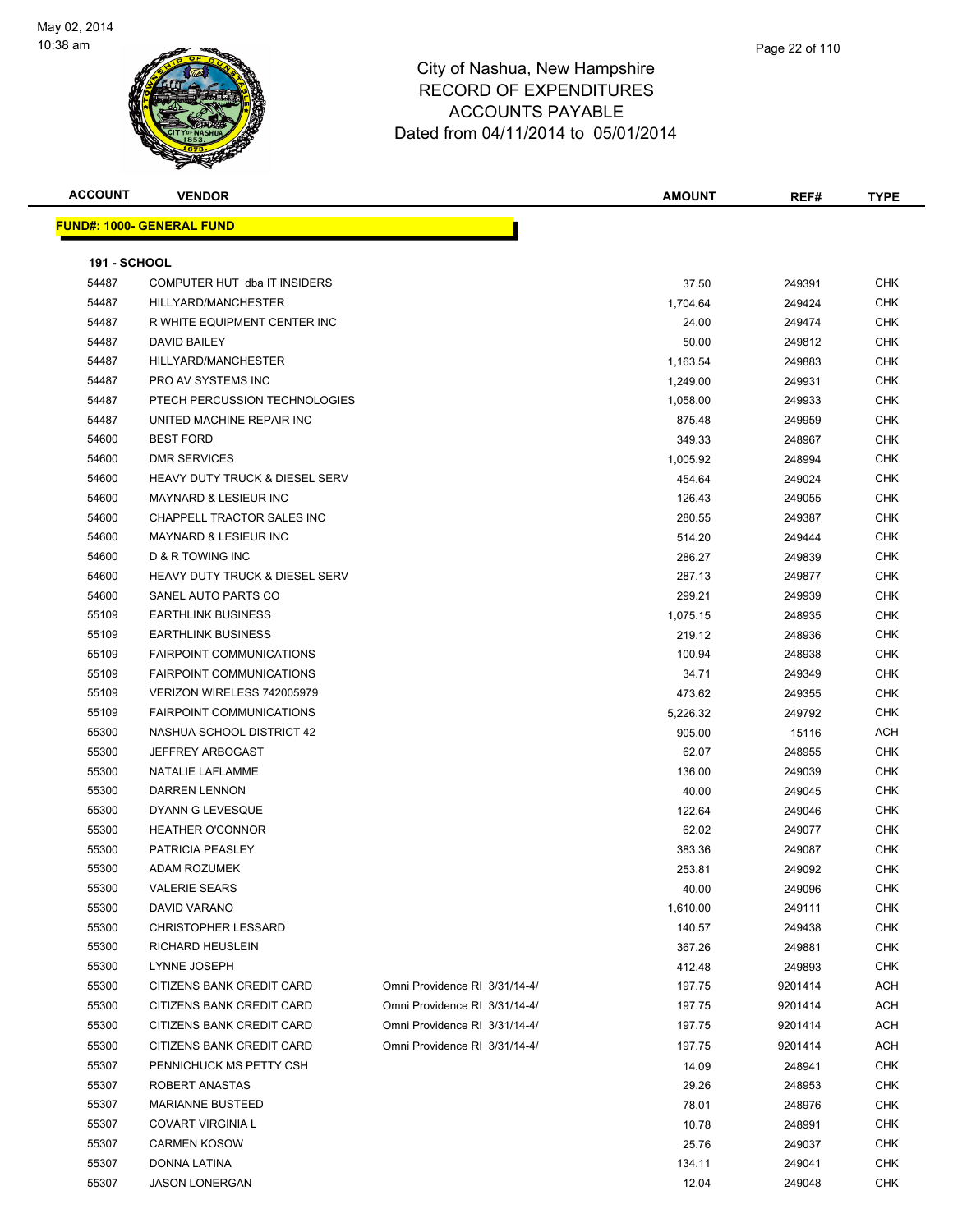

**ACCOUNT VENDOR AMOUNT REF# TYPE**

|   | Page 23 of 110 |  |
|---|----------------|--|
| e |                |  |
| ⌒ |                |  |

|                     | <b>FUND#: 1000- GENERAL FUND</b> |                        |          |         |
|---------------------|----------------------------------|------------------------|----------|---------|
| <b>191 - SCHOOL</b> |                                  |                        |          |         |
| 55307               | CLAUDIA NOVAK                    |                        | 129.92   | 249076  |
| 55307               | PAULA PAPANICOLAOU               |                        | 62.16    | 249080  |
| 55307               | <b>JANICE ARCARO</b>             |                        | 182.56   | 249358  |
| 55307               | <b>JENNIFER DIMARIA</b>          |                        | 43.28    | 249400  |
| 55307               | PHILIP SCHAPPLER                 |                        | 57.68    | 249481  |
| 55307               | CLAUDIA CASTANO-VELEZ            |                        | 50.60    | 249827  |
| 55307               | <b>NATASHA DREW</b>              |                        | 19.04    | 249843  |
| 55307               | <b>KELLIE GABRIEL</b>            |                        | 22.12    | 249857  |
| 55307               | <b>DENISE PETZ</b>               |                        | 14.73    | 249926  |
| 55400               | KATHLEEN BERRY                   |                        | 516.93   | 248966  |
| 55400               | <b>JENNIFER GRANTHAM</b>         |                        | 516.93   | 249018  |
| 55400               | <b>DONNA LATINA</b>              |                        | 381.94   | 249041  |
| 55400               | SARAH MARANDOS                   |                        | 516.05   | 249053  |
| 55400               | <b>DIANE ROOSEN</b>              |                        | 166.00   | 249091  |
| 55400               | <b>SUSAN WILBORG</b>             |                        | 516.93   | 249116  |
| 55400               | <b>DEBORAH BRITENRIKER</b>       |                        | 162.49   | 249375  |
| 55400               | <b>TODD CAMPION</b>              |                        | 536.93   | 249381  |
| 55400               | CHRISTINE LINDA FULFORD          |                        | 372.00   | 249408  |
| 55400               | LANGUAGE, LITERACY & LEARNING    |                        | 2,370.00 | 249435  |
| 55400               | DIANNE MCCANN THOMAS             |                        | 512.91   | 249445  |
| 55400               | <b>UNH</b>                       |                        | 20.00    | 249490  |
| 55400               | <b>ERIN ANDERSON</b>             |                        | 120.83   | 249804  |
| 55400               | <b>MARIANNE BUSTEED</b>          |                        | 85.31    | 249822  |
| 55400               | <b>JENNIFER CARITA</b>           |                        | 175.00   | 249826  |
| 55400               | <b>RICHARD FARRENKOPF</b>        |                        | 480.06   | 249849  |
| 55400               | <b>FOLLETT SOFTWARE CO</b>       |                        | 1,600.00 | 249855  |
| 55400               | <b>JOCELYN KAUFFMAN</b>          |                        | 134.40   | 249895  |
| 55400               | <b>MARY FRANCES TINTLE</b>       |                        | 178.24   | 249905  |
| 55400               | CITIZENS BANK CREDIT CARD        | The 2Sisters/The Daily | 1,530.00 | 9201414 |
| 55400               | CITIZENS BANK CREDIT CARD        | <b>USAIRWAYS</b>       | 291.00   | 9201414 |
| 55400               | CITIZENS BANK CREDIT CARD        | <b>USAIRWAYS</b>       | 291.00   | 9201414 |
| 55400               | CITIZENS BANK CREDIT CARD        | <b>USAIRWAYS</b>       | 291.00   | 9201414 |
| 55600               | STAMP FULFILLMENT SERVICES       |                        | 2,657.95 | 249103  |
| 55600               | <b>JOSTENS INC</b>               |                        | 1,521.66 | 249431  |
| 55600               | <b>JOSTENS INC</b>               |                        | 1,744.84 | 249894  |

55607 FAIRGROUNDS MIDDLE SCH PETTY C AND A SERIES AND THE SERIES AND THE STATE OF A 44.67 AND 248937 CHK 55607 PENNICHUCK MS PETTY CSH 12.99 248941 CHK CMRS-POC 2,000.00 248985 CHK RESERVE ACCOUNT 1,500.00 249354 CHK MAILFINANCE 413.82 249442 CHK US POSTAL SERVICE 451.00 249491 CHK US POSTAL SERVICE 750.00 249492 CHK 55607 BICENTENNIAL SCHOOL PETTY CASH 1.82 249791 CHK AMHERST ST PETTY CASH 68.21 249803 CHK NEW SEARLES SCH PETTY CASH 49.00 249919 CHK PITNEY BOWES 138.05 249928 CHK POSTMASTER 220.00 249930 CHK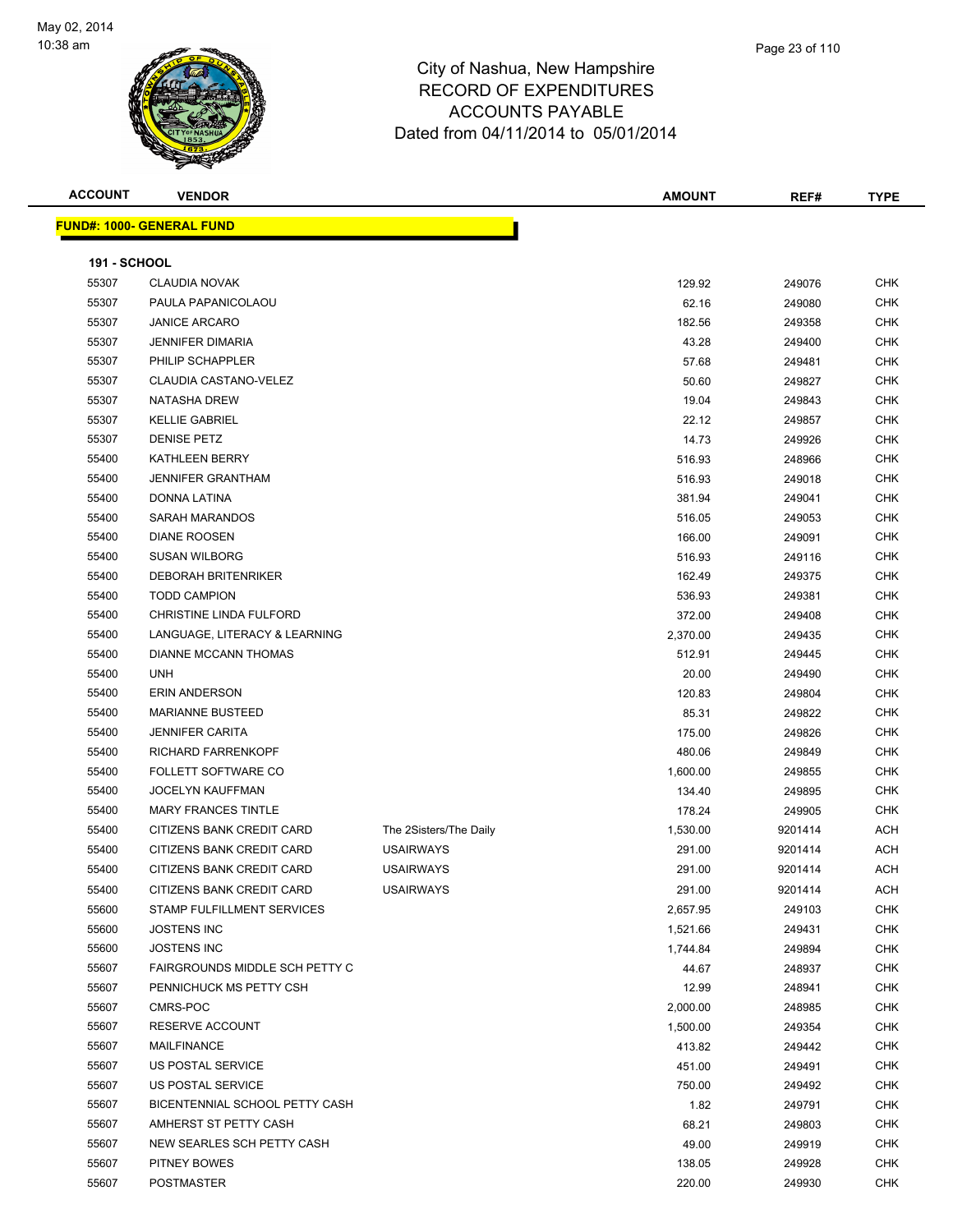

| <b>ACCOUNT</b>      | <b>VENDOR</b>                    | <b>AMOUNT</b> | REF#   | <b>TYPE</b> |
|---------------------|----------------------------------|---------------|--------|-------------|
|                     | <b>FUND#: 1000- GENERAL FUND</b> |               |        |             |
|                     |                                  |               |        |             |
| <b>191 - SCHOOL</b> |                                  |               |        |             |
| 55607               | <b>BARBARA PUKT</b>              | 55.80         | 249934 | <b>CHK</b>  |
| 55635               | NASHUA SCHOOL DISTRICT 42        | 1,150.00      | 15116  | <b>ACH</b>  |
| 55642               | <b>MARK BUDA</b>                 | 62.00         | 248975 | <b>CHK</b>  |
| 55642               | KATHLEEN CAMPBELL-KELLEY         | 124.00        | 248977 | <b>CHK</b>  |
| 55642               | JEFFREY S EMANUELSON             | 62.00         | 248998 | <b>CHK</b>  |
| 55642               | PAULA GOFF                       | 114.00        | 249015 | <b>CHK</b>  |
| 55642               | <b>JOSEPH KELLY</b>              | 134.00        | 249033 | <b>CHK</b>  |
| 55642               | <b>SHARON KELLY-CORSON</b>       | 114.00        | 249034 | <b>CHK</b>  |
| 55642               | <b>GARY KUBA</b>                 | 62.00         | 249038 | <b>CHK</b>  |
| 55642               | AL LANGGUTH                      | 82.00         | 249040 | <b>CHK</b>  |
| 55642               | <b>JIM TUFTS</b>                 | 134.00        | 249109 | <b>CHK</b>  |
| 55642               | DAVE ZWICKER                     | 82.00         | 249119 | <b>CHK</b>  |
| 55642               | JOHN C BARON                     | 62.00         | 249362 | <b>CHK</b>  |
| 55642               | <b>KEVIN BOLDUC</b>              | 82.00         | 249367 | <b>CHK</b>  |
| 55642               | DANA BOURASSA                    | 62.00         | 249371 | <b>CHK</b>  |
| 55642               | <b>STEVE BRACCI</b>              | 62.00         | 249372 | <b>CHK</b>  |
| 55642               | <b>MARK BUDA</b>                 | 82.00         | 249378 | <b>CHK</b>  |
| 55642               | KATHLEEN CAMPBELL-KELLEY         | 82.00         | 249380 | <b>CHK</b>  |
| 55642               | <b>ADAM CASTLE</b>               | 76.00         | 249385 | <b>CHK</b>  |
| 55642               | MICHAEL CROSBY                   | 134.00        | 249397 | <b>CHK</b>  |
| 55642               | <b>KEVIN DERHAK</b>              | 62.00         | 249399 | <b>CHK</b>  |
| 55642               | ROBERT A EARL                    | 124.00        | 249401 | <b>CHK</b>  |
| 55642               | PAULA GOFF                       | 230.00        | 249412 | <b>CHK</b>  |
| 55642               | <b>JAMES GORSUCH</b>             | 82.00         | 249415 | <b>CHK</b>  |
| 55642               | <b>DAN GREENLEAF</b>             | 82.00         | 249417 | <b>CHK</b>  |
| 55642               | <b>SHAUN HANSON</b>              | 62.00         | 249419 | <b>CHK</b>  |
| 55642               | PATRICIA HEYWOOD                 | 148.00        | 249422 | <b>CHK</b>  |
| 55642               | PAUL W HICKEY                    | 76.00         | 249423 | <b>CHK</b>  |
| 55642               | <b>FRANK HOELL</b>               | 82.00         | 249425 | <b>CHK</b>  |
| 55642               | JAMES W JOSEF                    | 62.00         | 249430 | <b>CHK</b>  |
| 55642               | ROGER KONSTANT                   | 144.00        | 249434 | <b>CHK</b>  |
| 55642               | <b>ART LEBEL</b>                 | 82.00         | 249437 | <b>CHK</b>  |
| 55642               | <b>DENNIS MELANSON</b>           | 196.00        | 249448 | <b>CHK</b>  |
| 55642               | ROBERT ODIERNA                   | 62.00         | 249462 | <b>CHK</b>  |
| 55642               | <b>BARRY REDDICK</b>             | 82.00         | 249476 | <b>CHK</b>  |
| 55642               | CANDACE F ROCHA                  | 148.00        | 249478 | <b>CHK</b>  |
| 55642               | DAVID WEBSTER                    | 62.00         | 249496 | <b>CHK</b>  |
| 55642               | <b>GARY WONG</b>                 | 134.00        | 249499 | <b>CHK</b>  |
| 55642               | <b>WILLIAM AUBIN</b>             | 134.00        | 249809 | <b>CHK</b>  |
| 55642               | <b>SCOTT BELVILLE</b>            | 62.00         | 249815 | <b>CHK</b>  |
| 55642               | DANA BOURASSA                    | 82.00         | 249820 | <b>CHK</b>  |
| 55642               | <b>LYNMARIE CUSACK</b>           | 134.00        | 249838 | <b>CHK</b>  |
| 55642               | JAMES A DAVALA                   | 62.00         | 249841 | <b>CHK</b>  |
| 55642               | MARGARET DONOVAN                 | 82.00         | 249842 | CHK         |
| 55642               | JEFFREY S EMANUELSON             | 124.00        | 249846 | <b>CHK</b>  |
| 55642               | <b>DEREK GAY</b>                 | 62.00         | 249861 | <b>CHK</b>  |
| 55642               | ROBERT GIDARI                    | 82.00         | 249863 | <b>CHK</b>  |
| 55642               | MICHAEL GOODEN                   | 82.00         | 249865 | <b>CHK</b>  |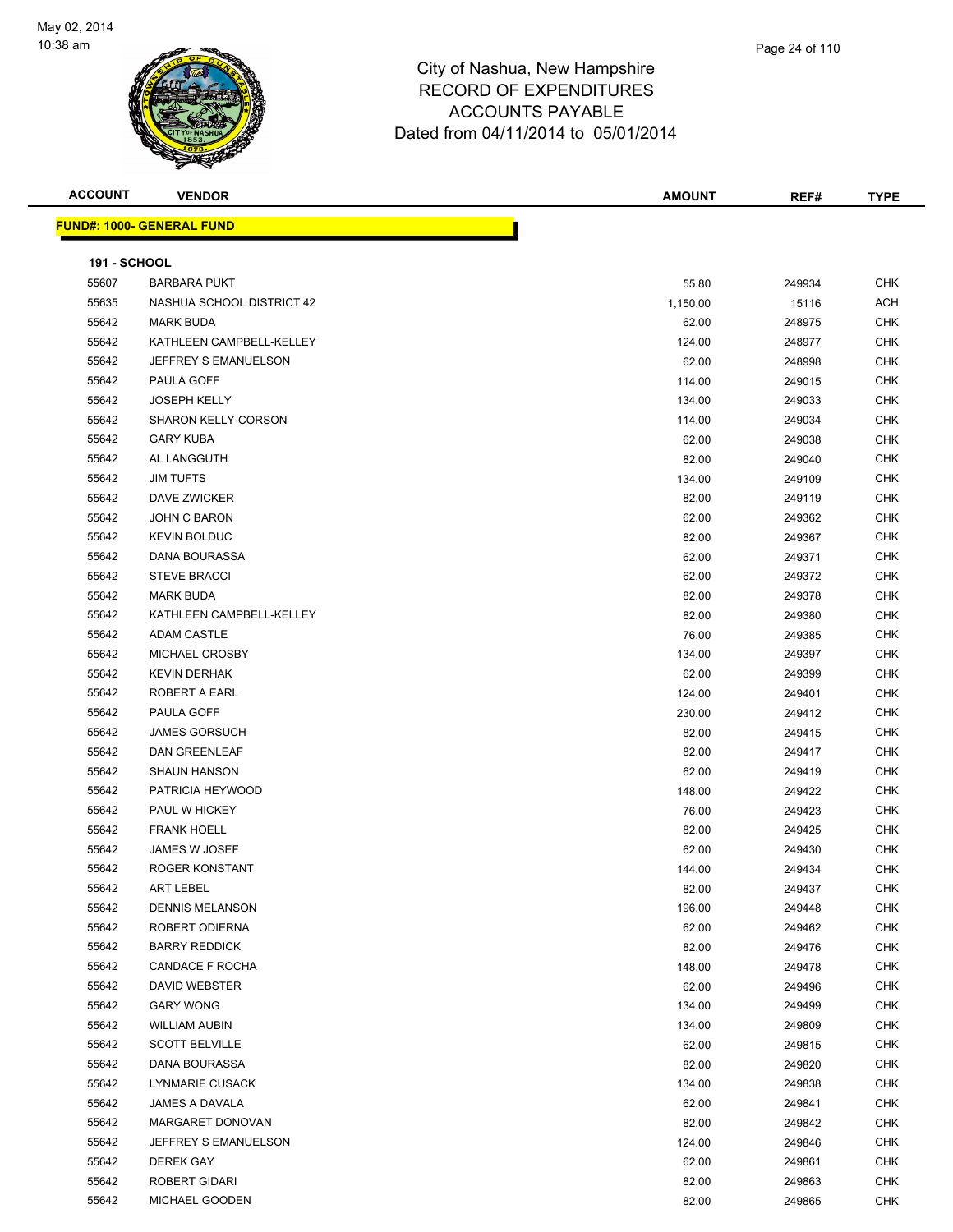

**ACCOUNT VENDOR AMOUNT REF# TYPE FUND#: 1000- GENERAL FUND 191 - SCHOOL** SHAUN HANSON 62.00 249874 CHK ARTHUR HEBERT 62.00 249878 CHK AL LANGGUTH 62.00 249897 CHK GREGORY MCCORD 62.00 249906 CHK BARBARA MICHAEL 268.00 249908 CHK GERARD ROBICHAUD 82.00 249938 CHK GORDON R SCHUPMANN 62.00 249944 CHK 55642 JAMES SEROSKIE NA MARIJA SEROSKIE NA MARIJA SEROSKIE NA MARIJA SEROSKIE OHK GARY SIMPSON 62.00 249950 CHK SY TEBBETTS 82.00 249956 CHK DAVE ZWICKER 62.00 249968 CHK FIRST STUDENT INC 250,178.33 249004 CHK FIRST STUDENT INC 211.34 249405 CHK FIRST STUDENT INC 691.35 249852 CHK CARING HANDS TRANSPORTATION LL 11,555.00 248978 CHK FIRST STUDENT INC 254,755.84 249004 CHK BARBARA MELANSON 140.00 249059 CHK THE PROVIDER ENTERPRISES INC 63,141.70 249089 CHK FIRST STUDENT INC 315.95 249852 CHK CEDARCREST INC 4,929.12 248982 CHK EASTER SEALS OF NEW HAMPSHIRE 5,797.80 248996 CHK GREATER LAWRENCE ED COLLABORAT 5,526.00 249021 CHK 55694 LEARNING CENTER FOR THE DEAF 10.462.80 249043 CHK 55694 LEARNING PREP SCHOOL **And the CHK SCHOOL ASSESSED A CHK** 4,630.92 249044 CHK MOUNT PROSPECT ACADEMY INC 3,344.85 249063 CHK NASHOBA LEARNING GROUP 8,291.88 249066 CHK NASHUA CHILDRENS HOME 51,506.56 249067 CHK NFI NORTH INC 3,073.28 249072 CHK REGIONAL SERVICES & EDUCATION 4,446.40 249090 CHK SERESC 4,872.66 249097 CHK SPAULDING YOUTH CENTER 6,314.40 249102 CHK FAIRGROUNDS MIDDLE SCH PETTY C 26.97 248937 CHK FOLLETT SCHOOL SOLUTIONS INC 2,015.47 249006 CHK PEAP 60.00 249086 CHK WB MASON CO INC 4,480.04 249115 CHK WB MASON CO INC 4,454.57 249495 CHK CANON SOLUTIONS AMERICA 699.00 249823 CHK CHRISTIAN PARTY RENTAL 108.00 249828 CHK INTEGRATED OFFICE SOLUTIONS 58.75 249888 CHK 61100 LEDGE ST SCH PETTY CASH 37.19 249900 CHK 61100 REALLY GOOD STUFF INC **And Alternative CHK** 249936 CHK SCHOOL SPECIALTY 189.29 249943 CHK WB MASON CO INC 5,757.65 249964 CHK 61107 ALL SEASONS PROMOTIONS **101.50** CHK 61135 FAIRGROUNDS MIDDLE SCH PETTY C CONTROL CHANGE AND THE STATE STATE STATE OF SALES AND THE STATE STATE OF STATE STATE STATE STATE STATE STATE STATE STATE STATE STATE STATE STATE STATE STATE STATE STATE STATE STATE STAT HSTE2 85.00 248939 CHK 61135 MCGRAW HILL COMPANIES 242.31 248947 CHK

ATLANTIC POWER INC 48.20 248957 CHK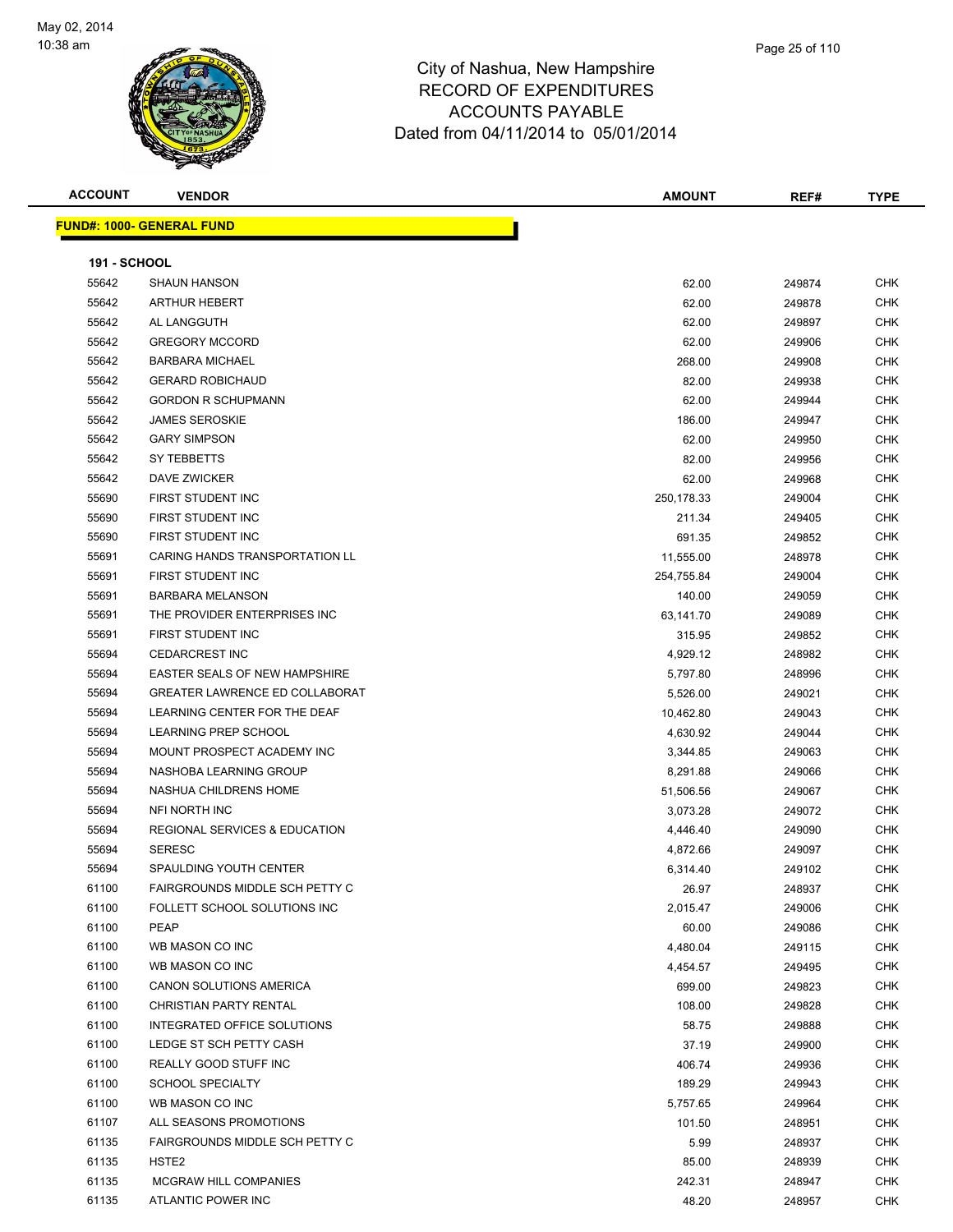

**ACCOUNT VENDOR AMOUNT REF# TYPE**

| pshire |  |  |
|--------|--|--|
| URFS   |  |  |

Page 26 of 110

|                | <b>FUND#: 1000- GENERAL FUND</b>                      |          |
|----------------|-------------------------------------------------------|----------|
|                | 191 - SCHOOL                                          |          |
| 61135          | <b>ATLANTIC POWER</b>                                 | 9.40     |
| 61135          | <b>MARCIA BAGLEY</b>                                  | 45.52    |
| 61135          | <b>DAVID BAILEY</b>                                   | 40.00    |
| 61135          | <b>BARNES &amp; NOBLE INC</b>                         | 35.29    |
| 61135          | <b>BELLETETES INC</b>                                 | 33.99    |
| 61135          | <b>BIO RAD LABORATORIES INC</b>                       | 416.00   |
| 61135          | <b>CARPARTS OF NASHUA</b>                             | 110.96   |
| 61135          | CARTRIDGE WORLD NASHUA                                | 59.99    |
| 61135          | <b>CURRICULUM ASSOCIATES LLC</b>                      | 30.98    |
| 61135          | <b>JULIE DONOVAN</b>                                  | 14.98    |
| 61135          | F W WEBB CO                                           | 681.05   |
| 61135          | <b>FASTENAL CO</b>                                    | 12.79    |
| 61135          | FLINN SCIENTIFIC INC                                  | 363.91   |
| 61135          | <b>SHYLA FRANCOEUR</b>                                | 98.00    |
| 61135          | <b>GLOBAL TRADEQUEST INC</b>                          | 169.00   |
| 61135          | <b>HANNAFORD</b>                                      | 75.51    |
| 61135          | <b>HUGA TUGA CREATIONS</b>                            | 800.00   |
| 61135          | J W PEPPER & SON INC                                  | 609.49   |
| 61135          | LITA JUDGE                                            | 1,000.00 |
| 61135          | <b>LIBRARY STORE</b>                                  | 199.37   |
| 61135          | MARKET BASKET ACCT 2589096                            | 432.21   |
| 61135          | MCINTIRE BUSINESS PRODUCTS INC                        | 272.13   |
| 61135          | <b>MICHAEL MCKNIGHT</b>                               | 25.97    |
| 61135          | MODERN SCHOOL SUPPLIES INC                            | 273.92   |
| 61135          | MONOPRICE INC                                         | 26.40    |
| 61135          | MOORE MEDICAL LLC                                     | 390.00   |
| 61135          | MSC INDUSTRIAL SUPPLY CO INC                          | 63.65    |
| 61135          | NORTH CENTER FOOD SERVICE                             |          |
|                |                                                       | 276.00   |
| 61135          | P J CURRIER LUMBER CO<br><b>SCHOLASTIC BOOK FAIRS</b> | 499.83   |
| 61135          |                                                       | 499.90   |
| 61135          | <b>SCHOOL HEALTH CORP</b>                             | 1,599.28 |
| 61135<br>61135 | <b>SCHOOL SPECIALTY</b><br>SYSCO BOSTON LLC           | 693.39   |
|                |                                                       | 510.80   |
| 61135          | TECHNICAL EDUCATION PRODUCTS                          | 1,279.20 |
| 61135          | UNIVERSITY OF OREGON                                  | 270.00   |
| 61135          | WB MASON CO INC                                       | 2,070.14 |
| 61135          | ANN WINANS                                            | 90.87    |
| 61135          | AC MOORE                                              | 20.91    |
| 61135          | <b>BARNES &amp; NOBLE INC</b>                         | 532.35   |
| 61135          | <b>BATTERY JUNCTION</b>                               | 186.77   |
| 61135          | <b>BELLETETES INC</b>                                 | 19.52    |
| 61135          | CANON SOLUTIONS AMERICA                               | 125.00   |
| 61135          | <b>CURRICULUM ASSOCIATES LLC</b>                      | 291.06   |
| 61135          | JOHN C FRANZINI                                       | 178.38   |

 GOPHER SPORTS 1,573.23 249414 CHK education of the GREAT EDUCATORS of the contract of the contract of the contract of the contract of the contract of the contract of the contract of the contract of the contract of the contract of the contract of the contra HANNAFORD 64.78 249418 CHK er and the series of the series of the series of the series of the series of the series of the series of the series of the series of the series of the series of the series of the series of the series of the series of the s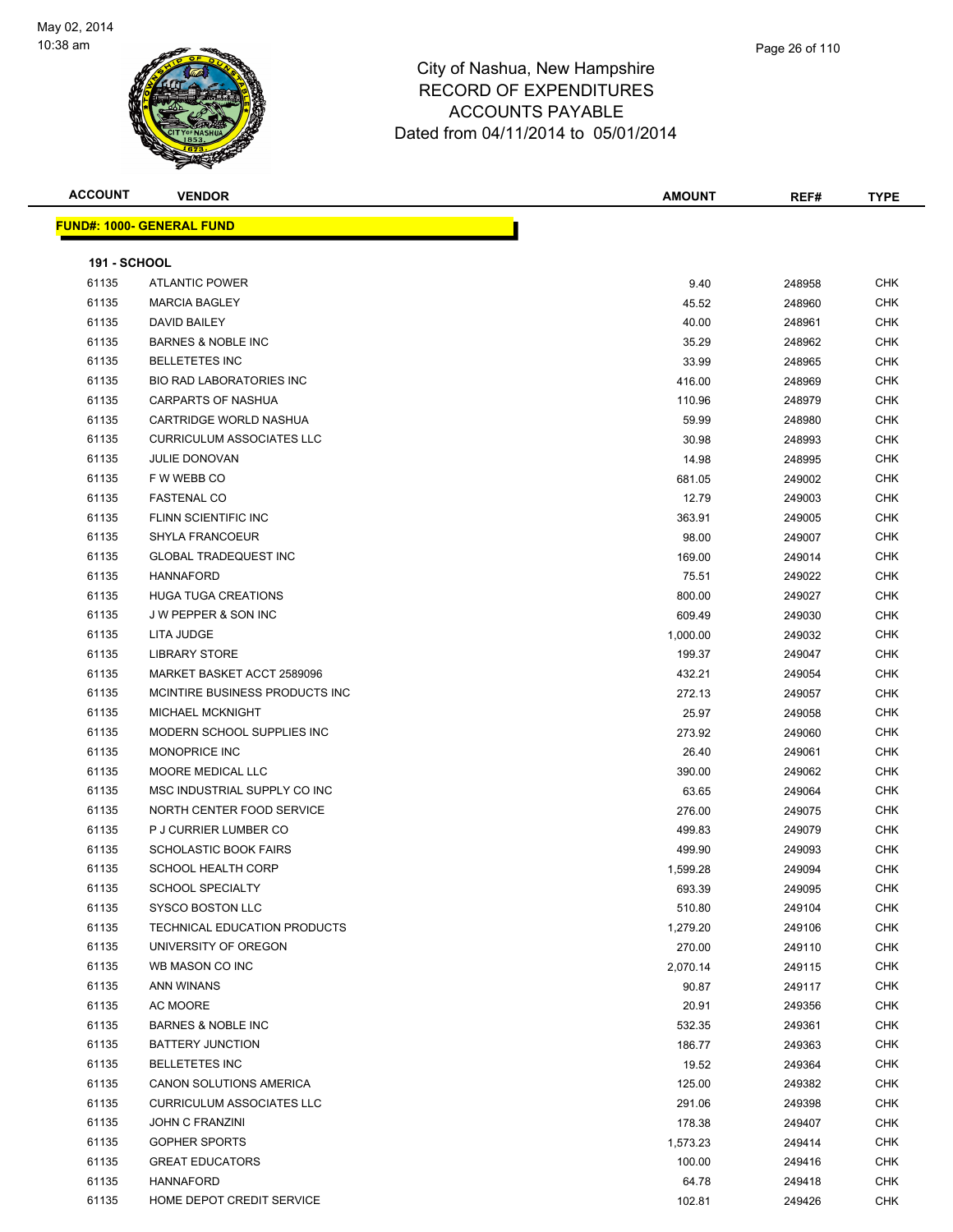

| <b>ACCOUNT</b>      | <b>VENDOR</b>                      | <b>AMOUNT</b> | REF#   | <b>TYPE</b> |
|---------------------|------------------------------------|---------------|--------|-------------|
|                     | <u> FUND#: 1000- GENERAL FUND</u>  |               |        |             |
|                     |                                    |               |        |             |
| <b>191 - SCHOOL</b> |                                    |               |        |             |
| 61135               | DONNA JOYCE                        | 299.46        | 249432 | <b>CHK</b>  |
| 61135               | M & M ELECTRICAL SUPPLY CO INC     | 1,263.67      | 249439 | <b>CHK</b>  |
| 61135               | MARKET BASKET ACCT 2589096         | 213.96        | 249443 | <b>CHK</b>  |
| 61135               | MSC INDUSTRIAL SUPPLY CO INC       | 127.12        | 249449 | <b>CHK</b>  |
| 61135               | <b>NASCO</b>                       | 38.50         | 249451 | CHK         |
| 61135               | <b>JEAN NEWCOMB</b>                | 131.97        | 249456 | CHK         |
| 61135               | NORTH CENTER FOOD SERVICE          | 661.97        | 249457 | CHK         |
| 61135               | P J CURRIER LUMBER CO              | 625.12        | 249463 | CHK         |
| 61135               | KATHY PAETZOLD                     | 61.65         | 249464 | <b>CHK</b>  |
| 61135               | PEARSON EDUCATION INC              | 117.93        | 249468 | CHK         |
| 61135               | SIMONNE PERRY                      | 83.95         | 249470 | CHK         |
| 61135               | PRO AV SYSTEMS INC                 | 1,467.98      | 249472 | <b>CHK</b>  |
| 61135               | <b>ISA ROSS</b>                    | 70.43         | 249479 | <b>CHK</b>  |
| 61135               | <b>SCHOOL HEALTH CORP</b>          | 311.68        | 249482 | CHK         |
| 61135               | <b>SCHOOL SPECIALTY</b>            | 3,790.20      | 249483 | CHK         |
| 61135               | <b>TEACHERS DISCOVERY</b>          | 342.32        | 249487 | CHK         |
| 61135               | <b>WAL-MART</b>                    | 155.79        | 249494 | CHK         |
| 61135               | WB MASON CO INC                    | 3,862.80      | 249495 | <b>CHK</b>  |
| 61135               | JAYNE WING                         | 557.30        | 249498 | CHK         |
| 61135               | BICENTENNIAL SCHOOL PETTY CASH     | 153.94        | 249791 | <b>CHK</b>  |
| 61135               | METROPOLITAN VACUUM CLEANER        | 26.49         | 249796 | <b>CHK</b>  |
| 61135               | A & E COFFEE ROASTERY LLC          | 202.90        | 249800 | CHK         |
| 61135               | AC MOORE                           | 40.01         | 249801 | <b>CHK</b>  |
| 61135               | ARBOR SCIENTIFIC                   | 34.23         | 249806 | CHK         |
| 61135               | <b>BELLETETES INC</b>              | 102.32        | 249814 | <b>CHK</b>  |
| 61135               | <b>BIO RAD LABORATORIES INC</b>    | 82.40         | 249817 | <b>CHK</b>  |
| 61135               | <b>BURKE SPECIAL PRODUCTS, LLC</b> | 95.00         | 249821 | CHK         |
| 61135               | CANON SOLUTIONS AMERICA            | 1,236.00      | 249823 | <b>CHK</b>  |
| 61135               | COMPUTER HUT dba IT INSIDERS       | 676.75        | 249831 | <b>CHK</b>  |
| 61135               | CONN VALLEY BIOLOGICAL SUPPLY      | 122.52        | 249832 | CHK         |
| 61135               | <b>CURRICULUM ASSOCIATES LLC</b>   | 76.59         | 249837 | <b>CHK</b>  |
| 61135               | <b>WILLIAM DUBOIS</b>              | 53.00         | 249844 | <b>CHK</b>  |
| 61135               | <b>ERIC ARMIN INC</b>              | 298.29        | 249847 | <b>CHK</b>  |
| 61135               | FOLLETT SCHOOL SOLUTIONS INC       | 489.91        | 249854 | <b>CHK</b>  |
| 61135               | <b>GOPHER SPORTS</b>               | 41.52         | 249866 | <b>CHK</b>  |
| 61135               | <b>HANNAFORD</b>                   | 215.34        | 249873 | <b>CHK</b>  |
| 61135               | <b>HEINEMANN</b>                   | 273.90        | 249879 | <b>CHK</b>  |
| 61135               | HOME DEPOT CREDIT SERVICE          | 337.07        | 249885 | <b>CHK</b>  |
| 61135               | <b>JAYPRO SPORTS</b>               | 30.00         | 249891 | <b>CHK</b>  |
| 61135               | LEARNING CYCLES LLC                | 995.50        | 249899 | <b>CHK</b>  |
| 61135               | MARKET BASKET ACCT 2589096         | 407.77        | 249904 | CHK         |
| 61135               | <b>JULIE MITCHELL</b>              | 41.78         | 249909 | <b>CHK</b>  |
| 61135               | MSC INDUSTRIAL SUPPLY CO INC       | 177.42        | 249910 | <b>CHK</b>  |
| 61135               | <b>NASCO</b>                       | 67.11         | 249911 | <b>CHK</b>  |
| 61135               | NORTH CENTER FOOD SERVICE          | 1,016.37      | 249921 | <b>CHK</b>  |
| 61135               | <b>MALCOLM PARADISE</b>            | 31.04         | 249922 | <b>CHK</b>  |
| 61135               | PAXTON PATTERSON                   | 149.03        | 249925 | <b>CHK</b>  |
| 61135               | PITSCO INC                         | 162.00        | 249929 | <b>CHK</b>  |
|                     |                                    |               |        |             |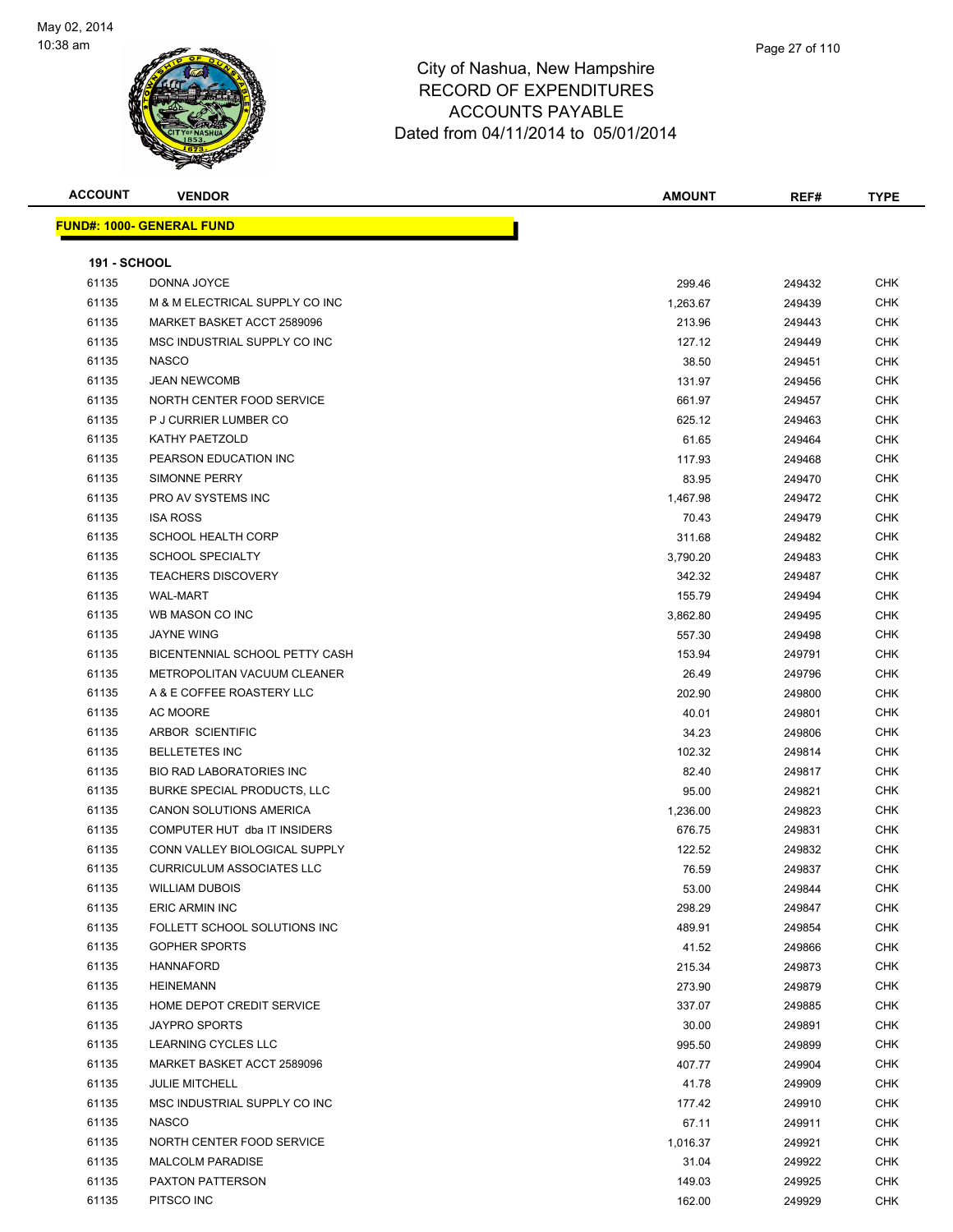

| <b>ACCOUNT</b> | <b>VENDOR</b>                    | <b>AMOUNT</b> | REF#   | <b>TYPE</b> |
|----------------|----------------------------------|---------------|--------|-------------|
|                | <b>FUND#: 1000- GENERAL FUND</b> |               |        |             |
| 191 - SCHOOL   |                                  |               |        |             |
| 61135          | <b>SARGENT WELCH</b>             | 108.00        | 249940 | CHK         |
| 61135          | <b>SCHOOL HEALTH CORP</b>        | 99.00         | 249942 | <b>CHK</b>  |
| 61135          | <b>SCHOOL SPECIALTY</b>          | 2,464.60      | 249943 | <b>CHK</b>  |
| 61135          | <b>TEACHERS DISCOVERY</b>        | 27.99         | 249955 | <b>CHK</b>  |
| 61135          | <b>UZIBULL</b>                   | 95.80         | 249960 | <b>CHK</b>  |
| 61135          | <b>WAL-MART</b>                  | 52.70         | 249962 | <b>CHK</b>  |
| 61135          | <b>WARD'S NATURAL SCIENCE</b>    | 128.88        | 249963 | <b>CHK</b>  |
| 61135          | WB MASON CO INC                  | 2,100.30      | 249964 | <b>CHK</b>  |
| 61135          | <b>WEST MUSIC</b>                | 86.85         | 249965 | <b>CHK</b>  |
| 61135          | <b>WORKPLACEPRO</b>              | 249.65        | 249967 | <b>CHK</b>  |
| 61142          | PATTERSON MEDICAL SUPPLY INC     | 26.28         | 249082 | <b>CHK</b>  |
| 61142          | <b>SCHOOL HEALTH CORP</b>        | 465.01        | 249094 | <b>CHK</b>  |
|                |                                  |               |        |             |
| 61142          | <b>KARIN O'DONNELL</b>           | 21.02         | 249460 | <b>CHK</b>  |
| 61142          | PATTERSON MEDICAL SUPPLY INC     | 255.00        | 249466 | <b>CHK</b>  |
| 61142          | <b>SCHOOL HEALTH CORP</b>        | (20.60)       | 249482 | <b>CHK</b>  |
| 61142          | BICENTENNIAL SCHOOL PETTY CASH   | 41.63         | 249791 | <b>CHK</b>  |
| 61142          | PATTERSON MEDICAL SUPPLY INC     | 315.00        | 249923 | <b>CHK</b>  |
| 61142          | <b>SCHOOL HEALTH ALERT</b>       | 44.00         | 249941 | <b>CHK</b>  |
| 61142          | <b>SCHOOL HEALTH CORP</b>        | 438.07        | 249942 | <b>CHK</b>  |
| 61142          | WILLIAM V MACGILL & CO           | 203.54        | 249966 | <b>CHK</b>  |
| 61249          | <b>NCS PEARSON</b>               | 190.80        | 249453 | <b>CHK</b>  |
| 61299          | <b>BELLETETES INC</b>            | 730.45        | 248965 | <b>CHK</b>  |
| 61299          | COMPUTER HUT dba IT INSIDERS     | 12.99         | 248988 | <b>CHK</b>  |
| 61299          | <b>FASTENAL CO</b>               | 215.80        | 249003 | <b>CHK</b>  |
| 61299          | NASHUA GLASS                     | 16.00         | 249068 | <b>CHK</b>  |
| 61299          | PASEK CORP                       | 1,219.43      | 249081 | <b>CHK</b>  |
| 61299          | WB MASON CO INC                  | 32.67         | 249115 | <b>CHK</b>  |
| 61299          | COMPUTER HUT dba IT INSIDERS     | 149.85        | 249391 | <b>CHK</b>  |
| 61299          | <b>FASTENAL CO</b>               | 524.17        | 249403 | <b>CHK</b>  |
| 61299          | HOME DEPOT CREDIT SERVICES       | 235.73        | 249427 | <b>CHK</b>  |
| 61299          | <b>IMTEK REPROGRAPHICS INC</b>   | 287.60        | 249428 | <b>CHK</b>  |
| 61299          | PASEK CORP                       | 167.71        | 249465 | <b>CHK</b>  |
| 61299          | PENNICHUCK MS PETTY CSH          | 39.98         | 249469 | <b>CHK</b>  |
| 61299          | WB MASON CO INC                  | 11.18         | 249495 | CHK         |
| 61299          | <b>BELLETETES INC</b>            | 366.13        | 249814 | <b>CHK</b>  |
| 61299          | <b>BLUE TARP FINANCIAL</b>       | 183.15        | 249818 | <b>CHK</b>  |
| 61299          | COMPUTER HUT dba IT INSIDERS     | 225.90        | 249831 | <b>CHK</b>  |
| 61299          | <b>FASTENAL CO</b>               | 402.67        | 249850 | CHK         |
| 61299          | HOME DEPOT CREDIT SERVICES       | 178.48        | 249886 | CHK         |
| 61407          | ALARMAX DISTRIBUTORS INC         | 394.85        | 248950 | <b>CHK</b>  |
| 61407          | M & M ELECTRICAL SUPPLY CO INC   | 102.16        | 249050 | CHK         |
| 61407          | M & M ELECTRICAL SUPPLY CO INC   | 2,637.11      | 249439 | CHK         |
| 61407          | WILLIAMS COMMUNICATIONS SERVIC   | 988.92        |        | CHK         |
|                |                                  |               | 249497 |             |
| 61407          | ALARMAX DISTRIBUTORS INC         | 491.22        | 249802 | CHK         |
| 61407          | BATTERY SPECIALISTS OF NH LLC    | 291.27        | 249890 | CHK         |
| 61414          | F W WEBB CO                      | 40.23         | 249002 | <b>CHK</b>  |
| 61414          | PEABODY SUPPLY CO                | 146.05        | 249085 | CHK         |
| 61414          | PEABODY SUPPLY CO                | 275.60        | 249467 | CHK         |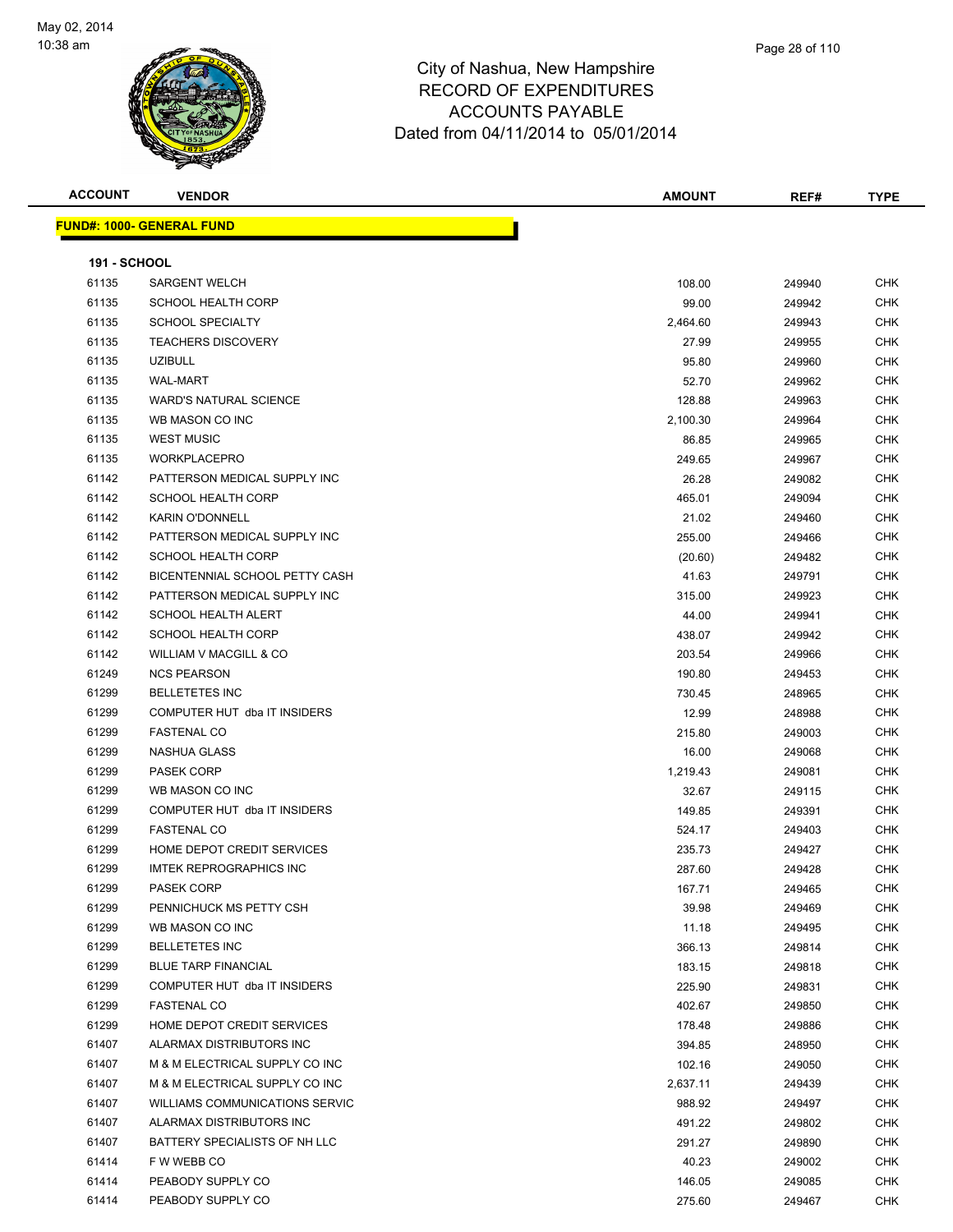

| <b>ACCOUNT</b>      | <b>VENDOR</b>                       | <b>AMOUNT</b> | REF#   | <b>TYPE</b> |
|---------------------|-------------------------------------|---------------|--------|-------------|
|                     | <b>FUND#: 1000- GENERAL FUND</b>    |               |        |             |
|                     |                                     |               |        |             |
| <b>191 - SCHOOL</b> |                                     |               |        |             |
| 61414               | F W WEBB CO                         | 999.56        | 249848 | <b>CHK</b>  |
| 61414               | <b>GRANITE GROUP</b>                | 2,088.04      | 249868 | <b>CHK</b>  |
| 61421               | ARCSOURCE INC                       | 8.14          | 248956 | <b>CHK</b>  |
| 61421               | <b>BUCKLEY ASSOCIATES INC</b>       | 275.00        | 248974 | <b>CHK</b>  |
| 61421               | <b>GRAINGER</b>                     | 1,635.25      | 249017 | <b>CHK</b>  |
| 61421               | <b>CAPP INC</b>                     | 882.00        | 249383 | <b>CHK</b>  |
| 61421               | TRANE U.S. INC                      | 3,746.15      | 249489 | <b>CHK</b>  |
| 61421               | ARCSOURCE INC                       | 14.15         | 249807 | <b>CHK</b>  |
| 61421               | <b>CAPP INC</b>                     | 1,275.00      | 249824 | <b>CHK</b>  |
| 61421               | FILTER SALES & SERVICE              | 990.87        | 249851 | <b>CHK</b>  |
| 61421               | <b>GRAINGER</b>                     | 872.68        | 249867 | <b>CHK</b>  |
| 61428               | CENTRAL PAPER PRODUCTS CO           | 4,498.84      | 248983 | <b>CHK</b>  |
| 61599               | <b>BROX INDUSTRIES INC</b>          | 101.43        | 248973 | <b>CHK</b>  |
| 61599               | <b>FRANKLIN PAINT CO INC</b>        | 4,046.50      | 249008 | <b>CHK</b>  |
| 61599               | JOHN DEERE LANDSCAPES LLC           | 911.97        | 249031 | CHK         |
| 61599               | NASHUA OUTDOOR POWER EQUIPMENT      | 168.08        | 249069 | <b>CHK</b>  |
| 61599               | CORRIVEAU ROUTHIER INC              | 10.74         | 249394 | <b>CHK</b>  |
| 61599               | NASHUA OUTDOOR POWER EQUIPMENT      | 397.74        | 249452 | CHK         |
| 61599               | <b>ZAX SIGNAGE</b>                  | 759.00        | 249500 | <b>CHK</b>  |
| 61599               | GATE CITY FENCE CO INC              | 45.00         | 249860 | <b>CHK</b>  |
| 61599               | JOHN DEERE LANDSCAPES LLC           | 240.16        | 249892 | CHK         |
| 61599               | NASHUA OUTDOOR POWER EQUIPMENT      | 52.92         | 249913 | <b>CHK</b>  |
| 61607               | COMPUTER HUT dba IT INSIDERS        | 135.52        | 248988 | CHK         |
| 61650               | CANON SOLUTIONS AMERICA             | 240.00        | 249823 | CHK         |
| 61814               | <b>BARNES &amp; NOBLE INC</b>       | 62.91         | 249813 | CHK         |
| 61814               | FOLLETT SCHOOL SOLUTIONS INC        | 1,113.42      | 249854 | CHK         |
| 61814               | <b>GALE/CENGAGE LEARNING</b>        | 207.78        | 249858 | <b>CHK</b>  |
| 61830               | NOODLETOOLS INC                     | 1,209.60      | 249920 | <b>CHK</b>  |
| 61875               | <b>BARNES &amp; NOBLE INC</b>       | 551.16        | 248962 | <b>CHK</b>  |
| 61875               | <b>EVERBIND BOOKS</b>               | 985.80        | 249001 | <b>CHK</b>  |
| 61875               | <b>FOLLETT EDUCATIONAL SERVICES</b> | 35.88         | 249406 | <b>CHK</b>  |
| 61875               | MCGRAW HILL SCHOOL EDUCATION        | 11,906.40     | 249447 | CHK         |
| 61875               | FOLLETT SCHOOL SOLUTIONS INC        | 11.62         | 249853 | <b>CHK</b>  |
| 61875               | MCGRAW HILL SCHOOL EDUCATION        | 57,538.60     | 249907 | <b>CHK</b>  |
| 71221               | COMPUTER HUT dba IT INSIDERS        | 1,439.90      | 248988 | <b>CHK</b>  |
| 71221               | <b>APPLE INC</b>                    | 2,495.00      | 249805 | <b>CHK</b>  |
| 71221               | COMPUTER HUT dba IT INSIDERS        | 719.95        | 249831 | <b>CHK</b>  |
| 71221               | HEWLETT PACKARD COMPANY             | 589.00        | 249882 | <b>CHK</b>  |
| 71228               | RULE BROADCAST SYSTEMS INC          | 2,895.00      | 248944 | <b>CHK</b>  |
| 71228               | <b>ENERGY CAP INC</b>               | 65.00         | 248999 | <b>CHK</b>  |
| 71800               | <b>SCHOOL SPECIALTY</b>             | 221.77        | 249095 | <b>CHK</b>  |
| 71800               | CONSOLIDATED PLASTICS               | 553.60        | 249392 | <b>CHK</b>  |
| 71800               | COUSINS VIDEO INC                   | 102.60        | 249836 | <b>CHK</b>  |
| 71999               | VIRCO INC                           | 157.67        | 249113 | <b>CHK</b>  |
| 71999               | BEST BUY BUSINESS ADVANTAGE         | 240.60        | 249365 | <b>CHK</b>  |
| 71999               | PRO AV SYSTEMS INC                  | 2,260.72      | 249472 | <b>CHK</b>  |
| 71999               | <b>SCHOOL SPECIALTY</b>             | 2,490.38      | 249483 | <b>CHK</b>  |
| 71999               | SWEETWATER SOUND INC                | 304.98        | 249953 | <b>CHK</b>  |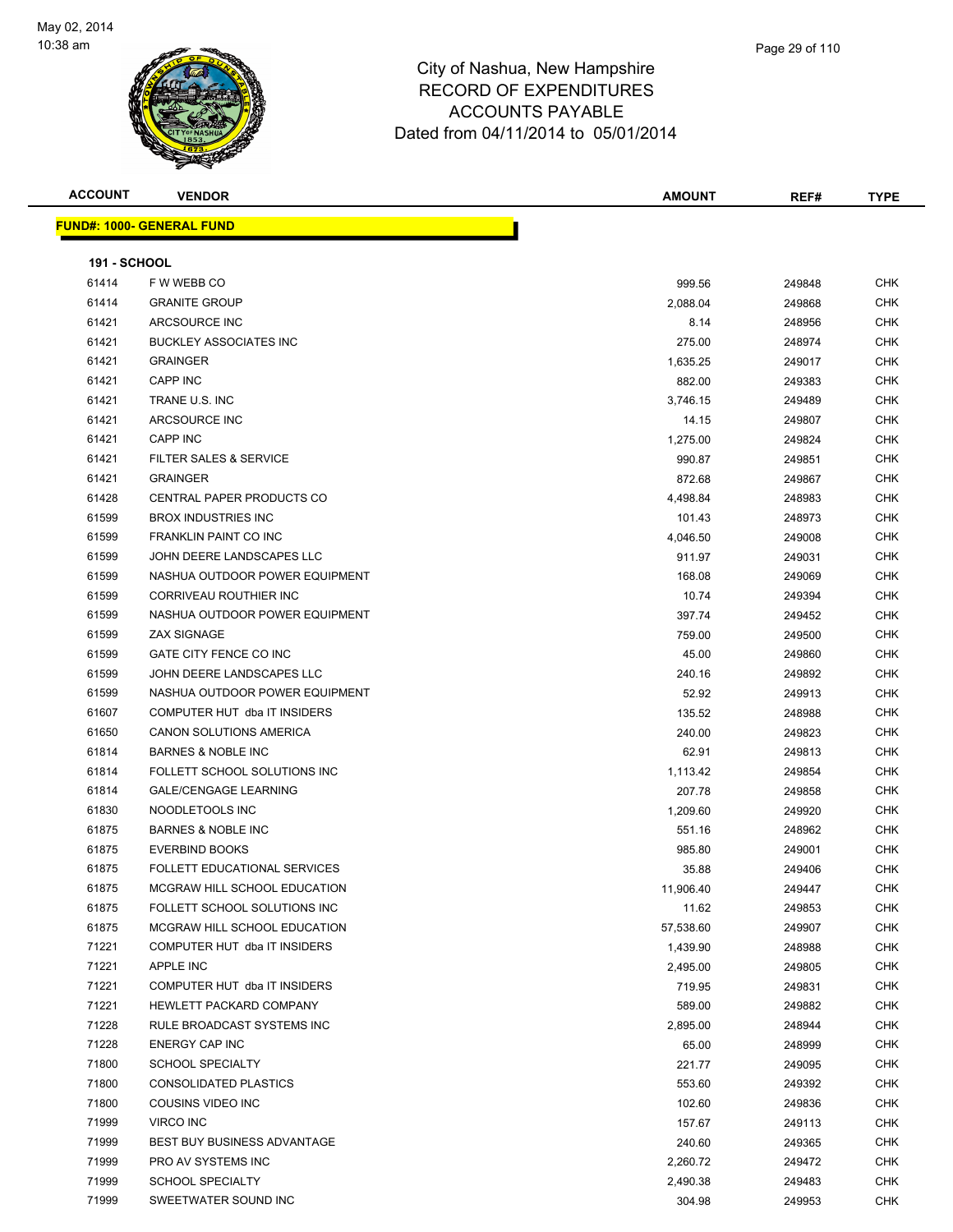

| <b>ACCOUNT</b><br><b>VENDOR</b>                                        | <b>AMOUNT</b>  | REF#   | <b>TYPE</b> |
|------------------------------------------------------------------------|----------------|--------|-------------|
| <b>FUND#: 1000- GENERAL FUND</b>                                       |                |        |             |
| <b>TOTAL 191 - SCHOOL</b>                                              | \$1,305,607.14 |        |             |
|                                                                        |                |        |             |
| <b>193 - DEBT SERVICE</b>                                              |                |        |             |
| 75200<br>US BANK N.A. (091000022)                                      | 173,125.01     | 15086  | <b>ACH</b>  |
| 75200<br>US BANK N.A. (091000022)                                      | 37,753.13      | 15153  | <b>ACH</b>  |
| 75300<br>UNITED PARCEL SERVICE                                         | 12.26          | 249212 | <b>CHK</b>  |
| 75300<br><b>FIRST SOUTHWEST CO</b>                                     | 1,500.00       | 249263 | <b>CHK</b>  |
| .<br><b>TOTAL 193 - DEBT SERVICE</b>                                   | \$212,390.40   |        |             |
| <b>TOTAL FUND 1000 - GENERAL FUND</b>                                  |                |        |             |
|                                                                        | \$4,786,935.98 |        |             |
| <b>FUND#: 1001- GF-CAPITAL IMPROVEMENTS</b>                            |                |        |             |
| 161 - STREETS-CAP IMP                                                  |                |        |             |
| 81100<br><b>IMTEK REPROGRAPHICS INC</b>                                | 555.40         | 249281 | <b>CHK</b>  |
| 81100<br>HUDSON PAVING & EXCAVATION INC                                | 25,865.00      | 249699 | <b>CHK</b>  |
| 81100<br>VANASSE HANGEN BRUSTLIN INC                                   | 1,976.00       | 249782 | <b>CHK</b>  |
| <b>TOTAL 161 - STREETS-CAP IMP</b>                                     | \$28,396.40    |        |             |
| 166 - PARKING-CAP IMP                                                  |                |        |             |
| 81100<br><b>CALE AMERICA</b>                                           | 1,040.00       | 249646 | <b>CHK</b>  |
| <b>TOTAL 166 - PARKING-CAP IMP</b>                                     | \$1,040.00     |        |             |
| 191 - SCHOOL                                                           |                |        |             |
| 81100<br><b>SECURADYNE SYSTEMS</b>                                     | 73,785.05      | 249485 | <b>CHK</b>  |
| <b>TOTAL 191 - SCHOOL</b>                                              | \$73,785.05    |        |             |
|                                                                        |                |        |             |
| <b>TOTAL FUND 1001 - GF-CAPITAL IMPROVEMENTS</b>                       | \$103,221.45   |        |             |
| <b>FUND#: 1010- GF-PRIOR YEAR ESCROWS/EXPENSES</b>                     |                |        |             |
| <b>102 - BOARD OF ALDERMEN-ESCROWS</b>                                 |                |        |             |
| 71221<br><b>DELL MARKETING LP</b>                                      | 1,291.26       | 248819 | <b>CHK</b>  |
| 71221<br>COMPUTER HUT dba IT INSIDERS                                  | 1,996.00       | 249659 | <b>CHK</b>  |
| <b>TOTAL 102 - BOARD OF ALDERMEN-ESCROWS</b>                           | \$3,287.26     |        |             |
|                                                                        |                |        |             |
|                                                                        |                |        |             |
| <b>126 - FINANCIAL SERVICES</b><br>53142<br>CAROL CAPPOLA & ASSOCIATES | 1,800.00       | 248806 | <b>CHK</b>  |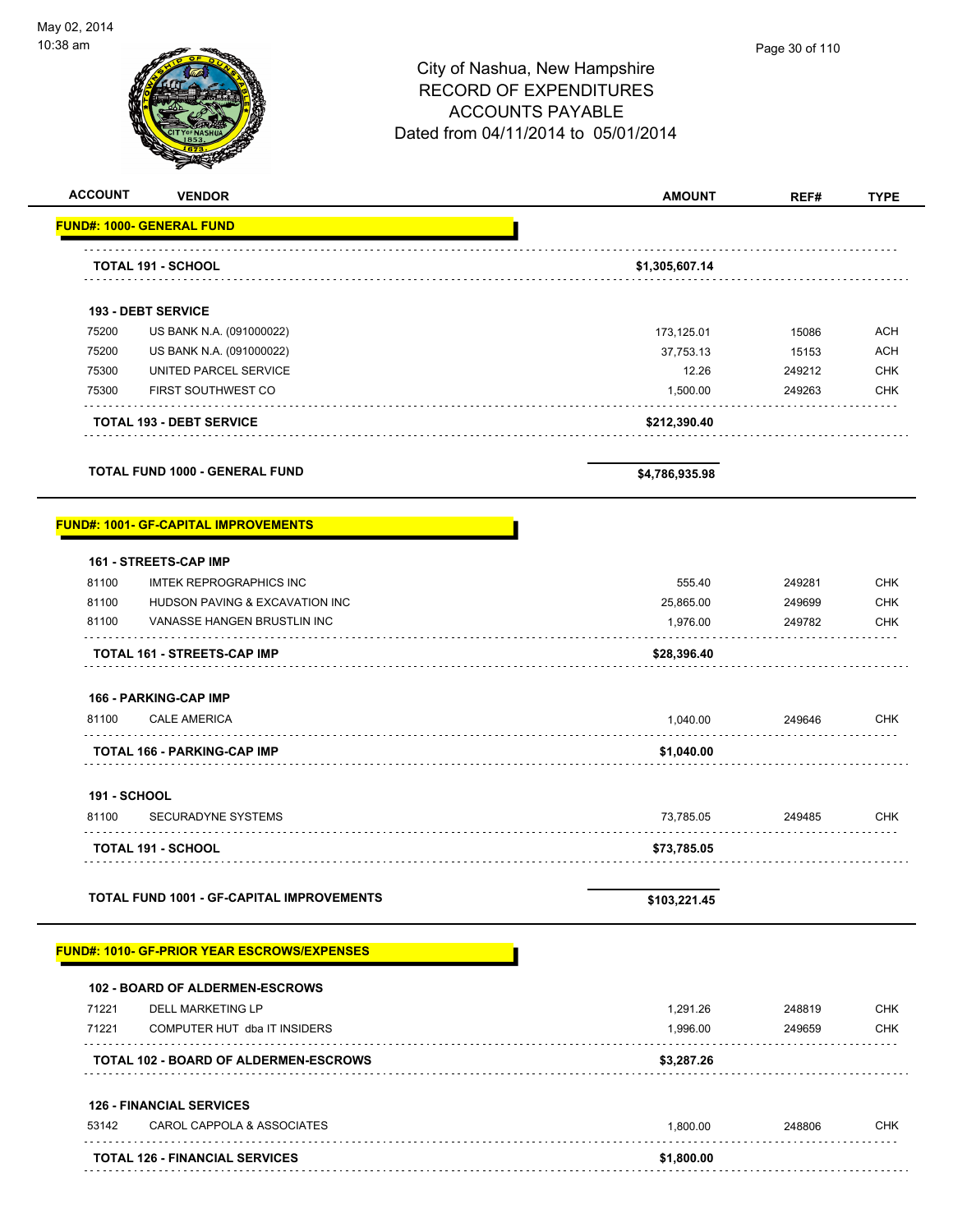| <b>ACCOUNT</b> | <b>VENDOR</b>                                           | <b>AMOUNT</b>        | REF#             | <b>TYPE</b>              |
|----------------|---------------------------------------------------------|----------------------|------------------|--------------------------|
|                | <u> FUND#: 1010- GF-PRIOR YEAR ESCROWS/EXPENSES</u>     |                      |                  |                          |
|                | <b>145 - SUBURBAN CEMETERY PRIOR YR</b>                 |                      |                  |                          |
| 54280          | PIONEER TREE SERVICE LLC                                | 550.00               | 249755           | <b>CHK</b>               |
|                |                                                         |                      |                  |                          |
|                | TOTAL 145 - SUBURBAN CEMETERY PRIOR YR                  | \$550.00             |                  |                          |
|                | <b>150 - POLICE-PRIOR YEAR</b>                          |                      |                  |                          |
| 71228          | <b>KRONOS INC</b>                                       | 680.00               | 249289           | <b>CHK</b>               |
| 71228          | <b>SOFTMART</b>                                         | 5.622.00             | 249771           | <b>CHK</b>               |
|                |                                                         |                      |                  |                          |
|                | <b>TOTAL 150 - POLICE-PRIOR YEAR</b>                    | \$6,302.00           |                  |                          |
|                | 177 - PARKS & RECREATION-PRIOR YEAR                     |                      |                  |                          |
| 81100          | METHUEN CONSTRUCTION CO                                 | 35,646.00            | 249728           | <b>CHK</b>               |
| 81650          | SKILLINGS & SONS INC                                    | 6,384.25             | 249333           | <b>CHK</b>               |
|                | <b>TOTAL 177 - PARKS &amp; RECREATION-PRIOR YEAR</b>    | \$42,030.25          |                  |                          |
|                |                                                         |                      |                  |                          |
|                | <b>TOTAL FUND 1010 - GF-PRIOR YEAR ESCROWS/EXPENSES</b> | \$53,969.51          |                  |                          |
|                |                                                         |                      |                  |                          |
|                | <u> FUND#: 2100- FOOD SERVICES FUND</u>                 |                      |                  |                          |
| 54487          | AFFILIATED HVAC SERVICES LLC                            | 709.00               | 248949           | <b>CHK</b>               |
| 54487          | BASSETT SERVICES CORPORATION                            | 865.51               | 248963           | <b>CHK</b>               |
| 55307          | <b>ODETTE SLOSEK</b>                                    | 51.98                | 249100           | <b>CHK</b>               |
| 55307          | <b>KARYN LAWLESS</b>                                    | 96.62                | 249436           | <b>CHK</b>               |
| 55307          | <b>KAREN GUSTIN</b>                                     | 135.18               | 249871           | <b>CHK</b>               |
| 55400          | AMY CASSIDY                                             | 11.00                | 248981           | <b>CHK</b>               |
| 61214          | TREASURER ST OF NH - SURPLUS D                          | 7,522.50             | 248945           | <b>CHK</b>               |
| 61214          | <b>BIMBO FOODS BAKERIES INC</b>                         | 2,081.30             | 248968           | <b>CHK</b>               |
| 61214          | COCA COLA BOTTLING CO                                   | 1,154.45             | 248986           | <b>CHK</b>               |
| 61214          | COSTA FRUIT & PRODUCE CO INC                            | 33,813.28            | 248990           | <b>CHK</b>               |
| 61214          | <b>GARELICK FARMS LYNN</b>                              | 13,167.76            | 249009           | <b>CHK</b>               |
| 61214<br>61214 | GILLS PIZZA CO<br><b>GREAT STATE BEVERAGES INC</b>      | 4,078.05             | 249011           | <b>CHK</b>               |
| 61214          | M SAUNDERS INC                                          | 130.10               | 249020           | <b>CHK</b><br><b>CHK</b> |
| 61214          | NEW ENGLAND ICE CREAM                                   | 8,909.21<br>2,222.78 | 249052<br>249070 | <b>CHK</b>               |
| 61214          | COSTA FRUIT & PRODUCE CO INC                            | 20,452.88            | 249395           | <b>CHK</b>               |
| 61214          | GILLS PIZZA CO                                          | 1,216.25             | 249411           | <b>CHK</b>               |
| 61214          | M SAUNDERS INC                                          | 3,732.86             | 249440           | <b>CHK</b>               |
| 61214          | NEW ENGLAND ICE CREAM                                   | 2,020.67             | 249454           | <b>CHK</b>               |
| 61214          | <b>BIMBO FOODS BAKERIES INC</b>                         | 929.03               | 249816           | <b>CHK</b>               |
| 61214          | <b>BOSTON PIE INC</b>                                   | 353.40               | 249819           | <b>CHK</b>               |
| 61214          | COCA COLA BOTTLING CO                                   | 1,346.85             | 249829           | <b>CHK</b>               |
| 61214          | COSTA FRUIT & PRODUCE CO INC                            | 11,505.96            | 249834           | <b>CHK</b>               |
| 61214          | <b>GARELICK FARMS LYNN</b>                              | 12,623.31            | 249859           | <b>CHK</b>               |
| 61214          | GILLS PIZZA CO                                          | 2,885.55             | 249864           | <b>CHK</b>               |
| 61214          | <b>GREAT STATE BEVERAGES INC</b>                        | 586.80               | 249869           | <b>CHK</b>               |
| 61214          | <b>M SAUNDERS INC</b>                                   | 1,638.79             | 249902           | <b>CHK</b>               |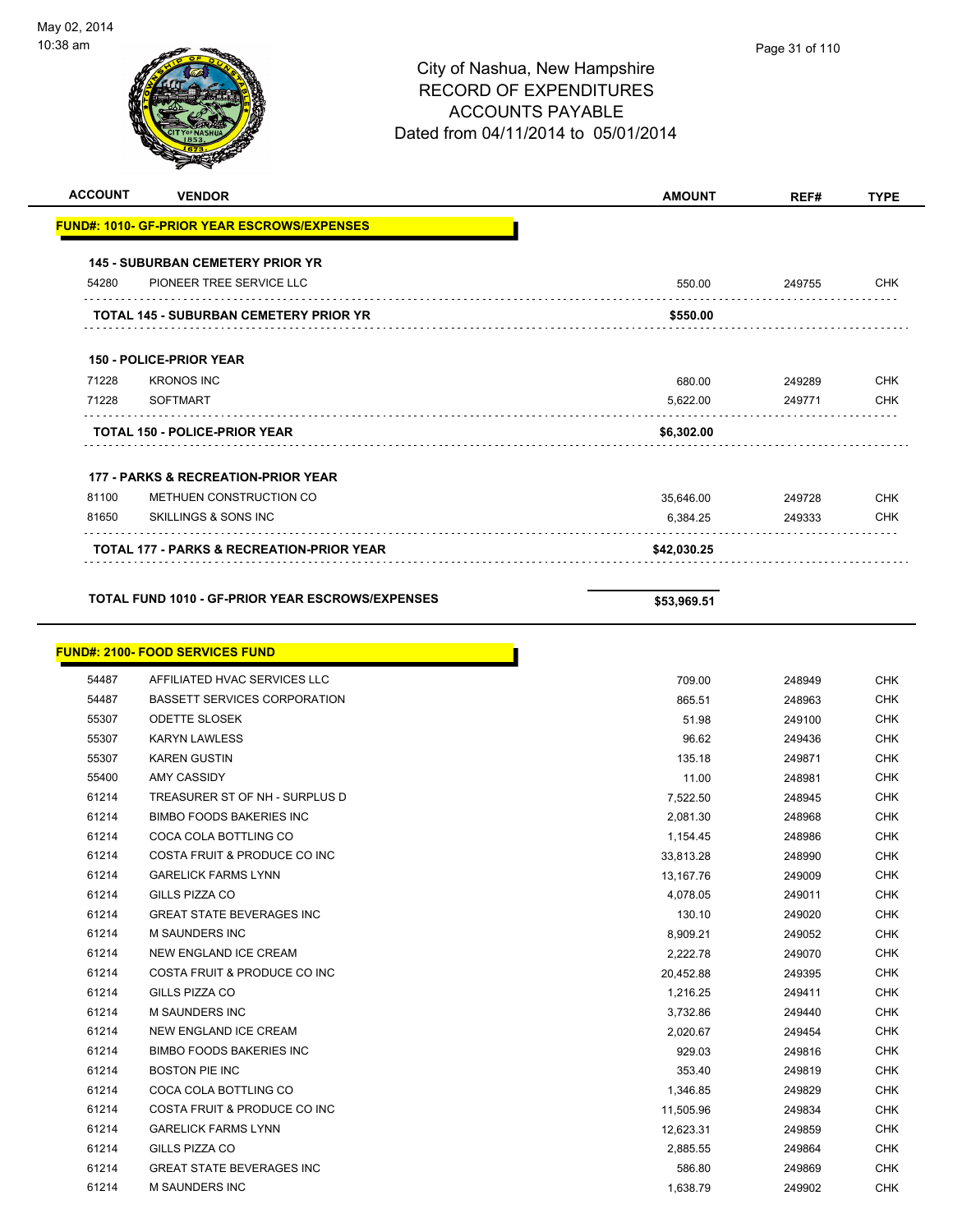

|       | <b>VENDOR</b>                                   | <b>AMOUNT</b> | REF#             | <b>TYPE</b> |
|-------|-------------------------------------------------|---------------|------------------|-------------|
|       | <b>FUND#: 2100- FOOD SERVICES FUND</b>          |               |                  |             |
| 61214 | NEW ENGLAND ICE CREAM                           | 3,074.66      | 249916           | <b>CHK</b>  |
| 61299 | CENTRAL PAPER PRODUCTS CO                       | 14,178.76     | 248983           | <b>CHK</b>  |
| 71221 | PCS REVENUE CONTROL SYSTEMS IN                  | 478.90        | 249084           | <b>CHK</b>  |
|       |                                                 |               |                  |             |
|       | <b>TOTAL FUND 2100 - FOOD SERVICES FUND</b>     | \$151,973.39  |                  |             |
|       | <b>FUND#: 2207- ADULT ED/CONTINUING ED</b>      |               |                  |             |
| 44600 | <b>YVE HINES</b>                                | 125.00        | 249884           | <b>CHK</b>  |
| 61299 | <b>GIOVANNIS</b>                                | 50.90         | 249013           | <b>CHK</b>  |
| 61299 | LUIS SOSA                                       | 112.91        | 249101           | <b>CHK</b>  |
| 61807 | <b>ASCD</b>                                     | 114.00        | 249808           | <b>CHK</b>  |
|       |                                                 |               |                  |             |
|       | <b>TOTAL FUND 2207 - ADULT ED/CONTINUING ED</b> | \$402.81      |                  |             |
|       | <b>FUND#: 2212- ATHLETICS REVENUE FUND</b>      |               |                  |             |
| 61107 | <b>M &amp; N SPORTS LLC</b>                     | 714.00        | 249051           | <b>CHK</b>  |
| 61299 | <b>LISA GINGRAS</b>                             | 17.35         | 249012           | <b>CHK</b>  |
| 61299 | <b>RED HOT SPORTS PROMOTIONS</b>                | 58.75         | 249937           | <b>CHK</b>  |
| 71999 | M-F ATHLETIC COMPANY INC                        | 2,222.00      | 249441           | <b>CHK</b>  |
|       |                                                 |               |                  |             |
|       | <b>TOTAL FUND 2212 - ATHLETICS REVENUE FUND</b> | \$3,012.10    |                  |             |
|       | <b>FUND#: 2222- AFTER SCHOOL PROGRAM</b>        |               |                  |             |
| 55300 | <b>DIANE BOSTEELS</b>                           | 48.80         | 249369           | <b>CHK</b>  |
| 55300 | AMY CREAR                                       | 24.40         |                  | <b>CHK</b>  |
| 55690 |                                                 |               |                  |             |
|       | FIRST STUDENT INC                               | 717.48        | 249396<br>249405 | <b>CHK</b>  |
| 55690 | FIRST STUDENT INC                               | 73.43         | 249852           | <b>CHK</b>  |
| 61299 | AC MOORE INC                                    | 83.81         | 248948           | <b>CHK</b>  |
| 61299 | <b>BOYS &amp; GIRLS CLUB OF</b>                 | 1,000.00      | 248971           | <b>CHK</b>  |
| 61299 | <b>GARELICK FARMS LYNN</b>                      | 199.86        | 249009           | <b>CHK</b>  |
| 61299 | M SAUNDERS INC                                  | 89.40         | 249052           | <b>CHK</b>  |
| 61299 | MARKET BASKET ACCT 2589096                      | 160.94        | 249054           | <b>CHK</b>  |
| 61299 | NEW ENGLAND ICE CREAM                           | 332.52        | 249071           | <b>CHK</b>  |
| 61299 | <b>HEATHER BOUCHER</b>                          | 24.00         | 249370           | <b>CHK</b>  |
| 61299 | <b>ERIC CHARTERS</b>                            | 35.91         | 249388           | <b>CHK</b>  |
| 61299 | <b>GARELICK FARMS LYNN</b>                      | 357.48        | 249409           | <b>CHK</b>  |
| 61299 | M SAUNDERS INC                                  | 393.45        | 249440           | <b>CHK</b>  |
| 61299 | NEW ENGLAND ICE CREAM                           | 217.86        | 249454           | <b>CHK</b>  |
| 61299 | NEW ENGLAND ICE CREAM                           | 217.86        | 249455           | CHK         |
| 61299 | <b>WAL-MART</b>                                 | 179.14        | 249494           | <b>CHK</b>  |
| 61299 | WB MASON CO INC                                 | 279.58        | 249495           | <b>CHK</b>  |
| 61299 | LIQUID PLANET WATERPARK                         | 819.00        | 249795           | <b>CHK</b>  |
| 61299 | TREASURER STATE OF NH                           | 235.00        | 249798           | <b>CHK</b>  |
| 61299 | <b>GARELICK FARMS LYNN</b>                      | 438.40        | 249859           | <b>CHK</b>  |
| 61299 | LINDA HAMM                                      | 39.94         | 249872           | <b>CHK</b>  |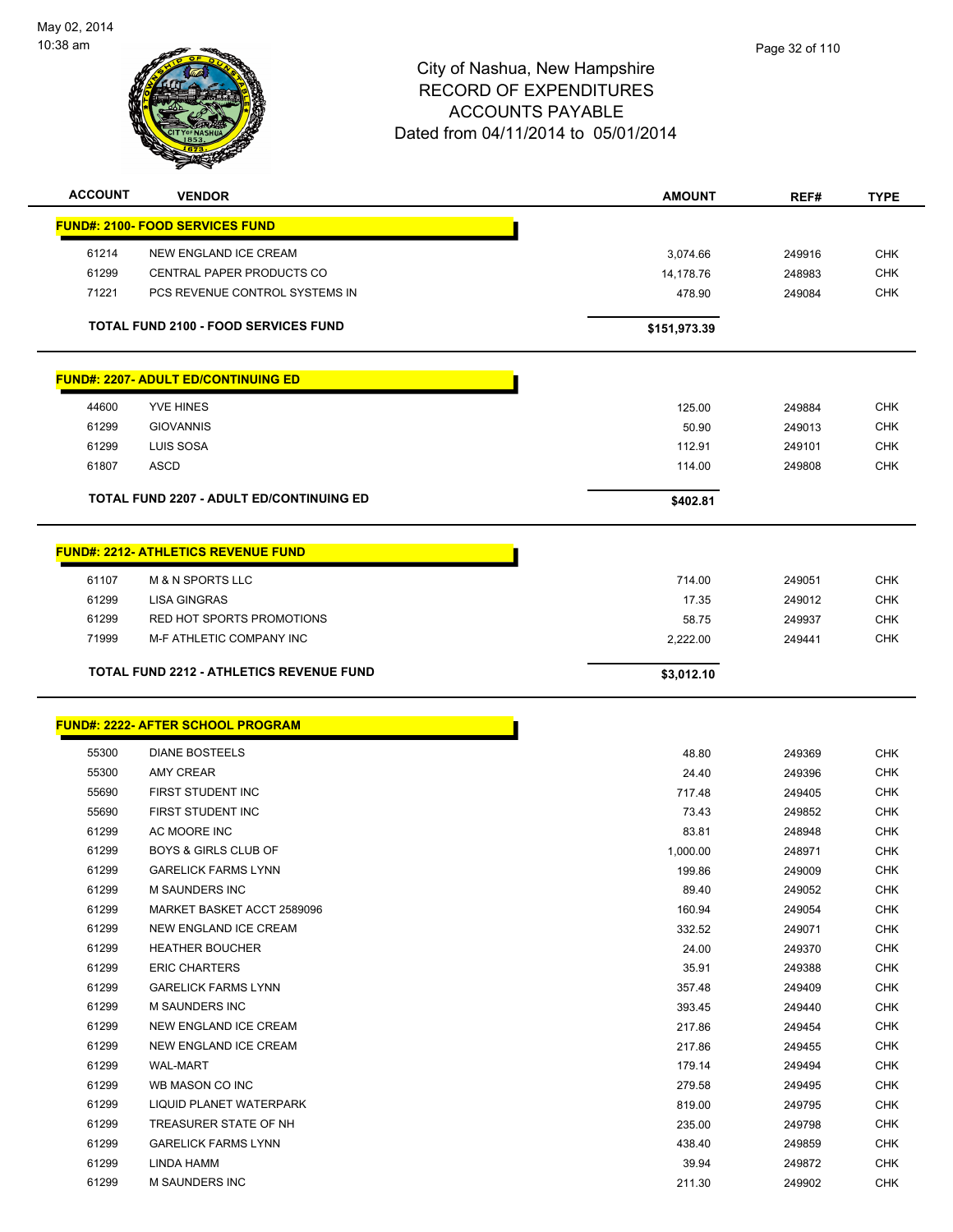

| <b>ACCOUNT</b> | <b>VENDOR</b>                                           | <b>AMOUNT</b>    | REF#             | <b>TYPE</b>              |
|----------------|---------------------------------------------------------|------------------|------------------|--------------------------|
|                | <u> FUND#: 2222- AFTER SCHOOL PROGRAM</u>               |                  |                  |                          |
| 61299          | MARKET BASKET ACCT 2589096                              | 176.39           | 249904           | <b>CHK</b>               |
| 61299          | NEVERETTS SEW & VAC INC                                 | 40.70            | 249915           | <b>CHK</b>               |
| 61299          | NEW ENGLAND ICE CREAM                                   | 541.20           | 249917           | <b>CHK</b>               |
|                |                                                         |                  |                  |                          |
|                | TOTAL FUND 2222 - AFTER SCHOOL PROGRAM                  | \$6,937.85       |                  |                          |
|                | <b>FUND#: 2247- CULINARY ARTS</b>                       |                  |                  |                          |
| 61135          | CENTRAL PAPER PRODUCTS CO                               | 506.37           | 248983           | <b>CHK</b>               |
| 61135          | <b>GENERAL LINEN SERVICE INC</b>                        | 155.48           | 249010           | <b>CHK</b>               |
| 61135          | CENTRAL PAPER PRODUCTS CO                               | 6.25             | 249386           | <b>CHK</b>               |
| 61135          | <b>GENERAL LINEN SERVICE INC</b>                        | 83.46            | 249410           | <b>CHK</b>               |
| 61135          | <b>GENERAL LINEN SERVICE INC</b>                        | 83.46            | 249862           | <b>CHK</b>               |
|                | <b>TOTAL FUND 2247 - CULINARY ARTS</b>                  | \$835.02         |                  |                          |
|                |                                                         |                  |                  |                          |
|                | <b>FUND#: 2501- PUBLIC HEALTH CLIENT FEES FUND</b>      |                  |                  |                          |
| 55845          | TREASURER STATE OF NH                                   | 785.00           | 248774           | <b>CHK</b>               |
|                | <b>TOTAL FUND 2501 - PUBLIC HEALTH CLIENT FEES FUND</b> | \$785.00         |                  |                          |
|                | <b>FUND#: 2502- LAW ENFORCEMENT TRAINING FUND</b>       |                  |                  |                          |
| 53999          | <b>CHARLES C HEMP</b>                                   | 1,875.00         | 249241           | <b>CHK</b>               |
|                |                                                         |                  |                  |                          |
|                | <b>TOTAL FUND 2502 - LAW ENFORCEMENT TRAINING FUND</b>  | \$1,875.00       |                  |                          |
|                | <b>FUND#: 2503- PARKS &amp; REC PROGRAMS FUND</b>       |                  |                  |                          |
| 61128          | <b>M &amp; N SPORTS LLC</b>                             | 770.00           | 249297           | <b>CHK</b>               |
|                | <b>TOTAL FUND 2503 - PARKS &amp; REC PROGRAMS FUND</b>  | \$770.00         |                  |                          |
|                | <b>FUND#: 2504- HOLMAN STADIUM EVENTS FUND</b>          |                  |                  |                          |
| 55699          | <b>SIGN DESIGN</b>                                      | 1,071.00         | 249332           | <b>CHK</b>               |
|                | <b>TOTAL FUND 2504 - HOLMAN STADIUM EVENTS FUND</b>     | \$1,071.00       |                  |                          |
|                | <b>FUND#: 2505- GOVT &amp; EDUCATION CHANNELS FUND</b>  |                  |                  |                          |
|                |                                                         |                  |                  |                          |
| 53432          | DONNA GRAHAM                                            | 25.00            | 248838           | <b>CHK</b>               |
| 53470          | <b>JOHN COLLINS</b>                                     | 100.00           | 248814           | <b>CHK</b>               |
| 53470          | MIKE JEYNES                                             | 250.00           | 248859           | <b>CHK</b>               |
| 53470          | <b>THOMAS KING</b>                                      | 100.00           | 248861           | <b>CHK</b>               |
| 53470          | <b>JIM MCLEAN</b>                                       | 200.00           | 248869           | <b>CHK</b>               |
| 53470<br>53470 | <b>TIM O'NEIL</b><br>FRANK J WALLENT                    | 300.00<br>475.00 | 248884<br>248932 | <b>CHK</b><br><b>CHK</b> |
| 53470          | MIKE JEYNES                                             | 275.00           | 249706           | <b>CHK</b>               |
|                |                                                         |                  |                  |                          |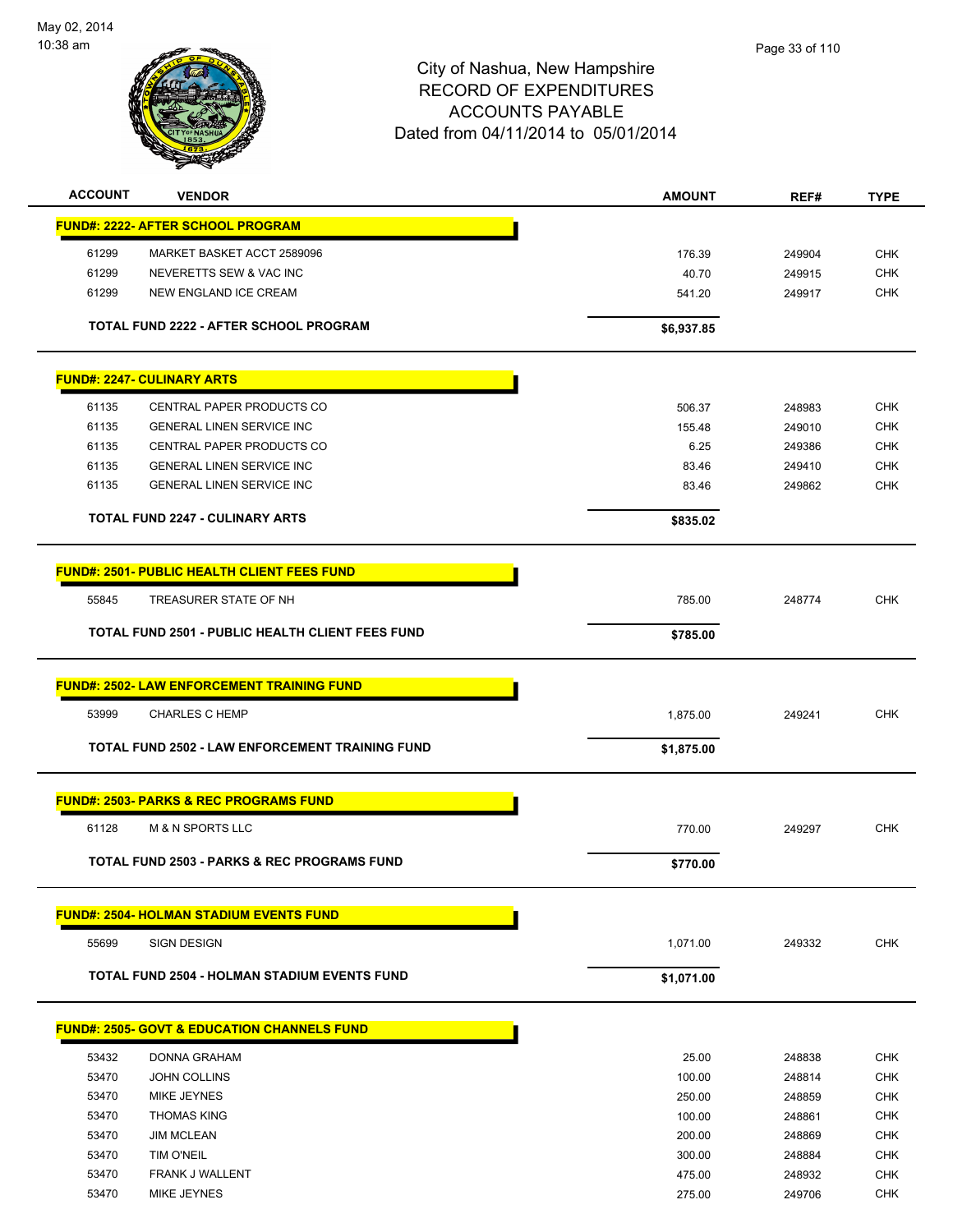

| <b>ACCOUNT</b> | <b>VENDOR</b>                                               |                 | <b>AMOUNT</b>    | REF#             | <b>TYPE</b> |
|----------------|-------------------------------------------------------------|-----------------|------------------|------------------|-------------|
|                | <b>FUND#: 2505- GOVT &amp; EDUCATION CHANNELS FUND</b>      |                 |                  |                  |             |
| 53470          | PATRICK MALONE                                              |                 | 50.00            | 249715           | <b>CHK</b>  |
| 53470          | <b>JIM MCLEAN</b>                                           |                 | 175.00           | 249722           | <b>CHK</b>  |
| 53470          | <b>TIM O'NEIL</b>                                           |                 | 425.00           | 249746           | <b>CHK</b>  |
| 53470          | FRANK J WALLENT                                             |                 | 300.00           | 249786           | <b>CHK</b>  |
| 54100          | <b>PSNH</b>                                                 |                 | 221.83           | 249613           | <b>CHK</b>  |
| 54114          | LIBERTY UTILITIES - NH                                      |                 | 29.20            | 249203           | <b>CHK</b>  |
| 54114          | <b>HESS CORPORATION</b>                                     |                 | 58.99            | 249275           | <b>CHK</b>  |
| 54141          | PENNICHUCK WATER WORKS INC                                  |                 | 16.57            | 249206           | <b>CHK</b>  |
| 54487          | <b>ACCESS AV</b>                                            |                 | 270.00           | 249217           | <b>CHK</b>  |
| 55300          | <b>JEFF POEHNERT</b>                                        |                 | 119.84           | 249580           | <b>CHK</b>  |
| 55400          | JERSEY ACCESS GROUP INC                                     |                 | 340.00           | 249573           | <b>CHK</b>  |
| 55699          | HUFF & GAUTHIER INC                                         |                 | 1,059.95         | 248852           | <b>CHK</b>  |
| 55699          | AARDVARK THE DEAN OF CLEAN                                  |                 | 195.00           | 249624           | <b>CHK</b>  |
|                | <b>TOTAL FUND 2505 - GOVT &amp; EDUCATION CHANNELS FUND</b> |                 | \$4,986.38       |                  |             |
|                | FUND#: 2506- HUNT BLDG SPECIAL REVENUE FUND                 |                 |                  |                  |             |
| 44590          | SUZANNE DESCHAMP                                            |                 |                  |                  | <b>CHK</b>  |
| 54114          | LIBERTY UTILITIES - NH                                      |                 | 150.00<br>327.81 | 248920<br>248754 | <b>CHK</b>  |
| 54114          | <b>HESS CORPORATION</b>                                     |                 | 3,187.25         | 249275           | <b>CHK</b>  |
| 54141          | PENNICHUCK WATER WORKS INC                                  |                 | 50.46            | 249206           | <b>CHK</b>  |
| 54200          | <b>FISH WINDOW CLEANING</b>                                 |                 | 225.00           | 249677           | <b>CHK</b>  |
|                |                                                             |                 |                  |                  |             |
|                | TOTAL FUND 2506 - HUNT BLDG SPECIAL REVENUE FUND            |                 | \$3,940.52       |                  |             |
|                | <b>FUND#: 3050- POLICE GRANTS FUND</b>                      |                 |                  |                  |             |
| 55400          | PETER CINFO                                                 |                 | 190.00           | 249566           | <b>CHK</b>  |
| 55400          | CITIZENS BANK CREDIT CARD                                   | <b>USAirway</b> | 218.00           | 9201414          | ACH         |
| 61110          | <b>RILEYS SPORT SHOP INC</b>                                |                 | 328.75           | 249764           | <b>CHK</b>  |
|                |                                                             |                 |                  |                  |             |
|                | TOTAL FUND 3050 - POLICE GRANTS FUND                        |                 | \$736.75         |                  |             |
|                | <b>FUND#: 3068- COMMUNITY SERVICES GRANTS FUND</b>          |                 |                  |                  |             |
| 53628          | <b>ALPHAGRAPHICS</b>                                        |                 | 463.93           | 248783           | <b>CHK</b>  |
| 53999          | <b>GREATER NASHUA MENTAL HEALTH C</b>                       |                 | 2,819.60         | 248841           | <b>CHK</b>  |
| 55100          | AT & T MOBILITY                                             |                 | 75.00            | 249589           | <b>CHK</b>  |
| 55300          | CITIZENS BANK CREDIT CARD                                   | Expedia         | 1,391.17         | 9201414          | <b>ACH</b>  |
| 55300          | LISA VASQUEZ                                                |                 | 37.52            | 248928           | <b>CHK</b>  |
| 55300          | LISA VASQUEZ                                                |                 | 71.70            | 249783           | <b>CHK</b>  |
| 55300          | BEVERLY DOOLAN                                              |                 | 94.08            | 248734           | <b>CHK</b>  |
| 55421          | SODEXO                                                      |                 | 748.50           | 249335           | <b>CHK</b>  |
| 55421          | NEW ENGLAND INSTITUTE OF                                    |                 | 860.00           | 249310           | <b>CHK</b>  |
| 55699          | SOUTHERN NH HIV AIDS TASK FORC                              |                 | 8,396.00         | 248915           | <b>CHK</b>  |
| 55810          | <b>HARBOR HOMES INC</b>                                     |                 | 29,999.00        | 249273           | <b>CHK</b>  |
| 61100          | WB MASON CO INC                                             |                 | 93.78            | 249347           | <b>CHK</b>  |
| 61135          | WB MASON CO INC                                             |                 | 49.98            | 249347           | <b>CHK</b>  |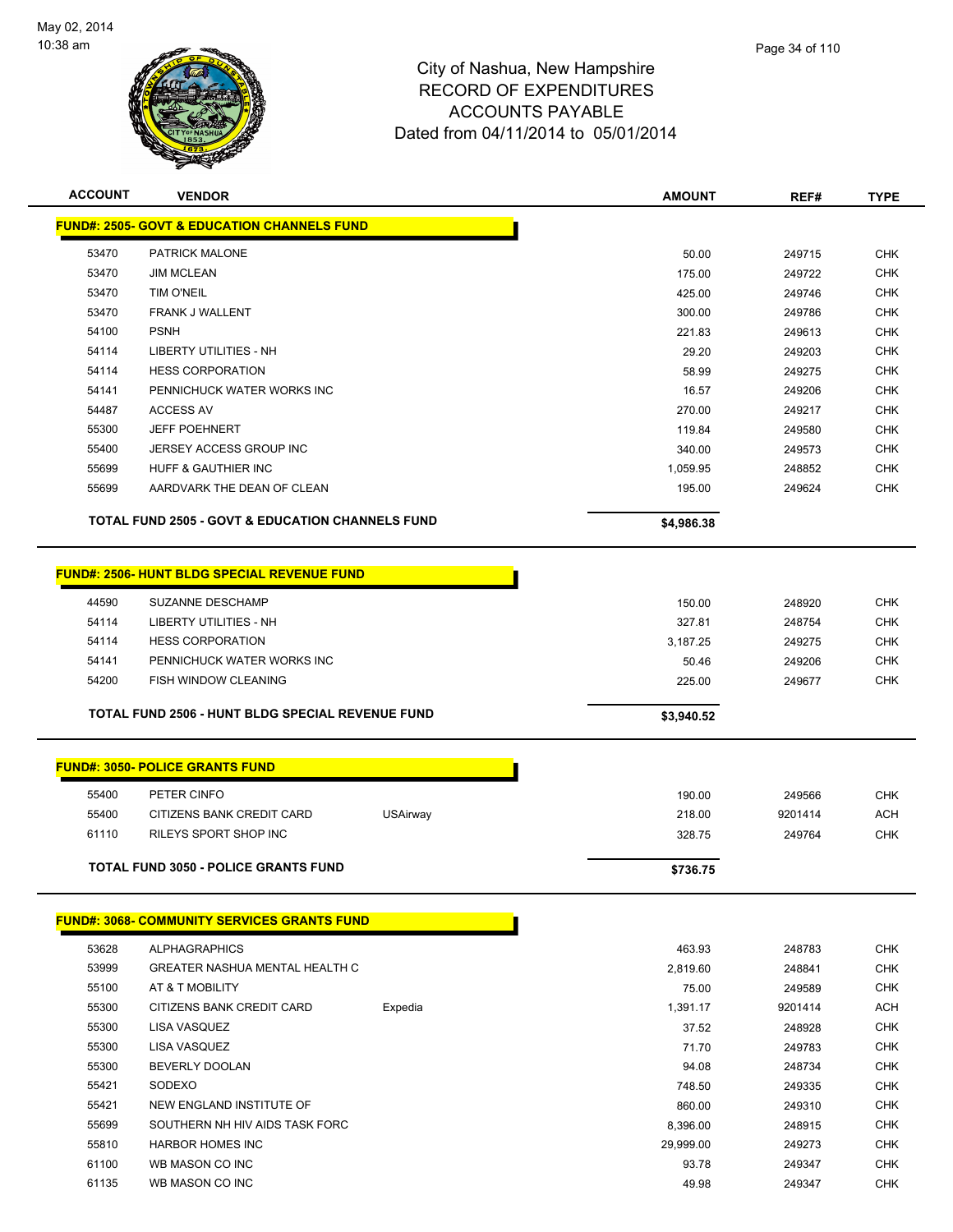

| <b>ACCOUNT</b> | <b>VENDOR</b>                                             |                                | <b>AMOUNT</b>      | REF#             | <b>TYPE</b>              |
|----------------|-----------------------------------------------------------|--------------------------------|--------------------|------------------|--------------------------|
|                | <b>FUND#: 3068- COMMUNITY SERVICES GRANTS FUND</b>        |                                |                    |                  |                          |
|                |                                                           |                                |                    |                  |                          |
| 68235<br>68235 | SOUTHERN NH HIV AIDS TASK FORC<br><b>HARBOR HOMES INC</b> |                                | 643.00             | 248915           | <b>CHK</b>               |
| 69025          | SOUTHERN NH HIV AIDS TASK FORC                            |                                | 2,169.93<br>800.00 | 249273<br>248915 | <b>CHK</b><br><b>CHK</b> |
| 69025          | <b>HARBOR HOMES INC</b>                                   |                                | 1,000.00           | 249273           | <b>CHK</b>               |
|                |                                                           |                                |                    |                  |                          |
|                | TOTAL FUND 3068 - COMMUNITY SERVICES GRANTS FUND          |                                | \$49,713.19        |                  |                          |
|                | <b>FUND#: 3070- COMMUNITY HEALTH GRANTS FUND</b>          |                                |                    |                  |                          |
| 54487          | NEW ENGLAND MICROSCOPE SERVICE                            |                                | 225.00             | 249311           | <b>CHK</b>               |
| 61250          | ALTERNATE TRANSIT ADVERTISING                             |                                | 470.50             | 248788           | <b>CHK</b>               |
| 61250          | ALTERNATE TRANSIT ADVERTISING                             |                                | 2,350.00           | 249632           | <b>CHK</b>               |
|                |                                                           |                                |                    |                  |                          |
|                | TOTAL FUND 3070 - COMMUNITY HEALTH GRANTS FUND            |                                | \$3,045.50         |                  |                          |
|                | <b>FUND#: 3080- COMMUNITY DEVELOPMENT GRANTS</b>          |                                |                    |                  |                          |
| 81700          | <b>B-B CHAIN INC</b>                                      |                                | 1,207.50           | 248791           | <b>CHK</b>               |
| 81700          | GATE CITY FENCE CO INC                                    |                                | 1,320.00           | 248836           | <b>CHK</b>               |
|                |                                                           |                                |                    |                  |                          |
|                | <b>TOTAL FUND 3080 - COMMUNITY DEVELOPMENT GRANTS</b>     |                                | \$2,527.50         |                  |                          |
|                | <b>FUND#: 3090- URBAN PROGRAM GRANTS FUND</b>             |                                |                    |                  |                          |
|                |                                                           |                                |                    |                  |                          |
| 54210          | PAULINE & JOSE CONTRERAS AND                              |                                | 2,000.00           | 248733           | <b>CHK</b>               |
| 54225          | ALCHEMY LEAD MANAGMENT                                    |                                | 1,860.00           | 248781           | <b>CHK</b>               |
| 55118          | AT & T MOBILITY                                           |                                | 31.32              | 249589           | <b>CHK</b>               |
| 55300          | CITIZENS BANK CREDIT CARD                                 | Holiday Inn Capitol - Washingt | 247.79             | 9201414          | <b>ACH</b>               |
| 55300          | CITIZENS BANK CREDIT CARD                                 | Holiday Inn Capitol - Washingt | (247.79)           | 9201414          | <b>ACH</b>               |
| 55300          | CITIZENS BANK CREDIT CARD                                 | Holiday Inn Capitol - Washingt | (216.41)           | 9201414          | <b>ACH</b>               |
| 55307          | PETTY CASH                                                |                                | 22.16              | 249163           | <b>CHK</b>               |
| 55307          | <b>ROBERT RICE</b>                                        |                                | 89.04              | 249582           | <b>CHK</b>               |
| 55400          | CITIZENS BANK CREDIT CARD<br>K KIRKWOOD CONSULTING LLC    | Holiday Inn Capitol - Washingt | (216.41)           | 9201414          | <b>ACH</b>               |
| 55699          |                                                           |                                | 3,000.00           | 249287           | <b>CHK</b>               |
|                | TOTAL FUND 3090 - URBAN PROGRAM GRANTS FUND               |                                | \$6,569.70         |                  |                          |
|                | <b>FUND#: 3120- TRANSIT GRANTS FUND</b>                   |                                |                    |                  |                          |
|                |                                                           |                                |                    |                  |                          |
| 54100          | <b>PSNH</b>                                               |                                | 820.76             | 249613           | <b>CHK</b>               |
| 54114          | LIBERTY UTILITIES - NH                                    |                                | 108.04             | 249203           | <b>CHK</b>               |
| 54114          | <b>HESS CORPORATION</b><br>LIBERTY UTILITIES - NH         |                                | 218.27             | 249275           | <b>CHK</b>               |
| 54114<br>54114 | <b>HESS CORPORATION</b>                                   |                                | 336.83<br>699.49   | 249203           | CHK<br>CHK               |
| 54114          | LIBERTY UTILITIES - NH                                    |                                | 127.99             | 249275<br>248757 | CHK                      |
| 54114          | <b>HESS CORPORATION</b>                                   |                                | 189.11             | 248846           | <b>CHK</b>               |
| 54141          | PENNICHUCK WATER WORKS INC                                |                                | 60.75              | 249206           | <b>CHK</b>               |
| 54141          | PENNICHUCK WATER WORKS INC                                |                                | 49.08              | 249612           | <b>CHK</b>               |
| 54421          | CONWAY OFFICE SOLUTIONS                                   |                                | 305.00             | 248815           | <b>CHK</b>               |
|                |                                                           |                                |                    |                  |                          |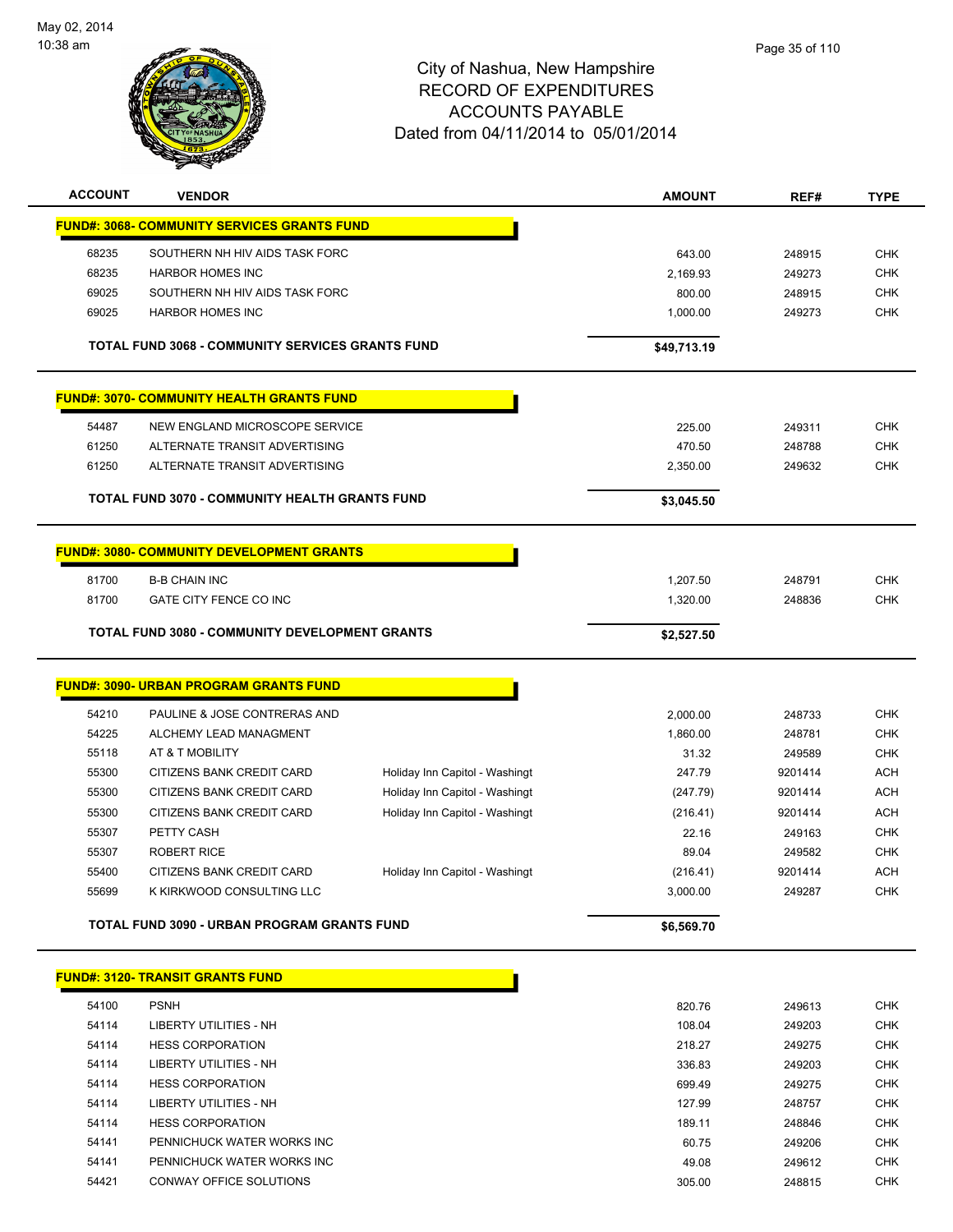

| <b>ACCOUNT</b> | <b>VENDOR</b>                           | <b>AMOUNT</b> | REF#   | <b>TYPE</b> |
|----------------|-----------------------------------------|---------------|--------|-------------|
|                | <u>FUND#: 3120- TRANSIT GRANTS FUND</u> |               |        |             |
| 54600          | <b>CAMEROTA TRUCK PARTS</b>             | 700.40        | 248805 | <b>CHK</b>  |
| 54600          | <b>TURNER GLASS LLC</b>                 | 75.00         | 248925 | <b>CHK</b>  |
| 54600          | CHELMSFORD AUTO ELECTRIC                | 578.00        | 249242 | <b>CHK</b>  |
| 55109          | <b>FAIRPOINT COMMUNICATIONS</b>         | 174.40        | 249198 | <b>CHK</b>  |
| 55118          | AT & T MOBILITY                         | 203.20        | 249589 | <b>CHK</b>  |
| 55607          | UNITED PARCEL SERVICE                   | 36.69         | 248775 | <b>CHK</b>  |
| 55607          | UNITED PARCEL SERVICE                   | 92.22         | 249212 | <b>CHK</b>  |
| 55699          | PRINT FACTORY                           | 65.00         | 248898 | <b>CHK</b>  |
| 55699          | <b>LOOMIS</b>                           | 145.43        | 249294 | <b>CHK</b>  |
| 55699          | VERIZON WIRELESS-342008805              | 131.00        | 249622 | <b>CHK</b>  |
| 55699          | VERIZON WIRELESS-742016226              | 157.14        | 249623 | CHK         |
| 55699          | <b>CINTAS UNIFORMS</b>                  | 120.79        | 249656 | <b>CHK</b>  |
| 55699          | POWER WASHER SALES LLC                  | 352.00        | 249758 | <b>CHK</b>  |
| 61299          | PURE WATERS OF NEW ENGLAND LLC          | 31.50         | 249325 | CHK         |
| 61299          | WB MASON CO INC                         | 48.30         | 249347 | <b>CHK</b>  |
| 61299          | WB MASON CO INC                         | 134.41        | 249787 | <b>CHK</b>  |
| 61299          | <b>JAMES FLANDERS</b>                   | 100.00        | 248833 | <b>CHK</b>  |
| 61299          | <b>GRAINGER</b>                         | 44.24         | 248839 | <b>CHK</b>  |
| 61299          | HOME DEPOT CREDIT SERVICE 3065          | 42.23         | 248847 | <b>CHK</b>  |
| 61299          | HOME DEPOT CREDIT SERVICE 3065          | 77.37         | 249278 | <b>CHK</b>  |
| 61299          | POWER WASHER SALES LLC                  | 616.48        | 249758 | CHK         |
| 61300          | CITY OF NASHUA/TAX COLLECTORS           | 79.45         | 248732 | CHK         |
| 61307          | <b>EAST RIVER ENERGY INC</b>            | 31,763.73     | 249253 | <b>CHK</b>  |
| 61709          | PETRO-CANADA AMERICA                    | 1,667.33      | 248891 | <b>CHK</b>  |
| 61799          | <b>CAMEROTA TRUCK PARTS</b>             | 295.00        | 248805 | CHK         |
| 61799          | <b>GILLIG LLC</b>                       | 1,102.08      | 248837 | <b>CHK</b>  |
| 61799          | NAPA AUTO PARTS                         | 1,400.36      | 248877 | <b>CHK</b>  |
| 61799          | RYDER FLEET PRODUCTS                    | 18.85         | 248904 | <b>CHK</b>  |
| 61799          | <b>CUMMINS NORTHEAST LLC</b>            | 301.96        | 249249 | <b>CHK</b>  |
| 61799          | <b>G H BERLIN OIL CO</b>                | 144.92        | 249265 | <b>CHK</b>  |
| 61799          | <b>GILLIG LLC</b>                       | 663.41        | 249267 | CHK         |
| 61799          | <b>GRAINGER</b>                         | 80.24         | 249270 | CHK         |
| 61799          | <b>NAPA AUTO PARTS</b>                  | (18.31)       | 249309 | <b>CHK</b>  |
| 61799          | <b>CAMEROTA TRUCK PARTS</b>             | 4,302.00      | 249648 | <b>CHK</b>  |
| 61799          | <b>CUMMINS NORTHEAST LLC</b>            | 50.30         | 249665 | <b>CHK</b>  |
| 61799          | <b>GILLIG LLC</b>                       | 1,372.08      | 249683 | <b>CHK</b>  |
| 61799          | NAPA AUTO PARTS                         | 18.31         | 248877 | <b>CHK</b>  |
| 61799          | QUIRK GM PARTS DEPOT                    | 13.42         | 248899 | <b>CHK</b>  |
| 61799          | <b>G H BERLIN OIL CO</b>                | 163.03        | 249265 | <b>CHK</b>  |
| 61799          | NAPA AUTO PARTS                         | 4.20          | 249309 | <b>CHK</b>  |
| 61799          | <b>QUIRK GM PARTS DEPOT</b>             | 286.08        | 249326 | <b>CHK</b>  |
| 61799          | ALLIANCE BUS GROUP INC                  | 407.25        | 249221 | <b>CHK</b>  |
| 61799          | <b>G H BERLIN OIL CO</b>                | 54.35         | 249265 | <b>CHK</b>  |
| 61799          | <b>GRAINGER</b>                         | 15.00         | 249270 | <b>CHK</b>  |
| 61799          | NAPA AUTO PARTS                         | 50.78         | 249309 | <b>CHK</b>  |
| 61799          | <b>FASTENAL CO</b>                      | 49.91         | 249674 | <b>CHK</b>  |
| 61799          | <b>FASTENAL CO</b>                      | 32.13         | 248829 | <b>CHK</b>  |
| 61799          | NAPA AUTO PARTS                         | 24.40         | 248877 | <b>CHK</b>  |
| 61799          | RYDER FLEET PRODUCTS                    | 68.16         | 248904 | <b>CHK</b>  |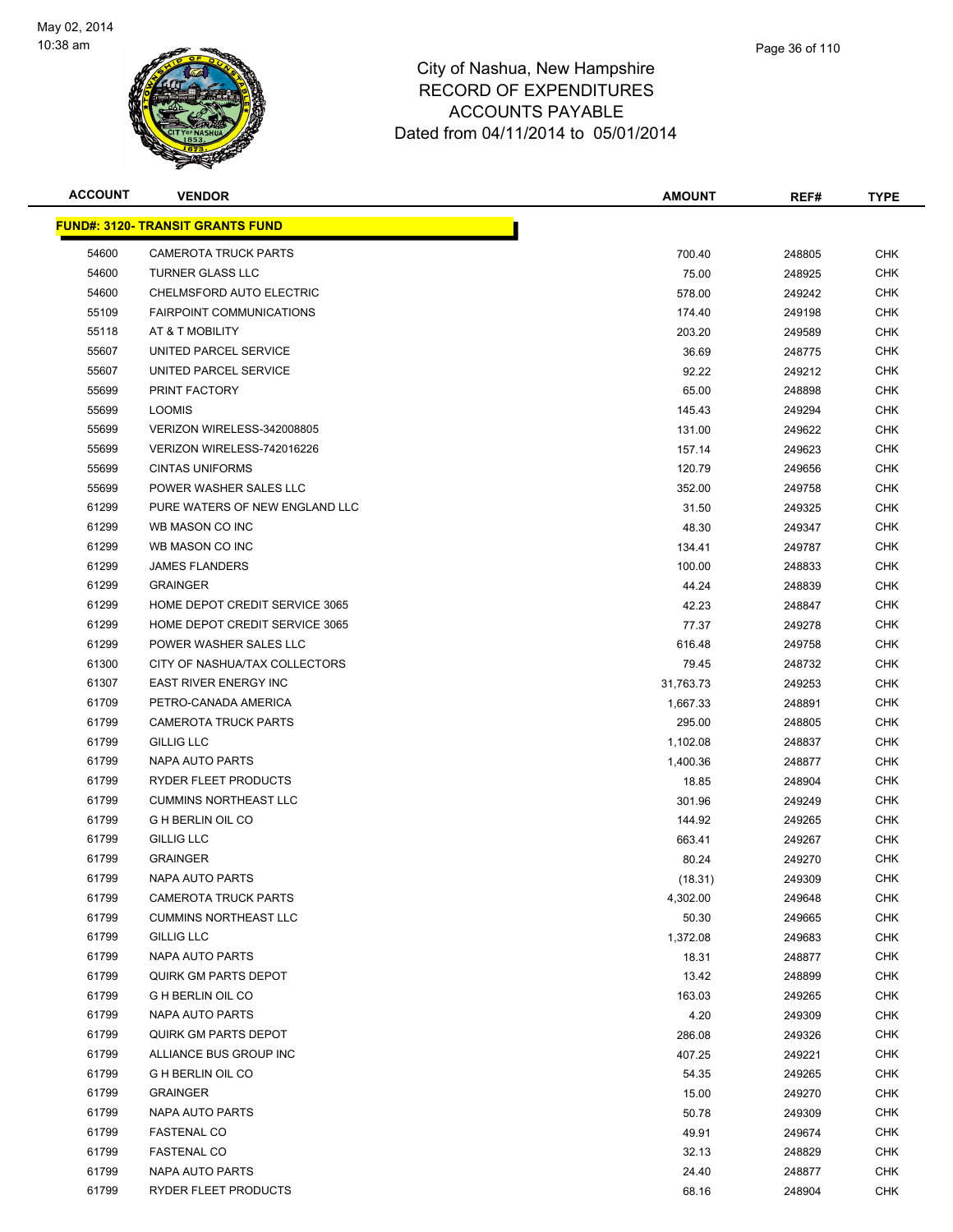

| <b>ACCOUNT</b> | <b>VENDOR</b>                           |                                     | <b>AMOUNT</b> | REF#    | <b>TYPE</b> |
|----------------|-----------------------------------------|-------------------------------------|---------------|---------|-------------|
|                | <b>FUND#: 3120- TRANSIT GRANTS FUND</b> |                                     |               |         |             |
| 61799          | NAPA AUTO PARTS                         |                                     | 108.83        | 249309  | <b>CHK</b>  |
| 61799          | NAPA AUTO PARTS                         |                                     | 185.95        | 248877  | <b>CHK</b>  |
| 61799          | NAPA AUTO PARTS                         |                                     | 5.25          | 249309  | <b>CHK</b>  |
| 61799          | CITIZENS BANK CREDIT CARD               | <b>Cylinder Heads International</b> | 320.00        | 9201414 | <b>ACH</b>  |
|                |                                         |                                     |               |         |             |

**TOTAL FUND 3120 - TRANSIT GRANTS FUND \$51,871.57** 

|       | <b>FUND#: 3800- SCHOOL GRANTS FUND</b> |          |        |  |
|-------|----------------------------------------|----------|--------|--|
| 53600 | <b>STEVE BLUNT</b>                     | 200.00   | 249366 |  |
| 53607 | <b>TARA L HASBROUCK</b>                | 122.50   | 249023 |  |
| 53607 | <b>MARK PROULX</b>                     | 420.00   | 249088 |  |
| 53607 | MARGARET M THERIAULT                   | 350.00   | 249107 |  |
| 53607 | <b>BEVERLY TUFTS</b>                   | 735.00   | 249108 |  |
| 53607 | <b>AUDREY VARGA</b>                    | 87.50    | 249112 |  |
| 53607 | <b>GAYLE R ESTERLY</b>                 | 4,300.00 | 249402 |  |
| 53607 | TARA L HASBROUCK                       | 437.50   | 249876 |  |
| 53607 | <b>MARK PROULX</b>                     | 315.00   | 249932 |  |
| 53607 | MARGARET M THERIAULT                   | 87.50    | 249957 |  |
| 53607 | <b>BEVERLY TUFTS</b>                   | 525.00   | 249958 |  |
| 53607 | <b>AUDREY VARGA</b>                    | 87.50    | 249961 |  |
| 53628 | <b>SERESC</b>                          | 2,679.00 | 249946 |  |
| 53628 | <b>CYNTHIA LUCIER</b>                  | 1,413.01 | 249049 |  |
| 53628 | <b>TERESE PAWLETKO</b>                 | 776.75   | 249083 |  |
| 53628 | <b>TERESE PAWLETKO</b>                 | 886.25   | 249924 |  |
| 53628 | <b>HOLLY LAVINE</b>                    | 100.00   | 249042 |  |
| 53628 | <b>JULIE K OTA</b>                     | 200.00   | 249078 |  |
| 53628 | <b>MARYANN AVERY</b>                   | 210.00   | 249359 |  |
| 53628 | <b>TIMOTHY F BOSCH</b>                 | 450.00   | 249368 |  |
| 53628 | <b>MARYANN AVERY</b>                   | 210.00   | 249810 |  |
| 53628 | <b>HOLLY LAVINE</b>                    | 100.00   | 249898 |  |
| 53628 | <b>BOOTHBY THERAPY SERVICES LLC</b>    | 701.36   | 248970 |  |
| 53628 | <b>INTERIM HEALTH CARE</b>             | 4,198.25 | 249028 |  |
| 53628 | SILVER TOUCH HHC                       | 945.00   | 249099 |  |
| 53628 | THE CARROLL CENTER FOR THE BLI         | 4,899.40 | 249384 |  |
| 53628 | <b>INTERIM HEALTH CARE</b>             | 9,110.25 | 249429 |  |
| 53628 | SILVER TOUCH HHC                       | 945.00   | 249486 |  |
| 53628 | <b>INTERIM HEALTH CARE</b>             | 104.00   | 249889 |  |
| 53628 | SILVER TOUCH HHC                       | 315.00   | 249948 |  |
| 53628 | <b>NURSES PRN INC</b>                  | 945.00   | 249949 |  |
| 53628 | AMERICAN RED CROSS                     | 1,230.00 | 248952 |  |
| 53628 | NAMI NH                                | 1,080.00 | 249450 |  |
| 53628 | <b>CAROL KOSNITSKY</b>                 | 690.80   | 249896 |  |
| 55300 | <b>ESTHER BRODEUR</b>                  | 36.96    | 249376 |  |
| 55300 | <b>LYNNE BROWN</b>                     | 34.50    | 249377 |  |
| 55300 | <b>NSTA SCIENCE STORE</b>              | 220.00   | 249459 |  |
| 55300 | STACY BACHELDER-GILES                  | 52.15    | 248959 |  |
| 55300 | <b>JENNIFER SEUSING</b>                | 225.43   | 249098 |  |
| 55300 | <b>HELAYNE TALBOTT</b>                 | 110.38   | 249105 |  |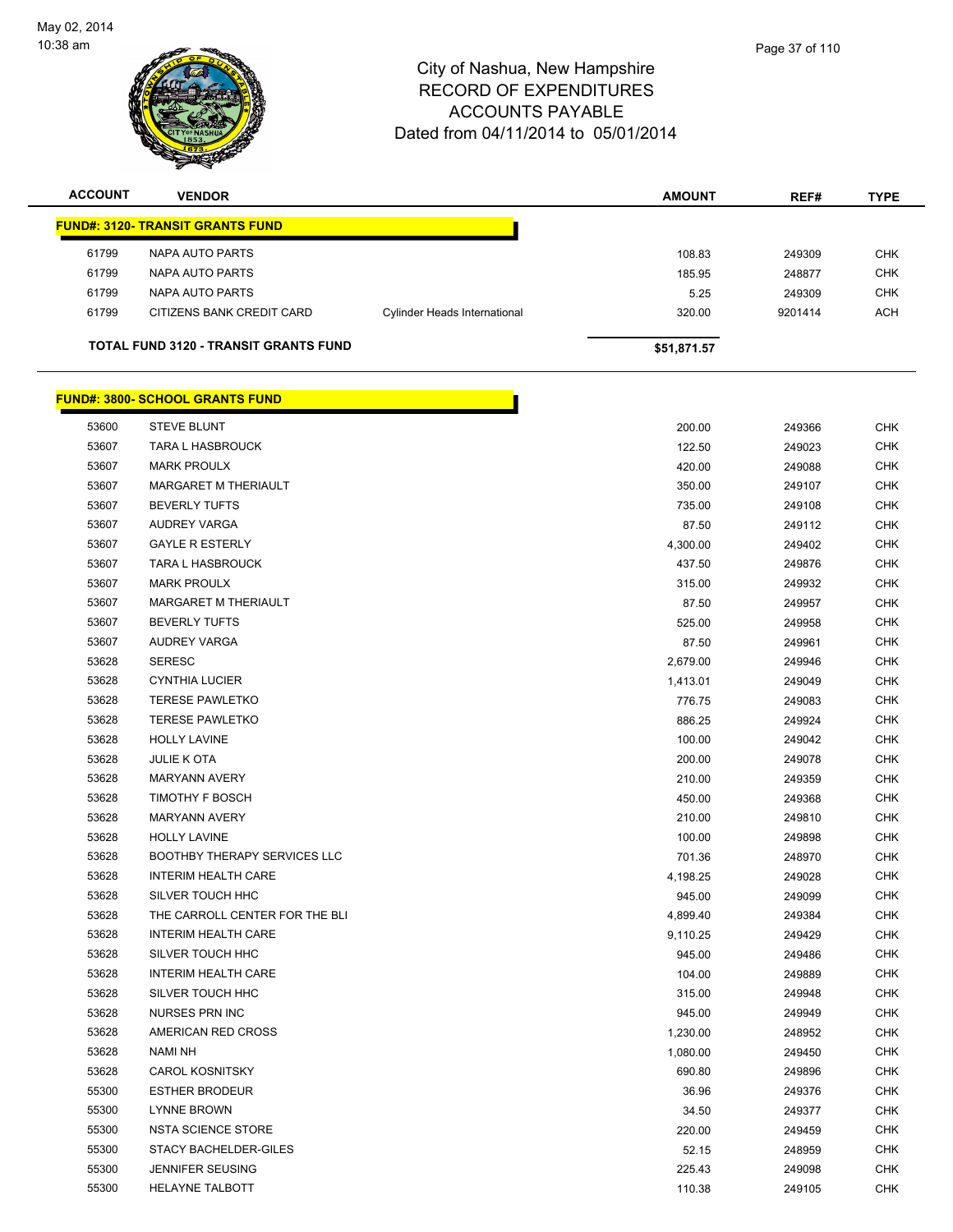

| <b>ACCOUNT</b> | <b>VENDOR</b>                          |                                | <b>AMOUNT</b> | REF#    | <b>TYPE</b> |
|----------------|----------------------------------------|--------------------------------|---------------|---------|-------------|
|                | <b>FUND#: 3800- SCHOOL GRANTS FUND</b> |                                |               |         |             |
| 55300          | <b>CRISTA BURRELL</b>                  |                                | 96.36         | 249379  | <b>CHK</b>  |
| 55300          | LYNNE JOSEPH                           |                                | 104.81        | 249893  | <b>CHK</b>  |
| 55300          | <b>HELAYNE TALBOTT</b>                 |                                | 343.50        | 249954  | <b>CHK</b>  |
| 55300          | CITIZENS BANK CREDIT CARD              | Hilton Garden Inn Portsmouth   | 224.01        | 9201414 | <b>ACH</b>  |
| 55300          | CITIZENS BANK CREDIT CARD              | <b>Southwest Airlines</b>      | 676.00        | 9201414 | <b>ACH</b>  |
| 55300          | <b>KEITH KLAWES</b>                    |                                | 24.00         | 249036  | <b>CHK</b>  |
| 55300          | <b>DENISE MYLES</b>                    |                                | 150.00        | 249065  | <b>CHK</b>  |
| 55300          | NEW HAMPSHIRE DECA                     |                                | 2,649.10      | 249918  | <b>CHK</b>  |
| 55400          | HOUGHTON MIFFLIN HARCOURT PUB.         |                                | 578.00        | 249026  | <b>CHK</b>  |
| 55400          | CITIZENS BANK CREDIT CARD              | <b>US AIRWAYS</b>              | 266.00        | 9201414 | ACH         |
| 55400          | CITIZENS BANK CREDIT CARD              | <b>US AIRWAYS</b>              | 25.00         | 9201414 | ACH         |
| 55400          | CITIZENS BANK CREDIT CARD              | <b>US AIRWAYS</b>              | 286.00        | 9201414 | <b>ACH</b>  |
| 55400          | CITIZENS BANK CREDIT CARD              | <b>US AIRWAYS</b>              | 286.00        | 9201414 | <b>ACH</b>  |
| 55400          | CITIZENS BANK CREDIT CARD              | American Federation of Profess | 225.00        | 9201414 | ACH         |
| 55400          | INTERNATIONAL READING ASSN             |                                | 638.00        | 249029  | <b>CHK</b>  |
| 55400          | <b>SDE REGISTRATION</b>                |                                | 223.00        | 249484  | <b>CHK</b>  |
| 55400          | <b>CHRISTINE BREEN</b>                 |                                | 175.00        | 248972  | <b>CHK</b>  |
| 55400          | <b>NHASEA</b>                          |                                | 2,250.00      | 249074  | <b>CHK</b>  |
| 55400          | PATRICIA O'MARA                        |                                | 175.00        | 249461  | <b>CHK</b>  |
| 55400          | <b>KELLEY HOWARD</b>                   |                                | 175.00        | 249887  | <b>CHK</b>  |
| 55690          | FIRST STUDENT INC                      |                                | 5,426.36      | 249405  | <b>CHK</b>  |
| 55690          | FIRST STUDENT INC                      |                                | 120.81        | 249852  | <b>CHK</b>  |
| 55690          | FIRST STUDENT INC                      |                                | 172.60        | 249405  | <b>CHK</b>  |
| 61135          | JOANNE BEAUCHAMP                       |                                | 120.45        | 248964  | <b>CHK</b>  |
| 61135          | ROBBIE GOGLIA                          |                                | 10.00         | 249016  | <b>CHK</b>  |
| 61135          | ROBBIE GOGLIA                          |                                | 14.99         | 249413  | <b>CHK</b>  |
| 61135          | <b>BRAINPOP LLC</b>                    |                                | 350.00        | 249373  | <b>CHK</b>  |
| 61135          | WB MASON CO INC                        |                                | 43.15         | 249115  | <b>CHK</b>  |
| 61135          | ELIZABETH AMARAL                       |                                | 14.99         | 249357  | <b>CHK</b>  |
| 61135          | <b>CULINARY ARTS</b>                   |                                | 100.00        | 248992  | <b>CHK</b>  |
| 61299          | MARGARET REYNOLDS                      |                                | 262.43        | 249477  | <b>CHK</b>  |
| 61299          | <b>WAL-MART</b>                        |                                | 239.72        | 249114  | CHK         |
| 61299          | WB MASON CO INC                        |                                | 134.01        | 249495  | <b>CHK</b>  |
| 61299          | <b>WAL-MART</b>                        |                                | 273.44        | 249962  | <b>CHK</b>  |
| 61299          | MCGRAW HILL SCHOOL EDUCATION           |                                | 292.09        | 249447  | <b>CHK</b>  |
| 61299          | COMPUTER HUT dba IT INSIDERS           |                                | 2,518.50      | 249831  | <b>CHK</b>  |
| 61875          | <b>BARNES &amp; NOBLE INC</b>          |                                | 80.50         | 249813  | CHK         |
| 61875          | <b>BARNES &amp; NOBLE INC</b>          |                                | 663.30        | 249361  | <b>CHK</b>  |
| 61875          | <b>BARNES &amp; NOBLE INC</b>          |                                | 30.81         | 248962  | <b>CHK</b>  |
| 61875          | LRP PUBLICATIONS                       |                                | 35.00         | 249901  | <b>CHK</b>  |
| 61875          | UNITED PARCEL SERVICE                  |                                | 52.83         | 248946  | <b>CHK</b>  |
| 61875          | MCGRAW HILL SCHOOL EDUCATION           |                                | 14,754.51     | 249056  | CHK         |
| 61875          | HEINEMANN                              |                                | 1,635.00      | 249420  | <b>CHK</b>  |
| 61875          | MCGRAW HILL SCHOOL EDUCATION           |                                | 11,954.16     | 249447  | <b>CHK</b>  |
| 71221          | COMPUTER HUT dba IT INSIDERS           |                                | 95.00         | 248988  | <b>CHK</b>  |
| 71221          | HEWLETT PACKARD COMPANY                |                                | 589.00        | 249882  | <b>CHK</b>  |
| 71221          | COMPUTER HUT dba IT INSIDERS           |                                | 95.00         | 248988  | <b>CHK</b>  |
| 71221          | HEWLETT PACKARD COMPANY                |                                | 589.00        | 249882  | <b>CHK</b>  |
| 71999          | KITTREDGE EQUIPMENT CO - NH            |                                | 11,246.76     | 249433  | <b>CHK</b>  |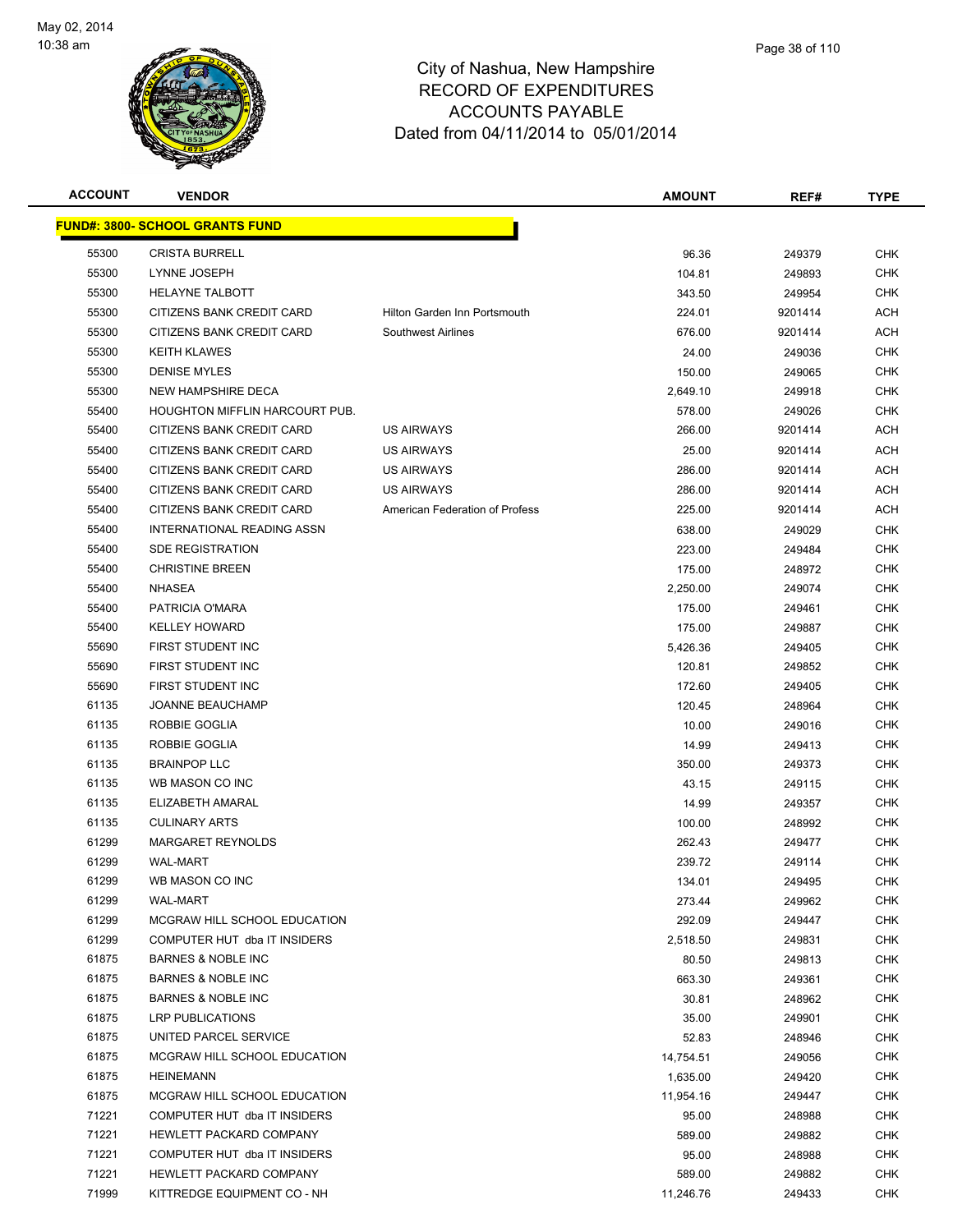

| <b>ACCOUNT</b> | <b>VENDOR</b>                                                       | <b>AMOUNT</b>    | REF#             | <b>TYPE</b> |
|----------------|---------------------------------------------------------------------|------------------|------------------|-------------|
|                | <b>FUND#: 3800- SCHOOL GRANTS FUND</b>                              |                  |                  |             |
|                |                                                                     |                  |                  |             |
| 71999<br>71999 | PHONAK, LLC                                                         | 959.39           | 249471           | <b>CHK</b>  |
|                | PHONAK, LLC                                                         | 6,213.89         | 249927           | <b>CHK</b>  |
|                | TOTAL FUND 3800 - SCHOOL GRANTS FUND                                | \$109,193.46     |                  |             |
|                | <b>FUND#: 4005- TRAFFIC VIOLATIONS FUND</b>                         |                  |                  |             |
| 45400          | <b>MERARI RIVERA DEVARIE</b>                                        | 200.00           | 249725           | <b>CHK</b>  |
| 55607          | <b>MAILINGS UNLIMITED</b>                                           | 201.79           | 249299           | CHK         |
| 55699          | <b>D &amp; R TOWING INC</b>                                         | 95.00            | 248818           | <b>CHK</b>  |
| 55699          | <b>D &amp; R TOWING INC</b>                                         | 250.00           | 249666           | <b>CHK</b>  |
| 61100          | PARTEK SOLUTIONS                                                    | 1,205.91         | 248886           | <b>CHK</b>  |
| 61107          | <b>BEN'S UNIFORMS</b>                                               | 201.00           | 248799           | <b>CHK</b>  |
| 61107          | ALECS SHOE STORE INC                                                | 144.95           | 249626           | <b>CHK</b>  |
| 61799          | DAVE ILLGS COLLISION REPAIR CE                                      | 890.20           | 249250           | <b>CHK</b>  |
|                |                                                                     |                  |                  |             |
|                | TOTAL FUND 4005 - TRAFFIC VIOLATIONS FUND                           | \$3,188.85       |                  |             |
|                | <b>FUND#: 4010- MOTOR VEHICLE ADMIN FUND</b>                        |                  |                  |             |
|                |                                                                     |                  |                  | <b>CHK</b>  |
| 53467<br>55307 | <b>MAILINGS UNLIMITED</b><br>PETTY CASH                             | 162.11<br>90.88  | 249299<br>249163 | <b>CHK</b>  |
| 55699          | CINTAS DOCUMENT MANAGEMENT                                          | 80.90            | 248811           | <b>CHK</b>  |
|                |                                                                     |                  |                  |             |
|                | <b>TOTAL FUND 4010 - MOTOR VEHICLE ADMIN FUND</b>                   | \$333.89         |                  |             |
|                | <b>FUND#: 4025- DOJ DRUG FORFEITURE FUND</b>                        |                  |                  |             |
|                |                                                                     |                  |                  | <b>CHK</b>  |
| 55118<br>55699 | VERIZON WIRELESS-785728687<br><b>COMCAST CABLE COMMUNICATIONS I</b> | 462.09<br>225.63 | 249621<br>249591 | <b>CHK</b>  |
| 56315          | HILLSBOROUGH COUNTY CHILD                                           |                  |                  | <b>CHK</b>  |
| 56347          | THE YOUTH COUNCIL                                                   | 833.33<br>900.00 | 249277<br>249790 | <b>CHK</b>  |
| 61299          | <b>BATTERIES PLUS</b>                                               | 226.28           | 249228           | <b>CHK</b>  |
| 61799          | TOWERS MOTOR PARTS CORP                                             | 4.69             |                  | <b>CHK</b>  |
|                |                                                                     |                  | 249776           |             |
|                | TOTAL FUND 4025 - DOJ DRUG FORFEITURE FUND                          | \$2,652.02       |                  |             |
|                | <b>FUND#: 4032- PISTOL PERMIT FEES FUND</b>                         |                  |                  |             |
|                |                                                                     |                  |                  |             |
| 61299          | <b>M &amp; N SPORTS LLC</b>                                         | 153.50           | 249297           | <b>CHK</b>  |
|                | <b>TOTAL FUND 4032 - PISTOL PERMIT FEES FUND</b>                    | \$153.50         |                  |             |
|                | <b>FUND#: 4053- FIRE REGIONAL HAZMAT FUND</b>                       |                  |                  |             |
| 71000          | MOORE MEDICAL LLC                                                   | 931.50           | 249733           | <b>CHK</b>  |
|                |                                                                     |                  |                  |             |
|                | TOTAL FUND 4053 - FIRE REGIONAL HAZMAT FUND                         | \$931.50         |                  |             |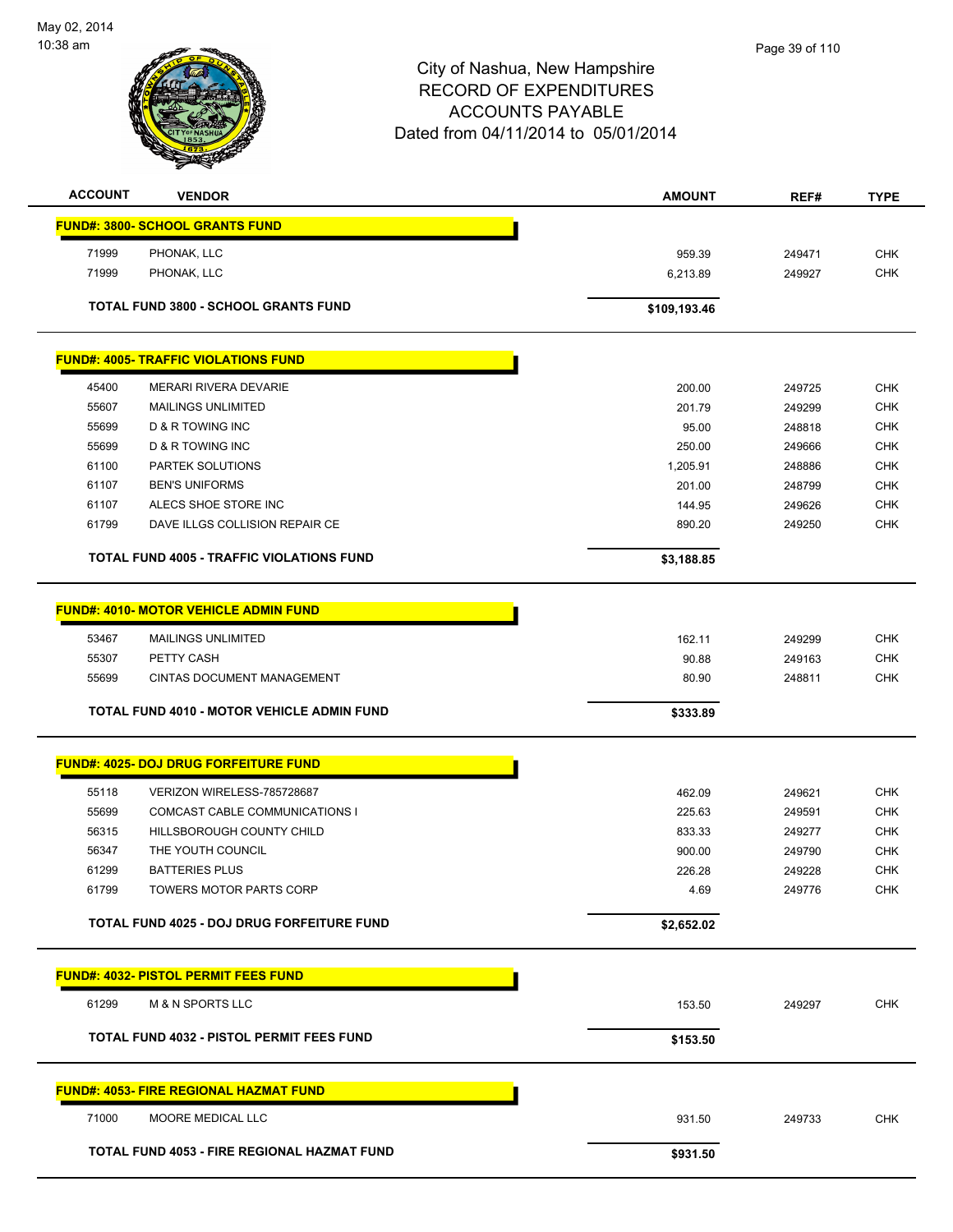

| <b>ACCOUNT</b>                                | <b>VENDOR</b>                                         |                   | <b>AMOUNT</b>          | REF#             | <b>TYPE</b>       |
|-----------------------------------------------|-------------------------------------------------------|-------------------|------------------------|------------------|-------------------|
|                                               | <b>FUND#: 4090- LIB-LOST/DAMAGED BOOK FINES</b>       |                   |                        |                  |                   |
| 61814                                         | <b>MIDWEST TAPE</b>                                   |                   | 18.99                  | 248871           | <b>CHK</b>        |
| 61814                                         | <b>MIDWEST TAPE</b>                                   |                   | 27.08                  | 249730           | <b>CHK</b>        |
| 61875                                         | <b>INGRAM LIBRARY SERVICES</b>                        |                   | 163.23                 | 248854           | <b>CHK</b>        |
| 61875                                         | <b>BAKER &amp; TAYLOR</b>                             |                   | 229.77                 | 249227           | <b>CHK</b>        |
| 61875                                         | <b>INGRAM LIBRARY SERVICES</b>                        |                   | 117.91                 | 249282           | <b>CHK</b>        |
| 61875                                         | <b>BAKER &amp; TAYLOR</b>                             |                   | 5.19                   | 249639           | <b>CHK</b>        |
| 61875                                         | <b>INGRAM LIBRARY SERVICES</b>                        |                   | 43.86                  | 249702           | <b>CHK</b>        |
| 61875                                         | UNIQUE MANAGEMENT SERVICES INC                        |                   | 366.95                 | 249779           | <b>CHK</b>        |
|                                               |                                                       |                   |                        |                  |                   |
| TOTAL FUND 4090 - LIB-LOST/DAMAGED BOOK FINES |                                                       |                   | \$972.98               |                  |                   |
|                                               | <b>FUND#: 5010- CAP PROJECTS-INFO TECHNOLOGY</b>      |                   |                        |                  |                   |
| 81342                                         | INFOR (US) INC                                        |                   | 1,704.58               | 248853           | CHK               |
| 81342                                         | <b>KRONOS INC</b>                                     |                   | 1,085.85               | 248862           | CHK               |
|                                               |                                                       |                   |                        |                  |                   |
|                                               | <b>TOTAL FUND 5010 - CAP PROJECTS-INFO TECHNOLOGY</b> |                   | \$2,790.43             |                  |                   |
|                                               | <b>FUND#: 5050- CAPITAL PROJ-COMMUNICATIONS</b>       |                   |                        |                  |                   |
| 81300                                         | <b>WILLIAM R MANSFIELD</b>                            |                   | 1,394.81               | 248736           | <b>CHK</b>        |
| 81300                                         | CITIZENS BANK CREDIT CARD                             | Southwest Airline | 391.00                 | 9201414          | <b>ACH</b>        |
| 81300                                         | CITIZENS BANK CREDIT CARD                             | Southwest Airline | 25.00                  | 9201414          | <b>ACH</b>        |
| 81300                                         | CITIZENS BANK CREDIT CARD                             | Southwest Airline | 526.00                 | 9201414          | <b>ACH</b>        |
| 81300                                         | CITIZENS BANK CREDIT CARD                             | Southwest Airline | 25.00                  | 9201414          | <b>ACH</b>        |
| 81300                                         | MOTOROLA SOLUTIONS INC                                |                   |                        |                  | <b>CHK</b>        |
|                                               |                                                       |                   | 1,807.80               | 248761           |                   |
|                                               | TOTAL FUND 5050 - CAPITAL PROJ-COMMUNICATIONS         |                   | \$4,169.61             |                  |                   |
|                                               | <b>FUND#: 5200- CAPITAL PROJECTS-STREETS</b>          |                   |                        |                  |                   |
|                                               |                                                       |                   |                        |                  |                   |
| 81700                                         | R S AUDLEY INC                                        |                   | 51,070.00              | 248900           | CHK               |
| 81700                                         | CLD CONSULTING ENGINEERS INC                          |                   | 3,146.45               | 249657           | <b>CHK</b>        |
| 81700                                         | VANASSE HANGEN BRUSTLIN INC                           |                   | 2,746.84               | 249782           | <b>CHK</b>        |
|                                               | TOTAL FUND 5200 - CAPITAL PROJECTS-STREETS            |                   | \$56,963.29            |                  |                   |
|                                               | <b>FUND#: 5700- CAP PROJECTS-BROAD ST PKWY</b>        |                   |                        |                  |                   |
| 81700                                         | E D SWETT INC                                         |                   | 95,138.00              | 249670           | <b>CHK</b>        |
|                                               | E D SWETT INC                                         |                   |                        |                  | <b>CHK</b>        |
| 81700<br>81700                                | LIBERTY UTILITIES - NH                                |                   | 82,166.20<br>116.83    | 249670           | <b>CHK</b>        |
| 81700                                         | <b>PSNH</b>                                           |                   | 151.48                 | 248753           |                   |
| 81700                                         | R S AUDLEY INC                                        |                   |                        | 248765           | CHK<br><b>CHK</b> |
| 81700                                         | COMPUTER HUT dba IT INSIDERS                          |                   | 873,934.33<br>229.95   | 248900<br>249247 | <b>CHK</b>        |
| 81700                                         | HAYNER SWANSON INC                                    |                   |                        |                  | <b>CHK</b>        |
| 81700                                         | PARSONS BRINKERHOFF INC                               |                   | 31,096.96              | 249690<br>249749 | <b>CHK</b>        |
| 81700                                         | HAYNER SWANSON INC                                    |                   | 10,735.73              | 249690           | <b>CHK</b>        |
| 81700                                         | HAYNER SWANSON INC                                    |                   | 10,276.05<br>31,110.51 | 249690           | CHK               |
|                                               |                                                       |                   |                        |                  |                   |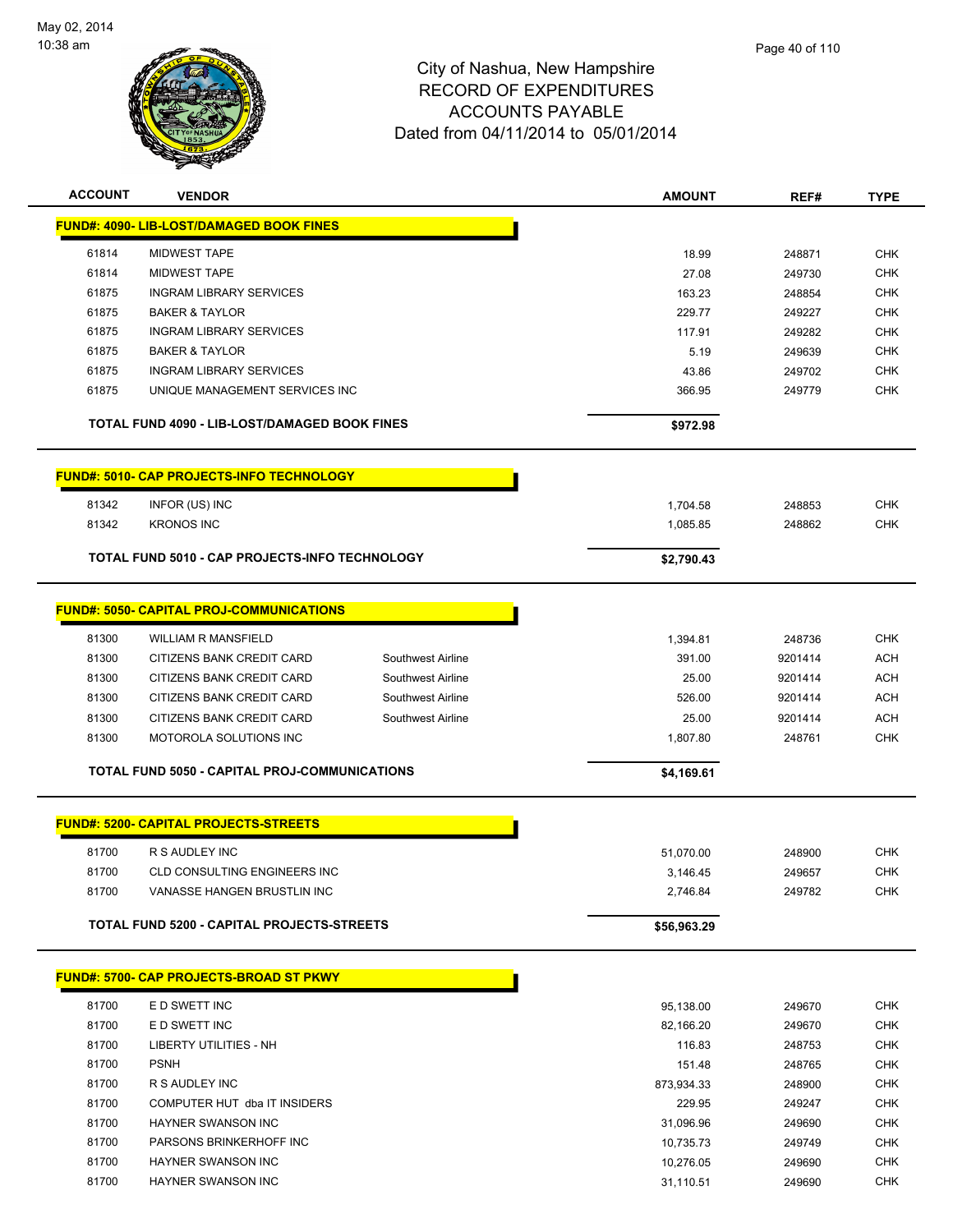

| <b>ACCOUNT</b> | <b>VENDOR</b>                                    | <b>AMOUNT</b>  | REF#   | <b>TYPE</b> |
|----------------|--------------------------------------------------|----------------|--------|-------------|
|                | <u> FUND#: 5700- CAP PROJECTS-BROAD ST PKWY</u>  |                |        |             |
| 81700          | PARSONS BRINKERHOFF INC                          | 36,191.83      | 249749 | <b>CHK</b>  |
| 81700          | HALEY AND WARD INC                               | 8,249.98       | 249688 | <b>CHK</b>  |
| 81700          | <b>HAYNER SWANSON INC</b>                        | 21,693.34      | 249690 | <b>CHK</b>  |
| 81700          | HISTORIC DOCUMENTATION COMPANY                   | 2,068.76       | 249694 | <b>CHK</b>  |
| 81700          | SANBORN HEAD & ASSOC INC                         | 10,017.82      | 249766 | <b>CHK</b>  |
| 81700          | CRAFTS APPRAISAL ASSOC LTD                       | 1,600.00       | 249663 | <b>CHK</b>  |
| 81700          | <b>MCMANUS &amp; NAULT APPRAISAL CO</b>          | 3,500.00       | 249723 | <b>CHK</b>  |
| 81700          | SANBORN HEAD & ASSOC INC                         | 11,739.65      | 249766 | <b>CHK</b>  |
|                | TOTAL FUND 5700 - CAP PROJECTS-BROAD ST PKWY     | \$1,230,017.42 |        |             |
|                | <b>FUND#: 5800- SCHOOL CAPITAL PROJECTS FUND</b> |                |        |             |
| 81200          | <b>SECURADYNE SYSTEMS</b>                        | 45,389.13      | 249485 | <b>CHK</b>  |
| 81200          | <b>HARRIMAN ASSOCIATES</b>                       | 29,968.44      | 249875 | <b>CHK</b>  |
| 81200          | SMRT INC                                         | 718.20         | 249951 | CHK         |
|                | TOTAL FUND 5800 - SCHOOL CAPITAL PROJECTS FUND   | \$76,075.77    |        |             |
|                | <b>FUND#: 6000- SOLID WASTE FUND</b>             |                |        |             |
| 53107          | SANBORN HEAD & ASSOC INC                         | 2,408.80       | 248906 | <b>CHK</b>  |
| 53999          | USDA, APHIS, GENERAL                             | 13,738.86      | 249620 | <b>CHK</b>  |
| 54100          | <b>PSNH</b>                                      | 491.83         | 249613 | <b>CHK</b>  |
| 54114          | <b>ENERGYNORTH PROPANE</b>                       | 1,999.92       | 249672 | <b>CHK</b>  |
| 54280          | <b>SCOTT PERKINS</b>                             | 99.98          | 248740 | <b>CHK</b>  |
| 54280          | <b>B &amp; S LOCKSMITHS INC</b>                  | 19.00          | 248790 | <b>CHK</b>  |
| 54280          | HOME DEPOT CREDIT SERVICE 3065                   | 88.25          | 248847 | <b>CHK</b>  |
| 54280          | PINE MOTOR PARTS                                 | 182.12         | 248893 | <b>CHK</b>  |
| 54280          | <b>BELLETETES INC</b>                            | 48.98          | 249232 | <b>CHK</b>  |
| 54280          | P & L LANDSCAPING LLC                            | 275.00         | 249316 | <b>CHK</b>  |
| 54421          | <b>CONWAY OFFICE SOLUTIONS</b>                   | 90.00          | 249248 | <b>CHK</b>  |
| 54600          | LIBERTY INTNL TRUCKS OF NH LLC                   | 247.68         | 248864 | <b>CHK</b>  |
| 54600          | NAPA AUTO PARTS                                  | 115.16         | 248875 | CHK         |
| 54600          | <b>POWERPLAN</b>                                 | 700.93         | 248896 | <b>CHK</b>  |
| 54600          | SANEL AUTO PARTS CO                              | 30.28          | 248908 | <b>CHK</b>  |
| 54600          | <b>BAYNE MACHINE WORKS</b>                       | 614.38         | 249229 | <b>CHK</b>  |
| 54600          | <b>CARPARTS OF NASHUA</b>                        | 133.35         | 249238 | <b>CHK</b>  |
| 54600          | LIBERTY INTNL TRUCKS OF NH LLC                   | 312.47         | 249291 | <b>CHK</b>  |
| 54600          | MCDEVITT TRUCKS INC                              | 584.21         | 249302 | <b>CHK</b>  |
| 54600          | <b>CARPARTS OF NASHUA</b>                        | 69.07          | 249649 | CHK         |
| 54600          | NORTHLAND INDUSTRIAL TRUCK CO                    | 220.94         | 249745 | <b>CHK</b>  |
| 54600          | <b>POWERPLAN</b>                                 | 306.90         | 249759 | <b>CHK</b>  |
| 54600          | SANEL AUTO PARTS CO                              | 16.08          | 249767 | CHK         |
| 54600          | SOUTHWORTH-MILTON INC                            | 677.84         | 249772 | <b>CHK</b>  |
| 55109          | <b>FAIRPOINT COMMUNICATIONS</b>                  | 30.46          | 248752 | CHK         |
| 55109          | COMCAST CABLE COMMUNICATIONS I                   | 94.30          | 249591 | CHK         |
| 55109          | PAETEC COMMUNICATIONS INC                        | 4.69           | 249610 | <b>CHK</b>  |
| 55118          | AT & T MOBILITY                                  | 82.47          | 249589 | <b>CHK</b>  |
|                |                                                  |                |        |             |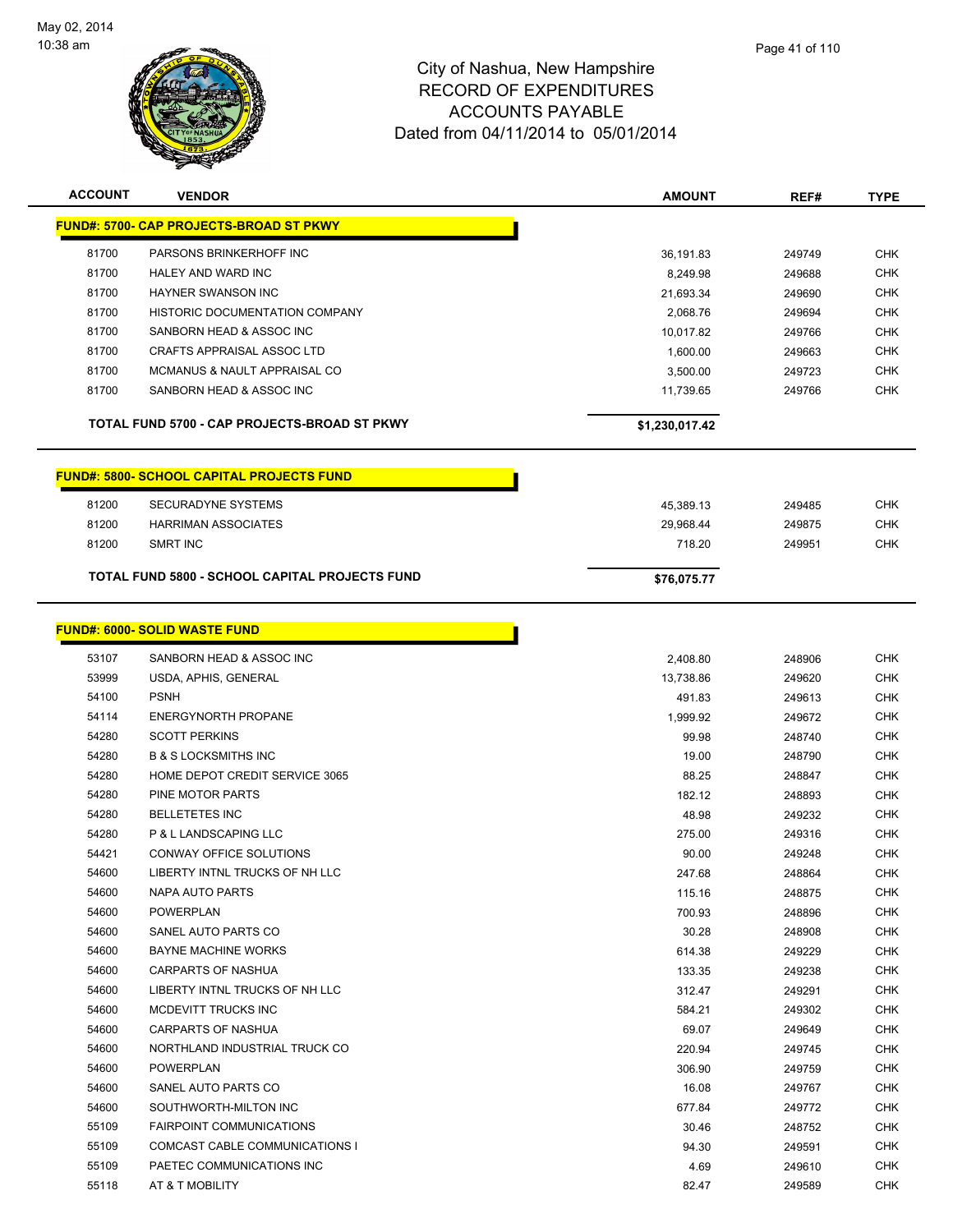

| <b>ACCOUNT</b> | <b>VENDOR</b>                        | <b>AMOUNT</b> | REF#   | <b>TYPE</b> |
|----------------|--------------------------------------|---------------|--------|-------------|
|                | <b>FUND#: 6000- SOLID WASTE FUND</b> |               |        |             |
| 55118          | AT & T MOBILITY                      | 37.50         | 249590 | <b>CHK</b>  |
| 55200          | TREASURER STATE OF NH                | 136.00        | 249211 | <b>CHK</b>  |
| 55400          | NRRA (NORTHEAST RESOURCE RECOV       | 200.00        | 248762 | <b>CHK</b>  |
| 55400          | SWANA-NORTHERN NE CHAPTER            | 3,980.00      | 249774 | <b>CHK</b>  |
| 55607          | UNITED PARCEL SERVICE                | 6.36          | 249619 | CHK         |
| 55699          | UNIVERSAL RECYCLING TECH             | 3,158.48      | 248927 | <b>CHK</b>  |
| 55699          | AMHERST APPLIANCE REPAIR             | 1,575.00      | 249223 | <b>CHK</b>  |
| 55699          | ENVIRON. RESOURCE RETURN CORP        | 524.00        | 249550 | <b>CHK</b>  |
| 55699          | NEW ENGLAND ENERGY SERVICES          | 2,121.00      | 249740 | <b>CHK</b>  |
| 55699          | SANBORN HEAD & ASSOC INC             | 3,000.00      | 249766 | CHK         |
| 55699          | SQUIRES STAFFING SERVICES            | 113.91        | 249773 | <b>CHK</b>  |
| 61100          | PETTY CASH                           | 15.00         | 249163 | <b>CHK</b>  |
| 61107          | UNIFIRST CORPORATION                 | 527.87        | 248926 | <b>CHK</b>  |
| 61107          | UNIFIRST CORPORATION                 | 159.34        | 249342 | <b>CHK</b>  |
| 61107          | UNIFIRST CORPORATION                 | 159.34        | 249778 | <b>CHK</b>  |
| 61192          | STANLEY CONVERGENT SECURITY          | 89.04         | 248917 | <b>CHK</b>  |
| 61192          | <b>CALLOGIX INC</b>                  | 100.35        | 249647 | <b>CHK</b>  |
| 61307          | SHATTUCK MALONE OIL CO               | 1,727.73      | 248767 | <b>CHK</b>  |
| 61307          | SHATTUCK MALONE OIL CO               | 302.64        | 249209 | <b>CHK</b>  |
| 61307          | SHATTUCK MALONE OIL CO               | 991.11        | 249615 | <b>CHK</b>  |
| 61310          | ALTERNATIVE VEHICLE SERVICE GR       | 11,465.59     | 249628 | <b>CHK</b>  |
| 61428          | NH BRAGG & SONS INC                  | 335.78        | 249743 | <b>CHK</b>  |
| 61560          | ATKINSON CARPET & FLOORING           | 2,089.13      | 248789 | <b>CHK</b>  |
| 61560          | ATKINSON CARPET & FLOORING           | 3,000.00      | 249633 | <b>CHK</b>  |
| 61705          | <b>MAYNARD &amp; LESIEUR INC</b>     | 3,816.05      | 248868 | <b>CHK</b>  |
| 61705          | MAYNARD & LESIEUR INC                | 1,400.00      | 249300 | <b>CHK</b>  |
| 75100          | US BANK N.A. (091000022)             | 515,000.00    | 15085  | ACH         |
| 75200          | US BANK N.A. (091000022)             | 77,884.38     | 15085  | <b>ACH</b>  |
| 81100          | SANBORN HEAD & ASSOC INC             | 656.00        | 249766 | <b>CHK</b>  |
|                | TOTAL FUND 6000 - SOLID WASTE FUND   | \$658,255.55  |        |             |
|                |                                      |               |        |             |

#### **FUND#: 6200- WASTEWATER FUND**

| 12400 | RM RATTA CORP                  | 2,725.50 | 249128 | <b>CHK</b> |
|-------|--------------------------------|----------|--------|------------|
| 21775 | ATTY STEPHEN J FRASCA          | 56.09    | 249120 | <b>CHK</b> |
| 21775 | ATTY STEPHEN J FRASCA          | 15.57    | 249121 | <b>CHK</b> |
| 21775 | <b>DEREK GLERUM</b>            | 80.37    | 249123 | <b>CHK</b> |
| 21775 | <b>MAHONEY LAW</b>             | 45.51    | 249124 | <b>CHK</b> |
| 21775 | MAIN ST METHODIST CHURCH       | 27.78    | 249125 | <b>CHK</b> |
| 21775 | OCWEN LOAN SERV RASC2006KS     | 24.15    | 249126 | <b>CHK</b> |
| 21775 | RAVI BHUVARAGASAMY             | 478.24   | 249127 | <b>CHK</b> |
| 21775 | <b>SUNSET SETTLEMENT</b>       | 40.17    | 249129 | <b>CHK</b> |
| 21775 | SWEENEY AND SWEENEY            | 38.39    | 249130 | <b>CHK</b> |
| 21775 | <b>SWEENEY TITLE</b>           | 249.66   | 249131 | <b>CHK</b> |
| 53107 | EASTERN ANALYTICAL INC         | 65.00    | 248825 | <b>CHK</b> |
| 53107 | CHEMSERVE ENVIRONMENTAL ANALYS | 338.13   | 249243 | <b>CHK</b> |
| 53107 | <b>ENVIROSYSTEMS INC</b>       | 1,050.00 | 249257 | <b>CHK</b> |
| 53107 | CHEMSERVE ENVIRONMENTAL ANALYS | 399.19   | 249654 | <b>CHK</b> |
|       |                                |          |        |            |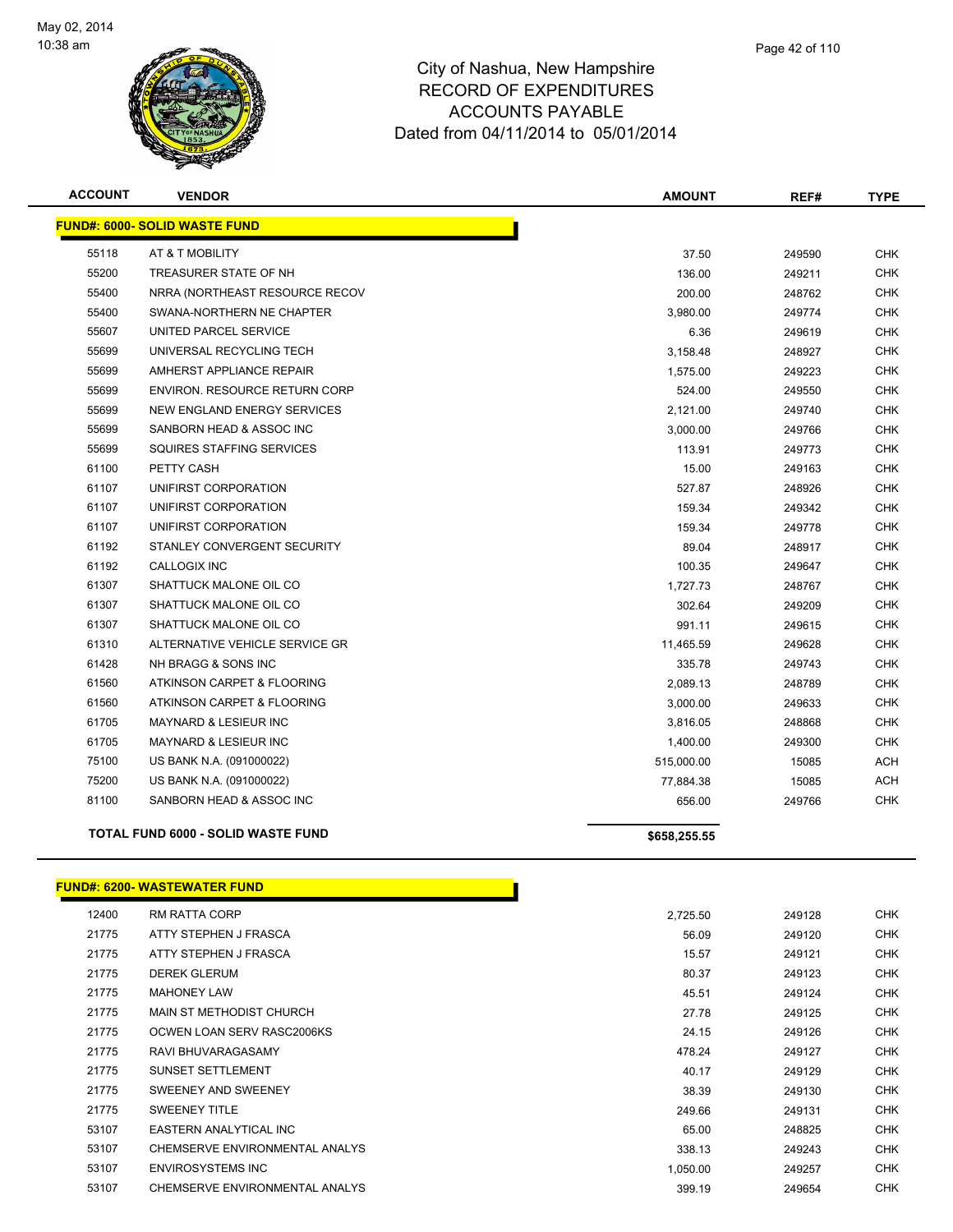

| <b>ACCOUNT</b> | <b>VENDOR</b>                        | <b>AMOUNT</b> | REF#   | <b>TYPE</b> |
|----------------|--------------------------------------|---------------|--------|-------------|
|                | <u> FUND#: 6200- WASTEWATER FUND</u> |               |        |             |
| 53107          | FLOW ASSESSMENT SERVICES LLC         | 8,583.32      | 249678 | <b>CHK</b>  |
| 53467          | PENNICHUCK WATER WORKS INC           | 9,028.20      | 248763 | <b>CHK</b>  |
| 53467          | <b>MAILINGS UNLIMITED</b>            | 970.41        | 249299 | <b>CHK</b>  |
| 53467          | <b>MAILINGS UNLIMITED</b>            | 216.10        | 249714 | <b>CHK</b>  |
| 54100          | PSNH-LARGE POWER                     | 42,298.94     | 248766 | <b>CHK</b>  |
| 54114          | <b>HESS CORPORATION</b>              | 6.10          | 248846 | <b>CHK</b>  |
| 54114          | LIBERTY UTILITIES - NH               | 41.50         | 249597 | CHK         |
| 54114          | LIBERTY UTILITIES - NH               | 3,342.90      | 249600 | <b>CHK</b>  |
| 54114          | <b>LIBERTY UTILITIES - NH</b>        | 184.30        | 249601 | <b>CHK</b>  |
| 54114          | <b>LIBERTY UTILITIES - NH</b>        | 563.64        | 249602 | <b>CHK</b>  |
| 54114          | LIBERTY UTILITIES - NH               | 424.54        | 249603 | <b>CHK</b>  |
| 54114          | LIBERTY UTILITIES - NH               | 38.21         | 249604 | <b>CHK</b>  |
| 54114          | LIBERTY UTILITIES - NH               | 64.46         | 249605 | <b>CHK</b>  |
| 54114          | LIBERTY UTILITIES - NH               | 101.69        | 249606 | <b>CHK</b>  |
| 54114          | <b>HESS CORPORATION</b>              | 2,958.69      | 249693 | <b>CHK</b>  |
| 54141          | PENNICHUCK WATER WORKS INC           | 207.79        | 248764 | <b>CHK</b>  |
| 54141          | PENNICHUCK WATER WORKS INC           | 47.16         | 249206 | <b>CHK</b>  |
| 54141          | PENNICHUCK WATER WORKS INC           | 13,552.79     | 249612 | <b>CHK</b>  |
| 54221          | CASELLA ORGANICS                     | 36,080.35     | 249239 | <b>CHK</b>  |
| 54221          | <b>CLEAN VENTURE INC</b>             | 2,265.00      | 249246 | <b>CHK</b>  |
| 54280          | PETTY CASH                           | 22.50         | 249163 | <b>CHK</b>  |
| 54280          | DEPENDABLE LOCK SERVICE INC          | 193.00        | 249252 | CHK         |
| 54300          | ROBERT W CHAMPAGNE                   | 4,495.00      | 248810 | <b>CHK</b>  |
| 54300          | F W WEBB CO                          | 29.66         | 249258 | <b>CHK</b>  |
| 54300          | CRISP CONTRACTING LLC                | 6,000.00      | 249568 | <b>CHK</b>  |
| 54300          | <b>BROX INDUSTRIES INC</b>           | 56.81         | 249644 | <b>CHK</b>  |
| 54300          | CHEMSEARCHFE                         | 289.08        | 249653 | <b>CHK</b>  |
| 54300          | HOWARD P FAIRFIELD LLC               | 1,544.00      | 249698 | <b>CHK</b>  |
| 54421          | <b>CONWAY OFFICE SOLUTIONS</b>       | 90.00         | 248815 | CHK         |
| 54487          | AAA PUMP SERVICE INC                 | 1,855.69      | 248779 | CHK         |
| 54487          | <b>FASTENAL CO</b>                   | 42.40         | 248829 | CHK         |
| 54487          | <b>GRAINGER</b>                      | 140.04        | 248839 | <b>CHK</b>  |
| 54487          | PEABODY SUPPLY CO                    | 20.11         | 248888 | <b>CHK</b>  |
| 54487          | PEABODY SUPPLY CO                    | 51.31         | 248889 | <b>CHK</b>  |
| 54487          | PINE MOTOR PARTS                     | 346.00        | 248893 | <b>CHK</b>  |
| 54487          | ATLANTIC FLUID TECHNOLOGY INC        | 5,316.00      | 249224 | <b>CHK</b>  |
| 54487          | ELECTRICAL INSTALLATIONS INC         | 2,610.93      | 249255 | <b>CHK</b>  |
| 54487          | F W WEBB CO                          | 41.28         | 249258 | <b>CHK</b>  |
| 54487          | <b>FASTENAL CO</b>                   | 88.65         | 249259 | <b>CHK</b>  |
| 54487          | GRAINGER                             | (16.20)       | 249270 | CHK         |
| 54487          | HOME DEPOT CREDIT SERVICE 3065       | 434.29        | 249278 | <b>CHK</b>  |
| 54487          | M & M ELECTRICAL SUPPLY CO INC       | 833.11        | 249296 | <b>CHK</b>  |
| 54487          | MCMASTER-CARR                        | 319.65        | 249303 | <b>CHK</b>  |
| 54487          | PEABODY SUPPLY CO                    | 578.46        | 249318 | <b>CHK</b>  |
| 54487          | PINE MOTOR PARTS                     | 233.78        | 249319 | <b>CHK</b>  |
| 54487          | PROCESS DISTRIBUTORS INC             | 103.00        | 249324 | <b>CHK</b>  |
| 54487          | SAM'S CLUB DIRECT-0860               | 100.14        | 249330 | <b>CHK</b>  |
| 54487          | <b>FASTENAL CO</b>                   | 485.16        | 249674 | <b>CHK</b>  |
| 54487          | GRAINGER                             | 5,336.21      | 249685 | <b>CHK</b>  |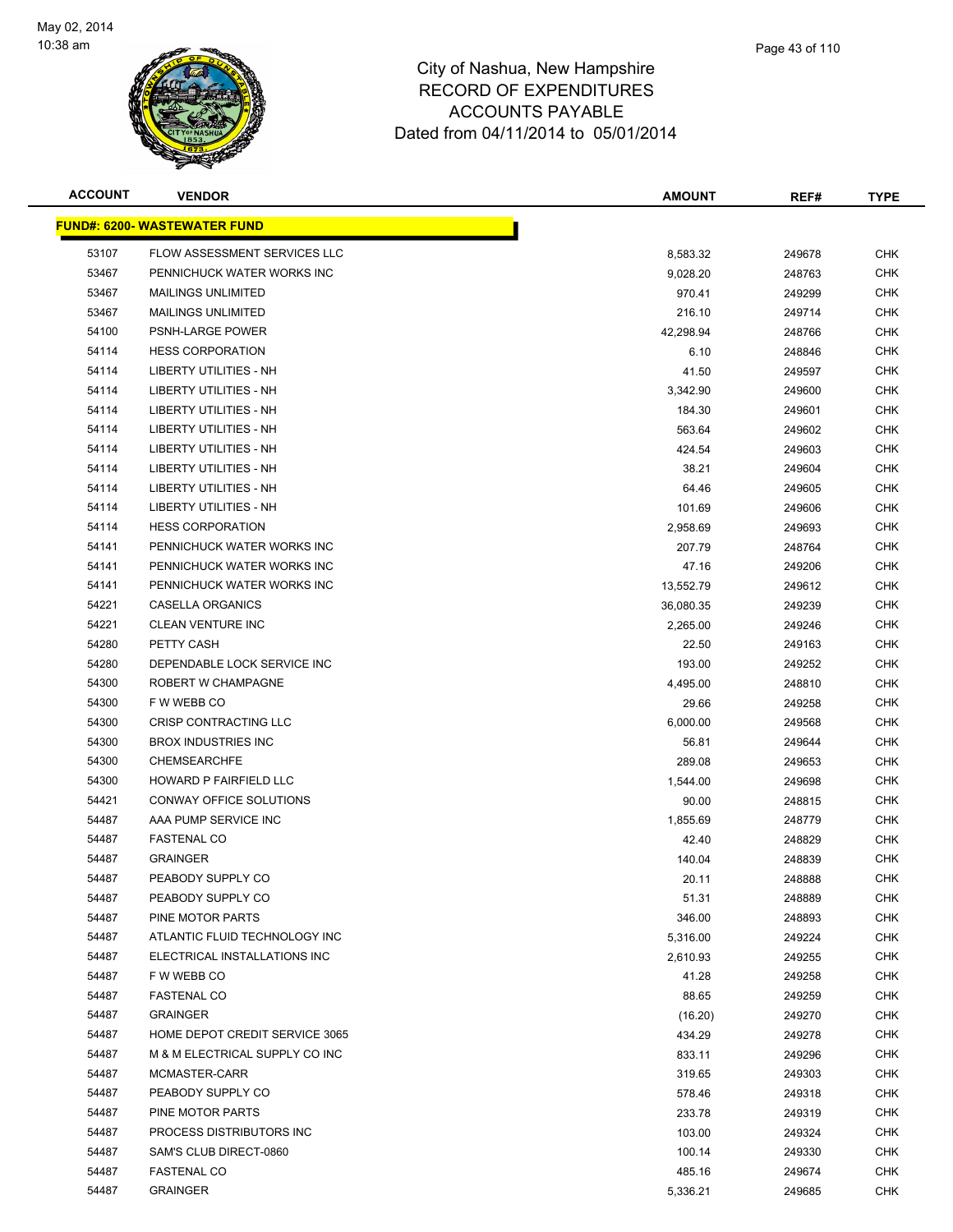

| <b>ACCOUNT</b> | <b>VENDOR</b>                        | <b>AMOUNT</b>  | REF#   | <b>TYPE</b> |
|----------------|--------------------------------------|----------------|--------|-------------|
|                | <u> FUND#: 6200- WASTEWATER FUND</u> |                |        |             |
| 54487          | PINE MOTOR PARTS                     | 68.55          | 249753 | <b>CHK</b>  |
| 54487          | SNAP ON TOOLS                        | 34.60          | 249770 | CHK         |
| 54600          | CARPARTS OF NASHUA                   | 155.09         | 248807 | CHK         |
| 54600          | CN WOOD CO INC                       | 361.49         | 249658 | <b>CHK</b>  |
| 54600          | <b>CUES INC</b>                      | 112.48         | 249664 | CHK         |
| 54600          | <b>JOE GRAFIX LLC</b>                | 212.00         | 249707 | <b>CHK</b>  |
| 55109          | BAYRING COMMUNICATIONS               | 60.21          | 249194 | <b>CHK</b>  |
| 55109          | PAETEC COMMUNICATIONS INC            | 4.46           | 249610 | CHK         |
| 55118          | AT & T MOBILITY                      | 263.59         | 249589 | <b>CHK</b>  |
| 55118          | AT & T MOBILITY                      | 37.50          | 249590 | CHK         |
| 55607          | PETTY CASH                           | 30.44          | 249163 | CHK         |
| 55618          | <b>CITIZENS BANK</b>                 | 1,531.35       | 15092  | ACH         |
| 55618          | <b>CITIZENS BANK</b>                 | 845.85         | 15093  | ACH         |
| 55699          | AMERICAN TANK MANAGEMENT INC         | 1,160.00       | 248785 | CHK         |
| 55699          | SQUIRES STAFFING SERVICES            | 113.90         | 249773 | CHK         |
| 61100          | WB MASON CO INC                      | 567.05         | 249347 | CHK         |
| 61107          | NH BRAGG & SONS INC                  | 328.08         | 248883 | <b>CHK</b>  |
| 61107          | UNIFIRST CORPORATION                 | 962.57         | 248926 | <b>CHK</b>  |
| 61107          | NH BRAGG & SONS INC                  | 104.66         | 249743 | <b>CHK</b>  |
| 61149          | <b>COLE-PARMER</b>                   | 1,018.09       | 248813 | <b>CHK</b>  |
| 61149          | EMD MILLIPORE CORPORATION            | 38.00          | 248826 | CHK         |
| 61149          | <b>HACH COMPANY</b>                  | 848.27         | 248843 | CHK         |
| 61149          | <b>VWR INTERNATIONAL</b>             | 120.55         | 248930 | CHK         |
| 61149          | PETTY CASH                           | 14.99          | 249163 | CHK         |
| 61149          | <b>VWR INTERNATIONAL</b>             | 91.24          | 249346 | CHK         |
| 61156          | <b>BASF CORP</b>                     | 4,702.46       | 248795 | CHK         |
| 61156          | JCI JONES CHEMICALS INC              | 10,463.03      | 249286 | CHK         |
| 61299          | PINE MOTOR PARTS                     | 8.10           | 248893 | <b>CHK</b>  |
| 61299          | <b>BAHR SALES INC</b>                | 2,953.35       | 249226 | <b>CHK</b>  |
| 61299          | <b>COSTUMES OF NASHUA</b>            | 100.00         | 249662 | CHK         |
| 61300          | DENNIS K BURKE INC                   | 1,606.38       | 248820 | CHK         |
| 61310          | ALTERNATIVE VEHICLE SERVICE GR       | 533.16         | 249628 | CHK         |
| 61428          | <b>GRAINGER</b>                      | 305.67         | 249685 | <b>CHK</b>  |
| 71025          | PINE MOTOR PARTS                     | 121.95         | 248893 | <b>CHK</b>  |
| 71025          | M & M ELECTRICAL SUPPLY CO INC       | 38.78          | 249296 | <b>CHK</b>  |
| 71025          | SNAP ON TOOLS                        | 122.20         | 249770 | <b>CHK</b>  |
| 81300          | <b>BDP INDUSTRIES INC</b>            | 118,050.00     | 249230 | <b>CHK</b>  |
| 81300          | T BUCK CONSTRUCTION INC              | 87,050.12      | 249775 | <b>CHK</b>  |
| 81500          | <b>IRWIN MOTORS</b>                  | 17,340.00      | 249703 | <b>CHK</b>  |
| 81700          | <b>HAZEN &amp; SAWYER PC</b>         | 21,514.96      | 249691 | <b>CHK</b>  |
| 81700          | PENTA CORP                           | 75,180.32      | 249751 | <b>CHK</b>  |
| 81700          | WOODARD & CURRAN INC                 | 15,478.61      | 249788 | <b>CHK</b>  |
| 81700          | METHUEN CONSTRUCTION CO              | 484,583.00     | 249728 | <b>CHK</b>  |
| 81700          | T BUCK CONSTRUCTION INC              | 29,636.00      | 249775 | <b>CHK</b>  |
| 81700          | <b>WRIGHT-PIERCE</b>                 | 6,803.14       | 249789 | <b>CHK</b>  |
|                | TOTAL FUND 6200 - WASTEWATER FUND    | \$1,043,926.14 |        |             |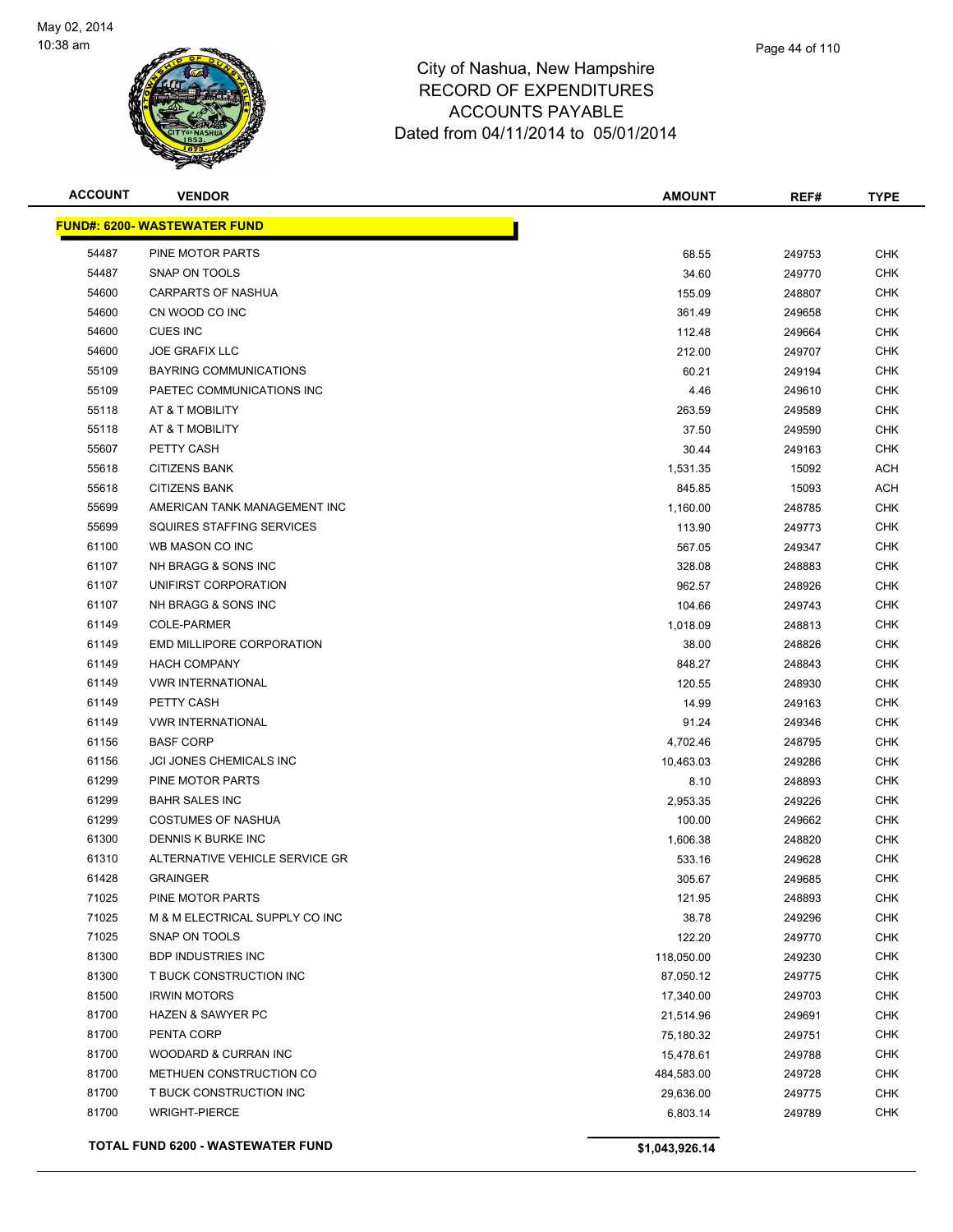

|   | Page 45 of 110 |  |
|---|----------------|--|
| э |                |  |
| ۰ |                |  |

| <b>ACCOUNT</b> | <b>VENDOR</b>                                      |            | <b>AMOUNT</b>    | REF#             | <b>TYPE</b>              |
|----------------|----------------------------------------------------|------------|------------------|------------------|--------------------------|
|                | <b>FUND#: 6500- PROPERTY &amp; CASUALTY FUND</b>   |            |                  |                  |                          |
| 54267          | TREASURER STATE OF NH                              |            | 150.00           | 248773           | <b>CHK</b>               |
| 54267          | TREASURER STATE OF NH                              |            | 100.00           | 249618           | <b>CHK</b>               |
| 54421          | CONWAY OFFICE SOLUTIONS                            |            | 130.00           | 248815           | <b>CHK</b>               |
| 55118          | AT & T MOBILITY                                    |            | 31.32            | 249589           | <b>CHK</b>               |
| 55307          | <b>ROSS DUGAS</b>                                  |            | 43.12            | 249184           | <b>CHK</b>               |
| 55400          | CONCORD ORTHOPAEDICS PA                            |            | 225.00           | 248750           | <b>CHK</b>               |
| 55400          | CITIZENS BANK CREDIT CARD                          | US Airways | 1,420.00         | 9201414          | <b>ACH</b>               |
| 59120          | HUB INT'L NEW ENGLAND LLC                          |            | 2,465.00         | 15148            | <b>ACH</b>               |
| 59207          | APPLE NASHUA LLC                                   |            | 3,718.61         | 249146           | <b>CHK</b>               |
| 59207          | ASSOCIATED RADIOLOGISTS PA                         |            | 355.00           | 249147           | <b>CHK</b>               |
| 59207          | <b>CPTE NASHUA</b>                                 |            | 309.00           | 249150           | <b>CHK</b>               |
| 59207          | DARTMOUTH HITCHCOCK CLINIC                         |            | 833.00           | 249151           | <b>CHK</b>               |
| 59207          | DEVINE MILLIMET & BRANCH PA                        |            | 420.06           | 249152           | <b>CHK</b>               |
| 59207          | FOUNDATION MEDICAL PARTNERS                        |            | 573.00           | 249153           | <b>CHK</b>               |
| 59207          | <b>FOUR SEASONS ORTHOPEDIC CENTER</b>              |            | 23,888.30        | 249154           | <b>CHK</b>               |
| 59207          | NASHUA AMBULATORY SURGICAL CTR                     |            | 25,000.00        | 249156           | <b>CHK</b>               |
| 59207          | OCCUPATIONAL HEALTH CTRS SOUTH                     |            | 732.27           | 249158           | <b>CHK</b>               |
| 59207          | PERFORMANCE REHAB INC                              |            | 305.00           | 249159           | <b>CHK</b>               |
| 59207          | SO NH REGIONAL MEDICAL CENTER                      |            | 1,392.56         | 249160           | <b>CHK</b>               |
| 59207          | STONERIVER PHARMACY SOLUTIONS                      |            | 18.14            | 249161           | <b>CHK</b>               |
| 59207          | <b>WILLIAM WISS</b>                                |            | 430.82           | 249517           | <b>CHK</b>               |
| 59207          | APPLE NASHUA LLC                                   |            | 4,493.00         | 249518           | <b>CHK</b>               |
| 59207          | ASSOCIATED RADIOLOGISTS PA                         |            | 261.00           | 249519           | <b>CHK</b>               |
| 59207          | <b>BRIGHAM &amp; WOMENS PHYSICIANS OR</b>          |            | 249.00           | 249520           | <b>CHK</b>               |
| 59207          | CLAIMS BUREAU USA INC                              |            | 2,198.50         | 249521           | <b>CHK</b>               |
| 59207          | DANIEL LAVOIE                                      |            | 346.63           | 249523           | <b>CHK</b>               |
| 59207          | DARTMOUTH HITCHCOCK CLINIC                         |            | 301.00           | 249524           | <b>CHK</b>               |
| 59207          | DEVINE MILLIMET & BRANCH PA                        |            | 1,394.84         | 249525           | <b>CHK</b>               |
| 59207          | <b>ELLIOT HOSPITAL</b>                             |            | 125.00           | 249526           | <b>CHK</b>               |
| 59207          | FLEISCHER SPINE PLLC                               |            | 380.31           | 249528           | <b>CHK</b>               |
| 59207          | FOUNDATION MEDICAL PARTNERS                        |            | 154.00           | 249529           | <b>CHK</b>               |
| 59207          | FOUR SEASONS ORTHOPAEDIC CTR P                     |            | 1,465.00         | 249530           | <b>CHK</b>               |
| 59207          | FOUR SEASONS ORTHOPEDIC CENTER                     |            | 1,343.00         | 249531           | CHK                      |
| 59207          | GOTMAN, SCHULTHESS & STEERE PA                     |            | 406.00           | 249533           | <b>CHK</b>               |
| 59207<br>59207 | HANGER PROSTHETICS<br>INJURED WORKERS PHARMACY LLC |            | 570.00           | 249534           | <b>CHK</b><br><b>CHK</b> |
| 59207          | <b>INTEGRATED PAIN CARE</b>                        |            | 605.46<br>390.49 | 249536<br>249537 | <b>CHK</b>               |
| 59207          | KATHLEEN BERUBE                                    |            | 30.00            | 249538           | <b>CHK</b>               |
| 59207          | MASSACHUSETTS GENERAL                              |            | 31.00            | 249539           | <b>CHK</b>               |
| 59207          | MERRIMACK VALLEY PHYSICAL                          |            | 1,464.00         | 249540           | <b>CHK</b>               |
| 59207          | NASHUA RADIOLOGY PA                                |            | 351.00           | 249541           | <b>CHK</b>               |
| 59207          | NH NEUROSPINE INSTITUTE                            |            | 65.00            | 249542           | <b>CHK</b>               |
| 59207          | OCCUPATIONAL HEALTH CTRS SOUTH                     |            | 1,347.01         | 249543           | <b>CHK</b>               |
| 59207          | PERFORMANCE REHAB INC                              |            | 810.00           | 249544           | CHK                      |
| 59207          | <b>SJ PHYSICIAN SERVICES</b>                       |            | 1,018.00         | 249545           | <b>CHK</b>               |
| 59207          | LINDA SMITH                                        |            | 44.87            | 249546           | <b>CHK</b>               |
| 59207          | SO NH REGIONAL MEDICAL CENTER                      |            | 405.23           | 249547           | CHK                      |
| 59207          | ST JOSEPHS HOSPITAL                                |            | 864.10           | 249548           | <b>CHK</b>               |
| 59207          | STONERIVER PHARMACY SOLUTIONS                      |            | 8,528.51         | 249549           | <b>CHK</b>               |
|                |                                                    |            |                  |                  |                          |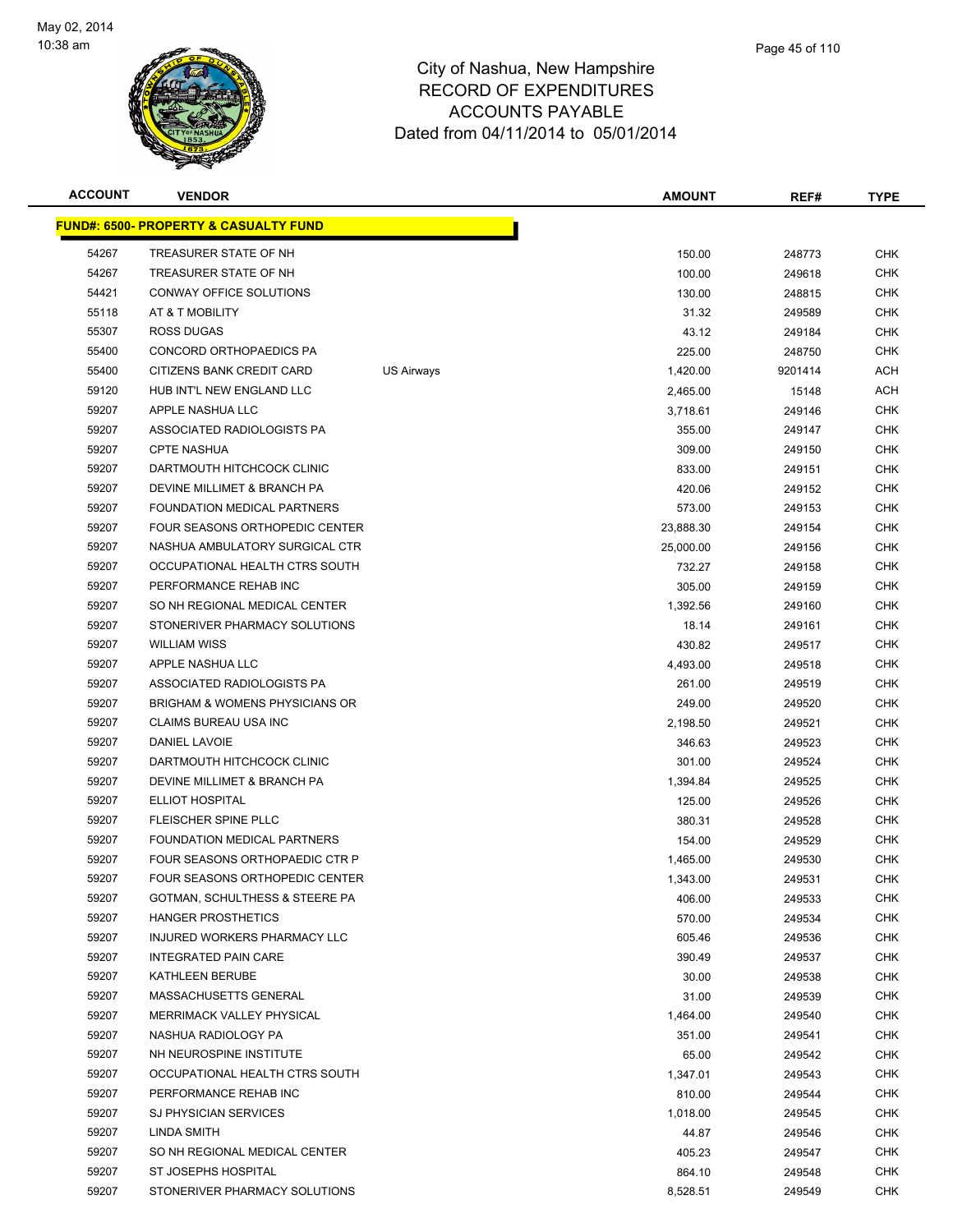

| <b>ACCOUNT</b> | <b>VENDOR</b>                                    | <b>AMOUNT</b> | REF#   | <b>TYPE</b> |
|----------------|--------------------------------------------------|---------------|--------|-------------|
|                | <b>FUND#: 6500- PROPERTY &amp; CASUALTY FUND</b> |               |        |             |
| 59207          | ANAESTHESIA ASSOC OF MASS                        | 2,385.00      | 249990 | <b>CHK</b>  |
| 59207          | APPLE NASHUA LLC                                 | 5,297.58      | 249991 | <b>CHK</b>  |
| 59207          | CAPE MEDICAL SUPPLY INC                          | 205.74        | 249992 | <b>CHK</b>  |
| 59207          | <b>CLAIMS BUREAU USA INC</b>                     | 3,824.50      | 249993 | <b>CHK</b>  |
| 59207          | COUGHLIN RAINBOTH MURPHY & LOWN                  | 3,962.54      | 249994 | <b>CHK</b>  |
| 59207          | <b>CPTE NASHUA</b>                               | 309.00        | 249995 | <b>CHK</b>  |
| 59207          | <b>CULLENCOLLIMORE PLLC</b>                      | 315.00        | 249996 | <b>CHK</b>  |
| 59207          | DARTMOUTH HITCHCOCK CLINIC                       | 443.00        | 249997 | <b>CHK</b>  |
| 59207          | <b>EXCEL ORTHOPAEDIC SPECIALISTS</b>             | 160.00        | 249999 | <b>CHK</b>  |
| 59207          | FLEISCHER SPINE PLLC                             | 1,697.07      | 250000 | <b>CHK</b>  |
| 59207          | FOUR SEASONS ORTHOPEDIC CENTER                   | 4,933.00      | 250001 | <b>CHK</b>  |
| 59207          | INJURED WORKERS PHARMACY LLC                     | 142.30        | 250003 | <b>CHK</b>  |
| 59207          | MERIDIAN RESOURCE CO                             | 158.24        | 250004 | <b>CHK</b>  |
| 59207          | MERRIMACK VALLEY PHYSICAL                        | 544.00        | 250005 | <b>CHK</b>  |
| 59207          | NASHUA ANESTHESIA PARTNERS                       | 850.00        | 250006 | <b>CHK</b>  |
| 59207          | NASHUA RADIOLOGY PA                              | 555.00        | 250007 | <b>CHK</b>  |
| 59207          | NH NEUROSPINE INSTITUTE                          | 2,493.26      | 250008 | <b>CHK</b>  |
| 59207          | OCCUPATIONAL HEALTH CTRS SOUTH                   | 382.64        | 250009 | <b>CHK</b>  |
| 59207          | PERFORMANCE REHAB INC                            | 915.00        | 250010 | <b>CHK</b>  |
| 59207          | SO NH REGIONAL MEDICAL CENTER                    | 3,507.99      | 250011 | <b>CHK</b>  |
| 59207          | <b>ST JOSEPHS HOSPITAL</b>                       | 2,347.20      | 250012 | <b>CHK</b>  |
| 59207          | STONERIVER PHARMACY SOLUTIONS                    | 22.19         | 250013 | <b>CHK</b>  |
| 59225          | <b>CULLENCOLLIMORE PLLC</b>                      | 5,682.25      | 249522 | <b>CHK</b>  |
| 59225          | DEVINE MILLIMET & BRANCH PA                      | 108.15        | 249525 | <b>CHK</b>  |
| 59225          | <b>CULLENCOLLIMORE PLLC</b>                      | 11,576.56     | 249996 | <b>CHK</b>  |
| 59250          | <b>HUDSON MONUMENTS INC</b>                      | 3,134.00      | 249535 | <b>CHK</b>  |
| 59275          | <b>BUMP CLINIC</b>                               | 10,841.43     | 249148 | <b>CHK</b>  |
| 59275          | COMMERCE INSURANCE COMPANY                       | 3,137.46      | 249149 | <b>CHK</b>  |
| 59275          | <b>GILLIG LLC</b>                                | 526.75        | 249155 | <b>CHK</b>  |
| 59275          | NASHUA COLLISION CENTER INC                      | 3,852.27      | 249157 | <b>CHK</b>  |
| 59275          | <b>TURNER GLASS LLC</b>                          | 275.00        | 249162 | <b>CHK</b>  |
| 59275          | <b>CULLENCOLLIMORE PLLC</b>                      | 42.00         | 249522 | <b>CHK</b>  |
| 59275          | ENTERPRISE HOLDINGS INC                          | 735.48        | 249527 | <b>CHK</b>  |
| 59275          | GATE CITY FENCE CO INC                           | 275.00        | 249532 | <b>CHK</b>  |
| 59275          | <b>ENTERPRISE HOLDINGS INC</b>                   | 618.42        | 249998 | <b>CHK</b>  |
| 59275          | <b>GATE CITY COLLISION CENTERS</b>               | 2,156.29      | 250002 | <b>CHK</b>  |
|                |                                                  |               |        |             |

#### TOTAL FUND 6500 - PROPERTY & CASUALTY FUND<br>
\$170,593.46

|       | <b>FUND#: 6600- BENEFITS SELF INSURANCE FUND</b> |            |        |            |
|-------|--------------------------------------------------|------------|--------|------------|
| 21500 | <b>ITT HARTFORD</b>                              | 35.320.00  | 15095  | ACH        |
| 21505 | PROTECTIVE LIFE INSURANCE CO                     | 47.08      | 15126  | ACH        |
| 21516 | BOSTON MUTUAL LIFE INSURANCE                     | 8.830.60   | 15091  | ACH        |
| 21520 | SUN LIFE ASSURANCE CO OF CANAD                   | 4.384.68   | 15127  | ACH        |
| 21545 | NORTHERN NEW ENGLAND BENEFIT                     | 37.990.52  | 15125  | ACH        |
| 21553 | ANTHEM BLUE CROSS /BLUE SHIELD                   | 290.174.92 | 15121  | ACH        |
| 21553 | <b>JEANNE DUBE</b>                               | 295.68     | 248858 | <b>CHK</b> |
| 21585 | <b>VISION SERVICE PLAN</b>                       | 2.848.00   | 249784 | <b>CHK</b> |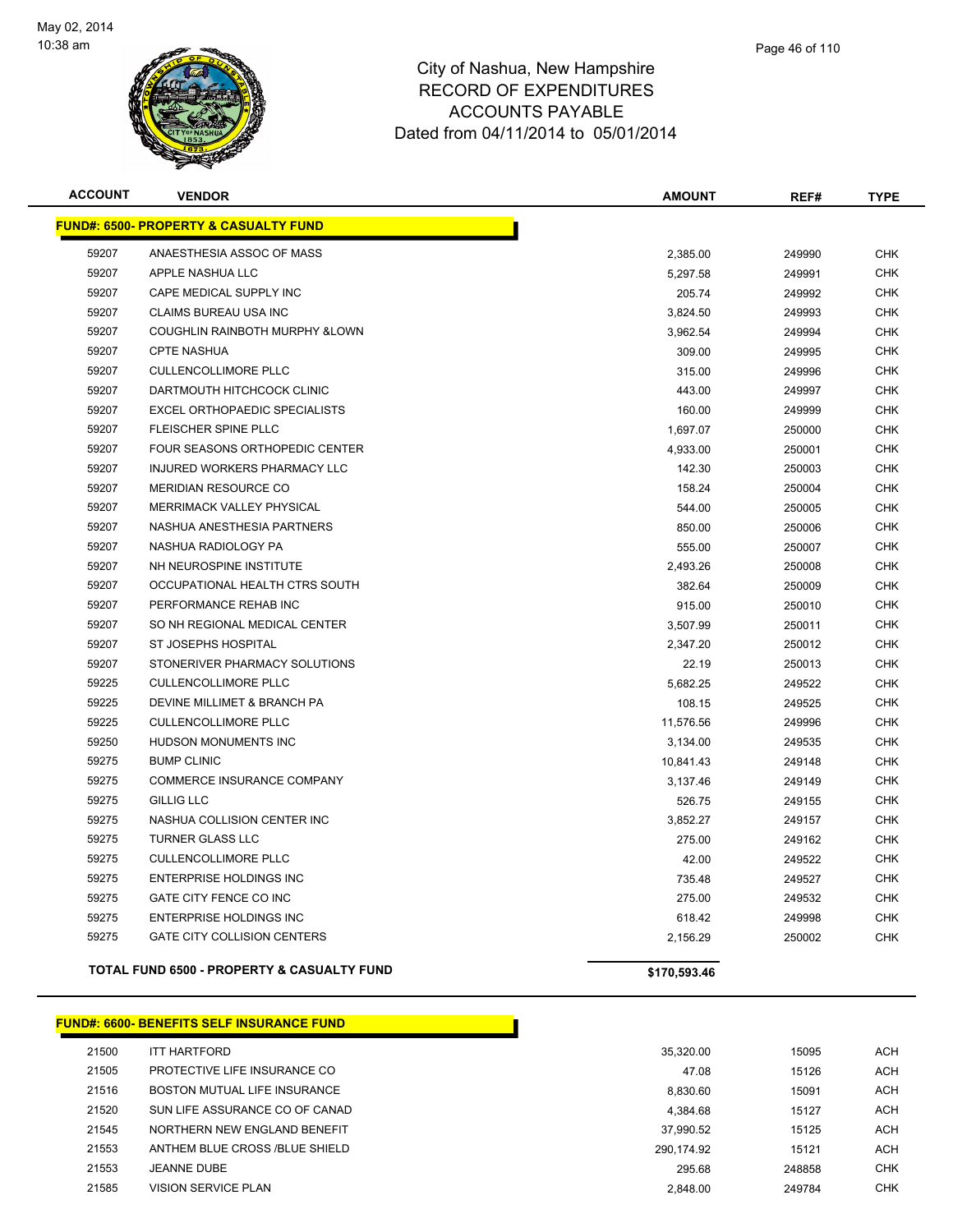

| <b>ACCOUNT</b> | <b>VENDOR</b>                                      |                   | <b>AMOUNT</b>  | REF#    | <b>TYPE</b> |
|----------------|----------------------------------------------------|-------------------|----------------|---------|-------------|
|                | <b>FUND#: 6600- BENEFITS SELF INSURANCE FUND</b>   |                   |                |         |             |
| 21825          | THEODORE L LESSARD                                 |                   | 435.96         | 249191  | <b>CHK</b>  |
| 52809          | PETTY CASH                                         |                   | 20.00          | 249163  | <b>CHK</b>  |
| 52809          | CITIZENS BANK CREDIT CARD                          | Bed Bath & Beyond | 19.99          | 9201414 | <b>ACH</b>  |
| 52809          | CITIZENS BANK CREDIT CARD                          | Bed Bath & Beyond | 19.99          | 9201414 | <b>ACH</b>  |
| 52809          | CITIZENS BANK CREDIT CARD                          | Bed Bath & Beyond | 39.99          | 9201414 | <b>ACH</b>  |
| 52809          | CITIZENS BANK CREDIT CARD                          | Bed Bath & Beyond | 49.99          | 9201414 | <b>ACH</b>  |
| 52815          | <b>ANTHEM - EAP</b>                                |                   | 14,094.00      | 15089   | <b>ACH</b>  |
| 53135          | ST JOSEPHS HOSPITAL                                |                   | 2,836.80       | 249336  | <b>CHK</b>  |
| 59165          | HM LIFE INSURANCE CO                               |                   | 106,009.88     | 15175   | <b>ACH</b>  |
| 59500          | ANTHEM BCBS OF NE                                  |                   | 85,876.56      | 15090   | <b>ACH</b>  |
| 59500          | NORTHEAST DELTA DENTAL                             |                   | 11,798.60      | 15124   | <b>ACH</b>  |
| 59507          | ANTHEM BCBS OF NE                                  |                   | 23,900.25      | 15173   | <b>ACH</b>  |
| 59507          | ANTHEM BCBS OF NE                                  |                   | 1,146,080.55   | 15090   | <b>ACH</b>  |
| 59507          | ANTHEM BCBS OF NE                                  |                   | 628,894.47     | 15120   | <b>ACH</b>  |
| 59507          | ANTHEM BCBS OF NE                                  |                   | 608,549.53     | 15173   | <b>ACH</b>  |
| 59507          | ANTHEM BCBS OF NE                                  |                   | 107,046.21     | 15090   | <b>ACH</b>  |
| 59507          | ANTHEM BCBS OF NE                                  |                   | 68,916.43      | 15120   | <b>ACH</b>  |
| 59507          | ANTHEM BCBS OF NE                                  |                   | 124,552.15     | 15173   | <b>ACH</b>  |
| 59507          | ANTHEM BCBS OF NE                                  |                   | 54,753.85      | 15090   | <b>ACH</b>  |
| 59507          | HARVARD PILGRIM HEALTH CARE                        |                   | 162,193.58     | 15094   | <b>ACH</b>  |
| 59507          | ANTHEM BCBS OF NE                                  |                   | 31,639.57      | 15120   | <b>ACH</b>  |
| 59507          | HARVARD PILGRIM HEALTH CARE                        |                   | 75,398.47      | 15123   | <b>ACH</b>  |
| 59507          | ANTHEM BCBS OF NE                                  |                   | 23,150.86      | 15173   | <b>ACH</b>  |
| 59507          | HARVARD PILGRIM HEALTH CARE                        |                   | 70,569.85      | 15174   | <b>ACH</b>  |
| 59525          | NORTHEAST DELTA DENTAL                             |                   | 80,720.14      | 15124   | <b>ACH</b>  |
| 59525          | NORTHEAST DELTA DENTAL                             |                   | 23,484.66      | 15177   | <b>ACH</b>  |
|                | TOTAL FUND 6600 - BENEFITS SELF INSURANCE FUND     |                   | \$3,830,943.81 |         |             |
|                | <b>FUND#: 7026- CAPITAL EQUIPMENT RESERVE FUND</b> |                   |                |         |             |
| 81500          | <b>GRAPPONE AUTOMOTIVE GROUP</b>                   |                   | 24,519.00      | 249019  | <b>CHK</b>  |
|                |                                                    |                   |                |         |             |
|                | TOTAL FUND 7026 - CAPITAL EQUIPMENT RESERVE FUND   |                   | \$24,519.00    |         |             |
|                | <b>FUND#: 7050- HOLMAN STADIUM IMPROVEMNTS ETF</b> |                   |                |         |             |
| 61299          | UNITED SITE SERVICES NORTHEAST                     |                   | 80.62          | 249780  | <b>CHK</b>  |
|                | TOTAL FUND 7050 - HOLMAN STADIUM IMPROVEMNTS ETF   |                   | \$80.62        |         |             |
|                |                                                    |                   |                |         |             |
|                | <b>FUND#: 7052- MINE FALLS PARK ETF</b>            |                   |                |         |             |
| 54280          | F W WEBB CO                                        |                   | 512.96         | 248828  | <b>CHK</b>  |
| 54280          | PIONEER TREE SERVICE LLC                           |                   | 950.00         | 249321  | <b>CHK</b>  |
| 54280          | PIONEER ATHLETICS                                  |                   | 2,677.50       | 249754  | <b>CHK</b>  |
| 54280          | UNITED SITE SERVICES NORTHEAST                     |                   | 120.93         | 249780  | <b>CHK</b>  |
| 61107          | <b>M &amp; N SPORTS LLC</b>                        |                   | 211.80         | 249297  | <b>CHK</b>  |
| 71999          | PIONEER ATHLETICS                                  |                   | 3,850.00       | 249320  | <b>CHK</b>  |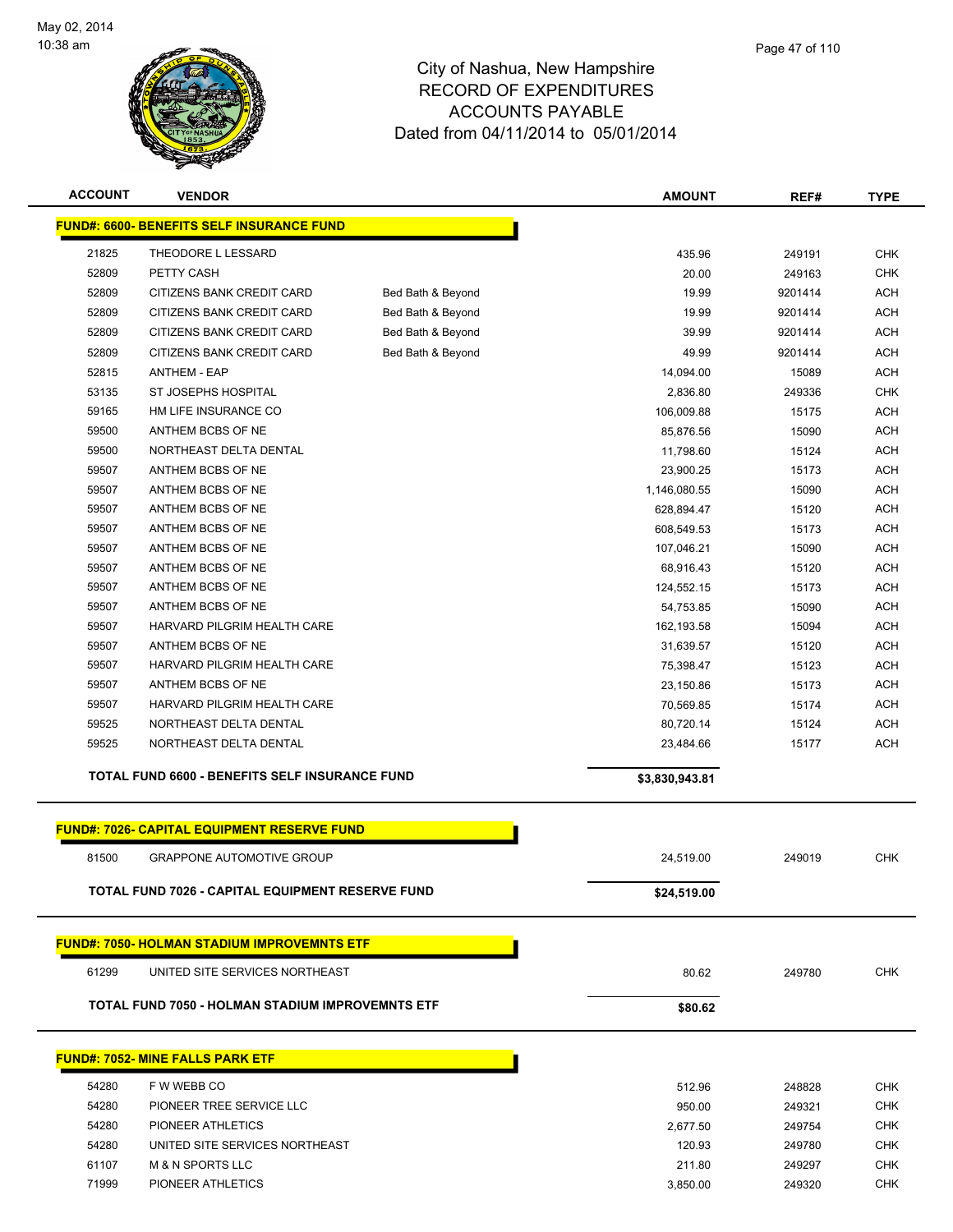| <b>ACCOUNT</b> | <b>VENDOR</b>                                         | <b>AMOUNT</b> | REF#   | <b>TYPE</b> |
|----------------|-------------------------------------------------------|---------------|--------|-------------|
|                | <b>TOTAL FUND 7052 - MINE FALLS PARK ETF</b>          | \$8,323.19    |        |             |
|                | <b>FUND#: 7076- REG VOC ED CAPITAL RESERVE</b>        |               |        |             |
| 71000          | KITTREDGE EQUIPMENT CO - NH                           | 1,234.62      | 249035 | <b>CHK</b>  |
| 71000          | KITTREDGE EQUIPMENT CO - NH                           | 73,275.00     | 249433 | <b>CHK</b>  |
|                | TOTAL FUND 7076 - REG VOC ED CAPITAL RESERVE          | \$74,509.62   |        |             |
|                | <b>FUND#: 7506- ETF CONTRIB-WOODLAWN CEMETERY</b>     |               |        |             |
| 54107          | MCLAUGHLIN OIL CO                                     | 391.26        | 249721 | <b>CHK</b>  |
| 54114          | <b>LIBERTY UTILITIES - NH</b>                         | 1,559.73      | 249598 | <b>CHK</b>  |
| 54600          | MORIN ENGINE SERVICES LLC                             | 1,173.63      | 249734 | <b>CHK</b>  |
| 61299          | <b>HARDY DORIC INC</b>                                | 585.00        | 249274 | <b>CHK</b>  |
| 61549          | <b>FRIZZHOME GARDENS</b>                              | 501.68        | 248835 | <b>CHK</b>  |
|                | TOTAL FUND 7506 - ETF CONTRIB-WOODLAWN CEMETERY       | \$4,211.30    |        |             |
|                | <b>FUND#: 7514- PW-AMHERST ST TRAF MITIGATION</b>     |               |        |             |
| 55699          | VANASSE HANGEN BRUSTLIN INC                           | 2,259.00      | 249782 | <b>CHK</b>  |
|                | TOTAL FUND 7514 - PW-AMHERST ST TRAF MITIGATION       | \$2,259.00    |        |             |
|                | <b>FUND#: 7536- LIBRARY-DANIEL HUSSEY</b>             |               |        |             |
| 55699          | MESH INTERACTIVE AGENCY                               | 1,000.00      | 249726 | <b>CHK</b>  |
|                | <b>TOTAL FUND 7536 - LIBRARY-DANIEL HUSSEY</b>        | \$1,000.00    |        |             |
|                | <b>FUND#: 7546- LIB-VIRGINIA CARR BLOOMFIELD</b>      |               |        |             |
| 55699          | MESH INTERACTIVE AGENCY                               | 3,500.00      | 249726 | <b>CHK</b>  |
|                | <b>TOTAL FUND 7546 - LIB-VIRGINIA CARR BLOOMFIELD</b> | \$3,500.00    |        |             |
|                | FUND#: 7565- SCHOOL RELATED PROGRAMS-ETF              |               |        |             |
| 61135          | <b>BARNES &amp; NOBLE INC</b>                         | 23.11         | 248962 | <b>CHK</b>  |
| 61135          | <b>ANTOINETTA CORL</b>                                | 52.94         | 249393 | <b>CHK</b>  |
| 61135          | <b>FIRST BOOK</b>                                     | 144.51        | 249404 | <b>CHK</b>  |
| 71221          | APPLE INC                                             | 1,752.00      | 248954 | <b>CHK</b>  |
|                | TOTAL FUND 7565 - SCHOOL RELATED PROGRAMS-ETF         | \$1,972.56    |        |             |
|                | <b>FUND#: 8007- EDGEWOOD CEMETERY PERP-CARE</b>       |               |        |             |
| 10640          | TD BANK ACCT#664854015                                | 3,600.00      | 248770 | <b>CHK</b>  |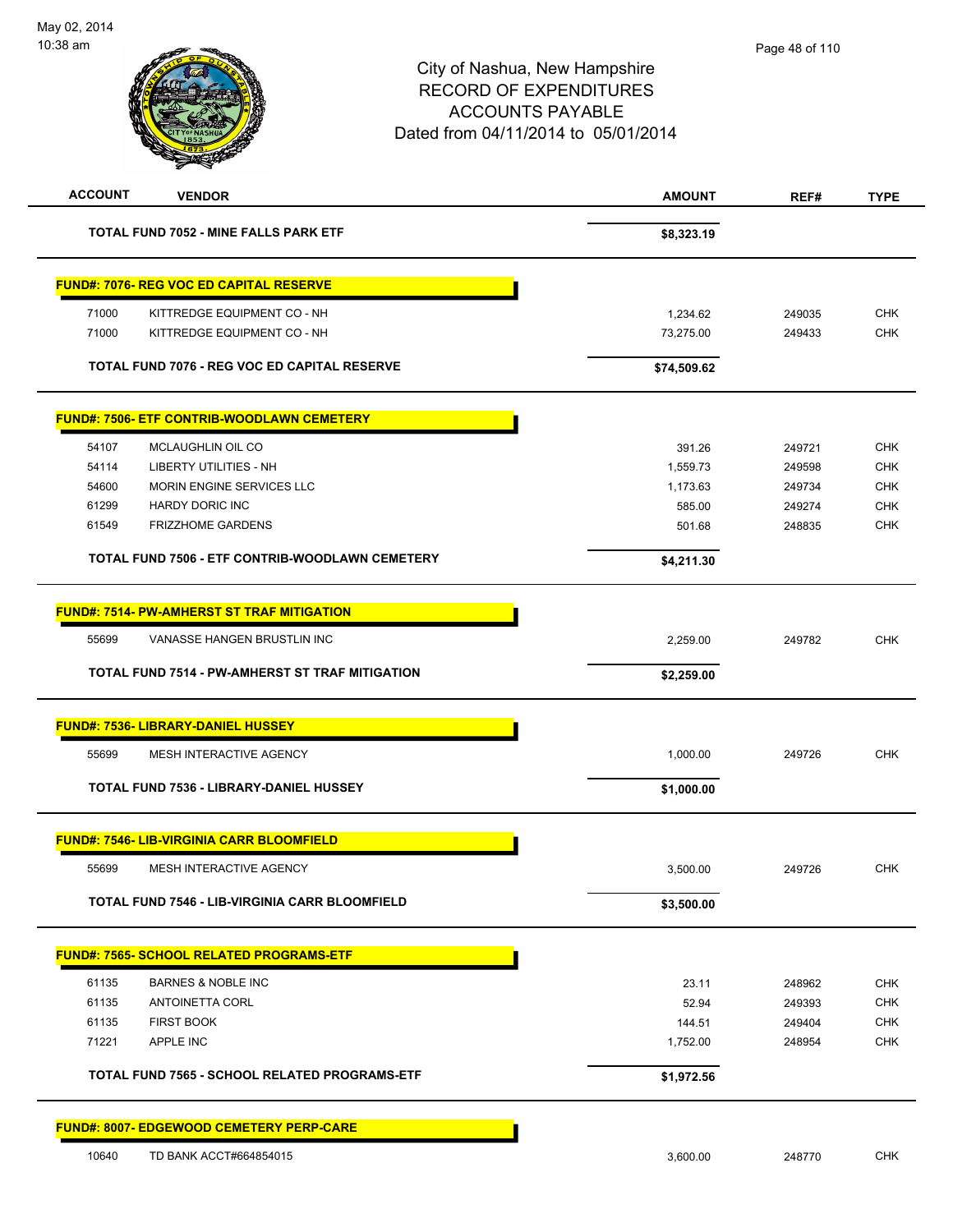| 10:38 am       |                                                      | City of Nashua, New Hampshire<br><b>RECORD OF EXPENDITURES</b><br><b>ACCOUNTS PAYABLE</b><br>Dated from 04/11/2014 to 05/01/2014 | Page 49 of 110 |             |
|----------------|------------------------------------------------------|----------------------------------------------------------------------------------------------------------------------------------|----------------|-------------|
| <b>ACCOUNT</b> | <b>VENDOR</b>                                        | <b>AMOUNT</b>                                                                                                                    | REF#           | <b>TYPE</b> |
|                | <b>TOTAL FUND 8007 - EDGEWOOD CEMETERY PERP-CARE</b> | \$3,600.00                                                                                                                       |                |             |
|                | <b>FUND#: 8014- SUBURBAN CEMETERY PERP-CARE</b>      |                                                                                                                                  |                |             |
| 10628          | TD BANK ACCT#663492015                               | 2,000.00                                                                                                                         | 248769         | <b>CHK</b>  |
|                | <b>TOTAL FUND 8014 - SUBURBAN CEMETERY PERP-CARE</b> | \$2,000.00                                                                                                                       |                |             |
|                | <b>FUND#: 8063- LIBRARY-HENRY STEARNS FUND</b>       |                                                                                                                                  |                |             |
| 61807          | <b>BAKER &amp; TAYLOR</b>                            | 190.51                                                                                                                           | 248793         | <b>CHK</b>  |
| 61807          | <b>INGRAM LIBRARY SERVICES</b>                       | 168.68                                                                                                                           | 248854         | <b>CHK</b>  |
| 61807          | <b>BAKER &amp; TAYLOR</b>                            | 540.21                                                                                                                           | 249227         | <b>CHK</b>  |
| 61807          | <b>BAKER &amp; TAYLOR</b>                            | 176.81                                                                                                                           | 249639         | <b>CHK</b>  |
| 61807          | <b>INGRAM LIBRARY SERVICES</b>                       | 127.79                                                                                                                           | 249702         | <b>CHK</b>  |
|                | <b>TOTAL FUND 8063 - LIBRARY-HENRY STEARNS FUND</b>  | \$1,204.00                                                                                                                       |                |             |
|                | <b>FUND#: 8200- BPW PENSION FUND</b>                 |                                                                                                                                  |                |             |
| 53121          | HOOKER & HOLCOMBE INC                                | 12,500.00                                                                                                                        | 249696         | <b>CHK</b>  |
|                | <b>TOTAL FUND 8200 - BPW PENSION FUND</b>            | \$12,500.00                                                                                                                      |                |             |
|                | <b>FUND#: 8400- AGENCY-DEVELOPER ESCROWS</b>         |                                                                                                                                  |                |             |

21730 231 MAIN DUNSTABLE LLC **CHING A SERVER SERVER SERVER SERVER STATE** 3,295.00 249565 CHK

TOTAL FUND 8400 - AGENCY-DEVELOPER ESCROWS \$3,295.00

**Grand Total:**

**\$12,569,316.19**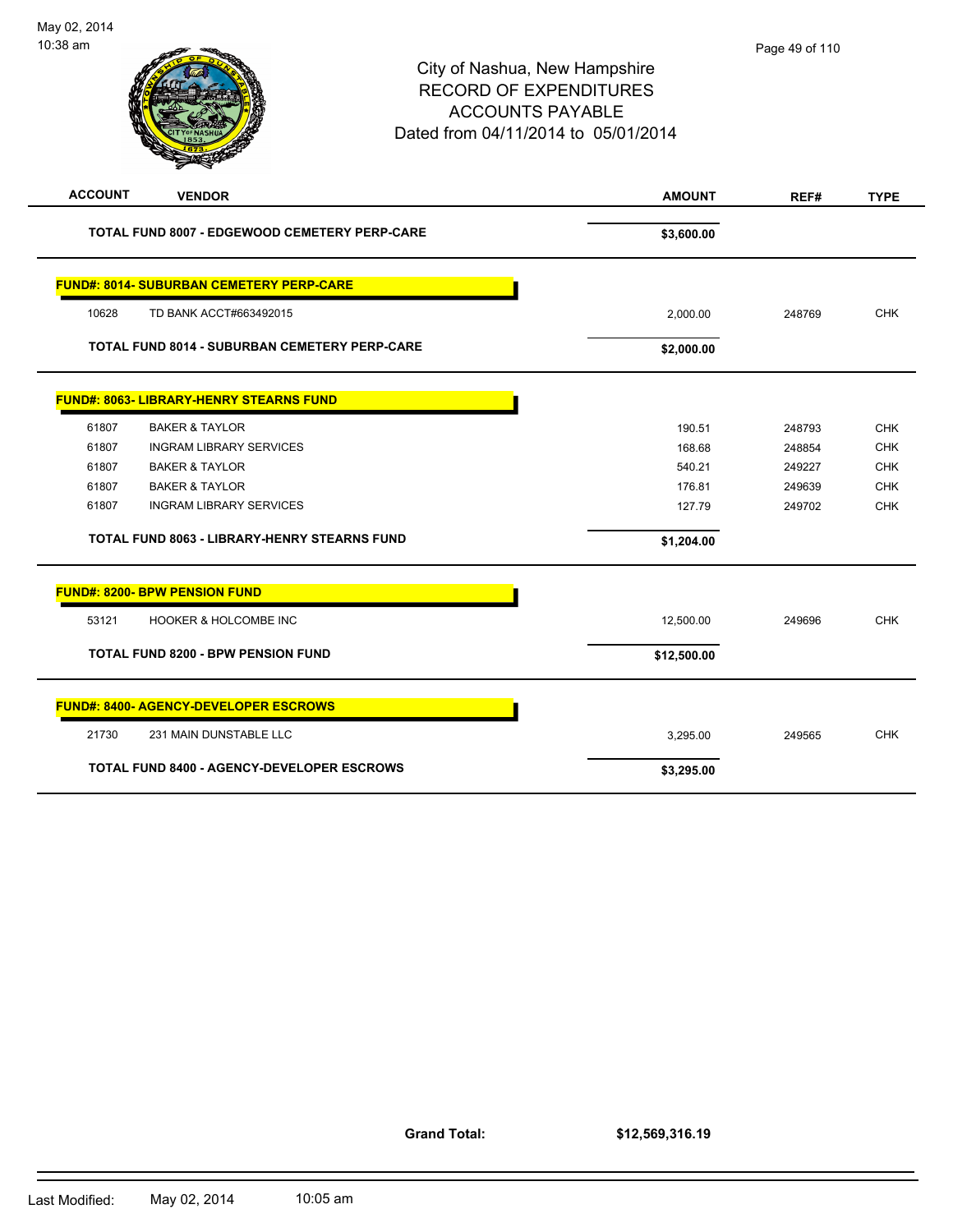

|                                   |                                      | <b>DESCRIPTION</b>               | <b>AMOUNT</b> |
|-----------------------------------|--------------------------------------|----------------------------------|---------------|
| <b>FUND#: 1000 - GENERAL FUND</b> |                                      |                                  |               |
|                                   |                                      |                                  |               |
| <b>MAYOR</b><br>101               |                                      |                                  |               |
| 4/17/14                           | 51100                                | <b>CITIZEN SERVICES DIRECTOR</b> | 929.80        |
| 4/24/14                           | 51100                                | CITIZEN SERVICES DIRECTOR        | 929.81        |
| 5/1/14                            | 51100                                | CITIZEN SERVICES DIRECTOR        | 929.80        |
| 4/17/14                           | 51100                                | <b>COMMUNICATIONS DIRECTOR</b>   | 852.15        |
| 4/24/14                           | 51100                                | COMMUNICATIONS DIRECTOR          | 852.15        |
| 5/1/14                            | 51100                                | COMMUNICATIONS DIRECTOR          | 852.15        |
| 4/17/14                           | 51100                                | EXECUTIVE SECRETARY AA           | 903.15        |
| 4/24/14                           | 51100                                | EXECUTIVE SECRETARY AA           | 903.15        |
| 5/1/14                            | 51100                                | EXECUTIVE SECRETARY AA           | 903.15        |
| 4/17/14                           | 51100                                | RESOURCE COORDINATOR             | 452.45        |
| 4/24/14                           | 51100                                | <b>RESOURCE COORDINATOR</b>      | 452.45        |
| 5/1/14                            | 51100                                | <b>RESOURCE COORDINATOR</b>      | 452.45        |
| 4/17/14                           | 51100                                | SECRETARY RECEPTIONIST           | 565.55        |
| 4/24/14                           | 51100                                | SECRETARY RECEPTIONIST           | 565.55        |
| 5/1/14                            | 51100                                | SECRETARY RECEPTIONIST           | 565.56        |
| 4/17/14                           | 51500                                | <b>MAYOR</b>                     | 2,115.95      |
| 4/24/14                           | 51500                                | <b>MAYOR</b>                     | 2,115.95      |
| 5/1/14                            | 51500                                | <b>MAYOR</b>                     | 2,115.95      |
| 4/24/14                           | 55118                                | TELEPHONE-CELLULAR               | 50.00         |
|                                   |                                      |                                  | \$17,507.17   |
| <b>TOTAL 101 - MAYOR</b>          |                                      |                                  |               |
|                                   | <b>BOARD OF ALDERMEN</b>             |                                  |               |
| 4/17/14                           | 51100                                | ALDERMANIC LEGISLATION MANAGER   | 1,404.70      |
| 4/24/14                           | 51100                                | ALDERMANIC LEGISLATION MANAGER   | 1,404.70      |
| 5/1/14                            | 51100                                | ALDERMANIC LEGISLATION MANAGER   | 1,404.70      |
| 4/17/14                           | 51200                                | LEGISLATIVE TRANSCRIPTION SPEC   | 273.57        |
| 4/24/14                           | 51200                                | LEGISLATIVE TRANSCRIPTION SPEC   | 378.77        |
| 5/1/14                            | 51200                                | LEGISLATIVE TRANSCRIPTION SPEC   | 420.86        |
|                                   | <b>TOTAL 102 - BOARD OF ALDERMEN</b> |                                  | \$5,287.30    |
|                                   |                                      |                                  |               |
| <b>LEGAL</b>                      |                                      |                                  |               |
| 4/17/14                           | 51100                                | ASSISTANT CORP COUNSEL           | 1,324.90      |
| 4/24/14                           | 51100                                | ASSISTANT CORP COUNSEL           | 1,324.90      |
| 5/1/14                            | 51100                                | ASSISTANT CORP COUNSEL           | 1,324.90      |
| 4/17/14                           | 51100                                | <b>CORPORATION COUNSEL</b>       | 2,183.75      |
| 4/24/14                           | 51100                                | <b>CORPORATION COUNSEL</b>       | 2,183.75      |
| 5/1/14                            | 51100                                | <b>CORPORATION COUNSEL</b>       | 2,183.75      |
| 4/17/14                           | 51100                                | DEPUTY CORPORATION COUNSEL       | 1,986.70      |
| 4/24/14                           | 51100                                | DEPUTY CORPORATION COUNSEL       | 1,986.70      |
| 5/1/14                            | 51100                                | DEPUTY CORPORATION COUNSEL       | 1,986.70      |
| 4/17/14                           | 51100                                | <b>LEGAL ASSISTANT</b>           | 1,488.29      |
| 102<br>103<br>4/24/14             | 51100                                | <b>LEGAL ASSISTANT</b>           | 1,846.55      |
| 5/1/14                            | 51100                                | <b>LEGAL ASSISTANT</b>           | 1,801.06      |
| 4/24/14                           | 55118                                | TELEPHONE-CELLULAR               | 100.00        |
| <b>TOTAL 103 - LEGAL</b>          |                                      |                                  | \$21,721.95   |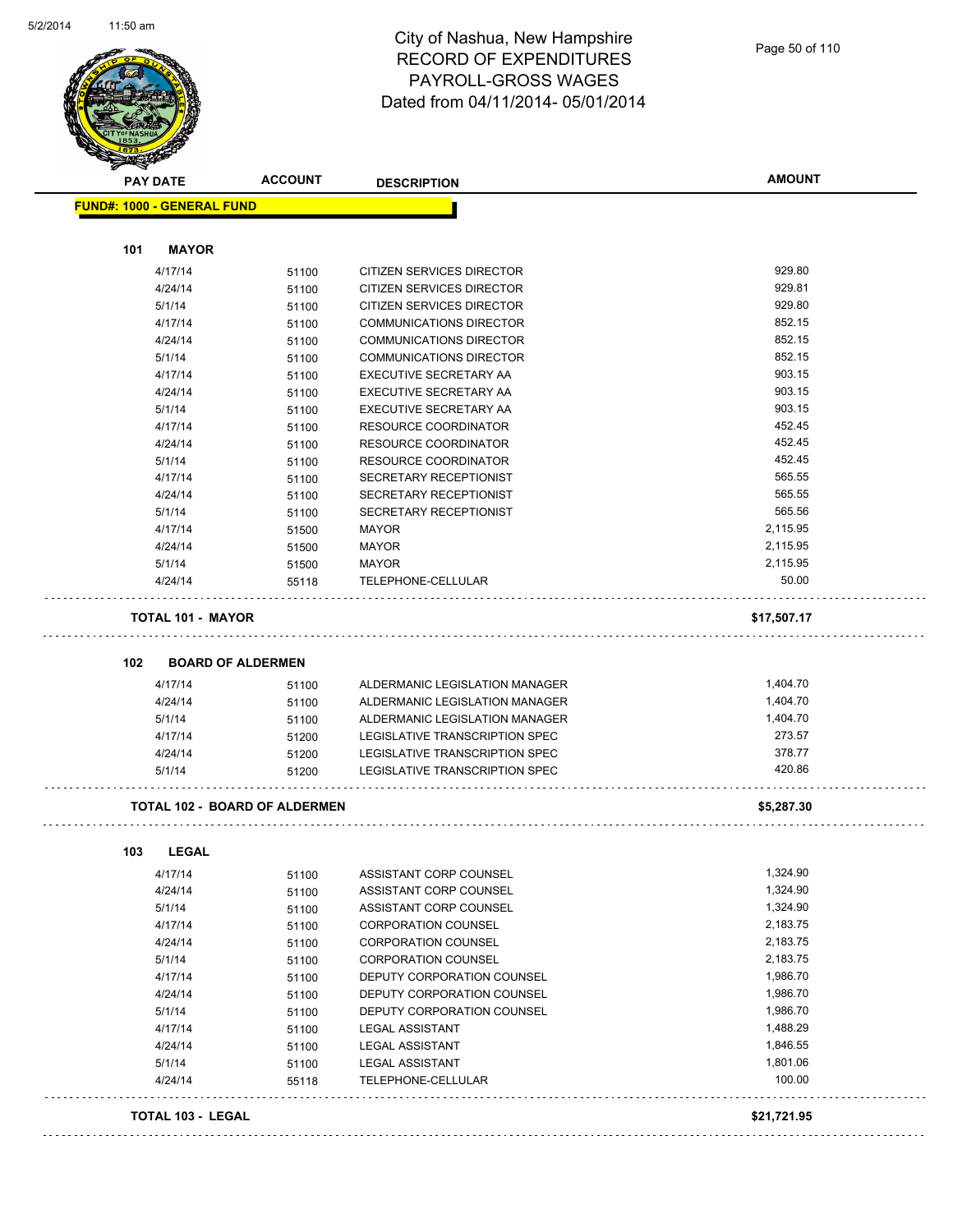Page 51 of 110

|                                    | <b>ACCOUNT</b> | <b>DESCRIPTION</b>                       | <b>AMOUNT</b>      |
|------------------------------------|----------------|------------------------------------------|--------------------|
| <b>FUND#: 1000 - GENERAL FUND</b>  |                |                                          |                    |
|                                    |                |                                          |                    |
| <b>CITI-STAT</b><br>105            |                |                                          |                    |
| 4/17/14                            | 51100          | DIRECTOR CITISTAT                        | 1,529.80           |
| 4/24/14                            | 51100          | <b>DIRECTOR CITISTAT</b>                 | 1,529.80           |
| 5/1/14                             | 51100          | DIRECTOR CITISTAT                        | 1,529.80<br>690.85 |
| 4/17/14                            | 51100          | OPERATIONS ANALYST<br>OPERATIONS ANALYST | 690.85             |
| 4/24/14<br>5/1/14                  | 51100<br>51100 | OPERATIONS ANALYST                       | 690.85             |
|                                    |                |                                          |                    |
| TOTAL 105 - CITI-STAT              |                |                                          | \$6,661.95         |
| <b>CITY CLERK</b><br>107           |                |                                          |                    |
| 4/17/14                            | 51100          | <b>CITY CLERK</b>                        | 1,771.20           |
| 4/24/14                            | 51100          | <b>CITY CLERK</b>                        | 1,771.20           |
| 5/1/14                             | 51100          | <b>CITY CLERK</b>                        | 1,771.20           |
| 4/17/14                            | 51100          | <b>CLERK VITAL RECORDS II</b>            | 2,089.95           |
| 4/24/14                            | 51100          | <b>CLERK VITAL RECORDS II</b>            | 2,089.95           |
| 5/1/14                             | 51100          | <b>CLERK VITAL RECORDS II</b>            | 2,089.95           |
| 4/17/14                            | 51100          | DEPARTMENT COORDINATOR, CC               | 791.45             |
| 4/24/14                            | 51100          | DEPARTMENT COORDINATOR, CC               | 791.45             |
| 5/1/14                             | 51100          | DEPARTMENT COORDINATOR, CC               | 791.45             |
| 4/17/14                            | 51100          | DEPUTY CITY CLERK                        | 1,371.00           |
| 4/24/14                            | 51100          | DEPUTY CITY CLERK                        | 1,371.00           |
| 5/1/14                             | 51100          | DEPUTY CITY CLERK                        | 1,371.00           |
| 4/17/14                            | 51300          | OVERTIME-REGULAR                         | 29.68              |
| 4/24/14                            | 51300          | OVERTIME-REGULAR                         | 29.68              |
| 5/1/14                             | 51300          | OVERTIME-REGULAR                         | 29.68              |
| <b>TOTAL 107 - CITY CLERK</b>      |                |                                          | \$18,159.84        |
| 111<br><b>HUMAN RESOURCES</b>      |                |                                          |                    |
| 4/17/14                            | 51100          | <b>HR ANALYST</b>                        | 1,014.70           |
| 4/24/14                            | 51100          | HR ANALYST                               | 1,014.70           |
| 5/1/14                             | 51100          | HR ANALYST                               | 1,014.70           |
| 4/17/14                            | 51100          | HR SPEC                                  | 833.85             |
| 4/24/14                            | 51100          | HR SPEC                                  | 833.85             |
| 5/1/14                             | 51100          | HR SPEC                                  | 833.85             |
| 4/17/14                            | 51100          | HUMAN RESOURCES DIRECTOR                 | 1,546.45           |
| 4/24/14                            | 51100          | HUMAN RESOURCES DIRECTOR                 | 1,546.44           |
| 5/1/14                             | 51100          | HUMAN RESOURCES DIRECTOR                 | 1,546.45           |
| 4/17/14                            | 51200          | ADMINISTRATIVE ASSISTANT I               | 255.60             |
| 4/24/14                            | 51200          | ADMINISTRATIVE ASSISTANT I               | 255.60             |
| 5/1/14                             | 51200          | ADMINISTRATIVE ASSISTANT I               | 281.16             |
| 4/24/14                            | 55118          | TELEPHONE-CELLULAR                       | 50.00              |
| <b>TOTAL 111 - HUMAN RESOURCES</b> |                |                                          | \$11,027.35        |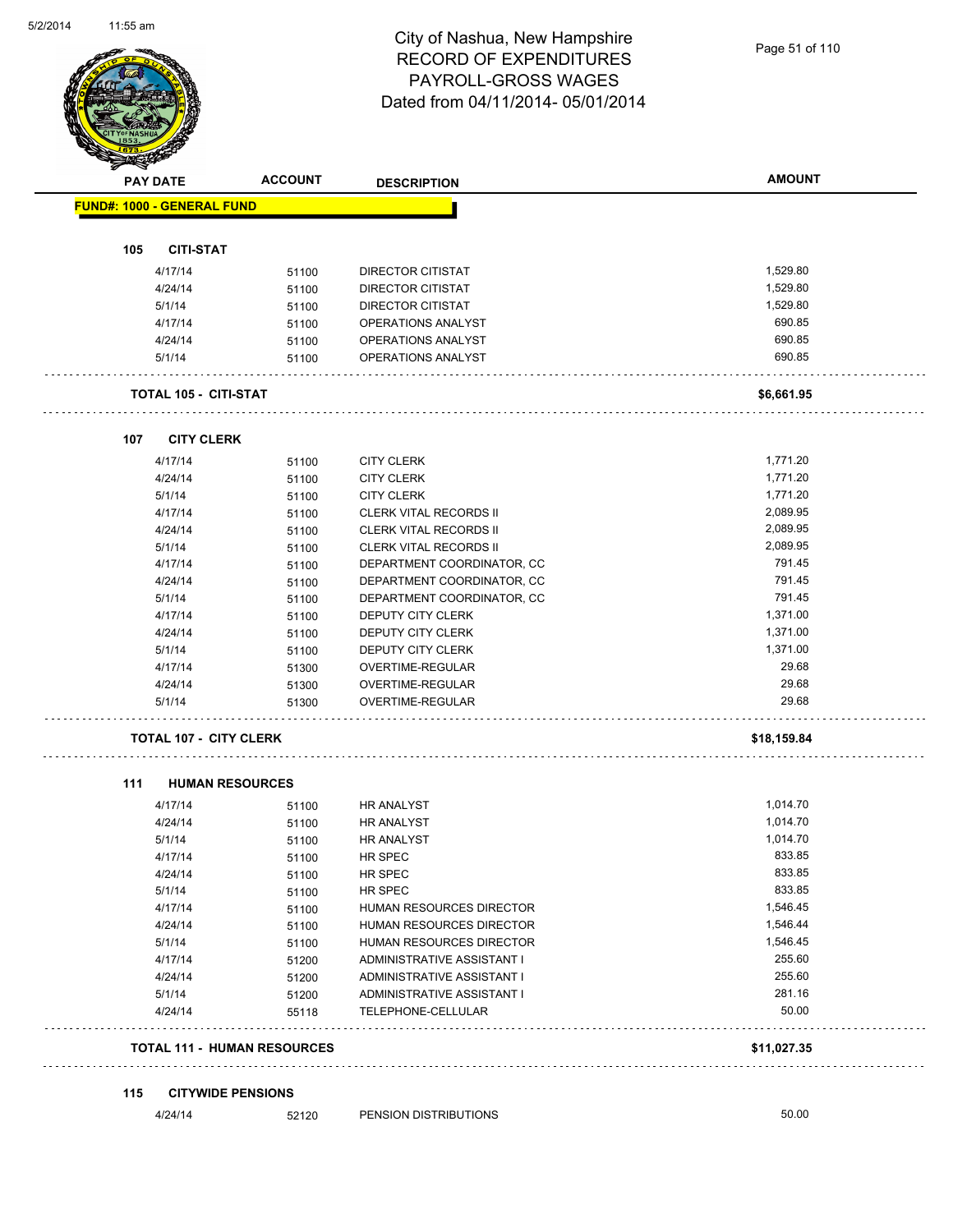| $1.00$ and                        |                                           | City of Nashua, New Hampshire<br><b>RECORD OF EXPENDITURES</b><br>PAYROLL-GROSS WAGES<br>Dated from 04/11/2014-05/01/2014 | Page 52 of 110   |
|-----------------------------------|-------------------------------------------|---------------------------------------------------------------------------------------------------------------------------|------------------|
| <b>PAY DATE</b>                   | <b>ACCOUNT</b>                            | <b>DESCRIPTION</b>                                                                                                        | <b>AMOUNT</b>    |
| <b>FUND#: 1000 - GENERAL FUND</b> |                                           |                                                                                                                           |                  |
|                                   | <b>TOTAL 115 - CITYWIDE PENSIONS</b>      |                                                                                                                           | \$50.00          |
| 122                               | <b>INFORMATION TECHNOLOGY</b>             |                                                                                                                           |                  |
| 4/17/14                           | 51100                                     | ADMIN ASSISTANT II                                                                                                        | 665.60           |
| 4/24/14                           | 51100                                     | ADMIN ASSISTANT II                                                                                                        | 665.60           |
| 5/1/14                            | 51100                                     | ADMIN ASSISTANT II                                                                                                        | 665.60           |
| 4/17/14                           | 51100                                     | ERP SYSTEM ADMIN DBA                                                                                                      | 1,622.10         |
| 4/24/14                           | 51100                                     | ERP SYSTEM ADMIN DBA                                                                                                      | 1,622.10         |
| 5/1/14                            | 51100                                     | ERP SYSTEM ADMIN DBA                                                                                                      | 1,622.10         |
| 4/17/14                           | 51100                                     | INTER INTRA APPL DEV PROJ LDR                                                                                             | 1,579.20         |
| 4/24/14                           | 51100                                     | INTER INTRA APPL DEV PROJ LDR                                                                                             | 1,579.20         |
| 5/1/14                            | 51100                                     | INTER INTRA APPL DEV PROJ LDR                                                                                             | 1,579.20         |
| 4/17/14                           | 51100                                     | IT APPLICATIONS ANALYST                                                                                                   | 1,143.66         |
| 4/24/14                           | 51100                                     | IT APPLICATIONS ANALYST                                                                                                   | 1,143.65         |
| 5/1/14                            | 51100                                     | IT APPLICATIONS ANALYST                                                                                                   | 1,143.65         |
| 4/17/14                           | 51100                                     | IT DIVISION DIRECTOR                                                                                                      | 1,986.70         |
| 4/24/14                           | 51100                                     | IT DIVISION DIRECTOR                                                                                                      | 1,986.70         |
| 5/1/14                            | 51100                                     | IT DIVISION DIRECTOR                                                                                                      | 1,986.70         |
| 4/17/14                           | 51100                                     | IT INFRASTRUCTURE ANALYST                                                                                                 | 1,433.22         |
| 4/24/14                           | 51100                                     | IT INFRASTRUCTURE ANALYST                                                                                                 | 1,194.35         |
| 5/1/14                            | 51100                                     | IT INFRASTRUCTURE ANALYST                                                                                                 | 1,194.35         |
| 4/17/14                           | 51100                                     | IT INFRASTRUCTURE TEAM LEADER                                                                                             | 1,771.20         |
| 4/24/14                           | 51100                                     | IT INFRASTRUCTURE TEAM LEADER                                                                                             | 1,771.20         |
| 5/1/14                            | 51100                                     | IT INFRASTRUCTURE TEAM LEADER                                                                                             | 1,771.20         |
| 4/17/14                           | 51100                                     | SYSTEMS ADM DATABASE ADM                                                                                                  | 1,611.14         |
| 4/24/14                           | 51100                                     | SYSTEMS ADM DATABASE ADM                                                                                                  | 1,611.15         |
| 5/1/14                            | 51100                                     | SYSTEMS ADM DATABASE ADM                                                                                                  | 1,611.15         |
| 4/17/14                           | 51100                                     | TECHNICAL SPEC II NET SUPPORT                                                                                             | 2,310.90         |
| 4/24/14                           | 51100                                     | TECHNICAL SPEC II NET SUPPORT                                                                                             | 2,310.90         |
| 5/1/14                            | 51100                                     | TECHNICAL SPEC II NET SUPPORT                                                                                             | 2,310.90         |
| 4/17/14                           | 51100                                     | <b>TECHNICAL SPEC III</b>                                                                                                 | 1,444.15         |
| 4/24/14                           | 51100                                     | <b>TECHNICAL SPEC III</b>                                                                                                 | 1,444.15         |
| 5/1/14                            | 51100                                     | <b>TECHNICAL SPEC III</b>                                                                                                 | 1,444.15         |
| 4/17/14                           | 51100                                     | <b>WEB DESIGNER</b>                                                                                                       | 633.45           |
| 4/24/14                           | 51100                                     | <b>WEB DESIGNER</b>                                                                                                       | 633.45           |
| 5/1/14                            | 51100                                     | <b>WEB DESIGNER</b>                                                                                                       | 633.45           |
| 4/17/14                           | 51300                                     | OVERTIME-REGULAR                                                                                                          | 10.18            |
| 5/1/14<br>4/24/14                 | 51300<br>55118                            | OVERTIME-REGULAR<br>TELEPHONE-CELLULAR                                                                                    | 142.54<br>267.00 |
|                                   | <b>TOTAL 122 - INFORMATION TECHNOLOGY</b> |                                                                                                                           | \$48,545.94      |
|                                   |                                           |                                                                                                                           |                  |
| 126                               | <b>FINANCIAL SERVICES</b>                 |                                                                                                                           |                  |
|                                   |                                           |                                                                                                                           |                  |

5/2/2014

11:55 am

| 4/17/14 | 51100 | <b>ACCOUNTANT</b>            | 898.10   |
|---------|-------|------------------------------|----------|
| 4/24/14 | 51100 | <b>ACCOUNTANT</b>            | 898.10   |
| 5/1/14  | 51100 | <b>ACCOUNTANT</b>            | 898.10   |
| 4/17/14 | 51100 | ACCOUNTING COMPLIANCE MGR    | 1.073.50 |
| 4/24/14 | 51100 | ACCOUNTING COMPLIANCE MGR    | 1.073.50 |
| 5/1/14  | 51100 | ACCOUNTING COMPLIANCE MGR    | 1.073.50 |
| 4/17/14 | 51100 | ACCOUNTS PAYABLE COORDINATOR | 2.187.83 |
| 4/24/14 | 51100 | ACCOUNTS PAYABLE COORDINATOR | 2.192.90 |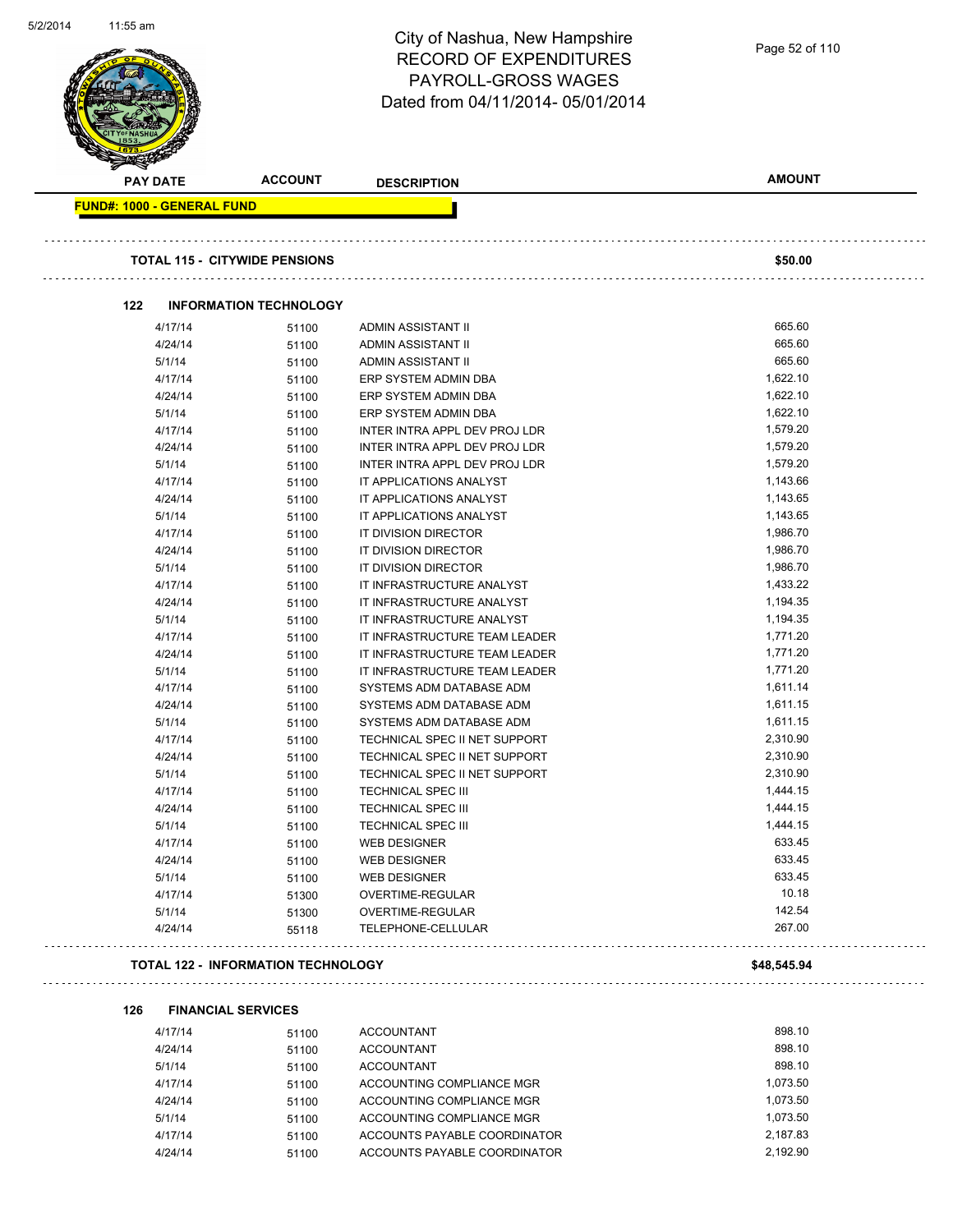

| <b>PAY DATE</b>                   | <b>ACCOUNT</b>            | <b>DESCRIPTION</b>                | <b>AMOUNT</b> |
|-----------------------------------|---------------------------|-----------------------------------|---------------|
| <b>FUND#: 1000 - GENERAL FUND</b> |                           |                                   |               |
|                                   |                           |                                   |               |
| 126                               | <b>FINANCIAL SERVICES</b> |                                   |               |
| 5/1/14                            | 51100                     | ACCOUNTS PAYABLE COORDINATOR      | 2,158.78      |
| 4/17/14                           | 51100                     | ACCOUNTS PAYABLE SUPV             | 929.80        |
| 4/24/14                           | 51100                     | ACCOUNTS PAYABLE SUPV             | 929.80        |
| 5/1/14                            | 51100                     | <b>ACCOUNTS PAYABLE SUPV</b>      | 929.80        |
| 4/17/14                           | 51100                     | ADMINISTRATIVE ASSISTANT I        | 646.79        |
| 4/24/14                           | 51100                     | ADMINISTRATIVE ASSISTANT I        | 873.89        |
| 5/1/14                            | 51100                     | ADMINISTRATIVE ASSISTANT I        | 760.35        |
| 4/17/14                           | 51100                     | <b>CFO COMPTROLLER</b>            | 1,999.70      |
| 4/24/14                           | 51100                     | <b>CFO COMPTROLLER</b>            | 1,999.70      |
| 5/1/14                            | 51100                     | <b>CFO COMPTROLLER</b>            | 1,999.70      |
| 4/17/14                           | 51100                     | <b>COMPENSATION MANAGER</b>       | 1,533.60      |
| 4/24/14                           | 51100                     | <b>COMPENSATION MANAGER</b>       | 1,533.60      |
| 5/1/14                            | 51100                     | <b>COMPENSATION MANAGER</b>       | 3,067.21      |
| 4/17/14                           | 51100                     | DEP TREASURER TAX COLLECTOR       | 1,076.20      |
| 4/24/14                           | 51100                     | DEP TREASURER TAX COLLECTOR       | 1,076.20      |
| 5/1/14                            | 51100                     | DEP TREASURER TAX COLLECTOR       | 1,076.20      |
| 4/17/14                           | 51100                     | FINANCE AND ADMIN MANAGER         | 744.65        |
| 4/24/14                           | 51100                     | <b>FINANCE AND ADMIN MANAGER</b>  | 744.65        |
| 5/1/14                            | 51100                     | FINANCE AND ADMIN MANAGER         | 744.65        |
| 4/17/14                           | 51100                     | FINANCIAL MANAGER GENERAL GOVT    | 1,367.60      |
| 4/24/14                           | 51100                     | FINANCIAL MANAGER GENERAL GOVT    | 1,367.60      |
| 5/1/14                            | 51100                     | FINANCIAL MANAGER GENERAL GOVT    | 1,367.60      |
| 4/17/14                           | 51100                     | FINANCIAL SERVICES COORDINATOR    | 936.70        |
| 4/24/14                           | 51100                     | FINANCIAL SERVICES COORDINATOR    | 936.71        |
| 5/1/14                            | 51100                     | FINANCIAL SERVICES COORDINATOR    | 936.70        |
| 4/17/14                           | 51100                     | MOTOR VEHICLE COORDINATOR         | 646.79        |
| 4/24/14                           | 51100                     | MOTOR VEHICLE COORDINATOR         | 646.80        |
| 5/1/14                            | 51100                     | MOTOR VEHICLE COORDINATOR         | 646.80        |
| 4/17/14                           | 51100                     | MV CLERK II REGISTRATION          | 632.00        |
| 4/24/14                           | 51100                     | <b>MV CLERK II REGISTRATION</b>   | 632.00        |
| 5/1/14                            | 51100                     | MV CLERK II REGISTRATION          | 632.00        |
| 4/17/14                           | 51100                     | PAYROLL ANALYST II                | 1,770.55      |
| 4/24/14                           | 51100                     | PAYROLL ANALYST II                | 1,770.55      |
| 5/1/14                            | 51100                     | PAYROLL ANALYST II                | 1,758.83      |
| 4/17/14                           | 51100                     | REVENUE ACCOUNTS SPEC             | 911.05        |
| 4/24/14                           | 51100                     | REVENUE ACCOUNTS SPEC             | 951.62        |
| 5/1/14                            | 51100                     | REVENUE ACCOUNTS SPEC             | 992.21        |
| 4/10/14                           | 51100                     | REVENUE COORDINATOR               | (6, 134.59)   |
| 4/17/14                           | 51100                     | SENIOR FINANCIAL ANALYST          | 1,100.45      |
| 4/24/14                           | 51100                     | SENIOR FINANCIAL ANALYST          | 2,200.89      |
| 5/1/14                            | 51100                     | SENIOR FINANCIAL ANALYST          | 1,100.45      |
| 4/17/14                           | 51100                     | <b>SUPV VEHICLE REGISTRATION</b>  | 1,044.70      |
| 4/24/14                           | 51100                     | SUPV VEHICLE REGISTRATION         | 1,044.70      |
| 5/1/14                            | 51100                     | SUPV VEHICLE REGISTRATION         | 1,044.70      |
| 4/17/14                           | 51100                     | TREASURER TAX COLLECTOR           | 1,771.20      |
| 4/24/14                           | 51100                     | TREASURER TAX COLLECTOR           | 1,771.20      |
| 5/1/14                            | 51100                     | TREASURER TAX COLLECTOR           | 1,771.20      |
| 4/17/14                           | 51100                     | <b>VEHICLE REGISTRATION CLERK</b> | 1,629.95      |
| 4/24/14                           | 51100                     | <b>VEHICLE REGISTRATION CLERK</b> | 1,629.95      |
| 5/1/14                            | 51100                     | <b>VEHICLE REGISTRATION CLERK</b> | 1,629.95      |
| 4/17/14                           | 51200                     | TRUST ACCOUNTANT PT               | 637.33        |
| 4/24/14                           | 51200                     | TRUST ACCOUNTANT PT               | 676.46        |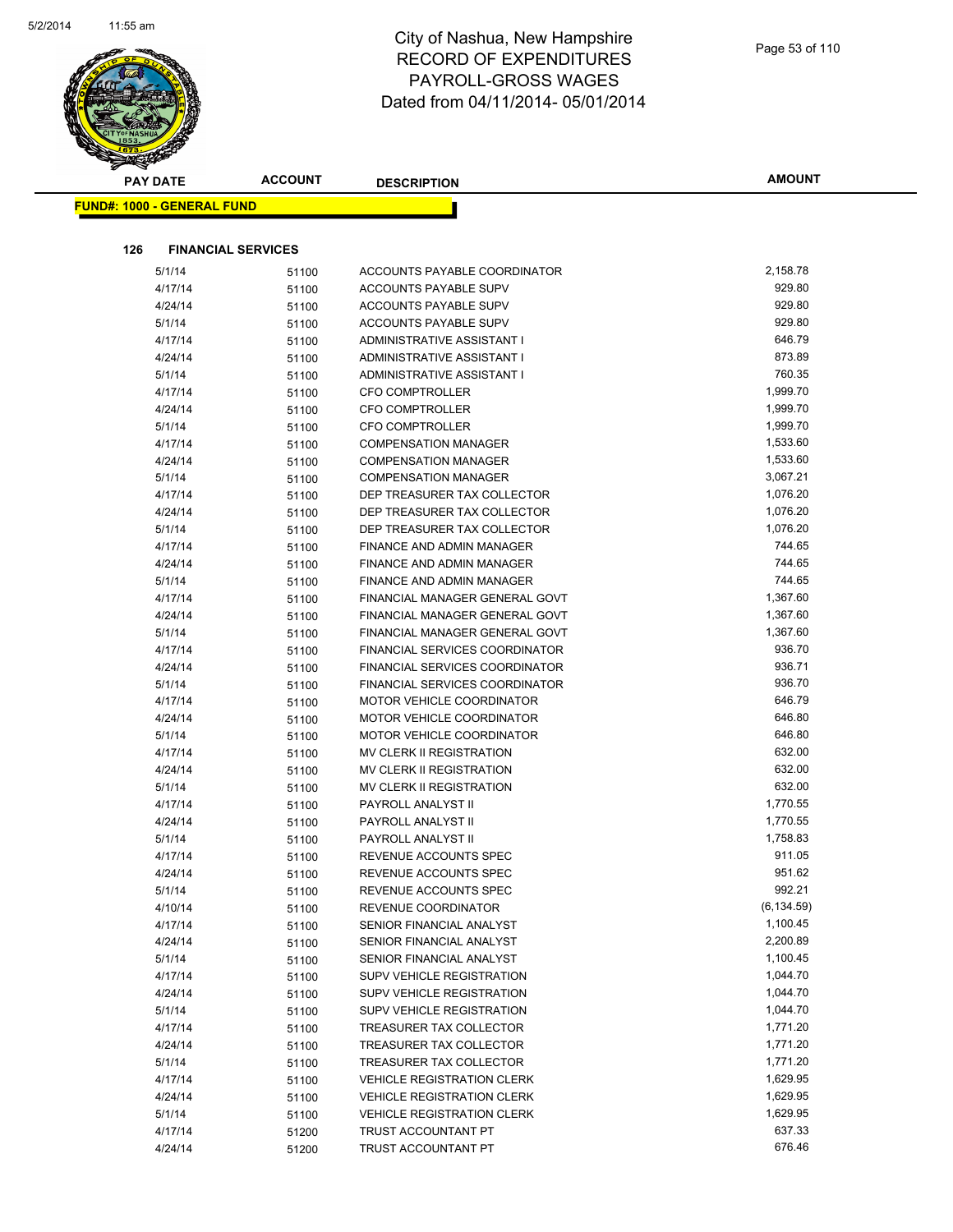|     | <b>PAY DATE</b>                   | <b>ACCOUNT</b>                        | <b>DESCRIPTION</b>                                         | <b>AMOUNT</b>    |
|-----|-----------------------------------|---------------------------------------|------------------------------------------------------------|------------------|
|     | <b>FUND#: 1000 - GENERAL FUND</b> |                                       |                                                            |                  |
|     |                                   |                                       |                                                            |                  |
| 126 |                                   | <b>FINANCIAL SERVICES</b>             |                                                            |                  |
|     | 5/1/14                            | 51200                                 | TRUST ACCOUNTANT PT                                        | 670.88           |
|     | 4/17/14                           | 51300                                 | OVERTIME-REGULAR                                           | 211.10           |
|     | 4/24/14                           | 51300                                 | OVERTIME-REGULAR                                           | 335.52           |
|     | 4/29/14                           | 51300                                 | OVERTIME-REGULAR                                           | (454.03)         |
|     | 4/10/14                           | 51750                                 | <b>RETIREMENT &amp; SEPARATION PAY</b>                     | 6,134.59         |
|     | 4/24/14                           | 55118                                 | TELEPHONE-CELLULAR                                         | 50.00            |
|     |                                   | <b>TOTAL 126 - FINANCIAL SERVICES</b> |                                                            | \$73,891.51      |
| 129 | <b>CITY BUILDINGS</b>             |                                       |                                                            |                  |
|     | 4/17/14                           | 51100                                 | <b>BUILDING MANAGER</b>                                    | 788.60           |
|     | 4/24/14                           | 51100                                 | <b>BUILDING MANAGER</b>                                    | 788.60           |
|     | 5/1/14                            | 51100                                 | <b>BUILDING MANAGER</b>                                    | 788.60           |
|     | 4/17/14                           | 51100                                 | <b>CUSTODIAN I</b>                                         | 1,166.84         |
|     | 4/24/14                           | 51100                                 | <b>CUSTODIAN I</b>                                         | 1,166.85         |
|     | 5/1/14                            | 51100                                 | <b>CUSTODIAN I</b>                                         | 1,166.85         |
|     | 4/17/14                           | 51100                                 | MAINTENANCE SPEC                                           | 663.85           |
|     | 4/24/14                           | 51100                                 | MAINTENANCE SPEC                                           | 663.85           |
|     | 5/1/14                            | 51100                                 | MAINTENANCE SPEC                                           | 663.85           |
|     | 4/17/14                           | 51200                                 | <b>CUSTODIAN I</b>                                         | 306.75           |
|     | 4/24/14                           | 51200                                 | <b>CUSTODIAN I</b>                                         | 306.75           |
|     | 5/1/14                            | 51200                                 | <b>CUSTODIAN I</b>                                         | 306.75           |
|     | 4/24/14                           | 51300                                 | OVERTIME-REGULAR                                           | 6.22             |
|     |                                   | <b>TOTAL 129 - CITY BUILDINGS</b>     |                                                            | \$8,784.36       |
| 130 | <b>PURCHASING</b>                 |                                       |                                                            |                  |
|     | 4/17/14                           | 51100                                 | PRINTING TECH MAIL DIST                                    | 972.30           |
|     | 4/24/14                           | 51100                                 | PRINTING TECH MAIL DIST                                    | 972.30           |
|     | 5/1/14                            | 51100                                 | PRINTING TECH MAIL DIST                                    | 972.30           |
|     | 4/17/14                           | 51100                                 | PURCHASING AGENT I                                         | 661.95           |
|     | 4/24/14                           | 51100                                 | PURCHASING AGENT I                                         | 661.95           |
|     | 5/1/14                            | 51100                                 | PURCHASING AGENT I                                         | 661.95           |
|     | 4/17/14                           | 51100                                 | PURCHASING AGENT II                                        | 1,020.45         |
|     | 4/24/14                           | 51100                                 | PURCHASING AGENT II                                        | 1,020.45         |
|     | 5/1/14                            | 51100                                 | PURCHASING AGENT II                                        | 1,020.45         |
|     | 4/17/14                           | 51100                                 | PURCHASING MANAGER                                         | 1,364.20         |
|     | 4/24/14                           | 51100                                 | PURCHASING MANAGER                                         | 1,364.20         |
|     |                                   | 51100                                 | PURCHASING MANAGER                                         | 1,364.20         |
|     | 5/1/14                            | 51300                                 | OVERTIME-REGULAR                                           | 12.41            |
|     | 4/24/14                           |                                       |                                                            | 6.21             |
|     | 5/1/14                            | 51300                                 | OVERTIME-REGULAR                                           |                  |
|     | <b>TOTAL 130 - PURCHASING</b>     |                                       |                                                            | \$12,075.32      |
| 131 | <b>HUNT BUILDING</b>              |                                       |                                                            |                  |
|     |                                   |                                       |                                                            |                  |
|     | 4/17/14<br>4/24/14                | 51200<br>51200                        | HUNT BUILDING ADMINISTRATOR<br>HUNT BUILDING ADMINISTRATOR | 319.05<br>319.05 |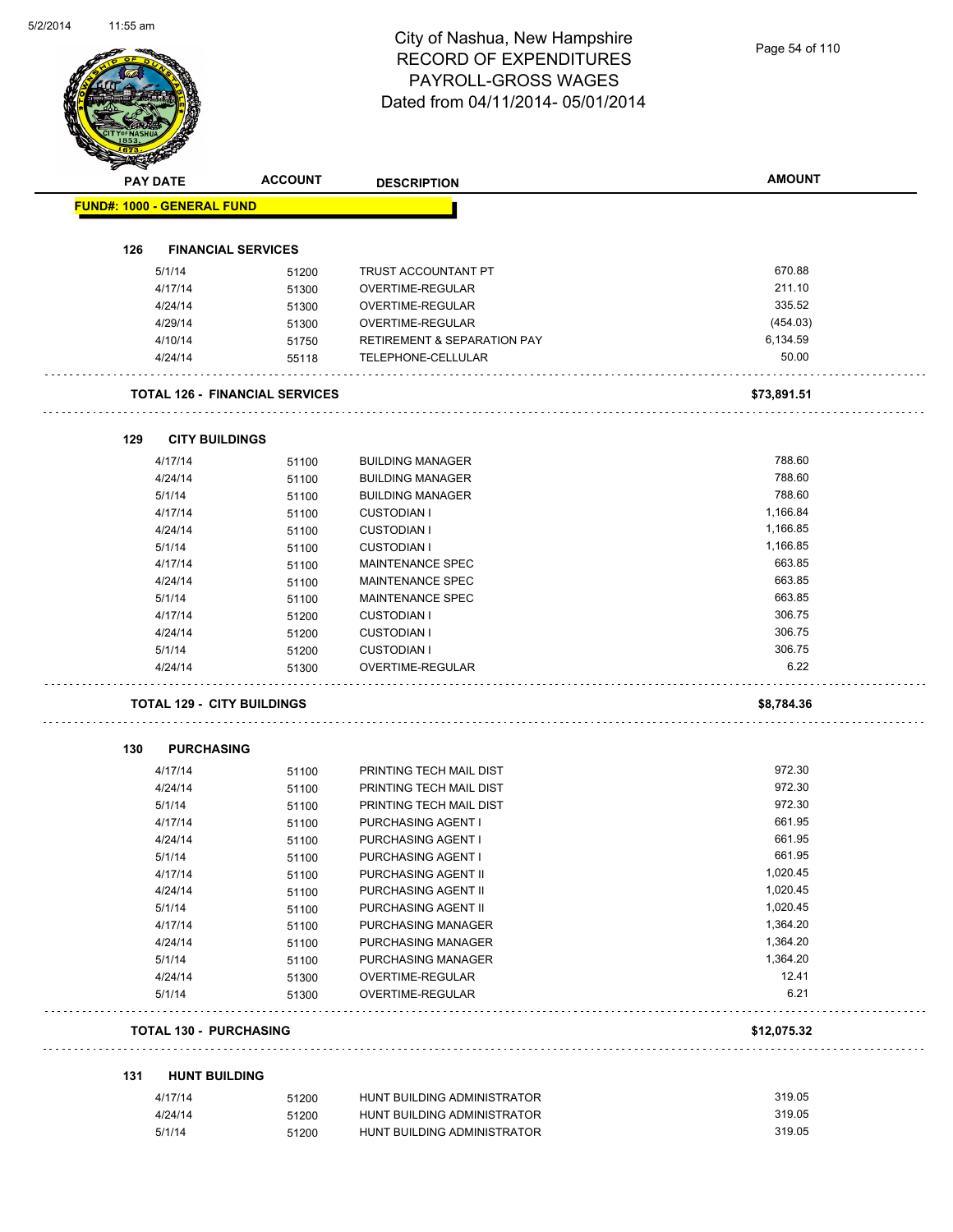| 5/2/2014 | 11:55 am                          |                        |                                      |                                  |                |
|----------|-----------------------------------|------------------------|--------------------------------------|----------------------------------|----------------|
|          |                                   |                        |                                      | City of Nashua, New Hampshire    |                |
|          |                                   |                        |                                      | <b>RECORD OF EXPENDITURES</b>    | Page 55 of 110 |
|          |                                   |                        |                                      |                                  |                |
|          |                                   |                        |                                      | PAYROLL-GROSS WAGES              |                |
|          |                                   |                        |                                      | Dated from 04/11/2014-05/01/2014 |                |
|          |                                   |                        |                                      |                                  |                |
|          |                                   |                        |                                      |                                  |                |
|          |                                   |                        |                                      |                                  |                |
|          |                                   |                        |                                      |                                  |                |
|          |                                   | <b>PAY DATE</b>        | <b>ACCOUNT</b>                       | <b>DESCRIPTION</b>               | <b>AMOUNT</b>  |
|          |                                   |                        |                                      |                                  |                |
|          | <b>FUND#: 1000 - GENERAL FUND</b> |                        |                                      |                                  |                |
|          |                                   |                        |                                      |                                  |                |
|          |                                   |                        |                                      |                                  |                |
|          |                                   |                        | <b>TOTAL 131 - HUNT BUILDING</b>     |                                  | \$957.15       |
|          |                                   |                        |                                      |                                  |                |
|          | 132                               |                        | <b>ASSESSING</b>                     |                                  |                |
|          |                                   |                        |                                      |                                  |                |
|          |                                   | 4/17/14                | 51100                                | <b>APPRAISER I</b>               | 853.70         |
|          |                                   | 4/24/14                | 51100                                | <b>APPRAISER I</b>               | 853.70         |
|          |                                   | 5/1/14                 | 51100                                | <b>APPRAISER I</b>               | 853.70         |
|          |                                   | 4/17/14                | 51100                                | <b>APPRAISER II</b>              | 1,020.45       |
|          |                                   | 4/24/14                | 51100                                | <b>APPRAISER II</b>              | 1,020.45       |
|          |                                   | 5/1/14                 | 51100                                | <b>APPRAISER II</b>              | 1,020.45       |
|          |                                   | 4/17/14                | 51100                                | <b>APPRAISER III</b>             | 1,162.45       |
|          |                                   | 4/24/14                | 51100                                | <b>APPRAISER III</b>             | 1,162.45       |
|          |                                   |                        |                                      |                                  | 1,162.45       |
|          |                                   | 5/1/14                 | 51100                                | <b>APPRAISER III</b>             |                |
|          |                                   | 5/1/14                 | 51100                                | ASSESSING ADMIN SPEC I CSR       | 603.40         |
|          |                                   | 4/17/14                | 51100                                | ASSESSING ADMIN SPEC II CSR      | 699.35         |
|          |                                   | 4/24/14                | 51100                                | ASSESSING ADMIN SPEC II CSR      | 699.35         |
|          |                                   | 5/1/14                 | 51100                                | ASSESSING ADMIN SPEC II CSR      | 699.35         |
|          |                                   | 4/17/14                | 51100                                | ASSESSING ADMIN SPEC III CSR     | 888.75         |
|          |                                   | 4/24/14                | 51100                                | ASSESSING ADMIN SPEC III CSR     | 888.76         |
|          |                                   | 5/1/14                 | 51100                                | ASSESSING ADMIN SPEC III CSR     | 888.75         |
|          |                                   | 4/17/14                | 51100                                | CHIEF ASSESSOR GIS MANAGER       | 2,077.25       |
|          |                                   | 4/24/14                | 51100                                | CHIEF ASSESSOR GIS MANAGER       | 2,077.25       |
|          |                                   | 5/1/14                 | 51100                                | CHIEF ASSESSOR GIS MANAGER       | 2,077.25       |
|          |                                   | 4/17/14                | 51100                                | DEPARTMENT COORDINATOR           | 844.05         |
|          |                                   | 4/24/14                | 51100                                | DEPARTMENT COORDINATOR           | 844.05         |
|          |                                   | 5/1/14                 |                                      | DEPARTMENT COORDINATOR           | 844.05         |
|          |                                   | 4/17/14                | 51100                                | DEPUTY MANAGER APPRAISER IV      |                |
|          |                                   |                        | 51100                                |                                  | 1,450.00       |
|          |                                   | 4/24/14                | 51100                                | DEPUTY MANAGER APPRAISER IV      | 1,450.00       |
|          |                                   | 5/1/14                 | 51100                                | DEPUTY MANAGER APPRAISER IV      | 1,450.00       |
|          |                                   | 4/24/14                | 51512                                | WAGES APPOINTED OFFICIALS        | 375.00         |
|          |                                   |                        |                                      |                                  |                |
|          |                                   |                        | <b>TOTAL 132 - ASSESSING</b>         |                                  | \$27,966.41    |
|          |                                   |                        |                                      |                                  |                |
|          | 134                               | <b>GIS</b>             |                                      |                                  |                |
|          |                                   |                        |                                      |                                  |                |
|          |                                   | 4/17/14                | 51100                                | <b>GIS TECHNICIAN II</b>         | 1,042.60       |
|          |                                   | 4/24/14                | 51100                                | <b>GIS TECHNICIAN II</b>         | 1,042.60       |
|          |                                   | 5/1/14                 | 51100                                | <b>GIS TECHNICIAN II</b>         | 1,042.60       |
|          |                                   |                        |                                      |                                  |                |
|          |                                   | <b>TOTAL 134 - GIS</b> |                                      |                                  | \$3,127.80     |
|          |                                   |                        |                                      |                                  |                |
|          |                                   |                        |                                      |                                  |                |
|          | 140                               |                        | <b>PINEWOOD CEMETERY</b>             |                                  |                |
|          |                                   | 5/1/14                 | 51400                                | WAGES TEMP-SEASONAL              | 1,020.00       |
|          |                                   | 4/24/14                | 55314                                | FIXED RATE MILEAGE ALLOWANCE     | 100.00         |
|          |                                   |                        |                                      |                                  |                |
|          |                                   |                        | <b>TOTAL 140 - PINEWOOD CEMETERY</b> |                                  | \$1,120.00     |
|          |                                   |                        |                                      |                                  |                |
|          |                                   |                        |                                      |                                  |                |
|          | 142                               |                        | <b>WOODLAWN CEMETERY</b>             |                                  |                |
|          |                                   | 4/17/14                | 51100                                | <b>GROUNDSKEEPER CEMETERY</b>    | 1,264.40       |
|          |                                   | 4/24/14                | 51100                                | <b>GROUNDSKEEPER CEMETERY</b>    | 1,264.40       |
|          |                                   | 5/1/14                 | 51100                                | GROUNDSKEEPER CEMETERY           | 1,264.40       |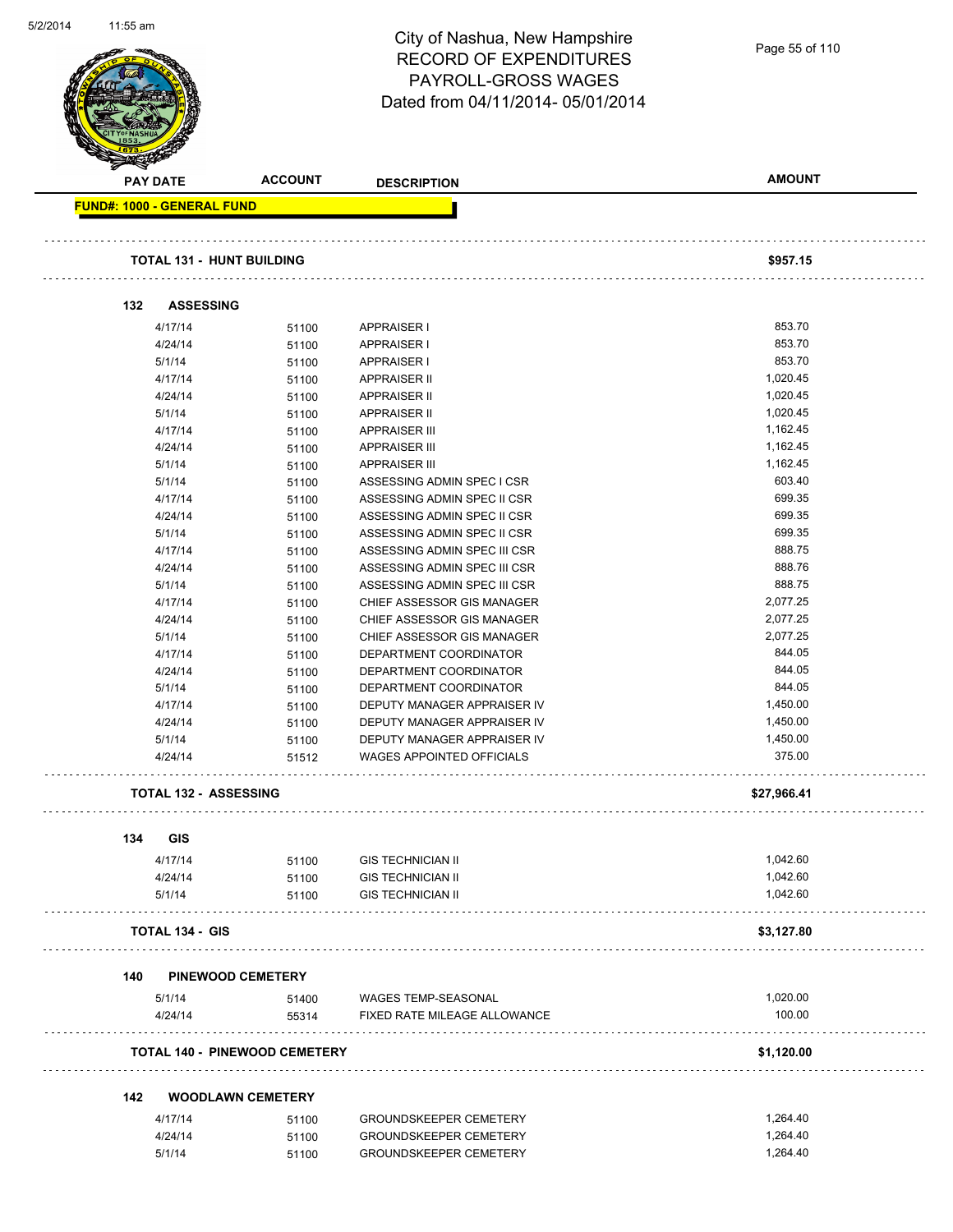| <b>PAY DATE</b>                   | <b>ACCOUNT</b>                       | <b>DESCRIPTION</b>               | <b>AMOUNT</b> |
|-----------------------------------|--------------------------------------|----------------------------------|---------------|
| <b>FUND#: 1000 - GENERAL FUND</b> |                                      |                                  |               |
|                                   |                                      |                                  |               |
| 142                               | <b>WOODLAWN CEMETERY</b>             |                                  |               |
| 4/17/14                           | 51100                                | SUBFOREMAN CEMETERY              | 722.91        |
| 4/24/14                           | 51100                                | SUBFOREMAN CEMETERY              | 722.90        |
| 5/1/14                            | 51100                                | <b>SUBFOREMAN CEMETERY</b>       | 722.90        |
| 4/17/14                           | 51100                                | SUPERINTENDENT CEMETERY I        | 1,014.70      |
| 4/24/14                           | 51100                                | SUPERINTENDENT CEMETERY I        | 1,014.70      |
| 5/1/14                            | 51100                                | SUPERINTENDENT CEMETERY I        | 1,014.70      |
| 4/17/14                           | 51300                                | OVERTIME-REGULAR                 | 35.56         |
| 4/24/14                           | 51300                                | OVERTIME-REGULAR                 | 88.91         |
| 5/1/14                            | 51300                                | OVERTIME-REGULAR                 | 65.20         |
| 4/17/14                           | 51400                                | <b>WAGES TEMP-SEASONAL</b>       | 720.00        |
| 4/24/14                           | 51400                                | <b>WAGES TEMP-SEASONAL</b>       | 1,080.00      |
|                                   | <b>TOTAL 142 - WOODLAWN CEMETERY</b> |                                  | \$10,995.68   |
| 144                               | <b>EDGEWOOD CEMETERY</b>             |                                  |               |
| 4/17/14                           |                                      | <b>GROUNDSKEEPER CEMETERY</b>    | 1,094.45      |
|                                   | 51100                                | <b>GROUNDSKEEPER CEMETERY</b>    |               |
| 4/24/14                           | 51100                                |                                  | 1,094.45      |
| 5/1/14                            | 51100                                | <b>GROUNDSKEEPER CEMETERY</b>    | 1,094.45      |
| 4/17/14                           | 51100                                | <b>SUBFOREMAN CEMETERY</b>       | 788.60        |
| 4/24/14                           | 51100                                | SUBFOREMAN CEMETERY              | 788.60        |
| 5/1/14                            | 51100                                | SUBFOREMAN CEMETERY              | 788.60        |
| 4/17/14                           | 51100                                | SUPERINTENDENT CEMETERY II       | 1,124.65      |
| 4/24/14                           | 51100                                | SUPERINTENDENT CEMETERY II       | 1,124.65      |
| 5/1/14                            | 51100                                | SUPERINTENDENT CEMETERY II       | 1,124.65      |
| 4/17/14                           | 51400                                | <b>WAGES TEMP-SEASONAL</b>       | 400.00        |
| 4/24/14                           | 51400                                | <b>WAGES TEMP-SEASONAL</b>       | 400.00        |
| 5/1/14                            | 51400                                | <b>WAGES TEMP-SEASONAL</b>       | 370.00        |
| 4/24/14                           | 55314                                | FIXED RATE MILEAGE ALLOWANCE     | 100.00        |
|                                   | <b>TOTAL 144 - EDGEWOOD CEMETERY</b> |                                  | \$10,293.10   |
| 150<br><b>POLICE</b>              |                                      |                                  |               |
| 4/17/14                           | 51100                                | <b>1ST YEAR OFFICERS</b>         | 2,817.30      |
| 4/24/14                           | 51100                                | <b>1ST YEAR OFFICERS</b>         | 2,817.30      |
| 5/1/14                            | 51100                                | <b>1ST YEAR OFFICERS</b>         | 2,817.30      |
| 4/17/14                           | 51100                                | <b>ACCOUNT CLERK III</b>         | 2,090.85      |
| 4/24/14                           | 51100                                | <b>ACCOUNT CLERK III</b>         | 2,090.85      |
| 5/1/14                            | 51100                                | <b>ACCOUNT CLERK III</b>         | 1,958.46      |
| 4/17/14                           | 51100                                | ADMINISTRATIVE PROJECT SPEC      | 1,212.05      |
| 4/24/14                           | 51100                                | ADMINISTRATIVE PROJECT SPEC      | 1,212.05      |
| 5/1/14                            | 51100                                | ADMINISTRATIVE PROJECT SPEC      | 1,212.05      |
| 4/17/14                           | 51100                                | ANIMAL CONTROL OFFICER           | 904.75        |
| 4/24/14                           | 51100                                | ANIMAL CONTROL OFFICER           | 904.75        |
| 5/1/14                            | 51100                                | ANIMAL CONTROL OFFICER           | 904.75        |
| 4/17/14                           | 51100                                | AUTO MECHANIC 1ST CLASS          | 781.34        |
| 4/24/14                           | 51100                                | AUTO MECHANIC 1ST CLASS          | 781.34        |
| 5/1/14                            | 51100                                | AUTO MECHANIC 1ST CLASS          | 781.35        |
| 4/17/14                           | 51100                                | <b>BUILDING MAINTENANCE SUPV</b> | 938.80        |
| 4/24/14                           | 51100                                | BUILDING MAINTENANCE SUPV        | 938.80        |
|                                   |                                      |                                  |               |

5/1/14 51100 BUILDING MAINTENANCE SUPV 938.80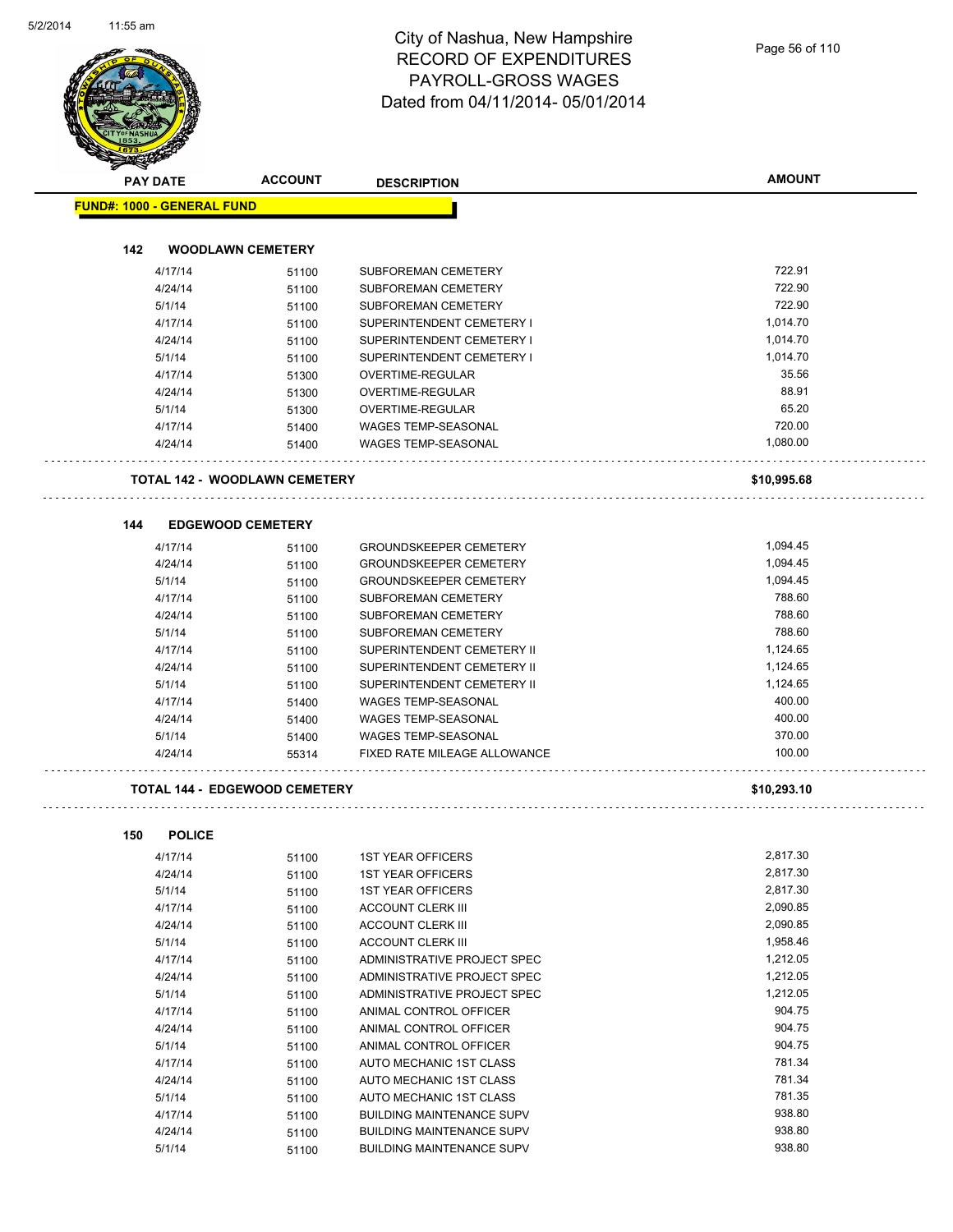

|     | <b>PAY DATE</b>                   | <b>ACCOUNT</b> | <b>DESCRIPTION</b>                           | <b>AMOUNT</b>        |
|-----|-----------------------------------|----------------|----------------------------------------------|----------------------|
|     | <b>FUND#: 1000 - GENERAL FUND</b> |                |                                              |                      |
|     |                                   |                |                                              |                      |
|     |                                   |                |                                              |                      |
| 150 | <b>POLICE</b>                     |                |                                              |                      |
|     | 4/17/14                           | 51100          | <b>CAPTAIN</b>                               | 13,991.25            |
|     | 4/24/14                           | 51100          | <b>CAPTAIN</b>                               | 13,991.25            |
|     | 5/1/14                            | 51100          | <b>CAPTAIN</b>                               | 13,991.25            |
|     | 4/17/14                           | 51100          | CHIEF OF POLICE                              | 2,462.75             |
|     | 4/24/14                           | 51100          | CHIEF OF POLICE                              | 2,462.75             |
|     | 5/1/14                            | 51100          | CHIEF OF POLICE                              | 2,462.75             |
|     | 4/17/14                           | 51100          | COMM TECH ALL DESIGNATIONS                   | 7,150.85             |
|     | 4/24/14                           | 51100          | COMM TECH ALL DESIGNATIONS                   | 7,150.85             |
|     | 5/1/14                            | 51100          | COMM TECH ALL DESIGNATIONS                   | 6,685.24             |
|     | 4/17/14                           | 51100          | COMMUNITY POLICE COORD CEMD                  | 1,236.00             |
|     | 4/24/14                           | 51100          | COMMUNITY POLICE COORD CEMD                  | 1,236.00             |
|     | 5/1/14                            | 51100          | COMMUNITY POLICE COORD CEMD                  | 1,236.00             |
|     | 4/17/14                           | 51100          | <b>CRIME ANALYST</b>                         | 1,199.75<br>1,199.75 |
|     | 4/24/14                           | 51100          | <b>CRIME ANALYST</b><br><b>CRIME ANALYST</b> | 1,199.75             |
|     | 5/1/14                            | 51100          |                                              | 723.40               |
|     | 4/17/14<br>4/24/14                | 51100          | <b>CUSTODIAN II</b><br><b>CUSTODIAN II</b>   | 723.40               |
|     | 5/1/14                            | 51100          | <b>CUSTODIAN II</b>                          | 723.40               |
|     | 4/17/14                           | 51100          | <b>CUSTODIAN III</b>                         | 1,413.99             |
|     | 4/24/14                           | 51100          | <b>CUSTODIAN III</b>                         | 1,414.00             |
|     | 5/1/14                            | 51100          | <b>CUSTODIAN III</b>                         | 1,414.00             |
|     | 4/17/14                           | 51100<br>51100 | DEPUTY CHIEF OF POLICE                       | 4,463.40             |
|     | 4/24/14                           | 51100          | DEPUTY CHIEF OF POLICE                       | 4,463.40             |
|     | 5/1/14                            | 51100          | DEPUTY CHIEF OF POLICE                       | 4,463.40             |
|     | 4/17/14                           | 51100          | DETENTION SPEC                               | 817.20               |
|     | 4/24/14                           | 51100          | DETENTION SPEC                               | 817.20               |
|     | 5/1/14                            | 51100          | DETENTION SPEC                               | 817.20               |
|     | 4/17/14                           | 51100          | DISPATCHERS ALL DESIGNATIONS                 | 7,546.62             |
|     | 4/24/14                           | 51100          | DISPATCHERS ALL DESIGNATIONS                 | 7,546.62             |
|     | 5/1/14                            | 51100          | DISPATCHERS ALL DESIGNATIONS                 | 7,607.32             |
|     | 4/17/14                           | 51100          | FLEET MAINTENANCE ASST SUPV                  | 878.80               |
|     | 4/24/14                           | 51100          | FLEET MAINTENANCE ASST SUPV                  | 878.80               |
|     | 5/1/14                            | 51100          | FLEET MAINTENANCE ASST SUPV                  | 878.80               |
|     | 4/17/14                           | 51100          | IT MANAGER/SOFTWARE SPECIALIST               | 1,576.80             |
|     | 4/24/14                           | 51100          | IT MANAGER/SOFTWARE SPECIALIST               | 1,576.80             |
|     | 5/1/14                            | 51100          | IT MANAGER/SOFTWARE SPECIALIST               | 1,576.80             |
|     | 4/17/14                           | 51100          | <b>LEGAL SECRETARY</b>                       | 661.85               |
|     | 4/24/14                           | 51100          | <b>LEGAL SECRETARY</b>                       | 661.85               |
|     | 5/1/14                            | 51100          | <b>LEGAL SECRETARY</b>                       | 661.86               |
|     | 4/17/14                           | 51100          | LIEUTENANT                                   | 14,485.50            |
|     | 4/24/14                           | 51100          | LIEUTENANT                                   | 14,223.96            |
|     | 5/1/14                            | 51100          | LIEUTENANT                                   | 14,485.50            |
|     | 4/17/14                           | 51100          | NPD BUSINESS COORDINATOR                     | 938.80               |
|     | 4/24/14                           | 51100          | NPD BUSINESS COORDINATOR                     | 938.80               |
|     | 5/1/14                            | 51100          | NPD BUSINESS COORDINATOR                     | 938.80               |
|     | 4/17/14                           | 51100          | NPD BUSINESS MANAGER                         | 1,674.50             |
|     | 4/24/14                           | 51100          | NPD BUSINESS MANAGER                         | 1,674.50             |
|     | 5/1/14                            | 51100          | NPD BUSINESS MANAGER                         | 1,674.50             |
|     | 4/17/14                           | 51100          | NPD NETWORK ADMINISTRATOR                    | 1,288.45             |
|     | 4/24/14                           | 51100          | NPD NETWORK ADMINISTRATOR                    | 1,288.45             |
|     | 5/1/14                            | 51100          | NPD NETWORK ADMINISTRATOR                    | 1,288.45             |
|     | 4/17/14                           | 51100          | PARALEGAL                                    | 925.55               |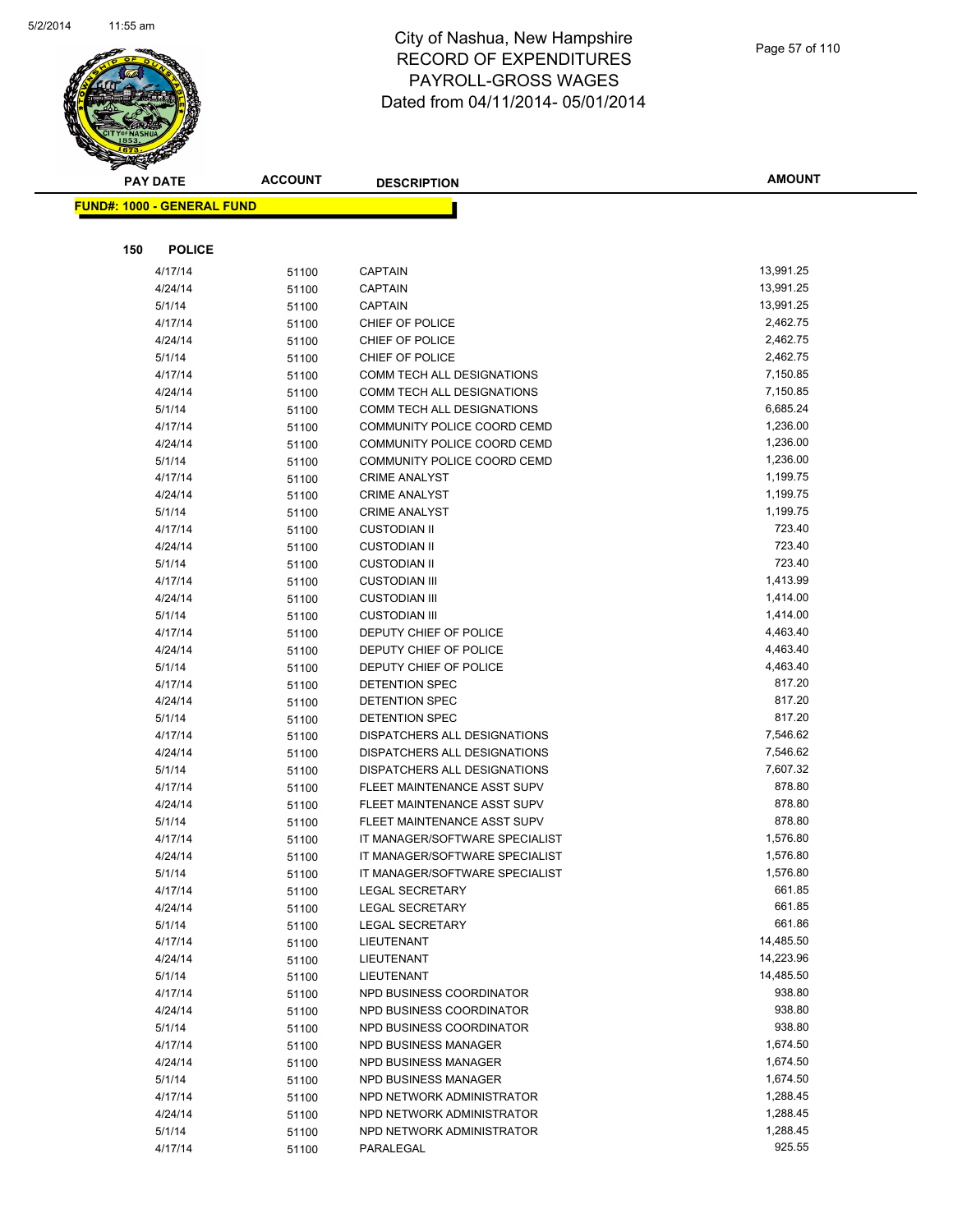

| <b>PAY DATE</b>                   | <b>ACCOUNT</b> | <b>DESCRIPTION</b>                           | <b>AMOUNT</b>        |
|-----------------------------------|----------------|----------------------------------------------|----------------------|
| <b>FUND#: 1000 - GENERAL FUND</b> |                |                                              |                      |
|                                   |                |                                              |                      |
|                                   |                |                                              |                      |
| 150<br><b>POLICE</b>              |                |                                              |                      |
| 4/24/14                           | 51100          | PARALEGAL                                    | 925.55               |
| 5/1/14                            | 51100          | PARALEGAL                                    | 925.55               |
| 4/17/14                           | 51100          | PATROLMAN ALL RANKS                          | 150,529.08           |
| 4/24/14                           | 51100          | PATROLMAN ALL RANKS                          | 151,270.88           |
| 5/1/14                            | 51100          | PATROLMAN ALL RANKS                          | 151,285.00           |
| 4/17/14                           | 51100          | POLICE ATTORNEY                              | 1,523.60             |
| 4/24/14                           | 51100          | POLICE ATTORNEY                              | 1,523.60             |
| 5/1/14                            | 51100          | POLICE ATTORNEY                              | 1,523.60             |
| 4/17/14                           | 51100          | <b>RECORDS MANAGER</b>                       | 1,200.00<br>1,200.00 |
| 4/24/14                           | 51100          | <b>RECORDS MANAGER</b>                       | 1,200.00             |
| 5/1/14                            | 51100          | <b>RECORDS MANAGER</b>                       | 2,496.05             |
| 4/17/14<br>4/24/14                | 51100          | RECORDS TECHNICIAN I<br>RECORDS TECHNICIAN I | 2,496.06             |
| 5/1/14                            | 51100          | <b>RECORDS TECHNICIAN I</b>                  | 2,496.05             |
| 4/17/14                           | 51100          | RECORDS TECHNICIAN II                        | 1,608.00             |
| 4/24/14                           | 51100          | RECORDS TECHNICIAN II                        | 1,608.00             |
| 5/1/14                            | 51100          | RECORDS TECHNICIAN II                        | 1,608.00             |
| 4/17/14                           | 51100<br>51100 | SEC DOMESTIC VIOLENCE UNIT                   | 683.95               |
| 4/24/14                           | 51100          | SEC DOMESTIC VIOLENCE UNIT                   | 683.95               |
| 5/1/14                            | 51100          | SEC DOMESTIC VIOLENCE UNIT                   | 683.95               |
| 4/17/14                           | 51100          | SECRETARIAL SUPV DET BUREAU                  | 861.20               |
| 4/24/14                           | 51100          | SECRETARIAL SUPV DET BUREAU                  | 861.20               |
| 5/1/14                            | 51100          | SECRETARIAL SUPV DET BUREAU                  | 861.20               |
| 4/17/14                           | 51100          | <b>SECRETARY III</b>                         | 2,662.40             |
| 4/24/14                           | 51100          | <b>SECRETARY III</b>                         | 2,535.25             |
| 5/1/14                            | 51100          | <b>SECRETARY III</b>                         | 2,535.25             |
| 4/17/14                           | 51100          | <b>SECRETARY V</b>                           | 3,159.20             |
| 4/24/14                           | 51100          | <b>SECRETARY V</b>                           | 3,159.21             |
| 5/1/14                            | 51100          | <b>SECRETARY V</b>                           | 3,159.20             |
| 4/17/14                           | 51100          | <b>SERGEANT</b>                              | 34,187.20            |
| 4/24/14                           | 51100          | SERGEANT                                     | 34,187.20            |
| 5/1/14                            | 51100          | SERGEANT                                     | 34,187.19            |
| 4/17/14                           | 51100          | <b>SUPV POLICE FLEET</b>                     | 1,192.40             |
| 4/24/14                           | 51100          | <b>SUPV POLICE FLEET</b>                     | 1,192.40             |
| 5/1/14                            | 51100          | <b>SUPV POLICE FLEET</b>                     | 1,192.40             |
| 4/17/14                           | 51200          | <b>ACCREDITATION MANAGER</b>                 | 1,017.76             |
| 4/24/14                           | 51200          | <b>ACCREDITATION MANAGER</b>                 | 1,017.76             |
| 5/1/14                            | 51200          | <b>ACCREDITATION MANAGER</b>                 | 1,017.76             |
| 4/17/14                           | 51200          | DETENTION SPEC                               | 699.16               |
| 4/24/14                           | 51200          | DETENTION SPEC                               | 699.16               |
| 5/1/14                            | 51200          | DETENTION SPEC                               | 699.16               |
| 4/17/14                           | 51200          | POLICE ATTORNEY PT                           | 1,179.52             |
| 4/24/14                           | 51200          | POLICE ATTORNEY PT                           | 1,179.52             |
| 5/1/14                            | 51200          | POLICE ATTORNEY PT                           | 1,179.52             |
| 4/17/14                           | 51200          | PRISONER TRANSPORT OFFICER                   | 726.00               |
| 4/24/14                           | 51200          | PRISONER TRANSPORT OFFICER                   | 726.00               |
| 5/1/14                            | 51200          | PRISONER TRANSPORT OFFICER                   | 726.00               |
| 4/3/14                            | 51300          | OVERTIME-REGULAR                             | 3,239.16             |
| 4/17/14                           | 51300          | OVERTIME-REGULAR                             | 3,291.31             |
| 4/24/14                           | 51300          | OVERTIME-REGULAR                             | 3,125.60             |
| 5/1/14                            | 51300          | OVERTIME-REGULAR                             | 4,942.21             |
| 4/17/14                           | 51309          | OVERTIME-TRAINING                            | 536.96               |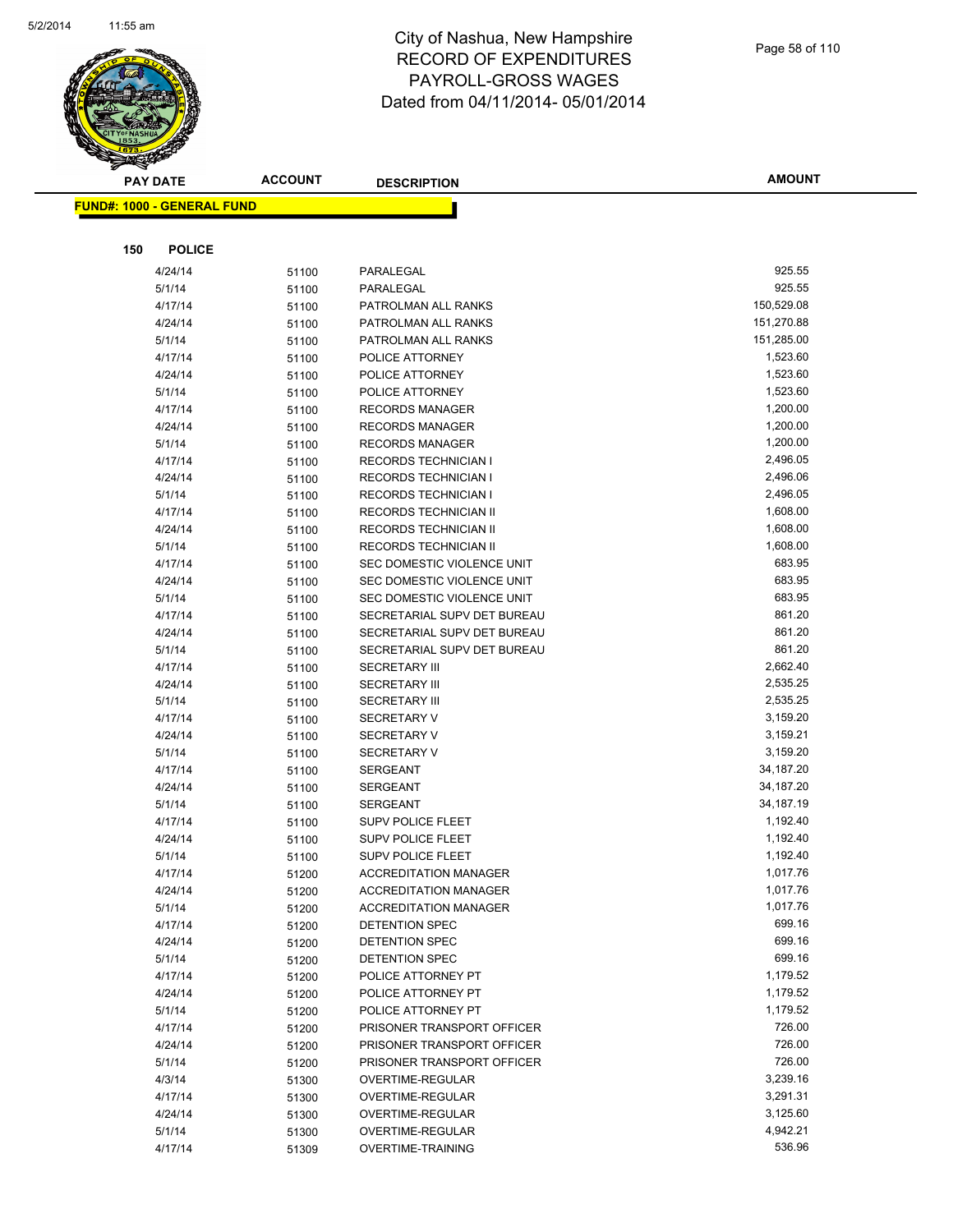L.



| <b>PAY DATE</b>                   | <b>ACCOUNT</b>            | <b>DESCRIPTION</b>                                         | <b>AMOUNT</b>        |
|-----------------------------------|---------------------------|------------------------------------------------------------|----------------------|
| <b>FUND#: 1000 - GENERAL FUND</b> |                           |                                                            |                      |
|                                   |                           |                                                            |                      |
| 150                               | <b>POLICE</b>             |                                                            |                      |
| 4/24/14                           | 51309                     | <b>OVERTIME-TRAINING</b>                                   | 841.20               |
| 4/17/14                           | 51315                     | <b>OVERTIME-WITNESS</b>                                    | 4,578.55             |
| 4/24/14                           | 51315                     | <b>OVERTIME-WITNESS</b>                                    | 3,231.68             |
| 5/1/14                            | 51315                     | <b>OVERTIME-WITNESS</b>                                    | 4,351.64             |
| 4/17/14                           | 51322                     | OVERTIME-INVESTIGATIVE                                     | 4,000.10             |
| 4/24/14                           | 51322                     | OVERTIME-INVESTIGATIVE                                     | 3,805.71             |
| 5/1/14                            | 51322                     | OVERTIME-INVESTIGATIVE                                     | 7,284.79             |
| 4/17/14                           | 51330                     | OVERTIME-COVERAGE                                          | 7,817.30             |
| 4/24/14                           | 51330                     | OVERTIME-COVERAGE                                          | 9,822.74             |
| 5/1/14                            | 51330                     | OVERTIME-COVERAGE                                          | 12,358.57            |
| 4/17/14                           | 51412                     | <b>WAGES PER DIEM</b>                                      | 1,510.76             |
| 4/24/14                           | 51412                     | WAGES PER DIEM                                             | 1,774.36             |
| 5/1/14                            | 51412                     | <b>WAGES PER DIEM</b>                                      | 1,851.60             |
| 4/17/14                           | 51600                     | <b>LONGEVITY</b>                                           | 400.00               |
| 4/24/14                           | 51600                     | <b>LONGEVITY</b>                                           | 5,900.00             |
| 5/1/14                            | 51600                     | <b>LONGEVITY</b>                                           | 5,900.00             |
| 4/24/14                           | 51750                     | <b>RETIREMENT &amp; SEPARATION PAY</b>                     | 126.96               |
| 4/24/14                           | 55118                     | TELEPHONE-CELLULAR                                         | 117.00               |
| 4/17/14                           | 61107                     | <b>CLOTHING &amp; UNIFORMS</b>                             | 1,435.83             |
| 4/24/14                           | 61107                     | <b>CLOTHING &amp; UNIFORMS</b>                             | 546.46               |
|                                   | <b>TOTAL 150 - POLICE</b> |                                                            | \$920,953.33         |
| <b>FIRE</b>                       |                           |                                                            |                      |
| 152                               |                           |                                                            |                      |
| 4/17/14<br>4/24/14                | 51100                     | ADMINISTRATIVE ASSISTANT II<br>ADMINISTRATIVE ASSISTANT II | 2,206.26<br>2,206.25 |
| 5/1/14                            | 51100                     | ADMINISTRATIVE ASSISTANT II                                | 2,206.25             |
| 4/17/14                           | 51100                     | <b>ASST FIRE CHIEF</b>                                     | 2,032.40             |
| 4/24/14                           | 51100<br>51100            | <b>ASST FIRE CHIEF</b>                                     | 2,032.40             |
| 5/1/14                            | 51100                     | <b>ASST FIRE CHIEF</b>                                     | 2,032.40             |
| 4/17/14                           | 51100                     | ASST SUPERINTENDENT FIRE ALARM                             | 1,566.20             |
| 4/24/14                           | 51100                     | ASST SUPERINTENDENT FIRE ALARM                             | 1,566.20             |
| 5/1/14                            | 51100                     | ASST SUPERINTENDENT FIRE ALARM                             | 1,566.20             |
| 4/17/14                           | 51100                     | ASST SUPERINTENDENT FIRE FLEET                             | 1,461.24             |
| 4/24/14                           | 51100                     | ASST SUPERINTENDENT FIRE FLEET                             | 1,461.24             |
| 5/1/14                            | 51100                     | ASST SUPERINTENDENT FIRE FLEET                             | 1,461.24             |
| 4/17/14                           | 51100                     | ASST SUPERINTENDENT PREVENTION                             | 2,922.48             |
| 4/24/14                           | 51100                     | ASST SUPERINTENDENT PREVENTION                             | 2,922.48             |
| 5/1/14                            | 51100                     | ASST SUPERINTENDENT PREVENTION                             | 2,922.48             |
| 4/17/14                           | 51100                     | <b>CAPTAIN</b>                                             | 11,852.64            |
| 4/24/14                           | 51100                     | <b>CAPTAIN</b>                                             | 11,852.63            |
| 5/1/14                            | 51100                     | <b>CAPTAIN</b>                                             | 11,852.65            |
| 4/17/14                           | 51100                     | CAPTAIN FIRE TRAINING SAFETY                               | 1,646.08             |
| 4/24/14                           | 51100                     | CAPTAIN FIRE TRAINING SAFETY                               | 1,646.08             |
| 5/1/14                            | 51100                     | CAPTAIN FIRE TRAINING SAFETY                               | 1,646.08             |
| 4/17/14                           | 51100                     | DEPUTY FIRE CHIEF                                          | 7,002.22             |
| 4/24/14                           | 51100                     | DEPUTY FIRE CHIEF                                          | 7,002.22             |
| 5/1/14                            | 51100                     | DEPUTY FIRE CHIEF                                          | 7,002.22             |
| 4/17/14                           | 51100                     | <b>EXEC ASST BUSINESS COORD</b>                            | 1,041.35             |
| 4/24/14                           | 51100                     | <b>EXEC ASST BUSINESS COORD</b>                            | 1,041.35             |
| 5/1/14                            | 51100                     | <b>EXEC ASST BUSINESS COORD</b>                            | 1,041.35             |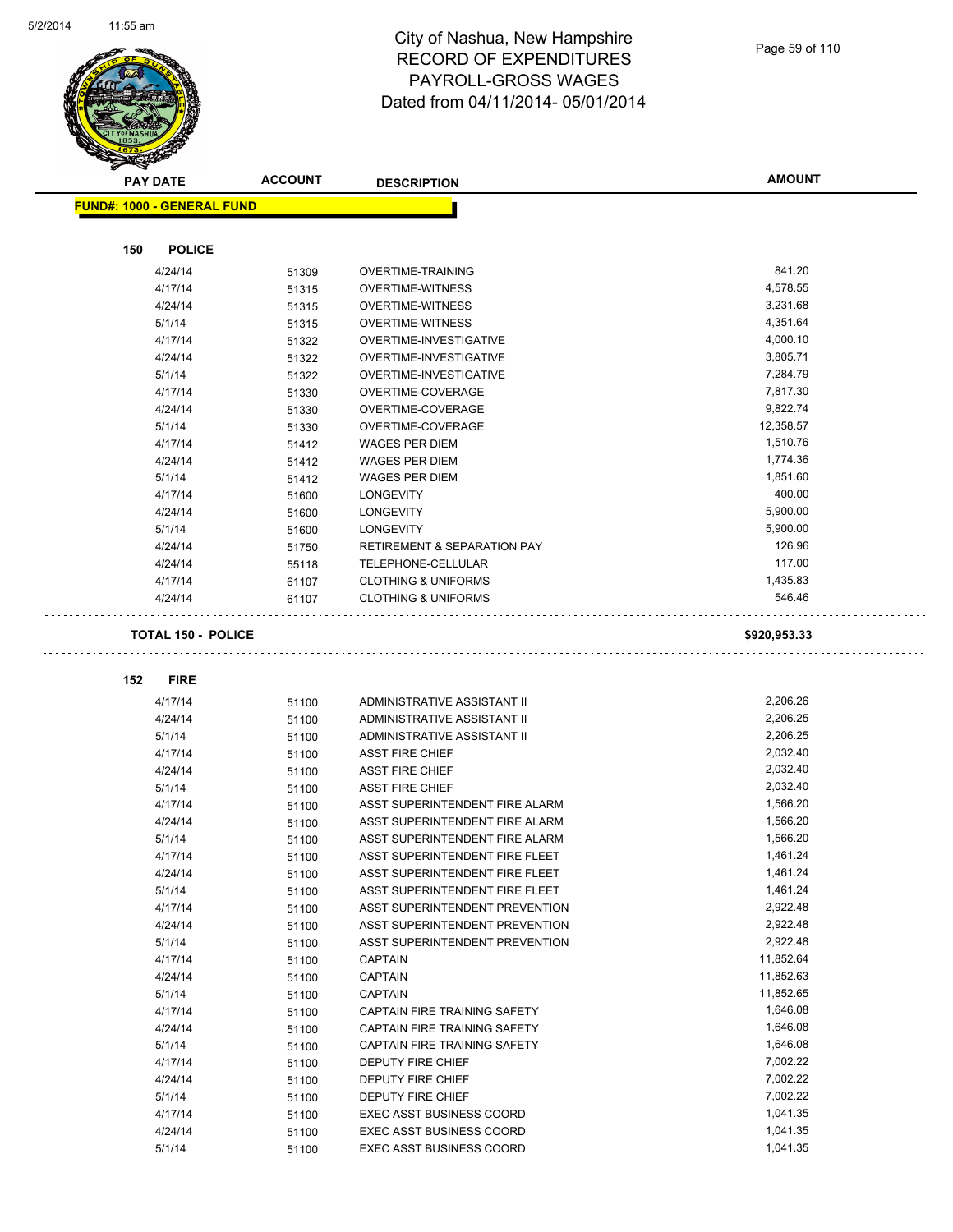

| <b>PAY DATE</b>                   | <b>ACCOUNT</b> | <b>DESCRIPTION</b>             | <b>AMOUNT</b> |
|-----------------------------------|----------------|--------------------------------|---------------|
| <b>FUND#: 1000 - GENERAL FUND</b> |                |                                |               |
|                                   |                |                                |               |
| 152<br><b>FIRE</b>                |                |                                |               |
| 4/17/14                           | 51100          | <b>FIRE CHIEF</b>              | 2,331.28      |
| 4/24/14                           | 51100          | <b>FIRE CHIEF</b>              | 2,331.28      |
| 5/1/14                            | 51100          | <b>FIRE CHIEF</b>              | 2,331.28      |
| 4/17/14                           | 51100          | FIRE DISPATCH ALL RANKS        | 7,048.58      |
| 4/24/14                           | 51100          | FIRE DISPATCH ALL RANKS        | 6,759.71      |
| 5/1/14                            | 51100          | FIRE DISPATCH ALL RANKS        | 6,698.67      |
| 4/17/14                           | 51100          | FIRE DISPATCHER CLERK TRAINER  | 1,182.48      |
| 4/24/14                           | 51100          | FIRE DISPATCHER CLERK TRAINER  | 1,493.66      |
| 5/1/14                            | 51100          | FIRE DISPATCHER CLERK TRAINER  | 1,493.66      |
| 4/17/14                           | 51100          | <b>FIRE LIEUTENANT</b>         | 37,226.99     |
| 4/24/14                           | 51100          | FIRE LIEUTENANT                | 37,226.98     |
| 5/1/14                            | 51100          | FIRE LIEUTENANT                | 37,226.98     |
| 4/17/14                           | 51100          | <b>FIRE MECHANIC</b>           | 1,308.48      |
| 4/24/14                           | 51100          | <b>FIRE MECHANIC</b>           | 1,308.48      |
| 5/1/14                            | 51100          | <b>FIRE MECHANIC</b>           | 1,308.48      |
| 4/17/14                           | 51100          | FIRE TRAINING OFFICER          | 1,446.76      |
| 4/24/14                           | 51100          | FIRE TRAINING OFFICER          | 1,446.76      |
| 5/1/14                            | 51100          | FIRE TRAINING OFFICER          | 1,446.76      |
| 4/17/14                           | 51100          | FIREFIGHTERS ALL RANKS         | 114,714.32    |
| 4/24/14                           | 51100          | <b>FIREFIGHTERS ALL RANKS</b>  | 114,288.83    |
| 5/1/14                            | 51100          | FIREFIGHTERS ALL RANKS         | 115,139.79    |
| 4/17/14                           | 51100          | SUPERINTENDENT FIRE ALARM      | 937.13        |
| 5/1/14                            | 51100          | SUPERINTENDENT FIRE ALARM      | 1,874.26      |
| 4/17/14                           | 51100          | SUPERINTENDENT FIRE FLEET      | 1,629.80      |
| 4/24/14                           | 51100          | SUPERINTENDENT FIRE FLEET      | 1,629.80      |
| 5/1/14                            | 51100          | SUPERINTENDENT FIRE FLEET      | 1,629.80      |
| 4/17/14                           | 51100          | SUPERINTENDENT FIRE PREVENTION | 1,574.32      |
| 4/24/14                           | 51100          | SUPERINTENDENT FIRE PREVENTION | 1,574.32      |
| 5/1/14                            | 51100          | SUPERINTENDENT FIRE PREVENTION | 1,574.32      |
| 4/17/14                           | 51300          | OVERTIME-REGULAR               | 3,296.22      |
| 4/24/14                           | 51300          | OVERTIME-REGULAR               | 11,896.19     |
| 5/1/14                            | 51300          | OVERTIME-REGULAR               | 3,149.35      |
| 4/17/14                           | 51330          | OVERTIME-COVERAGE              | 9,493.08      |
| 4/24/14                           | 51330          | OVERTIME-COVERAGE              | 7,821.27      |
| 5/1/14                            | 51330          | OVERTIME-COVERAGE              | 9,034.11      |
| 4/17/14                           | 51650          | ADDITIONAL HOURS               | 23,955.06     |
| 4/24/14                           | 51650          | <b>ADDITIONAL HOURS</b>        | 18,904.22     |
| 5/1/14                            | 51650          | ADDITIONAL HOURS               | 21,928.74     |
| 4/17/14                           | 51700          | <b>STIPENDS</b>                | 4,419.45      |
| 4/24/14                           | 51700          | <b>STIPENDS</b>                | 4,419.45      |
| 5/1/14                            | 51700          | <b>STIPENDS</b>                | 4,419.45      |
| 4/24/14                           | 55118          | TELEPHONE-CELLULAR             | 352.00        |
| 5/1/14                            | 61107          | <b>CLOTHING &amp; UNIFORMS</b> | 84.95         |
| <b>TOTAL 152 - FIRE</b>           |                |                                | \$726,550.09  |

# 

. . .

#### **153 BUILDING INSPECTION**

| 4/17/14 | 51100 | BUILDING AND UTILITIES INSPCTR | 3.224.40 |
|---------|-------|--------------------------------|----------|
| 4/24/14 | 51100 | BUILDING AND UTILITIES INSPCTR | 3.224.40 |
| 5/1/14  | 51100 | BUILDING AND UTILITIES INSPCTR | 3.224.42 |
| 4/17/14 | 51100 | BUILDING DEPARTMENT MANAGER    | 1.367.60 |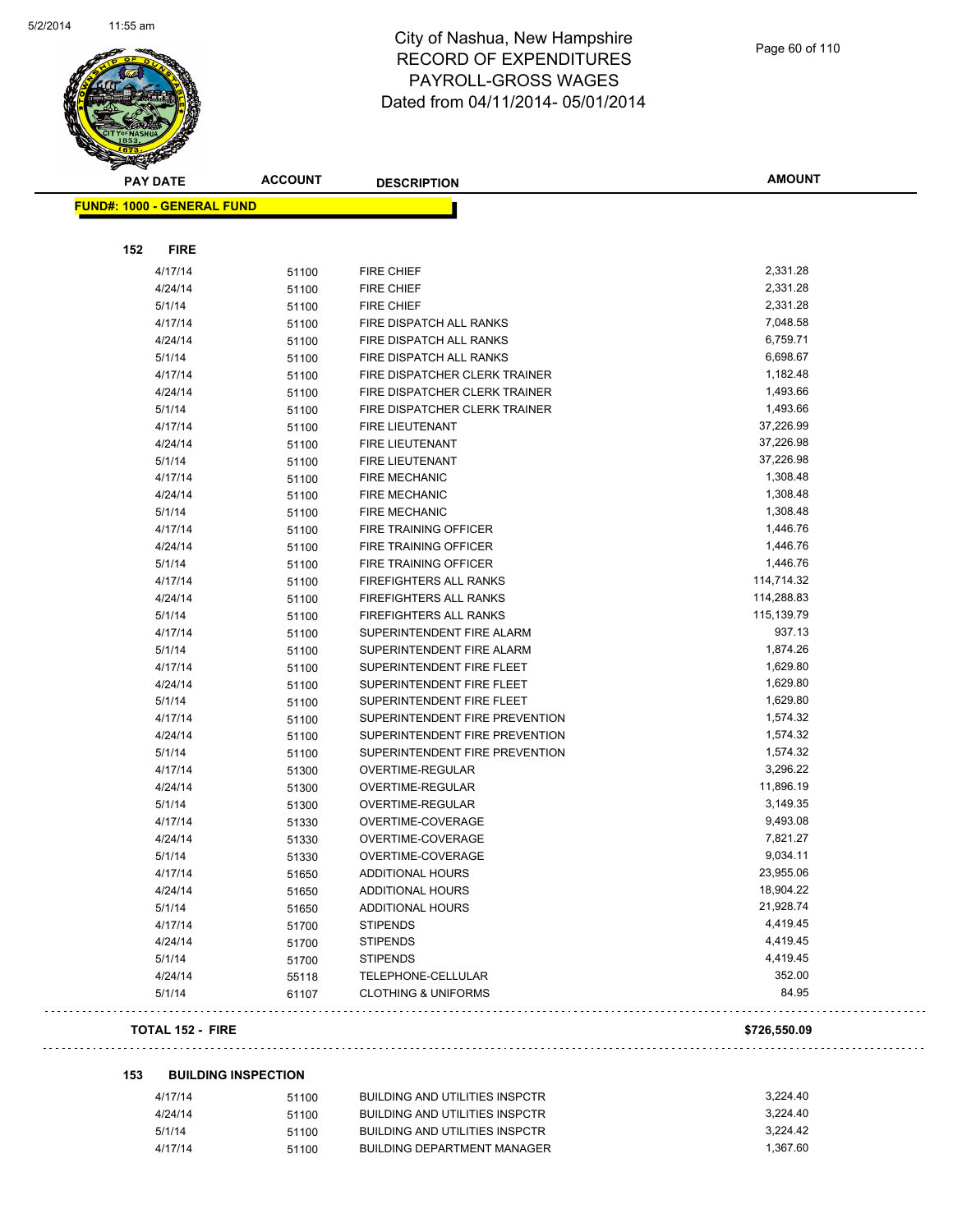| <b>PAY DATE</b>                   | <b>ACCOUNT</b>                             | <b>DESCRIPTION</b>                                                    | <b>AMOUNT</b>        |
|-----------------------------------|--------------------------------------------|-----------------------------------------------------------------------|----------------------|
| <b>FUND#: 1000 - GENERAL FUND</b> |                                            |                                                                       |                      |
|                                   |                                            |                                                                       |                      |
| 153                               | <b>BUILDING INSPECTION</b>                 |                                                                       |                      |
| 4/24/14                           | 51100                                      | <b>BUILDING DEPARTMENT MANAGER</b>                                    | 1,367.60             |
| 5/1/14                            | 51100                                      | <b>BUILDING DEPARTMENT MANAGER</b>                                    | 1,367.60             |
| 4/17/14                           | 51100                                      | PERMIT TECHNICIAN I                                                   | 601.55               |
| 4/24/14                           | 51100                                      | PERMIT TECHNICIAN I                                                   | 601.55               |
| 5/1/14                            | 51100                                      | PERMIT TECHNICIAN I                                                   | 601.55               |
| 4/17/14                           | 51100                                      | PERMIT TECHNICIAN III                                                 | 734.80               |
| 4/24/14                           | 51100                                      | PERMIT TECHNICIAN III                                                 | 734.80<br>734.80     |
| 5/1/14                            | 51100                                      | PERMIT TECHNICIAN III                                                 | 1,131.50             |
| 4/17/14                           | 51100                                      | <b>PLANS EXAMINER</b>                                                 | 1,131.50             |
| 4/24/14                           | 51100                                      | <b>PLANS EXAMINER</b>                                                 | 1,131.50             |
| 5/1/14<br>4/17/14                 | 51100                                      | <b>PLANS EXAMINER</b><br><b>BUILDING AND UTILITIES INSPCTR</b>        | 781.41               |
| 4/24/14                           | 51200                                      | <b>BUILDING AND UTILITIES INSPCTR</b>                                 | 775.01               |
| 5/1/14                            | 51200<br>51200                             | <b>BUILDING AND UTILITIES INSPCTR</b>                                 | 768.61               |
|                                   |                                            |                                                                       |                      |
|                                   | <b>TOTAL 153 - BUILDING INSPECTION</b>     |                                                                       | \$23,504.60          |
| 155                               | <b>CODE ENFORCEMENT</b>                    |                                                                       |                      |
| 4/17/14                           | 51100                                      | CODE ENFORCEMENT OFFICER II                                           | 2,026.65             |
| 4/24/14                           | 51100                                      | <b>CODE ENFORCEMENT OFFICER II</b>                                    | 2,026.65             |
| 5/1/14                            | 51100                                      | CODE ENFORCEMENT OFFICER II                                           | 2,026.65             |
| 4/17/14                           | 51100                                      | MGR CODE ENFORCEMENT DEPT                                             | 1,289.90             |
| 4/24/14                           | 51100                                      | MGR CODE ENFORCEMENT DEPT                                             | 1,289.91             |
| 5/1/14                            | 51100                                      | MGR CODE ENFORCEMENT DEPT                                             | 1,289.90             |
|                                   | <b>TOTAL 155 - CODE ENFORCEMENT</b>        |                                                                       | \$9,949.66           |
|                                   |                                            |                                                                       |                      |
| 156                               | <b>EMERGENCY MANAGEMENT</b>                |                                                                       |                      |
| 4/17/14<br>4/24/14                | 51100                                      | EMERGENCY MANAGEMENT DIRECTOR<br><b>EMERGENCY MANAGEMENT DIRECTOR</b> | 1,442.85<br>1,442.85 |
| 5/1/14                            | 51100<br>51100                             | EMERGENCY MANAGEMENT DIRECTOR                                         | 1,442.85             |
| 4/24/14                           | 55118                                      | TELEPHONE-CELLULAR                                                    | 50.00                |
|                                   | TOTAL 156 - EMERGENCY MANAGEMENT           |                                                                       | \$4,378.55           |
|                                   |                                            |                                                                       |                      |
| 157                               | <b>CITYWIDE COMMUNICATIONS</b>             |                                                                       |                      |
| 4/17/14                           | 51100                                      | COMM SYS ENGR TECH                                                    | 1,475.60             |
| 4/24/14                           | 51100                                      | COMM SYS ENGR TECH                                                    | 1,475.60             |
| 5/1/14                            | 51100                                      | COMM SYS ENGR TECH                                                    | 1,475.60             |
| 4/17/14                           | 51200                                      | RADIO SYSTEMS MANAGER                                                 | 1,252.16             |
| 4/24/14                           | 51200                                      | RADIO SYSTEMS MANAGER                                                 | 1,252.16             |
| 5/1/14<br>4/24/14                 | 51200<br>55118                             | RADIO SYSTEMS MANAGER<br>TELEPHONE-CELLULAR                           | 1,252.16<br>50.00    |
|                                   |                                            |                                                                       |                      |
|                                   | <b>TOTAL 157 - CITYWIDE COMMUNICATIONS</b> |                                                                       | \$8,233.28           |
|                                   |                                            |                                                                       |                      |
| 160                               | <b>PUBLIC WORKS-ADMIN/ENGINEERING</b>      |                                                                       |                      |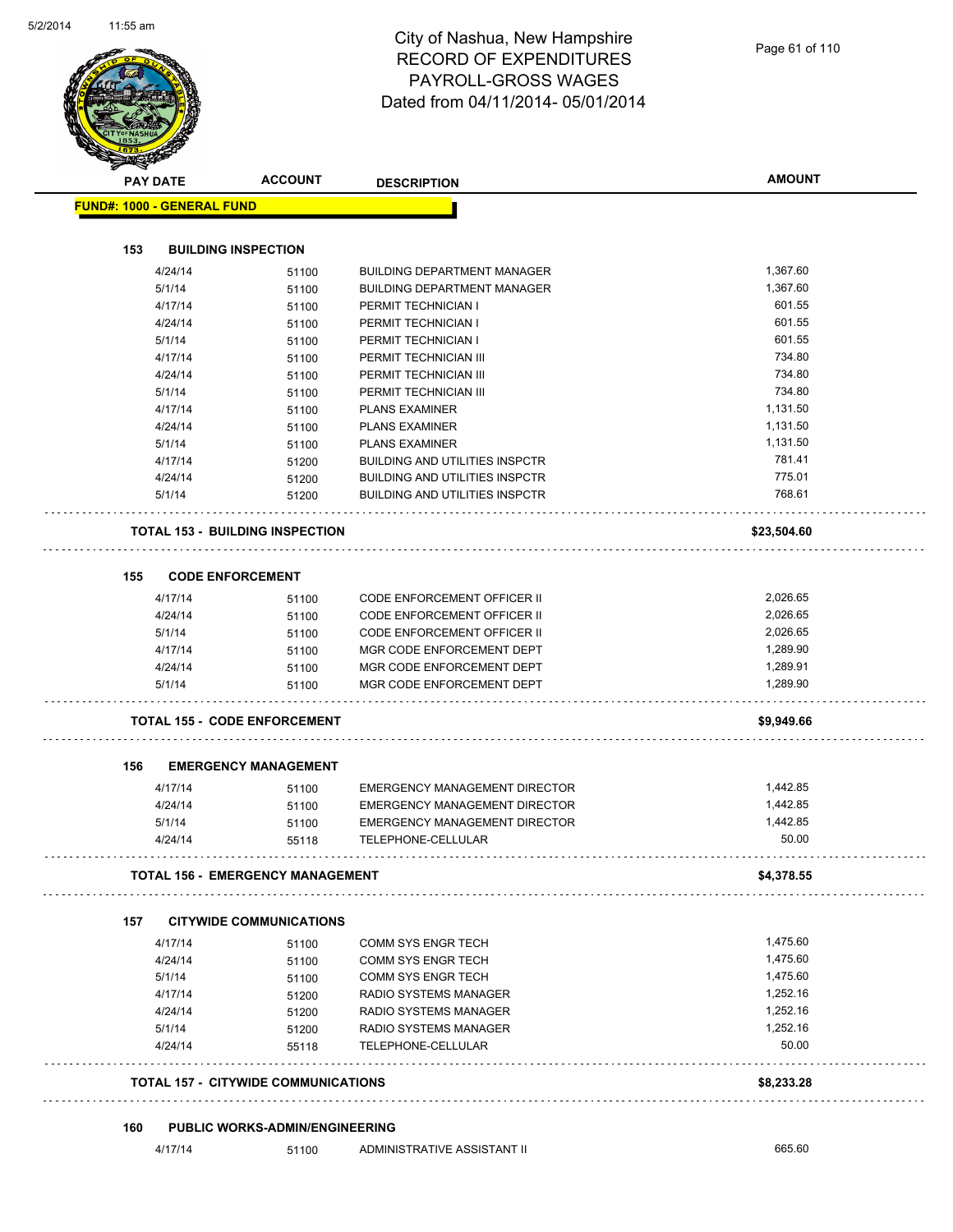$\overline{\phantom{a}}$ 

| <b>PAY DATE</b>                   | <b>ACCOUNT</b>                        | <b>DESCRIPTION</b>                     | <b>AMOUNT</b> |
|-----------------------------------|---------------------------------------|----------------------------------------|---------------|
| <b>FUND#: 1000 - GENERAL FUND</b> |                                       |                                        |               |
|                                   |                                       |                                        |               |
| 160                               | <b>PUBLIC WORKS-ADMIN/ENGINEERING</b> |                                        |               |
| 4/24/14                           | 51100                                 | ADMINISTRATIVE ASSISTANT II            | 665.60        |
| 5/1/14                            | 51100                                 | ADMINISTRATIVE ASSISTANT II            | 665.60        |
| 4/24/14                           | 51100                                 | CITIZEN SERVICES COORDINATOR           | 721.90        |
| 5/1/14                            | 51100                                 | CITIZEN SERVICES COORDINATOR           | 721.90        |
| 4/17/14                           | 51100                                 | <b>CITY ENGINEER</b>                   | 993.35        |
| 4/24/14                           | 51100                                 | <b>CITY ENGINEER</b>                   | 993.35        |
| 5/1/14                            | 51100                                 | <b>CITY ENGINEER</b>                   | 993.35        |
| 4/17/14                           | 51100                                 | DEPUTY MANAGER OF ENGINEERING          | 670.20        |
| 4/24/14                           | 51100                                 | DEPUTY MANAGER OF ENGINEERING          | 670.20        |
| 5/1/14                            | 51100                                 | DEPUTY MANAGER OF ENGINEERING          | 670.20        |
| 4/17/14                           | 51100                                 | DIRECTOR PUBLIC WORKS                  | 1,441.50      |
| 4/24/14                           | 51100                                 | DIRECTOR PUBLIC WORKS                  | 1,441.49      |
| 5/1/14                            | 51100                                 | <b>DIRECTOR PUBLIC WORKS</b>           | 1,441.50      |
| 4/17/14                           | 51100                                 | DIVISION OPERATIONS MANAGER            | 1,372.55      |
| 4/24/14                           | 51100                                 | DIVISION OPERATIONS MANAGER            | 1,372.55      |
| 5/1/14                            | 51100                                 | DIVISION OPERATIONS MANAGER            | 1,372.55      |
| 4/17/14                           | 51100                                 | DPW CONTRACT ADMINISTRATOR             | 324.85        |
| 4/24/14                           | 51100                                 | DPW CONTRACT ADMINISTRATOR             | 324.85        |
| 5/1/14                            | 51100                                 | DPW CONTRACT ADMINISTRATOR             | 324.85        |
| 4/17/14                           | 51100                                 | ENGINEERING DESIGNER INSP              | 912.76        |
| 4/24/14                           | 51100                                 | <b>ENGINEERING DESIGNER INSP</b>       | 912.76        |
| 5/1/14                            | 51100                                 | ENGINEERING DESIGNER INSP              | 8,294.73      |
| 4/17/14                           | 51100                                 | <b>ENGINEERING INSPECTORS</b>          | 1,805.20      |
| 4/24/14                           | 51100                                 | <b>ENGINEERING INSPECTORS</b>          | 913.55        |
| 5/1/14                            | 51100                                 | <b>ENGINEERING INSPECTORS</b>          | 2,696.84      |
| 4/17/14                           | 51100                                 | <b>EXECUTIVE ADMINISTRATOR</b>         | 673.10        |
| 4/24/14                           | 51100                                 | <b>EXECUTIVE ADMINISTRATOR</b>         | 84.14         |
| 4/17/14                           | 51100                                 | <b>SENIOR FOREMAN</b>                  | 1,248.00      |
| 4/24/14                           | 51100                                 | <b>SENIOR FOREMAN</b>                  | 1,248.00      |
| 5/1/14                            | 51100                                 | <b>SENIOR FOREMAN</b>                  | 1,248.00      |
| 4/17/14                           | 51100                                 | SENIOR STAFF ENGINEER                  | 1,219.70      |
| 4/24/14                           | 51100                                 | SENIOR STAFF ENGINEER                  | 1,219.70      |
| 5/1/14                            | 51100                                 | SENIOR STAFF ENGINEER                  | 2,195.46      |
| 4/17/14                           | 51100                                 | SENIOR TRAFFIC ENGINEER                | 1,533.60      |
| 4/24/14                           | 51100                                 | SENIOR TRAFFIC ENGINEER                | 1,533.60      |
| 5/1/14                            | 51100                                 | SENIOR TRAFFIC ENGINEER                | 1,533.60      |
| 4/17/14                           | 51100                                 | STREET CONSTRUCTION ENGINEER           | 1,285.00      |
| 4/24/14                           | 51100                                 | STREET CONSTRUCTION ENGINEER           | 1,285.00      |
| 5/1/14                            | 51100                                 | STREET CONSTRUCTION ENGINEER           | 1,285.00      |
| 4/17/14                           | 51100                                 | <b>SURVEY TECHNICIAN</b>               | 1,096.65      |
| 4/24/14                           | 51100                                 | <b>SURVEY TECHNICIAN</b>               | 1,096.65      |
| 5/1/14                            | 51100                                 | <b>SURVEY TECHNICIAN</b>               | 1,096.65      |
| 4/3/14                            | 51300                                 | OVERTIME-REGULAR                       | (624.67)      |
| 5/1/14                            | 51300                                 | OVERTIME-REGULAR                       | 171.15        |
| 4/3/14                            | 51400                                 | WAGES TEMP-SEASONAL                    | (728.00)      |
| 5/1/14                            | 51750                                 | <b>RETIREMENT &amp; SEPARATION PAY</b> | 4,372.14      |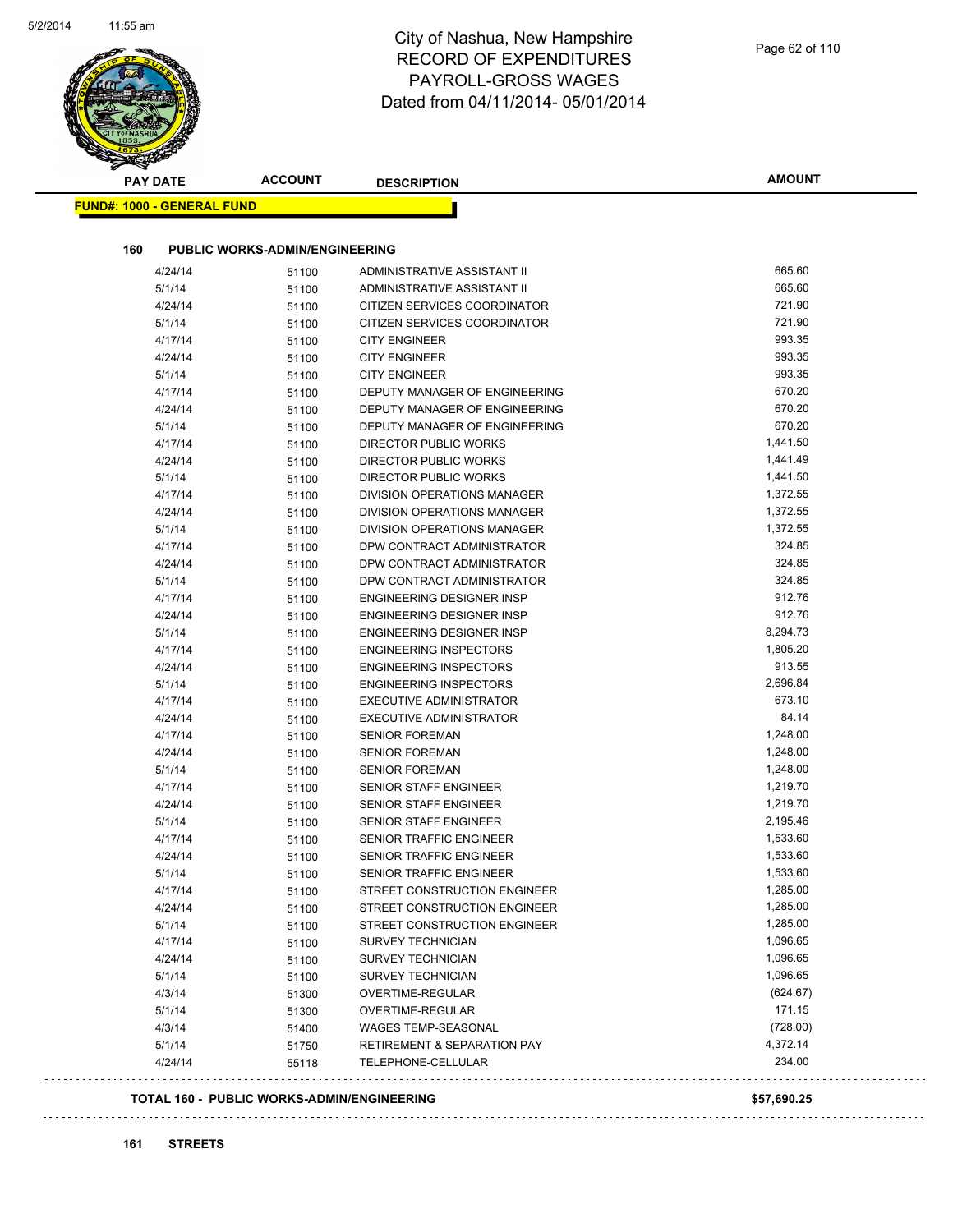

|     | <b>PAY DATE</b>                   | <b>ACCOUNT</b> | <b>DESCRIPTION</b>                                          | <b>AMOUNT</b>        |
|-----|-----------------------------------|----------------|-------------------------------------------------------------|----------------------|
|     | <b>FUND#: 1000 - GENERAL FUND</b> |                |                                                             |                      |
|     |                                   |                |                                                             |                      |
|     |                                   |                |                                                             |                      |
| 161 | <b>STREETS</b>                    |                |                                                             |                      |
|     | 4/17/14                           | 51100          | ADMINISTRATIVE ASSISTANT III                                | 953.25               |
|     | 4/24/14                           | 51100          | ADMINISTRATIVE ASSISTANT III                                | 953.25               |
|     | 5/1/14                            | 51100          | ADMINISTRATIVE ASSISTANT III                                | 953.25               |
|     | 4/17/14                           | 51100          | AUTO MECH 1ST CLASS NIGHTS                                  | 3,033.60             |
|     | 4/24/14                           | 51100          | AUTO MECH 1ST CLASS NIGHTS                                  | 3,033.60             |
|     | 5/1/14                            | 51100          | AUTO MECH 1ST CLASS NIGHTS                                  | 3,033.60             |
|     | 4/17/14                           | 51100          | AUTO MECH 2ND CLASS                                         | 1,818.40             |
|     | 4/24/14                           | 51100          | <b>AUTO MECH 2ND CLASS</b>                                  | 1,818.40             |
|     | 5/1/14                            | 51100          | <b>AUTO MECH 2ND CLASS</b>                                  | 1,818.40             |
|     | 4/17/14                           | 51100          | AUTO MECH 2ND CLASS NIGHTS                                  | 921.20               |
|     | 4/24/14                           | 51100          | AUTO MECH 2ND CLASS NIGHTS                                  | 916.40               |
|     | 5/1/14                            | 51100          | AUTO MECH 2ND CLASS NIGHTS                                  | 923.00               |
|     | 4/17/14                           | 51100          | AUTO MECHANIC 1ST CLASS                                     | 2,993.61             |
|     | 4/24/14                           | 51100          | AUTO MECHANIC 1ST CLASS                                     | 2,993.61<br>2,993.61 |
|     | 5/1/14                            | 51100          | AUTO MECHANIC 1ST CLASS                                     |                      |
|     | 4/17/14                           | 51100          | <b>EQUIP OPR STREET REPAIR</b>                              | 7,273.61             |
|     | 4/24/14                           | 51100          | <b>EQUIP OPR STREET REPAIR</b>                              | 7,273.62<br>7,309.49 |
|     | 5/1/14                            | 51100          | <b>EQUIP OPR STREET REPAIR</b><br>FLEET MAINTENANCE FOREMAN | 1,096.65             |
|     | 4/17/14                           | 51100          |                                                             | 1,096.65             |
|     | 4/24/14<br>5/1/14                 | 51100          | FLEET MAINTENANCE FOREMAN<br>FLEET MAINTENANCE FOREMAN      | 1,096.65             |
|     | 4/17/14                           | 51100          | FLEET MANAGER STREET DEPT                                   | 1,056.15             |
|     | 4/24/14                           | 51100          | FLEET MANAGER STREET DEPT                                   | 1,056.15             |
|     | 5/1/14                            | 51100          | FLEET MANAGER STREET DEPT                                   | 1,056.15             |
|     | 4/17/14                           | 51100<br>51100 | <b>MASON PIPELAYER</b>                                      | 2,646.40             |
|     | 4/24/14                           | 51100          | <b>MASON PIPELAYER</b>                                      | 2,597.93             |
|     | 5/1/14                            | 51100          | <b>MASON PIPELAYER</b>                                      | 2,608.80             |
|     | 4/17/14                           | 51100          | OPERATIONS COORDINATOR                                      | 788.05               |
|     | 4/24/14                           | 51100          | OPERATIONS COORDINATOR                                      | 788.05               |
|     | 5/1/14                            | 51100          | OPERATIONS COORDINATOR                                      | 783.12               |
|     | 4/17/14                           | 51100          | <b>SIGN MAINTENANCE</b>                                     | 865.60               |
|     | 4/24/14                           | 51100          | <b>SIGN MAINTENANCE</b>                                     | 965.58               |
|     | 5/1/14                            | 51100          | <b>SIGN MAINTENANCE</b>                                     | 865.60               |
|     | 4/17/14                           | 51100          | SIGN MAINTENANCE ASSISTANT                                  | 807.20               |
|     | 4/24/14                           | 51100          | SIGN MAINTENANCE ASSISTANT                                  | 807.21               |
|     | 5/1/14                            | 51100          | SIGN MAINTENANCE ASSISTANT                                  | 807.20               |
|     | 4/17/14                           | 51100          | STOREKEEPER PWD                                             | 895.65               |
|     | 4/24/14                           | 51100          | STOREKEEPER PWD                                             | 895.65               |
|     | 5/1/14                            | 51100          | STOREKEEPER PWD                                             | 895.65               |
|     | 4/17/14                           | 51100          | STR CONSTR RPR AND PERMT COORD                              | 1,075.15             |
|     | 4/24/14                           | 51100          | STR CONSTR RPR AND PERMT COORD                              | 1,075.15             |
|     | 5/1/14                            | 51100          | STR CONSTR RPR AND PERMT COORD                              | 1,075.15             |
|     | 4/17/14                           | 51100          | <b>STREET FOREMAN</b>                                       | 4,616.58             |
|     | 4/24/14                           | 51100          | <b>STREET FOREMAN</b>                                       | 4,616.59             |
|     | 5/1/14                            | 51100          | <b>STREET FOREMAN</b>                                       | 4,619.79             |
|     | 4/17/14                           | 51100          | SUPERINTENDENT OF STREETS                                   | 1,720.00             |
|     | 4/24/14                           | 51100          | SUPERINTENDENT OF STREETS                                   | 1,720.00             |
|     | 5/1/14                            | 51100          | SUPERINTENDENT OF STREETS                                   | 1,720.00             |
|     | 4/24/14                           | 51100          | TEACHER FACS NHS                                            | 438.74               |
|     | 4/17/14                           | 51100          | TRAFFIC MAINTENANCE ASSISTANT                               | 860.80               |
|     | 4/24/14                           | 51100          | TRAFFIC MAINTENANCE ASSISTANT                               | 860.80               |
|     | 5/1/14                            | 51100          | TRAFFIC MAINTENANCE ASSISTANT                               | 860.80               |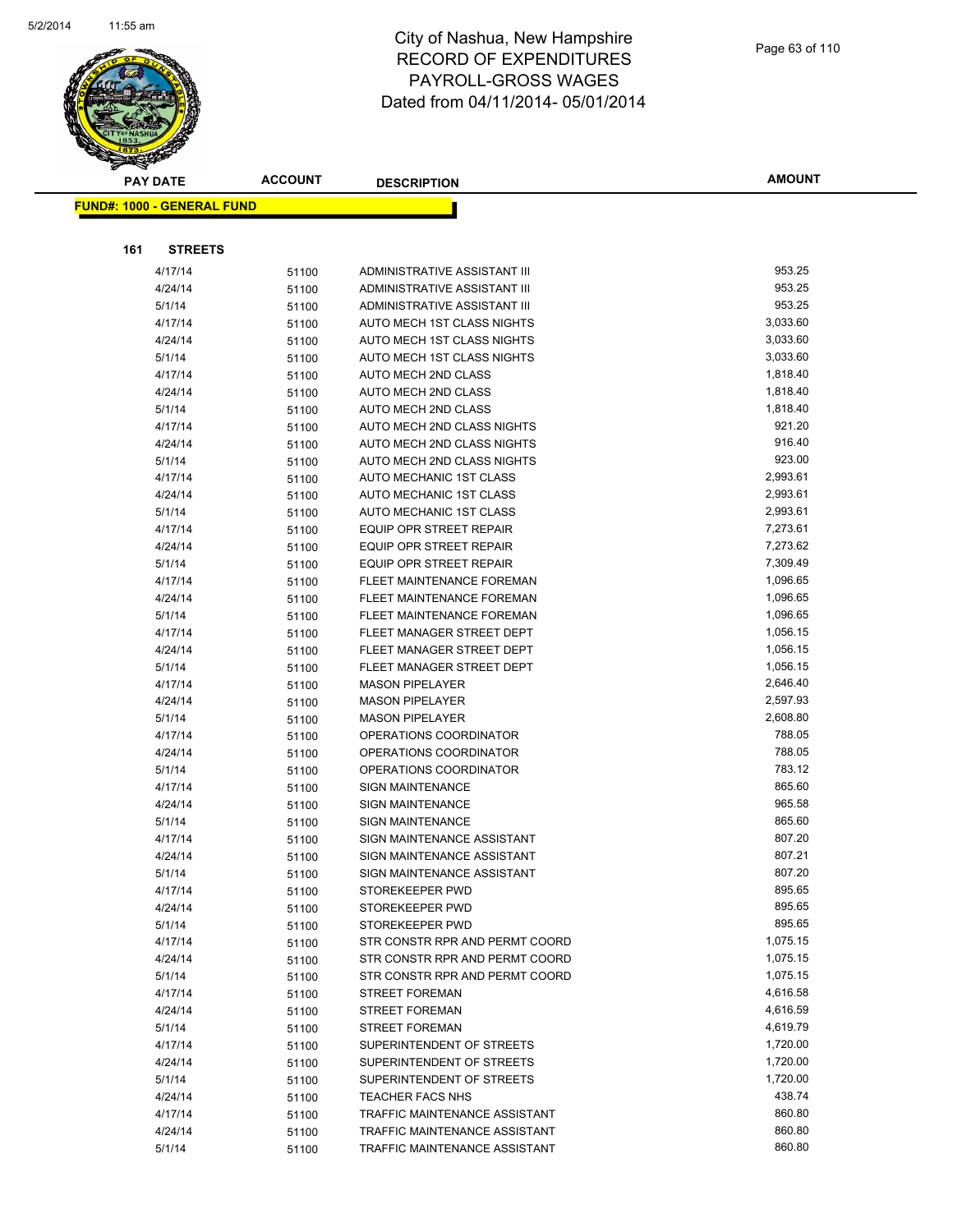

| <b>PAY DATE</b>                   | <b>ACCOUNT</b>            | <b>DESCRIPTION</b>                     | <b>AMOUNT</b> |
|-----------------------------------|---------------------------|----------------------------------------|---------------|
| <b>FUND#: 1000 - GENERAL FUND</b> |                           |                                        |               |
|                                   |                           |                                        |               |
| 161<br><b>STREETS</b>             |                           |                                        |               |
| 4/17/14                           | 51100                     | <b>TRAFFIC MANAGER</b>                 | 1,331.45      |
| 4/24/14                           | 51100                     | <b>TRAFFIC MANAGER</b>                 | 1,331.45      |
| 5/1/14                            | 51100                     | <b>TRAFFIC MANAGER</b>                 | 1,331.45      |
| 4/17/14                           | 51100                     | <b>TRAFFIC TECHNICIAN I</b>            | 2,071.20      |
| 4/24/14                           | 51100                     | <b>TRAFFIC TECHNICIAN I</b>            | 2,071.20      |
| 5/1/14                            | 51100                     | TRAFFIC TECHNICIAN I                   | 2,071.20      |
| 4/17/14                           | 51100                     | <b>TRUCK DRIVER STREET REPAIR</b>      | 16,443.70     |
| 4/24/14                           | 51100                     | TRUCK DRIVER STREET REPAIR             | 15,992.91     |
| 5/1/14                            | 51100                     | TRUCK DRIVER STREET REPAIR             | 16,003.04     |
| 4/17/14                           | 51100                     | <b>WELDER FIRST CLASS</b>              | 1,968.80      |
| 4/24/14                           | 51100                     | <b>WELDER FIRST CLASS</b>              | 1,968.80      |
| 5/1/14                            | 51100                     | <b>WELDER FIRST CLASS</b>              | 1,968.80      |
| 4/17/14                           | 51300                     | OVERTIME-REGULAR                       | 1,125.17      |
| 4/24/14                           | 51300                     | OVERTIME-REGULAR                       | 648.62        |
| 5/1/14                            | 51300                     | OVERTIME-REGULAR                       | 2,299.14      |
| 4/17/14                           | 51750                     | <b>RETIREMENT &amp; SEPARATION PAY</b> | 2,462.52      |
| 4/24/14                           | 55118                     | TELEPHONE-CELLULAR                     | 67.00         |
| <b>TOTAL 161 - STREETS</b>        |                           |                                        | \$171,905.99  |
|                                   |                           |                                        |               |
| 166<br><b>PARKING LOTS</b>        |                           |                                        |               |
| 4/17/14                           | 51100                     | ADMINISTRATIVE ASSISTANT II            | 665.60        |
| 4/24/14                           | 51100                     | ADMINISTRATIVE ASSISTANT II            | 665.60        |
| 5/1/14                            | 51100                     | ADMINISTRATIVE ASSISTANT II            | 665.60        |
| 4/17/14                           | 51100                     | PARKING MAINTENANCE                    | 1,315.20      |
| 4/24/14                           | 51100                     | PARKING MAINTENANCE                    | 1,315.20      |
| 5/1/14                            | 51100                     | PARKING MAINTENANCE                    | 1,315.20      |
| 4/3/14                            | 51100                     | <b>TRANSIT OPERATIONS COORDINATOR</b>  | (53.96)       |
| 4/17/14                           | 51100                     | TRANSPORTATION DEPT MANAGER            | 76.85         |
| 4/24/14                           | 51100                     | <b>TRANSPORTATION DEPT MANAGER</b>     | 76.85         |
| 5/1/14                            | 51100                     | <b>TRANSPORTATION DEPT MANAGER</b>     | 76.85         |
| 4/24/14                           | 55118                     | TELEPHONE-CELLULAR                     | 51.00         |
| <b>TOTAL 166 - PARKING LOTS</b>   |                           |                                        | \$6,169.99    |
| 171                               | <b>COMMUNITY SERVICES</b> |                                        |               |
| 4/17/14                           | 51100                     | ADMINISTRATIVE ASSISTANT II            | 696.75        |
| 4/24/14                           | 51100                     | ADMINISTRATIVE ASSISTANT II            | 696.75        |
| 5/1/14                            | 51100                     | ADMINISTRATIVE ASSISTANT II            | 696.75        |
| 4/17/14                           | 51100                     | DIRECTOR HEALTH AND COMM SVS           | 1,677.06      |
| 4/24/14                           | 51100                     | DIRECTOR HEALTH AND COMM SVS           | 1,677.05      |
| 5/1/14                            | 51100                     | DIRECTOR HEALTH AND COMM SVS           | 1,677.05      |
| 4/17/14                           | 51100                     | PROGRAM ASSISTANT                      | 419.80        |
| 4/24/14                           | 51100                     | PROGRAM ASSISTANT                      | 419.80        |
| 5/1/14                            | 51100                     | PROGRAM ASSISTANT                      | 419.80        |
| 4/17/14                           | 51100                     | PROGRAM COORDINATOR                    | 903.15        |
| 4/24/14                           |                           | PROGRAM COORDINATOR                    | 903.15        |
| 5/1/14                            | 51100                     | PROGRAM COORDINATOR                    | 903.15        |
| 4/24/14                           | 51100                     | TELEPHONE-CELLULAR                     | 50.00         |
|                                   | 55118                     |                                        |               |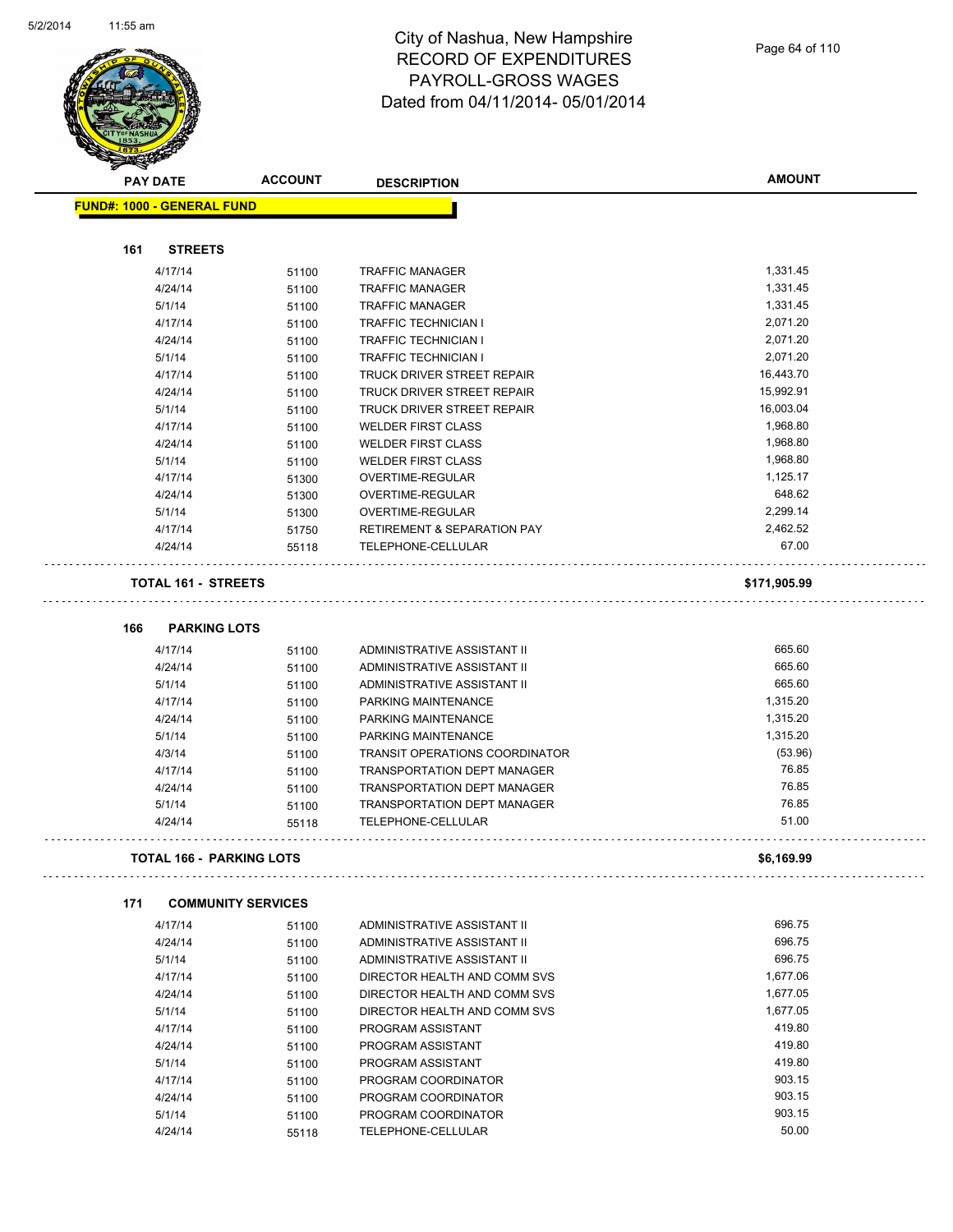| 5/2/2014 | 11:55 am                          |                                         |                                    |                |
|----------|-----------------------------------|-----------------------------------------|------------------------------------|----------------|
|          |                                   |                                         | City of Nashua, New Hampshire      |                |
|          |                                   |                                         | <b>RECORD OF EXPENDITURES</b>      | Page 65 of 110 |
|          |                                   |                                         |                                    |                |
|          |                                   |                                         | PAYROLL-GROSS WAGES                |                |
|          |                                   |                                         | Dated from 04/11/2014-05/01/2014   |                |
|          |                                   |                                         |                                    |                |
|          |                                   |                                         |                                    |                |
|          |                                   |                                         |                                    |                |
|          |                                   |                                         |                                    |                |
|          | <b>PAY DATE</b>                   | <b>ACCOUNT</b>                          | <b>DESCRIPTION</b>                 | <b>AMOUNT</b>  |
|          | <b>FUND#: 1000 - GENERAL FUND</b> |                                         |                                    |                |
|          |                                   |                                         |                                    |                |
|          |                                   |                                         |                                    |                |
|          |                                   | <b>TOTAL 171 - COMMUNITY SERVICES</b>   |                                    | \$11,140.26    |
|          |                                   |                                         |                                    |                |
|          | 172                               | <b>COMMUNITY HEALTH</b>                 |                                    |                |
|          | 4/17/14                           | 51100                                   | ADMINISTRATIVE ASSISTANT II        | 696.75         |
|          | 4/24/14                           | 51100                                   | ADMINISTRATIVE ASSISTANT II        | 696.75         |
|          | 5/1/14                            |                                         | ADMINISTRATIVE ASSISTANT II        | 696.75         |
|          |                                   | 51100                                   |                                    | 708.00         |
|          | 4/17/14                           | 51100                                   | BILINGUAL OUTREACH WORKER          |                |
|          | 4/24/14                           | 51100                                   | <b>BILINGUAL OUTREACH WORKER</b>   | 708.00         |
|          | 5/1/14                            | 51100                                   | BILINGUAL OUTREACH WORKER          | 708.00         |
|          | 4/17/14                           | 51100                                   | MANAGER COMMUNITY HEALTH           | 1,364.20       |
|          | 4/24/14                           | 51100                                   | MANAGER COMMUNITY HEALTH           | 1,364.20       |
|          | 5/1/14                            | 51100                                   | MANAGER COMMUNITY HEALTH           | 1,364.20       |
|          | 4/17/14                           | 51100                                   | PUB HEALTH NURSE                   | 3,342.60       |
|          | 4/24/14                           | 51100                                   | PUB HEALTH NURSE                   | 3,342.60       |
|          | 5/1/14                            | 51100                                   | PUB HEALTH NURSE                   | 3,342.60       |
|          |                                   |                                         |                                    |                |
|          |                                   | <b>TOTAL 172 - COMMUNITY HEALTH</b>     |                                    | \$18,334.65    |
|          |                                   |                                         |                                    |                |
|          | 173                               | <b>ENVIRONMENTAL HEALTH</b>             |                                    |                |
|          | 4/17/14                           | 51100                                   | ENVIRONMENTAL HEALTH SPEC I        | 1,598.15       |
|          | 4/24/14                           | 51100                                   | <b>ENVIRONMENTAL HEALTH SPEC I</b> | 1,598.15       |
|          | 5/1/14                            |                                         | <b>ENVIRONMENTAL HEALTH SPEC I</b> | 1,598.15       |
|          | 4/17/14                           | 51100                                   | ENVIRONMENTAL HEALTH SPEC II       | 1,044.26       |
|          |                                   | 51100                                   |                                    |                |
|          | 4/24/14                           | 51100                                   | ENVIRONMENTAL HEALTH SPEC II       | 1,044.25       |
|          | 5/1/14                            | 51100                                   | ENVIRONMENTAL HEALTH SPEC II       | 1,044.25       |
|          | 4/17/14                           | 51100                                   | ENVIRONMENTAL TECH OFFICE MGR      | 964.36         |
|          | 4/24/14                           | 51100                                   | ENVIRONMENTAL TECH OFFICE MGR      | 964.36         |
|          | 5/1/14                            | 51100                                   | ENVIRONMENTAL TECH OFFICE MGR      | 964.35         |
|          | 5/1/14                            | 51100                                   | LABORATORY DIRECTOR                | 988.20         |
|          | 4/17/14                           | 51100                                   | MANAGER ENVIRONMENTAL HEALTH       | 1,404.70       |
|          | 4/24/14                           | 51100                                   | MANAGER ENVIRONMENTAL HEALTH       | 1,404.70       |
|          | 5/1/14                            | 51100                                   | MANAGER ENVIRONMENTAL HEALTH       | 1,404.69       |
|          | 4/24/14                           | 55118                                   | TELEPHONE-CELLULAR                 | 84.00          |
|          |                                   |                                         |                                    |                |
|          |                                   | <b>TOTAL 173 - ENVIRONMENTAL HEALTH</b> |                                    | \$16,106.57    |
|          |                                   |                                         |                                    |                |
|          | 174                               | <b>WELFARE ADMINISTRATION</b>           |                                    |                |
|          | 4/17/14                           | 51100                                   | ADMINISTRATIVE ASSISTANT I         | 812.25         |
|          | 4/24/14                           | 51100                                   | ADMINISTRATIVE ASSISTANT I         | 812.26         |
|          | 5/1/14                            | 51100                                   | ADMINISTRATIVE ASSISTANT I         | 812.25         |
|          | 4/17/14                           | 51100                                   | CASE TECHNICIAN WELFARE            | 2,311.49       |
|          | 4/24/14                           | 51100                                   | CASE TECHNICIAN WELFARE            | 2,311.50       |
|          | 5/1/14                            | 51100                                   | CASE TECHNICIAN WELFARE            | 2,311.50       |
|          | 4/17/14                           | 51100                                   | INTAKE WORKER ACCOUNTANT           | 909.85         |
|          | 4/24/14                           | 51100                                   | INTAKE WORKER ACCOUNTANT           | 909.84         |
|          | 5/1/14                            | 51100                                   | <b>INTAKE WORKER ACCOUNTANT</b>    | 909.85         |
|          | 4/17/14                           | 51100                                   | SENIOR CASE TECHNICIAN             | 929.80         |
|          | 4/24/14                           | 51100                                   | SENIOR CASE TECHNICIAN             | 929.80         |
|          | 5/1/14                            |                                         | SENIOR CASE TECHNICIAN             | 929.80         |
|          | 4/17/14                           | 51100                                   | <b>WELFARE OFFICER</b>             | 1,408.19       |
|          |                                   | 51100                                   |                                    |                |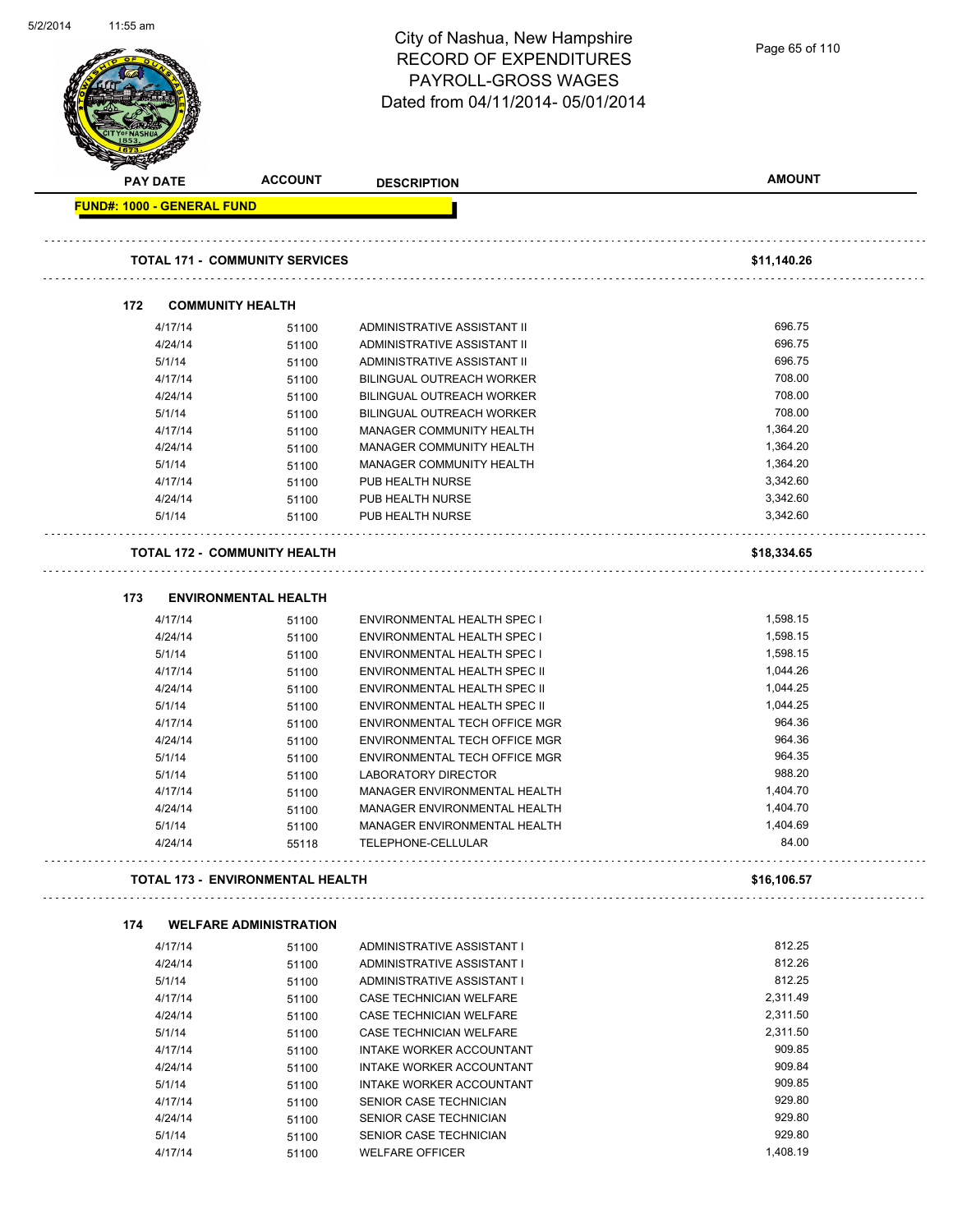| 5/2/2014 | וזוג כפנדד      |                                   |                                           | City of Nashua, New Hampshire<br><b>RECORD OF EXPENDITURES</b><br>PAYROLL-GROSS WAGES<br>Dated from 04/11/2014-05/01/2014 | Page 66 of 110       |
|----------|-----------------|-----------------------------------|-------------------------------------------|---------------------------------------------------------------------------------------------------------------------------|----------------------|
|          |                 |                                   |                                           |                                                                                                                           |                      |
|          | <b>PAY DATE</b> |                                   | <b>ACCOUNT</b>                            | <b>DESCRIPTION</b>                                                                                                        | <b>AMOUNT</b>        |
|          |                 | <b>FUND#: 1000 - GENERAL FUND</b> |                                           |                                                                                                                           |                      |
|          |                 |                                   |                                           |                                                                                                                           |                      |
|          | 174             |                                   | <b>WELFARE ADMINISTRATION</b>             |                                                                                                                           |                      |
|          |                 | 4/24/14                           | 51100                                     | <b>WELFARE OFFICER</b>                                                                                                    | 1,408.20             |
|          |                 | 5/1/14                            | 51100                                     | <b>WELFARE OFFICER</b>                                                                                                    | 1,408.20             |
|          |                 | 4/24/14                           | 55118                                     | TELEPHONE-CELLULAR                                                                                                        | 50.00                |
|          |                 |                                   |                                           |                                                                                                                           |                      |
|          |                 |                                   | <b>TOTAL 174 - WELFARE ADMINISTRATION</b> |                                                                                                                           | \$19,164.78          |
|          |                 |                                   |                                           |                                                                                                                           |                      |
|          | 177             | <b>PARKS &amp; RECREATION</b>     |                                           |                                                                                                                           | 734.80               |
|          |                 | 4/17/14<br>4/24/14                | 51100                                     | ADMINISTRATIVE ASSISTANT II<br>ADMINISTRATIVE ASSISTANT II                                                                | 734.80               |
|          |                 | 5/1/14                            | 51100<br>51100                            | ADMINISTRATIVE ASSISTANT II                                                                                               | 734.81               |
|          |                 | 4/17/14                           | 51100                                     | <b>EQUIPMENT OPERATOR, PARKS</b>                                                                                          | 909.20               |
|          |                 | 4/24/14                           | 51100                                     | EQUIPMENT OPERATOR, PARKS                                                                                                 | 909.20               |
|          |                 | 5/1/14                            | 51100                                     | EQUIPMENT OPERATOR, PARKS                                                                                                 | 909.20               |
|          |                 | 4/17/14                           | 51100                                     | FOREMAN LABOR PARK                                                                                                        | 3,289.93             |
|          |                 | 4/24/14                           | 51100                                     | FOREMAN LABOR PARK                                                                                                        | 3,289.95             |
|          |                 | 5/1/14                            | 51100                                     | FOREMAN LABOR PARK                                                                                                        | 3,289.94             |
|          |                 | 4/17/14                           | 51100                                     | <b>GROUNDS KEEPER PARK MAINT</b>                                                                                          | 6,605.20             |
|          |                 | 4/24/14                           | 51100                                     | <b>GROUNDS KEEPER PARK MAINT</b>                                                                                          | 6,605.20             |
|          |                 | 5/1/14                            | 51100                                     | <b>GROUNDS KEEPER PARK MAINT</b>                                                                                          | 6,634.21             |
|          |                 | 4/17/14                           | 51100                                     | <b>GROUNDSMAN I PARKS</b>                                                                                                 | 2,338.80             |
|          |                 | 4/24/14                           | 51100                                     | <b>GROUNDSMAN I PARKS</b>                                                                                                 | 2,338.80             |
|          |                 | 5/1/14                            | 51100                                     | <b>GROUNDSMAN I PARKS</b>                                                                                                 | 2,346.64<br>818.80   |
|          |                 | 4/17/14<br>4/24/14                | 51100<br>51100                            | <b>GROUNDSMAN II PARKS</b><br><b>GROUNDSMAN II PARKS</b>                                                                  | 818.80               |
|          |                 | 5/1/14                            | 51100                                     | <b>GROUNDSMAN II PARKS</b>                                                                                                | 818.80               |
|          |                 | 4/17/14                           | 51100                                     | LEAD GROUNDSMAN                                                                                                           | 2,646.84             |
|          |                 | 4/24/14                           | 51100                                     | <b>LEAD GROUNDSMAN</b>                                                                                                    | 2,574.88             |
|          |                 | 5/1/14                            | 51100                                     | <b>LEAD GROUNDSMAN</b>                                                                                                    | 2,758.80             |
|          |                 | 4/17/14                           | 51100                                     | NURSERY WORKER PARKS                                                                                                      | 865.60               |
|          |                 | 4/24/14                           | 51100                                     | NURSERY WORKER PARKS                                                                                                      | 865.60               |
|          |                 | 5/1/14                            | 51100                                     | NURSERY WORKER PARKS                                                                                                      | 865.60               |
|          |                 | 4/17/14                           | 51100                                     | PROGRAM COORDINATOR                                                                                                       | 347.85               |
|          |                 | 4/24/14                           | 51100                                     | PROGRAM COORDINATOR                                                                                                       | 347.85               |
|          |                 | 5/1/14                            | 51100                                     | PROGRAM COORDINATOR                                                                                                       | 347.84               |
|          |                 | 4/17/14                           | 51100                                     | RECREATION PROGRAM MANAGER                                                                                                | 1,075.60             |
|          |                 | 4/24/14<br>5/1/14                 | 51100                                     | RECREATION PROGRAM MANAGER<br>RECREATION PROGRAM MANAGER                                                                  | 1,075.60<br>1,075.60 |
|          |                 | 4/17/14                           | 51100<br>51100                            | STELLOS STADIUM ATTENDANT                                                                                                 | 921.20               |
|          |                 | 4/24/14                           | 51100                                     | STELLOS STADIUM ATTENDANT                                                                                                 | 921.20               |
|          |                 | 5/1/14                            | 51100                                     | STELLOS STADIUM ATTENDANT                                                                                                 | 921.20               |
|          |                 | 4/17/14                           | 51100                                     | SUPERINTENDENT OF PARKS RECR                                                                                              | 1,670.35             |
|          |                 | 4/24/14                           | 51100                                     | SUPERINTENDENT OF PARKS RECR                                                                                              | 1,670.34             |
|          |                 | 5/1/14                            | 51100                                     | SUPERINTENDENT OF PARKS RECR                                                                                              | 1,670.35             |
|          |                 | 4/17/14                           | 51100                                     | TRUCK DRIVER PARKS RECR                                                                                                   | 832.00               |
|          |                 | 4/24/14                           | 51100                                     | TRUCK DRIVER PARKS RECR                                                                                                   | 832.00               |
|          |                 | 5/1/14                            | 51100                                     | TRUCK DRIVER PARKS RECR                                                                                                   | 832.00               |
|          |                 | 4/17/14                           | 51300                                     | OVERTIME-REGULAR                                                                                                          | 2,405.66             |
|          |                 | 4/24/14                           | 51300                                     | OVERTIME-REGULAR                                                                                                          | 5,327.79             |
|          |                 | 5/1/14                            | 51300                                     | OVERTIME-REGULAR                                                                                                          | 2,397.69             |
|          |                 | 4/17/14                           | 51400                                     | <b>WAGES TEMP-SEASONAL</b>                                                                                                | 727.50<br>687.50     |
|          |                 | 4/24/14                           | 51400                                     | WAGES TEMP-SEASONAL                                                                                                       |                      |

5/2/2014

11:55 am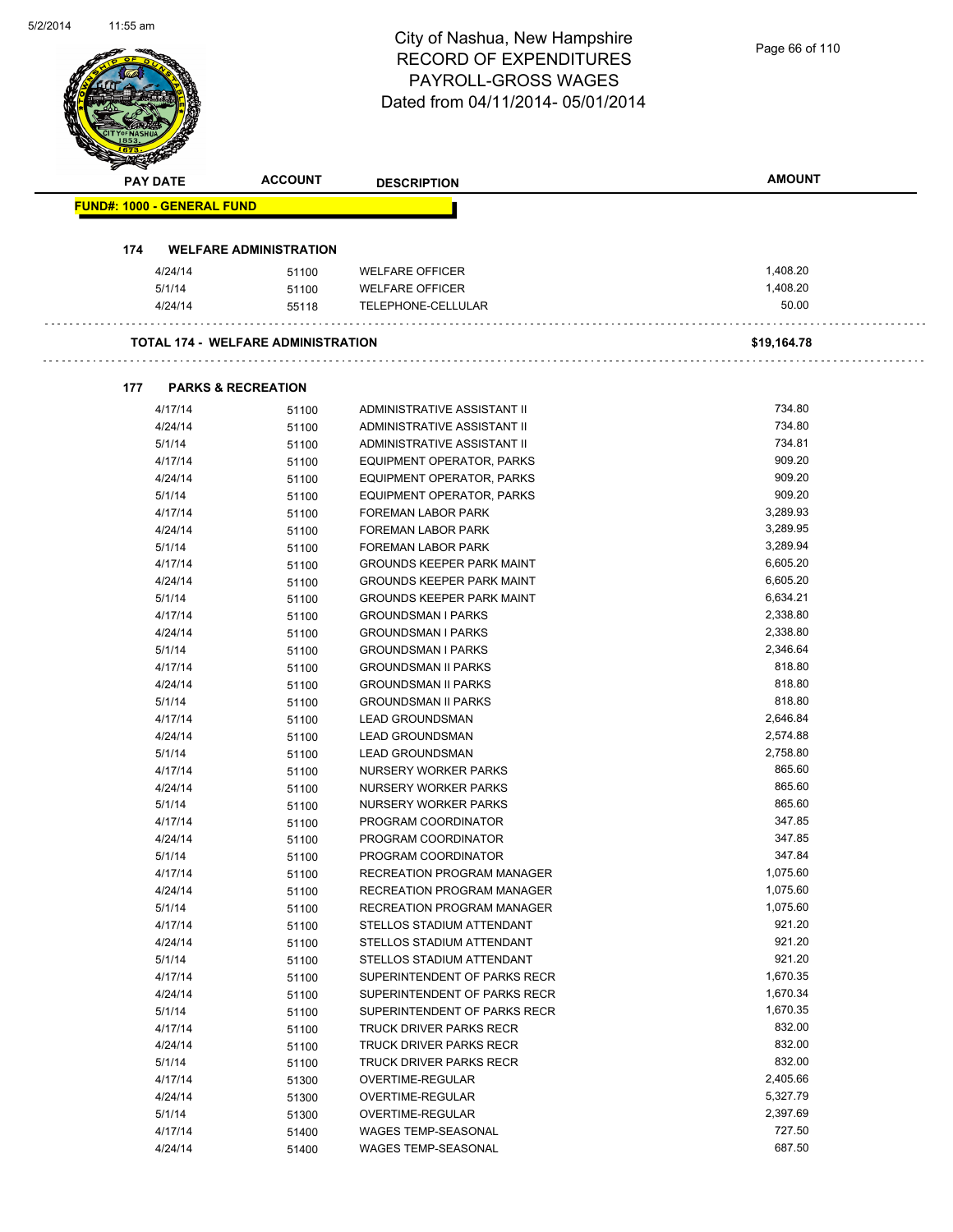| 5/2/2014 | וזוג כפנדד                        |                               |                                           | City of Nashua, New Hampshire<br><b>RECORD OF EXPENDITURES</b><br><b>PAYROLL-GROSS WAGES</b> | Page 67 of 110   |
|----------|-----------------------------------|-------------------------------|-------------------------------------------|----------------------------------------------------------------------------------------------|------------------|
|          |                                   |                               |                                           | Dated from 04/11/2014-05/01/2014                                                             |                  |
|          | <b>PAY DATE</b>                   |                               | <b>ACCOUNT</b>                            | <b>DESCRIPTION</b>                                                                           | <b>AMOUNT</b>    |
|          | <b>FUND#: 1000 - GENERAL FUND</b> |                               |                                           |                                                                                              |                  |
|          |                                   |                               |                                           |                                                                                              |                  |
|          | 177                               | <b>PARKS &amp; RECREATION</b> |                                           |                                                                                              |                  |
|          | 5/1/14                            |                               | 51400                                     | <b>WAGES TEMP-SEASONAL</b>                                                                   | 885.00           |
|          |                                   | 4/17/14                       | 51600                                     | <b>LONGEVITY</b>                                                                             | 600.00           |
|          |                                   | 4/24/14                       | 55118                                     | TELEPHONE-CELLULAR                                                                           | 67.00            |
|          |                                   |                               | <b>TOTAL 177 - PARKS &amp; RECREATION</b> |                                                                                              | \$82,343.52      |
|          |                                   |                               |                                           |                                                                                              |                  |
|          | 179                               | <b>LIBRARY</b>                |                                           |                                                                                              |                  |
|          |                                   | 4/17/14                       | 51100                                     | ADMIN ASST COST ACCOUNTANT                                                                   | 782.40           |
|          |                                   | 4/24/14                       | 51100                                     | ADMIN ASST COST ACCOUNTANT                                                                   | 782.40           |
|          | 5/1/14                            |                               | 51100                                     | ADMIN ASST COST ACCOUNTANT                                                                   | 782.40           |
|          |                                   | 4/17/14                       | 51100                                     | ASSISTANT DIRECTOR LIBRARY                                                                   | 1,255.85         |
|          |                                   | 4/24/14                       | 51100                                     | ASSISTANT DIRECTOR LIBRARY                                                                   | 1,255.85         |
|          | 5/1/14                            |                               | 51100                                     | ASSISTANT DIRECTOR LIBRARY                                                                   | 1,255.85         |
|          |                                   | 4/17/14                       | 51100                                     | ASSISTANT LIBRARIAN CIRCULATIO                                                               | 945.05           |
|          |                                   | 4/24/14                       | 51100                                     | ASSISTANT LIBRARIAN CIRCULATIO                                                               | 945.05           |
|          | 5/1/14                            |                               | 51100                                     | ASSISTANT LIBRARIAN CIRCULATIO                                                               | 945.05           |
|          |                                   | 4/17/14                       | 51100                                     | ASSISTANT LIBRARIAN MEDIA SERV                                                               | 770.80           |
|          |                                   | 4/24/14                       | 51100                                     | ASSISTANT LIBRARIAN MEDIA SERV                                                               | 770.80           |
|          | 5/1/14                            |                               | 51100                                     | ASSISTANT LIBRARIAN MEDIA SERV                                                               | 770.80<br>975.45 |
|          |                                   | 4/17/14<br>4/24/14            | 51100                                     | ASSISTANT LIBRARIAN TECH SVS<br>ASSISTANT LIBRARIAN TECH SVS                                 | 975.45           |
|          | 5/1/14                            |                               | 51100<br>51100                            | ASSISTANT LIBRARIAN TECH SVS                                                                 | 975.45           |
|          |                                   | 4/17/14                       | 51100                                     | ASSISTANT LIBRARIAN YOUTH SERV                                                               | 757.40           |
|          |                                   | 4/24/14                       | 51100                                     | ASSISTANT LIBRARIAN YOUTH SERV                                                               | 757.40           |
|          | 5/1/14                            |                               | 51100                                     | ASSISTANT LIBRARIAN YOUTH SERV                                                               | 757.40           |
|          |                                   | 4/17/14                       | 51100                                     | DIRECTOR LIBRARY                                                                             | 1,831.20         |
|          |                                   | 4/24/14                       | 51100                                     | <b>DIRECTOR LIBRARY</b>                                                                      | 1,831.20         |
|          | 5/1/14                            |                               | 51100                                     | <b>DIRECTOR LIBRARY</b>                                                                      | 1,831.20         |
|          |                                   | 4/17/14                       | 51100                                     | EXECUTIVE ASST OFFICE MANAGER                                                                | 833.85           |
|          |                                   | 4/24/14                       | 51100                                     | EXECUTIVE ASST OFFICE MANAGER                                                                | 833.85           |
|          | 5/1/14                            |                               | 51100                                     | EXECUTIVE ASST OFFICE MANAGER                                                                | 833.85           |
|          |                                   | 4/17/14                       | 51100                                     | <b>JANITOR</b>                                                                               | 476.20           |
|          |                                   | 4/24/14                       | 51100                                     | <b>JANITOR</b>                                                                               | 476.20           |
|          | 5/1/14                            |                               | 51100                                     | <b>JANITOR</b>                                                                               | 476.20           |
|          |                                   | 4/17/14                       | 51100                                     | <b>LIBRARIAN ADULT SERVICES</b>                                                              | 934.56           |
|          |                                   | 4/24/14                       | 51100                                     | LIBRARIAN ADULT SERVICES                                                                     | 934.56           |
|          | 5/1/14                            |                               | 51100                                     | <b>LIBRARIAN ADULT SERVICES</b>                                                              | 934.55<br>974.00 |
|          |                                   | 4/17/14<br>4/24/14            | 51100<br>51100                            | LIBRARIAN CIRCULATION<br><b>LIBRARIAN CIRCULATION</b>                                        | 973.99           |
|          | 5/1/14                            |                               | 51100                                     | LIBRARIAN CIRCULATION                                                                        | 973.99           |
|          |                                   | 4/17/14                       | 51100                                     | LIBRARIAN OUTREACH SVS                                                                       | 970.10           |
|          |                                   | 4/24/14                       | 51100                                     | LIBRARIAN OUTREACH SVS                                                                       | 970.09           |
|          | 5/1/14                            |                               | 51100                                     | LIBRARIAN OUTREACH SVS                                                                       | 970.10           |
|          |                                   | 4/17/14                       | 51100                                     | LIBRARIAN TECH SERVICES                                                                      | 1,852.94         |
|          |                                   | 4/24/14                       | 51100                                     | LIBRARIAN TECH SERVICES                                                                      | 1,852.93         |
|          | 5/1/14                            |                               | 51100                                     | LIBRARIAN TECH SERVICES                                                                      | 1,852.95         |
|          |                                   | 4/17/14                       | 51100                                     | LIBRARIAN YOUTH SERVICES                                                                     | 2,216.72         |
|          |                                   | 4/24/14                       | 51100                                     | LIBRARIAN YOUTH SERVICES                                                                     | 2,216.72         |
|          | 5/1/14                            |                               | 51100                                     | LIBRARIAN YOUTH SERVICES                                                                     | 2,216.73         |
|          |                                   | 4/17/14                       | 51100                                     | LIBRARY ASSISTANT ADULT SERVIC                                                               | 645.45           |
|          |                                   | 4/24/14                       | 51100                                     | LIBRARY ASSISTANT ADULT SERVIC                                                               | 645.45           |

5/2/2014

11:55 am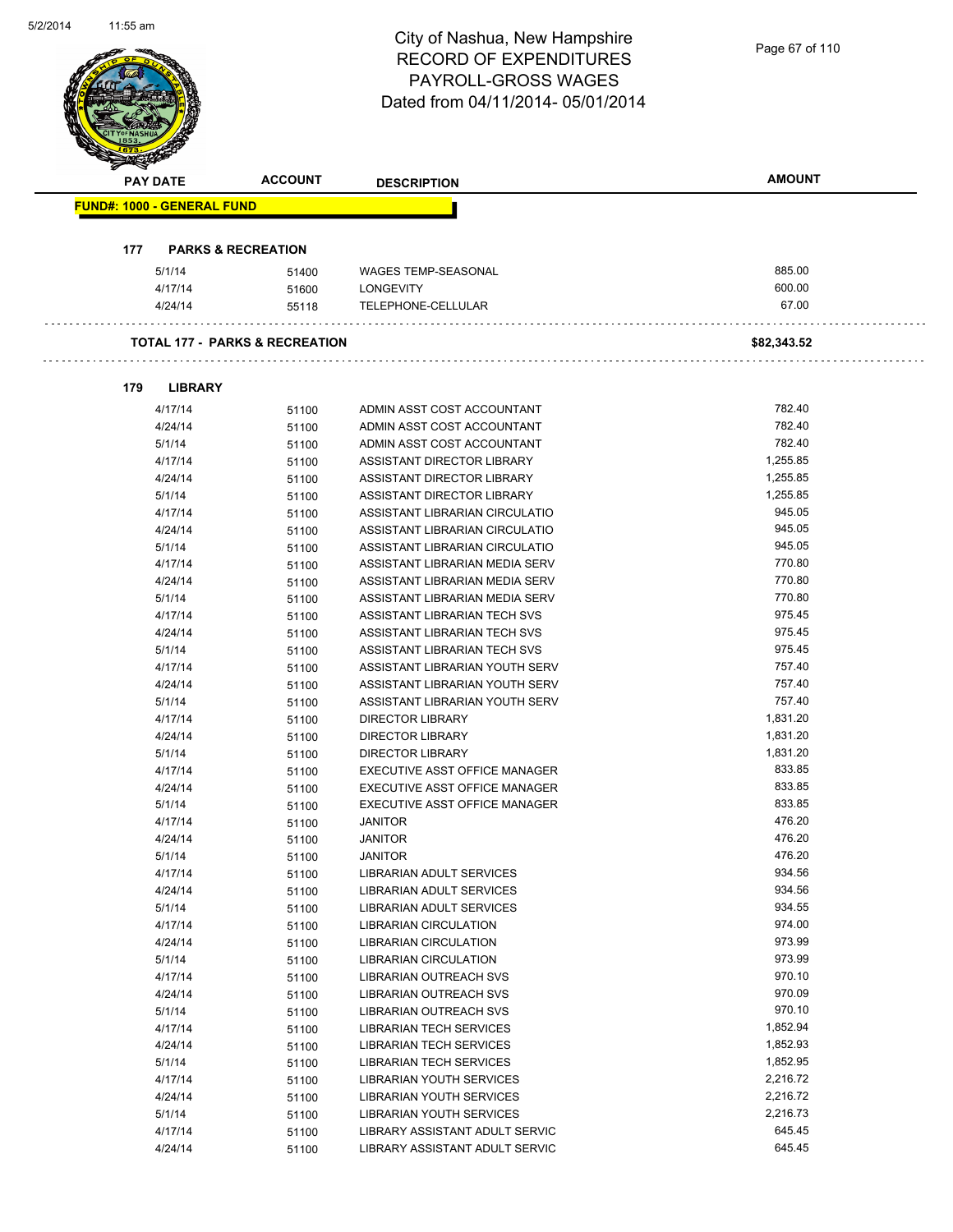

|     | <b>PAY DATE</b>                   | <b>ACCOUNT</b> | <b>DESCRIPTION</b>                 | <b>AMOUNT</b> |
|-----|-----------------------------------|----------------|------------------------------------|---------------|
|     | <b>FUND#: 1000 - GENERAL FUND</b> |                |                                    |               |
|     |                                   |                |                                    |               |
| 179 | <b>LIBRARY</b>                    |                |                                    |               |
|     | 5/1/14                            | 51100          | LIBRARY ASSISTANT ADULT SERVIC     | 645.45        |
|     | 4/17/14                           | 51100          | LIBRARY ASSISTANT CIRCULATION      | 3,297.55      |
|     | 4/24/14                           | 51100          | LIBRARY ASSISTANT CIRCULATION      | 3,297.54      |
|     | 5/1/14                            | 51100          | LIBRARY ASSISTANT CIRCULATION      | 3,297.56      |
|     | 4/17/14                           | 51100          | LIBRARY ASSISTANT MEDIA SERVIC     | 1,990.54      |
|     | 4/24/14                           | 51100          | LIBRARY ASSISTANT MEDIA SERVIC     | 1,994.83      |
|     | 5/1/14                            | 51100          | LIBRARY ASSISTANT MEDIA SERVIC     | 1,990.55      |
|     | 4/17/14                           | 51100          | LIBRARY ASSISTANT TECH SVS         | 686.30        |
|     | 4/24/14                           | 51100          | LIBRARY ASSISTANT TECH SVS         | 686.30        |
|     | 5/1/14                            | 51100          | LIBRARY ASSISTANT TECH SVS         | 686.30        |
|     | 4/17/14                           | 51100          | LIBRARY ASSISTANT YOUTH SERVIC     | 1,608.49      |
|     | 4/24/14                           | 51100          | LIBRARY ASSISTANT YOUTH SERVIC     | 1,604.55      |
|     | 5/1/14                            | 51100          | LIBRARY ASSISTANT YOUTH SERVIC     | 1,616.73      |
|     | 4/17/14                           | 51100          | <b>MAINTENANCE SUPV</b>            | 827.70        |
|     | 4/24/14                           | 51100          | <b>MAINTENANCE SUPV</b>            | 827.70        |
|     | 5/1/14                            | 51100          | <b>MAINTENANCE SUPV</b>            | 827.70        |
|     | 4/17/14                           | 51100          | <b>MEDIA SERVICES COORDINATOR</b>  | 1,169.96      |
|     | 4/24/14                           | 51100          | MEDIA SERVICES COORDINATOR         | 1,169.97      |
|     | 5/1/14                            | 51100          | MEDIA SERVICES COORDINATOR         | 1,169.96      |
|     | 4/17/14                           | 51100          | REFERENCE LIBRARIAN ADULT SERV     | 2,968.29      |
|     | 4/24/14                           | 51100          | REFERENCE LIBRARIAN ADULT SERV     | 2,968.26      |
|     | 5/1/14                            | 51100          | REFERENCE LIBRARIAN ADULT SERV     | 2,968.29      |
|     | 4/17/14                           | 51100          | REFERENCE LIBRARIAN TECH SVS       | 734.40        |
|     | 4/24/14                           | 51100          | REFERENCE LIBRARIAN TECH SVS       | 734.40        |
|     | 5/1/14                            | 51100          | REFERENCE LIBRARIAN TECH SVS       | 734.40        |
|     | 4/24/14                           | 51100          | <b>SECURITY LIBRARY</b>            | 596.15        |
|     | 5/1/14                            | 51100          | <b>SECURITY LIBRARY</b>            | 596.15        |
|     | 4/17/14                           | 51200          | <b>LIBRARY ASSISTANT TECH SVS</b>  | 403.40        |
|     | 4/24/14                           | 51200          | LIBRARY ASSISTANT TECH SVS         | 403.40        |
|     | 5/1/14                            | 51200          | LIBRARY ASSISTANT TECH SVS         | 403.40        |
|     | 4/17/14                           | 51200          | LIBRARY PAGE YOUTH SERVICES        | 229.25        |
|     | 4/24/14                           | 51200          | LIBRARY PAGE YOUTH SERVICES        | 275.10        |
|     | 5/1/14                            | 51200          | <b>LIBRARY PAGE YOUTH SERVICES</b> | 275.10        |
|     | 4/17/14                           | 51200          | <b>LIBRARY PAGES CIRCULATION</b>   | 731.03        |
|     | 4/24/14                           | 51200          | <b>LIBRARY PAGES CIRCULATION</b>   | 721.32        |
|     | 5/1/14                            | 51200          | <b>LIBRARY PAGES CIRCULATION</b>   | 859.28        |
|     | 4/17/14                           | 51200          | LIBRARY PAGES MEDIA SERVICES       | 469.48        |
|     | 4/24/14                           | 51200          | LIBRARY PAGES MEDIA SERVICES       | 451.69        |
|     | 5/1/14                            | 51200          | LIBRARY PAGES MEDIA SERVICES       | 333.75        |
|     | 4/24/14                           | 51200          | <b>SECURITY LIBRARY</b>            | 336.00        |
|     | 5/1/14                            | 51200          | <b>SECURITY LIBRARY</b>            | 336.00        |
|     | 4/17/14                           | 51300          | OVERTIME-REGULAR                   | 1,388.34      |
|     | 4/24/14                           | 51300          | OVERTIME-REGULAR                   | 1,417.17      |
|     | 5/1/14                            | 51300          | OVERTIME-REGULAR                   | 203.79        |
|     | <b>TOTAL 179 - LIBRARY</b>        |                |                                    | \$98,953.95   |

 $\alpha$  ,  $\alpha$  ,  $\alpha$  ,  $\alpha$ 

#### **181 COMMUNITY DEVELOPMENT**

 $\sim$   $\sim$   $\sim$ 

| 4/17/14 | 51100 | ADMINISTRATIVE ASSISTANT II | 665.60 |
|---------|-------|-----------------------------|--------|
| 4/24/14 | 51100 | ADMINISTRATIVE ASSISTANT II | 665.60 |
| 5/1/14  | 51100 | ADMINISTRATIVE ASSISTANT II | 665.60 |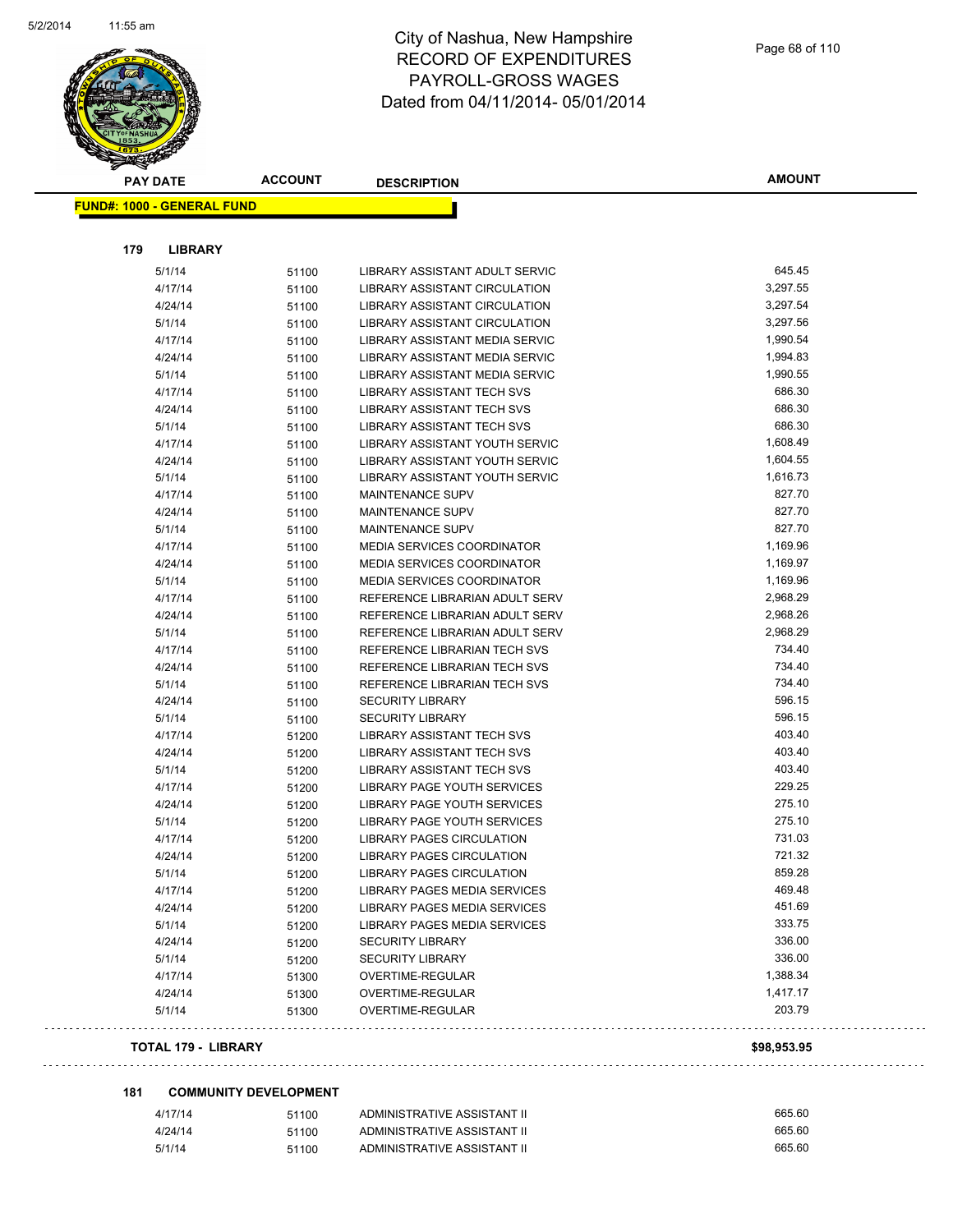|     | <b>PAY DATE</b>                          | <b>ACCOUNT</b>               | <b>DESCRIPTION</b>             | <b>AMOUNT</b> |
|-----|------------------------------------------|------------------------------|--------------------------------|---------------|
|     | <b>FUND#: 1000 - GENERAL FUND</b>        |                              |                                |               |
|     |                                          |                              |                                |               |
| 181 |                                          | <b>COMMUNITY DEVELOPMENT</b> |                                |               |
|     | 4/17/14                                  | 51200                        | <b>CLERK TYPIST II PT</b>      | 352.33        |
|     | 4/24/14                                  | 51200                        | <b>CLERK TYPIST II PT</b>      | 327.46        |
|     | 5/1/14                                   | 51200                        | <b>CLERK TYPIST II PT</b>      | 339.90        |
|     | 4/17/14                                  | 51300                        | OVERTIME-REGULAR               | 6.22          |
|     | 4/17/14                                  | 51400                        | <b>WAGES TEMP-SEASONAL</b>     | 100.00        |
|     | 4/24/14                                  | 51400                        | WAGES TEMP-SEASONAL            | 100.00        |
|     | 5/1/14                                   | 51400                        | <b>WAGES TEMP-SEASONAL</b>     | 100.00        |
|     | <b>TOTAL 181 - COMMUNITY DEVELOPMENT</b> |                              |                                | \$3,322.71    |
| 182 | <b>PLANNING &amp; ZONING</b>             |                              |                                |               |
|     | 4/17/14                                  | 51100                        | DEPARTMENT COORDINATOR         | 913.60        |
|     | 4/24/14                                  | 51100                        | DEPARTMENT COORDINATOR         | 913.60        |
|     | 5/1/14                                   | 51100                        | DEPARTMENT COORDINATOR         | 913.60        |
|     | 4/17/14                                  | 51100                        | DEPUTY PLANNING MANAGER        | 2,589.60      |
|     | 4/24/14                                  | 51100                        | DEPUTY PLANNING MANAGER        | 2,589.60      |
|     | 5/1/14                                   | 51100                        | DEPUTY PLANNING MANAGER        | 2,589.59      |
|     | 4/17/14                                  | 51100                        | MANAGER PLANNING DEPT          | 1,865.85      |
|     | 4/24/14                                  | 51100                        | MANAGER PLANNING DEPT          | 1,865.85      |
|     | 5/1/14                                   | 51100                        | MANAGER PLANNING DEPT          | 1,865.84      |
|     | 4/17/14                                  | 51100                        | PLANNER I                      | 1,675.35      |
|     | 4/24/14                                  | 51100                        | PLANNER I                      | 1,675.36      |
|     | 5/1/14                                   | 51100                        | PLANNER I                      | 1,675.35      |
|     | 4/17/14                                  | 51100                        | PLANNER II                     | 1,095.40      |
|     | 4/24/14                                  | 51100                        | <b>PLANNER II</b>              | 1,095.40      |
|     | 5/1/14                                   | 51100                        | <b>PLANNER II</b>              | 1,095.40      |
|     | 4/17/14                                  | 51100                        | ZONING COORDINATOR             | 682.30        |
|     | 4/24/14                                  | 51100                        | ZONING COORDINATOR             | 682.30        |
|     | 5/1/14                                   | 51100                        | ZONING COORDINATOR             | 682.30        |
|     | 4/17/14                                  | 53428                        | <b>STENOGRAPHIC SERVICES</b>   | 875.00        |
|     | 5/1/14                                   | 53428                        | STENOGRAPHIC SERVICES          | 500.00        |
|     | 4/24/14                                  | 55118                        | TELEPHONE-CELLULAR             | 17.00         |
|     | <b>TOTAL 182 - PLANNING &amp; ZONING</b> |                              |                                | \$27,858.29   |
| 183 |                                          | <b>ECONOMIC DEVELOPMENT</b>  |                                |               |
|     | 4/17/14                                  | 51100                        | ECONOMIC DEV DIRECTOR          | 1,819.35      |
|     | 4/24/14                                  | 51100                        | ECONOMIC DEV DIRECTOR          | 1,819.35      |
|     | 5/1/14                                   | 51100                        | ECONOMIC DEV DIRECTOR          | 1,819.35      |
|     | 4/17/14                                  | 51100                        | OED PROGRAM COORDINATOR        | 385.00        |
|     | 4/24/14                                  | 51100                        | OED PROGRAM COORDINATOR        | 385.00        |
|     | 5/1/14                                   | 51100                        | OED PROGRAM COORDINATOR        | 385.00        |
|     | 4/24/14                                  | 55118                        | TELEPHONE-CELLULAR             | 50.00         |
|     | <b>TOTAL 183 - ECONOMIC DEVELOPMENT</b>  |                              |                                | \$6,663.05    |
| 191 | <b>SCHOOL</b>                            |                              |                                |               |
|     |                                          |                              |                                |               |
|     | 5/1/14                                   | 51100                        | 21 CENTURY ELEM MFAM RES COORD | 1,063.35      |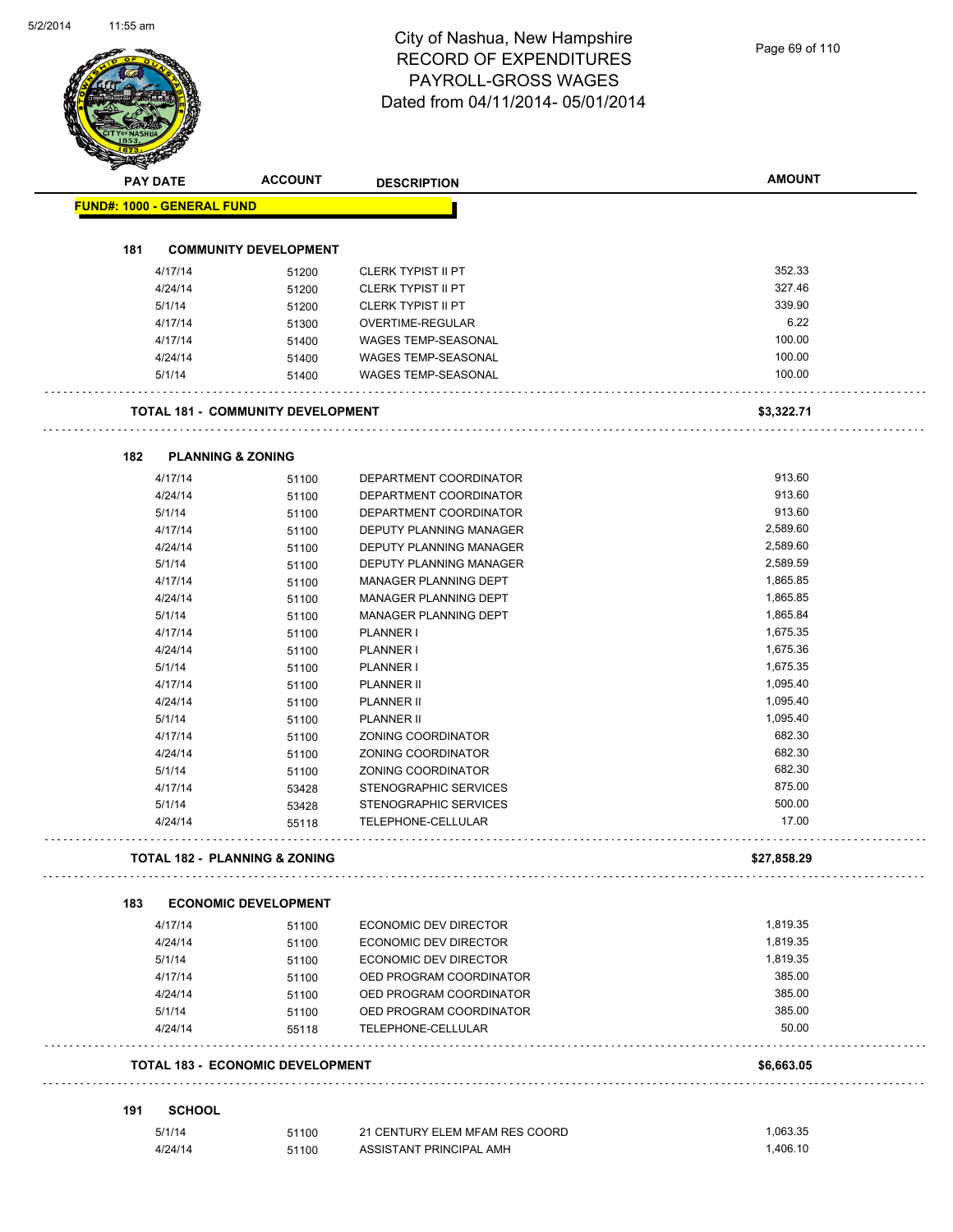

|     | <b>PAY DATE</b>                    | <b>ACCOUNT</b> | <b>DESCRIPTION</b>                                 | <b>AMOUNT</b>          |
|-----|------------------------------------|----------------|----------------------------------------------------|------------------------|
|     | <u> FUND#: 1000 - GENERAL FUND</u> |                |                                                    |                        |
|     |                                    |                |                                                    |                        |
|     |                                    |                |                                                    |                        |
| 191 | <b>SCHOOL</b>                      |                |                                                    |                        |
|     | 4/24/14                            | 51100          | ASSISTANT PRINCIPAL BIC                            | 2,925.70               |
|     | 4/24/14                            | 51100          | ASSISTANT PRINCIPAL BRO                            | 1,403.80               |
|     | 4/24/14                            | 51100          | ASSISTANT PRINCIPAL CHARL                          | 2,967.50               |
|     | 4/24/14                            | 51100          | ASSISTANT PRINCIPAL DR CRSP                        | 2,925.70               |
|     | 4/24/14                            | 51100          | ASSISTANT PRINCIPAL ELM                            | 6,549.40               |
|     | 4/24/14                            | 51100          | ASSISTANT PRINCIPAL FES                            | 2,967.50               |
|     | 4/24/14                            | 51100          | ASSISTANT PRINCIPAL FMS                            | 3,472.50               |
|     | 4/24/14                            | 51100          | ASSISTANT PRINCIPAL LEDGE                          | 2,812.30               |
|     | 4/24/14                            | 51100          | ASSISTANT PRINCIPAL MDE                            | 1,406.10               |
|     | 4/24/14                            | 51100          | ASSISTANT PRINCIPAL MTP                            | 2,892.50               |
|     | 4/24/14                            | 51100          | ASSISTANT PRINCIPAL NHN                            | 13,012.80<br>12,580.80 |
|     | 4/24/14<br>4/24/14                 | 51100          | ASSISTANT PRINCIPAL NHS<br>ASSISTANT PRINCIPAL PMS | 3,272.60               |
|     | 4/24/14                            | 51100<br>51100 | ASSISTANT PRINCIPAL SHE                            | 2,807.70               |
|     | 4/24/14                            |                | ASSISTANT SUPERINTENDENT                           | 8,261.40               |
|     | 4/24/14                            | 51100<br>51100 | ASST DIRECTOR PLANT OPS                            | 4,353.40               |
|     | 4/24/14                            | 51100          | <b>ASST DIRECTOR SPED</b>                          | 6,079.50               |
|     | 4/24/14                            | 51100          | ASST SYSTEMS ADMIN FULL YEAR                       | 12,461.50              |
|     | 4/17/14                            | 51100          | ASST SYSTEMS ADMIN SCH YEAR                        | 756.86                 |
|     | 4/24/14                            | 51100          | ASST SYSTEMS ADMIN SCH YEAR                        | 762.19                 |
|     | 5/1/14                             | 51100          | ASST SYSTEMS ADMIN SCH YEAR                        | 735.54                 |
|     | 4/24/14                            | 51100          | ATTENDANCE OFFICER                                 | 2,270.20               |
|     | 4/24/14                            | 51100          | CAREER CENTER COORD NHN                            | 1,478.40               |
|     | 4/24/14                            | 51100          | CAREER CENTER COORD NHS                            | 1,478.40               |
|     | 4/24/14                            | 51100          | CHIEF OPERATING OFFICER                            | 3,937.70               |
|     | 4/17/14                            | 51100          | CLERICAL ACADEMY NHN                               | 2,696.70               |
|     | 4/24/14                            | 51100          | CLERICAL ACADEMY NHN                               | 2,635.69               |
|     | 5/1/14                             | 51100          | CLERICAL ACADEMY NHN                               | 2,556.92               |
|     | 4/17/14                            | 51100          | CLERICAL ACADEMY NHS                               | 2,659.91               |
|     | 4/24/14                            | 51100          | CLERICAL ACADEMY NHS                               | 2,640.63               |
|     | 5/1/14                             | 51100          | CLERICAL ACADEMY NHS                               | 2,603.60               |
|     | 4/17/14                            | 51100          | <b>CLERICAL ASST SUPER SUP</b>                     | 2,017.55               |
|     | 4/24/14                            | 51100          | CLERICAL ASST SUPER SUP                            | 2,017.55               |
|     | 5/1/14                             | 51100          | <b>CLERICAL ASST SUPER SUP</b>                     | 2,017.54               |
|     | 4/17/14                            | 51100          | CLERICAL ATHLETIC NHN                              | 703.90                 |
|     | 4/24/14                            | 51100          | CLERICAL ATHLETIC NHN                              | 703.90                 |
|     | 5/1/14                             | 51100          | CLERICAL ATHLETIC NHN                              | 703.90                 |
|     | 4/17/14                            | 51100          | CLERICAL ATHLETIC NHS                              | 692.65                 |
|     | 4/24/14                            | 51100          | CLERICAL ATHLETIC NHS                              | 692.65                 |
|     | 5/1/14                             | 51100          | CLERICAL ATHLETIC NHS                              | 1,803.42               |
|     | 4/17/14                            | 51100          | CLERICAL BOARD OF ED SUP                           | 774.75                 |
|     | 4/24/14                            | 51100          | CLERICAL BOARD OF ED SUP                           | 774.75                 |
|     | 5/1/14                             | 51100          | CLERICAL BOARD OF ED SUP                           | 774.75                 |
|     | 4/17/14                            | 51100          | <b>CLERICAL BUSINESS</b>                           | 3,558.80               |
|     | 4/24/14                            | 51100          | <b>CLERICAL BUSINESS</b>                           | 3,558.80               |
|     | 5/1/14                             | 51100          | <b>CLERICAL BUSINESS</b>                           | 3,558.80               |
|     | 4/17/14                            | 51100          | <b>CLERICAL BUSINESS PT SUP</b>                    | 226.13                 |
|     | 4/24/14                            | 51100          | <b>CLERICAL BUSINESS PT SUP</b>                    | 335.00                 |
|     | 5/1/14                             | 51100          | <b>CLERICAL BUSINESS PT SUP</b>                    | 335.00                 |
|     | 4/17/14                            | 51100          | CLERICAL CHIEF OP OFFICER SUP                      | 794.64                 |
|     | 4/24/14                            | 51100          | CLERICAL CHIEF OP OFFICER SUP                      | 794.65                 |
|     | 5/1/14                             | 51100          | CLERICAL CHIEF OP OFFICER SUP                      | 794.65                 |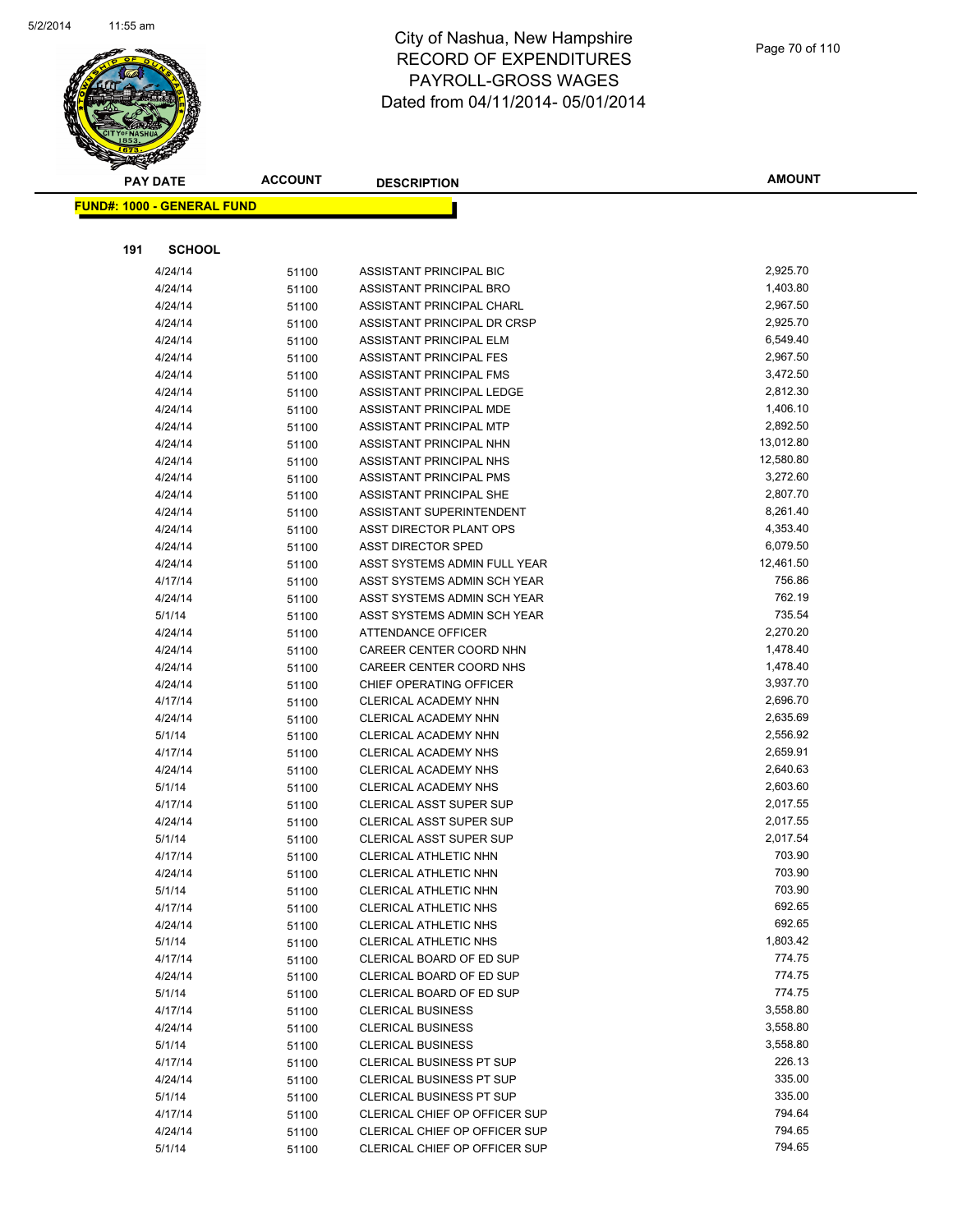

|     | <b>PAY DATE</b>                    | <b>ACCOUNT</b> | <b>DESCRIPTION</b>                                           | <b>AMOUNT</b>        |
|-----|------------------------------------|----------------|--------------------------------------------------------------|----------------------|
|     | <u> FUND#: 1000 - GENERAL FUND</u> |                |                                                              |                      |
|     |                                    |                |                                                              |                      |
|     |                                    |                |                                                              |                      |
| 191 | <b>SCHOOL</b>                      |                |                                                              |                      |
|     | 4/17/14                            | 51100          | CLERICAL CTE NHN                                             | 735.15               |
|     | 4/24/14                            | 51100          | <b>CLERICAL CTE NHN</b>                                      | 733.15               |
|     | 5/1/14                             | 51100          | <b>CLERICAL CTE NHN</b>                                      | 735.14               |
|     | 4/17/14                            | 51100          | <b>CLERICAL CTE NHS</b>                                      | 703.90               |
|     | 4/24/14                            | 51100          | <b>CLERICAL CTE NHS</b>                                      | 703.90               |
|     | 5/1/14                             | 51100          | <b>CLERICAL CTE NHS</b>                                      | 1,824.98             |
|     | 4/17/14                            | 51100          | <b>CLERICAL GUIDANCE ELM</b>                                 | 738.40               |
|     | 4/24/14                            | 51100          | <b>CLERICAL GUIDANCE ELM</b>                                 | 738.40               |
|     | 5/1/14                             | 51100          | <b>CLERICAL GUIDANCE ELM</b>                                 | 738.40               |
|     | 4/17/14                            | 51100          | CLERICAL GUIDANCE NHN                                        | 2,751.31             |
|     | 4/24/14                            | 51100          | CLERICAL GUIDANCE NHN                                        | 2,723.16             |
|     | 5/1/14                             | 51100          | CLERICAL GUIDANCE NHN                                        | 2,672.29             |
|     | 4/17/14                            | 51100          | <b>CLERICAL GUIDANCE NHS</b><br><b>CLERICAL GUIDANCE NHS</b> | 2,751.15<br>2,751.15 |
|     | 4/24/14<br>5/1/14                  | 51100          | <b>CLERICAL GUIDANCE NHS</b>                                 | 2,751.15             |
|     | 4/17/14                            | 51100          | <b>CLERICAL HUMAN RESOURCES</b>                              | 2,804.66             |
|     | 4/24/14                            | 51100          | <b>CLERICAL HUMAN RESOURCES</b>                              | 2,808.85             |
|     | 5/1/14                             | 51100<br>51100 | <b>CLERICAL HUMAN RESOURCES</b>                              | 4,020.34             |
|     | 4/17/14                            |                | <b>CLERICAL PAYROLL SUP</b>                                  | 660.75               |
|     | 4/24/14                            | 51100<br>51100 | <b>CLERICAL PAYROLL SUP</b>                                  | 660.75               |
|     | 5/1/14                             | 51100          | <b>CLERICAL PAYROLL SUP</b>                                  | 660.75               |
|     | 4/17/14                            | 51100          | <b>CLERICAL PLANT OPS</b>                                    | 738.40               |
|     | 4/24/14                            | 51100          | <b>CLERICAL PLANT OPS</b>                                    | 738.40               |
|     | 5/1/14                             | 51100          | <b>CLERICAL PLANT OPS</b>                                    | 738.40               |
|     | 4/17/14                            | 51100          | <b>CLERICAL PRINCIPAL AMH</b>                                | 1,243.73             |
|     | 4/24/14                            | 51100          | <b>CLERICAL PRINCIPAL AMH</b>                                | 1,252.11             |
|     | 5/1/14                             | 51100          | <b>CLERICAL PRINCIPAL AMH</b>                                | 1,252.11             |
|     | 4/17/14                            | 51100          | <b>CLERICAL PRINCIPAL BIC</b>                                | 1,332.05             |
|     | 4/24/14                            | 51100          | <b>CLERICAL PRINCIPAL BIC</b>                                | 1,332.05             |
|     | 5/1/14                             | 51100          | <b>CLERICAL PRINCIPAL BIC</b>                                | 1,332.04             |
|     | 4/17/14                            | 51100          | <b>CLERICAL PRINCIPAL BIR</b>                                | 1,407.80             |
|     | 4/24/14                            | 51100          | <b>CLERICAL PRINCIPAL BIR</b>                                | 1,407.80             |
|     | 5/1/14                             | 51100          | <b>CLERICAL PRINCIPAL BIR</b>                                | 1,407.80             |
|     | 4/17/14                            | 51100          | <b>CLERICAL PRINCIPAL BRO</b>                                | 1,476.80             |
|     | 4/24/14                            | 51100          | <b>CLERICAL PRINCIPAL BRO</b>                                | 1,476.80             |
|     | 5/1/14                             | 51100          | CLERICAL PRINCIPAL BRO                                       | 1,476.80             |
|     | 4/17/14                            | 51100          | CLERICAL PRINCIPAL CHA                                       | 1,303.88             |
|     | 4/24/14                            | 51100          | CLERICAL PRINCIPAL CHA                                       | 1,321.50             |
|     | 5/1/14                             | 51100          | CLERICAL PRINCIPAL CHA                                       | 1,321.50             |
|     | 4/17/14                            | 51100          | <b>CLERICAL PRINCIPAL DRC</b>                                | 1,321.50             |
|     | 4/24/14                            | 51100          | <b>CLERICAL PRINCIPAL DRC</b>                                | 1,321.50             |
|     | 5/1/14                             | 51100          | <b>CLERICAL PRINCIPAL DRC</b>                                | 2,355.94             |
|     | 4/17/14                            | 51100          | <b>CLERICAL PRINCIPAL ELM</b>                                | 3,225.20             |
|     | 4/24/14                            | 51100          | CLERICAL PRINCIPAL ELM                                       | 3,174.81             |
|     | 5/1/14                             | 51100          | <b>CLERICAL PRINCIPAL ELM</b>                                | 5,232.15             |
|     | 4/17/14                            | 51100          | <b>CLERICAL PRINCIPAL FES</b>                                | 1,214.87             |
|     | 4/24/14                            | 51100          | <b>CLERICAL PRINCIPAL FES</b>                                | 1,353.40             |
|     | 5/1/14                             | 51100          | <b>CLERICAL PRINCIPAL FES</b>                                | 1,348.78             |
|     | 4/17/14                            | 51100          | <b>CLERICAL PRINCIPAL FMS</b>                                | 2,089.20             |
|     | 4/24/14                            | 51100          | <b>CLERICAL PRINCIPAL FMS</b>                                | 2,084.58             |
|     | 5/1/14                             | 51100          | <b>CLERICAL PRINCIPAL FMS</b>                                | 3,200.30             |
|     | 4/17/14                            | 51100          | CLERICAL PRINCIPAL LDG                                       | 1,288.90             |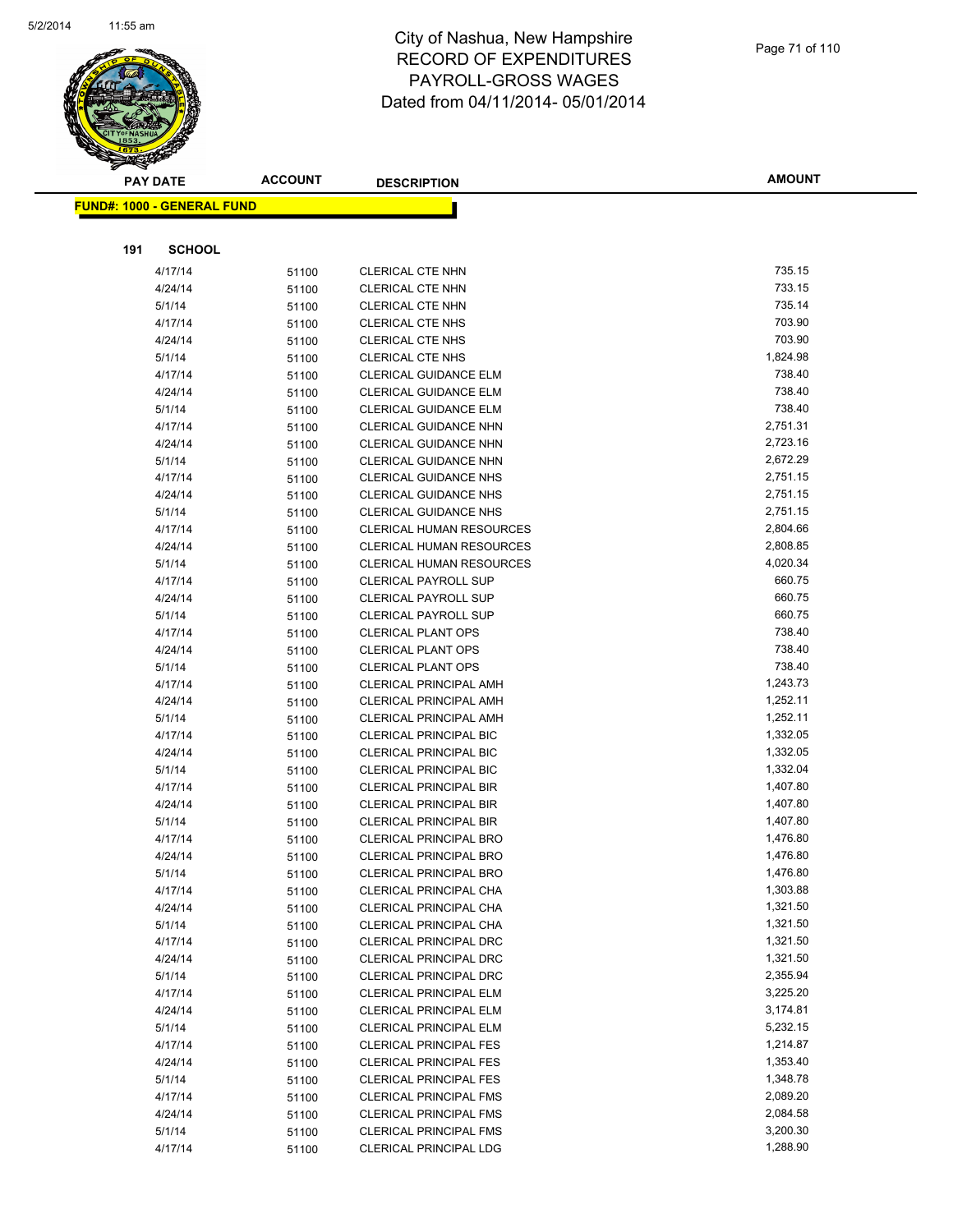

|     | <b>PAY DATE</b>                   | <b>ACCOUNT</b> | <b>DESCRIPTION</b>                                             | <b>AMOUNT</b>        |
|-----|-----------------------------------|----------------|----------------------------------------------------------------|----------------------|
|     | <b>FUND#: 1000 - GENERAL FUND</b> |                |                                                                |                      |
|     |                                   |                |                                                                |                      |
|     | <b>SCHOOL</b>                     |                |                                                                |                      |
| 191 |                                   |                |                                                                |                      |
|     | 4/24/14                           | 51100          | <b>CLERICAL PRINCIPAL LDG</b>                                  | 1,288.90             |
|     | 5/1/14                            | 51100          | <b>CLERICAL PRINCIPAL LDG</b>                                  | 3,374.65             |
|     | 4/17/14                           | 51100          | <b>CLERICAL PRINCIPAL MDE</b>                                  | 1,431.05             |
|     | 4/24/14                           | 51100          | <b>CLERICAL PRINCIPAL MDE</b>                                  | 1,431.05             |
|     | 5/1/14                            | 51100          | <b>CLERICAL PRINCIPAL MDE</b>                                  | 1,431.05             |
|     | 4/17/14                           | 51100          | <b>CLERICAL PRINCIPAL MTP</b>                                  | 1,364.65             |
|     | 4/24/14                           | 51100          | <b>CLERICAL PRINCIPAL MTP</b>                                  | 1,360.25             |
|     | 5/1/14                            | 51100          | <b>CLERICAL PRINCIPAL MTP</b>                                  | 1,364.65<br>2,613.82 |
|     | 4/17/14                           | 51100          | <b>CLERICAL PRINCIPAL NHN</b>                                  | 2,618.00             |
|     | 4/24/14<br>5/1/14                 | 51100          | <b>CLERICAL PRINCIPAL NHN</b><br><b>CLERICAL PRINCIPAL NHN</b> | 2,618.00             |
|     | 4/17/14                           | 51100          | <b>CLERICAL PRINCIPAL NHS</b>                                  | 1,311.96             |
|     | 4/24/14                           | 51100          | <b>CLERICAL PRINCIPAL NHS</b>                                  | 1,399.90             |
|     | 5/1/14                            | 51100<br>51100 | <b>CLERICAL PRINCIPAL NHS</b>                                  | 2,723.03             |
|     | 4/17/14                           |                | <b>CLERICAL PRINCIPAL NSE</b>                                  | 1,412.28             |
|     | 4/24/14                           | 51100<br>51100 | <b>CLERICAL PRINCIPAL NSE</b>                                  | 1,431.05             |
|     | 5/1/14                            | 51100          | <b>CLERICAL PRINCIPAL NSE</b>                                  | 2,832.59             |
|     | 4/17/14                           | 51100          | <b>CLERICAL PRINCIPAL PMS</b>                                  | 2,059.20             |
|     | 4/24/14                           | 51100          | <b>CLERICAL PRINCIPAL PMS</b>                                  | 2,059.20             |
|     | 5/1/14                            | 51100          | <b>CLERICAL PRINCIPAL PMS</b>                                  | 2,059.20             |
|     | 4/17/14                           | 51100          | <b>CLERICAL PRINCIPAL SHE</b>                                  | 1,442.29             |
|     | 4/24/14                           | 51100          | <b>CLERICAL PRINCIPAL SHE</b>                                  | 1,442.30             |
|     | 5/1/14                            | 51100          | <b>CLERICAL PRINCIPAL SHE</b>                                  | 1,442.30             |
|     | 4/17/14                           | 51100          | CLERICAL RECEPTIONIST NHS                                      | 628.15               |
|     | 4/24/14                           | 51100          | CLERICAL RECEPTIONIST NHS                                      | 628.15               |
|     | 5/1/14                            | 51100          | CLERICAL RECEPTIONIST NHS                                      | 603.02               |
|     | 4/17/14                           | 51100          | CLERICAL SPECIAL ED NHS                                        | 738.40               |
|     | 4/24/14                           | 51100          | CLERICAL SPECIAL ED NHS                                        | 738.40               |
|     | 5/1/14                            | 51100          | CLERICAL SPECIAL ED NHS                                        | 738.40               |
|     | 4/17/14                           | 51100          | <b>CLERICAL SPECIAL ED SUP</b>                                 | 1,476.79             |
|     | 4/24/14                           | 51100          | <b>CLERICAL SPECIAL ED SUP</b>                                 | 1,476.80             |
|     | 5/1/14                            | 51100          | CLERICAL SPECIAL ED SUP                                        | 1,476.79             |
|     | 4/17/14                           | 51100          | CLERICAL STUDENT SERV SUP                                      | 784.15               |
|     | 4/24/14                           | 51100          | CLERICAL STUDENT SERV SUP                                      | 784.15               |
|     | 5/1/14                            | 51100          | CLERICAL STUDENT SERV SUP                                      | 784.14               |
|     | 4/17/14                           | 51100          | CLERICAL SUB SERVICE SUP                                       | 727.15               |
|     | 4/24/14                           | 51100          | <b>CLERICAL SUB SERVICE SUP</b>                                | 737.78               |
|     | 5/1/14                            | 51100          | CLERICAL SUB SERVICE SUP                                       | 737.78               |
|     | 4/17/14                           | 51100          | CLERICAL SUPERINTENDANT SUP                                    | 925.90               |
|     | 4/24/14                           | 51100          | CLERICAL SUPERINTENDANT SUP                                    | 925.90               |
|     | 5/1/14                            | 51100          | CLERICAL SUPERINTENDANT SUP                                    | 925.90               |
|     | 4/17/14                           | 51100          | CLERICAL VOCATIONAL NHN                                        | 733.47               |
|     | 4/24/14                           | 51100          | CLERICAL VOCATIONAL NHN                                        | 728.55               |
|     | 5/1/14                            | 51100          | <b>CLERICAL VOCATIONAL NHN</b>                                 | 728.55               |
|     | 4/24/14                           | 51100          | <b>CURRICULUM SUPERVISOR</b>                                   | 5,847.00             |
|     | 4/17/14                           | 51100          | <b>CUSTODIAN AMH</b>                                           | 1,941.60             |
|     | 4/24/14                           | 51100          | <b>CUSTODIAN AMH</b>                                           | 1,941.60             |
|     | 5/1/14                            | 51100          | <b>CUSTODIAN AMH</b>                                           | 1,941.60             |
|     | 4/17/14                           | 51100          | <b>CUSTODIAN ASST HEAD ELM</b>                                 | 736.80               |
|     | 4/24/14                           | 51100          | <b>CUSTODIAN ASST HEAD ELM</b>                                 | 736.80               |
|     | 5/1/14                            | 51100          | <b>CUSTODIAN ASST HEAD ELM</b>                                 | 736.80               |
|     | 4/17/14                           | 51100          | <b>CUSTODIAN ASST HEAD FMS</b>                                 | 736.80               |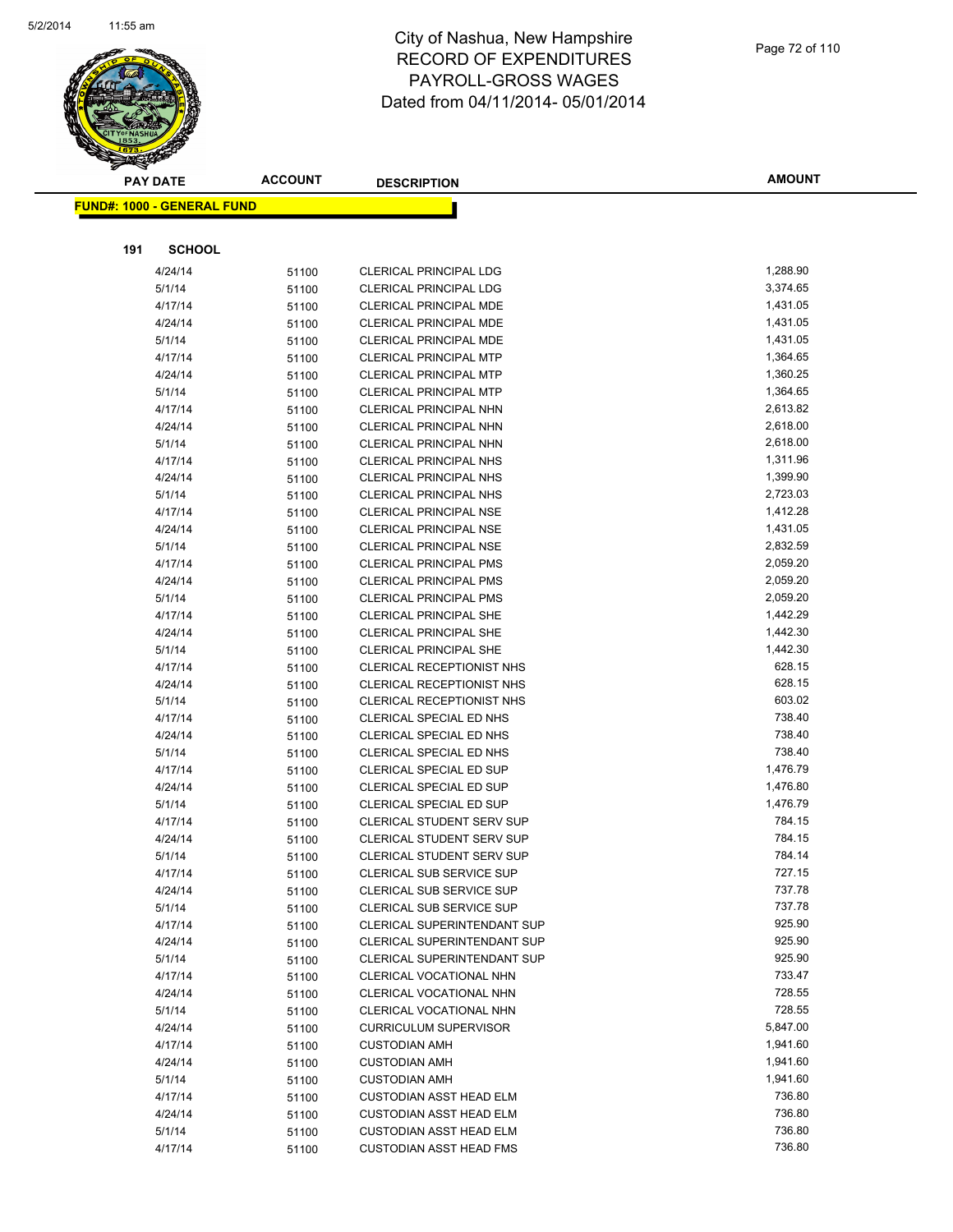

|     | <b>PAY DATE</b>                   | <b>ACCOUNT</b> | <b>DESCRIPTION</b>                           | <b>AMOUNT</b>        |
|-----|-----------------------------------|----------------|----------------------------------------------|----------------------|
|     | <b>FUND#: 1000 - GENERAL FUND</b> |                |                                              |                      |
|     |                                   |                |                                              |                      |
|     |                                   |                |                                              |                      |
| 191 | <b>SCHOOL</b>                     |                |                                              |                      |
|     | 4/24/14                           | 51100          | <b>CUSTODIAN ASST HEAD FMS</b>               | 736.80               |
|     | 5/1/14                            | 51100          | <b>CUSTODIAN ASST HEAD FMS</b>               | 736.80               |
|     | 4/17/14                           | 51100          | <b>CUSTODIAN ASST HEAD NHN</b>               | 1,023.19             |
|     | 4/24/14                           | 51100          | <b>CUSTODIAN ASST HEAD NHN</b>               | 1,023.20             |
|     | 5/1/14                            | 51100          | <b>CUSTODIAN ASST HEAD NHN</b>               | 1,105.81             |
|     | 4/17/14                           | 51100          | <b>CUSTODIAN ASST HEAD NHS</b>               | 1,618.01             |
|     | 4/24/14                           | 51100          | <b>CUSTODIAN ASST HEAD NHS</b>               | 1,618.01             |
|     | 5/1/14                            | 51100          | <b>CUSTODIAN ASST HEAD NHS</b>               | 1,618.01             |
|     | 4/17/14                           | 51100          | <b>CUSTODIAN ASST HEAD PMS</b>               | 552.60               |
|     | 4/24/14                           | 51100          | <b>CUSTODIAN ASST HEAD PMS</b>               | 736.80               |
|     | 5/1/14                            | 51100          | <b>CUSTODIAN ASST HEAD PMS</b>               | 736.80               |
|     | 4/17/14                           | 51100          | <b>CUSTODIAN BIC</b>                         | 1,941.60             |
|     | 4/24/14                           | 51100          | <b>CUSTODIAN BIC</b>                         | 1,941.60             |
|     | 5/1/14                            | 51100          | <b>CUSTODIAN BIC</b>                         | 1,941.60             |
|     | 4/17/14                           | 51100          | <b>CUSTODIAN BIR</b>                         | 1,937.56             |
|     | 4/24/14                           | 51100          | <b>CUSTODIAN BIR</b>                         | 1,941.60             |
|     | 5/1/14                            | 51100          | <b>CUSTODIAN BIR</b>                         | 1,941.60             |
|     | 4/17/14                           | 51100          | <b>CUSTODIAN BRO</b>                         | 1,294.40             |
|     | 4/24/14                           | 51100          | <b>CUSTODIAN BRO</b>                         | 1,294.40<br>1,294.40 |
|     | 5/1/14                            | 51100          | <b>CUSTODIAN BRO</b>                         | 1,294.40             |
|     | 4/17/14                           | 51100          | <b>CUSTODIAN CHA</b>                         | 1,294.40             |
|     | 4/24/14<br>5/1/14                 | 51100          | <b>CUSTODIAN CHA</b><br><b>CUSTODIAN CHA</b> | 1,294.40             |
|     | 4/17/14                           | 51100<br>51100 | <b>CUSTODIAN DRC</b>                         | 1,294.40             |
|     | 4/24/14                           | 51100          | <b>CUSTODIAN DRC</b>                         | 1,294.40             |
|     | 5/1/14                            | 51100          | <b>CUSTODIAN DRC</b>                         | 1,294.40             |
|     | 4/17/14                           | 51100          | <b>CUSTODIAN ELM</b>                         | 5,260.81             |
|     | 4/24/14                           | 51100          | <b>CUSTODIAN ELM</b>                         | 5,256.79             |
|     | 5/1/14                            | 51100          | <b>CUSTODIAN ELM</b>                         | 5,260.80             |
|     | 4/17/14                           | 51100          | <b>CUSTODIAN FES</b>                         | 1,294.40             |
|     | 4/24/14                           | 51100          | <b>CUSTODIAN FES</b>                         | 1,294.40             |
|     | 5/1/14                            | 51100          | <b>CUSTODIAN FES</b>                         | 1,278.22             |
|     | 4/17/14                           | 51100          | <b>CUSTODIAN FMS</b>                         | 2,588.80             |
|     | 4/24/14                           | 51100          | <b>CUSTODIAN FMS</b>                         | 2,588.80             |
|     | 5/1/14                            | 51100          | <b>CUSTODIAN FMS</b>                         | 2,588.80             |
|     | 4/17/14                           | 51100          | <b>CUSTODIAN HEAD AMH</b>                    | 736.80               |
|     | 4/24/14                           | 51100          | <b>CUSTODIAN HEAD AMH</b>                    | 736.80               |
|     | 5/1/14                            | 51100          | <b>CUSTODIAN HEAD AMH</b>                    | 736.80               |
|     | 4/17/14                           | 51100          | <b>CUSTODIAN HEAD BIC</b>                    | 736.80               |
|     | 4/24/14                           | 51100          | <b>CUSTODIAN HEAD BIC</b>                    | 736.80               |
|     | 5/1/14                            | 51100          | <b>CUSTODIAN HEAD BIC</b>                    | 736.80               |
|     | 4/17/14                           | 51100          | <b>CUSTODIAN HEAD BIR</b>                    | 736.80               |
|     | 4/24/14                           | 51100          | <b>CUSTODIAN HEAD BIR</b>                    | 736.80               |
|     | 5/1/14                            | 51100          | <b>CUSTODIAN HEAD BIR</b>                    | 736.80               |
|     | 4/17/14                           | 51100          | <b>CUSTODIAN HEAD BRO</b>                    | 736.80               |
|     | 4/24/14                           | 51100          | <b>CUSTODIAN HEAD BRO</b>                    | 736.80               |
|     | 5/1/14                            | 51100          | <b>CUSTODIAN HEAD BRO</b>                    | 736.80               |
|     | 4/17/14                           | 51100          | <b>CUSTODIAN HEAD CHA</b>                    | 736.80               |
|     | 4/24/14                           | 51100          | <b>CUSTODIAN HEAD CHA</b>                    | 736.80               |
|     | 5/1/14                            | 51100          | <b>CUSTODIAN HEAD CHA</b>                    | 736.80               |
|     | 4/17/14                           | 51100          | <b>CUSTODIAN HEAD DRC</b>                    | 736.80               |
|     | 4/24/14                           | 51100          | <b>CUSTODIAN HEAD DRC</b>                    | 736.80               |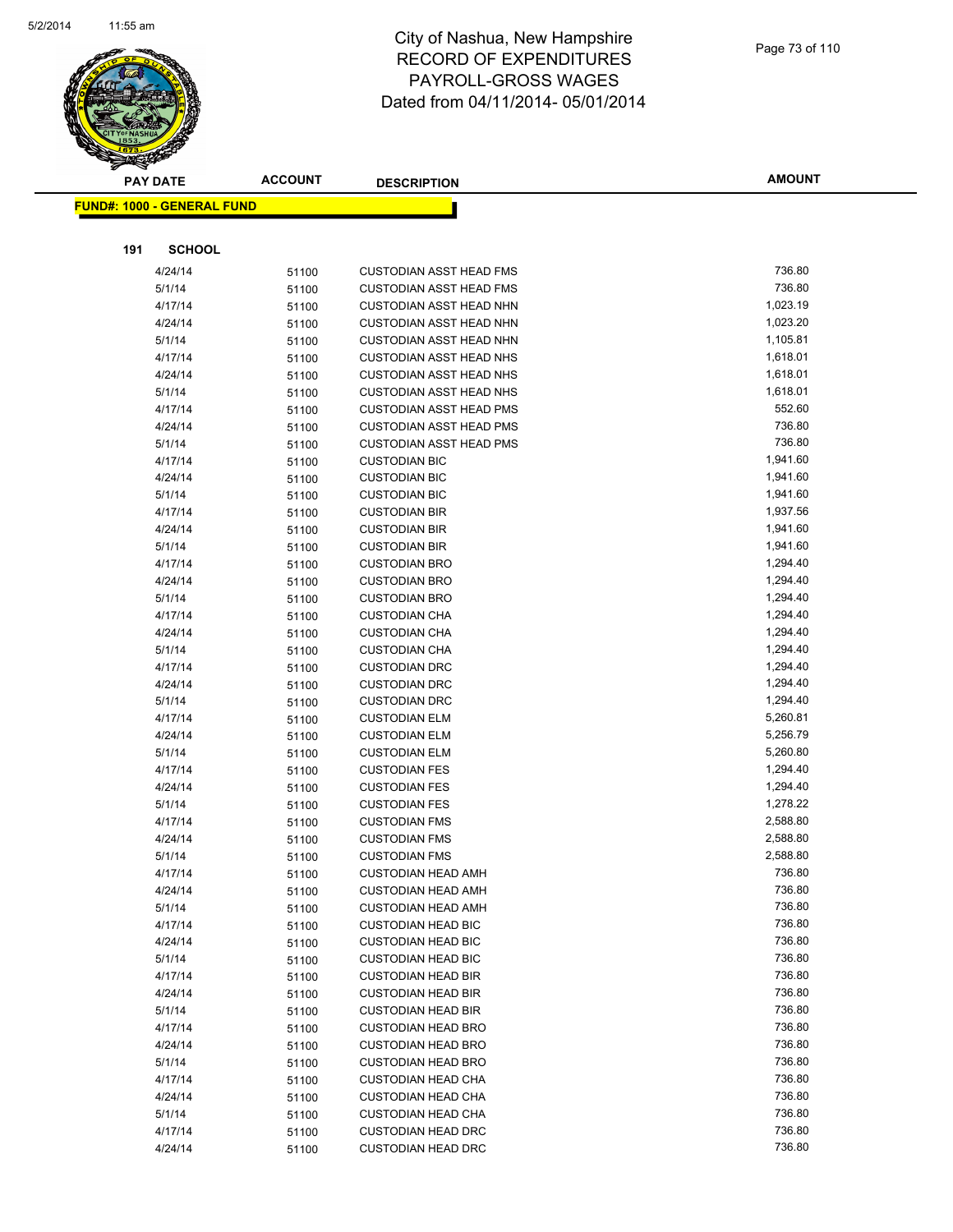

|     | <b>PAY DATE</b>                    | <b>ACCOUNT</b> | <b>DESCRIPTION</b>                                     | <b>AMOUNT</b>    |
|-----|------------------------------------|----------------|--------------------------------------------------------|------------------|
|     | <u> FUND#: 1000 - GENERAL FUND</u> |                |                                                        |                  |
|     |                                    |                |                                                        |                  |
|     |                                    |                |                                                        |                  |
| 191 | <b>SCHOOL</b>                      |                |                                                        |                  |
|     | 5/1/14                             | 51100          | <b>CUSTODIAN HEAD DRC</b>                              | 736.80           |
|     | 4/17/14                            | 51100          | <b>CUSTODIAN HEAD ELM</b>                              | 884.13           |
|     | 4/24/14                            | 51100          | <b>CUSTODIAN HEAD ELM</b>                              | 873.20           |
|     | 5/1/14                             | 51100          | <b>CUSTODIAN HEAD ELM</b>                              | 873.20           |
|     | 4/17/14                            | 51100          | <b>CUSTODIAN HEAD FES</b>                              | 736.80           |
|     | 4/24/14                            | 51100          | <b>CUSTODIAN HEAD FES</b>                              | 736.80           |
|     | 5/1/14                             | 51100          | <b>CUSTODIAN HEAD FES</b>                              | 736.80           |
|     | 4/17/14                            | 51100          | <b>CUSTODIAN HEAD FMS</b>                              | 873.20           |
|     | 4/24/14                            | 51100          | <b>CUSTODIAN HEAD FMS</b>                              | 873.20           |
|     | 5/1/14                             | 51100          | <b>CUSTODIAN HEAD FMS</b>                              | 873.20           |
|     | 4/17/14                            | 51100          | <b>CUSTODIAN HEAD LDG</b>                              | 736.80<br>736.81 |
|     | 4/24/14<br>5/1/14                  | 51100          | <b>CUSTODIAN HEAD LDG</b>                              | 736.80           |
|     |                                    | 51100          | <b>CUSTODIAN HEAD LDG</b><br><b>CUSTODIAN HEAD MTP</b> | 736.80           |
|     | 4/17/14<br>4/24/14                 | 51100          | <b>CUSTODIAN HEAD MTP</b>                              | 736.80           |
|     | 5/1/14                             | 51100          | <b>CUSTODIAN HEAD MTP</b>                              | 736.80           |
|     | 4/17/14                            | 51100<br>51100 | <b>CUSTODIAN HEAD NHN</b>                              | 878.40           |
|     | 4/24/14                            | 51100          | <b>CUSTODIAN HEAD NHN</b>                              | 889.38           |
|     | 5/1/14                             | 51100          | <b>CUSTODIAN HEAD NHN</b>                              | 878.40           |
|     | 4/17/14                            | 51100          | <b>CUSTODIAN HEAD NHS</b>                              | 878.40           |
|     | 4/24/14                            | 51100          | <b>CUSTODIAN HEAD NHS</b>                              | 878.40           |
|     | 5/1/14                             | 51100          | <b>CUSTODIAN HEAD NHS</b>                              | 878.40           |
|     | 4/17/14                            | 51100          | <b>CUSTODIAN HEAD NSE</b>                              | 736.80           |
|     | 4/24/14                            | 51100          | <b>CUSTODIAN HEAD NSE</b>                              | 299.35           |
|     | 5/1/14                             | 51100          | <b>CUSTODIAN HEAD NSE</b>                              | 299.35           |
|     | 4/17/14                            | 51100          | <b>CUSTODIAN HEAD PMS</b>                              | 873.20           |
|     | 4/24/14                            | 51100          | <b>CUSTODIAN HEAD PMS</b>                              | 873.21           |
|     | 5/1/14                             | 51100          | <b>CUSTODIAN HEAD PMS</b>                              | 873.20           |
|     | 4/17/14                            | 51100          | <b>CUSTODIAN HEAD SHE</b>                              | 736.80           |
|     | 4/24/14                            | 51100          | <b>CUSTODIAN HEAD SHE</b>                              | 299.35           |
|     | 5/1/14                             | 51100          | <b>CUSTODIAN HEAD SHE</b>                              | 299.35           |
|     | 4/17/14                            | 51100          | <b>CUSTODIAN LDG</b>                                   | 1,941.60         |
|     | 4/24/14                            | 51100          | <b>CUSTODIAN LDG</b>                                   | 1,941.61         |
|     | 5/1/14                             | 51100          | <b>CUSTODIAN LDG</b>                                   | 1,941.60         |
|     | 4/17/14                            | 51100          | <b>CUSTODIAN MDE</b>                                   | 1,384.00         |
|     | 4/24/14                            | 51100          | <b>CUSTODIAN MDE</b>                                   | 1,379.96         |
|     | 5/1/14                             | 51100          | <b>CUSTODIAN MDE</b>                                   | 1,384.00         |
|     | 4/17/14                            | 51100          | <b>CUSTODIAN MTP</b>                                   | 1,294.40         |
|     | 4/24/14                            | 51100          | <b>CUSTODIAN MTP</b>                                   | 1,294.40         |
|     | 5/1/14                             | 51100          | <b>CUSTODIAN MTP</b>                                   | 1,294.40         |
|     | 4/17/14                            | 51100          | <b>CUSTODIAN NHN</b>                                   | 10,370.62        |
|     | 4/24/14                            | 51100          | <b>CUSTODIAN NHN</b>                                   | 10,386.90        |
|     | 5/1/14                             | 51100          | <b>CUSTODIAN NHN</b>                                   | 10,386.90        |
|     | 4/17/14                            | 51100          | <b>CUSTODIAN NHS</b>                                   | 10,509.29        |
|     | 4/24/14                            | 51100          | <b>CUSTODIAN NHS</b>                                   | 10,415.13        |
|     | 5/1/14                             | 51100          | <b>CUSTODIAN NHS</b>                                   | 10,026.09        |
|     | 4/17/14                            | 51100          | <b>CUSTODIAN NSE</b>                                   | 1,384.00         |
|     | 4/24/14                            | 51100          | <b>CUSTODIAN NSE</b>                                   | 1,379.96         |
|     | 5/1/14                             | 51100          | <b>CUSTODIAN NSE</b>                                   | 1,384.00         |
|     | 4/17/14                            | 51100          | <b>CUSTODIAN PMS</b>                                   | 1,941.61         |
|     | 4/24/14                            | 51100          | <b>CUSTODIAN PMS</b>                                   | 1,941.61         |
|     | 5/1/14                             | 51100          | <b>CUSTODIAN PMS</b>                                   | 1,581.61         |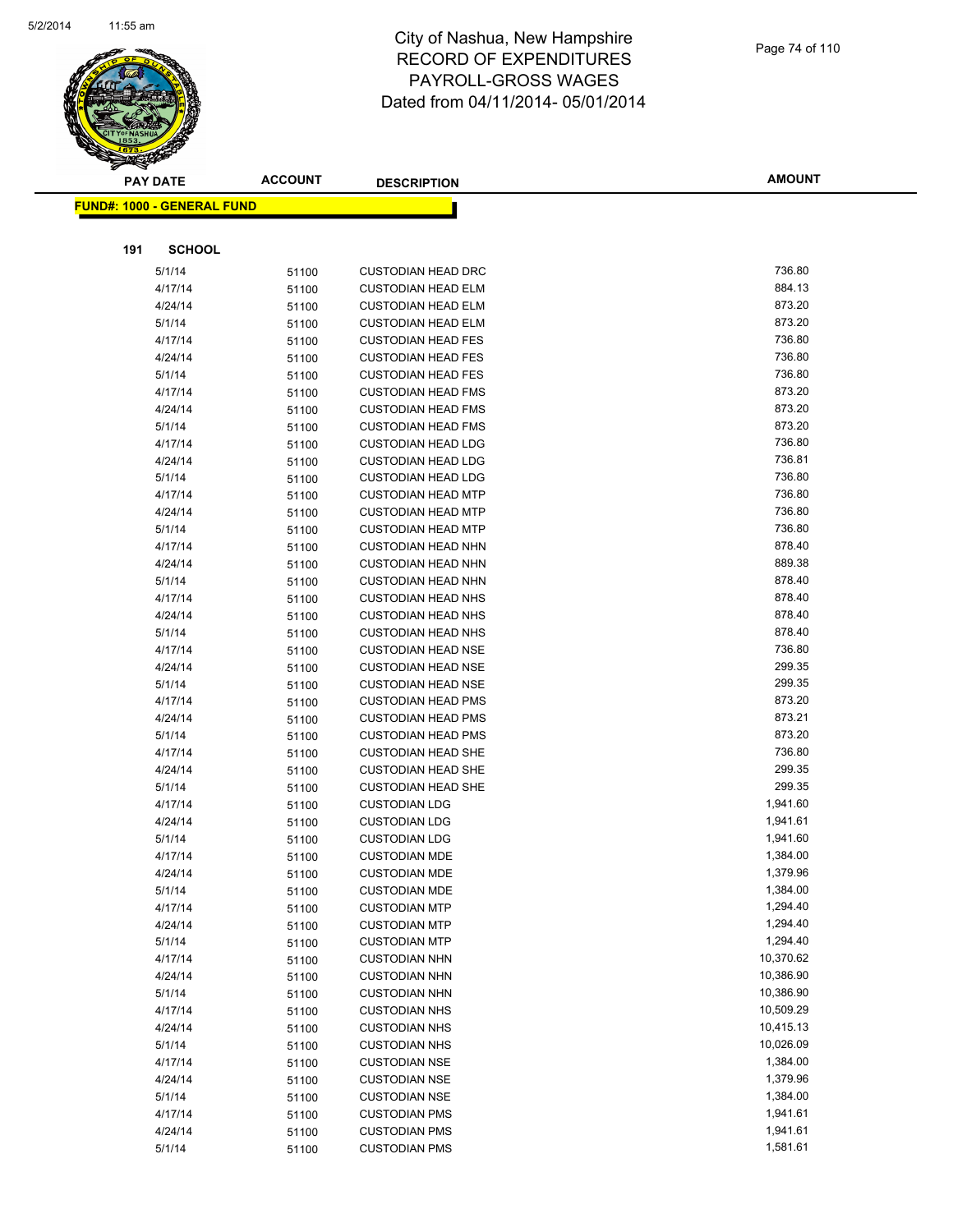

|     | <b>PAY DATE</b>                   | <b>ACCOUNT</b> | <b>DESCRIPTION</b>                        | <b>AMOUNT</b>        |
|-----|-----------------------------------|----------------|-------------------------------------------|----------------------|
|     | <b>FUND#: 1000 - GENERAL FUND</b> |                |                                           |                      |
|     |                                   |                |                                           |                      |
|     |                                   |                |                                           |                      |
| 191 | <b>SCHOOL</b>                     |                |                                           |                      |
|     | 4/17/14                           | 51100          | <b>CUSTODIAN SHE</b>                      | 1,478.17             |
|     | 4/24/14                           | 51100          | <b>CUSTODIAN SHE</b>                      | 1,384.00             |
|     | 5/1/14                            | 51100          | <b>CUSTODIAN SHE</b>                      | 1,384.00             |
|     | 4/24/14                           | 51100          | <b>CUSTODIAN SUPERVISOR WPO</b>           | 1,985.70             |
|     | 4/17/14                           | 51100          | <b>CUSTODIAN WID</b>                      | 853.50               |
|     | 4/24/14                           | 51100          | <b>CUSTODIAN WID</b>                      | 1,196.41             |
|     | 5/1/14                            | 51100          | <b>CUSTODIAN WID</b>                      | 1,294.40             |
|     | 4/24/14                           | 51100          | DATA ANALYST                              | 1,760.80             |
|     | 4/24/14                           | 51100          | DIRECTOR ADULT ED                         | 3,076.90             |
|     | 4/24/14                           | 51100          | DIRECTOR ATHLETICS                        | 3,342.30             |
|     | 4/24/14                           | 51100          | <b>DIRECTOR BUSINESS</b>                  | 2,893.00             |
|     | 4/24/14                           | 51100          | <b>DIRECTOR COM GRANTS</b>                | 3,008.90             |
|     | 4/24/14                           | 51100          | <b>DIRECTOR GUIDANCE</b>                  | 3,272.60             |
|     | 4/24/14                           | 51100          | <b>DIRECTOR HUMAN RESOURCES</b>           | 3,117.00             |
|     | 4/24/14                           | 51100          | DIRECTOR PLANT OPS<br>DIRECTOR PRE SCHOOL | 3,513.31<br>2,593.50 |
|     | 4/24/14<br>4/24/14                | 51100          | DIRECTOR SEC CURRICULUM & INST            | 3,369.90             |
|     | 4/24/14                           | 51100          | DIRECTOR SPECIAL ED                       | 3,656.40             |
|     | 4/24/14                           | 51100          | DIRECTOR STUDENT SERVICES                 | 3,137.30             |
|     | 4/24/14                           | 51100          | DIRECTOR TECHNOLOGY                       | 3,951.60             |
|     | 4/24/14                           | 51100<br>51100 | DIRECTOR TRANSPORTATION                   | 2,986.50             |
|     | 4/24/14                           | 51100          | <b>DIRECTOR VOCATIONAL</b>                | 6,898.10             |
|     | 4/24/14                           | 51100          | DW TECHNOLOGY PEER COACH                  | 2,501.80             |
|     | 4/24/14                           | 51100          | ELL OUTREACH WORKER                       | 1,538.40             |
|     | 4/24/14                           | 51100          | FOOD SERVICE COOK AMH                     | 475.41               |
|     | 4/24/14                           | 51100          | FOOD SERVICE COOK FMS                     | 478.38               |
|     | 4/24/14                           | 51100          | FOOD SERVICE COOK PMS                     | 492.45               |
|     | 4/24/14                           | 51100          | <b>GUIDANCE COUNSELOR AMH</b>             | 1,694.50             |
|     | 4/24/14                           | 51100          | <b>GUIDANCE COUNSELOR BIC</b>             | 1,497.70             |
|     | 4/24/14                           | 51100          | <b>GUIDANCE COUNSELOR BIR</b>             | 2,761.40             |
|     | 4/24/14                           | 51100          | <b>GUIDANCE COUNSELOR BRO</b>             | 1,650.70             |
|     | 4/24/14                           | 51100          | GUIDANCE COUNSELOR CHA                    | 2,761.40             |
|     | 4/24/14                           | 51100          | <b>GUIDANCE COUNSELOR DRC</b>             | 2,674.80             |
|     | 4/24/14                           | 51100          | <b>GUIDANCE COUNSELOR ELM</b>             | 10,748.20            |
|     | 4/24/14                           | 51100          | <b>GUIDANCE COUNSELOR FES</b>             | 2,674.80             |
|     | 4/24/14                           | 51100          | GUIDANCE COUNSELOR FMS                    | 5,611.01             |
|     | 4/24/14                           | 51100          | <b>GUIDANCE COUNSELOR LDG</b>             | 2,540.20             |
|     | 4/24/14                           | 51100          | <b>GUIDANCE COUNSELOR MDE</b>             | 2,119.30             |
|     | 4/24/14                           | 51100          | <b>GUIDANCE COUNSELOR MTP</b>             | 2,674.80             |
|     | 4/24/14                           | 51100          | GUIDANCE COUNSELOR NHN                    | 18,911.60            |
|     | 4/24/14                           | 51100          | GUIDANCE COUNSELOR NHS                    | 19,968.80            |
|     | 4/24/14                           | 51100          | <b>GUIDANCE COUNSELOR NSE</b>             | 2,674.80             |
|     | 4/24/14                           | 51100          | <b>GUIDANCE COUNSELOR PMS</b>             | 7,848.40             |
|     | 4/24/14                           | 51100          | <b>GUIDANCE COUNSELOR SHE</b>             | 2,458.60             |
|     | 4/24/14                           | 51100          | JOB DEVELOPER SPED NHN                    | 2,761.40             |
|     | 4/24/14                           | 51100          | <b>LIBRARIAN AMH</b>                      | 2,458.60             |
|     | 4/24/14                           | 51100          | <b>LIBRARIAN BIC</b>                      | 1,168.38             |
|     | 4/24/14                           | 51100          | <b>LIBRARIAN BIR</b>                      | 1,823.10             |
|     | 4/24/14                           | 51100          | <b>LIBRARIAN BRO</b>                      | 1,683.50             |
|     | 4/24/14                           | 51100          | LIBRARIAN CHA                             | 2,761.40             |
|     | 4/24/14                           | 51100          | <b>LIBRARIAN DRC</b>                      | 1,683.50             |
|     | 4/24/14                           | 51100          | <b>LIBRARIAN ELM</b>                      | 1,554.80             |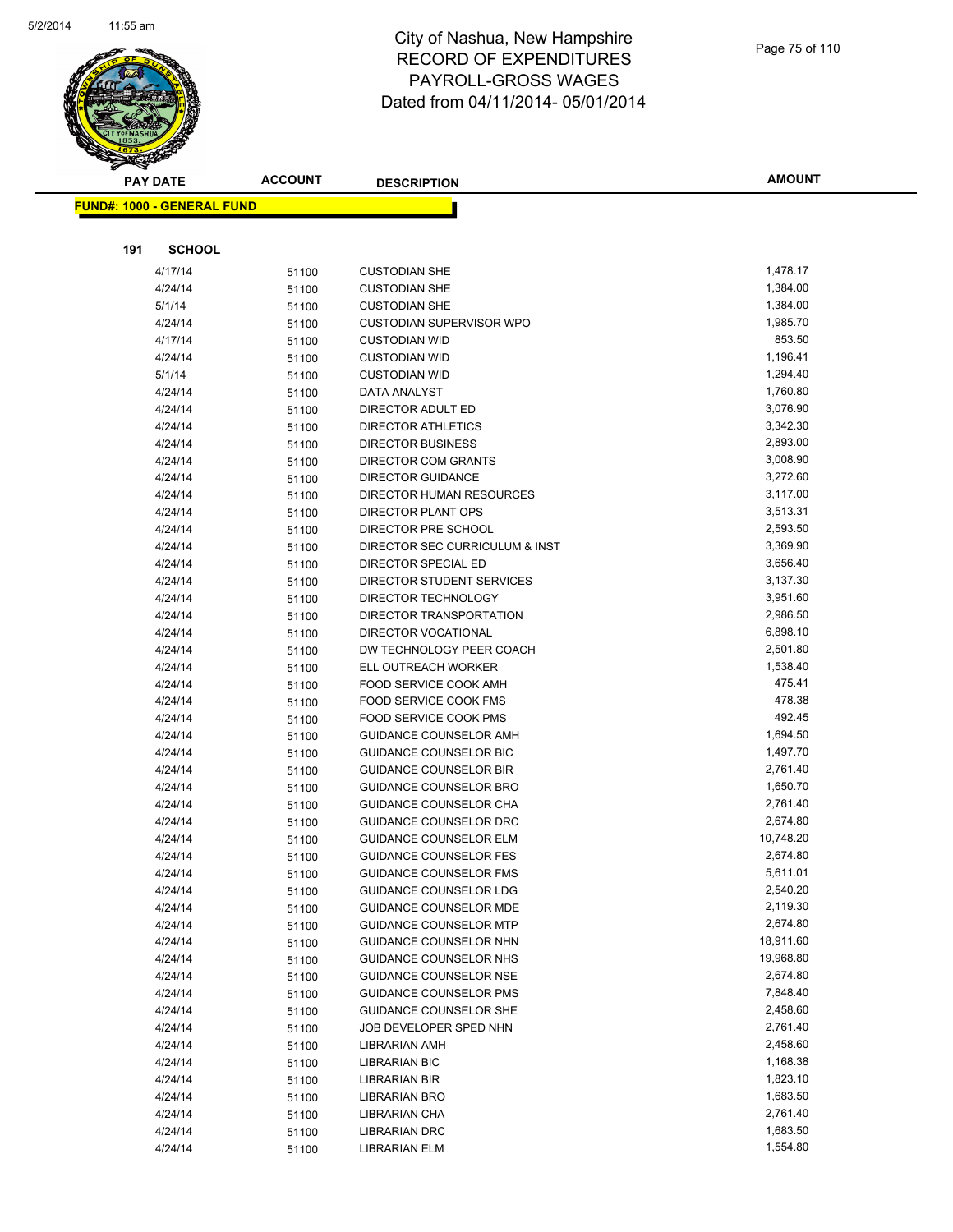

|     | <b>FUND#: 1000 - GENERAL FUND</b> |                |                              |          |
|-----|-----------------------------------|----------------|------------------------------|----------|
|     |                                   |                |                              |          |
| 191 | <b>SCHOOL</b>                     |                |                              |          |
|     | 4/24/14                           |                | <b>LIBRARIAN FES</b>         | 2,154.50 |
|     | 4/24/14                           | 51100          | <b>LIBRARIAN FMS</b>         | 3,161.20 |
|     | 4/24/14                           | 51100<br>51100 | <b>LIBRARIAN LDG</b>         | 1,823.10 |
|     | 4/24/14                           |                | LIBRARIAN MDE                | 2,119.30 |
|     | 4/24/14                           | 51100          | <b>LIBRARIAN MTP</b>         | 2,295.90 |
|     | 4/24/14                           | 51100          | LIBRARIAN NHN                | 4,324.90 |
|     | 4/24/14                           | 51100          | <b>LIBRARIAN NHS</b>         | 4,590.10 |
|     | 4/24/14                           | 51100          | <b>LIBRARIAN NSE</b>         | 2,119.30 |
|     | 4/24/14                           | 51100          | <b>LIBRARIAN PMS</b>         | 2,761.40 |
|     | 4/24/14                           | 51100          | <b>LIBRARIAN SHE</b>         | 2,674.80 |
|     | 4/24/14                           | 51100          | LICENSED PRACTICAL NURSE AMH | 1,126.30 |
|     | 4/24/14                           | 51100          | LICENSED PRACTICAL NURSE ELM | 1,437.20 |
|     | 4/17/14                           | 51100<br>51100 | MAINTENANCE ALARM WPO        | 930.40   |
|     | 4/24/14                           | 51100          | MAINTENANCE ALARM WPO        | 930.40   |
|     | 5/1/14                            |                | MAINTENANCE ALARM WPO        | 930.40   |
|     | 4/17/14                           | 51100<br>51100 | MAINTENANCE ASST GRDS WPO    | 886.40   |
|     | 4/24/14                           | 51100          | MAINTENANCE ASST GRDS WPO    | 849.42   |
|     | 5/1/14                            | 51100          | MAINTENANCE ASST GRDS WPO    | 886.40   |
|     | 4/17/14                           | 51100          | MAINTENANCE CARPENTER WPO    | 909.20   |
|     | 4/24/14                           | 51100          | MAINTENANCE CARPENTER WPO    | 909.20   |
|     | 5/1/14                            | 51100          | MAINTENANCE CARPENTER WPO    | 909.20   |
|     | 4/17/14                           | 51100          | MAINTENANCE ELECTRICIAN WPO  | 1,860.80 |
|     | 4/24/14                           | 51100          | MAINTENANCE ELECTRICIAN WPO  | 1,860.80 |
|     | 5/1/14                            | 51100          | MAINTENANCE ELECTRICIAN WPO  | 1,860.80 |
|     | 4/17/14                           | 51100          | MAINTENANCE GRDS FORMEN WPO  | 909.20   |
|     | 4/24/14                           | 51100          | MAINTENANCE GRDS FORMEN WPO  | 909.20   |
|     | 5/1/14                            | 51100          | MAINTENANCE GRDS FORMEN WPO  | 909.20   |
|     | 4/17/14                           | 51100          | MAINTENANCE GROUNDS WPO      | 3,120.80 |
|     | 4/24/14                           | 51100          | MAINTENANCE GROUNDS WPO      | 3,120.80 |
|     | 5/1/14                            | 51100          | MAINTENANCE GROUNDS WPO      | 3,120.80 |
|     | 4/17/14                           | 51100          | MAINTENANCE HVAC WPO         | 4,310.96 |
|     | 4/24/14                           | 51100          | MAINTENANCE HVAC WPO         | 4,146.17 |
|     | 5/1/14                            | 51100          | MAINTENANCE HVAC WPO         | 4,174.58 |
|     | 4/17/14                           | 51100          | MAINTENANCE MESSENGER WPO    | 873.20   |
|     | 4/24/14                           | 51100          | MAINTENANCE MESSENGER WPO    | 873.20   |
|     | 5/1/14                            | 51100          | MAINTENANCE MESSENGER WPO    | 873.20   |
|     | 4/17/14                           | 51100          | MAINTENANCE PLUMBER WPO      | 1,860.80 |
|     | 4/24/14                           | 51100          | MAINTENANCE PLUMBER WPO      | 1,860.80 |
|     | 5/1/14                            | 51100          | MAINTENANCE PLUMBER WPO      | 1,860.80 |
|     | 4/17/14                           | 51100          | MAINTENANCE TRADES WPO       | 2,711.60 |
|     | 4/24/14                           | 51100          | MAINTENANCE TRADES WPO       | 2,711.60 |
|     | 5/1/14                            | 51100          | MAINTENANCE TRADES WPO       | 2,711.60 |
|     | 4/24/14                           | 51100          | MARKETING TEACHER NHS        | 2,119.30 |
|     | 4/24/14                           | 51100          | <b>NURSE AMH</b>             | 2,376.79 |
|     | 4/24/14                           | 51100          | <b>NURSE BIC</b>             | 2,106.77 |
|     | 4/24/14                           | 51100          | <b>NURSE BIR</b>             | 1,300.27 |
|     | 4/24/14                           | 51100          | <b>NURSE BRO</b>             | 2,027.30 |
|     | 4/24/14                           | 51100          | <b>NURSE CHA</b>             | 2,376.80 |
|     | 4/24/14                           | 51100          | <b>NURSE DRC</b>             | 2,657.60 |
|     | 4/24/14                           | 51100          | <b>NURSE ELM</b>             | 2,808.90 |
|     | 4/24/14                           | 51100          | <b>NURSE FES</b>             | 1,477.00 |
|     | 4/24/14                           | 51100          | <b>NURSE FMS</b>             | 2,376.80 |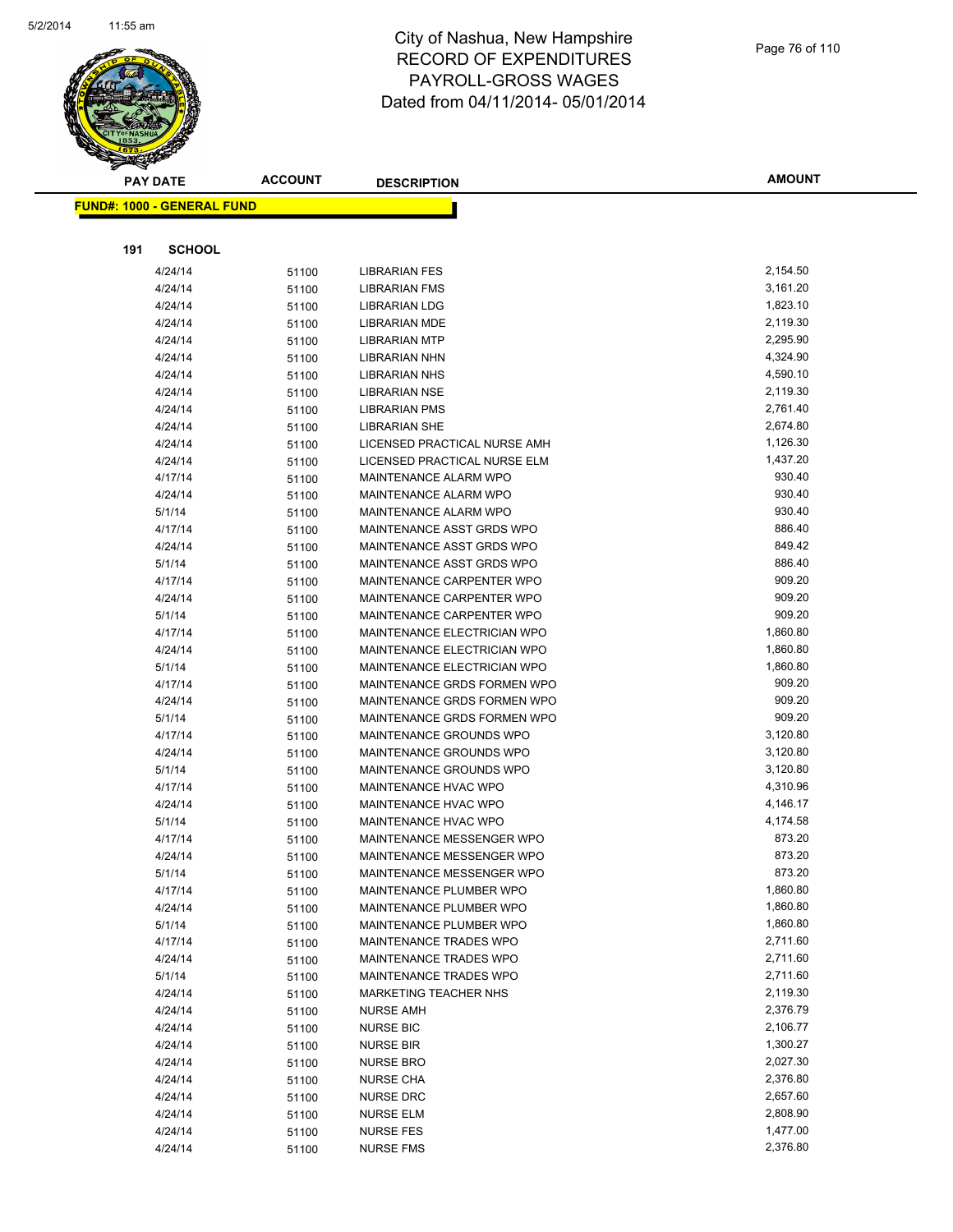

|     | <b>FUND#: 1000 - GENERAL FUND</b> |                |                                            |                      |
|-----|-----------------------------------|----------------|--------------------------------------------|----------------------|
|     |                                   |                |                                            |                      |
| 191 | <b>SCHOOL</b>                     |                |                                            |                      |
|     |                                   |                |                                            | 1,873.50             |
|     | 4/24/14<br>4/24/14                | 51100          | <b>NURSE LDG</b><br><b>NURSE MDE</b>       | 2,376.80             |
|     | 4/24/14                           | 51100          | <b>NURSE MTP</b>                           | 1,477.00             |
|     | 4/24/14                           | 51100<br>51100 | <b>NURSE NHN</b>                           | 4,557.90             |
|     | 4/24/14                           | 51100          | <b>NURSE NHS</b>                           | 4,753.60             |
|     | 4/24/14                           | 51100          | <b>NURSE NSE</b>                           | 2,181.10             |
|     | 4/24/14                           | 51100          | <b>NURSE PMS</b>                           | 4,753.60             |
|     | 4/24/14                           | 51100          | <b>NURSE SHE</b>                           | 2,808.90             |
|     | 4/24/14                           | 51100          | OFFICE MANAGER BUSINESS                    | 2,389.10             |
|     | 4/24/14                           | 51100          | OFFICE MANAGER PLANT OPS                   | 1,865.90             |
|     | 4/24/14                           | 51100          | OFFICE MANAGER SPED                        | 1,831.40             |
|     | 4/24/14                           | 51100          | OUT DISTRICT COORDINATOR                   | 2,977.70             |
|     | 4/17/14                           | 51100          | PARA ALT AMH                               | 548.43               |
|     | 4/24/14                           | 51100          | PARA ALT AMH                               | 394.33               |
|     | 5/1/14                            | 51100          | PARA ALT AMH                               | 521.05               |
|     | 4/17/14                           | 51100          | PARA ALT DRC                               | 420.99               |
|     | 4/24/14                           | 51100          | PARA ALT DRC                               | 410.80               |
|     | 5/1/14                            | 51100          | PARA ALT DRC                               | 417.60               |
|     | 4/17/14                           | 51100          | PARA ALT FMS                               | 589.25               |
|     | 4/24/14                           | 51100          | PARA ALT FMS                               | 584.71               |
|     | 5/1/14                            | 51100          | PARA ALT FMS                               | 589.25               |
|     | 4/17/14                           | 51100          | PARA ALT MTP                               | 414.20               |
|     | 4/24/14                           | 51100          | PARA ALT MTP                               | 420.98               |
|     | 5/1/14                            | 51100          | PARA ALT MTP                               | 420.99               |
|     | 4/17/14                           | 51100          | PARA ALT PMS                               | 553.14               |
|     | 4/24/14                           | 51100          | PARA ALT PMS                               | 557.53               |
|     | 5/1/14                            | 51100          | PARA ALT PMS                               | 557.53               |
|     | 3/27/14                           | 51100          | PARA DW SPEC ED AMH                        | (1,568.62)           |
|     | 4/3/14                            | 51100          | PARA DW SPEC ED AMH                        | (358.96)             |
|     | 4/10/14                           | 51100          | PARA DW SPEC ED AMH                        | (341.54)<br>8,702.68 |
|     | 4/17/14<br>4/24/14                | 51100          | PARA DW SPEC ED AMH<br>PARA DW SPEC ED AMH | 8,655.70             |
|     | 5/1/14                            | 51100<br>51100 | PARA DW SPEC ED AMH                        | 8,597.95             |
|     | 4/17/14                           | 51100          | PARA DW SPEC ED BIC                        | 982.45               |
|     | 4/24/14                           | 51100          | PARA DW SPEC ED BIC                        | 968.52               |
|     | 5/1/14                            | 51100          | PARA DW SPEC ED BIC                        | 989.42               |
|     | 4/17/14                           | 51100          | PARA DW SPEC ED BIR                        | 1,365.13             |
|     | 4/24/14                           | 51100          | PARA DW SPEC ED BIR                        | 1,339.16             |
|     | 5/1/14                            | 51100          | PARA DW SPEC ED BIR                        | 1,402.15             |
|     | 4/17/14                           | 51100          | PARA DW SPEC ED BRO                        | 3,810.75             |
|     | 4/24/14                           | 51100          | PARA DW SPEC ED BRO                        | 3,827.15             |
|     | 5/1/14                            | 51100          | PARA DW SPEC ED BRO                        | 3,814.62             |
|     | 3/27/14                           | 51100          | PARA DW SPEC ED CHA                        | (14,608.40)          |
|     | 4/3/14                            | 51100          | PARA DW SPEC ED CHA                        | (610.51)             |
|     | 4/10/14                           | 51100          | PARA DW SPEC ED CHA                        | (610.50)             |
|     | 4/17/14                           | 51100          | PARA DW SPEC ED CHA                        | 5,701.37             |
|     | 4/24/14                           | 51100          | PARA DW SPEC ED CHA                        | 5,613.22             |
|     | 5/1/14                            | 51100          | PARA DW SPEC ED CHA                        | 5,099.55             |
|     | 4/17/14                           | 51100          | PARA DW SPEC ED DRC                        | 471.24               |
|     | 4/24/14                           | 51100          | PARA DW SPEC ED DRC                        | 471.23               |
|     | 5/1/14                            | 51100          | PARA DW SPEC ED DRC                        | 471.22               |
|     | 4/17/14                           | 51100          | PARA DW SPEC ED FMS                        | 1,543.15             |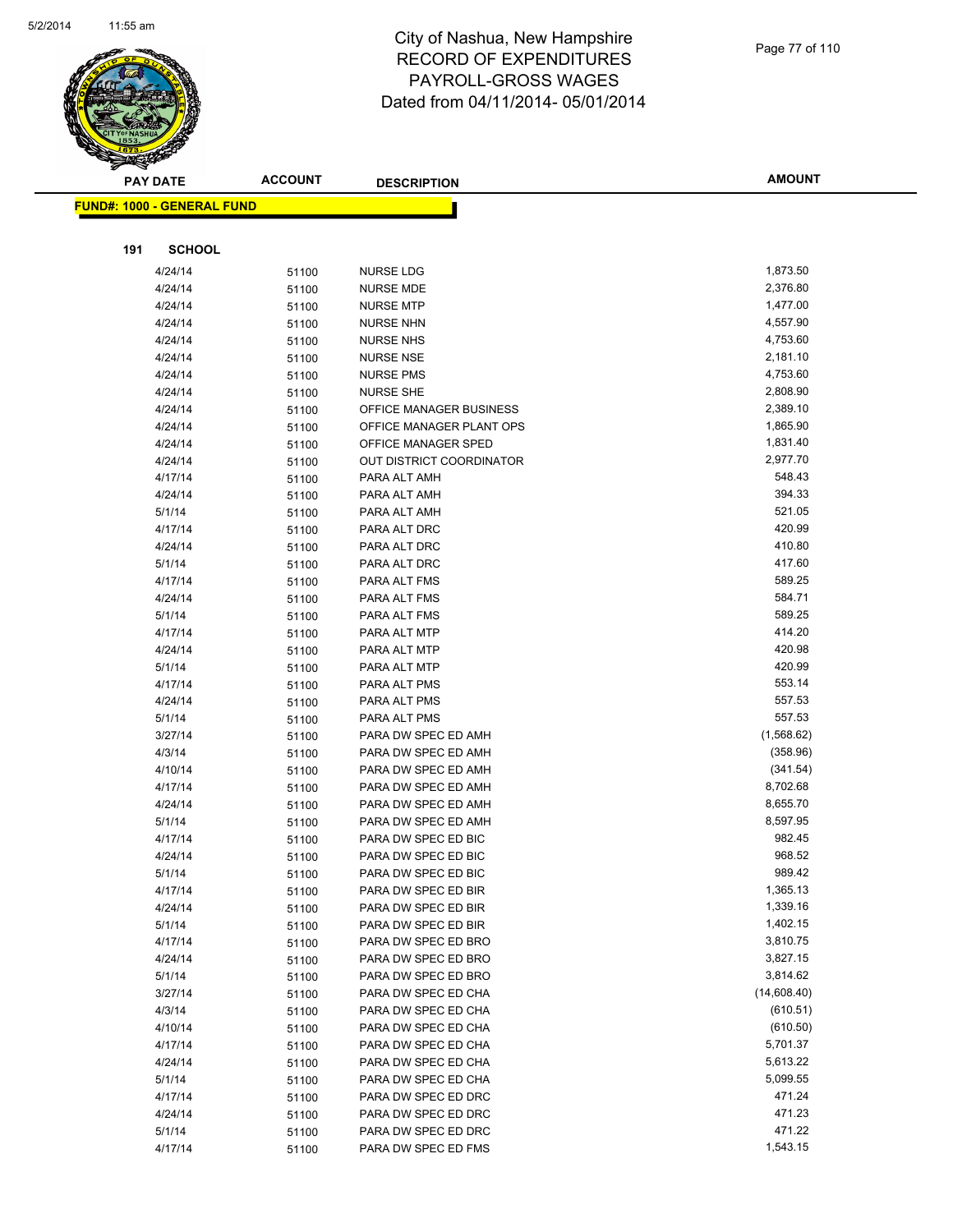

|     | <b>PAY DATE</b>                         | <b>ACCOUNT</b> | <b>DESCRIPTION</b>  | <b>AMOUNT</b> |
|-----|-----------------------------------------|----------------|---------------------|---------------|
|     | <mark>FUND#: 1000 - GENERAL FUND</mark> |                |                     |               |
|     |                                         |                |                     |               |
|     |                                         |                |                     |               |
| 191 | <b>SCHOOL</b>                           |                |                     |               |
|     | 4/24/14                                 | 51100          | PARA DW SPEC ED FMS | 1,581.50      |
|     | 5/1/14                                  | 51100          | PARA DW SPEC ED FMS | 1,399.77      |
|     | 3/27/14                                 | 51100          | PARA DW SPEC ED MDE | (7,853.37)    |
|     | 4/3/14                                  | 51100          | PARA DW SPEC ED MDE | (390.32)      |
|     | 4/10/14                                 | 51100          | PARA DW SPEC ED MDE | (380.48)      |
|     | 4/17/14                                 | 51100          | PARA DW SPEC ED MDE | 7,983.26      |
|     | 4/24/14                                 | 51100          | PARA DW SPEC ED MDE | 7,807.74      |
|     | 5/1/14                                  | 51100          | PARA DW SPEC ED MDE | 7,890.86      |
|     | 4/17/14                                 | 51100          | PARA DW SPEC ED NHN | 4,080.18      |
|     | 4/24/14                                 | 51100          | PARA DW SPEC ED NHN | 3,857.38      |
|     | 5/1/14                                  | 51100          | PARA DW SPEC ED NHN | 3,970.44      |
|     | 4/17/14                                 | 51100          | PARA DW SPEC ED NHS | 7,597.16      |
|     | 4/24/14                                 | 51100          | PARA DW SPEC ED NHS | 7,555.01      |
|     | 5/1/14                                  | 51100          | PARA DW SPEC ED NHS | 7,323.08      |
|     | 4/17/14                                 | 51100          | PARA DW SPEC ED NSE | 5,308.58      |
|     | 4/24/14                                 | 51100          | PARA DW SPEC ED NSE | 5,413.76      |
|     | 5/1/14                                  | 51100          | PARA DW SPEC ED NSE | 5,431.69      |
|     | 4/17/14                                 | 51100          | PARA DW SPEC ED PMS | 5,604.65      |
|     | 4/24/14                                 | 51100          | PARA DW SPEC ED PMS | 5,749.72      |
|     | 5/1/14                                  | 51100          | PARA DW SPEC ED PMS | 5,682.91      |
|     | 3/27/14                                 | 51100          | PARA DW SPEC ED SHE | (18, 975.30)  |
|     | 4/3/14                                  | 51100          | PARA DW SPEC ED SHE | (1,009.00)    |
|     | 4/10/14                                 | 51100          | PARA DW SPEC ED SHE | (1,026.42)    |
|     | 4/17/14                                 | 51100          | PARA DW SPEC ED SHE | 7,441.32      |
|     | 4/24/14                                 | 51100          | PARA DW SPEC ED SHE | 7,373.11      |
|     | 5/1/14                                  | 51100          | PARA DW SPEC ED SHE | 7,296.93      |
|     | 4/17/14                                 | 51100          | PARA DW SPEC ED WID | 2,054.67      |
|     | 4/24/14                                 | 51100          | PARA DW SPEC ED WID | 2,023.14      |
|     | 5/1/14                                  | 51100          | PARA DW SPEC ED WID | 1,974.16      |
|     | 3/27/14                                 | 51100          | PARA DW SPEC ELM    | (1, 198.90)   |
|     | 4/3/14                                  | 51100          | PARA DW SPEC ELM    | (435.65)      |
|     | 4/17/14                                 | 51100          | PARA DW SPEC ELM    | 4,782.92      |
|     | 4/24/14                                 | 51100          | PARA DW SPEC ELM    | 4,667.02      |
|     | 5/1/14                                  | 51100          | PARA DW SPEC ELM    | 4,866.93      |
|     | 4/17/14                                 | 51100          | PARA ELL BIR        | 515.40        |
|     | 4/24/14                                 | 51100          | PARA ELL BIR        | 493.93        |
|     | 5/1/14                                  | 51100          | PARA ELL BIR        | 519.70        |
|     | 4/17/14                                 | 51100          | PARA ELL DRC        | 515.41        |
|     | 4/24/14                                 | 51100          | PARA ELL DRC        | 489.63        |
|     | 5/1/14                                  | 51100          | PARA ELL DRC        | 424.86        |
|     | 4/17/14                                 | 51100          | PARA ELL ELM        | 536.90        |
|     | 4/24/14                                 | 51100          | PARA ELL ELM        | 524.35        |
|     | 5/1/14                                  | 51100          | PARA ELL ELM        | 545.48        |
|     | 4/17/14                                 | 51100          | PARA ELL FES        | 441.30        |
|     | 4/24/14                                 | 51100          | PARA ELL FES        | 444.98        |
|     | 5/1/14                                  | 51100          | PARA ELL FES        | 441.30        |
|     | 4/17/14                                 | 51100          | PARA ELL FMS        | 426.04        |
|     | 4/24/14                                 | 51100          | PARA ELL FMS        | 422.73        |
|     | 5/1/14                                  | 51100          | PARA ELL FMS        | 422.73        |
|     | 4/17/14                                 | 51100          | PARA ELL LDG        | 899.80        |
|     | 4/24/14                                 | 51100          | PARA ELL LDG        | 887.40        |
|     | 5/1/14                                  | 51100          | PARA ELL LDG        | 968.00        |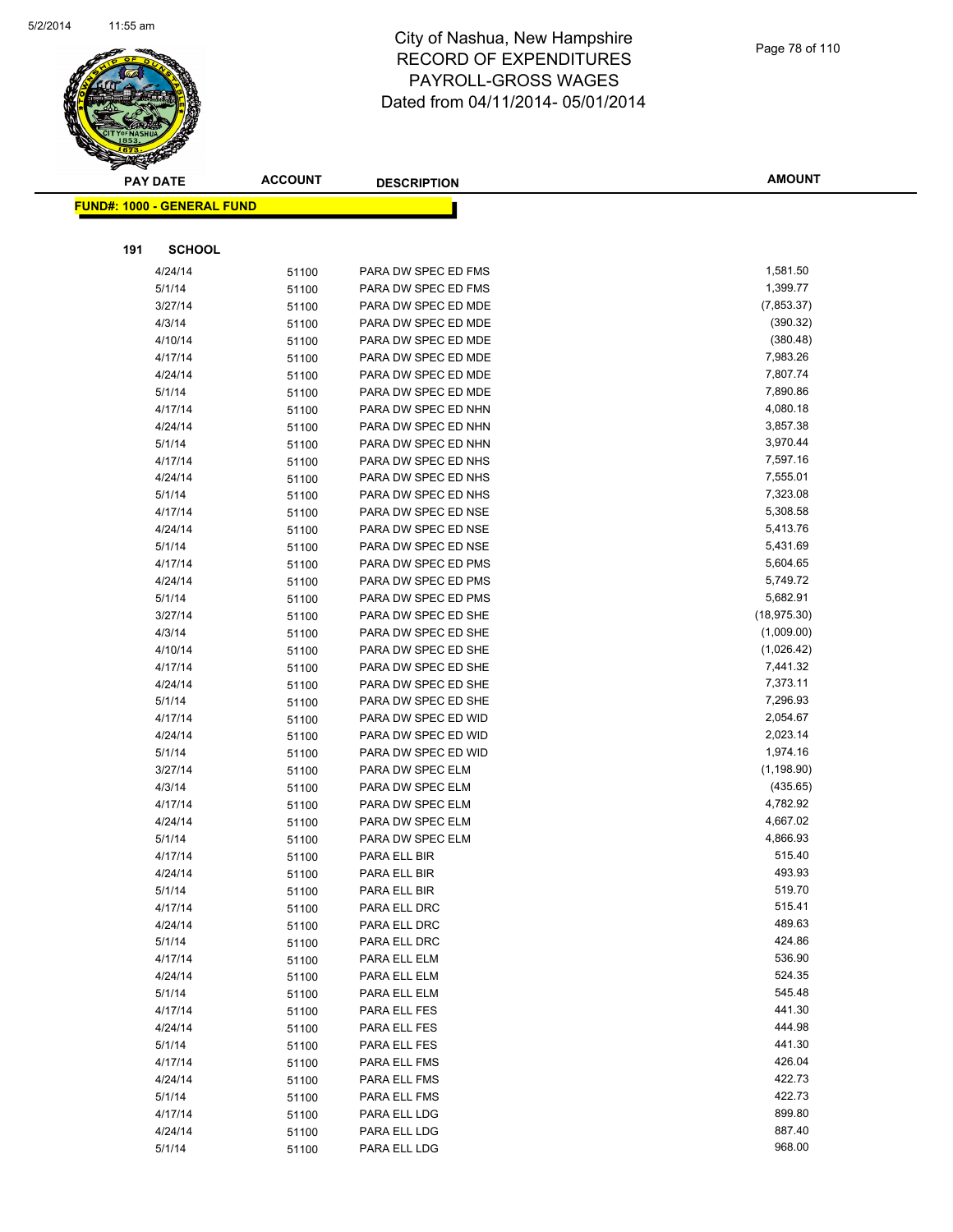

|     | <b>PAY DATE</b>                    | <b>ACCOUNT</b> | <b>DESCRIPTION</b> | <b>AMOUNT</b> |
|-----|------------------------------------|----------------|--------------------|---------------|
|     | <u> FUND#: 1000 - GENERAL FUND</u> |                |                    |               |
|     |                                    |                |                    |               |
| 191 | <b>SCHOOL</b>                      |                |                    |               |
|     | 4/17/14                            | 51100          | PARA ELL MTP       | 365.80        |
|     | 4/24/14                            | 51100          | PARA ELL MTP       | 356.50        |
|     | 5/1/14                             | 51100          | PARA ELL MTP       | 372.00        |
|     | 4/17/14                            | 51100          | PARA ELL NHS       | 554.07        |
|     | 4/24/14                            | 51100          | PARA ELL NHS       | 554.06        |
|     | 5/1/14                             | 51100          | PARA ELL NHS       | 562.65        |
|     | 4/17/14                            | 51100          | PARA ELL PMS       | 558.83        |
|     | 4/24/14                            | 51100          | PARA ELL PMS       | 554.40        |
|     | 5/1/14                             | 51100          | PARA ELL PMS       | 563.26        |
|     | 4/17/14                            | 51100          | PARA ELL SHE       | 515.40        |
|     | 4/24/14                            | 51100          | PARA ELL SHE       | 515.40        |
|     | 5/1/14                             | 51100          | PARA ELL SHE       | 515.40        |
|     | 4/17/14                            | 51100          | PARA GRAPH NHN     | 575.62        |
|     | 4/24/14                            | 51100          | PARA GRAPH NHN     | 575.62        |
|     | 5/1/14                             | 51100          | PARA GRAPH NHN     | 575.62        |
|     | 4/17/14                            | 51100          | PARA INST AMH      | 2,428.40      |
|     | 4/24/14                            | 51100          | PARA INST AMH      | 2,420.93      |
|     | 5/1/14                             | 51100          | PARA INST AMH      | 2,461.50      |
|     | 4/17/14                            | 51100          | PARA INST BIC      | 5,678.60      |
|     | 4/24/14                            | 51100          | PARA INST BIC      | 5,674.01      |
|     | 5/1/14                             | 51100          | PARA INST BIC      | 5,665.60      |
|     | 4/17/14                            | 51100          | PARA INST BIR      | 4,021.20      |
|     | 4/24/14                            | 51100          | PARA INST BIR      | 3,984.31      |
|     | 5/1/14                             | 51100          | PARA INST BIR      | 3,996.89      |
|     | 4/17/14                            | 51100          | PARA INST BRO      | 3,216.46      |
|     | 4/24/14                            | 51100          | PARA INST BRO      | 3,216.74      |
|     | 5/1/14                             | 51100          | PARA INST BRO      | 3,194.83      |
|     | 4/17/14                            | 51100          | PARA INST CHA      | 5,668.83      |
|     | 4/24/14                            | 51100          | PARA INST CHA      | 5,732.73      |
|     | 5/1/14                             | 51100          | PARA INST CHA      | 5,759.31      |
|     | 4/17/14                            | 51100          | PARA INST DRC      | 3,917.18      |
|     | 4/24/14                            | 51100          | PARA INST DRC      | 3,828.71      |
|     | 5/1/14                             | 51100          | PARA INST DRC      | 3,964.69      |
|     | 4/17/14                            | 51100          | PARA INST ELM      | 6,144.43      |
|     | 4/24/14                            | 51100          | PARA INST ELM      | 6,111.12      |
|     | 5/1/14                             | 51100          | PARA INST ELM      | 6,225.56      |
|     | 4/17/14                            | 51100          | PARA INST FES      | 5,624.08      |
|     | 4/24/14                            | 51100          | PARA INST FES      | 5,640.13      |
|     | 5/1/14                             | 51100          | PARA INST FES      | 5,585.47      |
|     | 4/17/14                            | 51100          | PARA INST FMS      | 5,141.98      |
|     | 4/24/14                            | 51100          | PARA INST FMS      | 5,015.91      |
|     | 5/1/14                             | 51100          | PARA INST FMS      | 5,125.38      |
|     | 4/17/14                            | 51100          | PARA INST LDG      | 7,693.61      |
|     | 4/24/14                            | 51100          | PARA INST LDG      | 7,428.07      |
|     | 5/1/14                             | 51100          | PARA INST LDG      | 7,706.50      |
|     | 4/17/14                            | 51100          | PARA INST MDE      | 4,184.76      |
|     | 4/24/14                            | 51100          | PARA INST MDE      | 4,166.81      |
|     | 5/1/14                             | 51100          | PARA INST MDE      | 4,167.25      |
|     | 4/17/14                            | 51100          | PARA INST MTP      | 2,671.06      |
|     | 4/24/14                            | 51100          | PARA INST MTP      | 2,519.89      |
|     | 5/1/14                             | 51100          | PARA INST MTP      | 2,330.53      |
|     | 4/17/14                            | 51100          | PARA INST NHN      | 2,601.69      |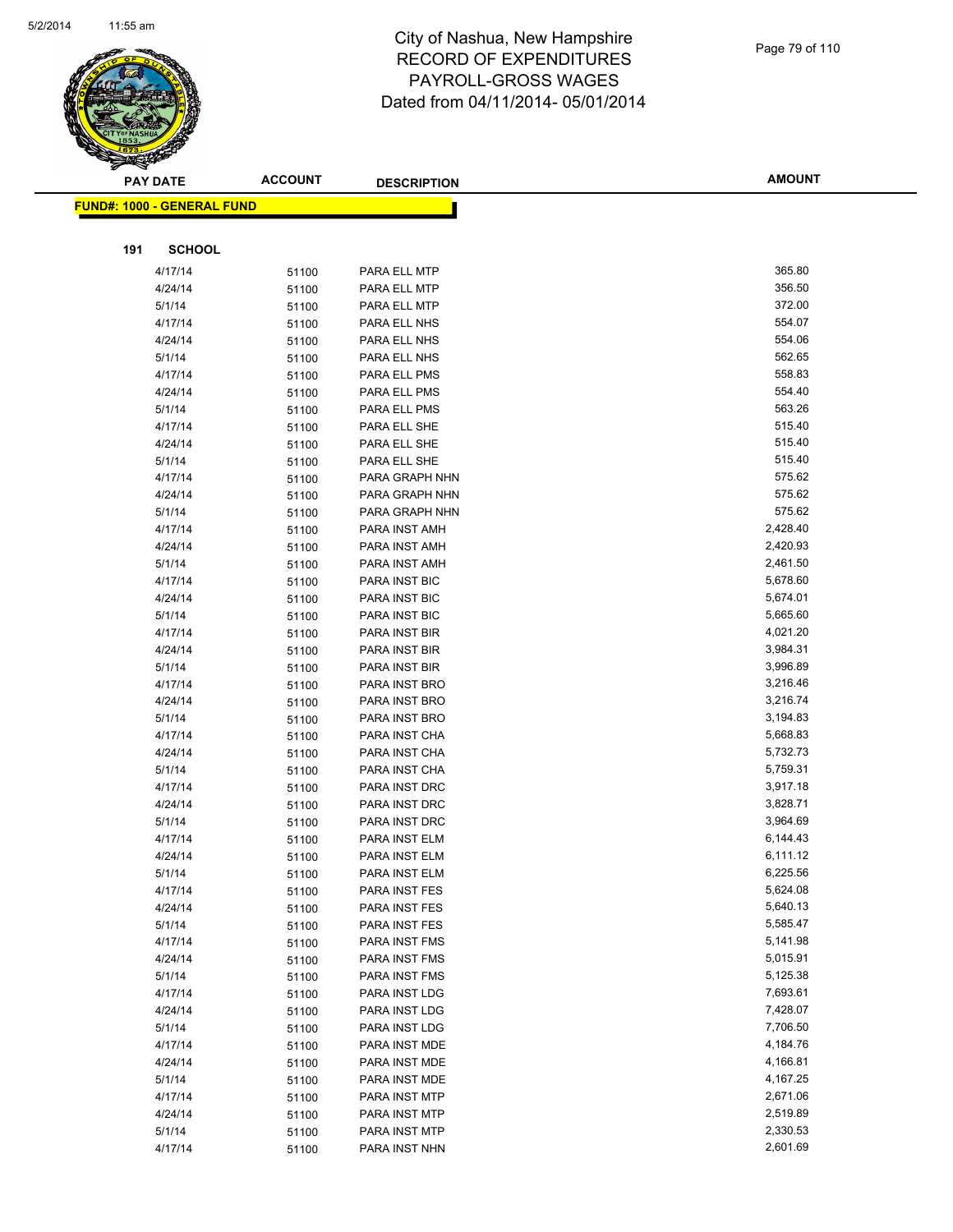

|     | <b>PAY DATE</b>                   | <b>ACCOUNT</b> | <b>DESCRIPTION</b>             | <b>AMOUNT</b>    |
|-----|-----------------------------------|----------------|--------------------------------|------------------|
|     | <b>FUND#: 1000 - GENERAL FUND</b> |                |                                |                  |
|     |                                   |                |                                |                  |
|     |                                   |                |                                |                  |
| 191 | <b>SCHOOL</b>                     |                |                                |                  |
|     | 4/24/14                           | 51100          | PARA INST NHN                  | 2,503.36         |
|     | 5/1/14                            | 51100          | PARA INST NHN                  | 2,610.56         |
|     | 4/17/14                           | 51100          | PARA INST NHS                  | 2,076.33         |
|     | 4/24/14                           | 51100          | PARA INST NHS                  | 2,079.53         |
|     | 5/1/14                            | 51100          | PARA INST NHS                  | 2,045.51         |
|     | 4/17/14                           | 51100          | PARA INST NSE                  | 962.37           |
|     | 4/24/14                           | 51100          | PARA INST NSE                  | 964.63           |
|     | 5/1/14                            | 51100          | PARA INST NSE                  | 970.10           |
|     | 4/17/14                           | 51100          | PARA INST PMS                  | 4,327.43         |
|     | 4/24/14                           | 51100          | PARA INST PMS                  | 4,250.67         |
|     | 5/1/14                            | 51100          | PARA INST PMS                  | 4,328.41         |
|     | 4/17/14                           | 51100          | PARA INST SHE                  | 3,689.89         |
|     | 4/24/14                           | 51100          | PARA INST SHE                  | 3,647.90         |
|     | 5/1/14                            | 51100          | PARA INST SHE                  | 3,687.29         |
|     | 4/17/14                           | 51100          | PARA JOB COACH                 | 478.79           |
|     | 4/24/14                           | 51100          | PARA JOB COACH                 | 486.33           |
|     | 5/1/14                            | 51100          | PARA JOB COACH                 | 475.02           |
|     | 4/17/14                           | 51100          | PARA KIND AMH                  | 949.55           |
|     | 4/24/14                           | 51100          | PARA KIND AMH                  | 953.99           |
|     | 5/1/14                            | 51100          | PARA KIND AMH                  | 941.81           |
|     | 4/17/14                           | 51100          | PARA KIND BIC                  | 541.07           |
|     | 4/24/14                           | 51100          | PARA KIND BIC                  | 554.38           |
|     | 5/1/14                            | 51100          | PARA KIND BIC                  | 541.07           |
|     | 4/17/14                           | 51100          | PARA KIND BIR                  | 515.40<br>519.70 |
|     | 4/24/14                           | 51100          | PARA KIND BIR                  | 515.40           |
|     | 5/1/14                            | 51100          | PARA KIND BIR                  | 541.08           |
|     | 4/17/14                           | 51100          | PARA KIND BRO                  | 541.08           |
|     | 4/24/14                           | 51100          | PARA KIND BRO                  | 541.08           |
|     | 5/1/14<br>4/17/14                 | 51100          | PARA KIND BRO                  | 441.30           |
|     |                                   | 51100          | PARA KIND CHA                  | 448.66           |
|     | 4/24/14<br>5/1/14                 | 51100          | PARA KIND CHA<br>PARA KIND CHA | 444.98           |
|     | 4/17/14                           | 51100          | PARA KIND DRC                  | 515.40           |
|     | 4/24/14                           | 51100          | PARA KIND DRC                  | 519.70           |
|     | 5/1/14                            | 51100<br>51100 | PARA KIND DRC                  | 515.40           |
|     | 4/17/14                           |                | PARA KIND FES                  | 805.82           |
|     | 4/24/14                           | 51100<br>51100 | PARA KIND FES                  | 812.42           |
|     | 5/1/14                            | 51100          | PARA KIND FES                  | 805.82           |
|     | 4/17/14                           | 51100          | PARA KIND LDG                  | 937.38           |
|     | 4/24/14                           | 51100          | PARA KIND LDG                  | 919.63           |
|     | 5/1/14                            | 51100          | PARA KIND LDG                  | 932.94           |
|     | 4/17/14                           | 51100          | PARA KIND MDE                  | 532.20           |
|     | 4/24/14                           | 51100          | PARA KIND MDE                  | 532.20           |
|     | 5/1/14                            | 51100          | PARA KIND MDE                  | 527.77           |
|     | 4/17/14                           | 51100          | PARA KIND MTP                  | 1,082.15         |
|     | 4/24/14                           | 51100          | PARA KIND MTP                  | 1,073.27         |
|     | 5/1/14                            | 51100          | PARA KIND MTP                  | 1,082.15         |
|     | 4/17/14                           | 51100          | PARA KIND NSE                  | 554.39           |
|     | 4/24/14                           | 51100          | PARA KIND NSE                  | 563.26           |
|     | 5/1/14                            | 51100          | PARA KIND NSE                  | 554.39           |
|     | 4/17/14                           | 51100          | PARA KIND SHE                  | 479.00           |
|     | 4/24/14                           | 51100          | PARA KIND SHE                  | 598.75           |
|     |                                   |                |                                |                  |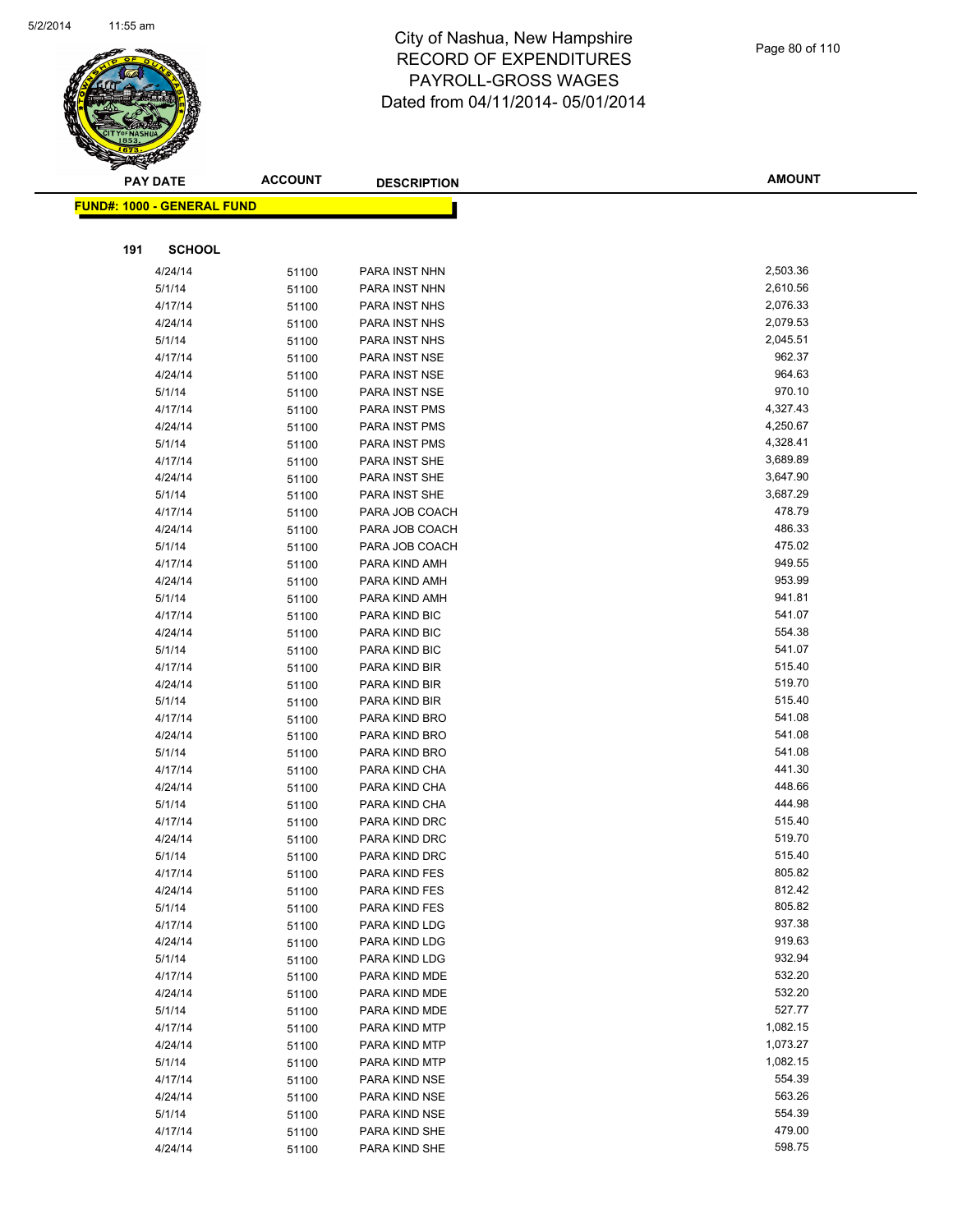

|     | <b>PAY DATE</b>                    | <b>ACCOUNT</b> | <b>DESCRIPTION</b>                   | <b>AMOUNT</b>        |
|-----|------------------------------------|----------------|--------------------------------------|----------------------|
|     | <u> FUND#: 1000 - GENERAL FUND</u> |                |                                      |                      |
|     |                                    |                |                                      |                      |
|     |                                    |                |                                      |                      |
| 191 | <b>SCHOOL</b>                      |                |                                      |                      |
|     | 5/1/14                             | 51100          | PARA KIND SHE                        | 479.00               |
|     | 4/17/14                            | 51100          | PARA MEDIA NHN                       | 616.43               |
|     | 4/24/14                            | 51100          | PARA MEDIA NHN                       | 611.90               |
|     | 5/1/14                             | 51100          | PARA MEDIA NHN                       | 611.90               |
|     | 4/17/14                            | 51100          | PARA MEDIA NHS                       | 1,132.92             |
|     | 4/24/14                            | 51100          | PARA MEDIA NHS                       | 1,135.93             |
|     | 5/1/14                             | 51100          | PARA MEDIA NHS                       | 1,128.39             |
|     | 4/17/14                            | 51100          | PARA PRE SCH BIC                     | 920.61               |
|     | 4/24/14                            | 51100          | PARA PRE SCH BIC                     | 901.30               |
|     | 5/1/14                             | 51100          | PARA PRE SCH BIC                     | 912.89               |
|     | 4/17/14                            | 51100          | PARA PRE SCH BRO                     | 3,923.33<br>3,919.64 |
|     | 4/24/14<br>5/1/14                  | 51100          | PARA PRE SCH BRO<br>PARA PRE SCH BRO | 3,945.28             |
|     | 4/17/14                            | 51100          | PARA READ ELM                        | 563.27               |
|     | 4/24/14                            | 51100          | PARA READ ELM                        | 572.14               |
|     | 5/1/14                             | 51100          | PARA READ ELM                        | 563.27               |
|     | 4/17/14                            | 51100          | PARA SCI NHN                         | 566.55               |
|     | 4/24/14                            | 51100<br>51100 | PARA SCI NHN                         | 566.55               |
|     | 5/1/14                             | 51100          | PARA SCI NHN                         | 566.55               |
|     | 4/17/14                            | 51100          | PARA SCI NHS                         | 548.75               |
|     | 4/24/14                            | 51100          | PARA SCI NHS                         | 531.19               |
|     | 5/1/14                             | 51100          | PARA SCI NHS                         | 548.75               |
|     | 4/17/14                            | 51100          | PARA TECH LDG                        | 435.12               |
|     | 4/24/14                            | 51100          | PARA TECH LDG                        | 539.37               |
|     | 5/1/14                             | 51100          | PARA TECH LDG                        | 557.49               |
|     | 4/17/14                            | 51100          | PARA TTI LDG                         | 390.60               |
|     | 4/24/14                            | 51100          | PARA TTI LDG                         | 393.70               |
|     | 5/1/14                             | 51100          | PARA TTI LDG                         | 390.60               |
|     | 4/17/14                            | 51100          | PARA VOC NHS                         | 557.53               |
|     | 4/24/14                            | 51100          | PARA VOC NHS                         | 557.53               |
|     | 5/1/14                             | 51100          | PARA VOC NHS                         | 522.41               |
|     | 4/24/14                            | 51100          | PEER COACH SCIENCE                   | 5,436.20             |
|     | 4/24/14                            | 51100          | PRINCIPAL AMH                        | 3,426.00             |
|     | 4/24/14                            | 51100          | PRINCIPAL BIC                        | 3,791.50             |
|     | 4/24/14                            | 51100          | PRINCIPAL BIR                        | 3,531.69             |
|     | 4/24/14                            | 51100          | PRINCIPAL BRO                        | 3,572.60             |
|     | 4/24/14                            | 51100          | PRINCIPAL CHA                        | 3,474.90             |
|     | 4/24/14                            | 51100          | PRINCIPAL DRC                        | 3,636.40             |
|     | 4/24/14                            | 51100          | PRINCIPAL ELM                        | 3,630.60             |
|     | 4/24/14                            | 51100          | <b>PRINCIPAL FES</b>                 | 3,426.00             |
|     | 4/24/14                            | 51100          | <b>PRINCIPAL FMS</b>                 | 3,980.20             |
|     | 4/24/14                            | 51100          | PRINCIPAL LDG                        | 3,795.10             |
|     | 4/24/14                            | 51100          | PRINCIPAL MDE                        | 3,474.90             |
|     | 4/24/14                            | 51100          | PRINCIPAL MTP                        | 3,572.60             |
|     | 4/24/14                            | 51100          | PRINCIPAL NHN                        | 4,021.50             |
|     | 4/24/14                            | 51100          | PRINCIPAL NHS                        | 4,032.80             |
|     | 4/24/14                            | 51100          | PRINCIPAL NSE                        | 3,531.70             |
|     | 4/24/14                            | 51100          | PRINCIPAL PMS                        | 3,680.50             |
|     | 4/24/14                            | 51100          | PRINCIPAL SHE                        | 3,841.80             |
|     | 4/24/14                            | 51100          | SCHOOL PSYCHOLOGIST WID              | 36,785.60            |
|     | 4/24/14                            | 51100          | SCHOOL PSYCHOLOGY INTERN             | 318.10               |
|     | 4/17/14                            | 51100          | SECURITY GUARD NHS                   | 736.80               |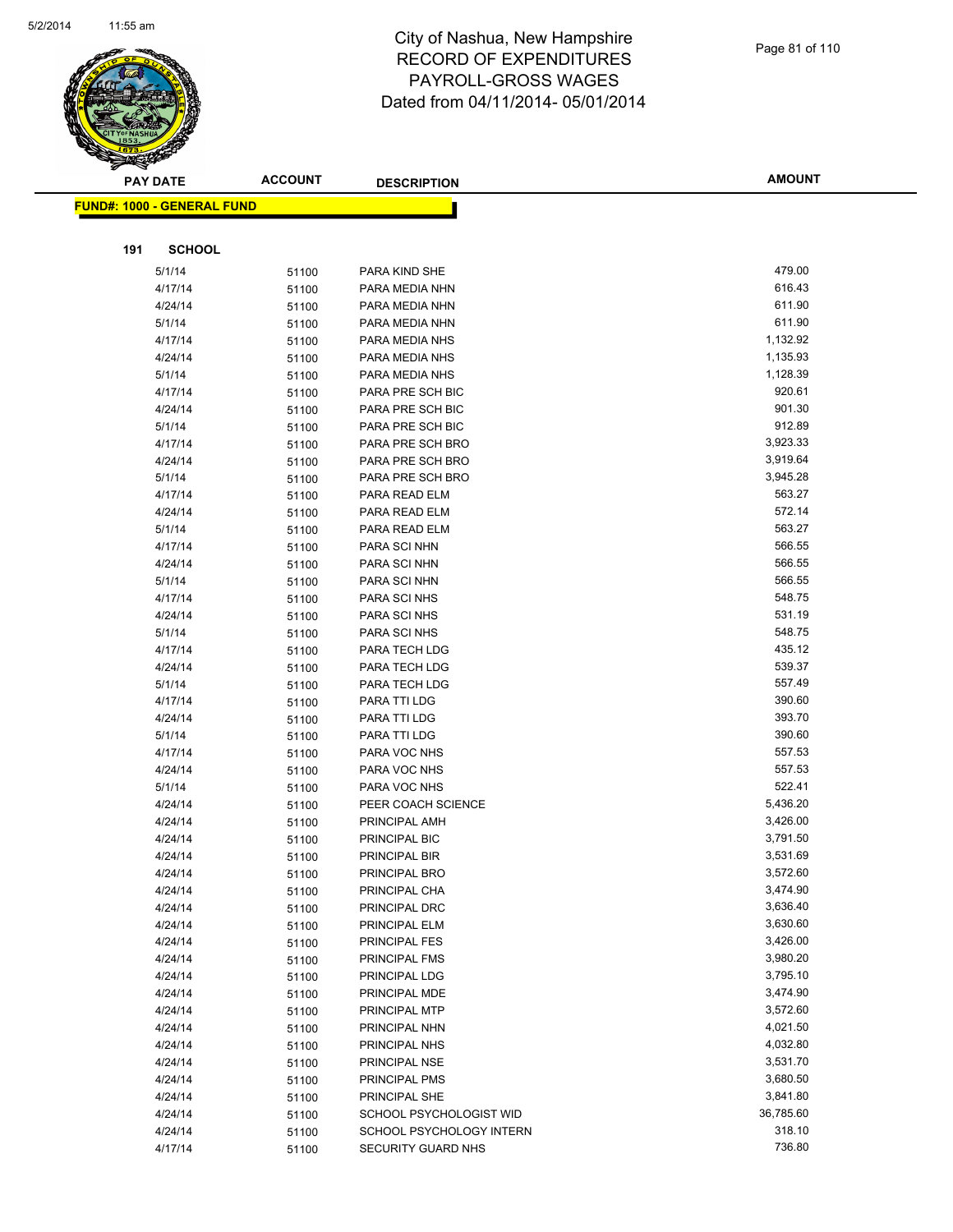

|     | <u> FUND#: 1000 - GENERAL FUND</u> |       |                                  |             |
|-----|------------------------------------|-------|----------------------------------|-------------|
|     |                                    |       |                                  |             |
| 191 | <b>SCHOOL</b>                      |       |                                  |             |
|     | 4/24/14                            | 51100 | <b>SECURITY GUARD NHS</b>        | 736.80      |
|     | 5/1/14                             | 51100 | <b>SECURITY GUARD NHS</b>        | 736.80      |
|     | 4/17/14                            | 51100 | <b>SECURITY MONITOR NHN</b>      | 1,941.60    |
|     | 4/24/14                            | 51100 | SECURITY MONITOR NHN             | 1,941.61    |
|     | 5/1/14                             | 51100 | SECURITY MONITOR NHN             | 1,941.61    |
|     | 4/17/14                            | 51100 | <b>SECURITY MONITOR NHS</b>      | 1,941.60    |
|     | 4/24/14                            | 51100 | <b>SECURITY MONITOR NHS</b>      | 1,941.60    |
|     | 5/1/14                             | 51100 | SECURITY MONITOR NHS             | 1,941.60    |
|     | 3/27/14                            | 51100 | <b>SIGN LANGUAGE INTERPRETER</b> | (21,031.90) |
|     | 4/3/14                             | 51100 | SIGN LANGUAGE INTERPRETER        | (1,005.22)  |
|     | 4/10/14                            | 51100 | SIGN LANGUAGE INTERPRETER        | (1,005.22)  |
|     | 4/17/14                            | 51100 | SIGN LANGUAGE INTERPRETER        | 1,988.83    |
|     | 4/24/14                            | 51100 | SIGN LANGUAGE INTERPRETER        | 2,046.69    |
|     | 5/1/14                             | 51100 | SIGN LANGUAGE INTERPRETER        | 2,024.99    |
|     | 4/24/14                            | 51100 | SOCIAL WORKER ELM                | 2,289.00    |
|     | 4/24/14                            | 51100 | SOCIAL WORKER FMS                | 2,540.20    |
|     | 4/24/14                            | 51100 | SPEECH LANG PATHOLOGIST WID      | 49,257.87   |
|     | 4/17/14                            | 51100 | SPEECH LANGUAGE ASST             | 627.12      |
|     | 4/24/14                            | 51100 | SPEECH LANGUAGE ASST             | 672.28      |
|     | 5/1/14                             | 51100 | SPEECH LANGUAGE ASST             | 662.24      |
|     | 4/24/14                            | 51100 | STUDENT ACTIVITY COORD NHN       | 1,165.90    |
|     | 4/24/14                            | 51100 | STUDENT ACTIVITY COORD NHS       | 1,095.89    |
|     | 4/24/14                            | 51100 | STUDENT INFO COORDINATOR         | 1,817.30    |
|     | 4/24/14                            | 51100 | <b>SUPERINTENDENT</b>            | 5,407.80    |
|     | 4/24/14                            | 51100 | SYSTEMS ADMIN FULL YEAR          | 13,150.50   |
|     | 4/24/14                            | 51100 | <b>TEACHER ART AMH</b>           | 2,501.80    |
|     | 4/24/14                            | 51100 | <b>TEACHER ART BIC</b>           | 1,823.10    |
|     | 4/24/14                            | 51100 | <b>TEACHER ART BIR</b>           | 2,501.80    |
|     | 4/24/14                            | 51100 | <b>TEACHER ART BRO</b>           | 2,705.10    |
|     | 4/24/14                            | 51100 | <b>TEACHER ART CHA</b>           | 2,674.80    |
|     | 4/24/14                            | 51100 | <b>TEACHER ART DRC</b>           | 1,832.10    |
|     | 4/24/14                            | 51100 | <b>TEACHER ART ELM</b>           | 4,902.60    |
|     | 4/24/14                            | 51100 | <b>TEACHER ART FES</b>           | 2,674.80    |
|     | 4/24/14                            | 51100 | <b>TEACHER ART FMS</b>           | 4,635.80    |
|     | 4/24/14                            | 51100 | <b>TEACHER ART LDG</b>           | 1,972.10    |
|     | 4/24/14                            | 51100 | <b>TEACHER ART MDE</b>           | 1,762.10    |
|     | 4/24/14                            | 51100 | <b>TEACHER ART NHN</b>           | 9,957.20    |
|     | 4/24/14                            | 51100 | <b>TEACHER ART NHS</b>           | 10,485.15   |
|     | 5/1/14                             | 51100 | <b>TEACHER ART NHS</b>           | 973.26      |
|     | 4/24/14                            | 51100 | <b>TEACHER ART NSE</b>           | 2,761.40    |
|     | 4/24/14                            | 51100 | <b>TEACHER ART PMS</b>           | 3,385.90    |
|     | 4/24/14                            | 51100 | <b>TEACHER ART SHE</b>           | 1,888.80    |
|     | 4/24/14                            | 51100 | TEACHER AUTO NHN                 | 5,003.60    |
|     | 4/24/14                            | 51100 | TEACHER BEHAVIOR SPEC WID        | 5,349.60    |
|     | 4/24/14                            | 51100 | TEACHER BIO TEC NHN              | 2,091.20    |
|     | 4/24/14                            | 51100 | TEACHER BUILD CONST NHS          | 2,501.80    |
|     | 4/24/14                            | 51100 | <b>TEACHER BUSINESS NHN</b>      | 10,520.90   |
|     | 4/24/14                            | 51100 | TEACHER BUSINESS NHS             | 5,050.40    |
|     | 4/24/14                            | 51100 | <b>TEACHER COMPUTER ELM</b>      | 4,220.70    |
|     | 4/24/14                            | 51100 | <b>TEACHER COMPUTER FMS</b>      | 4,427.10    |
|     | 4/24/14                            | 51100 | TEACHER COMPUTER NHN             | 2,154.50    |
|     | 4/24/14                            | 51100 | TEACHER COMPUTER NHS             | 4,780.43    |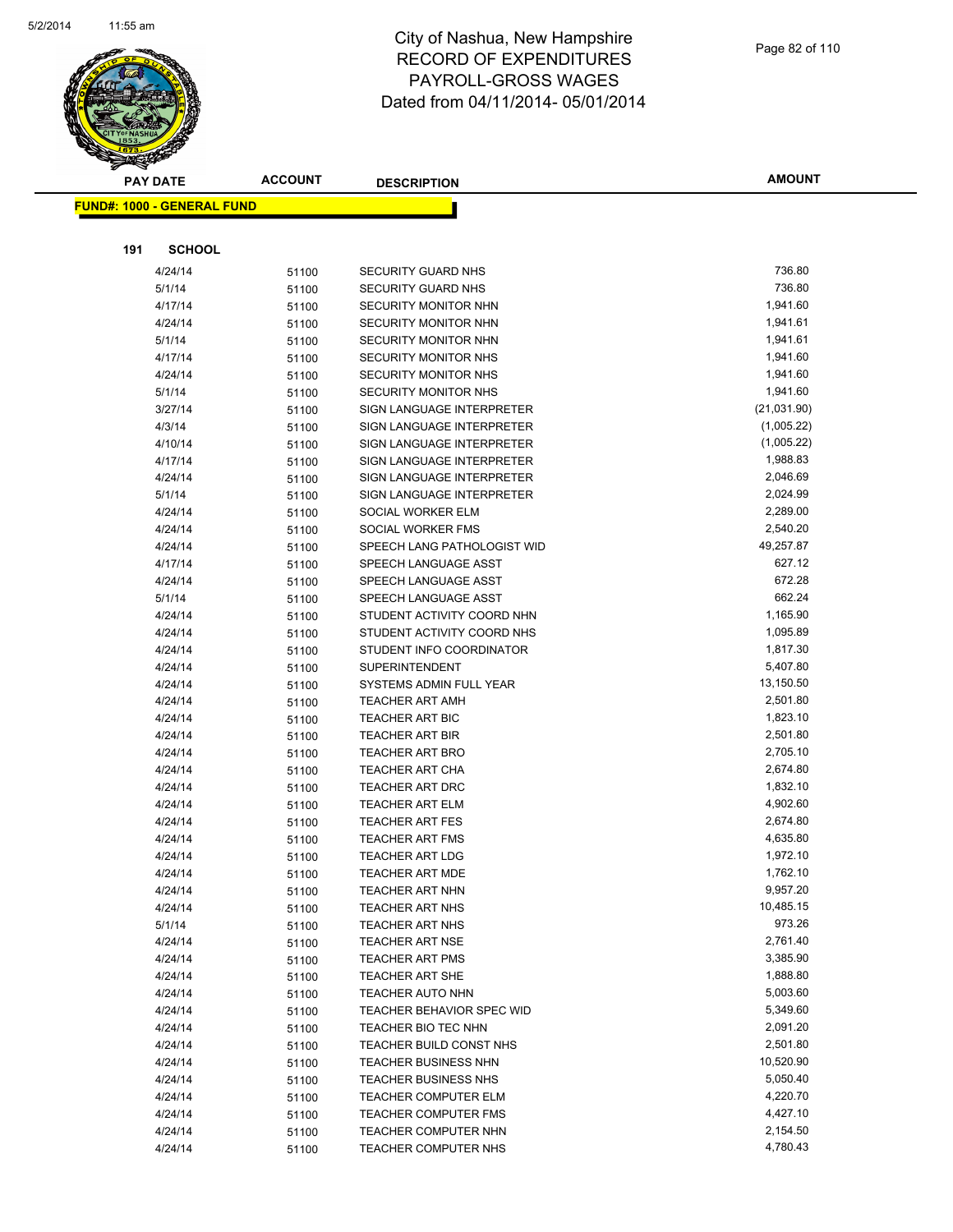

|     | <b>PAY DATE</b>                   | <b>ACCOUNT</b> | <b>DESCRIPTION</b>                        | <b>AMOUNT</b>        |
|-----|-----------------------------------|----------------|-------------------------------------------|----------------------|
|     | <b>FUND#: 1000 - GENERAL FUND</b> |                |                                           |                      |
|     |                                   |                |                                           |                      |
|     |                                   |                |                                           |                      |
| 191 | <b>SCHOOL</b>                     |                |                                           |                      |
|     | 4/24/14                           | 51100          | TEACHER COMPUTER PMS                      | 5,996.70             |
|     | 4/24/14                           | 51100          | <b>TEACHER COSMETOLOGY NHN</b>            | 5,407.40             |
|     | 4/24/14                           | 51100          | <b>TEACHER CULINARY NHN</b>               | 5,003.60             |
|     | 4/24/14                           | 51100          | <b>TEACHER DEAF NSE</b>                   | 4,229.60             |
|     | 4/24/14                           | 51100          | TEACHER DEAF WID                          | 1,765.30             |
|     | 4/24/14                           | 51100          | <b>TEACHER DWSE AMH</b>                   | 6,827.90             |
|     | 4/24/14                           | 51100          | <b>TEACHER DWSE BIR</b>                   | 2,295.90             |
|     | 4/24/14                           | 51100          | <b>TEACHER DWSE BRO</b>                   | 5,350.00             |
|     | 4/24/14                           | 51100          | <b>TEACHER DWSE CHA</b>                   | 2,289.00             |
|     | 4/24/14                           | 51100          | <b>TEACHER DWSE ELM</b>                   | 10,060.70            |
|     | 4/24/14                           | 51100          | <b>TEACHER DWSE MDE</b>                   | 1,277.28             |
|     | 4/24/14                           | 51100          | <b>TEACHER DWSE NSE</b>                   | 3,585.20             |
|     | 4/24/14                           | 51100          | <b>TEACHER DWSE PMS</b>                   | 6,975.50             |
|     | 4/24/14                           | 51100          | <b>TEACHER DWSE SHE</b>                   | 4,109.30             |
|     | 4/24/14                           | 51100          | <b>TEACHER ECE NHS</b>                    | 5,349.60             |
|     | 4/24/14                           | 51100          | TEACHER ELECTRICAL NHS                    | 2,501.80             |
|     | 4/24/14                           | 51100          | <b>TEACHER ELL AMH</b>                    | 1,683.50             |
|     | 4/24/14                           | 51100          | TEACHER ELL BIR                           | 2,674.80             |
|     | 4/24/14                           | 51100          | TEACHER ELL DRC                           | 5,538.20             |
|     | 4/24/14                           | 51100          | <b>TEACHER ELL ELM</b>                    | 3,541.27             |
|     | 4/24/14                           | 51100          | <b>TEACHER ELL FES</b>                    | 7,194.30             |
|     | 4/24/14                           | 51100          | <b>TEACHER ELL FMS</b>                    | 1,949.70             |
|     | 4/24/14                           | 51100          | <b>TEACHER ELL LDG</b>                    | 5,787.30             |
|     | 4/24/14                           | 51100          | <b>TEACHER ELL MTP</b>                    | 2,674.80<br>3,475.80 |
|     | 4/24/14<br>4/24/14                | 51100          | TEACHER ELL NHN                           | 6,702.60             |
|     |                                   | 51100          | TEACHER ELL NHS                           | 1,823.10             |
|     | 4/24/14<br>4/24/14                | 51100          | <b>TEACHER ELL PMS</b><br>TEACHER ELL SHE | 1,955.80             |
|     | 4/24/14                           | 51100          | <b>TEACHER ENGINEER NHS</b>               | 2,193.70             |
|     | 4/24/14                           | 51100          | <b>TEACHER ENGLISH ELM</b>                | 22,514.10            |
|     | 4/24/14                           | 51100<br>51100 | <b>TEACHER ENGLISH FMS</b>                | 16,933.70            |
|     | 4/24/14                           |                | <b>TEACHER ENGLISH NHN</b>                | 33,493.11            |
|     | 4/24/14                           | 51100<br>51100 | <b>TEACHER ENGLISH NHS</b>                | 37,965.70            |
|     | 4/24/14                           | 51100          | <b>TEACHER ENGLISH PMS</b>                | 15,102.42            |
|     | 4/24/14                           | 51100          | <b>TEACHER FACS ELM</b>                   | 1,745.50             |
|     | 4/24/14                           | 51100          | TEACHER FACS FMS                          | 3,838.81             |
|     | 4/24/14                           | 51100          | <b>TEACHER FACS NHN</b>                   | 5,643.90             |
|     | 4/24/14                           | 51100          | <b>TEACHER FACS NHS</b>                   | 8,690.86             |
|     | 4/24/14                           | 51100          | <b>TEACHER FACS PMS</b>                   | 5,176.60             |
|     | 4/24/14                           | 51100          | TEACHER FOREIGN LANG ELM                  | 5,436.20             |
|     | 4/24/14                           | 51100          | <b>TEACHER FOREIGN LANG FMS</b>           | 2,674.80             |
|     | 4/24/14                           | 51100          | TEACHER FOREIGN LANG NHN                  | 15,332.40            |
|     | 4/24/14                           | 51100          | TEACHER FOREIGN LANG NHS                  | 17,931.38            |
|     | 4/24/14                           | 51100          | TEACHER FOREIGN LANG PMS                  | 5,263.20             |
|     | 4/24/14                           | 51100          | <b>TEACHER GR1 AMH</b>                    | 7,377.70             |
|     | 4/24/14                           | 51100          | <b>TEACHER GR1 BIC</b>                    | 9,362.40             |
|     | 4/24/14                           | 51100          | <b>TEACHER GR1 BIR</b>                    | 9,764.00             |
|     | 4/24/14                           | 51100          | <b>TEACHER GR1 BRO</b>                    | 6,379.70             |
|     | 4/24/14                           | 51100          | <b>TEACHER GR1 CHA</b>                    | 9,060.20             |
|     | 4/24/14                           | 51100          | <b>TEACHER GR1 DRC</b>                    | 8,169.20             |
|     | 4/24/14                           | 51100          | <b>TEACHER GR1 FES</b>                    | 9,905.60             |
|     | 4/24/14                           | 51100          | <b>TEACHER GR1 LDG</b>                    | 8,770.80             |
|     |                                   |                |                                           |                      |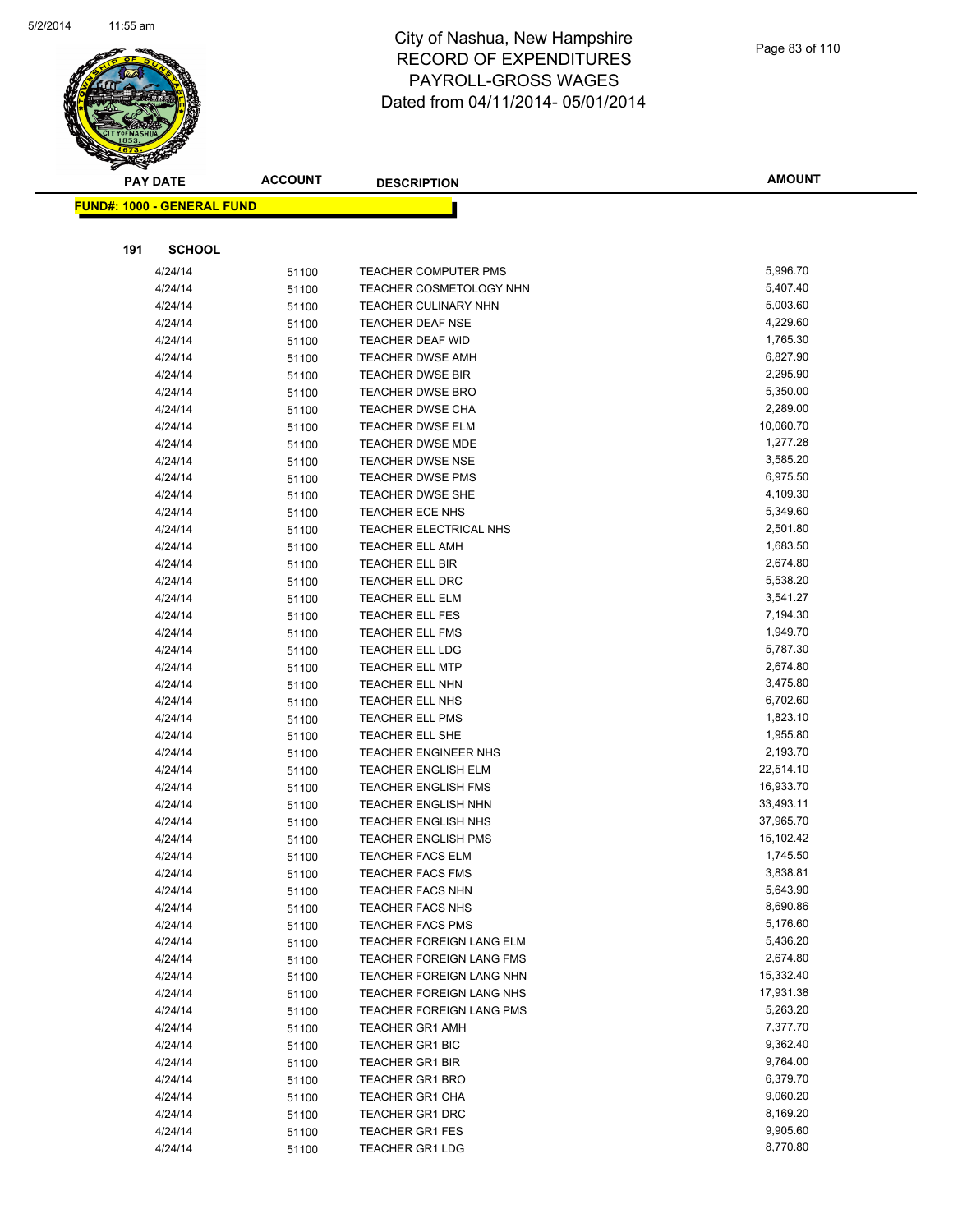

|     | <b>PAY DATE</b>                    | <b>ACCOUNT</b> | <b>DESCRIPTION</b>                               | <b>AMOUNT</b>        |
|-----|------------------------------------|----------------|--------------------------------------------------|----------------------|
|     | <u> FUND#: 1000 - GENERAL FUND</u> |                |                                                  |                      |
|     |                                    |                |                                                  |                      |
|     |                                    |                |                                                  |                      |
| 191 | <b>SCHOOL</b>                      |                |                                                  |                      |
|     | 4/24/14                            | 51100          | <b>TEACHER GR1 MDE</b>                           | 9,575.60             |
|     | 4/24/14                            | 51100          | <b>TEACHER GR1 MTP</b>                           | 7,851.40             |
|     | 4/24/14                            | 51100          | <b>TEACHER GR1 NSE</b>                           | 7,468.90             |
|     | 4/24/14                            | 51100          | <b>TEACHER GR1 SHE</b>                           | 9,584.90             |
|     | 4/24/14                            | 51100          | <b>TEACHER GR2 AMH</b>                           | 5,740.10             |
|     | 4/24/14                            | 51100          | <b>TEACHER GR2 BIC</b>                           | 11,602.60            |
|     | 4/24/14                            | 51100          | <b>TEACHER GR2 BIR</b>                           | 9,502.70             |
|     | 4/24/14                            | 51100          | <b>TEACHER GR2 BRO</b>                           | 6,804.10             |
|     | 4/24/14                            | 51100          | <b>TEACHER GR2 CHA</b>                           | 8,022.10             |
|     | 4/24/14                            | 51100          | <b>TEACHER GR2 DRC</b>                           | 5,963.10             |
|     | 4/24/14                            | 51100          | <b>TEACHER GR2 FES</b>                           | 7,285.90             |
|     | 4/24/14                            | 51100          | <b>TEACHER GR2 LDG</b>                           | 9,502.70             |
|     | 4/24/14                            | 51100          | <b>TEACHER GR2 MDE</b>                           | 8,123.70             |
|     | 4/24/14                            | 51100          | TEACHER GR2 MTP                                  | 6,260.00             |
|     | 4/24/14                            | 51100          | <b>TEACHER GR2 NSE</b>                           | 6,458.90             |
|     | 4/24/14                            | 51100          | TEACHER GR2 SHE                                  | 5,775.50             |
|     | 4/24/14                            | 51100          | <b>TEACHER GR3 AMH</b>                           | 4,455.90             |
|     | 4/24/14                            | 51100          | <b>TEACHER GR3 BIC</b>                           | 6,662.70             |
|     | 4/24/14                            | 51100          | <b>TEACHER GR3 BIR</b>                           | 8,382.70             |
|     | 4/24/14                            | 51100          | <b>TEACHER GR3 BRO</b>                           | 7,635.10             |
|     | 4/24/14                            | 51100          | <b>TEACHER GR3 CHA</b>                           | 5,329.70<br>5,340.71 |
|     | 4/24/14                            | 51100          | <b>TEACHER GR3 DRC</b>                           | 8,455.30             |
|     | 4/24/14<br>4/24/14                 | 51100          | <b>TEACHER GR3 FES</b><br><b>TEACHER GR3 LDG</b> | 6,482.80             |
|     | 4/24/14                            | 51100          | <b>TEACHER GR3 MDE</b>                           | 11,772.90            |
|     | 4/24/14                            | 51100          | <b>TEACHER GR3 MTP</b>                           | 6,771.40             |
|     | 4/24/14                            | 51100          | <b>TEACHER GR3 NSE</b>                           | 6,002.00             |
|     | 4/24/14                            | 51100          | <b>TEACHER GR3 SHE</b>                           | 11,279.40            |
|     | 4/24/14                            | 51100          | <b>TEACHER GR4 AMH</b>                           | 3,825.70             |
|     | 4/24/14                            | 51100<br>51100 | <b>TEACHER GR4 BIC</b>                           | 7,105.50             |
|     | 4/24/14                            | 51100          | <b>TEACHER GR4 BIR</b>                           | 6,709.02             |
|     | 4/24/14                            | 51100          | <b>TEACHER GR4 BRO</b>                           | 6,855.70             |
|     | 4/24/14                            | 51100          | <b>TEACHER GR4 CHA</b>                           | 11,997.00            |
|     | 4/24/14                            | 51100          | <b>TEACHER GR4 DRC</b>                           | 4,896.80             |
|     | 4/24/14                            | 51100          | <b>TEACHER GR4 FES</b>                           | 11,526.60            |
|     | 4/24/14                            | 51100          | TEACHER GR4 LDG                                  | 8,820.80             |
|     | 4/24/14                            | 51100          | <b>TEACHER GR4 MDE</b>                           | 7,608.00             |
|     | 4/24/14                            | 51100          | <b>TEACHER GR4 MTP</b>                           | 5,805.40             |
|     | 4/24/14                            | 51100          | <b>TEACHER GR4 NSE</b>                           | 6,586.20             |
|     | 4/24/14                            | 51100          | <b>TEACHER GR4 SHE</b>                           | 5,735.90             |
|     | 4/24/14                            | 51100          | <b>TEACHER GR5 AMH</b>                           | 5,176.60             |
|     | 4/24/14                            | 51100          | <b>TEACHER GR5 BIC</b>                           | 11,107.80            |
|     | 4/24/14                            | 51100          | <b>TEACHER GR5 BIR</b>                           | 9,863.30             |
|     | 4/24/14                            | 51100          | <b>TEACHER GR5 BRO</b>                           | 10,092.20            |
|     | 4/24/14                            | 51100          | <b>TEACHER GR5 CHA</b>                           | 6,420.10             |
|     | 4/24/14                            | 51100          | <b>TEACHER GR5 DRC</b>                           | 5,250.20             |
|     | 4/24/14                            | 51100          | <b>TEACHER GR5 FES</b>                           | 7,743.20             |
|     | 4/24/14                            | 51100          | <b>TEACHER GR5 LDG</b>                           | 9,757.89             |
|     | 4/24/14                            | 51100          | <b>TEACHER GR5 MDE</b>                           | 9,272.40             |
|     | 4/24/14                            | 51100          | <b>TEACHER GR5 MTP</b>                           | 5,263.20             |
|     | 4/24/14                            | 51100          | <b>TEACHER GR5 NSE</b>                           | 7,721.70             |
|     | 4/24/14                            | 51100          | <b>TEACHER GR5 SHE</b>                           | 7,295.90             |
|     |                                    |                |                                                  |                      |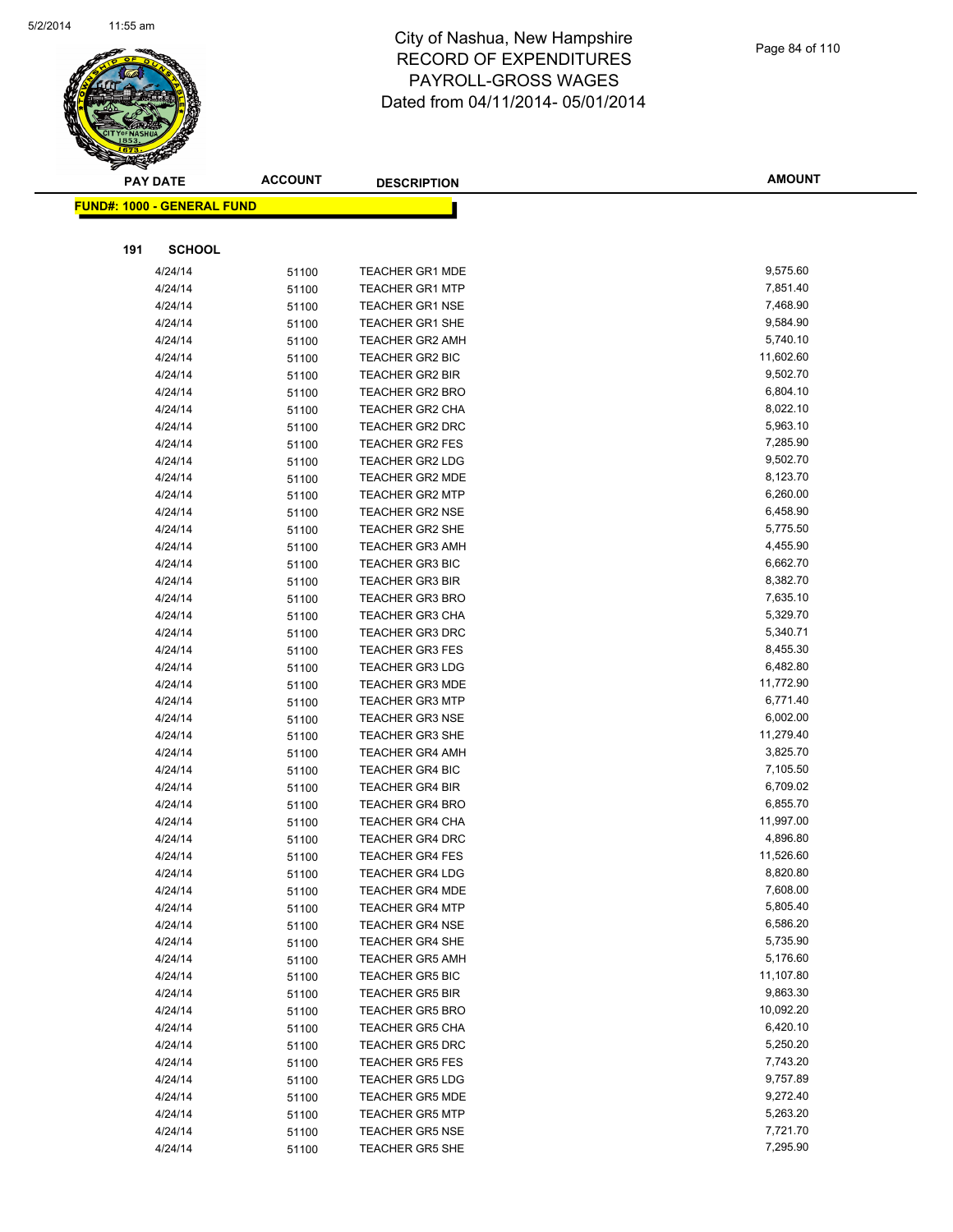

|     | <b>PAY DATE</b>                   | <b>ACCOUNT</b> | <b>DESCRIPTION</b>                                     | <b>AMOUNT</b>        |
|-----|-----------------------------------|----------------|--------------------------------------------------------|----------------------|
|     | <b>FUND#: 1000 - GENERAL FUND</b> |                |                                                        |                      |
|     |                                   |                |                                                        |                      |
| 191 | <b>SCHOOL</b>                     |                |                                                        |                      |
|     |                                   |                |                                                        |                      |
|     | 4/24/14                           | 51100          | <b>TEACHER GR6 ELM</b>                                 | 32,421.47            |
|     | 4/24/14                           | 51100          | <b>TEACHER GR6 FMS</b>                                 | 26,096.80            |
|     | 4/24/14                           | 51100          | <b>TEACHER GR6 PMS</b>                                 | 22,805.32            |
|     | 4/24/14                           | 51100          | <b>TEACHER GRAPH NHS</b>                               | 1,972.10             |
|     | 4/24/14                           | 51100          | <b>TEACHER GRAPHICS NHN</b>                            | 2,501.80             |
|     | 4/24/14                           | 51100          | <b>TEACHER HEALTH ELM</b>                              | 2,377.00<br>3,002.10 |
|     | 4/24/14<br>4/24/14                | 51100          | <b>TEACHER HEALTH NHN</b><br><b>TEACHER HEALTH NHS</b> | 2,501.80             |
|     | 4/24/14                           | 51100          | <b>TEACHER HEALTHOC NHS</b>                            | 7,851.40             |
|     | 4/24/14                           | 51100<br>51100 | TEACHER IN SCH SUSPENSION ELM                          | 1,510.90             |
|     | 4/24/14                           | 51100          | TEACHER IN SCH SUSPENSION NHN                          | 2,458.60             |
|     | 4/24/14                           | 51100          | TEACHER IN SCH SUSPENSION NHS                          | 2,458.60             |
|     | 4/24/14                           | 51100          | TEACHER INST SPED WID                                  | 5,537.27             |
|     | 4/24/14                           | 51100          | <b>TEACHER KIND AMH</b>                                | 4,747.60             |
|     | 4/24/14                           | 51100          | <b>TEACHER KIND BIC</b>                                | 5,263.10             |
|     | 4/24/14                           | 51100          | <b>TEACHER KIND BIR</b>                                | 2,289.00             |
|     | 4/24/14                           | 51100          | <b>TEACHER KIND BRO</b>                                | 2,501.80             |
|     | 4/24/14                           | 51100          | <b>TEACHER KIND CHA</b>                                | 4,325.50             |
|     | 4/24/14                           | 51100          | <b>TEACHER KIND DRC</b>                                | 7,843.10             |
|     | 4/24/14                           | 51100          | <b>TEACHER KIND FES</b>                                | 4,891.90             |
|     | 4/24/14                           | 51100          | <b>TEACHER KIND LDG</b>                                | 11,003.20            |
|     | 4/24/14                           | 51100          | <b>TEACHER KIND MDE</b>                                | 4,486.30             |
|     | 4/24/14                           | 51100          | <b>TEACHER KIND MTP</b>                                | 5,158.00             |
|     | 4/24/14                           | 51100          | <b>TEACHER KIND NSE</b>                                | 1,554.80             |
|     | 4/24/14                           | 51100          | <b>TEACHER KIND SHE</b>                                | 2,061.80             |
|     | 4/24/14                           | 51100          | <b>TEACHER MATH ELM</b>                                | 19,513.10            |
|     | 4/24/14                           | 51100          | <b>TEACHER MATH FMS</b>                                | 13,967.00            |
|     | 4/24/14                           | 51100          | <b>TEACHER MATH NHN</b>                                | 37,296.00            |
|     | 4/24/14                           | 51100          | <b>TEACHER MATH NHS</b>                                | 35,438.60            |
|     | 4/24/14                           | 51100          | <b>TEACHER MATH PMS</b>                                | 10,234.60            |
|     | 4/24/14                           | 51100          | <b>TEACHER MUSIC AMH</b>                               | 1,554.80             |
|     | 4/24/14                           | 51100          | <b>TEACHER MUSIC BIC</b>                               | 2,501.80             |
|     | 4/24/14                           | 51100          | <b>TEACHER MUSIC BIR</b>                               | 2,501.80             |
|     | 4/24/14                           | 51100          | <b>TEACHER MUSIC BRO</b>                               | 2,674.80             |
|     | 4/24/14                           | 51100          | <b>TEACHER MUSIC CHA</b>                               | 2,674.80             |
|     | 4/24/14                           | 51100          | TEACHER MUSIC DRC                                      | 2,501.80             |
|     | 4/24/14                           | 51100          | <b>TEACHER MUSIC ELM</b>                               | 3,568.50             |
|     | 4/24/14                           | 51100          | <b>TEACHER MUSIC FES</b>                               | 2,501.79             |
|     | 4/24/14                           | 51100          | <b>TEACHER MUSIC FMS</b>                               | 4,747.60             |
|     | 4/24/14                           | 51100          | <b>TEACHER MUSIC LDG</b>                               | 2,540.20             |
|     | 4/24/14                           | 51100          | <b>TEACHER MUSIC MDE</b>                               | 1,823.10             |
|     | 4/24/14                           | 51100          | <b>TEACHER MUSIC NHN</b>                               | 5,349.60             |
|     | 4/24/14                           | 51100          | <b>TEACHER MUSIC NHS</b>                               | 4,797.70<br>1,878.90 |
|     | 4/24/14                           | 51100          | <b>TEACHER MUSIC NSE</b>                               | 4,125.60             |
|     | 4/24/14<br>4/24/14                | 51100          | <b>TEACHER MUSIC PMS</b><br><b>TEACHER MUSIC SHE</b>   | 2,295.90             |
|     | 4/24/14                           | 51100          | TEACHER PE BIC                                         | 1,885.00             |
|     | 4/24/14                           | 51100          | TEACHER PE BIR                                         | 2,540.20             |
|     | 4/24/14                           | 51100          | TEACHER PE BRO                                         | 2,588.30             |
|     | 4/24/14                           | 51100<br>51100 | <b>TEACHER PE CHA</b>                                  | 2,501.80             |
|     | 4/24/14                           | 51100          | TEACHER PE DRC                                         | 2,674.80             |
|     | 4/24/14                           | 51100          | <b>TEACHER PE ELM</b>                                  | 7,417.30             |
|     |                                   |                |                                                        |                      |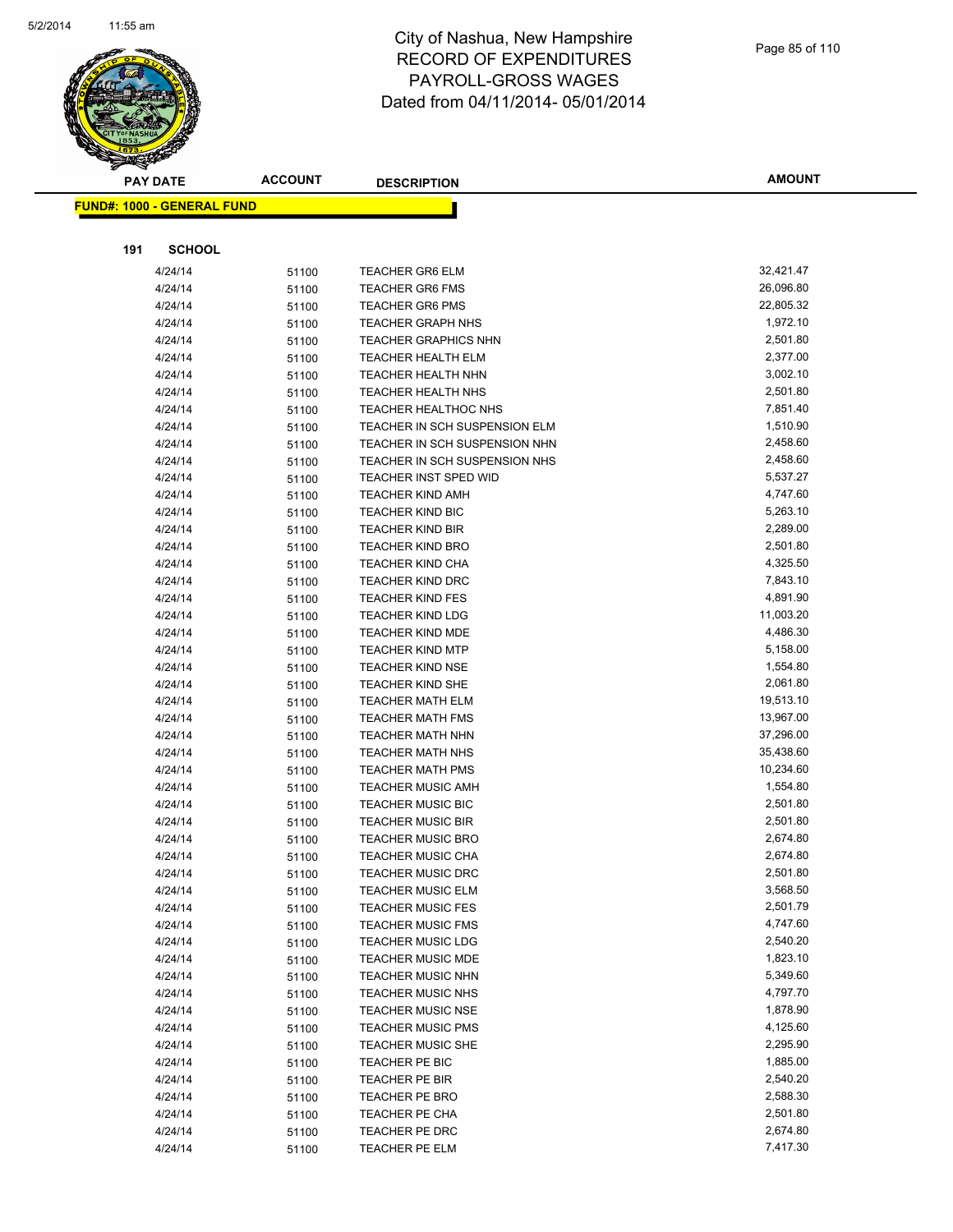

| <b>FUND#: 1000 - GENERAL FUND</b> |       |                                                    |                      |
|-----------------------------------|-------|----------------------------------------------------|----------------------|
|                                   |       |                                                    |                      |
| 191<br><b>SCHOOL</b>              |       |                                                    |                      |
| 4/24/14                           | 51100 | <b>TEACHER PE FMS</b>                              | 5,003.60             |
| 4/24/14                           | 51100 | <b>TEACHER PE LDG</b>                              | 1,683.50             |
| 4/24/14                           | 51100 | <b>TEACHER PE MDE</b>                              | 2,458.60             |
| 4/24/14                           | 51100 | <b>TEACHER PE MTP</b>                              | 1,801.35             |
| 4/24/14                           | 51100 | TEACHER PE NHN                                     | 7,472.50             |
| 4/24/14                           | 51100 | <b>TEACHER PE NHS</b>                              | 7,033.10             |
| 4/24/14                           | 51100 | <b>TEACHER PE NSE</b>                              | 2,304.10             |
| 4/24/14                           | 51100 | <b>TEACHER PE PMS</b>                              | 5,176.60             |
| 4/24/14                           | 51100 | <b>TEACHER PE SHE</b>                              | 1,972.10             |
| 4/24/14                           | 51100 | <b>TEACHER PRESCHOOL BIC</b>                       | 7,387.00             |
| 4/24/14                           | 51100 | <b>TEACHER PRESCHOOL BRO</b>                       | 7,050.40             |
| 4/24/14                           | 51100 | <b>TEACHER PRESCHOOL DRC</b>                       | 2,501.80             |
| 4/24/14                           | 51100 | <b>TEACHER PRESCHOOL MTP</b>                       | 4,358.30             |
| 4/24/14                           | 51100 | TEACHER PRESCHOOL NHS                              | 883.60               |
| 4/24/14                           | 51100 | <b>TEACHER PRESCHOOL NSE</b>                       | 5,410.60             |
| 4/24/14                           | 51100 | <b>TEACHER READ AMH</b>                            | 2,761.40             |
| 4/24/14                           | 51100 | <b>TEACHER READ BIC</b>                            | 5,050.40             |
| 4/24/14                           | 51100 | <b>TEACHER READ BIR</b>                            | 2,674.80             |
| 4/24/14                           | 51100 | <b>TEACHER READ BRO</b>                            | 1,823.10             |
| 4/24/14                           | 51100 | <b>TEACHER READ DRC</b>                            | 2,761.40             |
| 4/24/14                           | 51100 | <b>TEACHER READ ELM</b>                            | 5,922.60             |
| 4/24/14                           | 51100 | <b>TEACHER READ FES</b>                            | 2,674.80             |
| 4/24/14                           | 51100 | <b>TEACHER READ FMS</b>                            | 6,714.00             |
| 4/24/14                           | 51100 | <b>TEACHER READ LDG</b>                            | 2,289.00             |
| 4/24/14                           | 51100 | <b>TEACHER READ MDE</b>                            | 2,674.80             |
| 4/24/14                           | 51100 | <b>TEACHER READ MTP</b>                            | 1,893.80             |
| 4/24/14                           | 51100 | <b>TEACHER READ NHN</b>                            | 1,618.80             |
| 4/24/14                           | 51100 | <b>TEACHER READ NHS</b>                            | 3,161.20             |
| 4/24/14                           | 51100 | <b>TEACHER READ NSE</b>                            | 3,161.20             |
| 4/24/14                           | 51100 | <b>TEACHER READ PMS</b>                            | 4,220.70             |
| 4/24/14                           | 51100 | TEACHER READ SHE                                   | 2,458.60             |
| 4/24/14                           | 51100 | <b>TEACHER SCIENCE ELM</b>                         | 18,946.50            |
| 4/24/14                           | 51100 | <b>TEACHER SCIENCE FMS</b>                         | 10,253.70            |
| 4/24/14                           | 51100 | <b>TEACHER SCIENCE NHN</b>                         | 30,608.19            |
| 4/24/14                           | 51100 | <b>TEACHER SCIENCE NHS</b>                         | 38,827.86            |
| 4/24/14                           | 51100 | <b>TEACHER SCIENCE PMS</b>                         | 10,569.60            |
| 4/24/14                           | 51100 | TEACHER SOCIAL STUDIES ELM                         | 14,592.20            |
| 4/24/14                           | 51100 | <b>TEACHER SOCIAL STUDIES FMS</b>                  | 12,971.80            |
| 4/24/14                           | 51100 | TEACHER SOCIAL STUDIES NHN                         | 32,484.71            |
| 4/24/14                           | 51100 | TEACHER SOCIAL STUDIES NHS                         | 37,558.91            |
| 4/24/14                           | 51100 | TEACHER SOCIAL STUDIES PMS                         | 11,052.50            |
| 4/24/14                           | 51100 | TEACHER SPED BIC                                   | 5,851.40             |
| 4/24/14                           | 51100 | <b>TEACHER SPED BIR</b>                            | 4,119.00             |
| 4/24/14                           | 51100 | <b>TEACHER SPED BRO</b>                            | 5,436.20             |
| 4/24/14                           | 51100 | <b>TEACHER SPED CHA</b>                            | 7,765.00             |
| 4/24/14                           | 51100 | <b>TEACHER SPED DRC</b>                            | 2,458.60             |
| 4/24/14                           | 51100 | <b>TEACHER SPED ELM</b>                            | 18,913.20            |
| 4/24/14                           | 51100 | <b>TEACHER SPED FES</b>                            | 5,947.80             |
| 4/24/14                           | 51100 | <b>TEACHER SPED FMS</b>                            | 5,892.70<br>3,528.40 |
| 4/24/14                           | 51100 | <b>TEACHER SPED LDG</b><br><b>TEACHER SPED MDE</b> | 6,036.30             |
| 4/24/14                           | 51100 |                                                    | 5,176.60             |
| 4/24/14                           | 51100 | <b>TEACHER SPED MTP</b>                            |                      |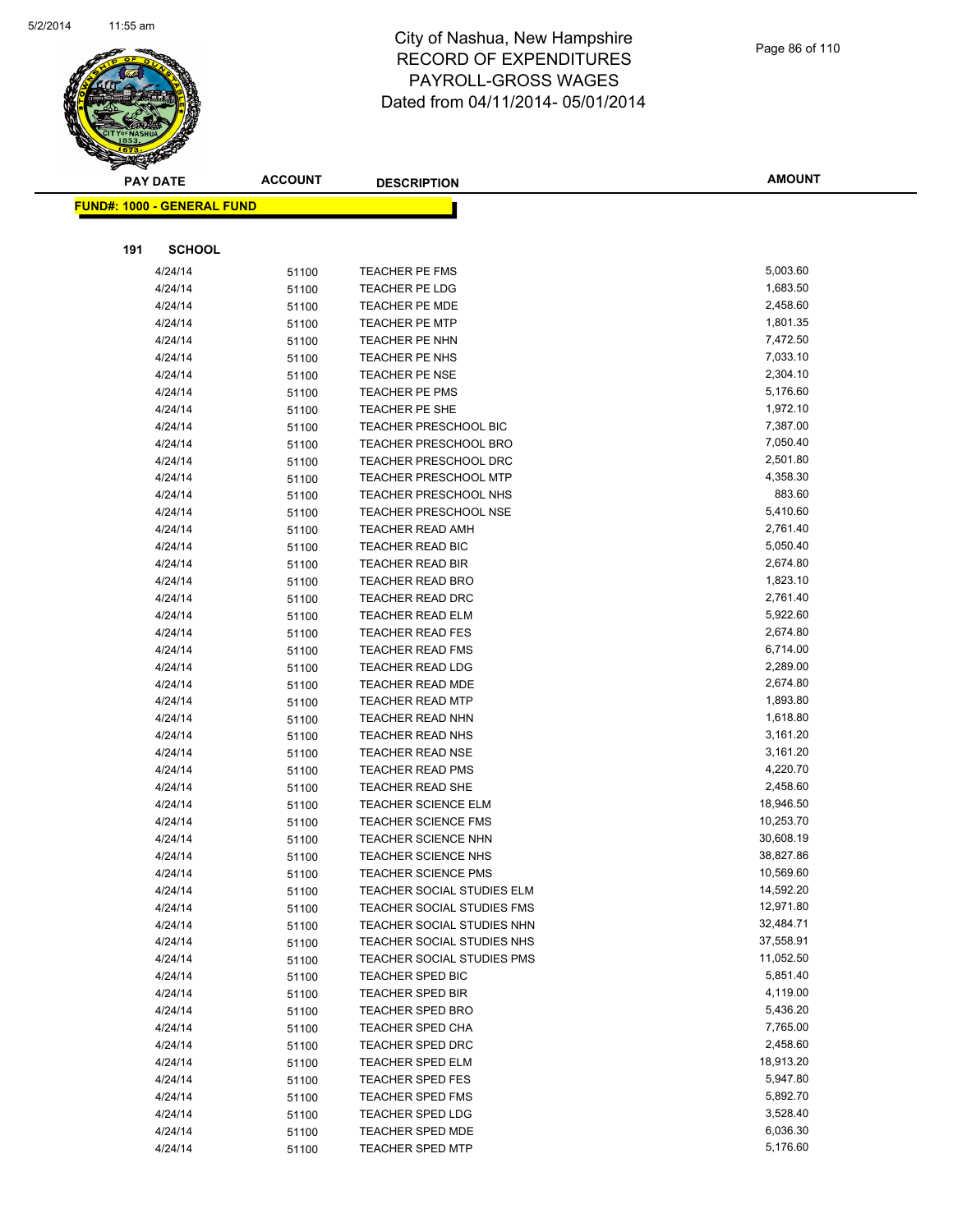

|     | <b>FUND#: 1000 - GENERAL FUND</b> |                |                                                       |                   |
|-----|-----------------------------------|----------------|-------------------------------------------------------|-------------------|
|     |                                   |                |                                                       |                   |
| 191 | <b>SCHOOL</b>                     |                |                                                       |                   |
|     | 4/24/14                           | 51100          | <b>TEACHER SPED NHN</b>                               | 19,127.90         |
|     | 4/24/14                           | 51100          | <b>TEACHER SPED NHS</b>                               | 30,627.90         |
|     | 4/24/14                           | 51100          | <b>TEACHER SPED NSE</b>                               | 1,878.90          |
|     | 4/24/14                           | 51100          | <b>TEACHER SPED PMS</b>                               | 9,660.10          |
|     | 4/24/14                           | 51100          | <b>TEACHER SPED SHE</b>                               | 5,176.60          |
|     | 4/24/14                           | 51100          | <b>TEACHER TECHED ELM</b>                             | 8,152.70          |
|     | 4/24/14                           | 51100          | <b>TEACHER TECHED FMS</b>                             | 5,220.00          |
|     | 4/24/14                           | 51100          | TEACHER TECHED NHN                                    | 8,023.63          |
|     | 4/24/14                           | 51100          | <b>TEACHER TECHED NHS</b>                             | 7,678.40          |
|     | 4/24/14                           | 51100          | <b>TEACHER TECHED PMS</b>                             | 5,349.60          |
|     | 4/24/14                           | 51100          | TEACHER TV PROD NHS                                   | 2,458.60          |
|     | 4/24/14                           | 51100          | <b>TEACHER VISION WID</b>                             | 3,263.50          |
|     | 4/17/14                           | 51100          | TECH INTERGRATION ASST BIC                            | 597.84            |
|     | 4/24/14                           | 51100          | TECH INTERGRATION ASST BIC                            | 592.90            |
|     | 5/1/14                            | 51100          | TECH INTERGRATION ASST BIC                            | 597.84            |
|     | 4/17/14                           | 51100          | TECH INTERGRATION ASST CHA                            | 562.50            |
|     | 4/24/14                           | 51100          | TECH INTERGRATION ASST CHA                            | 562.50            |
|     | 5/1/14                            | 51100          | TECH INTERGRATION ASST CHA                            | 567.19            |
|     | 4/17/14                           | 51100          | TECH INTERGRATION ASST FES                            | 614.83            |
|     | 4/24/14                           | 51100          | TECH INTERGRATION ASST FES                            | 604.75            |
|     | 5/1/14                            | 51100          | TECH INTERGRATION ASST FES                            | 604.75            |
|     | 4/17/14                           | 51100          | TECH INTERGRATION ASST LDG                            | 547.80            |
|     | 4/24/14                           | 51100          | TECH INTERGRATION ASST LDG                            | 547.80            |
|     | 5/1/14                            | 51100          | TECH INTERGRATION ASST LDG                            | 552.37            |
|     | 4/17/14                           | 51100          | TECH INTERGRATION ASST MDE                            | 609.79            |
|     | 4/24/14                           | 51100          | TECH INTERGRATION ASST MDE                            | 604.75            |
|     | 5/1/14                            | 51100          | TECH INTERGRATION ASST MDE                            | 609.79            |
|     | 4/17/14                           | 51100          | TECH INTERGRATION ASST NSE                            | 565.45            |
|     | 4/24/14                           | 51100          | TECH INTERGRATION ASST NSE                            | 565.45            |
|     | 5/1/14                            | 51100          | TECH INTERGRATION ASST NSE                            | 565.45            |
|     | 4/17/14                           | 51100          | TECH INTERGRATION ASST SHE                            | 552.37            |
|     | 4/24/14                           | 51100          | TECH INTERGRATION ASST SHE                            | 543.24            |
|     | 5/1/14                            | 51100          | TECH INTERGRATION ASST SHE                            | 552.37            |
|     | 4/24/14                           | 51200          | ADULT ED INSTRUCTOR                                   | 300.00            |
|     | 4/24/14                           | 51200          | ASSISTANT PRINCIPAL BIR                               | 1,543.71          |
|     | 4/17/14                           | 51200          | <b>CLERICAL VOLUNTEER SUP</b>                         | 317.16            |
|     | 4/24/14                           | 51200          | <b>CLERICAL VOLUNTEER SUP</b>                         | 343.59            |
|     | 5/1/14                            | 51200          | <b>CLERICAL VOLUNTEER SUP</b>                         | 839.81            |
|     | 4/17/14                           | 51200          | <b>CROSSING GUARD WPO</b>                             | 1,789.20          |
|     | 4/24/14                           | 51200          | <b>CROSSING GUARD WPO</b>                             | 1,654.35          |
|     | 5/1/14                            | 51200          | <b>CROSSING GUARD WPO</b>                             | 1,606.95<br>15.00 |
|     | 4/24/14                           | 51200          | <b>CUSTODIAN BRO</b>                                  | 323.60            |
|     | 4/17/14                           | 51200          | <b>CUSTODIAN CHA</b><br><b>CUSTODIAN CHA</b>          | 323.60            |
|     | 4/24/14                           | 51200          |                                                       | 323.60            |
|     | 5/1/14                            | 51200          | <b>CUSTODIAN CHA</b><br><b>CUSTODIAN HEAD BRO</b>     | 15.00             |
|     | 4/24/14                           | 51200          |                                                       | 30.00             |
|     | 4/17/14<br>4/24/14                | 51200          | <b>CUSTODIAN HEAD MTP</b><br>FOOD SERVICE ASST PT AMH | 494.60            |
|     | 4/24/14                           | 51200          | FOOD SERVICE ASST PT FMS                              | 2,020.14          |
|     | 4/24/14                           | 51200<br>51200 | FOOD SERVICE ASST PT PMS                              | 1,174.94          |
|     | 5/1/14                            | 51200          | FOOD SERVICE ASST PT PMS                              | 93.75             |
|     | 4/17/14                           | 51200          | FOOD SERVICE COOK LDG                                 | 75.00             |
|     |                                   |                |                                                       |                   |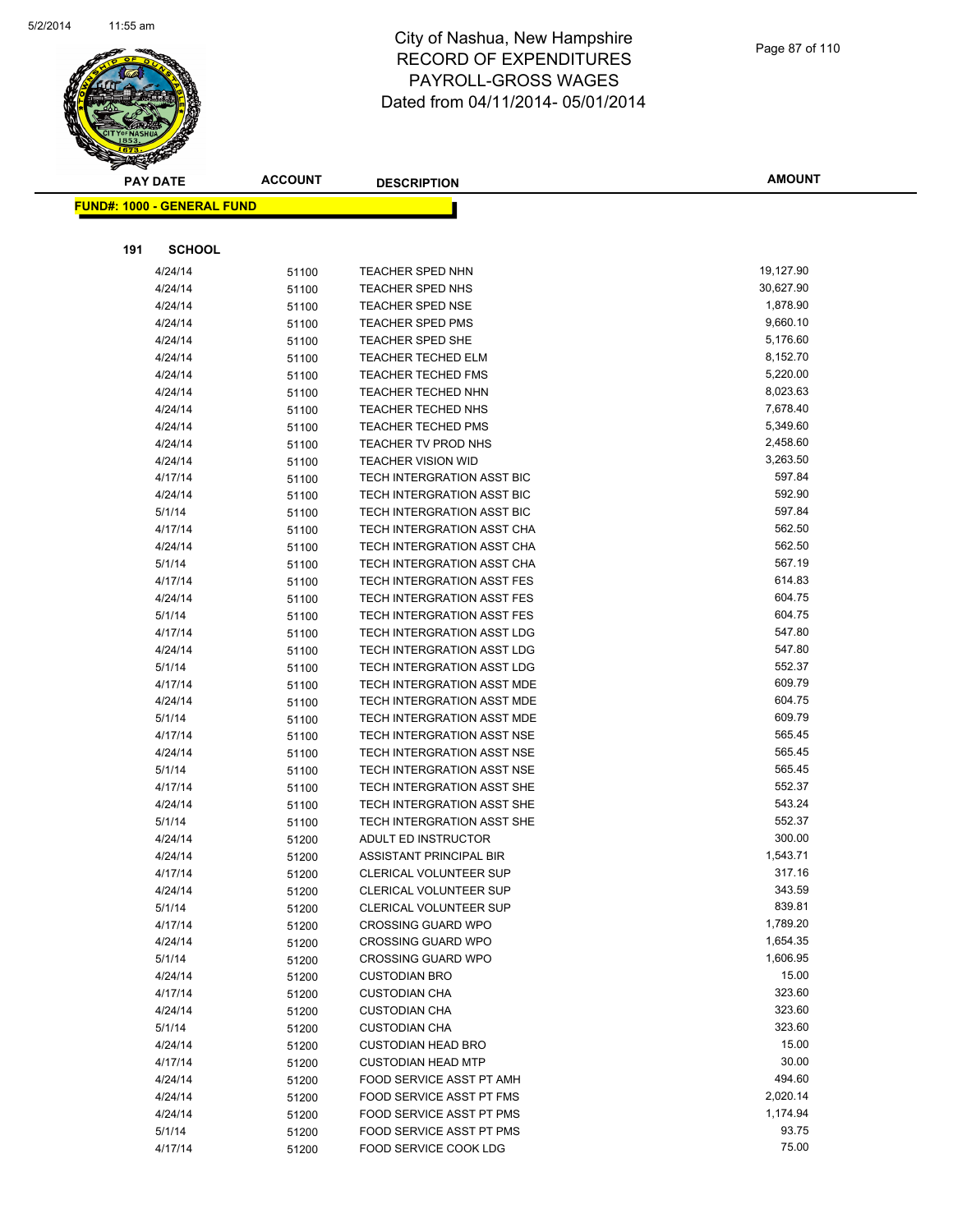

|     | <b>PAY DATE</b>                   | <b>ACCOUNT</b> | <b>DESCRIPTION</b>            | <b>AMOUNT</b> |
|-----|-----------------------------------|----------------|-------------------------------|---------------|
|     | <b>FUND#: 1000 - GENERAL FUND</b> |                |                               |               |
|     |                                   |                |                               |               |
|     |                                   |                |                               |               |
| 191 | <b>SCHOOL</b>                     |                |                               |               |
|     | 4/24/14                           | 51200          | FOOD SERVICE COOK LDG         | 75.00         |
|     | 5/1/14                            | 51200          | FOOD SERVICE COOK LDG         | 75.00         |
|     | 4/24/14                           | 51200          | <b>GUIDANCE COUNSELOR ELM</b> | 212.50        |
|     | 4/17/14                           | 51200          | <b>INSTRUMENTAL MUSIC</b>     | 1,662.50      |
|     | 4/24/14                           | 51200          | <b>INSTRUMENTAL MUSIC</b>     | 1,562.50      |
|     | 5/1/14                            | 51200          | <b>INSTRUMENTAL MUSIC</b>     | 1,762.50      |
|     | 4/24/14                           | 51200          | LIBRARY PAGES CIRCULATION     | 71.20         |
|     | 4/17/14                           | 51200          | LUNCH MONITOR AMH             | 503.47        |
|     | 4/24/14                           | 51200          | LUNCH MONITOR AMH             | 520.85        |
|     | 5/1/14                            | 51200          | LUNCH MONITOR AMH             | 395.45        |
|     | 4/17/14                           | 51200          | LUNCH MONITOR BIC             | 695.75        |
|     | 4/24/14                           | 51200          | LUNCH MONITOR BIC             | 698.50        |
|     | 5/1/14                            | 51200          | LUNCH MONITOR BIC             | 572.00        |
|     | 4/17/14                           | 51200          | <b>LUNCH MONITOR BIR</b>      | 718.15        |
|     | 4/24/14                           | 51200          | LUNCH MONITOR BIR             | 710.65        |
|     | 5/1/14                            | 51200          | LUNCH MONITOR BIR             | 722.60        |
|     | 4/17/14                           | 51200          | LUNCH MONITOR BRO             | 418.00        |
|     | 4/24/14                           | 51200          | LUNCH MONITOR BRO             | 418.00        |
|     | 5/1/14                            | 51200          | <b>LUNCH MONITOR BRO</b>      | 418.00        |
|     | 4/17/14                           | 51200          | LUNCH MONITOR CHA             | 550.00        |
|     | 4/24/14                           | 51200          | LUNCH MONITOR CHA             | 484.00        |
|     | 5/1/14                            | 51200          | LUNCH MONITOR CHA             | 519.75        |
|     | 4/17/14                           | 51200          | LUNCH MONITOR DRC             | 534.40        |
|     | 4/24/14                           | 51200          | LUNCH MONITOR DRC             | 510.15        |
|     | 5/1/14                            | 51200          | LUNCH MONITOR DRC             | 529.40        |
|     | 4/17/14                           | 51200          | LUNCH MONITOR ELM             | 272.25        |
|     | 4/24/14                           | 51200          | LUNCH MONITOR ELM             | 220.00        |
|     | 5/1/14                            | 51200          | LUNCH MONITOR ELM             | 272.25        |
|     | 4/17/14                           | 51200          | LUNCH MONITOR FES             | 916.00        |
|     | 4/24/14                           | 51200          | LUNCH MONITOR FES             | 891.25        |
|     | 5/1/14                            | 51200          | LUNCH MONITOR FES             | 762.00        |
|     | 4/17/14                           | 51200          | <b>LUNCH MONITOR FMS</b>      | 266.20        |
|     | 4/24/14                           | 51200          | LUNCH MONITOR FMS             | 228.58        |
|     | 5/1/14                            | 51200          | LUNCH MONITOR FMS             | 212.96        |
|     | 4/17/14                           | 51200          | LUNCH MONITOR LDG             | 825.00        |
|     | 4/24/14                           | 51200          | LUNCH MONITOR LDG             | 731.50        |
|     | 5/1/14                            | 51200          | LUNCH MONITOR LDG             | 561.00        |
|     | 4/17/14                           | 51200          | LUNCH MONITOR MDE             | 482.46        |
|     | 4/24/14                           | 51200          | LUNCH MONITOR MDE             | 517.22        |
|     | 5/1/14                            | 51200          | LUNCH MONITOR MDE             | 454.08        |
|     | 4/17/14                           | 51200          | LUNCH MONITOR MTP             | 595.75        |
|     | 4/24/14                           | 51200          | LUNCH MONITOR MTP             | 592.50        |
|     | 5/1/14                            | 51200          | LUNCH MONITOR MTP             | 612.25        |
|     | 4/17/14                           | 51200          | LUNCH MONITOR NHN             | 371.25        |
|     | 4/24/14                           | 51200          | LUNCH MONITOR NHN             | 319.00        |
|     | 5/1/14                            | 51200          | LUNCH MONITOR NHN             | 253.00        |
|     | 4/17/14                           | 51200          | LUNCH MONITOR NHS             | 379.50        |
|     | 4/24/14                           | 51200          | LUNCH MONITOR NHS             | 261.25        |
|     | 5/1/14                            | 51200          | LUNCH MONITOR NHS             | 396.00        |
|     | 4/17/14                           | 51200          | LUNCH MONITOR NSE             | 451.00        |
|     | 4/24/14                           | 51200          | LUNCH MONITOR NSE             | 451.00        |
|     | 5/1/14                            | 51200          | LUNCH MONITOR NSE             | 316.25        |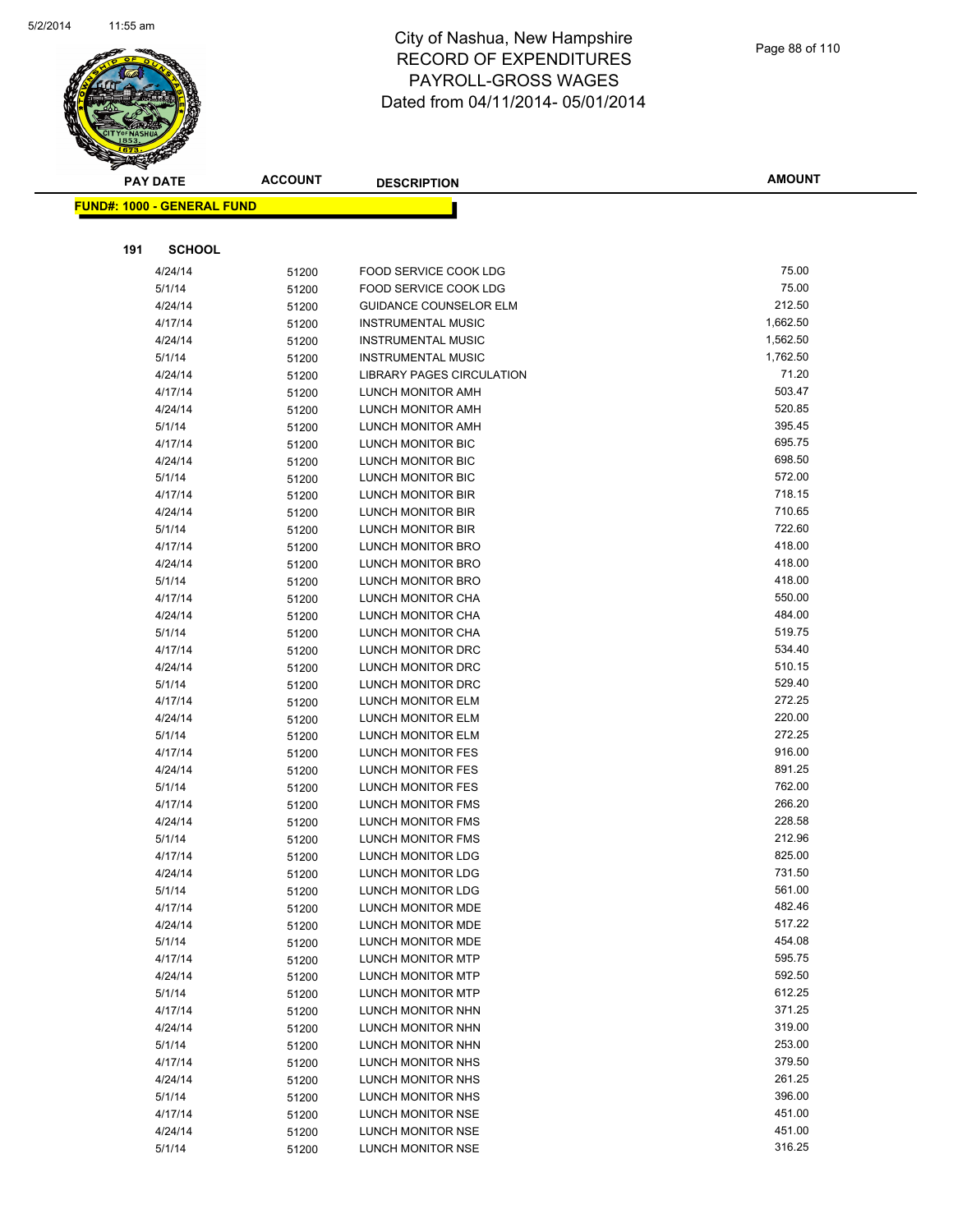

|     | <b>PAY DATE</b>                    | <b>ACCOUNT</b> | <b>DESCRIPTION</b>             | <b>AMOUNT</b>    |
|-----|------------------------------------|----------------|--------------------------------|------------------|
|     | <u> FUND#: 1000 - GENERAL FUND</u> |                |                                |                  |
|     |                                    |                |                                |                  |
|     |                                    |                |                                |                  |
| 191 | <b>SCHOOL</b>                      |                |                                |                  |
|     | 4/17/14                            | 51200          | <b>LUNCH MONITOR PMS</b>       | 283.25           |
|     | 4/24/14                            | 51200          | LUNCH MONITOR PMS              | 242.00           |
|     | 5/1/14                             | 51200          | LUNCH MONITOR PMS              | 222.75           |
|     | 4/17/14                            | 51200          | LUNCH MONITOR SHE              | 622.45           |
|     | 4/24/14                            | 51200          | LUNCH MONITOR SHE              | 606.70           |
|     | 5/1/14                             | 51200          | LUNCH MONITOR SHE              | 622.45           |
|     | 4/17/14                            | 51200          | PARA DW SPEC ED BIR            | 419.84           |
|     | 4/24/14                            | 51200          | PARA DW SPEC ED BIR            | 393.60           |
|     | 5/1/14                             | 51200          | PARA DW SPEC ED BIR            | 288.80           |
|     | 4/17/14                            | 51200          | PARA DW SPEC ED NHN            | 350.00           |
|     | 4/24/14                            | 51200          | PARA DW SPEC ED NHN            | 300.00<br>300.00 |
|     | 5/1/14                             | 51200          | PARA DW SPEC ED NHN            |                  |
|     | 4/17/14                            | 51200          | PARA DW SPEC ED NHS            | 350.00<br>80.85  |
|     | 4/17/14                            | 51200          | PARA DW SPEC ED PMS            | 640.68           |
|     | 4/24/14                            | 51200          | PARA DW SPEC ED PMS            | 64.68            |
|     | 5/1/14                             | 51200          | PARA DW SPEC ED PMS            | 656.39           |
|     | 4/17/14                            | 51200          | PARA INST AMH                  | 709.63           |
|     | 4/24/14                            | 51200          | PARA INST AMH<br>PARA INST AMH | 687.44           |
|     | 5/1/14                             | 51200          |                                | 542.94           |
|     | 4/17/14<br>4/24/14                 | 51200          | PARA INST BIC<br>PARA INST BIC | 594.49           |
|     | 5/1/14                             | 51200          |                                | 542.95           |
|     | 5/1/14                             | 51200          | PARA INST BIC<br>PARA INST CHA | 693.75           |
|     | 4/17/14                            | 51200          | PARA INST MTP                  | 334.42           |
|     | 4/24/14                            | 51200          | PARA INST MTP                  | 338.85           |
|     | 5/1/14                             | 51200<br>51200 | PARA INST MTP                  | 338.85           |
|     | 4/17/14                            |                | PARA INST NHN                  | 283.47           |
|     | 4/24/14                            | 51200          | PARA INST NHN                  | 283.48           |
|     | 5/1/14                             | 51200<br>51200 | PARA INST NHN                  | 292.07           |
|     | 4/17/14                            | 51200          | PARA INST NHS                  | 150.00           |
|     | 5/1/14                             | 51200          | PARA INST NHS                  | 250.00           |
|     | 4/24/14                            | 51200          | PARA INST PMS                  | 16.17            |
|     | 5/1/14                             | 51200          | PARA INST PMS                  | 125.00           |
|     | 4/17/14                            | 51200          | PARA INST SHE                  | 316.27           |
|     | 4/24/14                            | 51200          | <b>PARA INST SHE</b>           | 183.88           |
|     | 5/1/14                             | 51200          | PARA INST SHE                  | 191.24           |
|     | 4/17/14                            | 51200          | PARA LIB NHN                   | 266.10           |
|     | 4/24/14                            | 51200          | PARA LIB NHN                   | 266.10           |
|     | 5/1/14                             | 51200          | PARA LIB NHN                   | 266.10           |
|     | 4/17/14                            | 51200          | PARA LIB PMS                   | 204.76           |
|     | 4/24/14                            | 51200          | PARA LIB PMS                   | 204.76           |
|     | 5/1/14                             | 51200          | PARA LIB PMS                   | 208.06           |
|     | 4/17/14                            | 51200          | PARA MEDIA NHS                 | 191.40           |
|     | 4/24/14                            | 51200          | PARA MEDIA NHS                 | 191.40           |
|     | 5/1/14                             | 51200          | PARA MEDIA NHS                 | 191.40           |
|     | 4/17/14                            | 51200          | <b>PARA MUSIC FMS</b>          | 186.00           |
|     | 4/24/14                            | 51200          | <b>PARA MUSIC FMS</b>          | 136.40           |
|     | 5/1/14                             | 51200          | <b>PARA MUSIC FMS</b>          | 189.10           |
|     | 4/17/14                            | 51200          | PARA PRE SCH BIC               | 2,730.57         |
|     | 4/24/14                            | 51200          | PARA PRE SCH BIC               | 2,676.25         |
|     | 5/1/14                             | 51200          | PARA PRE SCH BIC               | 2,260.08         |
|     | 4/17/14                            | 51200          | PARA PRE SCH BRO               | 1,682.80         |
|     |                                    |                |                                |                  |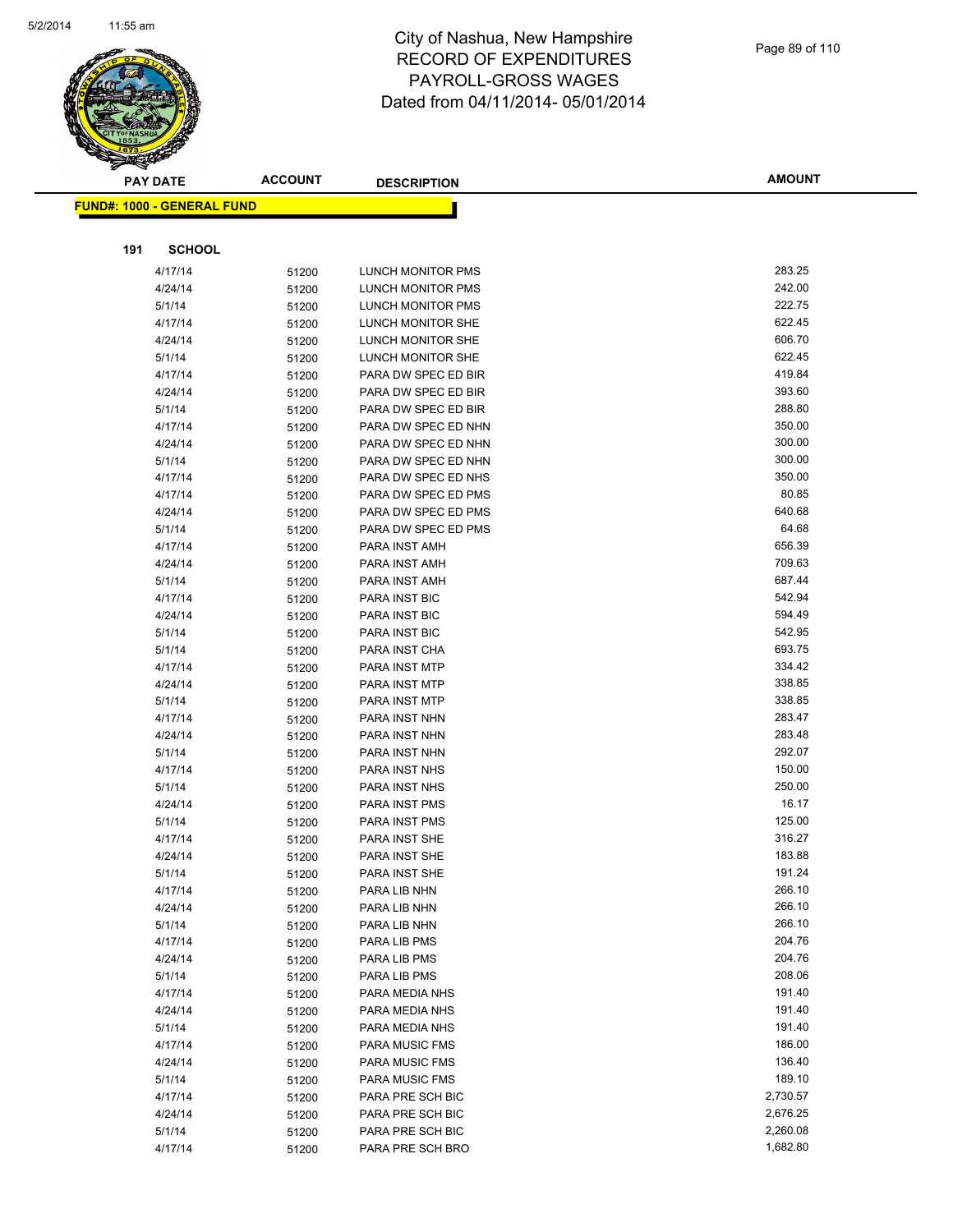

| <u> FUND#: 1000 - GENERAL FUND</u> |                |                                                        |                  |
|------------------------------------|----------------|--------------------------------------------------------|------------------|
|                                    |                |                                                        |                  |
| 191<br><b>SCHOOL</b>               |                |                                                        |                  |
| 4/24/14                            | 51200          | PARA PRE SCH BRO                                       | 1,664.23         |
| 5/1/14                             | 51200          | PARA PRE SCH BRO                                       | 1,682.80         |
| 4/17/14                            | 51200          | PARA PRE SCH DRC                                       | 950.78           |
| 4/24/14                            | 51200          | PARA PRE SCH DRC                                       | 944.38           |
| 5/1/14                             | 51200          | PARA PRE SCH DRC                                       | 744.96           |
| 4/17/14                            | 51200          | PARA PRE SCH MTP                                       | 2,107.25         |
| 4/24/14                            | 51200          | PARA PRE SCH MTP                                       | 1,993.01         |
| 5/1/14                             | 51200          | PARA PRE SCH MTP                                       | 2,138.41         |
| 4/17/14                            | 51200          | PARA PRE SCH NSE                                       | 3,255.85         |
| 4/24/14                            | 51200          | PARA PRE SCH NSE                                       | 3,025.43         |
| 5/1/14                             | 51200          | PARA PRE SCH NSE                                       | 3,255.86         |
| 5/1/14                             | 51200          | PARA SCI NHS                                           | 62.00            |
| 4/17/14                            | 51200          | PARA TTI DRC                                           | 198.15           |
| 4/24/14                            | 51200          | PARA TTI DRC                                           | 198.15           |
| 5/1/14                             | 51200          | PARA TTI DRC                                           | 241.08           |
| 4/17/14                            | 51200          | PARA TTI LDG                                           | 75.00            |
| 4/24/14                            | 51200          | PARA TTI LDG                                           | 75.00            |
| 5/1/14                             | 51200          | <b>PARA TTI LDG</b>                                    | 75.00            |
| 4/24/14                            | 51200          | SCHOOL PSYCHOLOGIST WID                                | 4,510.94         |
| 4/17/14                            | 51200          | SPECIAL EDUCATION TUTOR                                | 500.00           |
| 4/24/14                            | 51200          | SPECIAL EDUCATION TUTOR                                | 525.00           |
| 5/1/14                             | 51200          | SPECIAL EDUCATION TUTOR                                | 587.50           |
| 4/24/14                            | 51200          | SPEECH LANG PATHOLOGIST WID                            | 11,432.41        |
| 4/17/14                            | 51200          | <b>SUB CLERICAL</b>                                    | 563.06<br>658.90 |
| 4/24/14                            | 51200          | <b>SUB CLERICAL</b>                                    | 383.36           |
| 5/1/14                             | 51200          | <b>SUB CLERICAL</b>                                    | 60.00            |
| 4/17/14                            | 51200          | <b>SUB CROSSING GUARD</b>                              | 75.00            |
| 4/24/14                            | 51200          | <b>SUB CROSSING GUARD</b><br><b>SUB CROSSING GUARD</b> | 75.00            |
| 5/1/14<br>4/17/14                  | 51200          | <b>SUB TEACHER</b>                                     | 287.50           |
| 4/24/14                            | 51200          | <b>SUB TEACHER</b>                                     | 287.50           |
| 5/1/14                             | 51200          | <b>SUB TEACHER</b>                                     | 362.50           |
| 4/24/14                            | 51200<br>51200 | <b>TEACHER ART NHS</b>                                 | 1,250.90         |
| 4/24/14                            | 51200          | <b>TEACHER ENGLISH NHS</b>                             | 292.88           |
| 4/24/14                            | 51200          | <b>TEACHER FOREIGN LANG FMS</b>                        | 918.40           |
| 4/24/14                            | 51200          | <b>TEACHER FOREIGN LANG NHN</b>                        | 1,185.40         |
| 4/24/14                            | 51200          | TEACHER HVAC NHS                                       | 1,188.50         |
| 4/24/14                            | 51200          | <b>TEACHER KIND BIR</b>                                | 847.30           |
| 4/24/14                            | 51200          | <b>TEACHER MUSIC AMH</b>                               | 225.00           |
| 4/24/14                            | 51200          | <b>TEACHER MUSIC DRC</b>                               | 300.00           |
| 4/24/14                            | 51200          | <b>TEACHER MUSIC ELM</b>                               | 932.90           |
| 4/24/14                            | 51200          | <b>TEACHER MUSIC PMS</b>                               | 350.00           |
| 4/24/14                            | 51200          | TEACHER PE NHN                                         | 864.00           |
| 4/24/14                            | 51200          | <b>TEACHER SCIENCE NHS</b>                             | 837.50           |
| 4/24/14                            | 51200          | TEACHER SOCIAL STUDIES NHN                             | 675.00           |
| 5/1/14                             | 51200          | TEACHER SOCIAL STUDIES NHN                             | 625.00           |
| 4/24/14                            | 51200          | TEACHER SOCIAL STUDIES NHS                             | 100.00           |
| 4/24/14                            | 51200          | TEACHER SPED NHN                                       | 2,286.90         |
| 4/24/14                            | 51200          | <b>TEACHER TECHED NHS</b>                              | 497.20           |
| 4/24/14                            | 51200          | <b>TEACHER TTIDRC</b>                                  | 1,262.79         |
| 4/24/14                            | 51200          | <b>TEACHER VISION WIDE</b>                             | 1,337.42         |
| 4/17/14                            | 51200          | TECH INTERGRATION ASST NHS                             | 166.51           |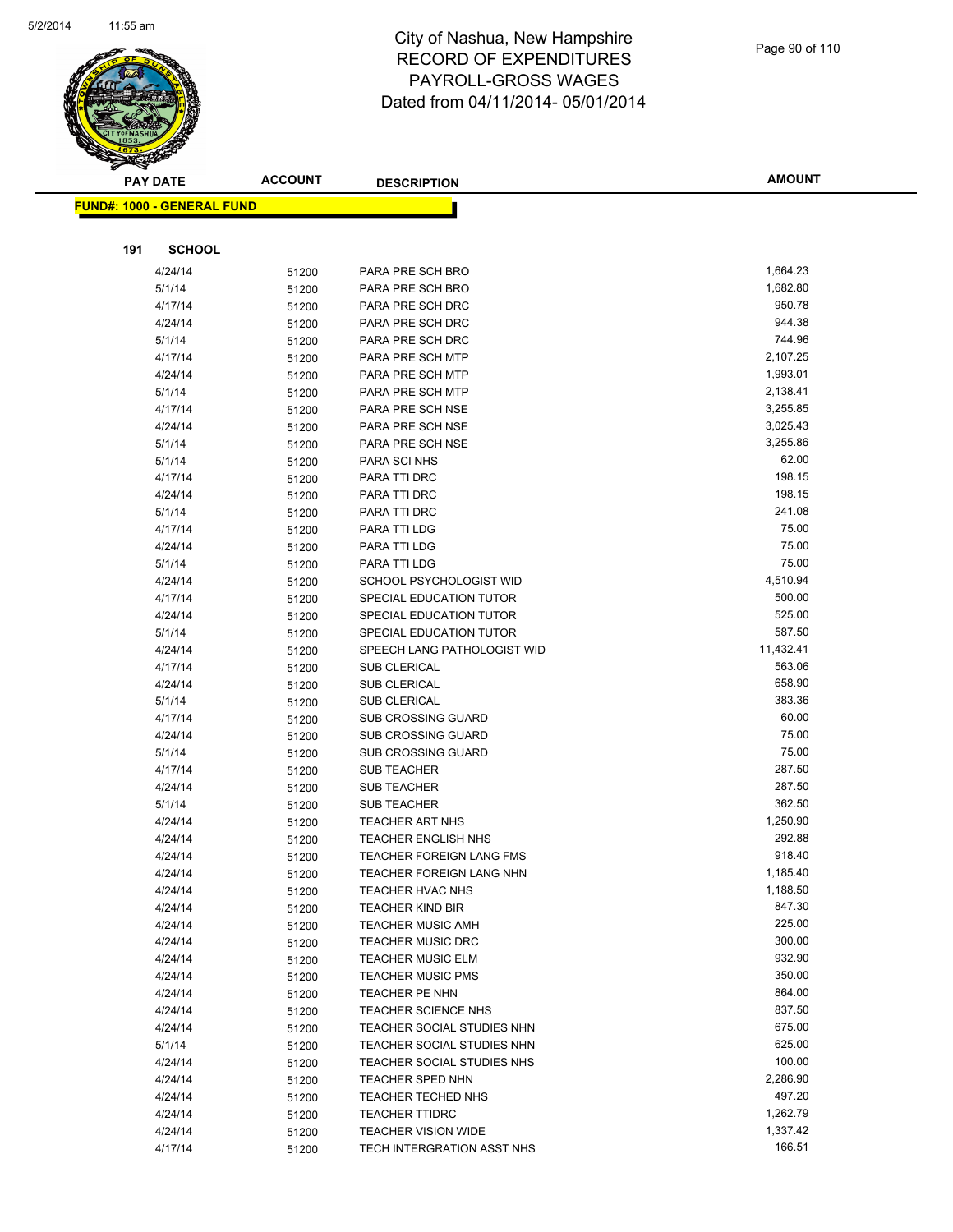

|     | <b>PAY DATE</b>                   | <b>ACCOUNT</b> | <b>DESCRIPTION</b>         | <b>AMOUNT</b>  |
|-----|-----------------------------------|----------------|----------------------------|----------------|
|     | <b>FUND#: 1000 - GENERAL FUND</b> |                |                            |                |
| 191 | <b>SCHOOL</b>                     |                |                            |                |
|     | 4/24/14                           | 51200          | TECH INTERGRATION ASST NHS | 124.88         |
|     | 5/1/14                            | 51200          | TECH INTERGRATION ASST NHS | 161.89         |
|     | 3/27/14                           | 51300          | OVERTIME-REGULAR           | (70.00)        |
|     | 4/17/14                           | 51300          | OVERTIME-REGULAR           | 8,288.33       |
|     | 4/24/14                           | 51300          | <b>OVERTIME-REGULAR</b>    | 6,906.22       |
|     | 5/1/14                            | 51300          | OVERTIME-REGULAR           | 6,448.76       |
|     | 5/1/14                            | 51400          | <b>WAGES TEMP-SEASONAL</b> | 472.94         |
|     | 3/27/14                           | 51412          | <b>WAGES PER DIEM</b>      | (10, 227.16)   |
|     | 4/3/14                            | 51412          | <b>WAGES PER DIEM</b>      | (271.44)       |
|     | 4/10/14                           | 51412          | <b>WAGES PER DIEM</b>      | (308.56)       |
|     | 4/17/14                           | 51412          | <b>WAGES PER DIEM</b>      | 44,334.19      |
|     | 4/24/14                           | 51412          | <b>WAGES PER DIEM</b>      | 44,881.48      |
|     | 5/1/14                            | 51412          | <b>WAGES PER DIEM</b>      | 41,786.76      |
|     | 4/17/14                           | 51600          | <b>LONGEVITY</b>           | 3,006.50       |
|     | 4/24/14                           | 51600          | <b>LONGEVITY</b>           | 3,006.50       |
|     | 5/1/14                            | 51600          | <b>LONGEVITY</b>           | 3,006.50       |
|     | 3/27/14                           | 51650          | <b>ADDITIONAL HOURS</b>    | (13.94)        |
|     | 4/17/14                           | 51650          | <b>ADDITIONAL HOURS</b>    | 625.96         |
|     | 4/24/14                           | 51650          | <b>ADDITIONAL HOURS</b>    | 466.22         |
|     | 5/1/14                            | 51650          | <b>ADDITIONAL HOURS</b>    | 392.16         |
|     | 4/24/14                           | 51700          | <b>STIPENDS</b>            | 2,752.17       |
|     | 4/29/14                           | 51700          | <b>STIPENDS</b>            | (231.09)       |
|     | 4/24/14                           | 55118          | TELEPHONE-CELLULAR         | 2,640.00       |
|     | TOTAL 191 - SCHOOL                |                |                            | \$3,478,741.00 |

#### **TOTAL FUND 1000 - GENERAL FUND \$5,970,137.35**

| 161<br><b>STREETS-CAP IMP</b> |       |                  |          |
|-------------------------------|-------|------------------|----------|
| 4/17/14                       | 51300 | OVERTIME-REGULAR | 711.11   |
| 4/24/14                       | 51300 | OVERTIME-REGULAR | 2,989.99 |
| 5/1/14                        | 51300 | OVERTIME-REGULAR | 100.43   |

#### **TOTAL FUND 1001 - GF-CAPITAL IMPROVEMENTS \$3,801.53**

#### **FUND#: 2100 - FOOD SERVICES FUND**

| 4/17/14 | 51100 | CLERICAL FOOD SERVICE NHS    | 692.65 |
|---------|-------|------------------------------|--------|
| 4/24/14 | 51100 | CLERICAL FOOD SERVICE NHS    | 683.41 |
| 5/1/14  | 51100 | CLERICAL FOOD SERVICE NHS    | 692.65 |
| 4/17/14 | 51100 | DELIVERY DRIVER FOOD SERVICE | 761.21 |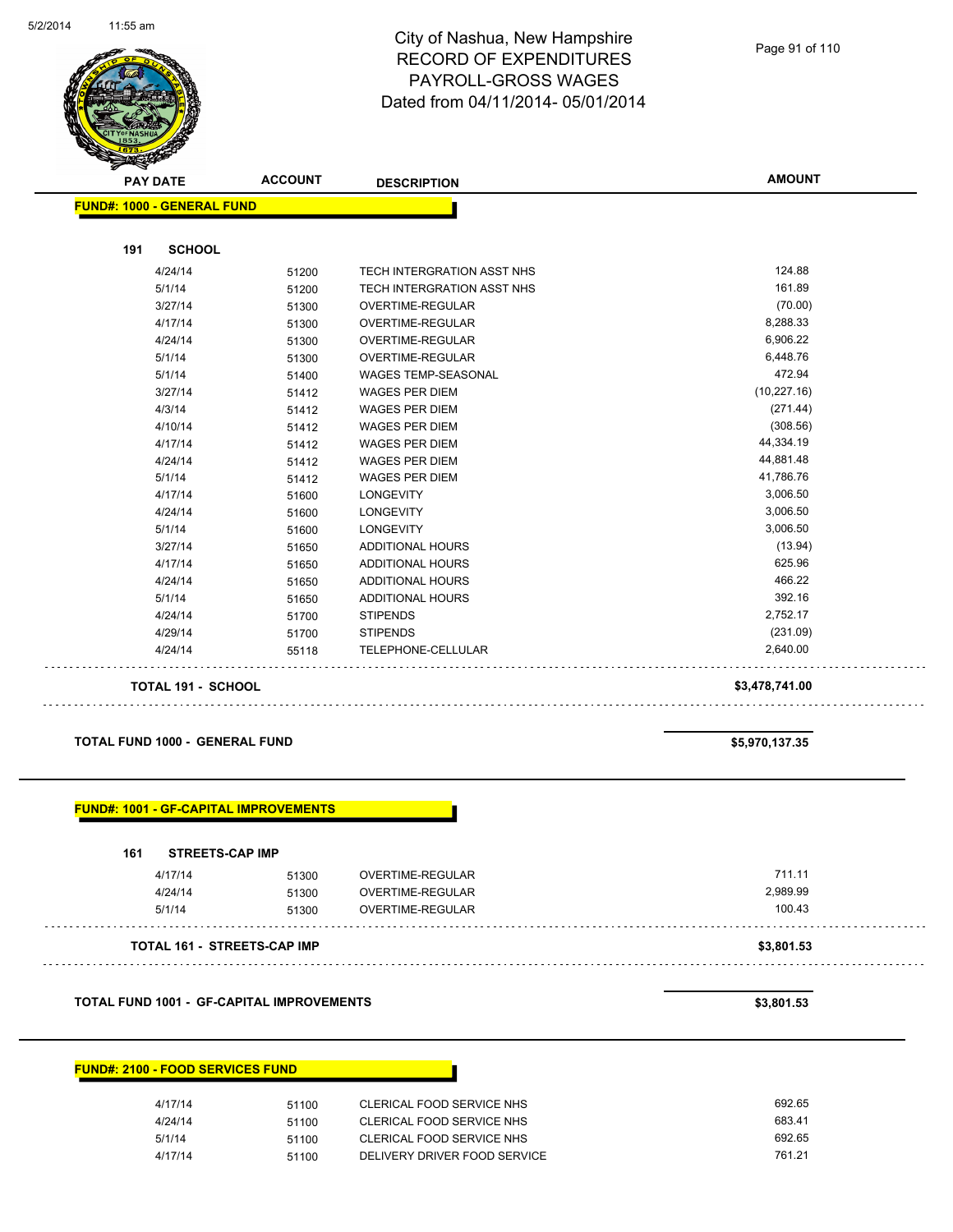

| <b>PAY DATE</b>                          | <b>ACCOUNT</b> | <b>DESCRIPTION</b>                                           | <b>AMOUNT</b>      |
|------------------------------------------|----------------|--------------------------------------------------------------|--------------------|
| <u> FUND#: 2100 - FOOD SERVICES FUND</u> |                |                                                              |                    |
|                                          |                |                                                              |                    |
| 4/24/14                                  | 51100          | DELIVERY DRIVER FOOD SERVICE                                 | 761.21             |
| 5/1/14                                   | 51100          | DELIVERY DRIVER FOOD SERVICE                                 | 756.42             |
| 4/24/14                                  | 51100          | DIRECTOR FOOD SERVICE                                        | 2,972.70           |
| 4/24/14                                  | 51100          | <b>FOOD SERVICE BUSINESS MANAGER</b>                         | 2,030.50           |
| 4/17/14                                  | 51100          | <b>FOOD SERVICE COOK AMH</b>                                 | 482.30             |
| 5/1/14                                   | 51100          | FOOD SERVICE COOK AMH                                        | 482.30             |
| 4/17/14                                  | 51100          | FOOD SERVICE COOK BIC                                        | 482.30             |
| 4/24/14                                  | 51100          | <b>FOOD SERVICE COOK BIC</b>                                 | 482.30             |
| 5/1/14                                   | 51100          | FOOD SERVICE COOK BIC                                        | 482.30             |
| 4/17/14                                  | 51100          | FOOD SERVICE COOK BIR                                        | 482.30             |
| 4/24/14                                  | 51100          | <b>FOOD SERVICE COOK BIR</b>                                 | 482.30             |
| 5/1/14                                   | 51100          | <b>FOOD SERVICE COOK BIR</b>                                 | 482.30             |
| 4/17/14                                  | 51100          | FOOD SERVICE COOK BRO                                        | 444.15             |
| 4/24/14                                  | 51100          | FOOD SERVICE COOK BRO                                        | 431.46             |
| 5/1/14                                   | 51100          | FOOD SERVICE COOK BRO                                        | 444.15             |
| 4/17/14                                  | 51100          | FOOD SERVICE COOK CHA                                        | 482.30             |
| 4/24/14                                  | 51100          | FOOD SERVICE COOK CHA                                        | 475.41             |
| 5/1/14                                   | 51100          | FOOD SERVICE COOK CHA                                        | 482.30             |
| 4/17/14                                  | 51100          | FOOD SERVICE COOK DRC                                        | 464.80             |
| 4/24/14                                  | 51100          | FOOD SERVICE COOK DRC                                        | 464.80             |
| 5/1/14                                   | 51100          | <b>FOOD SERVICE COOK DRC</b>                                 | 464.80             |
| 4/17/14                                  | 51100          | FOOD SERVICE COOK ELM                                        | 984.90             |
| 4/24/14                                  | 51100          | FOOD SERVICE COOK ELM                                        | 875.86             |
| 5/1/14                                   | 51100          | FOOD SERVICE COOK ELM                                        | 1,083.40<br>423.85 |
| 4/17/14                                  | 51100          | <b>FOOD SERVICE COOK FES</b>                                 | 411.74             |
| 4/24/14<br>5/1/14                        | 51100          | <b>FOOD SERVICE COOK FES</b><br><b>FOOD SERVICE COOK FES</b> | 387.52             |
| 4/1/14                                   | 51100<br>51100 | <b>FOOD SERVICE COOK FMS</b>                                 | (304.04)           |
| 4/17/14                                  | 51100          | <b>FOOD SERVICE COOK FMS</b>                                 | 492.45             |
| 5/1/14                                   | 51100          | <b>FOOD SERVICE COOK FMS</b>                                 | 492.46             |
| 4/17/14                                  | 51100          | FOOD SERVICE COOK LDG                                        | 464.80             |
| 4/24/14                                  | 51100          | <b>FOOD SERVICE COOK LDG</b>                                 | 464.80             |
| 5/1/14                                   | 51100          | <b>FOOD SERVICE COOK LDG</b>                                 | 464.80             |
| 4/17/14                                  | 51100          | FOOD SERVICE COOK MDE                                        | 482.30             |
| 4/24/14                                  | 51100          | <b>FOOD SERVICE COOK MDE</b>                                 | 482.30             |
| 5/1/14                                   | 51100          | FOOD SERVICE COOK MDE                                        | 482.30             |
| 4/17/14                                  | 51100          | FOOD SERVICE COOK NHN                                        | 1,016.05           |
| 4/24/14                                  | 51100          | FOOD SERVICE COOK NHN                                        | 998.02             |
| 5/1/14                                   | 51100          | <b>FOOD SERVICE COOK NHN</b>                                 | 806.61             |
| 4/1/14                                   | 51100          | FOOD SERVICE COOK NHS                                        | (602.88)           |
| 4/17/14                                  | 51100          | FOOD SERVICE COOK NHS                                        | 1,016.40           |
| 4/24/14                                  | 51100          | FOOD SERVICE COOK NHS                                        | 990.73             |
| 5/1/14                                   | 51100          | FOOD SERVICE COOK NHS                                        | 1,016.40           |
| 4/17/14                                  | 51100          | FOOD SERVICE COOK NSE                                        | 461.65             |
| 4/24/14                                  | 51100          | FOOD SERVICE COOK NSE                                        | 461.65             |
| 5/1/14                                   | 51100          | FOOD SERVICE COOK NSE                                        | 461.65             |
| 4/17/14                                  | 51100          | <b>FOOD SERVICE COOK PMS</b>                                 | 492.45             |
| 5/1/14                                   | 51100          | FOOD SERVICE COOK PMS                                        | 492.45             |
| 4/17/14                                  | 51100          | FOOD SERVICE COOK SHE                                        | 464.80             |
| 4/24/14                                  | 51100          | FOOD SERVICE COOK SHE                                        | 464.80             |
| 5/1/14                                   | 51100          | FOOD SERVICE COOK SHE                                        | 464.80             |
| 4/24/14                                  | 51100          | <b>FOOD SERVICE SITE CORD</b>                                | 11,356.20          |
| 4/17/14                                  | 51100          | <b>FOOD SERVICECOOK MTP</b>                                  | 423.85             |
| 4/24/14                                  | 51100          | FOOD SERVICECOOK MTP                                         | 393.58             |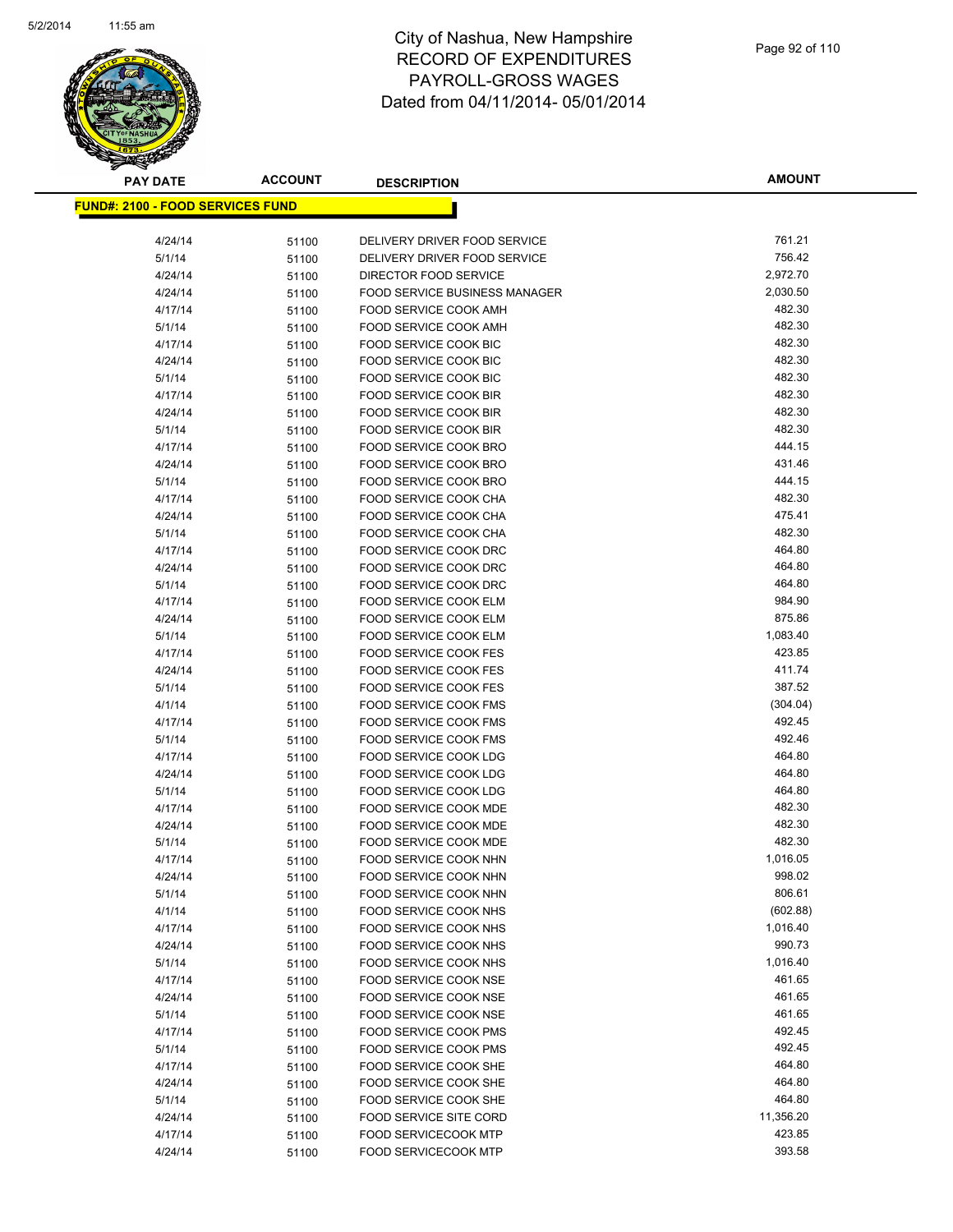

| <u> FUND#: 2100 - FOOD SERVICES FUND</u> |                |                                                             |                    |
|------------------------------------------|----------------|-------------------------------------------------------------|--------------------|
| 5/1/14                                   | 51100          | FOOD SERVICECOOK MTP                                        | 402.66             |
| 4/1/14                                   | 51200          | DELIVERY DRIVER FOOD SERVICE                                | (812.86)           |
| 4/17/14                                  | 51200          | FOOD SERVICE ASST PT AMH                                    | 465.50             |
| 5/1/14                                   | 51200          | FOOD SERVICE ASST PT AMH                                    | 465.50             |
| 4/1/14                                   | 51200          | FOOD SERVICE ASST PT BIC                                    | (348.90)           |
| 4/17/14                                  | 51200          | FOOD SERVICE ASST PT BIC                                    | 531.20             |
| 4/24/14                                  | 51200          | FOOD SERVICE ASST PT BIC                                    | 525.53             |
| 5/1/14                                   | 51200          | FOOD SERVICE ASST PT BIC                                    | 531.20             |
| 4/17/14                                  | 51200          | FOOD SERVICE ASST PT BIR                                    | 591.40             |
| 4/24/14                                  | 51200          | FOOD SERVICE ASST PT BIR                                    | 591.40             |
| 5/1/14                                   | 51200          | FOOD SERVICE ASST PT BIR                                    | 591.40             |
| 4/17/14                                  | 51200          | FOOD SERVICE ASST PT BRO                                    | 348.00             |
| 4/24/14                                  | 51200          | FOOD SERVICE ASST PT BRO                                    | 339.30             |
| 5/1/14                                   | 51200          | FOOD SERVICE ASST PT BRO                                    | 348.00             |
| 4/17/14                                  | 51200          | FOOD SERVICE ASST PT CHA                                    | 631.40             |
| 4/24/14                                  | 51200          | FOOD SERVICE ASST PT CHA                                    | 619.67             |
| 5/1/14                                   | 51200          | FOOD SERVICE ASST PT CHA                                    | 631.40             |
| 4/17/14                                  | 51200          | FOOD SERVICE ASST PT DRC                                    | 945.98             |
| 4/24/14                                  | 51200          | FOOD SERVICE ASST PT DRC                                    | 867.48             |
| 5/1/14                                   | 51200          | FOOD SERVICE ASST PT DRC                                    | 876.30             |
| 4/1/14                                   | 51200          | FOOD SERVICE ASST PT ELM                                    | (982.13)           |
| 4/17/14                                  | 51200          | FOOD SERVICE ASST PT ELM                                    | 2,975.36           |
| 4/24/14                                  | 51200          | <b>FOOD SERVICE ASST PT ELM</b>                             | 2,949.60           |
| 5/1/14                                   | 51200          | FOOD SERVICE ASST PT ELM                                    | 2,972.35           |
| 4/17/14                                  | 51200          | FOOD SERVICE ASST PT FES                                    | 884.50             |
| 4/24/14                                  | 51200          | FOOD SERVICE ASST PT FES                                    | 881.60             |
| 5/1/14                                   | 51200          | FOOD SERVICE ASST PT FES                                    | 909.54             |
| 4/1/14                                   | 51200          | FOOD SERVICE ASST PT FMS                                    | (1,324.34)         |
| 4/17/14                                  | 51200          | FOOD SERVICE ASST PT FMS                                    | 2,478.90           |
| 4/24/14                                  | 51200          | FOOD SERVICE ASST PT FMS                                    | 453.10             |
| 5/1/14                                   | 51200          | FOOD SERVICE ASST PT FMS                                    | 2,315.09           |
| 4/1/14                                   | 51200          | FOOD SERVICE ASST PT LDG                                    | (489.34)           |
| 4/17/14                                  | 51200          | <b>FOOD SERVICE ASST PT LDG</b>                             | 582.75             |
| 4/24/14                                  | 51200          | <b>FOOD SERVICE ASST PT LDG</b>                             | 582.75             |
| 5/1/14                                   | 51200          | FOOD SERVICE ASST PT LDG                                    | 582.75             |
| 4/17/14                                  | 51200          | FOOD SERVICE ASST PT MDE                                    | 687.65             |
| 4/24/14                                  | 51200          | FOOD SERVICE ASST PT MDE                                    | 718.27             |
| 5/1/14                                   | 51200          | FOOD SERVICE ASST PT MDE                                    | 663.45             |
| 4/17/14                                  | 51200          | FOOD SERVICE ASST PT MTP                                    | 467.80             |
| 4/24/14                                  | 51200          | FOOD SERVICE ASST PT MTP                                    | 504.65             |
| 5/1/14                                   | 51200          | <b>FOOD SERVICE ASST PT MTP</b>                             | 507.48             |
| 4/1/14                                   | 51200          | FOOD SERVICE ASST PT NHN                                    | (409.68)           |
| 4/17/14                                  | 51200          | FOOD SERVICE ASST PT NHN                                    | 4,092.64           |
| 4/24/14                                  | 51200          | FOOD SERVICE ASST PT NHN                                    | 3,833.41           |
| 5/1/14                                   | 51200          | FOOD SERVICE ASST PT NHN                                    | 4,279.87           |
| 4/17/14                                  | 51200          | FOOD SERVICE ASST PT NHS                                    | 4,687.75           |
| 4/24/14                                  | 51200          | FOOD SERVICE ASST PT NHS                                    | 4,101.04           |
| 5/1/14                                   | 51200          | FOOD SERVICE ASST PT NHS                                    | 4,537.98<br>250.45 |
| 4/17/14<br>4/24/14                       | 51200          | FOOD SERVICE ASST PT NSE<br><b>FOOD SERVICE ASST PT NSE</b> | 250.45             |
| 5/1/14                                   | 51200          | FOOD SERVICE ASST PT NSE                                    | 250.45             |
| 4/17/14                                  | 51200          | FOOD SERVICE ASST PT PMS                                    | 2,475.91           |
| 4/24/14                                  | 51200<br>51200 | FOOD SERVICE ASST PT PMS                                    | 1,337.71           |
| 5/1/14                                   | 51200          | FOOD SERVICE ASST PT PMS                                    | 2,456.93           |
|                                          |                |                                                             |                    |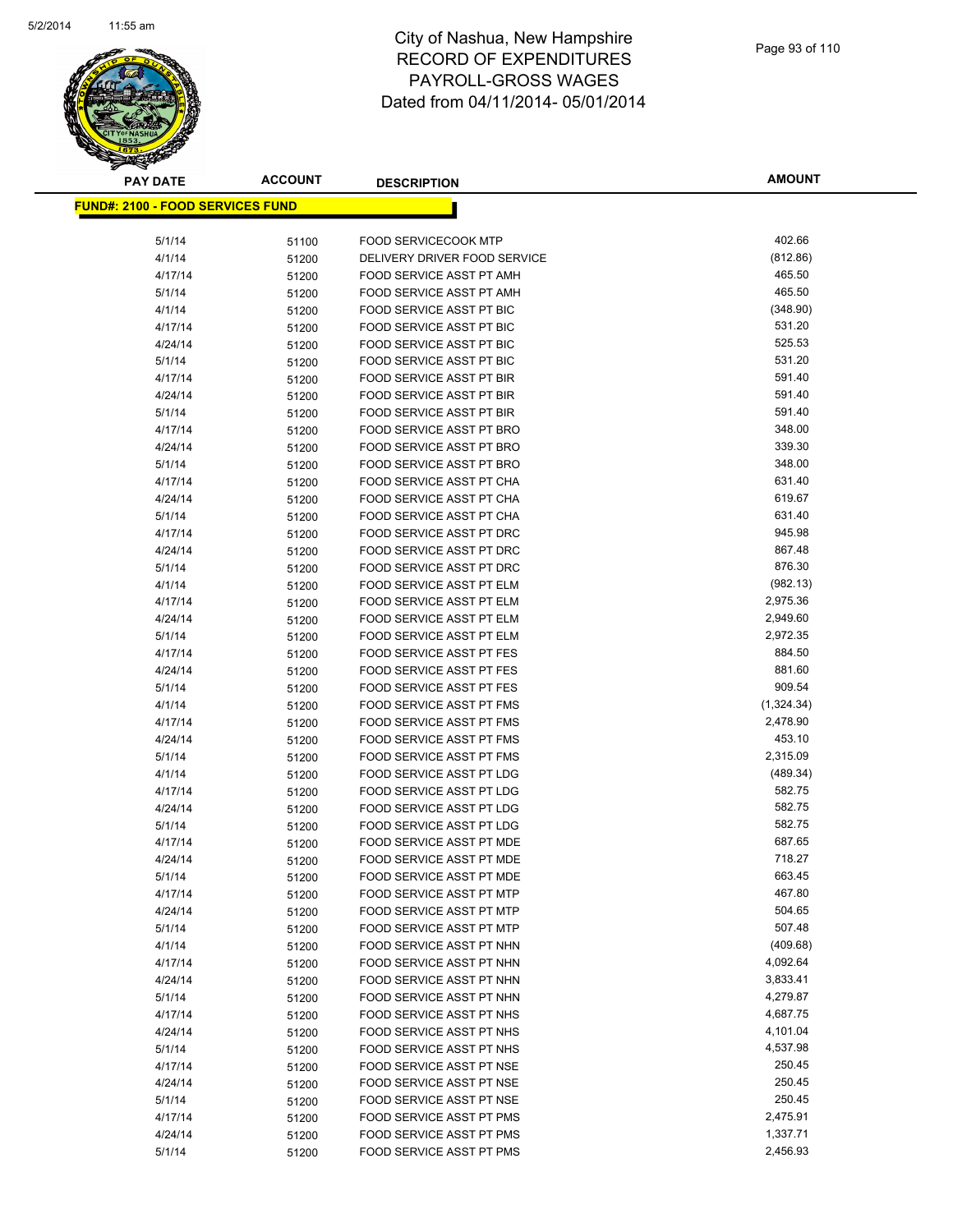

| <b>PAY DATE</b>                           | <b>ACCOUNT</b> | <b>DESCRIPTION</b>           | <b>AMOUNT</b> |
|-------------------------------------------|----------------|------------------------------|---------------|
| <u> FUND#: 2100 - FOOD SERVICES FUNDI</u> |                |                              |               |
|                                           |                |                              |               |
| 4/17/14                                   | 51200          | FOOD SERVICE ASST PT SHE     | 516.80        |
| 4/24/14                                   | 51200          | FOOD SERVICE ASST PT SHE     | 516.80        |
| 5/1/14                                    | 51200          | FOOD SERVICE ASST PT SHE     | 516.80        |
| 4/1/14                                    | 51200          | FOOD SERVICE COOK BIC        | (487.09)      |
| 4/1/14                                    | 51200          | <b>FOOD SERVICE COOK ELM</b> | (490.61)      |
| 4/1/14                                    | 51200          | <b>FOOD SERVICE COOK FMS</b> | (338.59)      |
| 4/1/14                                    | 51200          | FOOD SERVICE COOK LDG        | (716.66)      |
| 4/17/14                                   | 51300          | OVERTIME-REGULAR             | 146.17        |
| 4/24/14                                   | 51300          | <b>OVERTIME-REGULAR</b>      | 141.92        |
| 5/1/14                                    | 51300          | <b>OVERTIME-REGULAR</b>      | 120.65        |
| 4/17/14                                   | 51412          | <b>WAGES PER DIEM</b>        | 2,093.91      |
| 4/24/14                                   | 51412          | <b>WAGES PER DIEM</b>        | 1,616.16      |
| 5/1/14                                    | 51412          | <b>WAGES PER DIEM</b>        | 1,575.21      |
| 4/24/14                                   | 55118          | TELEPHONE-CELLULAR           | 80.00         |
|                                           |                |                              |               |

**TOTAL FUND 2100 - FOOD SERVICES FUND \$112,131.69** 

### **FUND#: 2120 - SUMMER FEEDING PROGRAM FUND**

| 4/1/14 | 51100 | FOOD SERVICE COOK FMS        | 304.04   |
|--------|-------|------------------------------|----------|
| 4/1/14 | 51100 | FOOD SERVICE COOK NHS        | 602.88   |
| 4/1/14 | 51200 | DELIVERY DRIVER FOOD SERVICE | 812.86   |
| 4/1/14 | 51200 | FOOD SERVICE ASST PT BIC     | 348.90   |
| 4/1/14 | 51200 | FOOD SERVICE ASST PT ELM     | 982.13   |
| 4/1/14 | 51200 | FOOD SERVICE ASST PT FMS     | 1.324.34 |
| 4/1/14 | 51200 | FOOD SERVICE ASST PT LDG     | 489.34   |
| 4/1/14 | 51200 | FOOD SERVICE ASST PT NHN     | 409.68   |
| 4/1/14 | 51200 | FOOD SERVICE COOK BIC        | 487.09   |
| 4/1/14 | 51200 | FOOD SERVICE COOK ELM        | 490.61   |
| 4/1/14 | 51200 | FOOD SERVICE COOK FMS        | 338.59   |
| 4/1/14 | 51200 | FOOD SERVICE COOK LDG        | 716.66   |
|        |       |                              |          |

### **TOTAL FUND 2120 - SUMMER FEEDING PROGRAM FUND \$7,307.12**

### **FUND#: 2201 - DRIVERS EDUCATION FUND**

| 4/24/14 | 51200 | ADULT ED DIPOLMA INST      | 125.00 |
|---------|-------|----------------------------|--------|
| 4/24/14 | 51200 | ADULT ED DRIVERS ED INST   | 150.00 |
| 5/1/14  | 51200 | ADULT ED DRIVERS ED INST   | 400.00 |
| 4/17/14 | 51200 | DRIVER INSTRUCTOR          | 125.00 |
| 4/24/14 | 51200 | DRIVER INSTRUCTOR          | 275.00 |
| 5/1/14  | 51200 | DRIVER INSTRUCTOR          | 525.00 |
| 4/17/14 | 51200 | ELL OUTREACH WORKER HOURLY | 100.00 |
| 4/24/14 | 51200 | <b>TEACHER TECHED ELM</b>  | 350.00 |
| 4/24/14 | 51200 | TEACHER TECHED FMS         | 100.00 |
| 4/17/14 | 51300 | OVERTIME-REGULAR           | 58.18  |
| 5/1/14  | 51300 | OVERTIME-REGULAR           | 29.10  |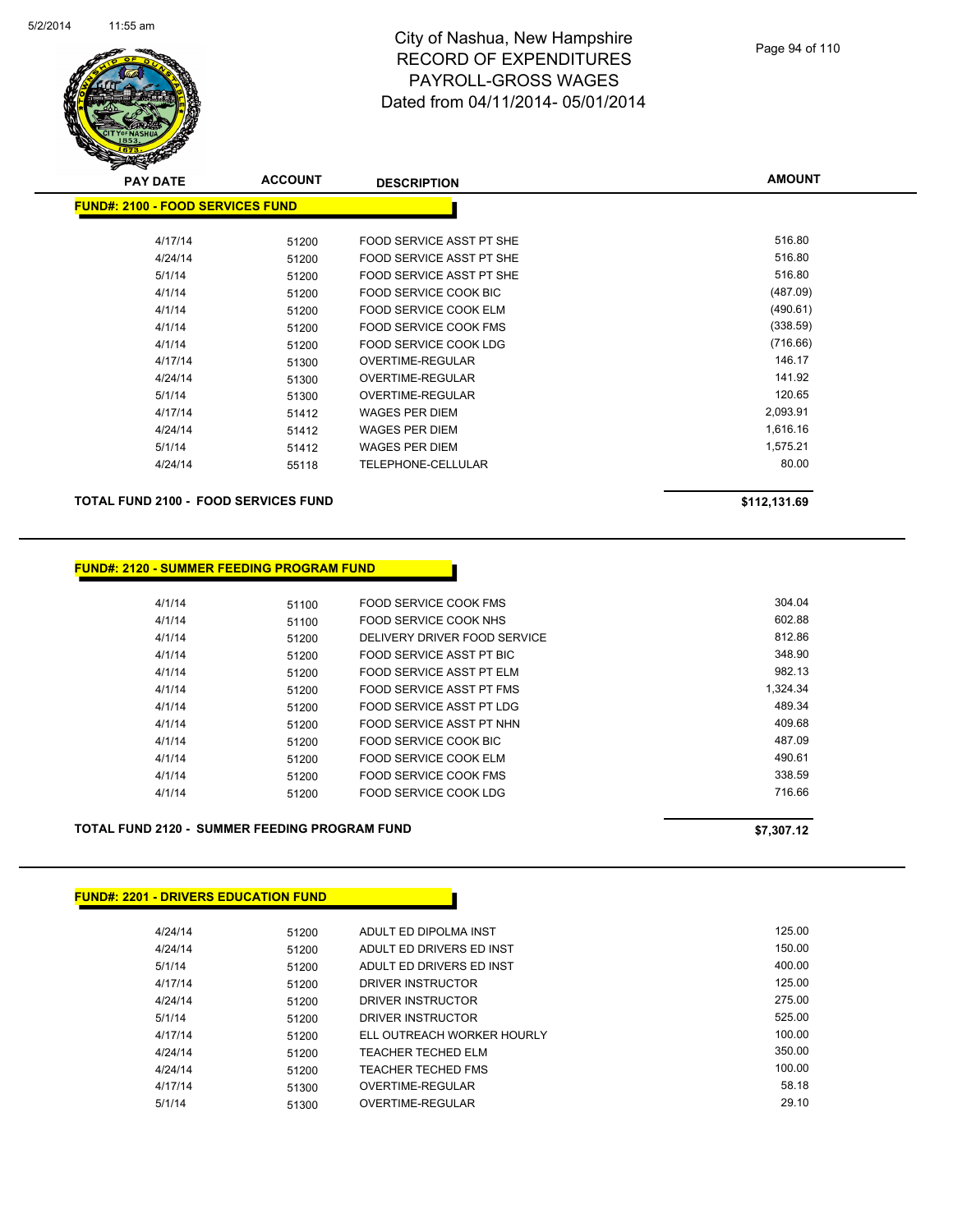|                                                           |                | City of Nashua, New Hampshire<br><b>RECORD OF EXPENDITURES</b><br><b>PAYROLL-GROSS WAGES</b><br>Dated from 04/11/2014-05/01/2014 | Page 95 of 110       |
|-----------------------------------------------------------|----------------|----------------------------------------------------------------------------------------------------------------------------------|----------------------|
| <b>PAY DATE</b>                                           | <b>ACCOUNT</b> | <b>DESCRIPTION</b>                                                                                                               | <b>AMOUNT</b>        |
| <b>TOTAL FUND 2201 - DRIVERS EDUCATION FUND</b>           |                |                                                                                                                                  | \$2,237.28           |
| <b>FUND#: 2207 - ADULT ED/CONTINUING ED</b>               |                |                                                                                                                                  |                      |
| 4/17/14                                                   | 51200          | ADULT ED DIPOLMA INST                                                                                                            | 75.00                |
| 5/1/14                                                    | 51200          | ADULT ED DIPOLMA INST                                                                                                            | 75.00                |
| 4/17/14                                                   | 51200          | ADULT ED ENRICHMENT INST                                                                                                         | 150.00               |
| 4/24/14                                                   | 51200          | ADULT ED ENRICHMENT INST                                                                                                         | 150.00               |
| 5/1/14                                                    | 51200          | ADULT ED ENRICHMENT INST                                                                                                         | 150.00               |
| 4/17/14                                                   | 51200          | ADULT ED ENRICHMENT TEACHER                                                                                                      | 125.00               |
| 4/24/14                                                   | 51200          | ADULT ED ENRICHMENT TEACHER                                                                                                      | 125.00               |
| 5/1/14                                                    | 51200          | ADULT ED ENRICHMENT TEACHER                                                                                                      | 125.00               |
| 4/17/14                                                   | 51200          | <b>CLERICAL PRINCIPAL NHN</b>                                                                                                    | 37.50                |
| 4/24/14                                                   | 51200          | <b>CLERICAL PRINCIPAL NHN</b>                                                                                                    | 37.50                |
| 5/1/14                                                    | 51200          | <b>CLERICAL PRINCIPAL NHN</b>                                                                                                    | 37.50                |
| 4/17/14                                                   | 51200          | <b>SUB TEACHER</b>                                                                                                               | 200.00               |
| 4/24/14                                                   | 51200          | <b>SUB TEACHER</b>                                                                                                               | 200.00               |
|                                                           |                |                                                                                                                                  |                      |
| 5/1/14<br><b>TOTAL FUND 2207 - ADULT ED/CONTINUING ED</b> | 51200          | <b>SUB TEACHER</b>                                                                                                               | 200.00<br>\$1,687.50 |
| <b>FUND#: 2222 - AFTER SCHOOL PROGRAM</b>                 |                |                                                                                                                                  |                      |
| 4/24/14                                                   | 51100          | DIRECTOR 21 CENTURY                                                                                                              | 2,196.70             |
| TOTAL FUND 2222 - AFTER SCHOOL PROGRAM                    |                |                                                                                                                                  | \$2,196.70           |
| <b>FUND#: 2252 - DAY CARE</b>                             |                |                                                                                                                                  |                      |
| 4/24/14                                                   | 51100          | PANTHER PRESCHOOL DIRECTOR                                                                                                       | 1,000.00             |
| <b>TOTAL FUND 2252 - DAY CARE</b>                         |                |                                                                                                                                  | \$1,000.00           |
| FUND#: 2257 - SPECIAL ED LOCAL                            |                |                                                                                                                                  |                      |
| 3/27/14                                                   |                | PARA DW SPEC ED AMH                                                                                                              | 2,624.24             |
| 4/3/14                                                    | 51100          | PARA DW SPEC ED AMH                                                                                                              | 358.96               |
| 4/10/14                                                   | 51100          | PARA DW SPEC ED AMH                                                                                                              | 341.54               |
| 4/17/14                                                   | 51100          | PARA DW SPEC ED AMH                                                                                                              | 435.63               |
|                                                           | 51100          |                                                                                                                                  | 425.19               |
| 4/24/14                                                   | 51100          | PARA DW SPEC ED AMH                                                                                                              |                      |
| 5/1/14                                                    | 51100          | PARA DW SPEC ED AMH                                                                                                              | 404.27               |
| 3/27/14                                                   | 51100          | PARA DW SPEC ED CHA                                                                                                              | 15,151.28            |
| 4/3/14                                                    | 51100          | PARA DW SPEC ED CHA                                                                                                              | 610.51               |
| 4/10/14                                                   | 51100          | PARA DW SPEC ED CHA                                                                                                              | 610.50               |
| 4/17/14<br>4/24/14                                        | 51100<br>51100 | PARA DW SPEC ED CHA<br>PARA DW SPEC ED CHA                                                                                       | 370.00<br>610.51     |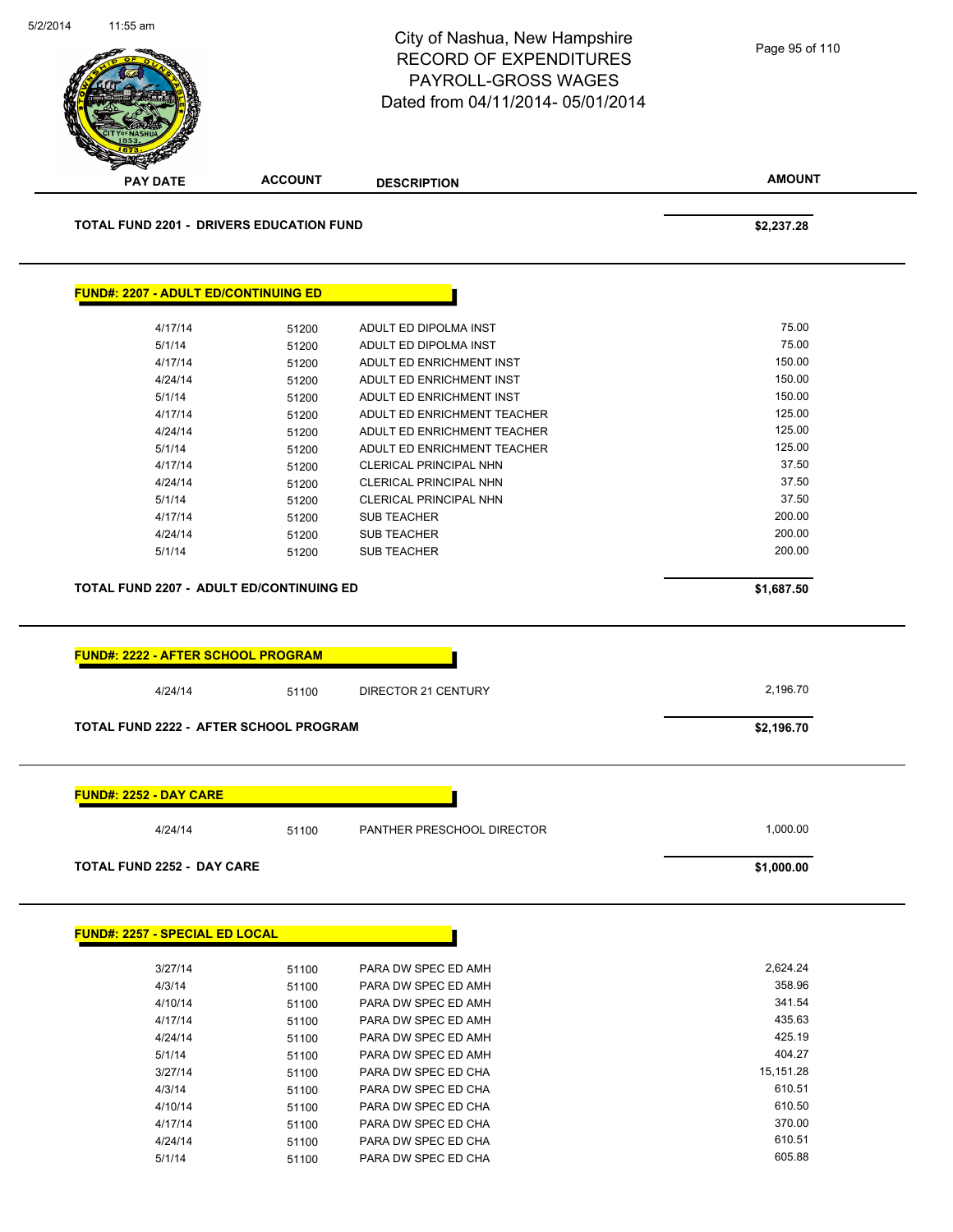

| Page 96 of 110 |  |  |
|----------------|--|--|
|                |  |  |

**AMOUNT**

| <b>FUND#: 2257 - SPECIAL ED LOCAL</b><br>3/27/14<br>PARA DW SPEC ED MDE<br>51100<br>4/3/14<br>51100<br>PARA DW SPEC ED MDE<br>4/10/14<br>PARA DW SPEC ED MDE<br>51100<br>4/17/14<br>PARA DW SPEC ED MDE<br>51100<br>4/24/14<br>PARA DW SPEC ED MDE<br>51100 | 7,853.37<br>390.32<br>380.48<br>229.60<br>396.88<br>393.60<br>1,167.58<br>19,040.30 |
|-------------------------------------------------------------------------------------------------------------------------------------------------------------------------------------------------------------------------------------------------------------|-------------------------------------------------------------------------------------|
|                                                                                                                                                                                                                                                             |                                                                                     |
|                                                                                                                                                                                                                                                             |                                                                                     |
|                                                                                                                                                                                                                                                             |                                                                                     |
|                                                                                                                                                                                                                                                             |                                                                                     |
|                                                                                                                                                                                                                                                             |                                                                                     |
|                                                                                                                                                                                                                                                             |                                                                                     |
|                                                                                                                                                                                                                                                             |                                                                                     |
| 5/1/14<br>PARA DW SPEC ED MDE<br>51100                                                                                                                                                                                                                      |                                                                                     |
| 5/1/14<br>PARA DW SPEC ED MTP<br>51100                                                                                                                                                                                                                      |                                                                                     |
| 3/27/14<br>PARA DW SPEC ED SHE<br>51100                                                                                                                                                                                                                     |                                                                                     |
| 4/3/14<br>PARA DW SPEC ED SHE<br>51100                                                                                                                                                                                                                      | 1,009.00                                                                            |
| 4/10/14<br>PARA DW SPEC ED SHE<br>51100                                                                                                                                                                                                                     | 1,026.42                                                                            |
| 4/17/14<br>PARA DW SPEC ED SHE<br>51100                                                                                                                                                                                                                     | 1,037.96                                                                            |
| PARA DW SPEC ED SHE<br>4/24/14<br>51100                                                                                                                                                                                                                     | 977.83                                                                              |
| 5/1/14<br>PARA DW SPEC ED SHE<br>51100                                                                                                                                                                                                                      | 1,019.45                                                                            |
| 3/27/14<br>PARA DW SPEC ELM<br>51100                                                                                                                                                                                                                        | 1,952.90                                                                            |
| 4/3/14<br>PARA DW SPEC ELM<br>51100                                                                                                                                                                                                                         | 435.65                                                                              |
| 4/17/14<br>PARA DW SPEC ELM<br>51100                                                                                                                                                                                                                        | 435.65                                                                              |
| 4/24/14<br>PARA DW SPEC ELM<br>51100                                                                                                                                                                                                                        | 418.22                                                                              |
| 5/1/14<br>PARA DW SPEC ELM<br>51100                                                                                                                                                                                                                         | 435.65                                                                              |
| SIGN LANGUAGE INTERPRETER<br>3/27/14<br>51100                                                                                                                                                                                                               | 24,675.26                                                                           |
| 4/3/14<br>SIGN LANGUAGE INTERPRETER<br>51100                                                                                                                                                                                                                | 1,005.22                                                                            |
| 4/10/14<br>SIGN LANGUAGE INTERPRETER<br>51100                                                                                                                                                                                                               | 1,005.22                                                                            |
| 4/17/14<br>SIGN LANGUAGE INTERPRETER<br>51100                                                                                                                                                                                                               | 997.99                                                                              |
| 4/24/14<br>SIGN LANGUAGE INTERPRETER<br>51100                                                                                                                                                                                                               | 961.83                                                                              |
| 5/1/14<br>SIGN LANGUAGE INTERPRETER<br>51100                                                                                                                                                                                                                | 1,012.45                                                                            |
| 3/27/14<br><b>SUB PARA PROFESSIONAL</b><br>51100                                                                                                                                                                                                            | 4,250.24                                                                            |
| 4/3/14<br><b>SUB PARA PROFESSIONAL</b><br>51100                                                                                                                                                                                                             | 271.44                                                                              |
| 4/10/14<br><b>SUB PARA PROFESSIONAL</b><br>51100                                                                                                                                                                                                            | 308.56                                                                              |
| 4/17/14<br><b>WAGES PER DIEM</b><br>51412                                                                                                                                                                                                                   | 290.00                                                                              |
| <b>WAGES PER DIEM</b><br>4/24/14<br>51412                                                                                                                                                                                                                   | 288.32                                                                              |
| 5/1/14<br><b>WAGES PER DIEM</b><br>51412                                                                                                                                                                                                                    | 278.40                                                                              |

## **TOTAL FUND 2257 - SPECIAL ED LOCAL \$96,494.30**

| 4/17/14 | 51100 | PROGRAM COORDINATOR | 347.90 |
|---------|-------|---------------------|--------|
| 4/24/14 | 51100 | PROGRAM COORDINATOR | 347.90 |
| 5/1/14  | 51100 | PROGRAM COORDINATOR | 347.90 |

## **FUND#: 2505 - GOVT & EDUCATION CHANNELS FUND**

| 4/17/14 | 51100 | ECHANNEL ACCESS ADMINISTRATOR | 1.014.70 |
|---------|-------|-------------------------------|----------|
| 4/24/14 | 51100 | ECHANNEL ACCESS ADMINISTRATOR | 1.014.70 |
| 5/1/14  | 51100 | ECHANNEL ACCESS ADMINISTRATOR | 1.014.70 |
| 4/17/14 | 51100 | PEG PROGRAM MANAGER           | 1.139.74 |
| 4/24/14 | 51100 | PEG PROGRAM MANAGER           | 1.139.75 |
| 5/1/14  | 51100 | PEG PROGRAM MANAGER           | 1.139.75 |
| 4/24/14 | 55118 | TELEPHONE-CELLULAR            | 100.00   |
|         |       |                               |          |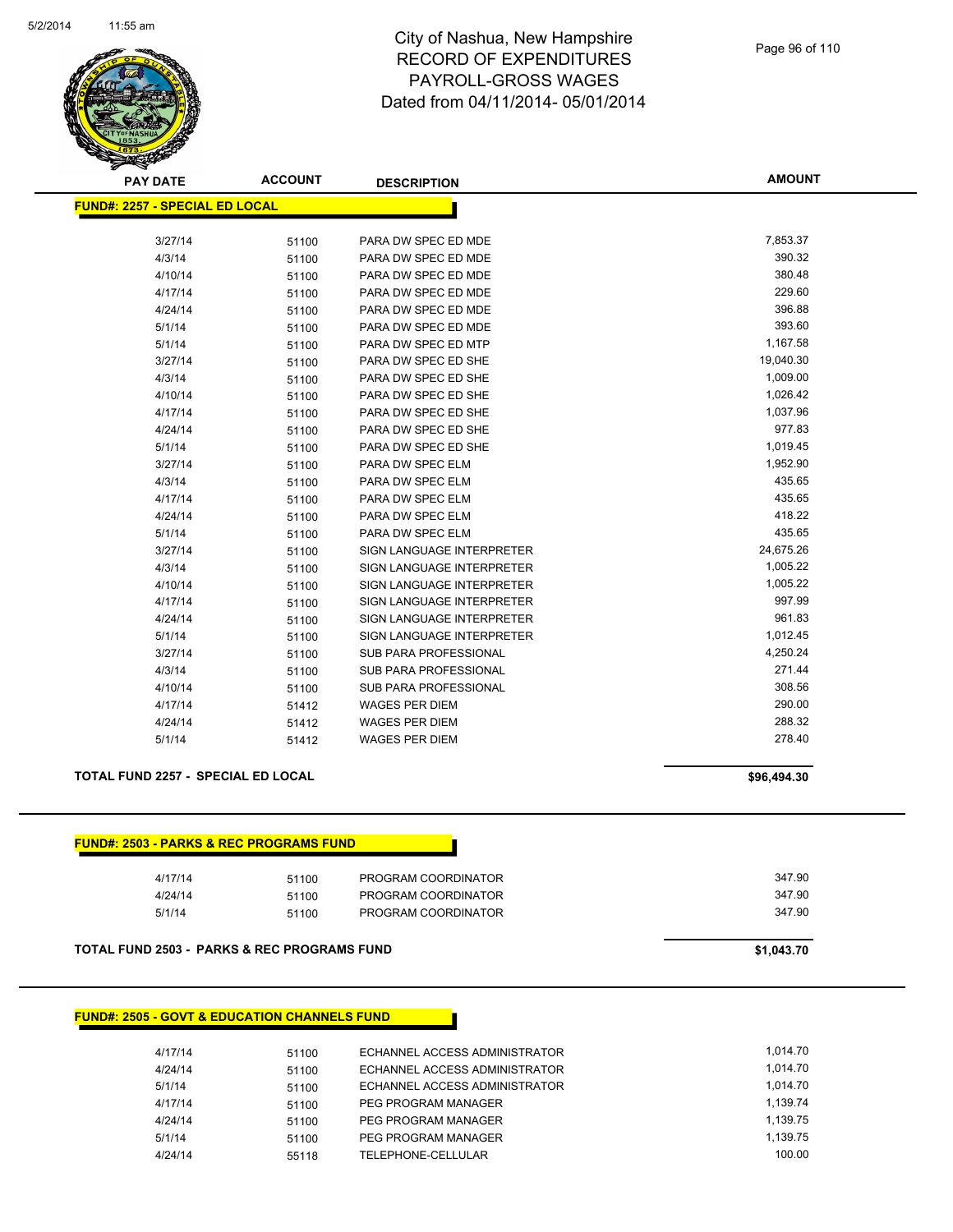|                                             |                                                             | City of Nashua, New Hampshire<br><b>RECORD OF EXPENDITURES</b><br>PAYROLL-GROSS WAGES<br>Dated from 04/11/2014-05/01/2014 | Page 97 of 110       |
|---------------------------------------------|-------------------------------------------------------------|---------------------------------------------------------------------------------------------------------------------------|----------------------|
| <b>PAY DATE</b>                             | <b>ACCOUNT</b>                                              | <b>DESCRIPTION</b>                                                                                                        | <b>AMOUNT</b>        |
|                                             | <b>TOTAL FUND 2505 - GOVT &amp; EDUCATION CHANNELS FUND</b> |                                                                                                                           | \$6,563.34           |
| <b>FUND#: 3050 - POLICE GRANTS FUND</b>     |                                                             |                                                                                                                           |                      |
| 4/17/14                                     | 51100                                                       | DOMESTIC VIOLENCE ADVOCATE                                                                                                | 788.05               |
| 4/24/14                                     | 51100                                                       | DOMESTIC VIOLENCE ADVOCATE                                                                                                | 788.05               |
| 5/1/14                                      | 51100                                                       | DOMESTIC VIOLENCE ADVOCATE                                                                                                | 788.05               |
| 4/17/14                                     | 51100                                                       | PATROLMAN ALL RANKS                                                                                                       | 1,173.90             |
| 4/24/14                                     | 51100                                                       | PATROLMAN ALL RANKS                                                                                                       | 1,173.90<br>1,173.90 |
| 5/1/14<br>4/17/14                           | 51100<br>51300                                              | PATROLMAN ALL RANKS<br>OVERTIME-REGULAR                                                                                   | 1,704.56             |
| 4/24/14                                     | 51300                                                       | OVERTIME-REGULAR                                                                                                          | 1,608.70             |
| 5/1/14                                      | 51300                                                       | <b>OVERTIME-REGULAR</b>                                                                                                   | 1,552.82             |
|                                             |                                                             |                                                                                                                           |                      |
| <b>TOTAL FUND 3050 - POLICE GRANTS FUND</b> |                                                             |                                                                                                                           | \$10,751.93          |
| <b>FUND#: 3060 - FIRE GRANTS FUND</b>       |                                                             |                                                                                                                           |                      |
| 4/17/14                                     | 51300                                                       | OVERTIME-REGULAR                                                                                                          | 1,079.33             |
| 4/24/14                                     | 51300                                                       | OVERTIME-REGULAR                                                                                                          | 1,439.09             |
| TOTAL FUND 3060 - FIRE GRANTS FUND          |                                                             |                                                                                                                           | \$2,518.42           |
|                                             | <b>FUND#: 3068 - COMMUNITY SERVICES GRANTS FUND</b>         |                                                                                                                           |                      |
| 4/17/14                                     | 51100                                                       | <b>EPIDEMIOLOGIST</b>                                                                                                     | 1,302.65             |
| 4/24/14                                     | 51100                                                       | <b>EPIDEMIOLOGIST</b>                                                                                                     | 1,302.65             |
| 5/1/14                                      | 51100                                                       | <b>EPIDEMIOLOGIST</b>                                                                                                     | 1,302.65             |
| 4/17/14                                     | 51100                                                       | INTAKE SPECIALIST PROGRAM ASST                                                                                            | 366.50               |
| 4/24/14                                     | 51100                                                       | INTAKE SPECIALIST PROGRAM ASST                                                                                            | 366.50<br>366.50     |
| 5/1/14<br>4/17/14                           | 51100<br>51100                                              | INTAKE SPECIALIST PROGRAM ASST<br>PROGRAM ASSISTANT                                                                       | 419.85               |
| 4/24/14                                     | 51100                                                       | PROGRAM ASSISTANT                                                                                                         | 419.85               |
| 5/1/14                                      | 51100                                                       | PROGRAM ASSISTANT                                                                                                         | 419.85               |
| 4/17/14                                     | 51100                                                       | PUB HEALTH NURSE                                                                                                          | 132.25               |
| 4/24/14                                     | 51100                                                       | PUB HEALTH NURSE                                                                                                          | 132.26               |
| 5/1/14                                      | 51100                                                       | PUB HEALTH NURSE                                                                                                          | 132.25               |
| 4/17/14                                     | 51100                                                       | PUB HEALTH PREPAREDNESS COORD                                                                                             | 1,117.45             |
| 4/24/14                                     | 51100                                                       | PUB HEALTH PREPAREDNESS COORD                                                                                             | 1,117.44             |
| 5/1/14                                      | 51100                                                       | PUB HEALTH PREPAREDNESS COORD                                                                                             | 1,117.45             |
| 4/17/14                                     | 51100                                                       | SMP PROGRAM COORDINATOR                                                                                                   | 662.20               |
|                                             | 51100                                                       | SMP PROGRAM COORDINATOR                                                                                                   | 827.75               |
| 4/24/14                                     |                                                             |                                                                                                                           |                      |
| 5/1/14                                      | 51100                                                       | SMP PROGRAM COORDINATOR                                                                                                   | 827.75               |
| 4/24/14                                     | 55118                                                       | TELEPHONE-CELLULAR                                                                                                        | 100.00               |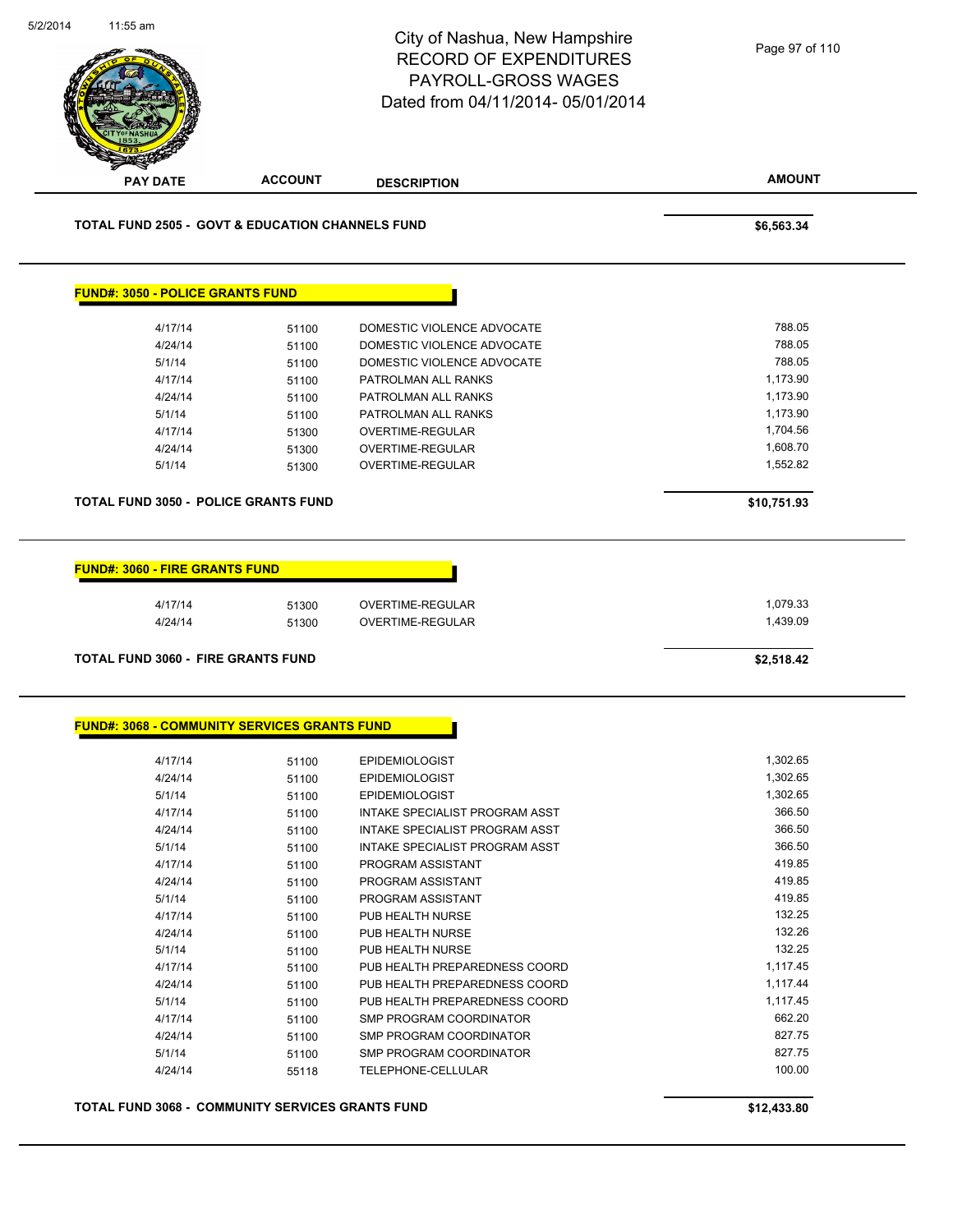

Page 98 of 110

| <b>PAY DATE</b>                                       | <b>ACCOUNT</b> | <b>DESCRIPTION</b>      | <b>AMOUNT</b> |
|-------------------------------------------------------|----------------|-------------------------|---------------|
| <b>FUND#: 3070 - COMMUNITY HEALTH GRANTS FUND</b>     |                |                         |               |
| 4/17/14                                               | 51100          | PUB HEALTH NURSE        | 885.15        |
| 4/24/14                                               | 51100          | PUB HEALTH NURSE        | 885.15        |
| 5/1/14                                                | 51100          | PUB HEALTH NURSE        | 885.15        |
| 4/17/14                                               | 51412          | <b>WAGES PER DIEM</b>   | 123.50        |
| 4/24/14                                               | 51412          | <b>WAGES PER DIEM</b>   | 123.50        |
|                                                       |                |                         | 114.00        |
| 5/1/14                                                | 51412          | WAGES PER DIEM          |               |
|                                                       |                |                         |               |
| <b>TOTAL FUND 3070 - COMMUNITY HEALTH GRANTS FUND</b> |                |                         | \$3,016.45    |
|                                                       |                |                         |               |
|                                                       |                |                         |               |
| <b>FUND#: 3080 - COMMUNITY DEVELOPMENT GRANTS</b>     |                |                         |               |
| 4/17/14                                               | 51100          | OED PROGRAM COORDINATOR | 154.00        |
| 4/24/14                                               | 51100          | OED PROGRAM COORDINATOR | 154.00        |

| TOTAL FUND 3080 - COMMUNITY DEVELOPMENT GRANTS | \$462.00 |
|------------------------------------------------|----------|
|------------------------------------------------|----------|

|  | <b>FUND#: 3090 - URBAN PROGRAM GRANTS FUND</b> |  |
|--|------------------------------------------------|--|
|--|------------------------------------------------|--|

| 4/17/14 | 51100 | <b>GRANT MGMT SPECIALIST</b>          | 961.60   |
|---------|-------|---------------------------------------|----------|
| 4/24/14 | 51100 | <b>GRANT MGMT SPECIALIST</b>          | 961.60   |
| 5/1/14  | 51100 | <b>GRANT MGMT SPECIALIST</b>          | 961.60   |
| 4/17/14 | 51100 | INTAKE SPECIALIST PROGRAM ASST        | 549.70   |
| 4/24/14 | 51100 | <b>INTAKE SPECIALIST PROGRAM ASST</b> | 549.71   |
| 5/1/14  | 51100 | INTAKE SPECIALIST PROGRAM ASST        | 549.70   |
| 4/17/14 | 51100 | <b>MANAGER URBAN PROGRAMS</b>         | 1,408.20 |
| 4/24/14 | 51100 | <b>MANAGER URBAN PROGRAMS</b>         | 1,408.20 |
| 5/1/14  | 51100 | <b>MANAGER URBAN PROGRAMS</b>         | 1,408.20 |
| 4/17/14 | 51100 | PROGRAM COORDINATOR LP&HH             | 1,073.90 |
| 4/24/14 | 51100 | PROGRAM COORDINATOR LP&HH             | 1,073.90 |
| 5/1/14  | 51100 | PROGRAM COORDINATOR LP&HH             | 1,073.90 |
| 4/17/14 | 51100 | PROJECT ADMINISTRATOR                 | 1,162.45 |
| 4/24/14 | 51100 | PROJECT ADMINISTRATOR                 | 1,162.45 |
| 5/1/14  | 51100 | PROJECT ADMINISTRATOR                 | 1,162.45 |
| 4/17/14 | 51200 | <b>CODE ENFORCEMENT OFFICER II</b>    | 559.68   |
| 4/24/14 | 51200 | CODE ENFORCEMENT OFFICER II           | 559.68   |
| 5/1/14  | 51200 | CODE ENFORCEMENT OFFICER II           | 559.68   |
| 4/24/14 | 55118 | <b>TELEPHONE-CELLULAR</b>             | 17.00    |
|         |       |                                       |          |

#### **TOTAL FUND 3090 - URBAN PROGRAM GRANTS FUND \$17,163.60**

## **FUND#: 3120 - TRANSIT GRANTS FUND**

| 4/17/14 | 51100 | OED PROGRAM COORDINATOR     | 154.00   |
|---------|-------|-----------------------------|----------|
| 4/24/14 | 51100 | OED PROGRAM COORDINATOR     | 154.00   |
| 5/1/14  | 51100 | OED PROGRAM COORDINATOR     | 154.00   |
| 4/17/14 | 51100 | TRANSIT FINANCE COORDINATOR | 1.139.65 |
| 4/24/14 | 51100 | TRANSIT FINANCE COORDINATOR | 1.139.65 |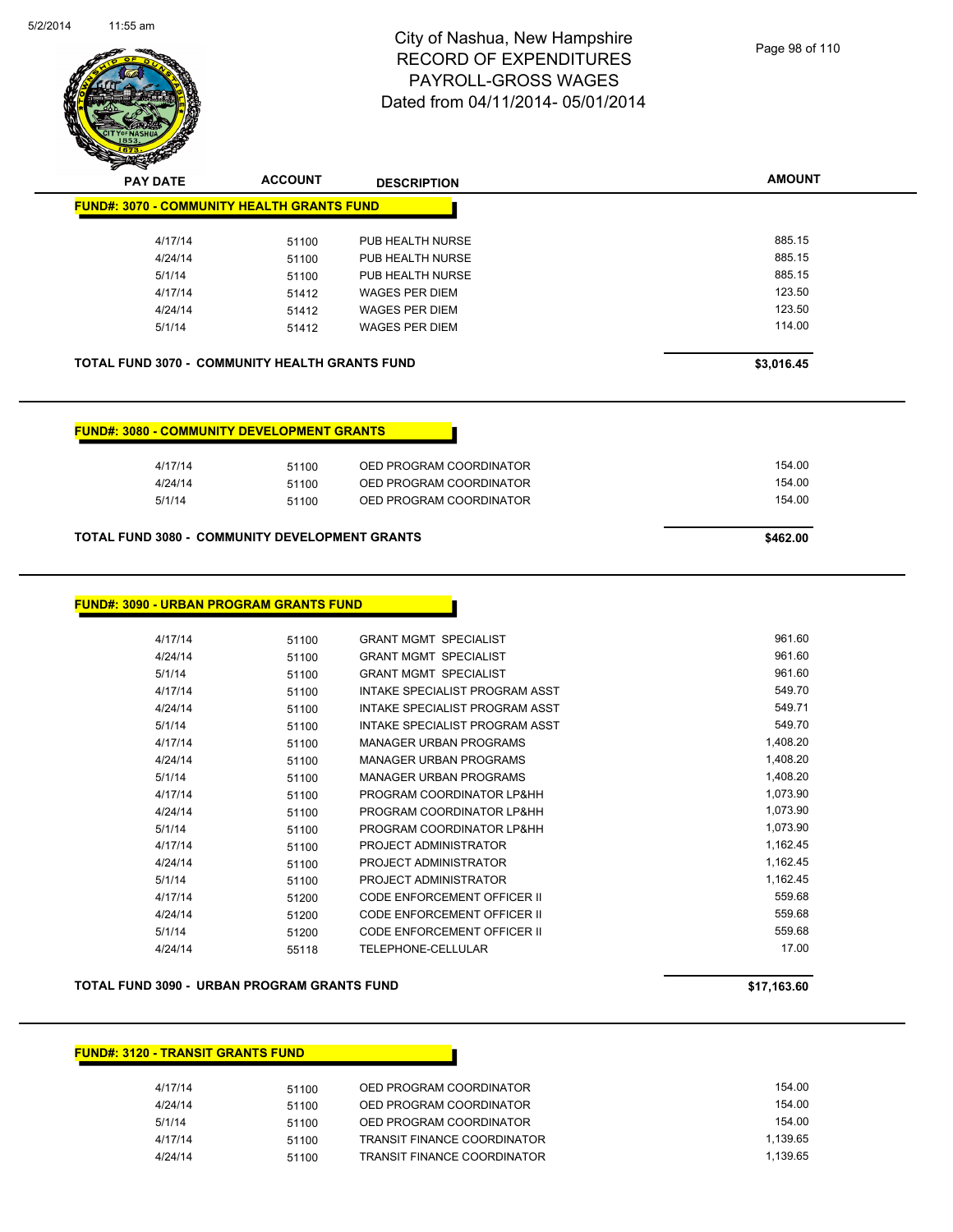

| <b>PAY DATE</b>                   | <b>ACCOUNT</b> | <b>DESCRIPTION</b>                    | <b>AMOUNT</b> |
|-----------------------------------|----------------|---------------------------------------|---------------|
| FUND#: 3120 - TRANSIT GRANTS FUND |                |                                       |               |
|                                   |                |                                       |               |
| 5/1/14                            | 51100          | <b>TRANSIT FINANCE COORDINATOR</b>    | 1,139.65      |
| 4/17/14                           | 51100          | <b>TRANSIT FLEET FACILITIES SUPV</b>  | 961.60        |
| 4/24/14                           | 51100          | <b>TRANSIT FLEET FACILITIES SUPV</b>  | 961.60        |
| 5/1/14                            | 51100          | <b>TRANSIT FLEET FACILITIES SUPV</b>  | 961.60        |
| 4/17/14                           | 51100          | <b>TRANSIT MECHANICS</b>              | 1,744.00      |
| 4/24/14                           | 51100          | <b>TRANSIT MECHANICS</b>              | 1,744.00      |
| 5/1/14                            | 51100          | <b>TRANSIT MECHANICS</b>              | 1,744.00      |
| 4/17/14                           | 51100          | <b>TRANSIT OPER MKTG SUPV</b>         | 985.15        |
| 4/24/14                           | 51100          | <b>TRANSIT OPER MKTG SUPV</b>         | 985.15        |
| 5/1/14                            | 51100          | <b>TRANSIT OPER MKTG SUPV</b>         | 985.15        |
| 4/3/14                            | 51100          | <b>TRANSIT OPERATIONS COORDINATOR</b> | 53.96         |
| 4/17/14                           | 51100          | <b>TRANSIT OPERATIONS COORDINATOR</b> | 863.35        |
| 4/24/14                           | 51100          | <b>TRANSIT OPERATIONS COORDINATOR</b> | 863.35        |
| 5/1/14                            | 51100          | <b>TRANSIT OPERATIONS COORDINATOR</b> | 863.36        |
| 4/17/14                           | 51100          | <b>TRANSIT UTILITY SERVICE WORKER</b> | 877.47        |
| 4/24/14                           | 51100          | <b>TRANSIT UTILITY SERVICE WORKER</b> | 794.50        |
| 5/1/14                            | 51100          | <b>TRANSIT UTILITY SERVICE WORKER</b> | 794.50        |
| 4/17/14                           | 51100          | <b>TRANSPORTATION DEPT MANAGER</b>    | 1,460.55      |
| 4/24/14                           | 51100          | <b>TRANSPORTATION DEPT MANAGER</b>    | 1,460.55      |
| 5/1/14                            | 51100          | <b>TRANSPORTATION DEPT MANAGER</b>    | 1,460.55      |

## **TOTAL FUND 3120 - TRANSIT GRANTS FUND \$24,445.34**

### **FUND#: 3800 - SCHOOL GRANTS FUND**

| 4/24/14 | 51100 | 21 CENTURY ELEM MFAM RES COORD | 5,757.90 |
|---------|-------|--------------------------------|----------|
| 4/24/14 | 51100 | 21 CENTURY MIDL FAM RES COORD  | 2,088.30 |
| 4/24/14 | 51100 | ASSISTANT PRINCIPAL AMH        | 1,406.20 |
| 4/24/14 | 51100 | ASSISTANT PRINCIPAL BRO        | 1,403.90 |
| 4/24/14 | 51100 | ASSISTANT PRINCIPAL MDE        | 1,406.20 |
| 4/24/14 | 51100 | AYP FACILITATOR DRC            | 2,193.70 |
| 4/24/14 | 51100 | AYP FACILITATOR FES            | 1,955.80 |
| 4/24/14 | 51100 | AYP FACILITATOR LDG            | 3,365.80 |
| 4/17/14 | 51100 | <b>CLERICAL 21 CENTURY</b>     | 722.30   |
| 4/24/14 | 51100 | CLERICAL 21 CENTURY            | 727.15   |
| 5/1/14  | 51100 | <b>CLERICAL 21 CENTURY</b>     | 727.15   |
| 4/24/14 | 51100 | <b>DIRECTOR TITLE 1</b>        | 3,153.80 |
| 4/24/14 | 51100 | DW TECHNOLOGY PEER COACH       | 505.80   |
| 4/24/14 | 51100 | JOB DEVELOPER SPED NHS         | 1,955.80 |
| 4/24/14 | 51100 | <b>OFFICE MANAGER TITLE 1</b>  | 1,494.60 |
| 4/17/14 | 51100 | PARA DW SPEC ED AMH            | 515.40   |
| 4/24/14 | 51100 | PARA DW SPEC ED AMH            | 524.00   |
| 5/1/14  | 51100 | PARA DW SPEC ED AMH            | 524.00   |
| 4/17/14 | 51100 | <b>PARA KIND FES</b>           | 402.91   |
| 4/24/14 | 51100 | PARA KIND FES                  | 402.91   |
| 5/1/14  | 51100 | <b>PARA KIND FES</b>           | 402.91   |
| 4/17/14 | 51100 | PARA TTI AMH                   | 919.27   |
| 4/24/14 | 51100 | PARA TTI AMH                   | 913.07   |
| 5/1/14  | 51100 | PARA TTI AMH                   | 703.29   |
| 4/17/14 | 51100 | PARA TTI DRC                   | 858.85   |
| 4/24/14 | 51100 | PARA TTI DRC                   | 858.85   |
| 5/1/14  | 51100 | PARA TTI DRC                   | 858.85   |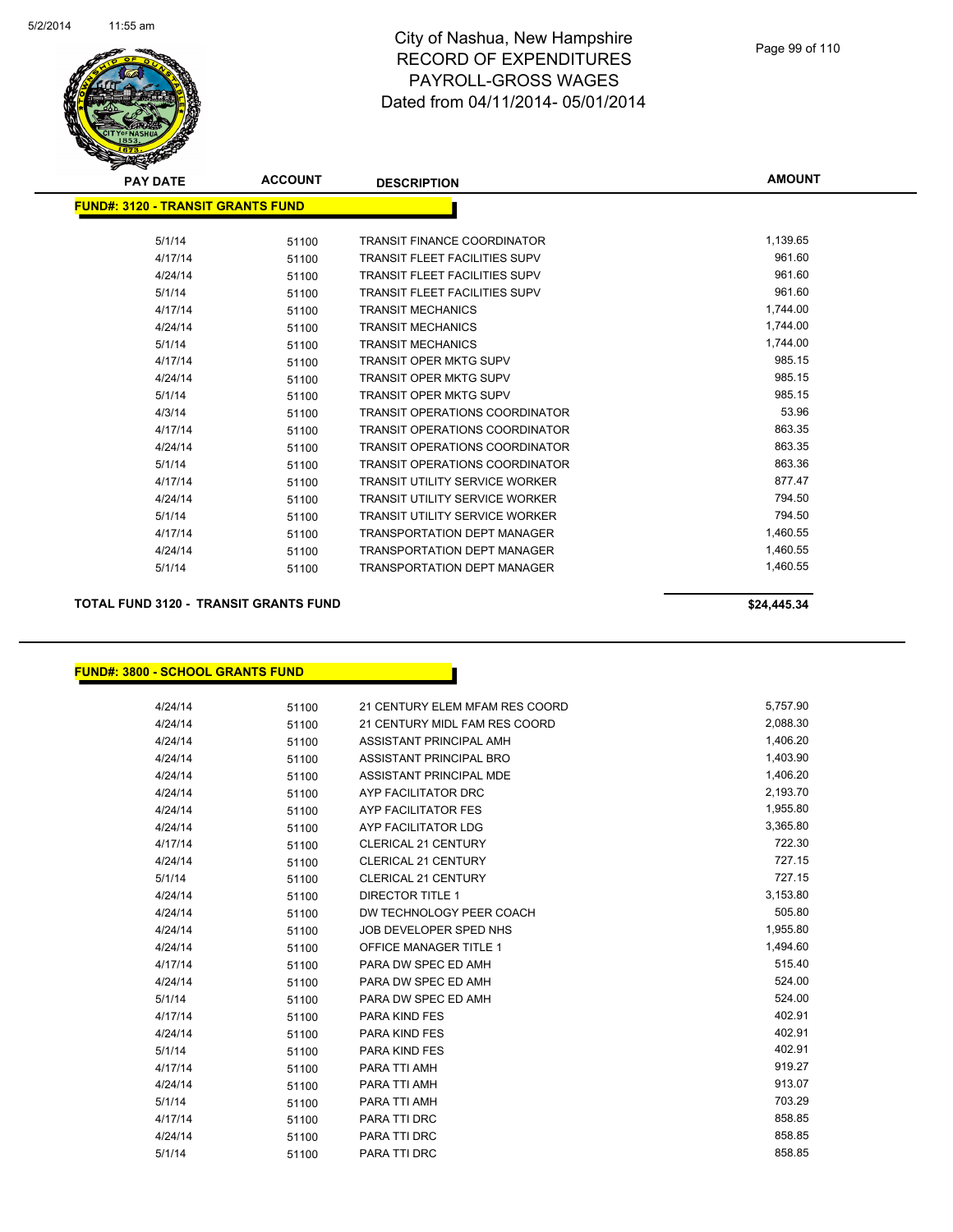

| <u> FUND#: 3800 - SCHOOL GRANTS FUND</u> |       |                                     |          |
|------------------------------------------|-------|-------------------------------------|----------|
| 4/17/14                                  | 51100 | PARA TTI LDG                        | 1,584.24 |
| 4/24/14                                  | 51100 | PARA TTI LDG                        | 1,566.65 |
| 5/1/14                                   | 51100 | PARA TTI LDG                        | 1,584.24 |
| 4/17/14                                  | 51100 | PARA TTI NURSERY                    | 1,029.77 |
| 4/24/14                                  | 51100 | PARA TTI NURSERY                    | 1,022.99 |
| 5/1/14                                   | 51100 | PARA TTI NURSERY                    | 1,026.67 |
| 4/17/14                                  | 51100 | PARA VOC NHS                        | 402.83   |
| 4/24/14                                  | 51100 | PARA VOC NHS                        | 391.09   |
| 5/1/14                                   | 51100 | PARA VOC NHS                        | 400.66   |
| 4/24/14                                  | 51100 | SYSTEMS ADMIN SCH YEAR              | 2,143.50 |
| 4/24/14                                  | 51100 | <b>TEACHER DWSE BIR</b>             | 1,694.50 |
| 4/24/14                                  | 51100 | <b>TEACHER DWSE BRO</b>             | 1,832.90 |
| 4/24/14                                  | 51100 | <b>TEACHER DWSE CHA</b>             | 1,858.10 |
| 4/24/14                                  | 51100 | <b>TEACHER DWSE ELM</b>             | 1,554.80 |
| 4/24/14                                  | 51100 | <b>TEACHER DWSE MDE</b>             | 1,762.10 |
| 4/24/14                                  | 51100 | TEACHER DWSE SHE                    | 1,554.80 |
| 4/24/14                                  | 51100 | <b>TEACHER GR3 BIC</b>              | 3,249.30 |
| 4/24/14                                  | 51100 | <b>TEACHER KIND FES</b>             | 1,686.40 |
| 4/24/14                                  | 51100 | <b>TEACHER PRESCHOOL NHS</b>        | 1,877.80 |
| 4/24/14                                  | 51100 | <b>TEACHER SPED AMH</b>             | 3,377.90 |
| 4/24/14                                  | 51100 | TEACHER SPED DRC                    | 3,378.00 |
| 4/24/14                                  | 51100 | <b>TEACHER SPED ELM</b>             | 3,377.90 |
| 4/24/14                                  | 51100 | <b>TEACHER SPED FES</b>             | 2,295.90 |
| 4/24/14                                  | 51100 | <b>TEACHER SPED FMS</b>             | 3,575.40 |
| 4/24/14                                  | 51100 | <b>TEACHER SPED LDG</b>             | 3,506.60 |
| 4/24/14                                  | 51100 | <b>TEACHER SPED MDE</b>             | 1,554.80 |
| 4/24/14                                  | 51100 | <b>TEACHER SPED NHN</b>             | 6,694.91 |
| 4/24/14                                  | 51100 | TEACHER SPED NHS                    | 5,072.50 |
| 4/24/14                                  | 51100 | <b>TEACHER SPED NSE</b>             | 1,622.40 |
| 4/24/14                                  | 51100 | <b>TEACHER SPED PMS</b>             | 1,554.80 |
| 4/24/14                                  | 51100 | <b>TEACHER SPED SHE</b>             | 1,823.10 |
| 4/24/14                                  | 51100 | TEACHER TEAM FACILITATOR AMH        | 2,501.80 |
| 4/24/14                                  | 51100 | <b>TEACHER TEAM FACILITATOR MTP</b> | 1,459.90 |
| 4/24/14                                  | 51200 | 21 CENTURY ELEM MFAM RES COORD      | 135.04   |
| 4/17/14                                  | 51200 | 21ST CENTURY INSTRUCTOR             | 2,172.62 |
| 4/24/14                                  | 51200 | 21ST CENTURY INSTRUCTOR             | 1,696.99 |
| 5/1/14                                   | 51200 | 21ST CENTURY INSTRUCTOR             | 1,977.61 |
| 4/17/14                                  | 51200 | ADULT ED DIPOLMA TEACHER            | 75.00    |
| 4/24/14                                  | 51200 | ADULT ED DIPOLMA TEACHER            | 225.00   |
| 5/1/14                                   | 51200 | ADULT ED DIPOLMA TEACHER            | 125.00   |
| 4/17/14                                  | 51200 | ADULT ED ENRICHMENT INST            | 175.00   |
| 4/24/14                                  | 51200 | ADULT ED ENRICHMENT INST            | 250.00   |
| 5/1/14                                   | 51200 | ADULT ED ENRICHMENT INST            | 75.00    |
| 4/17/14                                  | 51200 | ADULT ED INSTRUCTOR                 | 400.00   |
| 4/24/14                                  | 51200 | ADULT ED INSTRUCTOR                 | 375.00   |
| 5/1/14                                   | 51200 | ADULT ED INSTRUCTOR                 | 425.00   |
| 4/24/14                                  | 51200 | AYP FACILITATOR DRC                 | 75.00    |
| 4/24/14                                  | 51200 | CLERICAL GUIDANCE NHN               | 70.40    |
| 5/1/14                                   | 51200 | CLERICAL GUIDANCE NHN               | 42.24    |
| 4/17/14                                  | 51200 | <b>CLERICAL PRINCIPAL AMH</b>       | 25.00    |
| 4/24/14                                  | 51200 | DW TECHNOLOGY PEER COACH            | 758.68   |
| 4/17/14                                  | 51200 | ELL OUTREACH WORKER HOURLY          | 600.00   |
| 4/24/14                                  | 51200 | ELL OUTREACH WORKER HOURLY          | 600.00   |
| 5/1/14                                   | 51200 | ELL OUTREACH WORKER HOURLY          | 600.00   |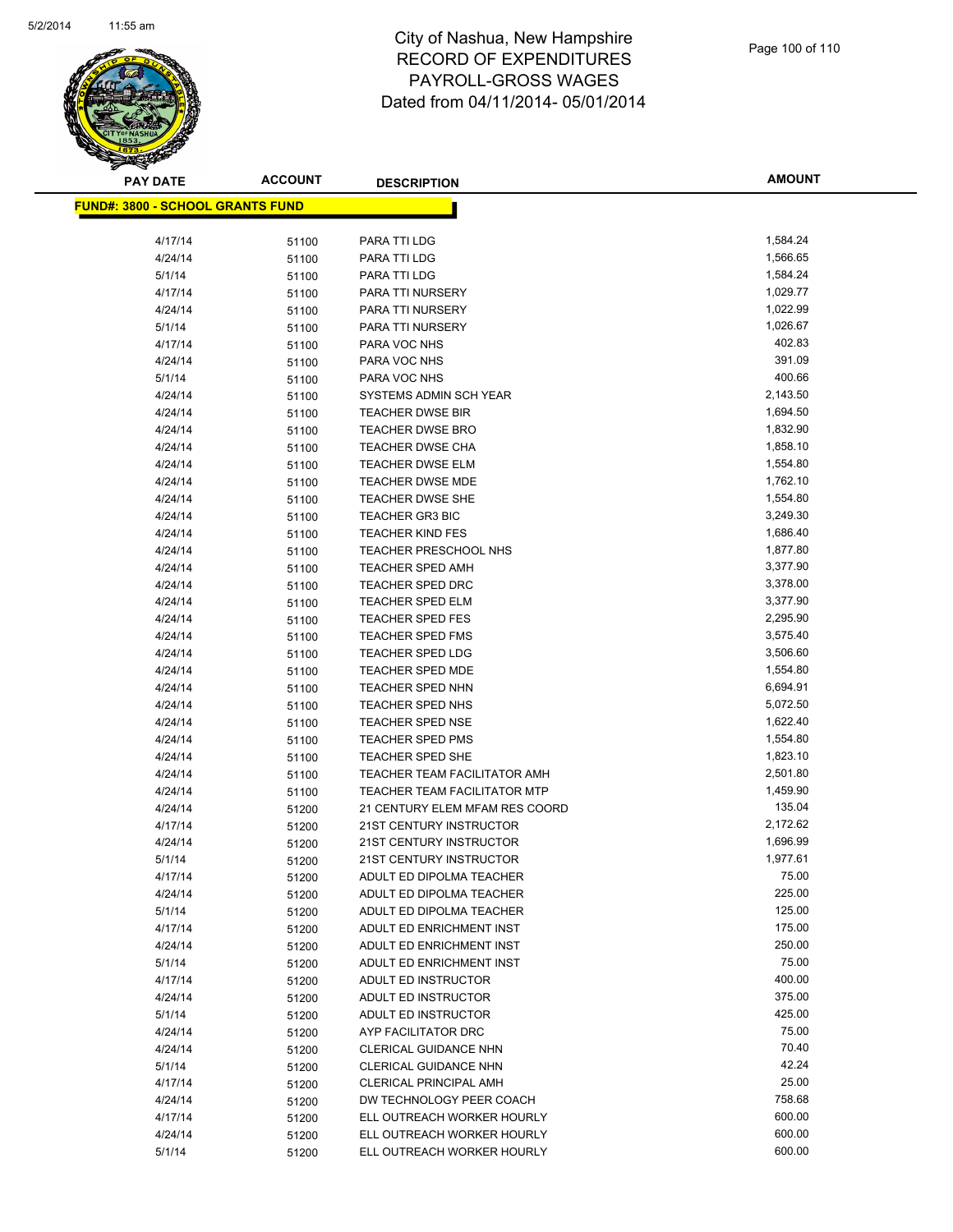

| <u> FUND#: 3800 - SCHOOL GRANTS FUND</u> |       |                                                  |          |
|------------------------------------------|-------|--------------------------------------------------|----------|
| 4/17/14                                  | 51200 | <b>ELL TUTOR</b>                                 | 300.00   |
| 4/24/14                                  | 51200 | <b>ELL TUTOR</b>                                 | 300.00   |
| 5/1/14                                   | 51200 | ELL TUTOR                                        | 300.00   |
| 4/17/14                                  | 51200 | <b>FAMILY LIAISON</b>                            | 250.00   |
| 4/24/14                                  | 51200 | <b>FAMILY LIAISON</b>                            | 250.00   |
| 5/1/14                                   | 51200 | <b>FAMILY LIAISON</b>                            | 175.00   |
| 4/24/14                                  | 51200 | FOCUS MONITORING DATA ANALYST                    | 1,721.30 |
| 4/17/14                                  | 51200 | FOOD SERVICE COOK LDG                            | 70.00    |
| 4/24/14                                  | 51200 | FOOD SERVICE COOK LDG                            | 35.00    |
| 5/1/14                                   | 51200 | <b>FOOD SERVICE COOK LDG</b>                     | 35.00    |
| 4/24/14                                  | 51200 | <b>GUIDANCE COUNSELOR FES</b>                    | 193.40   |
| 4/17/14                                  | 51200 | HOME SCHOOL CORD TTI                             | 3,581.37 |
| 4/24/14                                  | 51200 | HOME SCHOOL CORD TTI                             | 3,497.19 |
| 5/1/14                                   | 51200 | HOME SCHOOL CORD TTI                             | 3,793.24 |
| 4/17/14                                  | 51200 | <b>INTERPRETER</b>                               | 381.25   |
| 4/24/14                                  | 51200 | <b>INTERPRETER</b>                               | 362.50   |
| 5/1/14                                   |       | <b>INTERPRETER</b>                               | 300.00   |
| 4/24/14                                  | 51200 | <b>LIBRARIAN FMS</b>                             | 75.00    |
|                                          | 51200 |                                                  | 100.00   |
| 4/24/14                                  | 51200 | LIBRARIAN NHN                                    | 75.00    |
| 4/24/14                                  | 51200 | <b>LIBRARIAN NHS</b><br><b>LUNCH MONITOR DRC</b> | 210.09   |
| 4/17/14                                  | 51200 |                                                  | 158.40   |
| 4/24/14                                  | 51200 | LUNCH MONITOR DRC                                | 210.09   |
| 5/1/14                                   | 51200 | LUNCH MONITOR DRC                                | 190.06   |
| 4/17/14                                  | 51200 | LUNCH MONITOR SHE                                |          |
| 4/24/14                                  | 51200 | LUNCH MONITOR SHE                                | 150.01   |
| 5/1/14                                   | 51200 | LUNCH MONITOR SHE                                | 163.14   |
| 4/17/14                                  | 51200 | PARA DW SPEC ED AMH                              | 306.88   |
| 4/24/14                                  | 51200 | PARA DW SPEC ED AMH                              | 255.19   |
| 5/1/14                                   | 51200 | PARA DW SPEC ED AMH                              | 171.75   |
| 4/24/14                                  | 51200 | PARA DW SPEC ED BIR                              | 17.50    |
| 5/1/14                                   | 51200 | PARA DW SPEC ED BIR                              | 35.00    |
| 4/17/14                                  | 51200 | PARA DW SPEC ED NHN                              | 75.00    |
| 4/24/14                                  | 51200 | PARA DW SPEC ED NHN                              | 75.00    |
| 5/1/14                                   | 51200 | PARA DW SPEC ED NHN                              | 75.00    |
| 4/17/14                                  | 51200 | PARA DW SPEC ED PMS                              | 164.18   |
| 4/24/14                                  | 51200 | PARA DW SPEC ED PMS                              | 160.03   |
| 5/1/14                                   | 51200 | PARA DW SPEC ED PMS                              | 192.50   |
| 4/17/14                                  | 51200 | PARA DW SPEC ELM                                 | 190.99   |
| 4/24/14                                  | 51200 | PARA DW SPEC ELM                                 | 119.20   |
| 5/1/14                                   | 51200 | PARA DW SPEC ELM                                 | 262.50   |
| 4/17/14                                  | 51200 | PARA ELL FES                                     | 70.00    |
| 4/24/14                                  | 51200 | PARA ELL FES                                     | 17.50    |
| 5/1/14                                   | 51200 | PARA ELL FES                                     | 35.00    |
| 4/17/14                                  | 51200 | PARA ELL MTP                                     | 110.05   |
| 4/24/14                                  | 51200 | PARA ELL MTP                                     | 108.43   |
| 5/1/14                                   | 51200 | PARA ELL MTP                                     | 136.75   |
| 4/17/14                                  | 51200 | PARA INST AMH                                    | 39.41    |
| 4/24/14                                  | 51200 | PARA INST AMH                                    | 39.41    |
| 5/1/14                                   | 51200 | PARA INST AMH                                    | 39.41    |
| 4/24/14                                  | 51200 | PARA INST BIR                                    | 35.00    |
| 5/1/14                                   | 51200 | PARA INST BIR                                    | 175.00   |
| 4/17/14                                  | 51200 | PARA INST DRC                                    | 220.10   |
| 4/24/14                                  | 51200 | PARA INST DRC                                    | 165.08   |
| 5/1/14                                   | 51200 | PARA INST DRC                                    | 206.75   |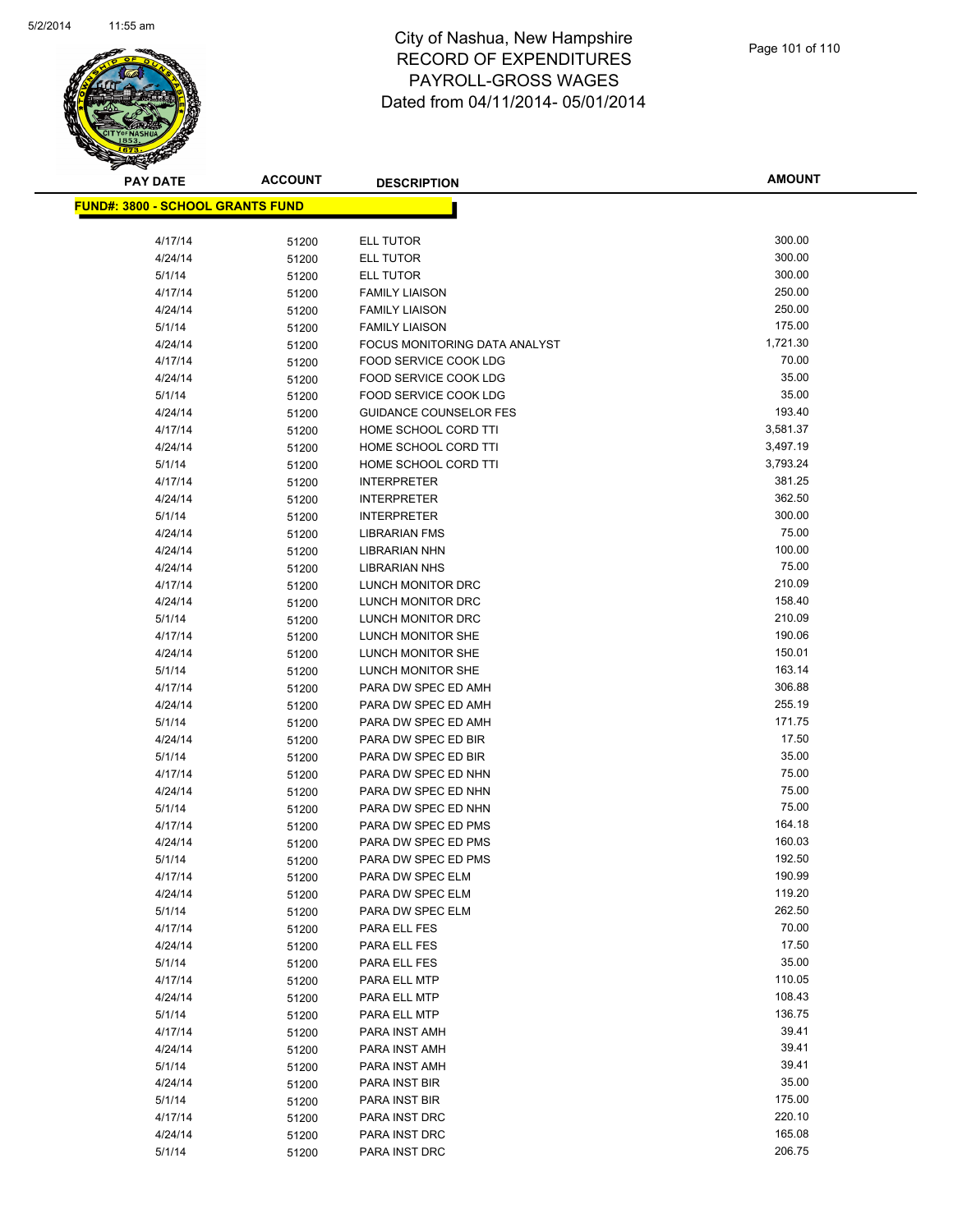

| <u> FUND#: 3800 - SCHOOL GRANTS FUND</u> |       |                             |                  |
|------------------------------------------|-------|-----------------------------|------------------|
| 4/17/14                                  |       | PARA INST ELM               | 70.00            |
| 4/24/14                                  | 51200 | PARA INST ELM               | 35.00            |
| 4/17/14                                  | 51200 | PARA INST FES               | 389.24           |
|                                          | 51200 | PARA INST FES               | 240.04           |
| 4/24/14                                  | 51200 |                             | 302.55           |
| 5/1/14                                   | 51200 | PARA INST FES               |                  |
| 4/17/14                                  | 51200 | PARA INST FMS               | 140.00<br>70.00  |
| 4/24/14                                  | 51200 | PARA INST FMS               |                  |
| 5/1/14                                   | 51200 | PARA INST FMS               | 105.00<br>520.13 |
| 4/17/14                                  | 51200 | PARA INST LDG               |                  |
| 4/24/14                                  | 51200 | PARA INST LDG               | 518.59<br>419.28 |
| 5/1/14                                   | 51200 | PARA INST LDG               |                  |
| 4/17/14                                  | 51200 | PARA INST NHN               | 90.03            |
| 4/24/14                                  | 51200 | PARA INST NHN               | 90.03            |
| 5/1/14                                   | 51200 | PARA INST NHN               | 90.03            |
| 4/17/14                                  | 51200 | PARA INST PMS               | 225.43           |
| 4/24/14                                  | 51200 | PARA INST PMS               | 181.68           |
| 5/1/14                                   | 51200 | PARA INST PMS               | 220.01           |
| 4/17/14                                  | 51200 | PARA INST SHE               | 105.00           |
| 4/24/14                                  | 51200 | PARA INST SHE               | 131.25           |
| 5/1/14                                   | 51200 | PARA INST SHE               | 144.38           |
| 4/17/14                                  | 51200 | PARA KIND AMH               | 111.68           |
| 4/24/14                                  | 51200 | PARA KIND AMH               | 70.00            |
| 5/1/14                                   | 51200 | PARA KIND AMH               | 105.00           |
| 4/17/14                                  | 51200 | PARA KIND LDG               | 83.35            |
| 4/24/14                                  | 51200 | PARA KIND LDG               | 41.68            |
| 5/1/14                                   | 51200 | PARA KIND LDG               | 83.35            |
| 4/17/14                                  | 51200 | PARA MEDIA NHN              | 125.03           |
| 4/24/14                                  | 51200 | PARA MEDIA NHN              | 90.03            |
| 5/1/14                                   | 51200 | PARA MEDIA NHN              | 125.03           |
| 4/17/14                                  | 51200 | PARA PRE SCH MTP            | 140.00           |
| 4/24/14                                  | 51200 | PARA PRE SCH MTP            | 131.70           |
| 5/1/14                                   | 51200 | PARA PRE SCH MTP            | 166.70           |
| 4/17/14                                  | 51200 | PARA TTI DRC                | 131.25           |
| 4/24/14                                  | 51200 | PARA TTI DRC                | 61.25            |
| 5/1/14                                   | 51200 | PARA TTI DRC                | 105.00           |
| 4/17/14                                  | 51200 | PARA TTI LDG                | 83.35            |
| 4/24/14                                  | 51200 | PARA TTI LDG                | 83.35            |
| 5/1/14                                   | 51200 | PARA TTI LDG                | 83.35            |
| 4/24/14                                  | 51200 | SOCIAL WORKER FMS           | 306.26           |
| 4/17/14                                  | 51200 | <b>SUB TEACHER</b>          | 242.50           |
| 4/24/14                                  | 51200 | <b>SUB TEACHER</b>          | 277.50           |
| 5/1/14                                   | 51200 | <b>SUB TEACHER</b>          | 205.00           |
| 4/17/14                                  | 51200 | SUB TEACHER LONG TERM       | 85.00            |
| 4/24/14                                  | 51200 | SUB TEACHER LONG TERM       | 60.00            |
| 5/1/14                                   | 51200 | SUB TEACHER LONG TERM       | 42.50            |
| 4/24/14                                  | 51200 | <b>TEACHER ART PMS</b>      | 70.00            |
| 4/24/14                                  | 51200 | <b>TEACHER BUSINESS NHN</b> | 100.00           |
| 4/24/14                                  | 51200 | TEACHER DWSE AMH            | 8.75             |
| 4/24/14                                  | 51200 | TEACHER DWSE ELM            | 26.25            |
| 4/24/14                                  | 51200 | TEACHER ELL ELM             | 250.00           |
| 4/24/14                                  | 51200 | <b>TEACHER ELL FES</b>      | 50.00            |
| 4/24/14                                  | 51200 | TEACHER ELL FMS             | 125.00           |
| 4/24/14                                  | 51200 | <b>TEACHER ENGLISH ELM</b>  | 17.50            |
| 4/24/14                                  | 51200 | <b>TEACHER ENGLISH FMS</b>  | 516.88           |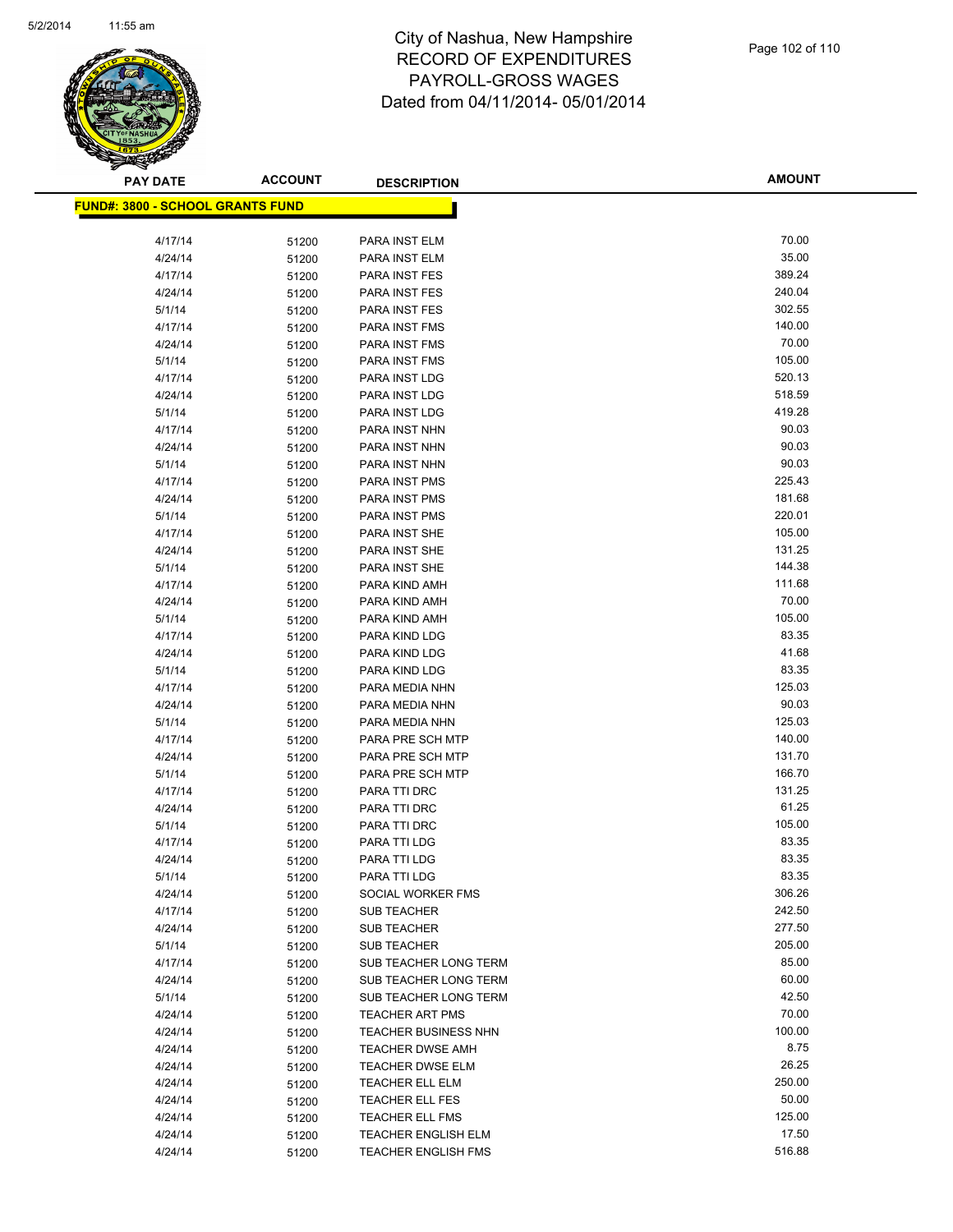

**AMOUNT**

| <u> FUND#: 3800 - SCHOOL GRANTS FUND</u> |       |                            |           |
|------------------------------------------|-------|----------------------------|-----------|
|                                          |       |                            |           |
| 4/24/14                                  | 51200 | <b>TEACHER ENGLISH NHN</b> | 225.00    |
| 4/24/14                                  | 51200 | TEACHER ENGLISH NHS        | 300.00    |
| 4/24/14                                  | 51200 | <b>TEACHER ENGLISH PMS</b> | 52.50     |
| 4/24/14                                  | 51200 | <b>TEACHER GR1 AMH</b>     | 80.63     |
| 4/24/14                                  | 51200 | <b>TEACHER GR1 FES</b>     | 225.00    |
| 4/24/14                                  | 51200 | <b>TEACHER GR2 DRC</b>     | 100.00    |
| 4/24/14                                  | 51200 | <b>TEACHER GR2 FES</b>     | 75.00     |
| 4/24/14                                  | 51200 | <b>TEACHER GR2 SHE</b>     | 75.00     |
| 4/24/14                                  | 51200 | <b>TEACHER GR3 DRC</b>     | 100.00    |
| 4/24/14                                  | 51200 | <b>TEACHER GR3 MTP</b>     | 75.00     |
| 4/24/14                                  | 51200 | <b>TEACHER GR3 SHE</b>     | 92.50     |
| 4/24/14                                  | 51200 | <b>TEACHER GR4 AMH</b>     | 38.13     |
| 4/24/14                                  | 51200 | <b>TEACHER GR4 BIR</b>     | 25.00     |
| 4/24/14                                  | 51200 | <b>TEACHER GR4 FES</b>     | 226.68    |
| 4/24/14                                  | 51200 | <b>TEACHER GR4 LDG</b>     | 77.50     |
| 4/24/14                                  | 51200 | <b>TEACHER GR5 DRC</b>     | 200.00    |
| 4/24/14                                  | 51200 | <b>TEACHER GR6 ELM</b>     | 280.00    |
| 4/24/14                                  | 51200 | <b>TEACHER GR6 FMS</b>     | 698.75    |
| 4/24/14                                  | 51200 | <b>TEACHER GR6 PMS</b>     | 143.76    |
| 4/24/14                                  | 51200 | <b>TEACHER MATH ELM</b>    | 75.00     |
| 4/24/14                                  | 51200 | <b>TEACHER MATH NHN</b>    | 450.00    |
| 4/24/14                                  | 51200 | <b>TEACHER MATH NHS</b>    | 375.00    |
| 4/24/14                                  | 51200 | <b>TEACHER SCIENCE NHN</b> | 150.00    |
| 4/24/14                                  | 51200 | TEACHER SCIENCE NHS        | 150.00    |
| 4/24/14                                  | 51200 | TEACHER SOCIAL STUDIES NHN | 525.00    |
| 4/24/14                                  | 51200 | TEACHER SOCIAL STUDIES NHS | 325.00    |
| 4/24/14                                  | 51200 | TEACHER SOCIAL STUDIES PMS | 200.00    |
| 4/24/14                                  | 51200 | <b>TEACHER SPED FMS</b>    | 335.00    |
| 4/24/14                                  | 51200 | <b>TEACHER SPED LDG</b>    | 320.00    |
| 4/24/14                                  | 51200 | TEACHER SPED NHS           | 75.00     |
| 4/24/14                                  | 51200 | TEACHER TECHED ELM         | 17.50     |
| 4/24/14                                  | 51200 | <b>TEACHER TTI AMH</b>     | 7,242.00  |
| 4/24/14                                  | 51200 | <b>TEACHER TTI FES</b>     | 14,528.40 |
| 4/24/14                                  | 51200 | <b>TEACHER TTI LDG</b>     | 10,680.40 |
| 4/24/14                                  | 51200 | <b>TEACHER TTI MTP</b>     | 7,691.50  |
| 4/24/14                                  | 51200 | TEACHER TTI NURSERY        | 4,498.00  |
| 4/24/14                                  | 51200 | <b>TEACHER TTIDRC</b>      | 8,379.60  |
| 4/24/14                                  | 51412 | <b>WAGES PER DIEM</b>      | 41.76     |
| 5/1/14                                   | 51412 | <b>WAGES PER DIEM</b>      | 116.76    |
| 4/24/14                                  | 51650 | <b>ADDITIONAL HOURS</b>    | 5,850.00  |

#### **TOTAL FUND 3800 - SCHOOL GRANTS FUND \$211,430.47**

### **FUND#: 3810 - FOOD SERVICE GRANTS FUND**

| 4/17/14 | 51300 | OVERTIME-REGULAR | 765.76   |
|---------|-------|------------------|----------|
| 4/24/14 | 51300 | OVERTIME-REGULAR | 1.618.19 |
| 5/1/14  | 51300 | OVERTIME-REGULAR | 791.80   |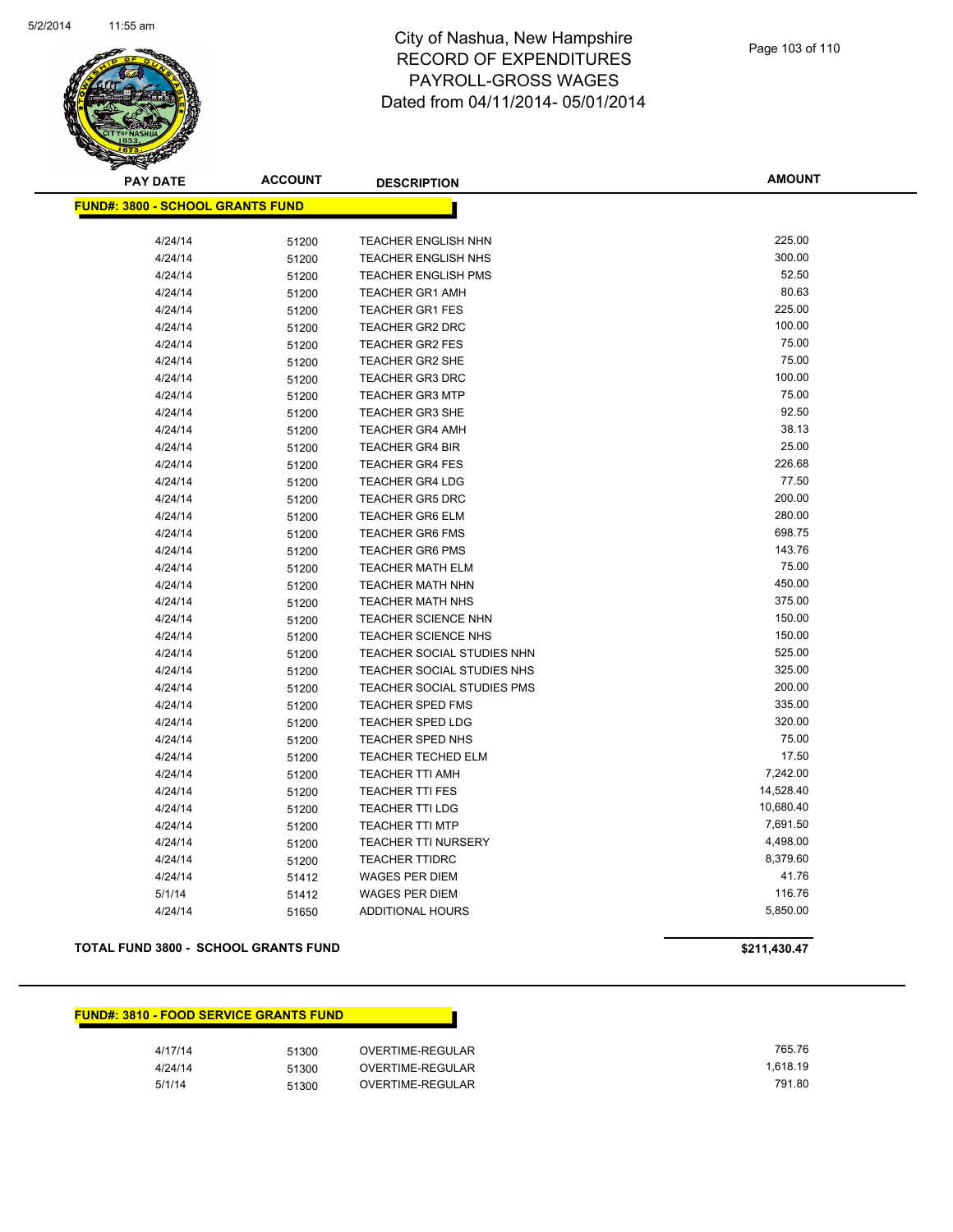

| <u> FUND#. 4030 - FULICE SFECIAL DETAILS FUND</u> |       |                               |
|---------------------------------------------------|-------|-------------------------------|
|                                                   |       |                               |
| 4/17/14                                           | 51200 | <b>OUTSIDE DETAIL SPEC PT</b> |
| 4/24/14                                           | 51200 | <b>OUTSIDE DETAIL SPEC PT</b> |
| 5/1/14                                            | 51200 | <b>OUTSIDE DETAIL SPEC PT</b> |
| 4/17/14                                           | 51712 | <b>SPECIAL DETAIL</b>         |
| 4/24/14                                           | 51712 | <b>SPECIAL DETAIL</b>         |
| 5/1/14                                            | 51712 | <b>SPECIAL DETAIL</b>         |

**TOTAL FUND 4030 - POLICE SPECIAL DETAILS FUND \$33,217.19**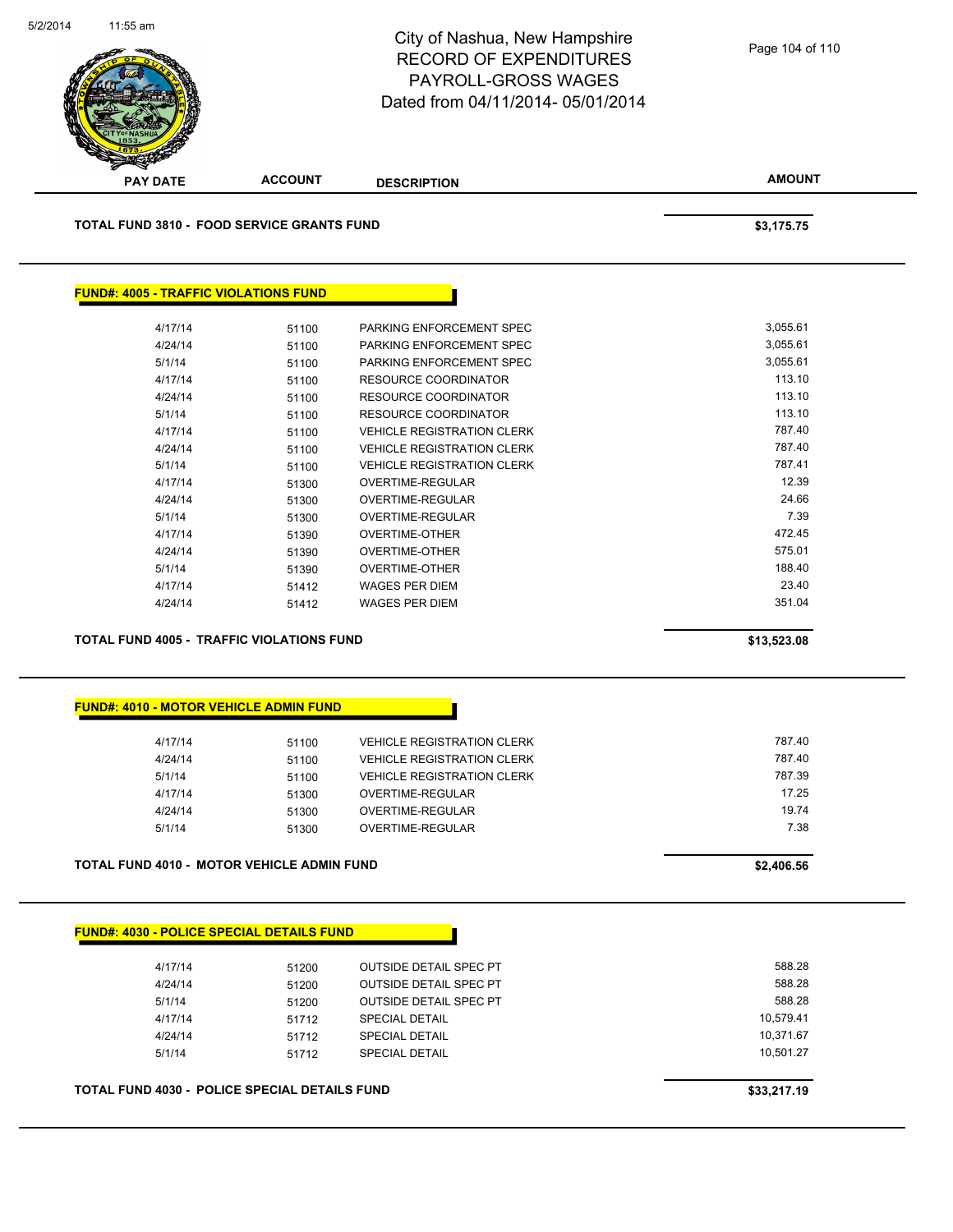

| <b>Anthon</b>                                         |                |                                                        |                |
|-------------------------------------------------------|----------------|--------------------------------------------------------|----------------|
| <b>PAY DATE</b>                                       | <b>ACCOUNT</b> | <b>DESCRIPTION</b>                                     | <b>AMOUNT</b>  |
| <b>FUND#: 4035 - POLICE OVERTIME BILLING FUND</b>     |                |                                                        |                |
| 4/3/14                                                | 51300          | <b>OVERTIME-REGULAR</b>                                | (3,239.16)     |
| 4/17/14                                               | 51300          | OVERTIME-REGULAR                                       | 249.45         |
| 4/24/14                                               | 51300          | OVERTIME-REGULAR                                       | 598.68         |
| 5/1/14                                                | 51300          | OVERTIME-REGULAR                                       | 698.44         |
| <b>TOTAL FUND 4035 - POLICE OVERTIME BILLING FUND</b> |                |                                                        | (\$1,692.59)   |
| <b>FUND#: 4068 - ENGINEERING SERVICES FUND</b>        |                |                                                        |                |
| 4/3/14                                                | 51300          | OVERTIME-REGULAR                                       | 780.84         |
| <b>TOTAL FUND 4068 - ENGINEERING SERVICES FUND</b>    |                |                                                        | \$780.84       |
| <b>FUND#: 4600 - ECON DEV-GREATER NASHUA RLF</b>      |                |                                                        |                |
|                                                       |                |                                                        | 76.95          |
| 4/17/14                                               | 51100          | OED PROGRAM COORDINATOR                                |                |
| 4/24/14<br>5/1/14                                     | 51100          | OED PROGRAM COORDINATOR<br>OED PROGRAM COORDINATOR     | 76.94<br>76.95 |
|                                                       | 51100          |                                                        |                |
| TOTAL FUND 4600 - ECON DEV-GREATER NASHUA RLF         |                |                                                        | \$230.84       |
| <b>FUND#: 5010 - CAP PROJECTS-INFO TECHNOLOGY</b>     |                |                                                        |                |
| 4/17/14                                               | 51300          | OVERTIME-REGULAR                                       | 116.19         |
| 4/24/14                                               | 51300          | OVERTIME-REGULAR                                       | 17.56          |
| 4/29/14                                               | 51300          | OVERTIME-REGULAR                                       | 866.37         |
| TOTAL FUND 5010 - CAP PROJECTS-INFO TECHNOLOGY        |                |                                                        | \$1,000.12     |
|                                                       |                |                                                        |                |
| <b>FUND#: 6000 - SOLID WASTE FUND</b>                 |                |                                                        |                |
| 4/17/14                                               | 51100          | ACCOUNTING COMPLIANCE MGR                              | 153.40         |
| 4/24/14                                               | 51100          | ACCOUNTING COMPLIANCE MGR                              | 153.40         |
| 5/1/14                                                | 51100          | ACCOUNTING COMPLIANCE MGR                              | 153.40         |
| 4/17/14                                               | 51100          | ADMINISTRATIVE ASSISTANT I                             | 632.00         |
| 4/24/14                                               | 51100          | ADMINISTRATIVE ASSISTANT I                             | 632.00         |
| 5/1/14                                                | 51100          | ADMINISTRATIVE ASSISTANT I                             | 632.00         |
| 4/17/14                                               | 51100          | ADMINISTRATIVE ASSISTANT II                            | 665.60         |
| 4/24/14                                               | 51100          | ADMINISTRATIVE ASSISTANT II                            | 665.60         |
| 5/1/14                                                | 51100          | ADMINISTRATIVE ASSISTANT II                            | 665.60         |
| 4/17/14                                               | 51100          | AUTOMATIC COLLECTION EQUIP OPR                         | 3,636.80       |
| 4/24/14                                               | 51100          | AUTOMATIC COLLECTION EQUIP OPR                         | 3,636.80       |
|                                                       |                |                                                        |                |
|                                                       |                |                                                        | 3,636.80       |
| 5/1/14<br>4/17/14                                     | 51100<br>51100 | AUTOMATIC COLLECTION EQUIP OPR<br><b>CITY ENGINEER</b> | 298.00         |

4/24/14 51100 CITY ENGINEER 298.00 5/1/14 51100 CITY ENGINEER 298.00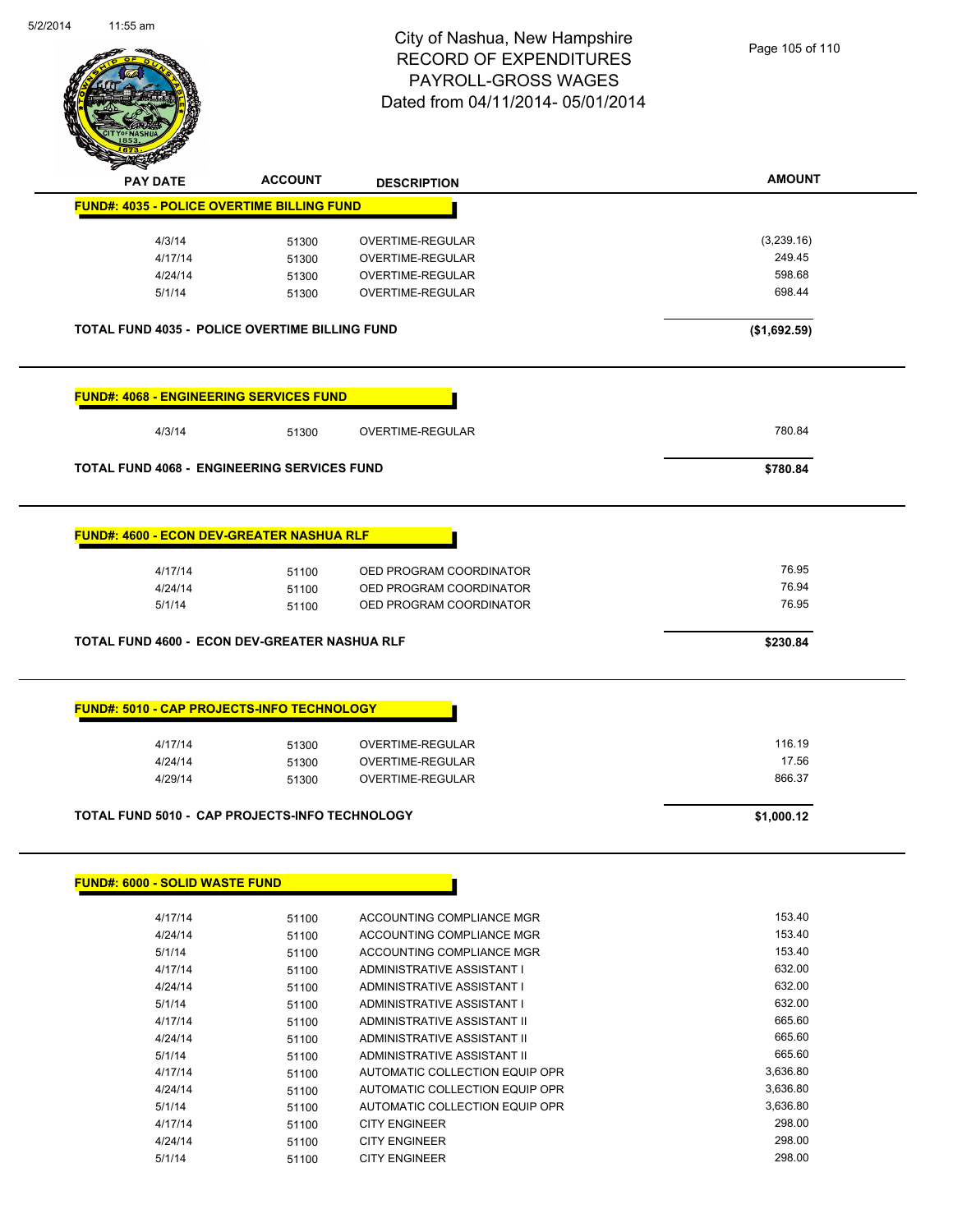

| <b>FUND#: 6000 - SOLID WASTE FUND</b> |                |                                      |          |
|---------------------------------------|----------------|--------------------------------------|----------|
| 4/17/14                               |                | <b>COLLECTION EQUIP OPR</b>          | 8,600.34 |
| 4/24/14                               | 51100          | <b>COLLECTION EQUIP OPR</b>          | 8,629.52 |
| 5/1/14                                | 51100          | <b>COLLECTION EQUIP OPR</b>          | 8,619.68 |
| 4/17/14                               | 51100          | <b>COLLECTION EQUIP OPR LANDFILL</b> | 900.80   |
| 4/24/14                               | 51100<br>51100 | <b>COLLECTION EQUIP OPR LANDFILL</b> | 900.80   |
| 5/1/14                                | 51100          | <b>COLLECTION EQUIP OPR LANDFILL</b> | 900.80   |
| 4/17/14                               | 51100          | DEP TREASURER TAX COLLECTOR          | 230.60   |
| 4/24/14                               | 51100          | DEP TREASURER TAX COLLECTOR          | 230.60   |
| 5/1/14                                | 51100          | DEP TREASURER TAX COLLECTOR          | 230.60   |
| 4/17/14                               | 51100          | DEPUTY MANAGER OF ENGINEERING        | 74.50    |
| 4/24/14                               | 51100          | DEPUTY MANAGER OF ENGINEERING        | 74.50    |
| 5/1/14                                | 51100          | DEPUTY MANAGER OF ENGINEERING        | 74.50    |
| 4/17/14                               | 51100          | DIRECTOR PUBLIC WORKS                | 205.85   |
| 4/24/14                               | 51100          | DIRECTOR PUBLIC WORKS                | 205.87   |
| 5/1/14                                | 51100          | DIRECTOR PUBLIC WORKS                | 205.85   |
| 4/17/14                               | 51100          | DIVISION OPERATIONS MANAGER          | 171.55   |
| 4/24/14                               | 51100          | DIVISION OPERATIONS MANAGER          | 171.55   |
| 5/1/14                                | 51100          | DIVISION OPERATIONS MANAGER          | 171.55   |
| 4/17/14                               | 51100          | DPW BILLING ACCOUNTANT               | 438.30   |
| 4/24/14                               | 51100          | DPW BILLING ACCOUNTANT               | 438.30   |
| 5/1/14                                | 51100          | DPW BILLING ACCOUNTANT               | 438.30   |
| 4/17/14                               | 51100          | DPW COLLECTIONS SPEC III             | 364.60   |
| 4/24/14                               | 51100          | DPW COLLECTIONS SPEC III             | 364.60   |
| 5/1/14                                | 51100          | DPW COLLECTIONS SPEC III             | 364.60   |
| 4/17/14                               | 51100          | DPW CONTRACT ADMINISTRATOR           | 108.35   |
| 4/24/14                               | 51100          | DPW CONTRACT ADMINISTRATOR           | 108.35   |
| 5/1/14                                | 51100          | DPW CONTRACT ADMINISTRATOR           | 108.35   |
| 4/17/14                               | 51100          | <b>ENVIRONMENTAL ENGINEER</b>        | 1,255.85 |
| 4/24/14                               | 51100          | <b>ENVIRONMENTAL ENGINEER</b>        | 1,255.85 |
| 5/1/14                                | 51100          | <b>ENVIRONMENTAL ENGINEER</b>        | 1,255.85 |
| 4/17/14                               | 51100          | <b>EQUIPMENT OPR LANDFILL</b>        | 4,566.00 |
| 4/24/14                               | 51100          | EQUIPMENT OPR LANDFILL               | 5,479.20 |
| 5/1/14                                | 51100          | <b>EQUIPMENT OPR LANDFILL</b>        | 5,479.20 |
| 4/17/14                               | 51100          | <b>EXECUTIVE ADMINISTRATOR</b>       | 144.25   |
| 4/24/14                               | 51100          | <b>EXECUTIVE ADMINISTRATOR</b>       | 18.03    |
| 4/17/14                               | 51100          | FINANCE AND ADMIN MANAGER            | 372.35   |
| 4/24/14                               | 51100          | FINANCE AND ADMIN MANAGER            | 372.35   |
| 5/1/14                                | 51100          | FINANCE AND ADMIN MANAGER            | 372.35   |
| 4/17/14                               | 51100          | LICENSED SCALE OPERATOR              | 680.10   |
| 4/24/14                               | 51100          | LICENSED SCALE OPERATOR              | 680.10   |
| 5/1/14                                | 51100          | LICENSED SCALE OPERATOR              | 680.10   |
| 4/17/14                               | 51100          | RECYCLING COORDINATOR                | 1,061.70 |
| 4/24/14                               | 51100          | RECYCLING COORDINATOR                | 1,061.70 |
| 5/1/14                                | 51100          | RECYCLING COORDINATOR                | 1,061.70 |
| 4/17/14                               | 51100          | SOLID WASTE ATTENDANT                | 832.00   |
| 4/24/14                               | 51100          | SOLID WASTE ATTENDANT                | 832.00   |
| 5/1/14                                | 51100          | SOLID WASTE ATTENDANT                | 832.00   |
| 4/17/14                               | 51100          | SOLID WASTE FOREMAN                  | 2,308.30 |
| 4/24/14                               | 51100          | SOLID WASTE FOREMAN                  | 2,308.30 |
| 5/1/14                                | 51100          | SOLID WASTE FOREMAN                  | 2,308.29 |
| 4/17/14                               | 51100          | SUPERINTENDENT OF SOLID WASTE        | 1,529.80 |
| 4/24/14                               | 51100          | SUPERINTENDENT OF SOLID WASTE        | 1,529.81 |
| 5/1/14                                | 51100          | SUPERINTENDENT OF SOLID WASTE        | 1,529.81 |
| 4/17/14                               | 51300          | OVERTIME-REGULAR                     | 1,759.84 |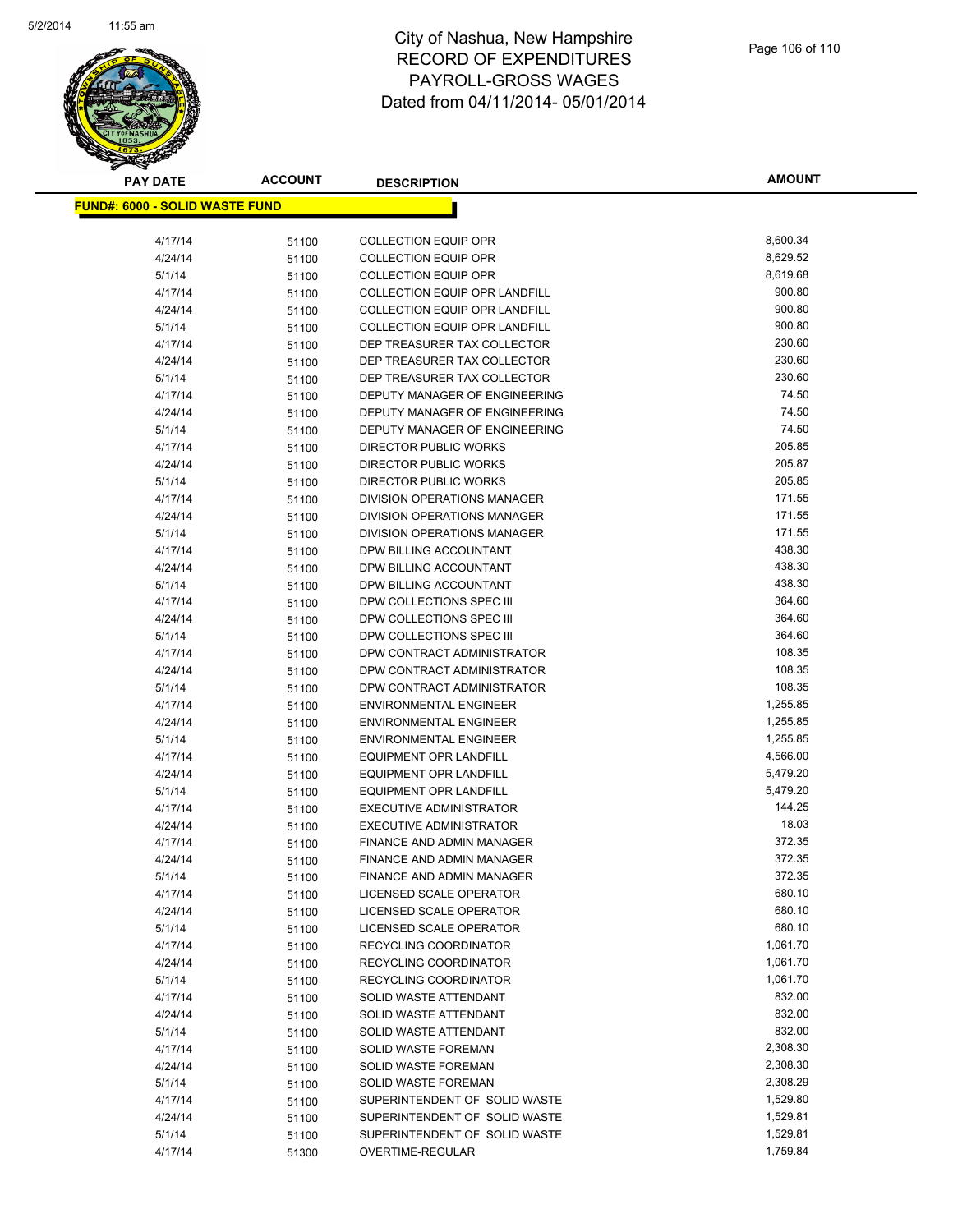

| <b>PAY DATE</b>                           | <b>ACCOUNT</b> | <b>DESCRIPTION</b>         | <b>AMOUNT</b> |
|-------------------------------------------|----------------|----------------------------|---------------|
| <b>FUND#: 6000 - SOLID WASTE FUND</b>     |                |                            |               |
| 4/24/14                                   | 51300          | OVERTIME-REGULAR           | 2,660.50      |
| 5/1/14                                    | 51300          | OVERTIME-REGULAR           | 1,984.48      |
| 4/17/14                                   | 51400          | <b>WAGES TEMP-SEASONAL</b> | 2.951.00      |
| 4/24/14                                   | 51400          | <b>WAGES TEMP-SEASONAL</b> | 3.103.75      |
| 5/1/14                                    | 51400          | <b>WAGES TEMP-SEASONAL</b> | 2,795.00      |
| 4/24/14                                   | 55118          | TELEPHONE-CELLULAR         | 101.00        |
| <b>TOTAL FUND 6000 - SOLID WASTE FUND</b> |                |                            | \$104,653.17  |

## **FUND#: 6200 - WASTEWATER FUND**

| 4/17/14 | 51100 | ACCOUNTING COMPLIANCE MGR          | 306.70   |
|---------|-------|------------------------------------|----------|
| 4/24/14 | 51100 | ACCOUNTING COMPLIANCE MGR          | 306.70   |
| 5/1/14  | 51100 | ACCOUNTING COMPLIANCE MGR          | 306.70   |
| 4/17/14 | 51100 | <b>ADMINISTRATIVE ASSISTANT II</b> | 811.25   |
| 4/24/14 | 51100 | ADMINISTRATIVE ASSISTANT II        | 811.25   |
| 5/1/14  | 51100 | ADMINISTRATIVE ASSISTANT II        | 811.25   |
| 4/17/14 | 51100 | <b>ANALYTICAL CHEMIST</b>          | 853.70   |
| 4/24/14 | 51100 | <b>ANALYTICAL CHEMIST</b>          | 853.70   |
| 5/1/14  | 51100 | <b>ANALYTICAL CHEMIST</b>          | 853.70   |
| 4/17/14 | 51100 | <b>CITY ENGINEER</b>               | 695.35   |
| 4/24/14 | 51100 | <b>CITY ENGINEER</b>               | 695.35   |
| 5/1/14  | 51100 | <b>CITY ENGINEER</b>               | 695.35   |
| 4/17/14 | 51100 | <b>COLLECTION SYSTEM FOREMAN</b>   | 1,099.27 |
| 4/24/14 | 51100 | <b>COLLECTION SYSTEM FOREMAN</b>   | 1,087.56 |
| 5/1/14  | 51100 | <b>COLLECTION SYSTEM FOREMAN</b>   | 1,087.56 |
| 4/17/14 | 51100 | <b>COLLECTION SYSTEMS OPERATOR</b> | 2,727.61 |
| 4/24/14 | 51100 | <b>COLLECTION SYSTEMS OPERATOR</b> | 2,727.61 |
| 5/1/14  | 51100 | <b>COLLECTION SYSTEMS OPERATOR</b> | 2,829.89 |
| 4/17/14 | 51100 | COLLECTION SYSTEMS TECHNICIAN      | 1,952.00 |
| 4/24/14 | 51100 | COLLECTION SYSTEMS TECHNICIAN      | 1,952.00 |
| 5/1/14  | 51100 | COLLECTION SYSTEMS TECHNICIAN      | 1,952.00 |
| 4/17/14 | 51100 | <b>COLLECTIONS SPEC II</b>         | 791.45   |
| 4/24/14 | 51100 | <b>COLLECTIONS SPEC II</b>         | 791.45   |
| 5/1/14  | 51100 | <b>COLLECTIONS SPEC II</b>         | 791.45   |
| 4/17/14 | 51100 | CSO STORM WATER ENGINEER           | 1,200.50 |
| 4/24/14 | 51100 | CSO STORM WATER ENGINEER           | 1,200.50 |
| 5/1/14  | 51100 | CSO STORM WATER ENGINEER           | 1,200.50 |
| 4/17/14 | 51100 | <b>CSO TECHNICIAN INSPECTOR</b>    | 993.75   |
| 4/24/14 | 51100 | CSO TECHNICIAN INSPECTOR           | 993.75   |
| 5/1/14  | 51100 | CSO TECHNICIAN INSPECTOR           | 993.75   |
| 4/17/14 | 51100 | DEP TREASURER TAX COLLECTOR        | 230.60   |
| 4/24/14 | 51100 | DEP TREASURER TAX COLLECTOR        | 230.60   |
| 5/1/14  | 51100 | DEP TREASURER TAX COLLECTOR        | 230.60   |
| 4/17/14 | 51100 | DEPUTY MANAGER OF ENGINEERING      | 744.65   |
| 4/24/14 | 51100 | DEPUTY MANAGER OF ENGINEERING      | 744.65   |
| 5/1/14  | 51100 | DEPUTY MANAGER OF ENGINEERING      | 744.65   |
| 4/17/14 | 51100 | <b>DIRECTOR PUBLIC WORKS</b>       | 411.90   |
| 4/24/14 | 51100 | DIRECTOR PUBLIC WORKS              | 411.88   |
| 5/1/14  | 51100 | <b>DIRECTOR PUBLIC WORKS</b>       | 411.90   |
| 4/17/14 | 51100 | <b>DIVISION OPERATIONS MANAGER</b> | 171.60   |
| 4/24/14 | 51100 | <b>DIVISION OPERATIONS MANAGER</b> | 171.60   |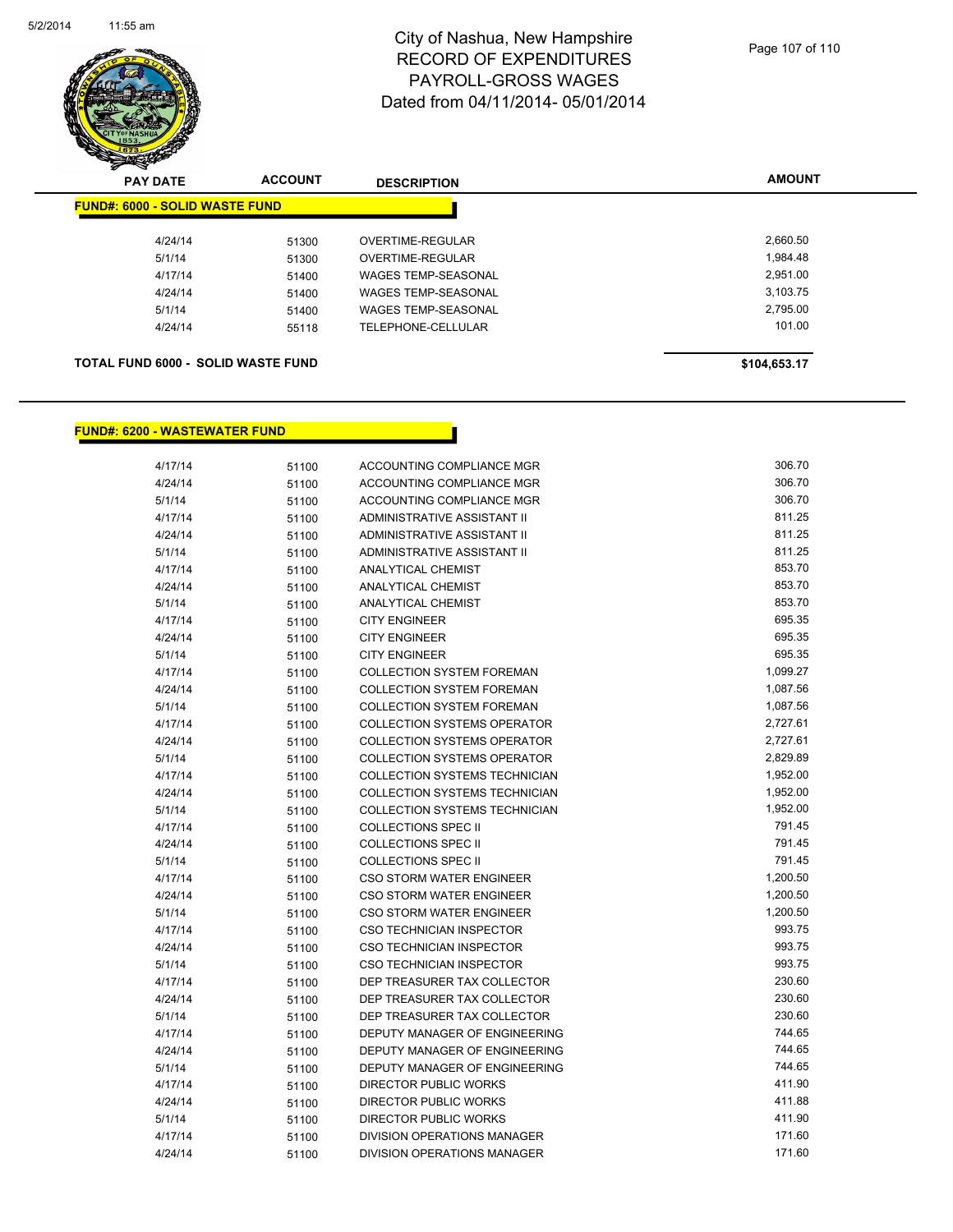

| <u> FUND#: 6200 - WASTEWATER FUND</u> |       |                                  |          |
|---------------------------------------|-------|----------------------------------|----------|
| 5/1/14                                | 51100 | DIVISION OPERATIONS MANAGER      | 171.60   |
| 4/17/14                               | 51100 | DPW BILLING ACCOUNTANT           | 438.25   |
| 4/24/14                               | 51100 | DPW BILLING ACCOUNTANT           | 438.25   |
| 5/1/14                                | 51100 | DPW BILLING ACCOUNTANT           | 438.25   |
| 4/17/14                               | 51100 | DPW COLLECTIONS SPEC III         | 364.60   |
| 4/24/14                               | 51100 | DPW COLLECTIONS SPEC III         | 364.60   |
| 5/1/14                                | 51100 | DPW COLLECTIONS SPEC III         | 364.60   |
| 4/17/14                               | 51100 | DPW CONTRACT ADMINISTRATOR       | 649.70   |
| 4/24/14                               | 51100 | DPW CONTRACT ADMINISTRATOR       | 649.70   |
| 5/1/14                                | 51100 | DPW CONTRACT ADMINISTRATOR       | 649.70   |
| 4/17/14                               | 51100 | ELECTRICAL DIAGNOSTIC TECH I     | 2,079.20 |
| 4/24/14                               | 51100 | ELECTRICAL DIAGNOSTIC TECH I     | 2,079.20 |
| 5/1/14                                | 51100 | ELECTRICAL DIAGNOSTIC TECH I     | 2,079.20 |
| 4/17/14                               | 51100 | <b>ENGINEERING DESIGNER INSP</b> | 228.19   |
| 4/24/14                               | 51100 | ENGINEERING DESIGNER INSP        | 228.19   |
| 5/1/14                                | 51100 | ENGINEERING DESIGNER INSP        | 2,073.70 |
| 4/17/14                               | 51100 | <b>EXECUTIVE ADMINISTRATOR</b>   | 144.25   |
| 4/24/14                               | 51100 | <b>EXECUTIVE ADMINISTRATOR</b>   | 18.03    |
| 4/17/14                               | 51100 | FINANCE AND ADMIN MANAGER        | 372.35   |
| 4/24/14                               | 51100 | FINANCE AND ADMIN MANAGER        | 372.35   |
| 5/1/14                                | 51100 | FINANCE AND ADMIN MANAGER        | 372.35   |
| 4/17/14                               | 51100 | FLEET MANAGER STREET DEPT        | 352.05   |
| 4/24/14                               | 51100 | FLEET MANAGER STREET DEPT        | 352.05   |
| 5/1/14                                | 51100 | FLEET MANAGER STREET DEPT        | 352.05   |
| 4/17/14                               | 51100 | INDUSTRIAL PRETREATMENT COORD    | 1,154.10 |
| 4/24/14                               | 51100 | INDUSTRIAL PRETREATMENT COORD    | 1,154.10 |
| 5/1/14                                | 51100 | INDUSTRIAL PRETREATMENT COORD    | 1,154.10 |
| 4/17/14                               | 51100 | MECHANIC WWTP 1ST CLASS          | 4,004.80 |
| 4/24/14                               | 51100 | <b>MECHANIC WWTP 1ST CLASS</b>   | 4,004.80 |
| 5/1/14                                | 51100 | MECHANIC WWTP 1ST CLASS          | 4,004.82 |
| 4/17/14                               | 51100 | OPERATOR II WWTP                 | 3,976.81 |
| 4/24/14                               | 51100 | OPERATOR II WWTP                 | 3,976.80 |
| 5/1/14                                | 51100 | OPERATOR II WWTP                 | 3,976.80 |
| 4/17/14                               | 51100 | OPERATOR II WWTP 2nd             | 2,018.40 |
| 4/24/14                               | 51100 | OPERATOR II WWTP 2nd             | 2,018.40 |
| 5/1/14                                | 51100 | OPERATOR II WWTP 2nd             | 2,018.41 |
| 4/17/14                               | 51100 | OPERATOR II WWTP 3rd             | 1,013.20 |
| 4/24/14                               | 51100 | OPERATOR II WWTP 3rd             | 1,013.20 |
| 5/1/14                                | 51100 | OPERATOR II WWTP 3rd             | 1,013.20 |
| 4/17/14                               |       | <b>OPERATOR III WWTP</b>         | 3,147.21 |
| 4/24/14                               | 51100 | <b>OPERATOR III WWTP</b>         | 3,147.21 |
| 5/1/14                                | 51100 | OPERATOR III WWTP                | 3,269.67 |
| 4/17/14                               | 51100 | PLANT OPERATIONS SUPERVISOR      | 1,405.05 |
| 4/24/14                               | 51100 | PLANT OPERATIONS SUPERVISOR      | 1,405.05 |
|                                       | 51100 | PLANT OPERATIONS SUPERVISOR      | 1,405.05 |
| 5/1/14<br>4/17/14                     | 51100 | PROCESS CHEMIST                  | 1,073.90 |
|                                       | 51100 |                                  |          |
| 4/24/14                               | 51100 | PROCESS CHEMIST                  | 1,073.90 |
| 5/1/14                                | 51100 | PROCESS CHEMIST                  | 1,073.90 |
| 4/17/14                               | 51100 | SUPERINTENDENT OF WASTEWATER     | 1,720.00 |
| 4/24/14                               | 51100 | SUPERINTENDENT OF WASTEWATER     | 1,720.00 |
| 5/1/14                                | 51100 | SUPERINTENDENT OF WASTEWATER     | 1,720.00 |
| 4/17/14                               | 51100 | <b>SUPV LABORATORY</b>           | 1,154.10 |
| 4/24/14                               | 51100 | <b>SUPV LABORATORY</b>           | 1,154.10 |
| 5/1/14                                | 51100 | <b>SUPV LABORATORY</b>           | 1,299.87 |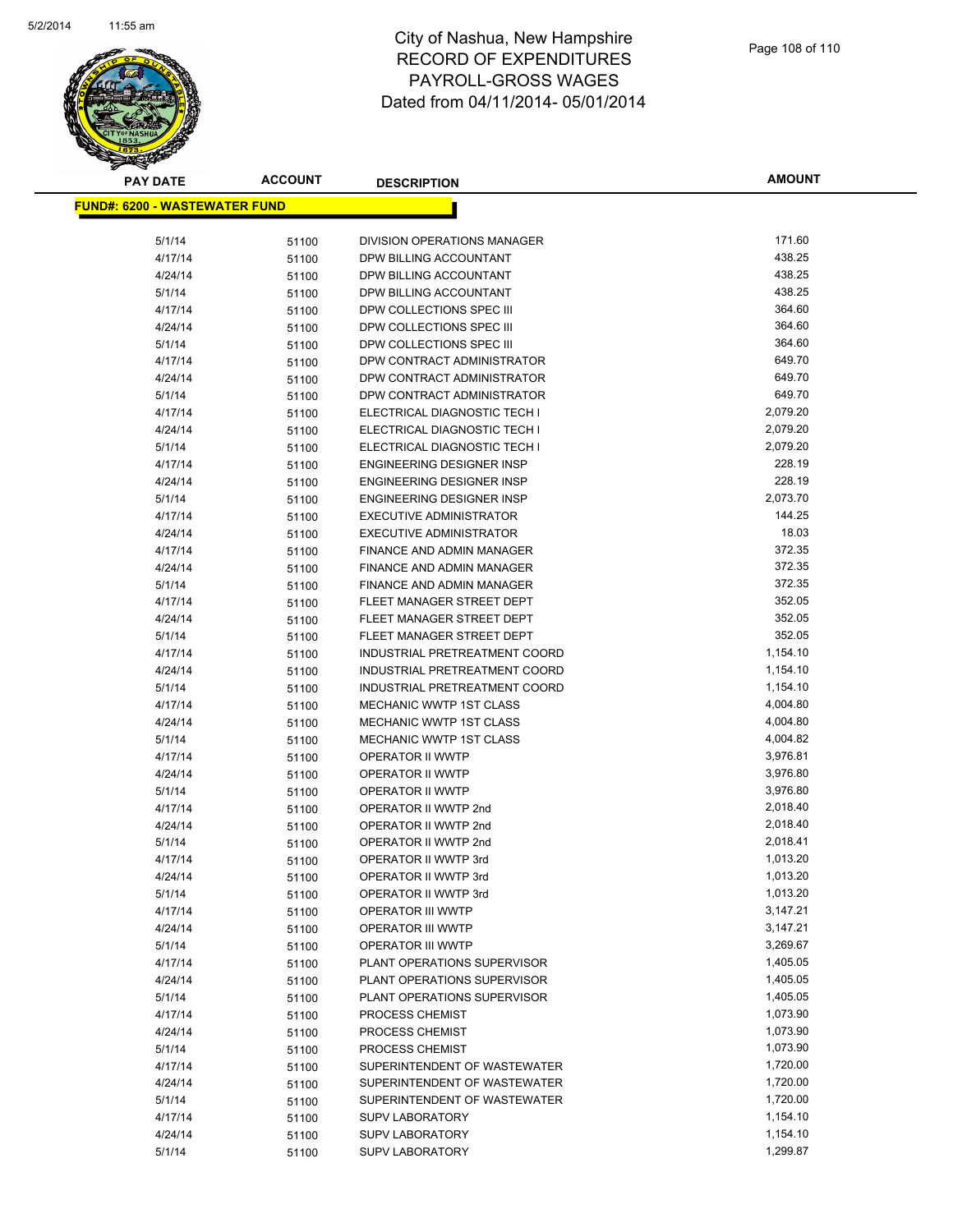

## City of Nashua, New Hampshire RECORD OF EXPENDITURES PAYROLL-GROSS WAGES Dated from 04/11/2014- 05/01/2014

| <b>PAY DATE</b>               | <b>ACCOUNT</b> | <b>DESCRIPTION</b>                     | <b>AMOUNT</b> |
|-------------------------------|----------------|----------------------------------------|---------------|
| FUND#: 6200 - WASTEWATER FUND |                |                                        |               |
|                               |                |                                        |               |
| 4/17/14                       | 51100          | TRUCK DRIVER STREET REPAIR             | 832.00        |
| 4/24/14                       | 51100          | TRUCK DRIVER STREET REPAIR             | 852.80        |
| 5/1/14                        | 51100          | TRUCK DRIVER STREET REPAIR             | 854.00        |
| 4/17/14                       | 51100          | <b>WASTEWATER PROJECT ENGINEER</b>     | 1,293.10      |
| 4/24/14                       | 51100          | WASTEWATER PROJECT ENGINEER            | 1,293.10      |
| 5/1/14                        | 51100          | WASTEWATER PROJECT ENGINEER            | 1,293.10      |
| 4/3/14                        | 51300          | OVERTIME-REGULAR                       | (156.17)      |
| 4/17/14                       | 51300          | <b>OVERTIME-REGULAR</b>                | 2,847.48      |
| 4/24/14                       | 51300          | <b>OVERTIME-REGULAR</b>                | 4,799.63      |
| 5/1/14                        | 51300          | OVERTIME-REGULAR                       | 3,127.13      |
| 4/3/14                        | 51400          | <b>WAGES TEMP-SEASONAL</b>             | 728.00        |
| 4/24/14                       | 51412          | WAGES PER DIEM                         | 322.17        |
| 5/1/14                        | 51750          | <b>RETIREMENT &amp; SEPARATION PAY</b> | 1,093.04      |
| 4/24/14                       | 55118          | <b>TELEPHONE-CELLULAR</b>              | 51.00         |
|                               |                |                                        |               |

#### **TOTAL FUND 6200 - WASTEWATER FUND \$136,011.97**

## **FUND#: 6500 - PROPERTY & CASUALTY FUND**

| 4/17/14 | 51100 | <b>PROGRAM SUPV</b>                | 1,143.30 |
|---------|-------|------------------------------------|----------|
| 4/24/14 | 51100 | <b>PROGRAM SUPV</b>                | 1,143.30 |
| 5/1/14  | 51100 | PROGRAM SUPV                       | 1,143.30 |
| 4/17/14 | 51100 | PROPERTY AND CASUALTY ADJUSTER     | 1,985.70 |
| 4/24/14 | 51100 | PROPERTY AND CASUALTY ADJUSTER     | 1,985.70 |
| 5/1/14  | 51100 | PROPERTY AND CASUALTY ADJUSTER     | 1,985.70 |
| 4/17/14 | 51100 | <b>RISK MANAGER</b>                | 1,533.60 |
| 4/24/14 | 51100 | <b>RISK MANAGER</b>                | 1,533.60 |
| 5/1/14  | 51100 | <b>RISK MANAGER</b>                | 1,533.60 |
| 4/17/14 | 51100 | SAFETY LOSS PREVENTION SPEC        | 1,011.35 |
| 4/24/14 | 51100 | SAFETY LOSS PREVENTION SPEC        | 1,011.35 |
| 5/1/14  | 51100 | SAFETY LOSS PREVENTION SPEC        | 1,011.35 |
| 4/17/14 | 59207 | WORKERS COMPENSATION CLAIMS        | 4,680.85 |
| 4/24/14 | 59207 | <b>WORKERS COMPENSATION CLAIMS</b> | 4,103.84 |
| 5/1/14  | 59207 | <b>WORKERS COMPENSATION CLAIMS</b> | 3,888.72 |
| 4/17/14 | 59290 | LONG TERM DISABILITY CLAIMS        | 2,274.73 |
| 4/24/14 | 59290 | LONG TERM DISABILITY CLAIMS        | 2,076.93 |
| 5/1/14  | 59290 | LONG TERM DISABILITY CLAIMS        | 2,076.93 |

#### **TOTAL FUND 6500 - PROPERTY & CASUALTY FUND \$36,123.85**  \$36,123.85

## **FUND#: 6600 - BENEFITS SELF INSURANCE FUND**

| 4/17/14 | 51100 | DEPUTY MGR HUMAN RESOURCES      | 1.219.70 |
|---------|-------|---------------------------------|----------|
| 4/24/14 | 51100 | DEPUTY MGR HUMAN RESOURCES      | 1.219.70 |
| 5/1/14  | 51100 | DEPUTY MGR HUMAN RESOURCES      | 1.219.70 |
| 4/17/14 | 51100 | EMPLOYEE BENEFITS ASSISTANT     | 561.40   |
| 4/24/14 | 51100 | EMPLOYEE BENEFITS ASSISTANT     | 561.40   |
| 5/1/14  | 51100 | EMPLOYEE BENEFITS ASSISTANT     | 561.40   |
| 4/17/14 | 51100 | <b>EMPLOYEE BENEFITS SPEC I</b> | 909.85   |
| 4/24/14 | 51100 | <b>EMPLOYEE BENEFITS SPEC I</b> | 909.85   |
|         |       |                                 |          |